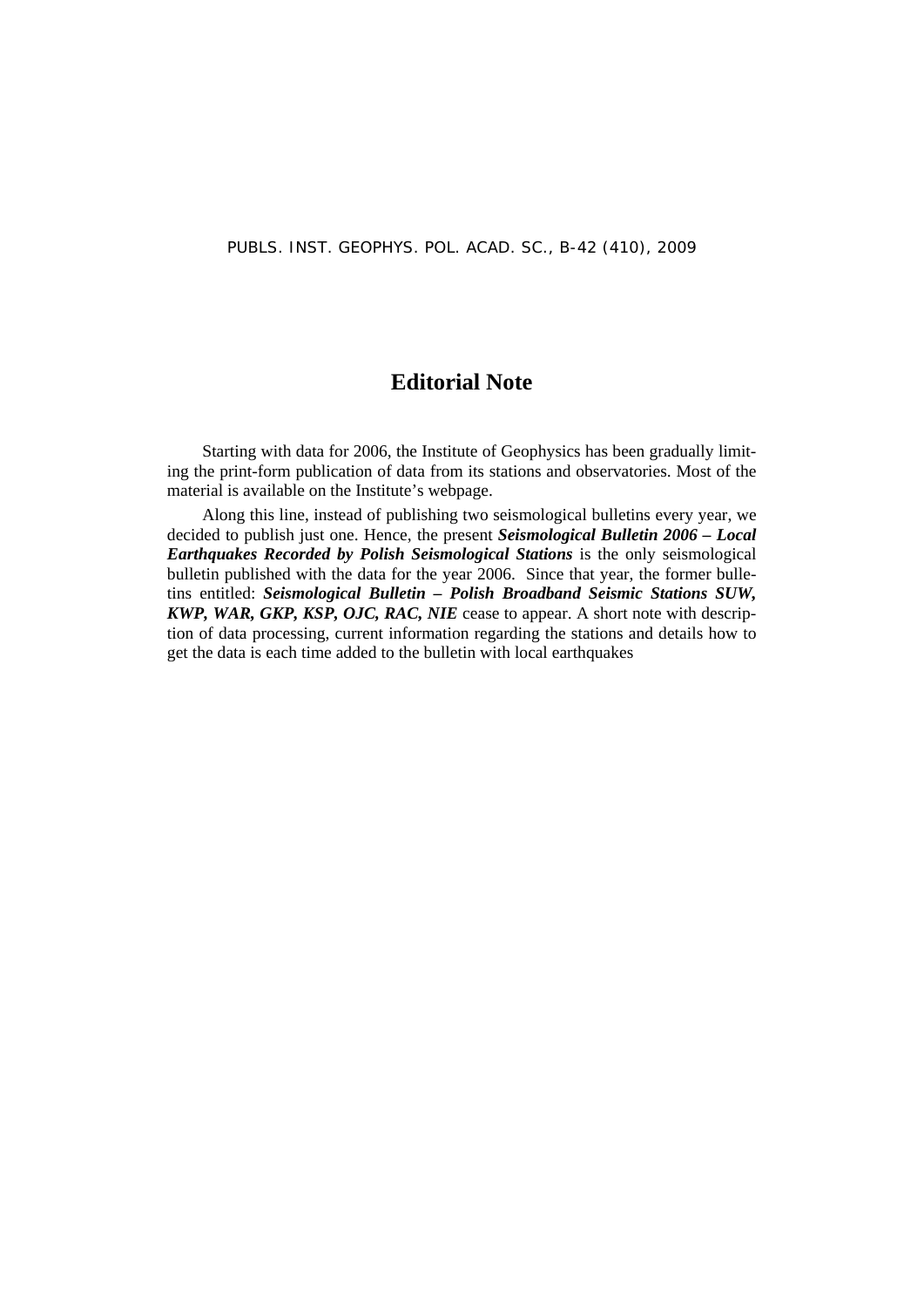#### **Local Earthquakes Recorded by Polish Seismic Stations 2006**

Barbara GUTERCH

Institute of Geophysics, Polish Academy of Sciences ul. Księcia Janusza 64, 01-452 Warszawa, Poland

#### **1. General Information**

The majority of seismic events recorded in Poland are caused by mining activity in the Upper Silesian Coal Basin and Lubin Copper Basin. Induced seismicity is observed less frequently in the Rybnik Coal District and Bełchatów Open-Pit Mining area.

A tectonic event of magnitude  $M = 3.2$  occurred on June 25, 2006, in Western Carpathians, about 12 km south of a series of local earthquakes recorded since November 30, 2004, until December, 2005, in the south margin of the intramontane Orawa-Nowy Targ Basin (Guterch 2006, 2008).

Eigth seismic stations were in operation in 2006 at the Institute of Geophysics, Polish Academy of Sciences: Górka Klasztorna (GKP), Kalwaria Pacławska (KWP), Książ (KSP), Niedzica (NIE), Ojców (OJC), Racibórz (RAC), Suwałki (SUW) and Warszawa (WAR). Station parameters are given in Table 1. The location of seismic stations operated by the Institute of Geophysics and by research centers associated with coal mining (Katowice, Bełchatów) and copper mining (Lubin) is presented in Fig. 1.

The bulletin contains a list of local earthquakes which occurred in 2006 in Poland. The full description of each earthquake contains: epicentral location ( $\varphi$ ,  $\lambda$ ), time of origin (H), local magnitude (M). The location of events listed in this bulletin is given in Fig. 2. For comparison, location of the same events done by NEIC is presented in Fig. 3.

Magnitudes of all earthquakes are based on spectral method. This method allows conversion of the recorded ground particle velocities into ground particle displacements. The modified FFT method has been applied, for which a multitaper method (Thomson 1982, Park *et al*. 1987) has been used instead of a single taper window. The multitaper method allows for a better and more reliable evaluation of spectrum. The scal-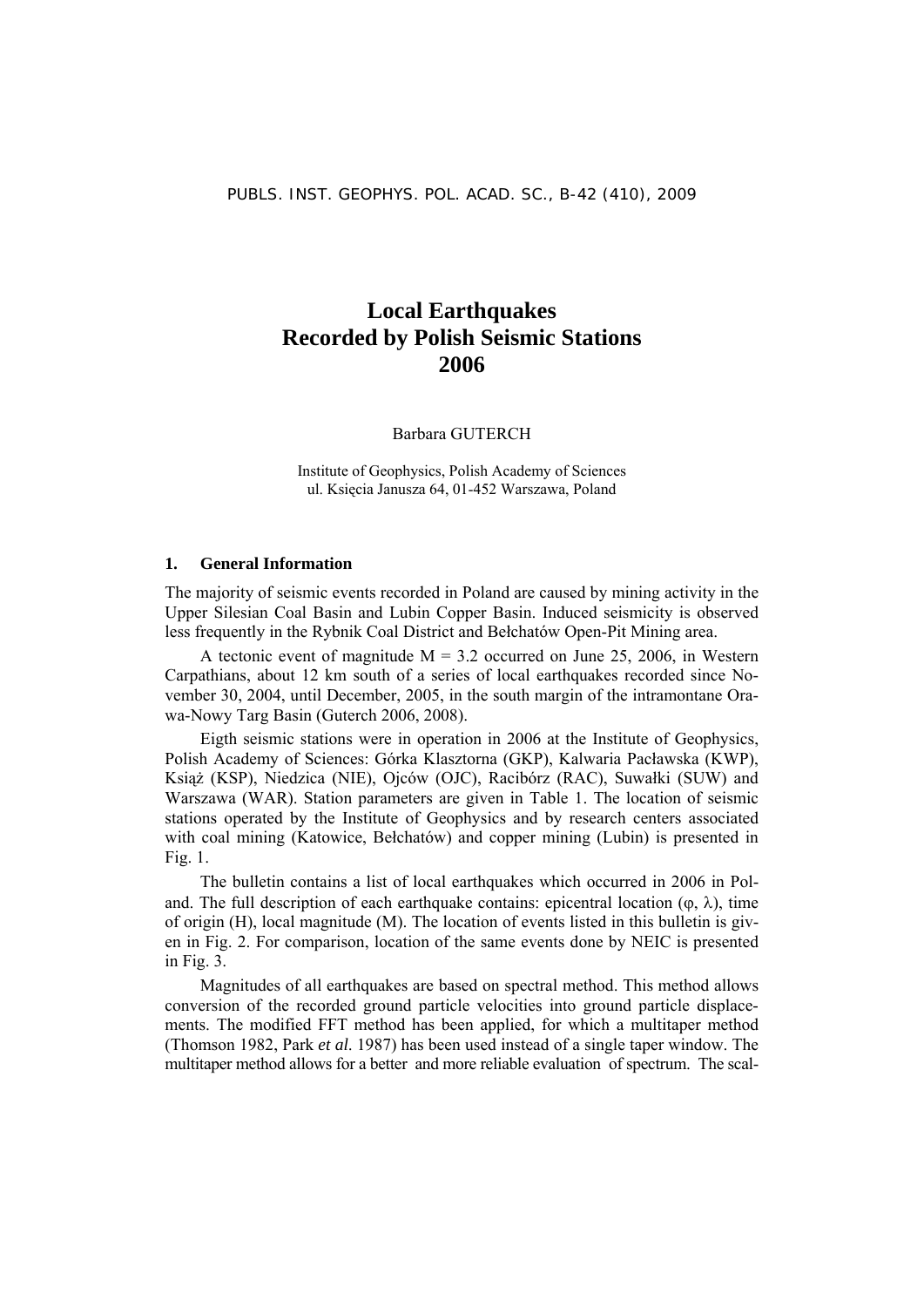#### Table 1

Seismic stations – site information and equipment

|                             |                                            | Date of   | Current equipment                                                 |                                        |                                                        |
|-----------------------------|--------------------------------------------|-----------|-------------------------------------------------------------------|----------------------------------------|--------------------------------------------------------|
| <b>Station</b>              | Location                                   | opening   | Seismometers                                                      | <b>DAS</b>                             | Foundation                                             |
| GKP-Górka<br>Klasztorna     | 53.2697 N<br>17.2367 E<br>$115 \text{ m}$  | Jun 2004  | STS-2 (VBB)                                                       | $MK-6$                                 | Post-glacial<br>sediments                              |
| $KSP - K sigz$              | 50.8428 N<br>16.2931 E<br>$353 \text{ m}$  | Jan 1971  | STS-2 (VBB)<br><b>BB-13 (BB)</b><br>$GS-13$ $(SP)$<br>$SM-3$ (SP) | $MK-6$<br>$MK-2$<br>$MK-2$<br>analogue | Consolidated<br>sandstone,<br>Lower Carbo-<br>niferous |
| KWP – Kalwaria<br>Pacławska | 49.6314 N<br>22.7075 E<br>448 m            | Jun 1999  | STS-2 (VBB)                                                       | Quanterra                              | Carpathian<br>Flysh                                    |
| NIE - Niedzica              | 49.4189 N<br>20.3131 E<br>649 m            | May 1960  | $SM-3$ (SP)                                                       | $MK-5$                                 | Limestone                                              |
| $OJC - Ojc$ ów              | 50.2196 N<br>19.7984 E<br>391 m            | Sep 1991  | STS-2 (VBB)<br>$GS-13$ $(SP)$<br>$SM-3$ (SP)                      | $MK-6$<br>$MK-2$<br>analogue           | Limestone                                              |
| $RAC - Racibocz$            | 50.0833 N<br>18.1942 E<br>209 <sub>m</sub> | Jan 1948* | <b>KIRNOS (LP)</b><br>$SM-3(SP)$                                  | $MK-5$<br>$MK-5$                       | Alluvial sands<br>and clay                             |
| SUW - Suwałki               | 54.0125 N<br>23.1808 E<br>152 m            | Nov 1995  | STS-2 (VBB)                                                       | Quanterra                              | Post-glacial<br>sediments                              |
| WAR – Warszawa              | 52.2417 N<br>21.0236 E<br>110 <sub>m</sub> | Jan 1939  | STS-2 (VBB)                                                       | $MK-6$                                 | Alluvial sands<br>and clay                             |

Seismometers: SP – short-period, LP – long-period, BB – broadband, VBB – very broadband Data aquisition system (DAS): Quanterra Q380 – in cooperation with GEOFON network; MK-2, MK-5, and MK-6 described by Wiszniowski (2003)

\* Date of reactivation after the World War II

ing of the calculated spectra has been done using Parseval's theorem for every applied window separately (Niewiadomski 1997). The low frequency spectral level has been used to calculate seismic moment and magnitude (Brune 1970). In order to accelerate magnitude calculation a simple neural network is applied. The network takes filtered and averaged amplitudes of P-wave velocity records as the input data. The training was done on the basis of known examples of several hundred seismograms, where network's weight corrections were calculated by spectral method (Niewiadomski 2000). The performance of the applied neural networks for magnitude calculation is the same as that of multitaper method. The seismic source radiation pattern is not homogeneous, and it is why the magnitudes calculated by different seismic stations are not the same. Average values of magnitudes are presented in the bulletin.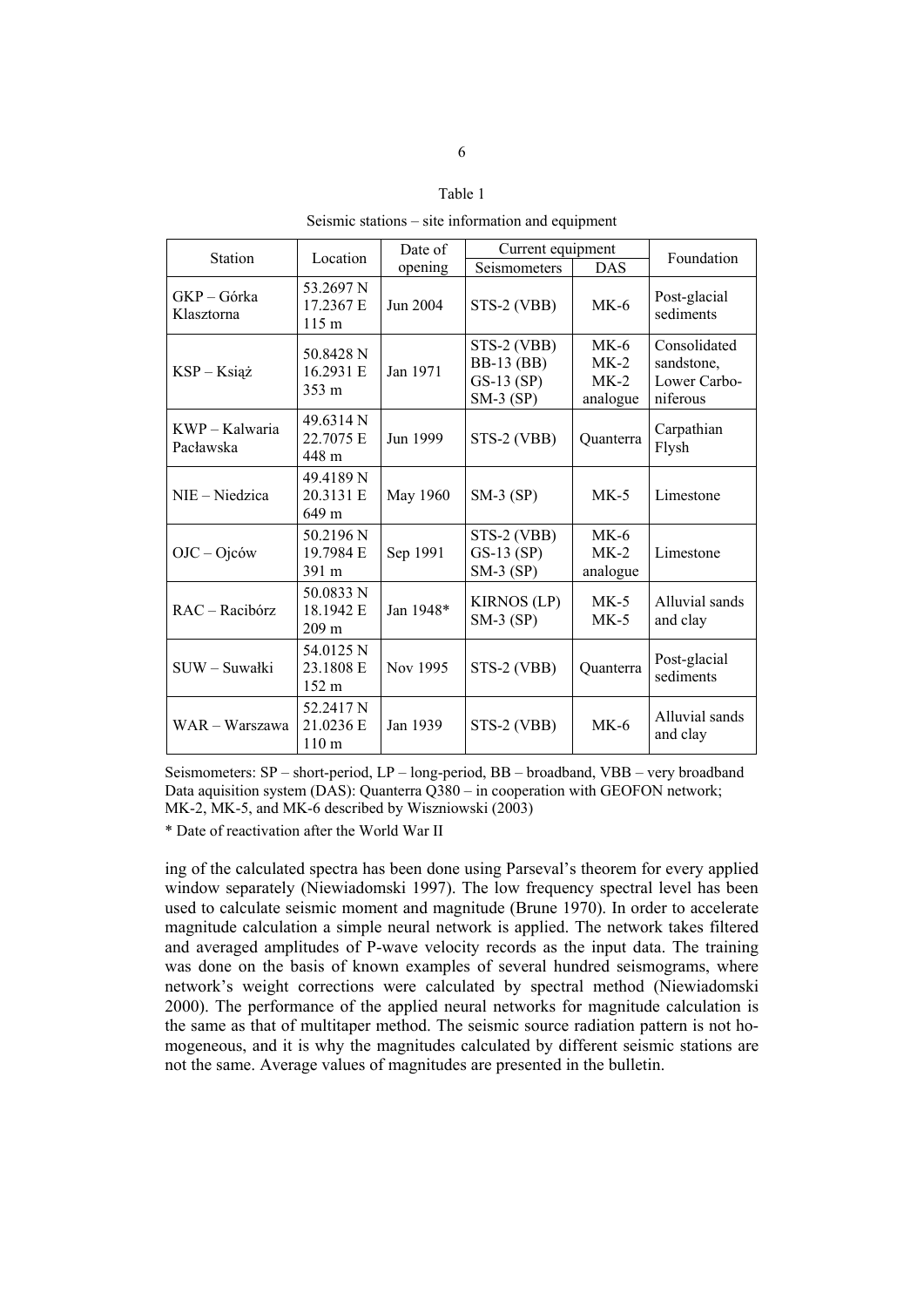

Fig. 1. Seismic stations operated by the Institute of Geophysics, Polish Academy of Sciences  $(•)$ , and local seismic networks operated by mines  $($ **A** $)$ .

#### **2. Interpretation of P and S Waves**

In the light of results provided by seismic refraction and wide angle reflection experiment CELEBRATION 2000 (Guterch *et al*. 2003), interpretation of seismic waves recorded in Poland at regional distances, between about 180 and 600 km, were revised by Guterch (2007). Generally, at regional distances of more than about 180 km, direct Pg wave does not occur in first arrivals and follows the Pn wave. First arrivals of Pn waves are weak and have been recorded in Poland only for earthquakes with magnitude M > 2.7. According to record sections along profile CEL05 (Grad *et. al*., 2006), the longest seismic profile in Central Europe, extending from the East European Craton across the Trans European Suture Zone, Carpathians, to the Panonian Basin, Pn is usually followed by much stronger reflected wave from the Moho PmP, or twice reflected wave from the Moho PmPPmP. These waves are interpreted as Pg in routine seismic bulletins according to the Jefreys–Bullen or Herrin travel times, available for distances up to about 800 km. Pg waves at these distances, according to record sections of profile CEL05, are too weak to be recorded and are overlaid by much dynamically stronger PmP and PmPPmP waves. At distances of about more than 450-460 km, P wave, i.e., the lithospheric wave, should be recorded in first arrivals. The same concerns, in general, the S waves. The Sn wave is followed according to CEL05 data by much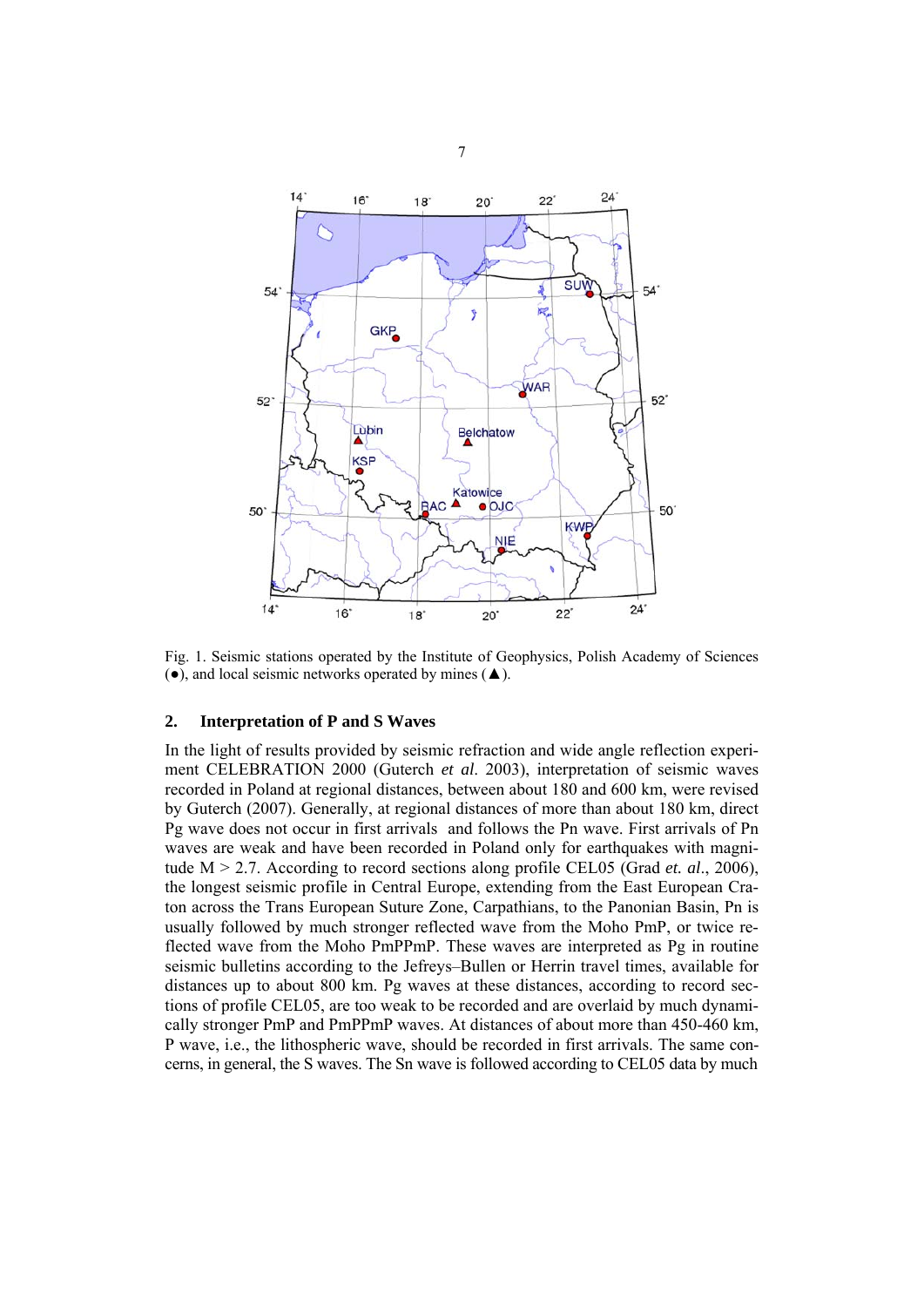

Fig. 2. Epicentres of earthquakes recorded in 2006 by Polish seismic network. ○ – mining induced seismic events in: the Upper Silesia Coal Basin (US), Rybnik Coal District (RCD), and Lubin-Głogów Copper Basin (LGB).  $\bullet$  – tectonic earthquakes recorded in the Tatras, Western Carpathians.



Fig. 3. Epicentres of earthquakes recorded in 2006 by NEIC. ○ – mining induced seismic events in: the Upper Silesia Coal Basin (US), Rybnik Coal District (RCD), and Lubin-Głogów Copper Basin (LGB). ● – tectonic earthquakes recorded in the Tatras, Western Carpathians.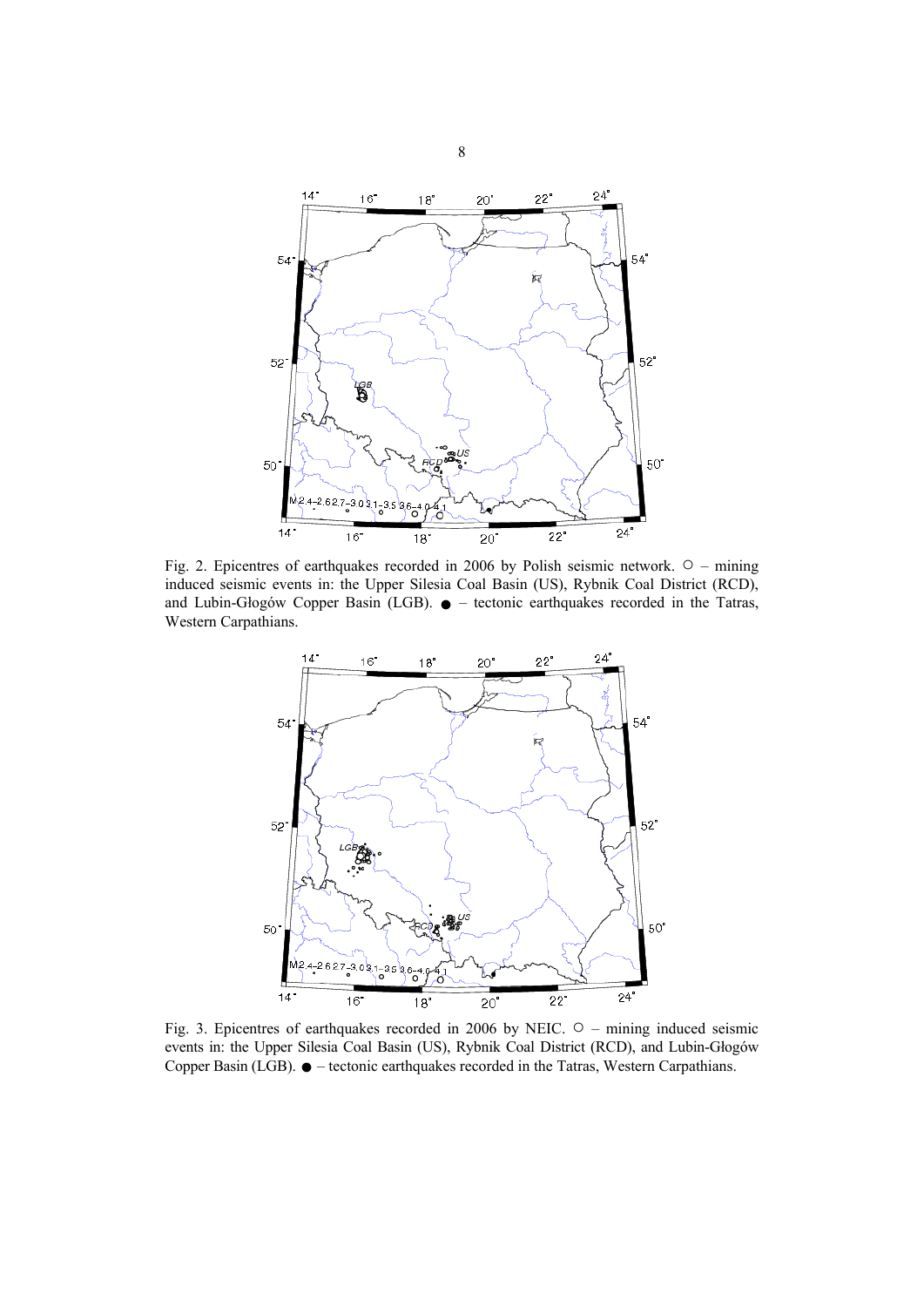stronger wave SmS reflected from the Moho, interpreted in routine seismic bulletins according to Jefreys–Bullen and Herrin travel times as Sg. Wave Sg is too weak to be recorded according to CEL05 travel sections. At distances of more than 450-460 km, the S wave, i.e., the lithospheric wave, should be recorded in first S arrivals.

It seems that in the area under study, at regional distances of more than about 180 km, the onsets interpreted as Pg and Sg phases are probably arrivals of waves PmP, or PmPPmP and SmS, i.e., reflected from the Moho.

The interpretation of phases given in the bulletin is made according to Jeffreys– Bullen and Herrin travel times. Only for an earthquake in the Tatras, Western Carpathians, suggested interpretation of waves PmP/PmPPmP and SmS instead of Pg and Sg is done.

#### **3. Induced Seismicity**

Out of several thousand of seimic events induced by mining in Poland each year, only those with magnitude  $M > 2.1$  for the Lubin-Głogów Copper Basin and with  $M > 1.8$ for the Upper Silesia Coal Basin and Rybnik Coal District are listed in this bulletin. Quakes induced by the open-pit mining in the Bełchatów area, were in 2006 of  $M < 2.0$ , and are not given in the bulletin.

#### *3.1 Upper Silesia and Rybnik Coal District*

Epicentral location of Upper Silesian and Rybnik Coal District earthquakes was made by the Central Mining Institute in Katowice. Only if such data were missing, the coordinates were estimated at the Institute of Geophysics. The epicenters determined at the Central Mining Institute are labelled (GIG). The other two source parameters, the time of origin and magnitude, are determined at the Institute of Geophysics. The origin times are based on the Pg and Sg arrivals recorded at stations OJC, NIE, KSP, and RAC. Seismic events with magnitude  $M > 1.8$  recorded in the Upper Silesia and Rybnik Coal District in 2006 are presented in Fig. 4.

#### *3.2 Lubin-Głogów Copper Basin*

Epicentral locations of tremors from the Lubin-Głogów Copper Basin were made by the Copper Mining-Metallurgical Company in Lubin on the basis of the local seismic networks at Lubin, Polkowice, Rudna and Sieroszowice mines. The average accuracy of epicenter location is about 50 m and occasionally even 20 m. Most of seismic events in the Lubin-Głogów Copper Basin occur at depths between 500 and 1000 m. The other two source parameters, the time of origin and magnitude, are determined at the Institute of Geophysics. The origin times are estimated from the arrival times of the Pg waves recorded by KSP assuming Pg velocity of 6.1 km/s. Seismic events with magnitude M > 2.1 recorded in the Lubin-Głogów Copper Basin in 2006 are presented in Fig. 5. All these events occurred within the area of the Lubin-Głogów copper mines. Dispersion of epicentres follows NW-SE direction, the area of earthquakes occurrences is about 25 km long (see Figs. 2 and 5). NEIC epicentres of events in the Lubin-Głogów Copper Basin are NE-SW widely dispersed and delineate an artificial seismic line, about 100 km long,in SW Poland(see Fig. 3).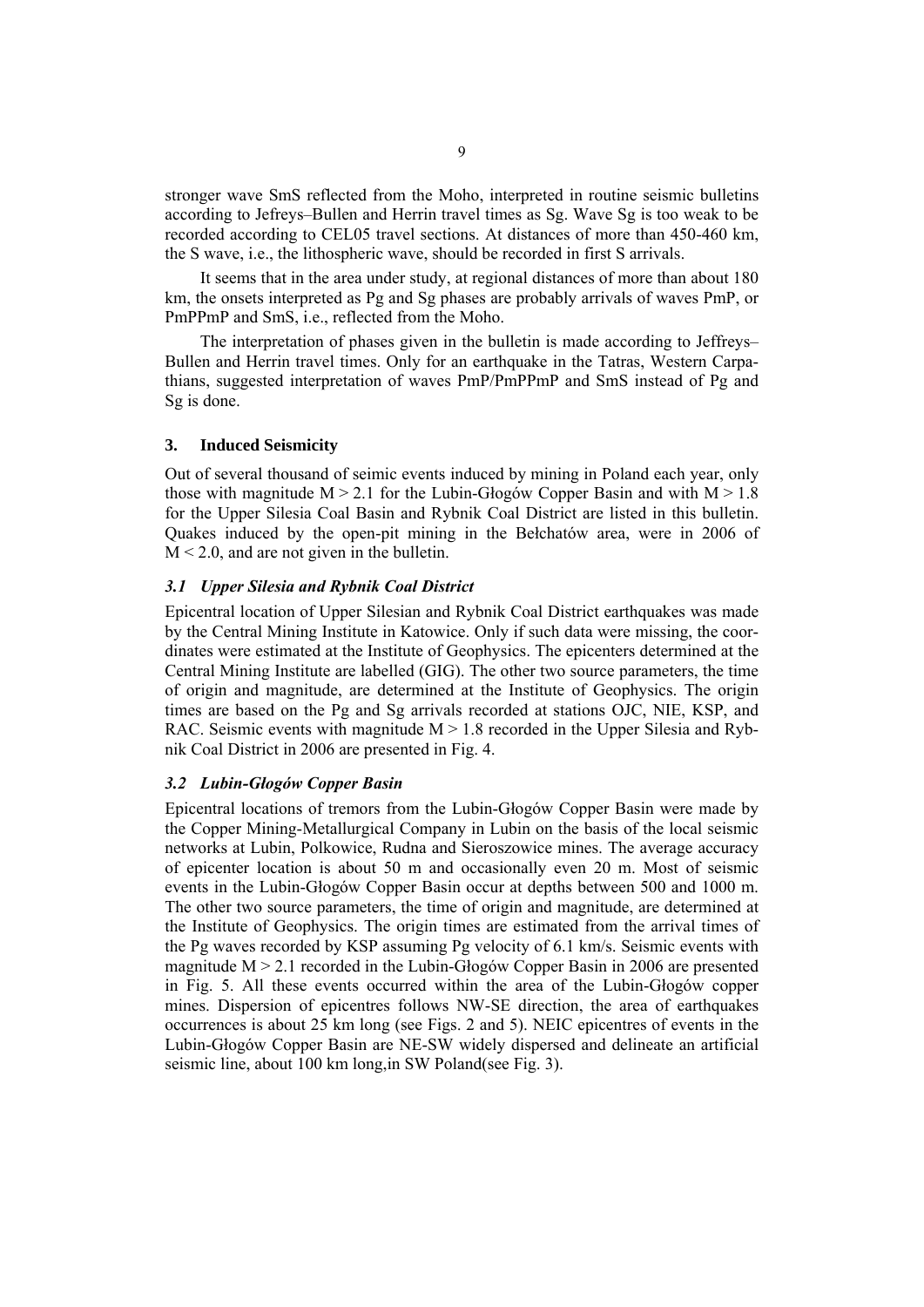

Fig. 4. Mining induced earthquakes recorded in the Upper Silesia and Rybnik Coal District in 2006. Epicentral location of earthquakes made by mining networks of the Central Mining Institute in Katowice.



Fig. 5. Mining induced earthquakes recorded in the Lubin-Głogów Copper Basin in 2006. Epicentral location of earthquakes made by mining networks of the Copper Mining-Metallurgical Company in Lubin.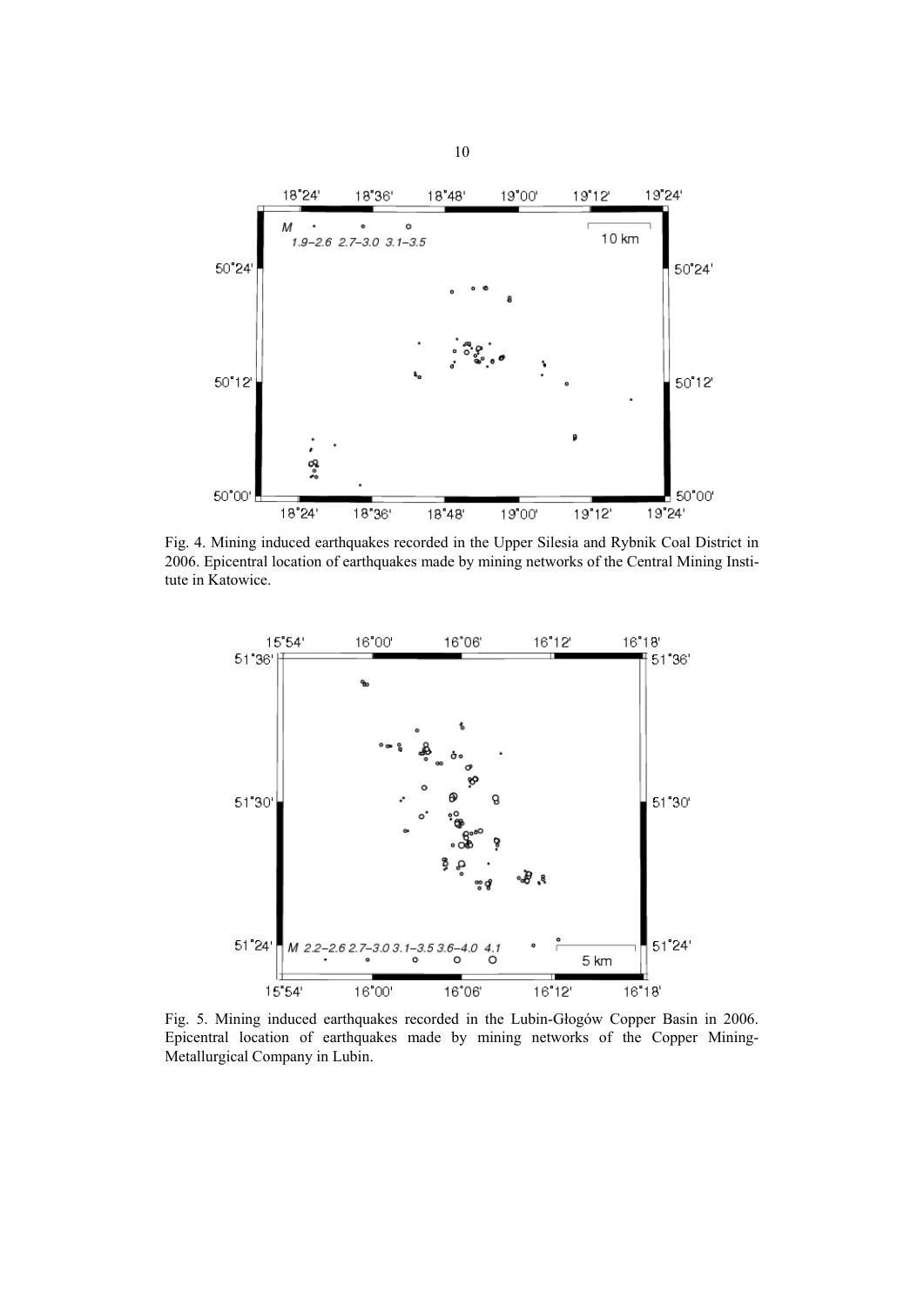A general interpretation of Lubin-Głogów earthquakes recorded by NIE and RAC is given i.e., phases P and S, and occasionally phases Pn and Sn for stronger events of  $M > 2.7$ .

#### **4. Local Tectonic Earthquakes**

A tectonic event was recorded on June 25, 2006 of magnitude  $M = 3.2$  in Western Carpathians, in Poland. The quake occurred in the area of Tatras, about 12 km south of a series of local earthquakes recorded since November 30, 2004 until December, 2005 in the south margin of the intramontane Orawa-Nowy Targ Basin (Guterch 2006, 2008). An epicenter of the event was made after records of the nearest stations in the Czech Republic, Poland and Slovakia, by Dębski *et al*. (1997) method, assuming the mean Moho depth  $h = 35$  km. No foreshocks or aftershocks were detected.

The bulletin was made by Danuta Cerlica for induced earthquakes in Upper Silesia Coal Basin and by Ewa Tomaszewska in the Lubin-Głogów Copper Basin.

#### References

- Brune, J.N. (1970), Tectonic stress and spectra of seismic shear waves from earthquakes, *J. Geophys. Res*. **75**, 4997-5009.
- Dębski, W., B. Guterch, H. Lewandowska, and P. Labak (1997), Earthquakes sequences in the Krynica region, Western Carpathians, 1992-1993, *Acta Geophys. Pol*. **45**, 255-290.
- Grad, M., A. Guterch, G.R. Keller, T. Janik, E. Hegedűs, J. Vozár, A. Ślączka, T. Tiira, and J. Yliniemi (2006), Lithosperic structure beneath trans-Carpathian transect from Precambrian platform to Pannonian basin: CELEBRATION 2000 seismic profile CEL05, *J. Geophys. Res*. **111**, B03301, DOI:1029/2005JB003647.
- Guterch, A., M. Grad, G.R. Keller, K. Posgay, J. Vozár, A. Špičák, E. Brueckl, Z. Hajnal, H. Thybo, O. Selvi, and CELEBRATION 2000 Experiment Team (2003), CELEBRATION 2000 Seismic Experiment, *Stud. Geophys. Geod*. **47**, 659-669.
- Guterch, B. (2006), Seismic events in the Orawa-Nowy Targ Basin, Western Carpathians, November 30, 2004 – December 2005, *Acta Geodyn. Geomater*. **3**, 3 (143), 1-11.
- Guterch, B. (2007), Local earthquakes recorded by Polish seismic stations, 2004, *Publs. Inst. Geophys. Pol. Acad. Sc*. **B-40 (397)**, 3-14.
- Guterch, B. (2008), Local earthquakes recorded by Polish seismic stations, 2005, *Publs. Inst. Geophys. Pol. Acad. Sc.* **B-41**, 399, 3-12.
- Niewiadomski, J. (1997), *Spectral analysis and seismic source parameters*. **In:** A.J. Mentecki (ed), "Seismic Monitoring in Mines", Chapman & Hall, 144-158.
- Niewiadomski, J. (2000), Magnitude and neural networks, *Acta Montana*, Ser A, **16** (118), 131-140.
- Park, J., C.R. Lindberg, and F.L. Vernon III (1987), Multitaper spectral analysis of high frequency seismograms, *J. Geophys. Res*. **92**, 12664-12674.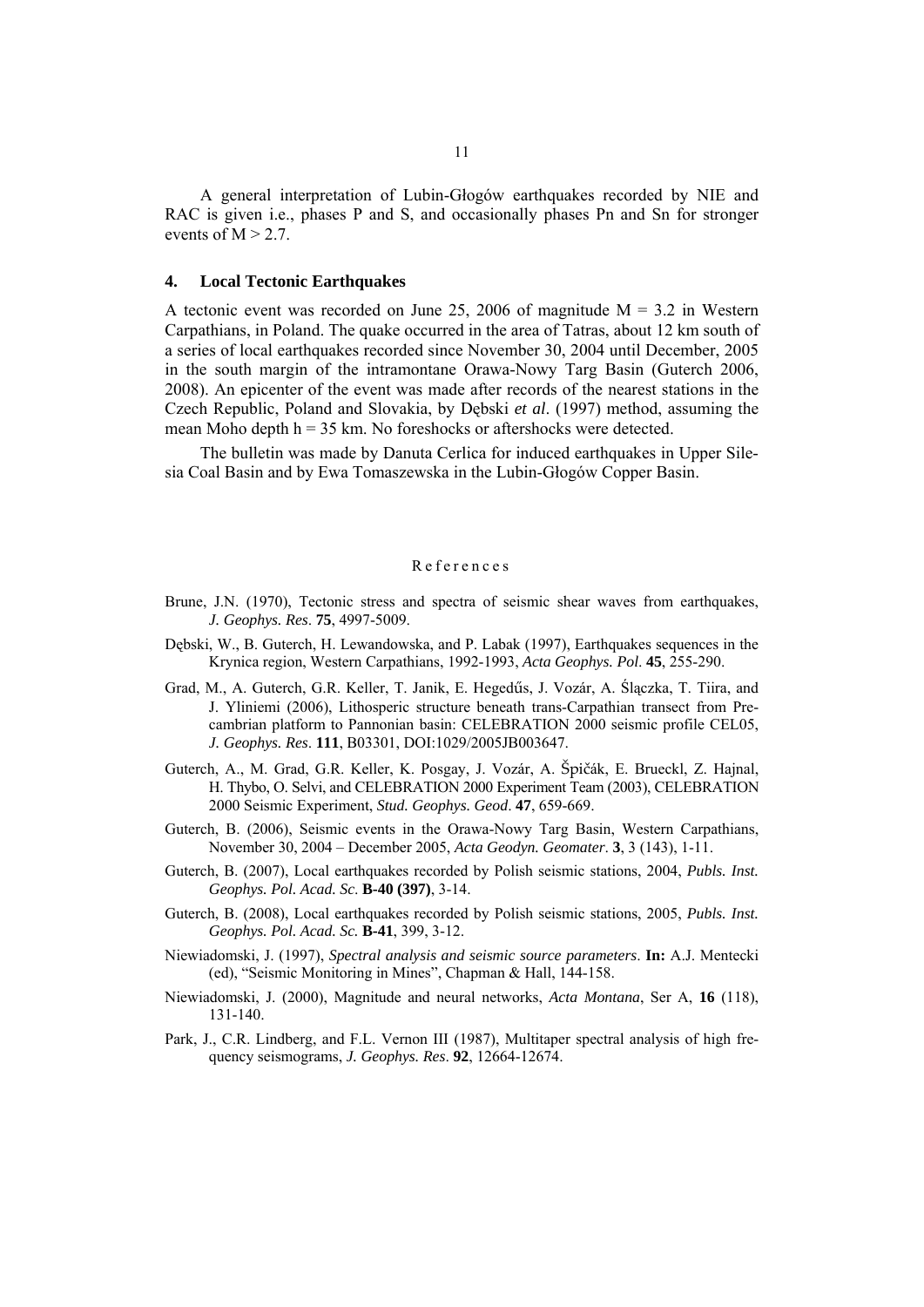Thomson, D.J. (1982), Spectral estimation and harmonic analysis, *IEEE Proc*. **70**, 1055-1096.

Wiszniowski, J. (2002), Broadband seismic system: Effect of transfer band on detection and recording of seismic waves, *Publs. Inst. Geophys. Pol. Acad. Sc*. **B-27 (339)**, 176 pp.

> Received January 20, 2009 Accepted April 6, 2009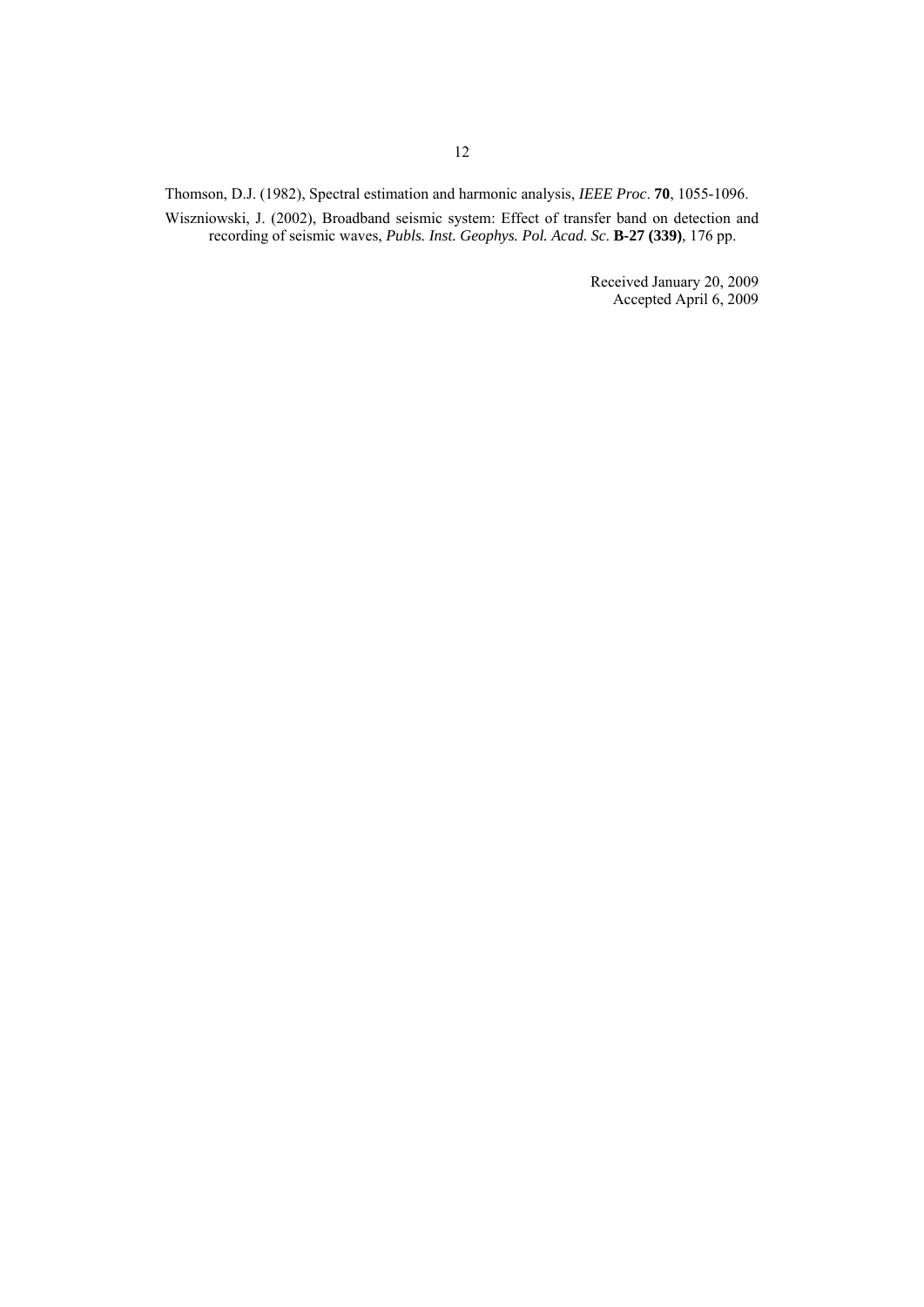| JAN 3         | GIG: $\varphi = 50.266$ °N, $\lambda = 18.864$ °E<br>$H = 04:06:14.4$ , $M = 2.4$ |                         |               | NIE $\Delta$ = 138 km<br>Pg eZ<br>Sg eE                                    | 05 31 03.8<br>31 20.7 |
|---------------|-----------------------------------------------------------------------------------|-------------------------|---------------|----------------------------------------------------------------------------|-----------------------|
|               | OJC $\Delta = 67 \text{km}$<br>Pg eZ<br>Sg eE                                     | 04 06 26.5<br>06 34.7   |               | $KSP \quad \Delta = 195km$<br>Pq eZ<br>Sg eN                               | 05 31 13.2<br>31 35.8 |
| NIE           | $\Delta$ = 140km<br>Pg eZ<br>Sq eN                                                | 04 06 38.5<br>06 55.1   | JAN 4<br>GIG: | $\varphi = 50.057$ °N, $\lambda = 18.434$ °E<br>$H = 15:16:54.0, M = 2.4$  |                       |
|               | KSP $\Delta$ = 193km<br>Pg eZ<br>Sg eN                                            | 04 06 46.6<br>0709.4    |               | RAC $\Delta = 17 \text{km}$<br>Pg eZ<br>Sg eNE                             | 15 16 57.9<br>17 01.0 |
| JAN 3<br>GIG: | $\varphi$ = 50.267°N, $\lambda$ = 18.882°E<br>$H = 10:39:37.3, M = 2.3$           |                         |               | OJC $\Delta$ = 99km<br>Pg eZ<br>Sg eN                                      | 15 17 11.1<br>17 23.3 |
|               | OJC $\Delta = 65 \text{km}$<br>Pq eZ<br>Sg eE                                     | 10 39 48.1<br>39 57.5   |               | NIE $\Delta$ = 153km<br>Pq eZ<br>Sg eN                                     | 15 17 20.6<br>17 39.6 |
| NIE           | $\Delta$ = 140km<br>Pg eZ 10 40 01.1<br>Sg eE                                     | 40 19.2                 | JAN 4         | $\varphi = 50.27$ °N, $\lambda = 18.87$ °E<br>$H = 17:55:03.4$ , $M = 2.1$ |                       |
| KSP           | $\Delta$ = 194km<br>Pg eZ 10 40 09.2<br>Sg eN                                     | 40 32.8                 |               | OJC $\Delta = 66 \text{km}$<br>Pg eZ<br>Sg eN                              | 17 55 15.2<br>55 23.5 |
| JAN 4         | $\varphi = 50.27$ °N, $\lambda = 19.06$ °E<br>$H = 03:12:21.2, M = 2.1$           |                         |               | NIE $\Delta = 141 \text{km}$<br>Pg eZ<br>Sg eE                             | 17 55 27.6<br>55 45.0 |
|               | OJC $\Delta = 53 \text{km}$<br>Pg eZ<br>Sg eN 12 37.5                             | 03 12 30.5              |               | KSP $\Delta$ = 193km<br>Pg eZ<br>Sg eZ                                     | 17 55 35.6<br>55 59.3 |
| NIE           | $\Delta$ = 131km<br>Pg eZ<br>Sq eE                                                | 03 12 43.6<br>12 59.9   | JAN 5         | $\varphi = 50.29$ °N, $\lambda = 18.88$ °E<br>$H = 08:33:46.4$ , $M = 2.2$ |                       |
| KSP           | $\Delta$ = 206km<br>Pg eZ<br>Sg eE                                                | 03 12 55.6<br>13 20.5   |               | OJC $\Delta = 66 \text{km}$<br>Pg eZ<br>Sg eE                              | 08 33 58.2<br>34 06.3 |
| JAN 4<br>GIG: | $\varphi = 50.261$ °N, $\lambda = 18.896$ °E<br>$H = 05:30:40.4$ , $M = 2.5$      |                         | NIE           | $\Delta$ = 142km<br>Pg eZ<br>Sg eN                                         | 08 34 11.1<br>34 28.1 |
| OJC           | $\Delta$ = 65km<br>Pg iZ<br>Sg eE                                                 | 05 30 51.8 D<br>31 00.4 | KSP           | $\Delta$ = 193km<br>Pg eZ<br>Sg eN                                         | 08 34 18.9<br>34 41.6 |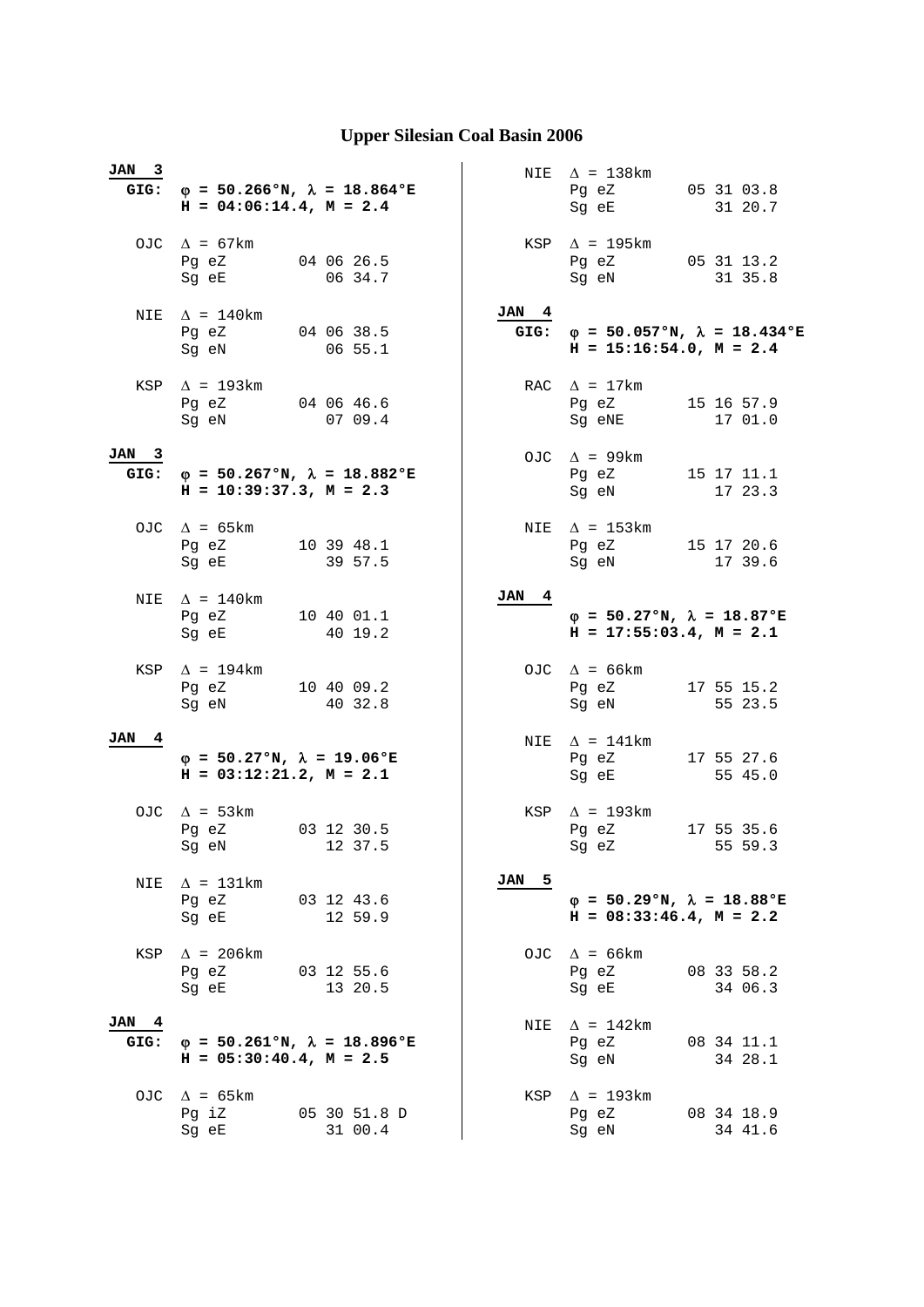| JAN 5 | GIG: $\varphi = 50.266$ °N, $\lambda = 18.882$ °E<br>$H = 20:09:20.7$ , $M = 2.1$                                                                                                                                                                               |                       | JAN 6 | GIG: $\varphi = 50.266$ °N, $\lambda = 18.887$ °E<br>$H = 03:23:25.9$ , $M = 2.1$                                                                                                                                                                                         |                       |
|-------|-----------------------------------------------------------------------------------------------------------------------------------------------------------------------------------------------------------------------------------------------------------------|-----------------------|-------|---------------------------------------------------------------------------------------------------------------------------------------------------------------------------------------------------------------------------------------------------------------------------|-----------------------|
|       | OJC $\Delta = 66 \text{km}$<br>Pg eZ 20 09 32.8<br>Sg eE                                                                                                                                                                                                        | 09 40.6               |       | OJC $\Delta = 65 \text{km}$<br>Pg eZ 17 18 40.0<br>Sg eN                                                                                                                                                                                                                  | 18 47.9               |
|       | NIE $\Delta = 140$ km<br>Pq eZ<br>Sg eN and the state of the state of the state of the state of the state of the state of the state of the state of the state of the state of the state of the state of the state of the state of the state of the state of the | 20 09 44.6<br>10 02.2 |       | NIE $\Delta$ = 139km<br>Pg eZ 17 18 52.5<br>Sg eN and the state of the state of the state of the state of the state of the state of the state of the state of the state of the state of the state of the state of the state of the state of the state of the state of the | 19 09.4               |
|       | KSP $\Delta$ = 194km<br>Pg eZ 20 09 52.9<br>Sg eN                                                                                                                                                                                                               | 10 16.5               |       | $KSP \quad \Delta = 194 \text{km}$<br>Pg eE 17 19 00.1<br>Sg eN                                                                                                                                                                                                           | 19 22.8               |
| JAN 6 | GIG: $\phi = 50.215$ °N, $\lambda = 19.067$ °E<br>$H = 02:52:21.5$ , $M = 2.4$                                                                                                                                                                                  |                       | JAN 7 | GIG: $\varphi = 50.273$ °N, $\lambda = 18.829$ °E<br>$H = 17:29:03.3, M = 2.1$                                                                                                                                                                                            |                       |
|       | OJC $\Delta = 52 \text{km}$<br>Pg eZ<br>Sg eN                                                                                                                                                                                                                   | 02 52 30.6<br>52 37.5 |       | OJC $\Delta = 69 \text{km}$<br>Pg eZ<br>Sg eE                                                                                                                                                                                                                             | 17 29 15.4<br>29 24.6 |
|       | NIE $\Delta$ = 127km<br>Pg eZ 02 52 44.0<br>Sg eN                                                                                                                                                                                                               | 52 59.7               |       | NIE $\Delta$ = 143km<br>Pg eZ 17 29 28.0<br>Sg eE                                                                                                                                                                                                                         | 29 45.6               |
|       | KSP $\Delta$ = 208km<br>Pn eZ 02 52 53.6<br>Pg eZ 52 55.8<br>Sg eN                                                                                                                                                                                              | 53 20.8               |       | KSP $\Delta$ = 190km<br>Pg eZ 17 29 35.4<br>Sg eN                                                                                                                                                                                                                         | 29 57.4               |
| JAN 6 |                                                                                                                                                                                                                                                                 |                       | JAN 9 |                                                                                                                                                                                                                                                                           |                       |
| GIG:  | $\varphi = 50.266$ °N, $\lambda = 18.864$ °E<br>$H = 03:23:25.7, M = 2.2$                                                                                                                                                                                       |                       |       | GIG: $\varphi = 50.266$ °N, $\lambda = 18.864$ °E<br>$H = 16:11:39.1, M = 2.3$                                                                                                                                                                                            |                       |
| OJC   | $\Delta$ = 67km<br>Pg eZ<br>Sg eN                                                                                                                                                                                                                               | 03 23 37.5<br>23 46.1 | OJC   | $\Delta$ = 67km<br>Pg eZ<br>Sq eN                                                                                                                                                                                                                                         | 16 11 50.7<br>11 59.3 |
| NIE   | $\Delta$ = 140km<br>Pg eZ<br>Sg eE                                                                                                                                                                                                                              | 03 23 49.7<br>24 07.1 |       | NIE $\Delta = 141$ km<br>Pg eZ<br>Sg eE                                                                                                                                                                                                                                   | 16 12 03.2<br>12 21.1 |
| KSP   | $\Delta$ = 193km<br>Pg eZ<br>Sg eN                                                                                                                                                                                                                              | 03 23 58.0<br>24 21.2 | KSP   | $\Delta$ = 193km<br>Pg eZ<br>Sg eN                                                                                                                                                                                                                                        | 16 12 11.3<br>12 34.2 |

14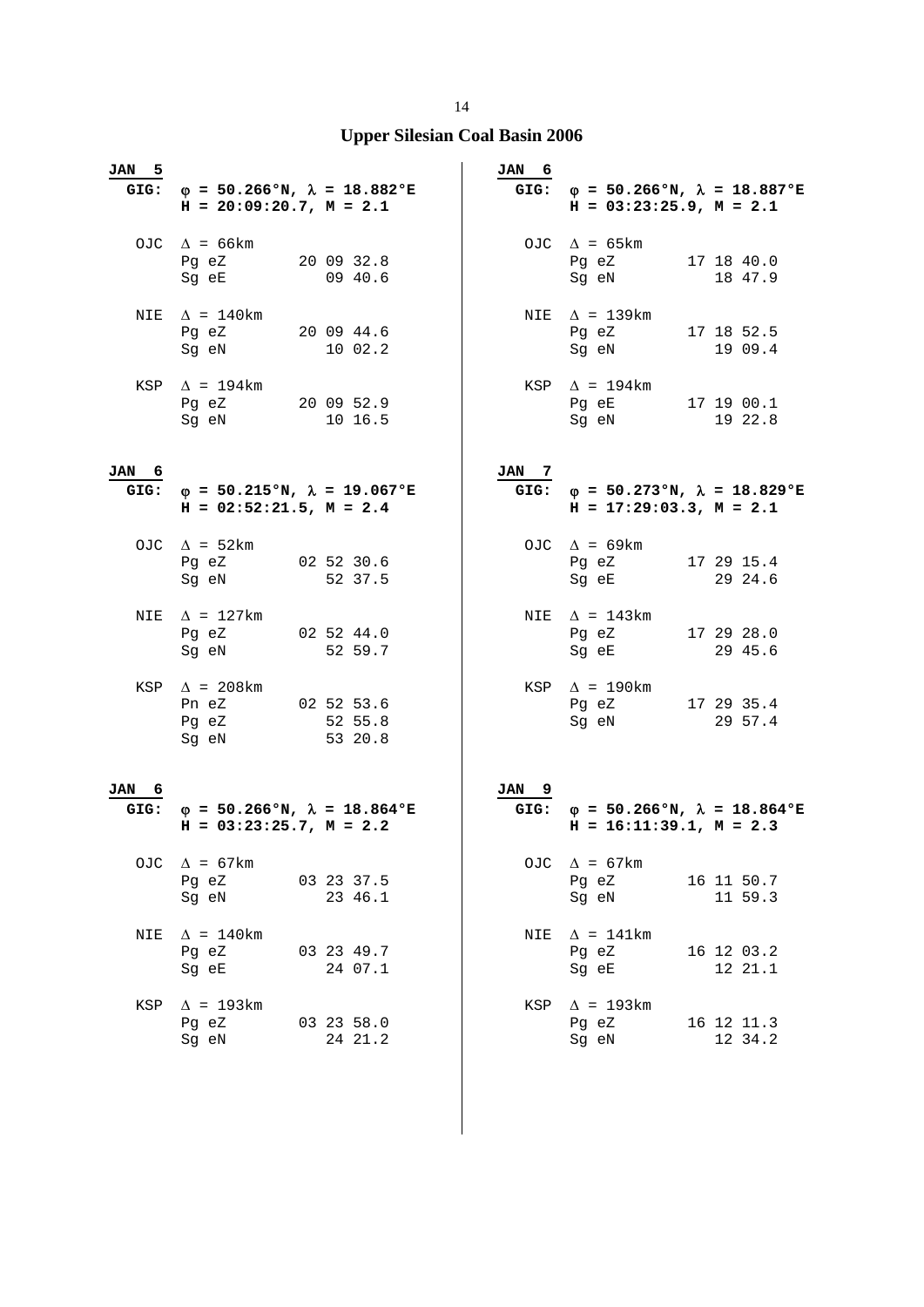| JAN 9         | GIG: $\varphi = 50.066$ °N, $\lambda = 18.458$ °E<br>$H = 22:54:02.0$ , $M = 2.1$ |                       | <b>JAN 10</b> | GIG: $\varphi = 50.266$ °N, $\lambda = 18.866$ °E<br>$H = 16:32:00.3$ , $M = 2.3$ |                       |
|---------------|-----------------------------------------------------------------------------------|-----------------------|---------------|-----------------------------------------------------------------------------------|-----------------------|
|               | RAC $\Delta$ = 19km<br>Pg eZ 22 54 06.0<br>Sg eNE                                 | 54 09.4               |               | OJC $\Delta = 67 \text{km}$<br>Pg eZ 16 32 12.5<br>Sg eN                          | 32 20.3               |
|               | OJC $\Delta$ = 97km<br>Pg eZ 22 54 18.6<br>Sg eN 54 31.6                          |                       |               | NIE $\Delta$ = 140km<br>Pg eZ 16 32 24.4<br>Sg eN 32 41.2                         |                       |
| NIE           | $\Delta$ = 152km<br>Pg eZ 22 54 28.2<br>Sg eN                                     | 54 46.8               |               | $KSP \triangle = 193km$<br>Pg eZ 16 32 32.4<br>Sg eE                              | 32 55.2               |
|               |                                                                                   |                       | <b>JAN 10</b> |                                                                                   |                       |
| <b>JAN 10</b> | GIG: $\varphi = 50.254$ °N, $\lambda = 18.860$ °E<br>$H = 06:34:53.1, M = 2.3$    |                       |               | $\varphi = 50.26$ °N, $\lambda = 18.88$ °E<br>$H = 18:05:41.5$ , $M = 2.3$        |                       |
|               | OJC $\Delta$ = 67km<br>Pg eZ 06 35 05.0<br>Sg eE                                  | 35 13.3               |               | OJC $\Delta$ = 66km<br>Pg eZ 18 05 53.0<br>Sg eE                                  | 06 01.5               |
|               | NIE $\Delta = 140$ km<br>Pg eZ 06 35 17.0<br>Sg eE                                | 35 34.9               |               | NIE $\Delta$ = 140 km<br>Pg eZ 18 06 05.5<br>Sg eE                                | 06 22.7               |
|               | KSP $\Delta$ = 193km<br>Pg eZ 06 35 25.4<br>Sg eN 35 47.9                         |                       | <b>JAN 10</b> | KSP $\Delta$ = 194km<br>Pg eZ 18 06 13.5<br>Sg eE 06 37.0                         |                       |
|               |                                                                                   |                       |               | GIG: $\varphi = 50.216$ °N, $\lambda = 19.066$ °E                                 |                       |
| <b>JAN 10</b> | GIG: $\phi = 50.255$ °N, $\lambda = 18.860$ °E                                    |                       |               | $H = 20:02:36.0, M = 2.3$                                                         |                       |
|               | $H = 14:57:40.1, M = 2.8$                                                         |                       |               | OJC $\Delta$ = 52km<br>Pg eZ                                                      | 20 02 44.8            |
|               | RAC $\Delta = 52 \text{km}$<br>Pg eZ<br>Sg eNE                                    | 14 57 49.7<br>57 56.7 | NIE           | Sg eN 02 51.7<br>$\Delta$ = 126km                                                 |                       |
| OJC           | $\Delta$ = 67km<br>Pg eZ                                                          | 14 57 52.0            |               | Pg eZ<br>Sg eN                                                                    | 20 02 57.9<br>03 13.8 |
|               | Sg eE                                                                             | 58 00.3               |               | KSP $\Delta$ = 209km<br>Pg eZ                                                     | 20 03 10.9            |
| NIE           | $\Delta$ = 140km<br>Pg eZ<br>Sg eE                                                | 14 58 03.9<br>58 21.2 | JAN 11        | Sg eZ                                                                             | 03 35.0               |
| KSP           | $\Delta$ = 193km<br>Pg iZ 14 58 12.3                                              |                       |               | $\varphi = 50.28$ °N, $\lambda = 18.93$ °E<br>$H = 22:26:56.8$ , $M = 2$          |                       |
|               | Sg eE                                                                             | 58 34.7               |               | OJC $\Delta = 62 \text{km}$<br>Pg eZ<br>Sg eN                                     | 22 27 07.9<br>27 15.7 |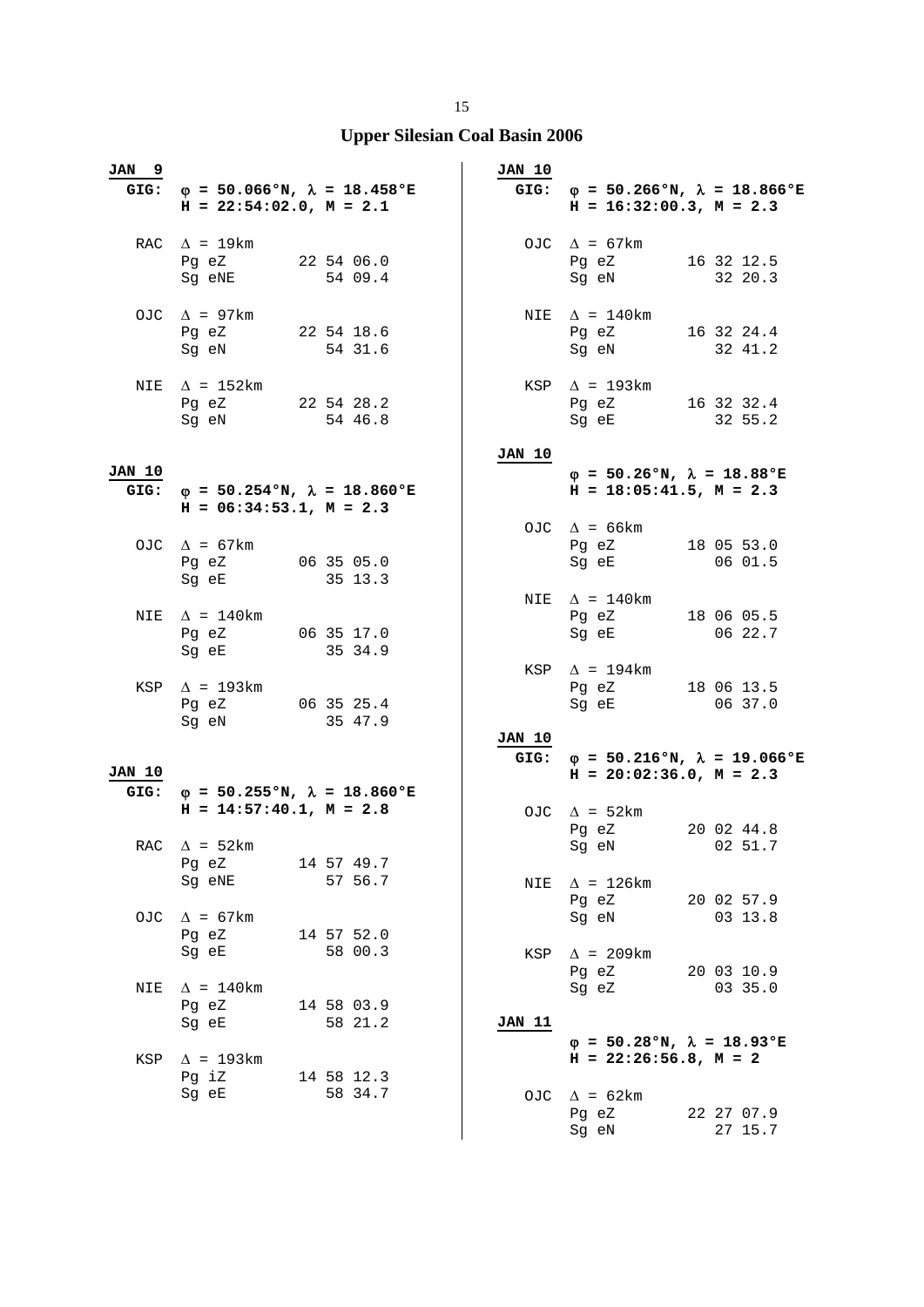|                       | NIE $\Delta$ = 138km<br>Pg eZ 22 27 20.4<br>Sg eE                                                                                                                                                                                                              | 27 37.8                                      | JAN 13        | $\varphi = 50.27$ °N, $\lambda = 18.87$ °E<br>$H = 17:08:08.9$ , $M = 2.2$     |                       |
|-----------------------|----------------------------------------------------------------------------------------------------------------------------------------------------------------------------------------------------------------------------------------------------------------|----------------------------------------------|---------------|--------------------------------------------------------------------------------|-----------------------|
|                       | KSP $\Delta$ = 197km<br>Pg eE 22 27 29.5<br>Sg eE                                                                                                                                                                                                              | 27 53.0                                      |               | OJC $\Delta = 67 \text{km}$<br>Pg eZ 17 08 20.5<br>Sg eE 08 29.2               |                       |
| <b>JAN 12</b><br>GIG: | $H = 11:38:54.2, M = 2.5$                                                                                                                                                                                                                                      | $\varphi = 50.277$ °N, $\lambda = 18.834$ °E |               | NIE $\Delta = 140$ km<br>Pg eZ 17 08 33.1<br>Sg eN 08 50.0                     |                       |
|                       | OJC $\Delta$ = 69km<br>Pg eZ 11 39 06.2<br>Sg eN                                                                                                                                                                                                               | 39 15.5                                      |               | $KSP \triangle = 193km$<br>Pg eZ 17 08 41.1<br>Sg eN                           | 0904.3                |
|                       | NIE $\Delta$ = 143km<br>Pg eZ 11 39 18.7<br>Sg eE 39 36.7                                                                                                                                                                                                      |                                              | JAN 16        | GIG: $\varphi = 50.239$ °N, $\lambda = 18.933$ °E<br>$H = 09:45:12.9, M = 2.3$ |                       |
|                       | KSP $\Delta$ = 190km<br>Pg eZ 11 39 25.9<br>Sg eN                                                                                                                                                                                                              | 39 48.4                                      |               | OJC $\Delta = 62 \text{km}$<br>Pg eZ<br>Sg eE                                  | 09 45 23.5<br>45 31.4 |
| <b>JAN 12</b>         |                                                                                                                                                                                                                                                                |                                              |               |                                                                                |                       |
|                       | $\varphi = 50.31$ °N, $\lambda = 18.92$ °E<br>$H = 13:54:36.3, M = 2.3$                                                                                                                                                                                        |                                              |               | NIE $\Delta$ = 135km<br>Pg eZ 09 45 36.4<br>Sg eE                              | 45 53.1               |
|                       | OJC $\Delta = 64 \text{km}$<br>Pg eZ 13 54 47.0<br>Sg eE 54 55.9                                                                                                                                                                                               |                                              |               | KSP $\Delta$ = 198km<br>Pg eZ 09 45 45.6<br>Sg eN 46 09.9                      |                       |
| NIE                   | $\Delta$ = 141km<br>Pg eZ 13 55 00.3<br>Sg eE                                                                                                                                                                                                                  | 55 17.9                                      | <b>JAN 16</b> | GIG: $\phi = 50.366$ °N, $\lambda = 18.878$ °E                                 |                       |
|                       | KSP $\Delta$ = 195km<br>Pg eZ<br>Sg eN and the state of the state of the state of the state of the state of the state of the state of the state of the state of the state of the state of the state of the state of the state of the state of the state of the | 13 55 08.0<br>55 31.5                        |               | $H = 22:40:40.8$ , $M = 2.7$<br>RAC $\Delta$ = 58km                            |                       |
| JAN 13                |                                                                                                                                                                                                                                                                |                                              |               | Pg eZ<br>Sg eNE                                                                | 22 40 51.4<br>40 59.1 |
| GIG:                  | $H = 12:21:03.5, M = 2.3$                                                                                                                                                                                                                                      | $\varphi = 50.215$ °N, $\lambda = 19.067$ °E |               | OJC $\Delta = 68 \text{km}$                                                    |                       |
| OJC                   | $\Delta$ = 52 km<br>Pg eZ                                                                                                                                                                                                                                      | 12 21 12.4                                   |               | Pg eZ<br>Sg eN                                                                 | 22 40 52.7<br>41 01.5 |
| NIE                   | Sg eN<br>$\Delta$ = 126km                                                                                                                                                                                                                                      | 21 19.6                                      |               | NIE $\Delta$ = 147km<br>Pg eZ<br>Sg eE                                         | 22 41 06.3<br>41 24.2 |
|                       | Pg eZ<br>Sg eN                                                                                                                                                                                                                                                 | 12 21 26.0<br>21 41.5                        | KSP           | $\Delta$ = 190km                                                               |                       |
| KSP                   | $\Delta$ = 208km<br>Pg eE                                                                                                                                                                                                                                      | 12 21 37.7                                   |               | Pg eZ<br>Sg eN                                                                 | 22 41 12.4<br>41 34.6 |
|                       | Sg eN                                                                                                                                                                                                                                                          | 22 02.5                                      |               |                                                                                |                       |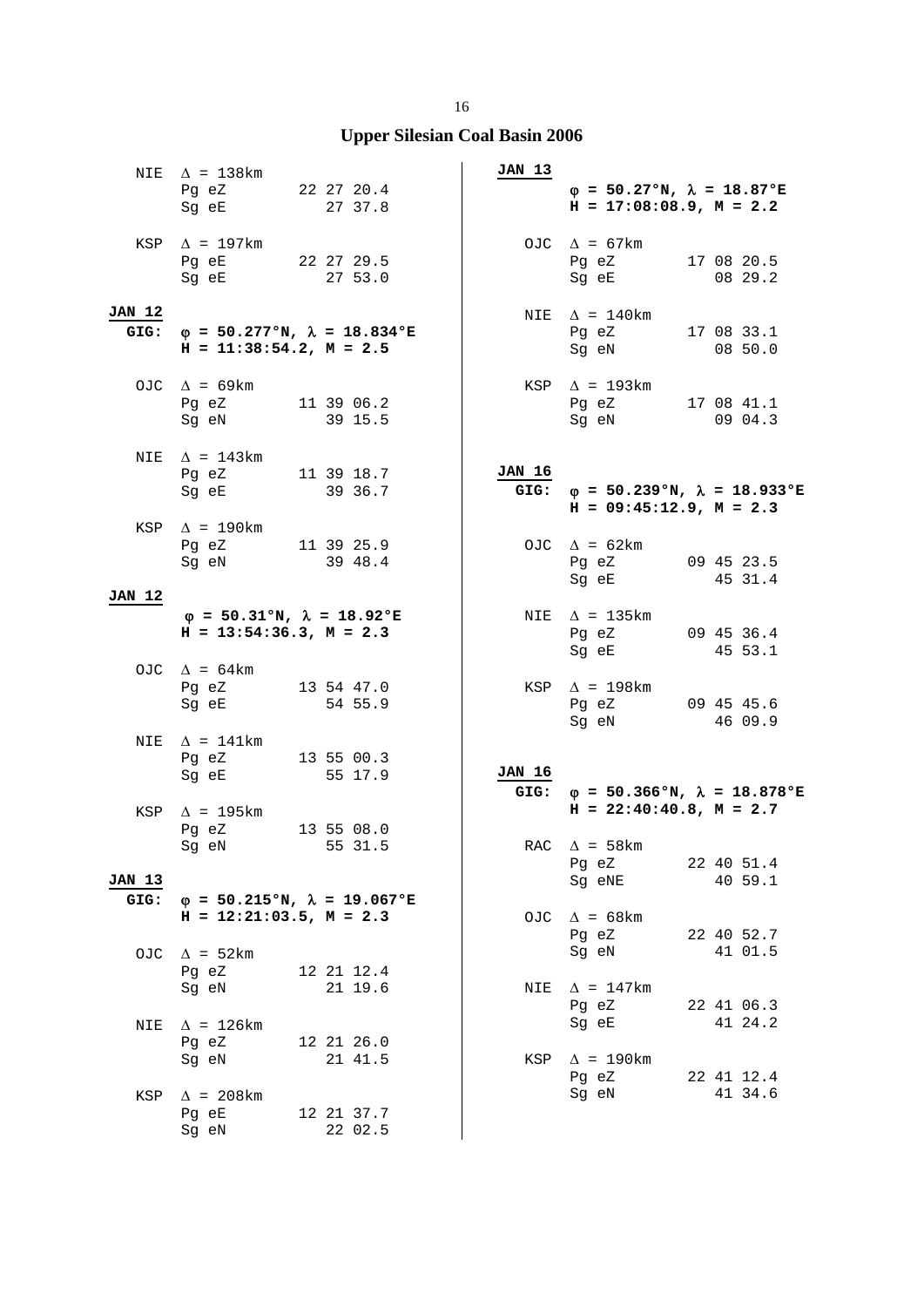| <u>JAN 17</u>  |                                                                                                                                                |                       |                       |                                                                                   |                       |
|----------------|------------------------------------------------------------------------------------------------------------------------------------------------|-----------------------|-----------------------|-----------------------------------------------------------------------------------|-----------------------|
|                | $\varphi = 50.08$ °N, $\lambda = 18.46$ °E<br>$H = 00:23:17.7, M = 2.1$                                                                        |                       |                       | NIE $\Delta$ = 126km<br>Pg eZ<br>Sg eN                                            | 13 20 36.5<br>20 52.2 |
|                | RAC $\Delta$ = 19km<br>Pq iZ 00 23 21.9 C<br>Sg eNE 23 25.3                                                                                    |                       |                       | KSP $\Delta$ = 208km<br>Pg eE 13 20 48.9<br>Sg eN 21 13.8                         |                       |
|                | OJC $\Delta$ = 97km<br>Pg eZ<br>Sg eN                                                                                                          | 00 23 34.2<br>23 47.2 | <b>JAN 18</b>         |                                                                                   |                       |
| NIE            | $\Delta$ = 152km<br>Pg eZ 00 23 44.0                                                                                                           |                       |                       | GIG: $\varphi = 50.267$ °N, $\lambda = 18.864$ °E<br>$H = 08:26:03.5$ , $M = 2.3$ |                       |
| JAN 17         | Sg eN<br>$\varphi = 50.29$ °N, $\lambda = 18.89$ °E                                                                                            | 24 02.6               |                       | OJC $\Delta = 67 \text{km}$<br>Pg eZ 08 26 15.1<br>Sg eE                          | 26 23.6               |
|                | $H = 04:48:32.5$ , $M = 2.1$<br>OJC $\Delta$ = 65 km                                                                                           |                       |                       | NIE $\Delta = 140$ km<br>Pg eZ<br>Sg eE                                           | 08 26 27.5<br>26 45.0 |
|                | Pg eZ<br>Sg eE                                                                                                                                 | 04 48 44.1<br>48 52.0 |                       | KSP $\Delta$ = 193km<br>Pg eZ 08 26 35.5                                          |                       |
|                | NIE $\Delta = 140 \text{km}$<br>Pg eZ 04 48 56.6<br>Sg eE                                                                                      | 49 13.8               |                       | Sg eZ                                                                             | 26 59.0               |
|                |                                                                                                                                                |                       |                       |                                                                                   |                       |
|                | KSP $\Delta$ = 194km<br>Pg eZ 04 49 04.6                                                                                                       |                       | <b>JAN 18</b><br>GIG: | $\varphi$ = 50.267°N, $\lambda$ = 18.865°E<br>$H = 08:34:33.6$ , $M = 2.3$        |                       |
| <b>JAN 17</b>  | Sg eN 49 28.0                                                                                                                                  |                       |                       | OJC $\Delta$ = 67km<br>Pg eZ<br>Sg eE                                             | 08 34 45.3<br>34 53.7 |
|                | $\varphi = 50.25$ °N, $\lambda = 18.88$ °E<br>$H = 05:01:15.1, M = 2.1$                                                                        |                       |                       |                                                                                   |                       |
|                | OJC $\Delta$ = 66km<br>Pg eZ<br>Sg eE and the state of the state of the state of the state of the state of the state of the state of the state | 05 01 27.5<br>01 35.3 |                       | NIE $\Delta = 140$ km<br>Pg eZ<br>Sg eE                                           | 08 34 57.6<br>35 14.9 |
| NIE            | $\Delta$ = 139km<br>Pg eZ<br>Sg eN                                                                                                             | 05 01 39.3<br>01 55.5 |                       | KSP $\Delta$ = 193km<br>Pg eZ<br>Sg eN                                            | 08 35 05.7<br>35 28.9 |
| KSP            | $\Delta$ = 194km<br>Pg eZ<br>Sg eN                                                                                                             | 05 01 47.4<br>02 10.4 | <b>JAN 18</b><br>GIG: | $\varphi = 50.254$ °N, $\lambda = 18.860$ °E<br>$H = 21:52:00.5$ , $M = 2.2$      |                       |
| JAN 17<br>GIG: | $\varphi = 50.215$ °N, $\lambda = 19.067$ °E<br>$H = 13:20:14.5$ , $M = 2.2$                                                                   |                       |                       | OJC $\Delta$ = 67km<br>Pg eZ<br>Sg eE                                             | 21 52 12.5<br>52 20.5 |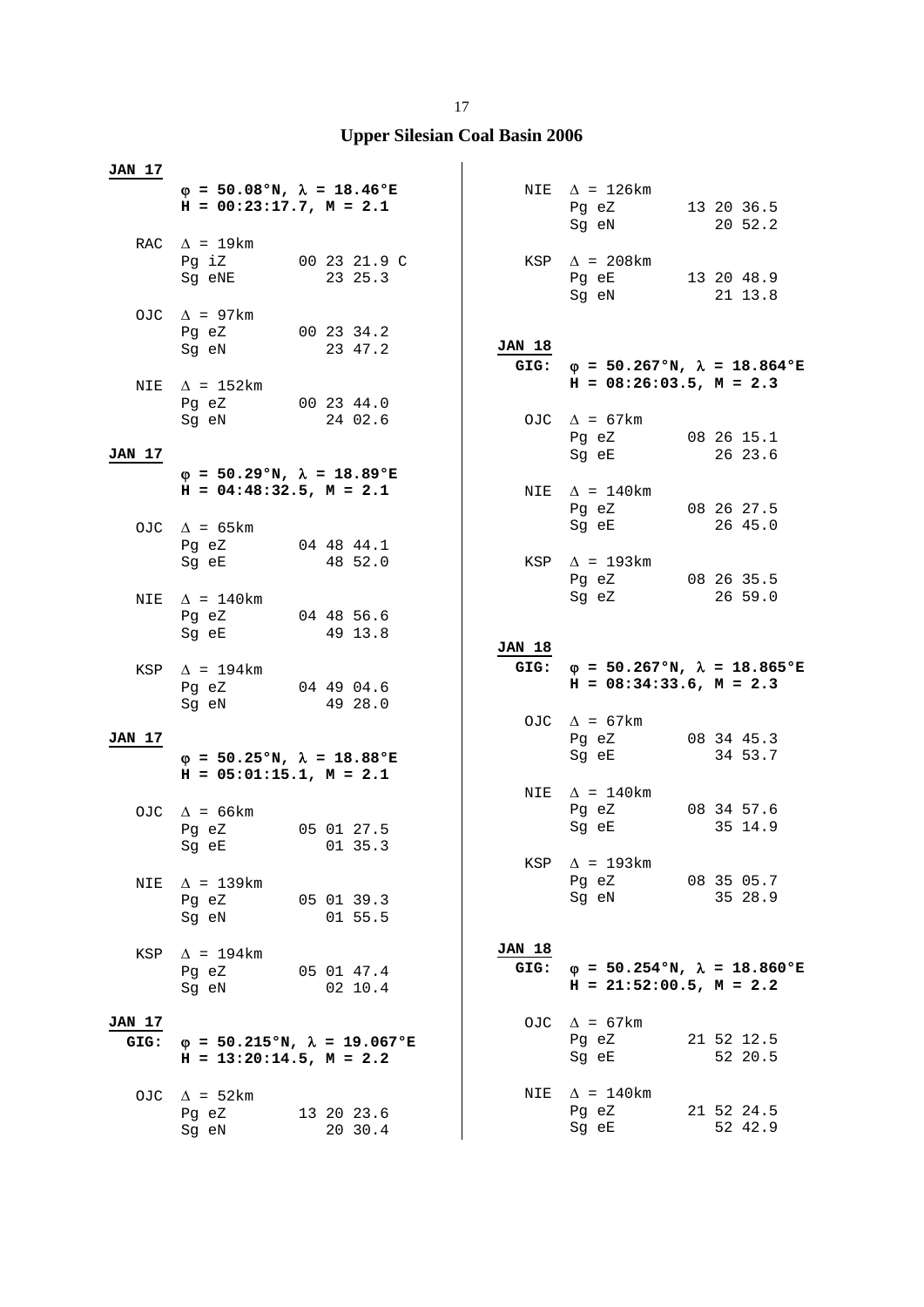|                       | KSP $\Delta$ = 193km<br>Pg eZ 21 52 32.6<br>Sg eN 52 55.8                         |                       | JAN 19                | GIG: $\varphi = 50.214$ °N, $\lambda = 19.067$ °E<br>$H = 11:31:51.1, M = 2.5$ |                       |
|-----------------------|-----------------------------------------------------------------------------------|-----------------------|-----------------------|--------------------------------------------------------------------------------|-----------------------|
| <b>JAN 18</b>         | GIG: $\varphi = 50.266$ °N, $\lambda = 18.865$ °E<br>$H = 22:57:42.6$ , $M = 2.4$ |                       |                       | OJC $\Delta$ = 52km<br>Pg eZ 11 32 00.1<br>Sg eN                               | 32 06.8               |
|                       | RAC $\Delta = 52 \text{km}$<br>Pg eZ 22 57 52.2<br>Sg eNE 57 59.4                 |                       |                       | NIE $\Delta$ = 126km<br>Pg eZ 11 32 13.1<br>Sg eN 32 29.1                      |                       |
|                       | OJC $\Delta$ = 67km<br>Pg eZ 22 57 54.2<br>Sg eE 58 02.9                          |                       |                       | $KSP \quad \Delta = 209km$<br>Pg eZ 11 32 25.5<br>Sg eE 32 50.4                |                       |
|                       | NIE $\Delta$ = 141km<br>Pg eZ 22 58 06.7<br>Sq eZ                                 | 58 24.3               | JAN 19                | $\varphi = 50.26$ °N, $\lambda = 18.85$ °E<br>$H = 23:46:15.2, M = 2.1$        |                       |
|                       | KSP $\Delta$ = 193km<br>Pg eZ 22 58 14.8<br>Sg eN 58 37.5                         |                       |                       | OJC $\Delta = 68$ km<br>Pg eZ 23 46 27.3<br>Sg eE 46 35.4                      |                       |
| <b>JAN 19</b>         | GIG: $\varphi = 50.087$ °N, $\lambda = 18.436$ °E<br>$H = 02:11:49.3, M = 2.3$    |                       |                       | NIE $\Delta$ = 141km<br>Pg eZ 23 46 39.4<br>Sg eE                              | 46 56.7               |
|                       | RAC $\Delta$ = 17km<br>Pg iZ 02 11 53.4 C<br>Sg eNE                               | 11 56.1               |                       | $KSP \quad \Delta = 192km$<br>Pg eZ 23 46 47.3<br>Sg eN                        | 47 10.1               |
|                       | OJC $\Delta$ = 98 km<br>Pg eZ 02 12 06.2<br>Sg eN 12 18.4                         |                       | <b>JAN 20</b>         | GIG: $\varphi = 50.066$ °N, $\lambda = 18.458$ °E<br>$H = 06:57:40.1, M = 2.1$ |                       |
|                       | KSP $\Delta$ = 173km<br>02 12 17.6<br>Pg eZ<br>Sg eE 12 38.4                      |                       |                       | RAC $\Delta$ = 19 km<br>Pg eZ<br>Sg eNE 57 47.3                                | 06 57 44.1            |
| <b>JAN 19</b><br>GIG: | $\varphi = 50.244$ °N, $\lambda = 18.963$ °E<br>$H = 07:34:53.7$ , $M = 2.2$      |                       |                       | OJC $\Delta$ = 97km<br>Pg eZ<br>Sg eN                                          | 06 57 56.6<br>58 08.9 |
|                       | OJC $\Delta$ = 60km<br>Pg eZ<br>Sq eE                                             | 07 35 03.8<br>35 11.7 | NIE                   | $\Delta$ = 152km<br>Pg eZ<br>Sg eE                                             | 06 58 06.3<br>58 25.1 |
| NIE                   | $\Delta$ = 134km<br>Pg eZ<br>Sg eE                                                | 07 35 17.0<br>35 34.5 | <b>JAN 20</b><br>GIG: | $\varphi = 50.216$ °N, $\lambda = 19.067$ °E<br>$H = 18:34:14.3, M = 2.2$      |                       |
| KSP                   | $\Delta$ = 200km<br>Pg eZ<br>Sg eE                                                | 07 35 26.7<br>35 51.5 |                       | OJC $\Delta$ = 52km<br>Pg eZ<br>Sg eN                                          | 18 34 23.7<br>34 30.7 |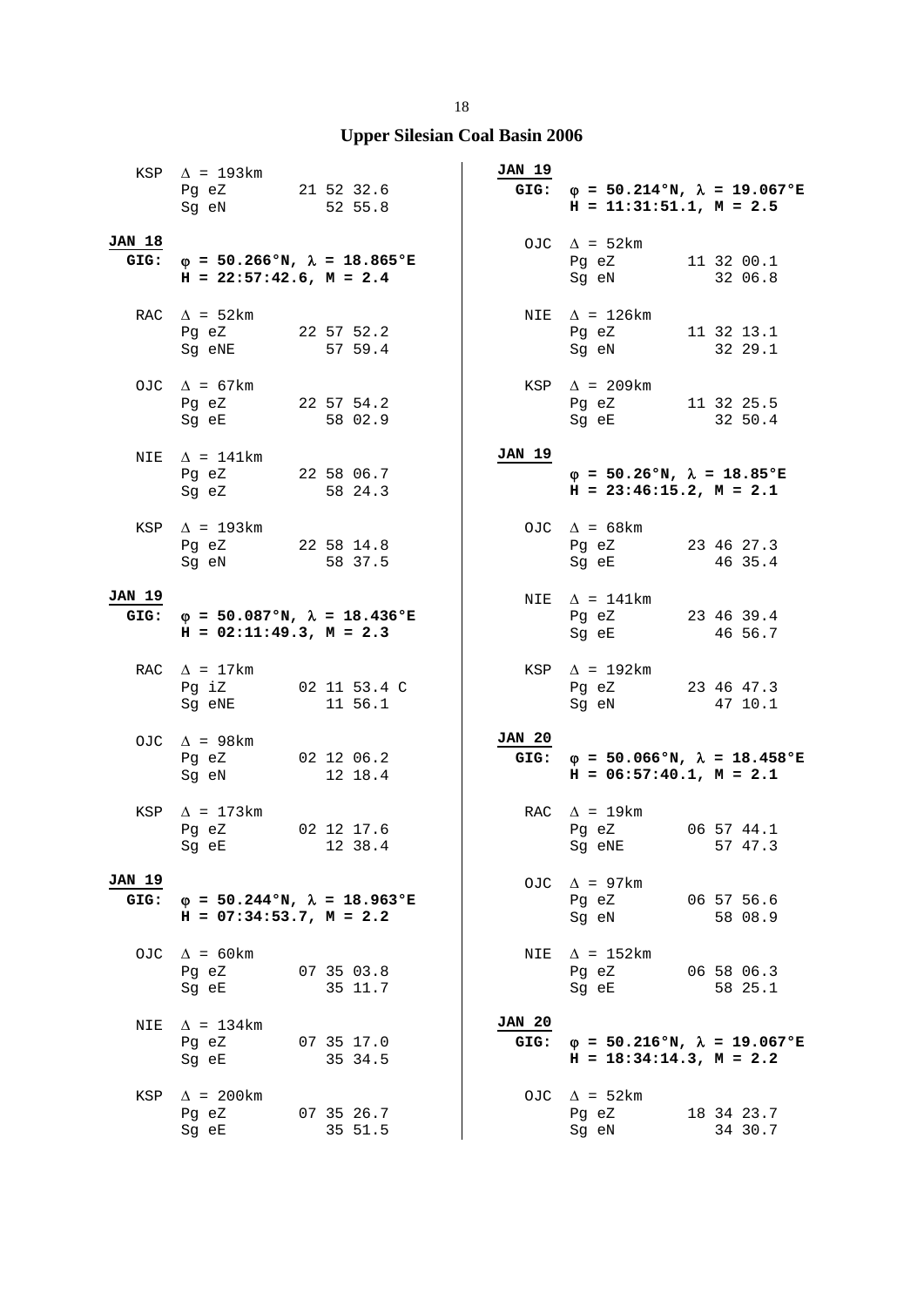|                       | NIE $\Delta$ = 126km<br>Pg eZ<br>18 34 36.5<br>Sg eN                                                                                   | 34 52.2                          |                       | OJC $\Delta$ = 92km<br>Pg eZ<br>Sg eN                                                                                                                      | 03 32 30.9<br>32 59.2                       |
|-----------------------|----------------------------------------------------------------------------------------------------------------------------------------|----------------------------------|-----------------------|------------------------------------------------------------------------------------------------------------------------------------------------------------|---------------------------------------------|
|                       | KSP $\Delta$ = 208km<br>Pg eZ 18 34 47.5<br>Sg eN                                                                                      | 35 13.3                          |                       | NIE $\Delta = 140$ km<br>Pg eZ 03 32 39.5                                                                                                                  |                                             |
| <b>JAN 20</b>         | $\varphi = 50.27$ °N, $\lambda = 18.88$ °E                                                                                             |                                  |                       | KSP $\Delta$ = 188km<br>Pg eZ 03 32 46.6<br>Sg eE and the state of the state of the state of the state of the state of the state of the state of the state | 33 09.8                                     |
|                       | $H = 23:01:09.7, M = 2.1$                                                                                                              |                                  | <b>JAN 22</b>         |                                                                                                                                                            |                                             |
|                       |                                                                                                                                        |                                  |                       | GIG: $\varphi = 50.215$ °N, $\lambda = 19.069$ °E                                                                                                          |                                             |
|                       | OJC $\Delta$ = 66km<br>Pg eZ 23 01 21.2<br>Sg eE                                                                                       | 01 29.8                          |                       | $H = 13:03:21.2$ , $M = 2.1$<br>OJC $\Delta = 52 \text{km}$<br>Pg eZ                                                                                       | 13 03 30.0                                  |
| NIE                   | $\Delta$ = 140km<br>Pg eZ 23 01 33.4                                                                                                   |                                  |                       | Sg eN                                                                                                                                                      | 03 36.9                                     |
|                       | Sg eE and the state of the state of the state of the state of the state of the state of the state of the state<br>KSP $\Delta$ = 194km | 01 51.9                          |                       | NIE $\Delta$ = 126km<br>Pq eZ<br>Sg eN                                                                                                                     | 13 03 43.9<br>0359.8                        |
|                       | Pg eZ 23 01 41.7<br>Sg eN                                                                                                              | 02 04.9                          |                       | KSP $\Delta$ = 208km<br>Pg eZ                                                                                                                              | 13 03 54.7                                  |
| <b>JAN 20</b>         |                                                                                                                                        |                                  |                       | Sg eN                                                                                                                                                      | 04 20.2                                     |
| GIG:                  | φ = 50.267°N, $\lambda$ = 18.866°E                                                                                                     |                                  |                       |                                                                                                                                                            |                                             |
|                       | $H = 23:04:20.7$ , $M = 2.5$                                                                                                           |                                  | <b>JAN 23</b>         | GIG: $\varphi = 50.244 \text{°N}$ , $\lambda = 18.963 \text{°E}$<br>$H = 03:26:43.1, M = 2.5$                                                              |                                             |
|                       | RAC $\Delta$ = 52km<br>Pg eZ<br>Sg eNE                                                                                                 | 23 04 30.3<br>04 37.2            |                       | OJC $\Delta = 60 \text{km}$<br>Pg eZ 03 26 53.7                                                                                                            |                                             |
|                       | OJC $\Delta$ = 67km                                                                                                                    |                                  |                       | Sg eE                                                                                                                                                      | 27 01.4                                     |
|                       | Pg eZ<br>Sg eN                                                                                                                         | 23 04 32.4<br>04 40.9            |                       | RAC $\Delta$ = 57km<br>Pq eZ<br>Sg eNE                                                                                                                     | 03 26 53.8<br>27 01.7                       |
|                       | NIE $\Delta = 140$ km<br>Pg eZ<br>Sg eE                                                                                                | 23 04 44.6<br>05 02.9            |                       | NIE $\Delta = 134 \text{km}$<br>Pg eZ                                                                                                                      | 03 27 06.0                                  |
| KSP                   | $\Delta$ = 193km<br>Pn eZ<br>Pg iZ<br>Sg eE                                                                                            | 23 04 51.6<br>04 53.0<br>05 15.8 | KSP                   | Sg eE<br>$\Delta$ = 200km<br>Pn eZ<br>Pg eZ<br>Sg eN                                                                                                       | 27 22.3<br>03 27 14.9<br>27 16.5<br>27 39.8 |
| <b>JAN 22</b><br>GIG: | $\varphi$ = 49.979°N, $\lambda$ = 18.573°E<br>$H = 03:32:14.8$ , $M = 2.5$                                                             |                                  | <b>JAN 23</b><br>GIG: | $\varphi = 50.266$ °N, $\lambda = 18.869$ °E<br>$H = 23:00:28.0$ , $M = 2.5$                                                                               |                                             |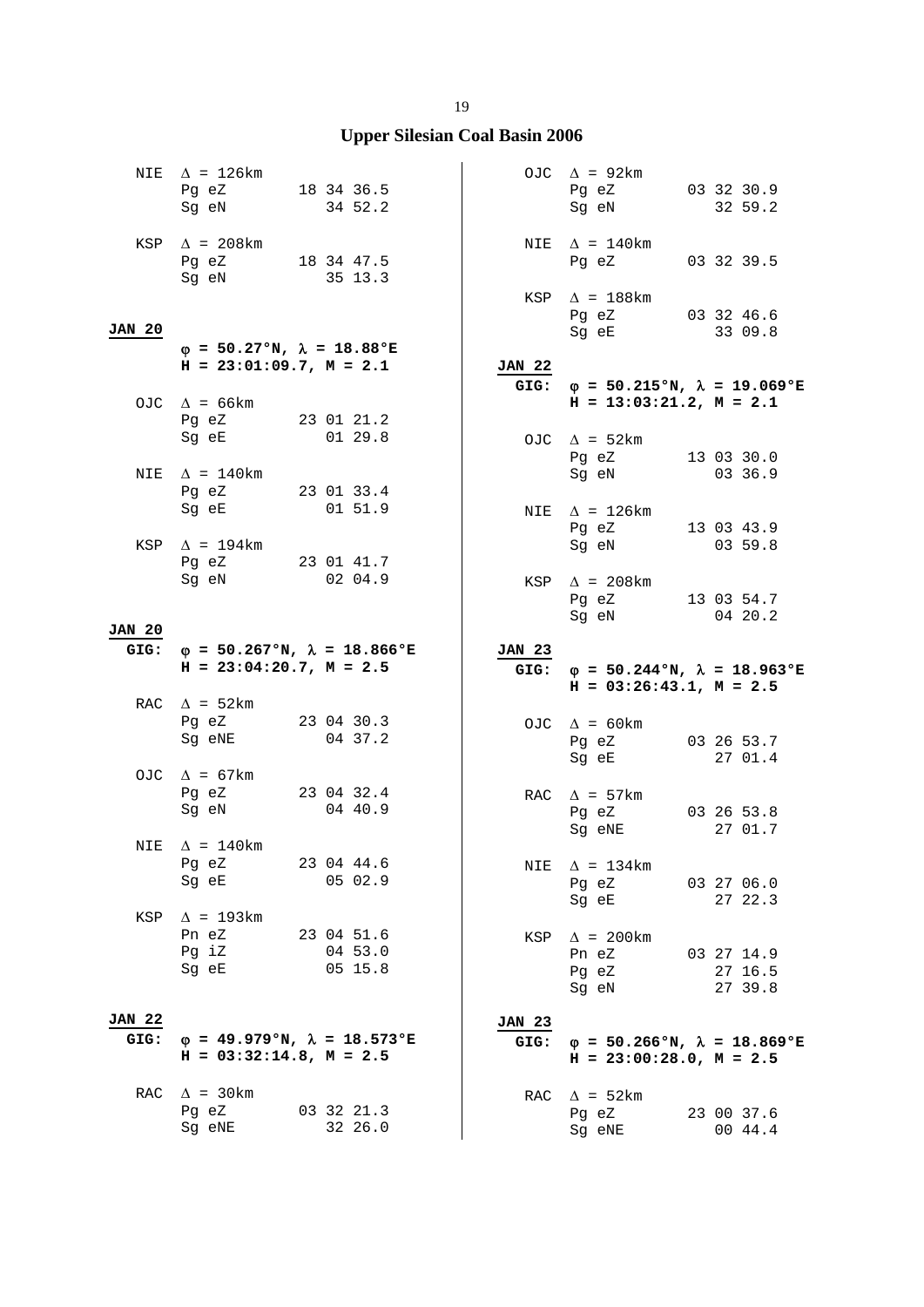|                       | OJC $\Delta$ = 66km<br>Pg eZ 23 00 39.5<br>Sg eE                        | 00 48.0                                           |               | $KSP \quad \Delta = 192 \text{km}$<br>Pg eZ 18 01 27.2<br>Sg eE              | 0150.2                                            |
|-----------------------|-------------------------------------------------------------------------|---------------------------------------------------|---------------|------------------------------------------------------------------------------|---------------------------------------------------|
|                       | NIE $\Delta = 140 \text{km}$<br>Pg eZ 23 00 51.8<br>Sg eN               | 0109.4                                            | <b>JAN 25</b> | $H = 13:04:29.4$ , $M = 2.2$                                                 | GIG: $\varphi = 50.266$ °N, $\lambda = 18.882$ °E |
|                       | $KSP \quad \Delta = 193 \text{km}$<br>Pg eZ 23 01 00.2<br>Sg eN 01 22.9 |                                                   |               | OJC $\Delta = 66 \text{km}$<br>Pg eN 13 04 41.1<br>Sg eE 04 49.0             |                                                   |
| <b>JAN 24</b><br>GIG: | $H = 03:29:23.6$ , $M = 1.9$                                            | $\varphi$ = 50.055°N, $\lambda$ = 18.434°E        |               | NIE $\Delta = 140 \text{km}$<br>Pg eZ<br>Sg eN                               | 13 04 53.5<br>05 11.0                             |
|                       | RAC $\Delta = 18$ km<br>Pg eZ 03 29 27.5<br>Sg eNE                      | 29 30.7                                           |               | KSP $\Delta$ = 194km<br>Pg eZ 13 05 01.8<br>Sq eN 05 24.8                    |                                                   |
|                       | OJC $\Delta$ = 99km<br>Pg eZ 03 29 40.8<br>Sg eN 29 53.4                |                                                   | <b>JAN 25</b> |                                                                              | GIG: $\phi = 50.254$ °N, $\lambda = 18.860$ °E    |
|                       | NIE $\Delta$ = 153km<br>Pg eZ 03 29 49.9<br>Sg eE                       | 30 08.4                                           |               | $H = 17:59:28.8, M = 2.4$<br>OJC $\Delta = 67 \text{km}$<br>Pg eZ 17 59 40.3 |                                                   |
| <b>JAN 24</b>         |                                                                         | GIG: $\varphi = 50.216$ °N, $\lambda = 19.066$ °E |               | Sg eN 59 49.1                                                                |                                                   |
|                       | $H = 17:19:18.3, M = 2.3$                                               |                                                   |               | NIE $\Delta$ = 140km<br>Pg eZ                                                | 17 59 52.8                                        |
|                       | OJC $\Delta$ = 52km<br>Pg eZ 17 19 26.8<br>Sg eN                        | 19 33.5                                           |               | Sg eE<br>KSP $\Delta$ = 193km<br>Pg eZ                                       | 18 00 10.7<br>18 00 01.0                          |
| NIE                   | $\Delta$ = 126km<br>Pg eZ<br>Sg eE 19 55.9                              | 17 19 39.9                                        |               | Sg eN                                                                        | 00 23.6                                           |
| KSP                   | $\Delta$ = 209km<br>Pg eZ<br>Sg eN                                      | 17 19 53.3<br>20 17.0                             | <b>JAN 25</b> | $\varphi = 50.29$ °N, $\lambda = 18.88$ °E<br>$H = 20:34:25.7$ , $M = 2.1$   |                                                   |
| <b>JAN 24</b><br>GIG: |                                                                         | $\varphi = 50.229$ °N, $\lambda = 18.820$ °E      |               | OJC $\Delta = 66 \text{km}$<br>Pg eZ<br>Sg eE                                | 20 34 37.6<br>34 45.5                             |
| OJC                   | $H = 18:00:55.2$ , $M = 2.7$<br>$\Delta$ = 69km<br>Pq eZ                | 18 01 07.3                                        | NIE           | $\Delta$ = 141km<br>Pg eZ<br>Sg eN                                           | 20 34 50.2<br>35 07.1                             |
| NIE                   | Sg eN<br>$\Delta$ = 140km                                               | 01 16.1                                           | KSP           | $\Delta$ = 193km<br>Pg eZ                                                    | 20 34 58.1                                        |
|                       | Pg eZ<br>Sg eN                                                          | 18 01 19.1<br>01 37.2                             |               | Sg eE                                                                        | 35 21.0                                           |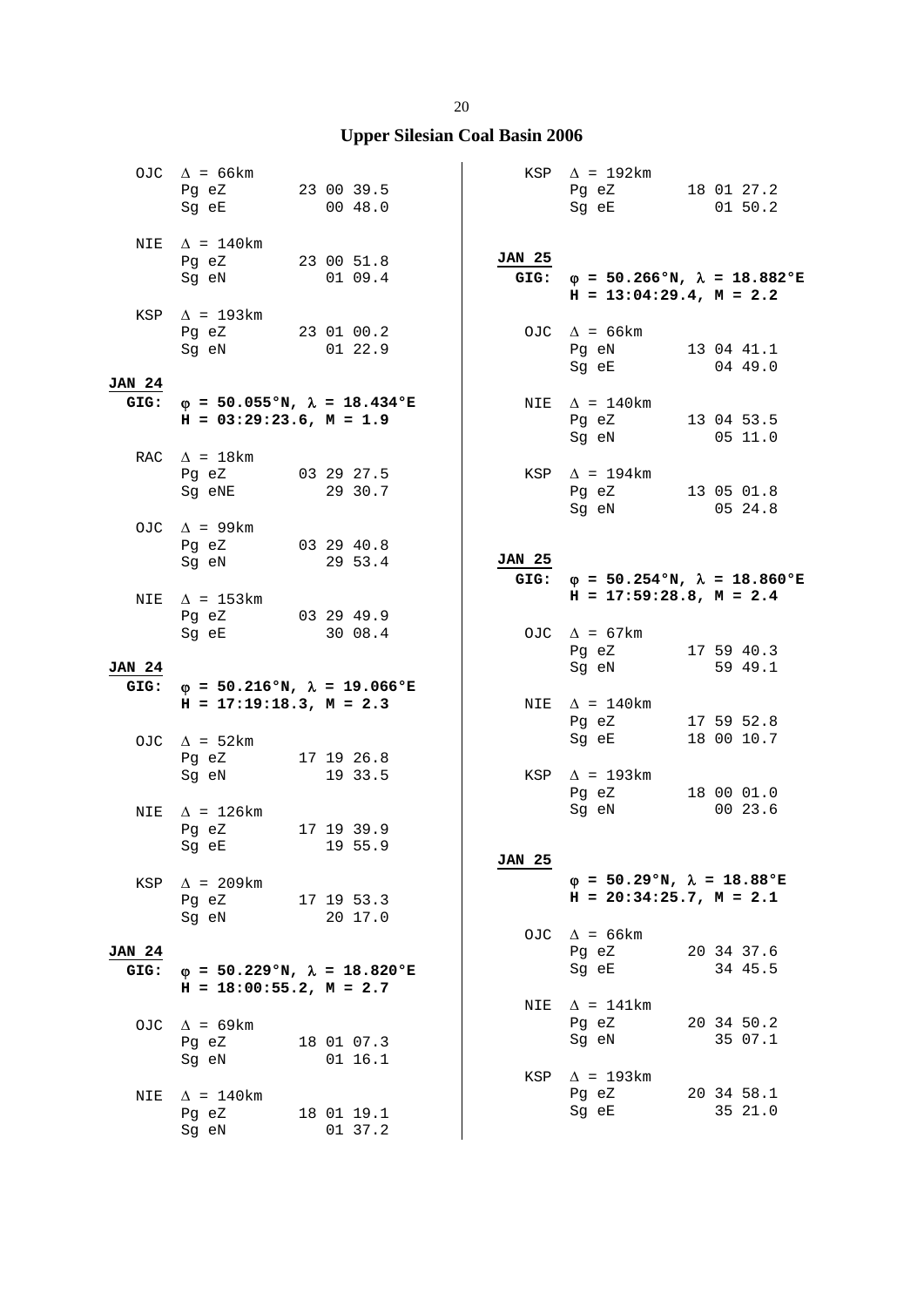| <b>JAN 25</b>         | GIG: $\varphi = 50.055$ °N, $\lambda = 18.432$ °E<br>$H = 21:39:10.9, M = 2.3$                                                                            |                       | JAN 26                | $H = 18:03:14.7$ , $M = 2.4$                                                                                                                   | GIG: $\varphi = 50.274$ °N, $\lambda = 18.828$ °E |
|-----------------------|-----------------------------------------------------------------------------------------------------------------------------------------------------------|-----------------------|-----------------------|------------------------------------------------------------------------------------------------------------------------------------------------|---------------------------------------------------|
|                       | RAC $\Delta = 17 \text{km}$<br>Pg iZ 21 39 14.6 D<br>Sg iNE 39 17.8                                                                                       |                       |                       | OJC $\Delta = 69 \text{km}$<br>Pg eZ<br>Sg iE 03 35.6                                                                                          | 18 03 26.8 D                                      |
|                       | OJC $\Delta$ = 99km<br>Pg eZ 21 39 27.9<br>Sg eN 39 40.9                                                                                                  |                       |                       | NIE $\Delta$ = 143km<br>Pg eZ<br>Sg eE 03 57.2                                                                                                 | 18 03 39.3                                        |
| NIE                   | $\Delta$ = 153km<br>Pg eZ 21 39 37.3<br>Sg eE                                                                                                             | 39 55.7               |                       | $KSP \triangle = 190km$<br>Pg eZ<br>Sg eN                                                                                                      | 18 03 46.4<br>04 09.0                             |
|                       | KSP $\Delta$ = 175 km<br>Pg eZ 21 39 40.4<br>Sg eE 40 00.9                                                                                                |                       | <b>JAN 26</b>         | $\varphi = 50.27$ °N, $\lambda = 18.87$ °E<br>$H = 21:43:46.9$ , $M = 2.0$                                                                     |                                                   |
| <b>JAN 26</b>         | GIG: $\varphi = 50.206$ °N, $\lambda = 19.073$ °E<br>$H = 11:13:37.7, M = 2.1$                                                                            |                       |                       | OJC $\Delta = 66 \text{km}$<br>Pg eZ<br>Sg eE                                                                                                  | 21 43 58.9<br>44 06.9                             |
|                       | OJC $\Delta$ = 52km<br>Pg eZ 11 13 47.4<br>Sg eE and the state of the state of the state of the state of the state of the state of the state of the state | 13 53.7               |                       | NIE $\Delta$ = 141km<br>Pg eZ 21 44 11.4<br>Sg eN                                                                                              | 44 28.1                                           |
| NIE                   | $\Delta$ = 125km<br>Pg eZ<br>11 13 59.7<br>Sg eN                                                                                                          | 14 14.3               |                       | KSP $\Delta$ = 193km<br>Pg eZ 21 44 19.1<br>Sg eZ 44 42.5                                                                                      |                                                   |
|                       | $KSP \quad \Delta = 209km$<br>Pq eZ 11 14 11.8<br>Sg eN                                                                                                   | 14 36.6               | <b>JAN 26</b><br>GIG: | $H = 21:56:26.3, M = 2.1$                                                                                                                      | $\varphi = 50.216$ °N, $\lambda = 19.064$ °E      |
| <b>JAN 26</b><br>GIG: | $\varphi = 50.236$ °N, $\lambda = 18.929$ °E                                                                                                              |                       |                       | OJC $\Delta$ = 52km<br>Pg eZ<br>Sg eN and the state of the state of the state of the state of the state of the state of the state of the state | 21 56 35.3<br>56 42.0                             |
| OJC                   | $H = 13:57:24.9$ , $M = 2.1$<br>$\Delta$ = 62km                                                                                                           |                       | NIE                   | $\Delta$ = 126km<br>Pg eZ<br>Sg eE                                                                                                             | 21 56 48.3<br>57 04.3                             |
|                       | Pg eZ<br>Sg eE                                                                                                                                            | 13 57 35.8<br>57 43.7 | KSP                   | $\Delta$ = 208km<br>Pg eZ                                                                                                                      | 21 57 01.6                                        |
| NIE                   | $\Delta$ = 135km<br>Pg eZ<br>Sg eN                                                                                                                        | 13 57 48.7<br>58 04.9 | <b>JAN 27</b>         | Sg eN                                                                                                                                          | 57 25.5                                           |
| KSP                   | $\Delta$ = 198km<br>Pg eE<br>Sg eN                                                                                                                        | 13 57 58.0<br>58 21.6 |                       | $\varphi = 50.26$ °N, $\lambda = 18.86$ °E<br>$H = 07:09:12.7$ , $M = 2.0$<br>OJC $\Delta = 67 \text{km}$                                      |                                                   |
|                       |                                                                                                                                                           |                       |                       | Pg eZ<br>Sg eE                                                                                                                                 | 07 09 24.7<br>09 32.7                             |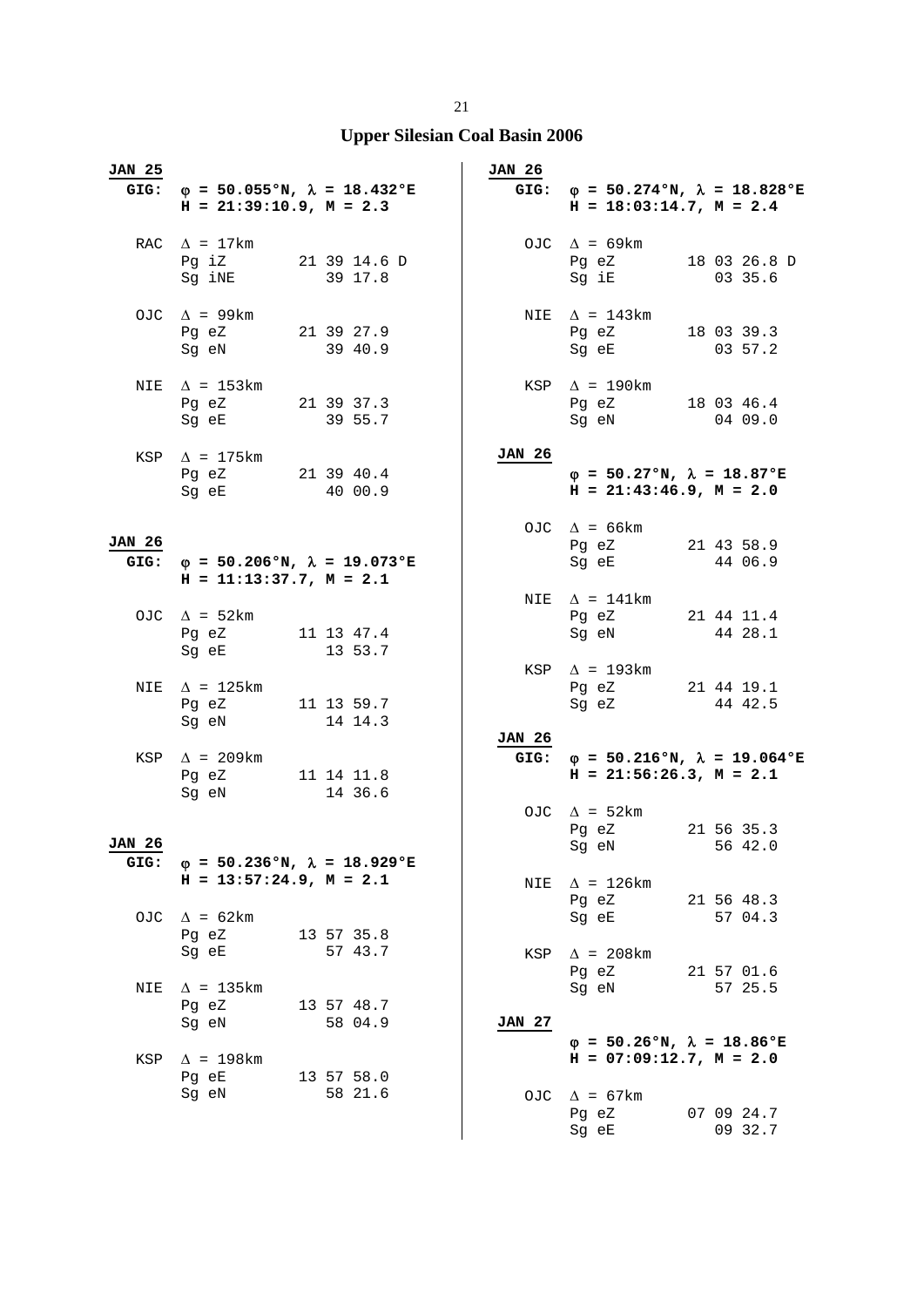|                       | NIE $\Delta = 140 \text{km}$<br>Pg eZ<br>Sg eE                                                                                              | 07 09 36.7<br>09 54.1                        | JAN 29        | $\varphi$ = 50.28°N, $\lambda$ = 18.86°E<br>$H = 06:21:09.1, M = 2.0$                                                                                              |                       |
|-----------------------|---------------------------------------------------------------------------------------------------------------------------------------------|----------------------------------------------|---------------|--------------------------------------------------------------------------------------------------------------------------------------------------------------------|-----------------------|
|                       | KSP $\Delta$ = 193km<br>Pg eZ 07 09 44.4<br>Sq eE                                                                                           | 10 08.0                                      |               | OJC $\Delta = 68 \text{km}$<br>Pg eZ<br>Sg eN                                                                                                                      | 06 21 20.5<br>21 30.0 |
| <b>JAN 27</b>         | $\varphi = 50.28$ °N, $\lambda = 18.93$ °E<br>$H = 19:20:21.9$ , $M = 2.1$                                                                  |                                              |               | NIE $\Delta = 141 \text{km}$<br>Pg eZ 06 21 33.8<br>Sg eE and the state of the state of the state of the state of the state of the state of the state of the state | 21 51.2               |
|                       | OJC $\Delta = 62 \text{km}$<br>Pq eZ<br>Sg eE                                                                                               | 19 20 32.8<br>20 40.9                        |               | $KSP \quad \Delta = 192 \text{km}$<br>Pg eZ<br>Sg eN                                                                                                               | 06 21 41.1<br>22 04.1 |
|                       | NIE $\Delta = 138 \text{km}$<br>Pg eZ 19 20 45.6<br>Sg eE                                                                                   | 21 02.7                                      | <b>JAN 30</b> | $\varphi = 50.26$ °N, $\lambda = 18.82$ °E<br>$H = 08:11:18.5$ , $M = 2.4$                                                                                         |                       |
|                       | KSP $\Delta$ = 197km<br>Pg eZ 19 20 54.5<br>Sq eZ                                                                                           | 21 18.0                                      |               | OJC $\Delta$ = 70 km<br>Pg eZ 08 11 30.6<br>Sq eE                                                                                                                  | 11 40.1               |
| <b>JAN 28</b>         | $\varphi = 50.09$ °N, $\lambda = 18.44$ °E<br>$H = 10:55:54.2$ , $M = 2.1$                                                                  |                                              |               | NIE $\Delta$ = 143 km<br>Pg eZ<br>Sg eN                                                                                                                            | 08 11 43.2<br>12 01.5 |
|                       | RAC $\Delta = 18 \text{km}$<br>Pg eZ<br>Sg eNE                                                                                              | 10 55 58.0<br>56 01.6                        |               | $KSP \quad \Delta = 190 \text{km}$<br>Pg eE 08 11 50.4<br>Sg eN                                                                                                    | 12 12.5               |
|                       | OJC $\Delta$ = 98km<br>Pg eZ<br>Sg eN                                                                                                       | 10 56 10.8<br>56 23.7                        | JAN 30        | $\varphi = 50.25$ °N, $\lambda = 19.07$ °E<br>$H = 21:48:25.9$ , $M = 2.2$                                                                                         |                       |
| NIE                   | $\Delta$ = 154km<br>Pq eZ<br>Sg eN and the state of the state of the state of the state of the state of the state of the state of the state | 10 56 20.6<br>56 40.3                        |               | OJC $\Delta = 52 \text{km}$<br>Pq eZ<br>Sg eN                                                                                                                      | 21 48 35.3<br>48 42.2 |
| <b>JAN 28</b><br>GIG: | $H = 12:03:07.8$ , $M = 2.3$                                                                                                                | $\varphi = 50.217$ °N, $\lambda = 19.067$ °E | NIE           | $\Delta$ = 128km<br>Pg eZ<br>Sq eN                                                                                                                                 | 21 48 48.3<br>49 04.3 |
| OJC                   | $\Delta$ = 52km<br>Pg eZ<br>Sg eN                                                                                                           | 12 03 16.6<br>03 23.3                        |               | $KSP \quad \Delta = 207km$<br>Pg eZ<br>Sg eN                                                                                                                       | 21 49 00.5<br>49 24.5 |
| NIE                   | $\Delta$ = 126km<br>Pg eZ<br>Sg eE                                                                                                          | 12 03 29.7<br>03 45.7                        | <b>JAN 31</b> | $\varphi = 49.94\text{°N}, \lambda = 18.53\text{°E}$<br>$H = 00:43:13.6$ , $M = 2.4$                                                                               |                       |
| KSP                   | $\Delta$ = 209km<br>Pg eZ<br>Sg eN                                                                                                          | 12 03 42.7<br>04 06.8                        |               | RAC $\Delta$ = 29km<br>Pg eZ<br>Sg eNE                                                                                                                             | 00 43 20.4<br>43 24.8 |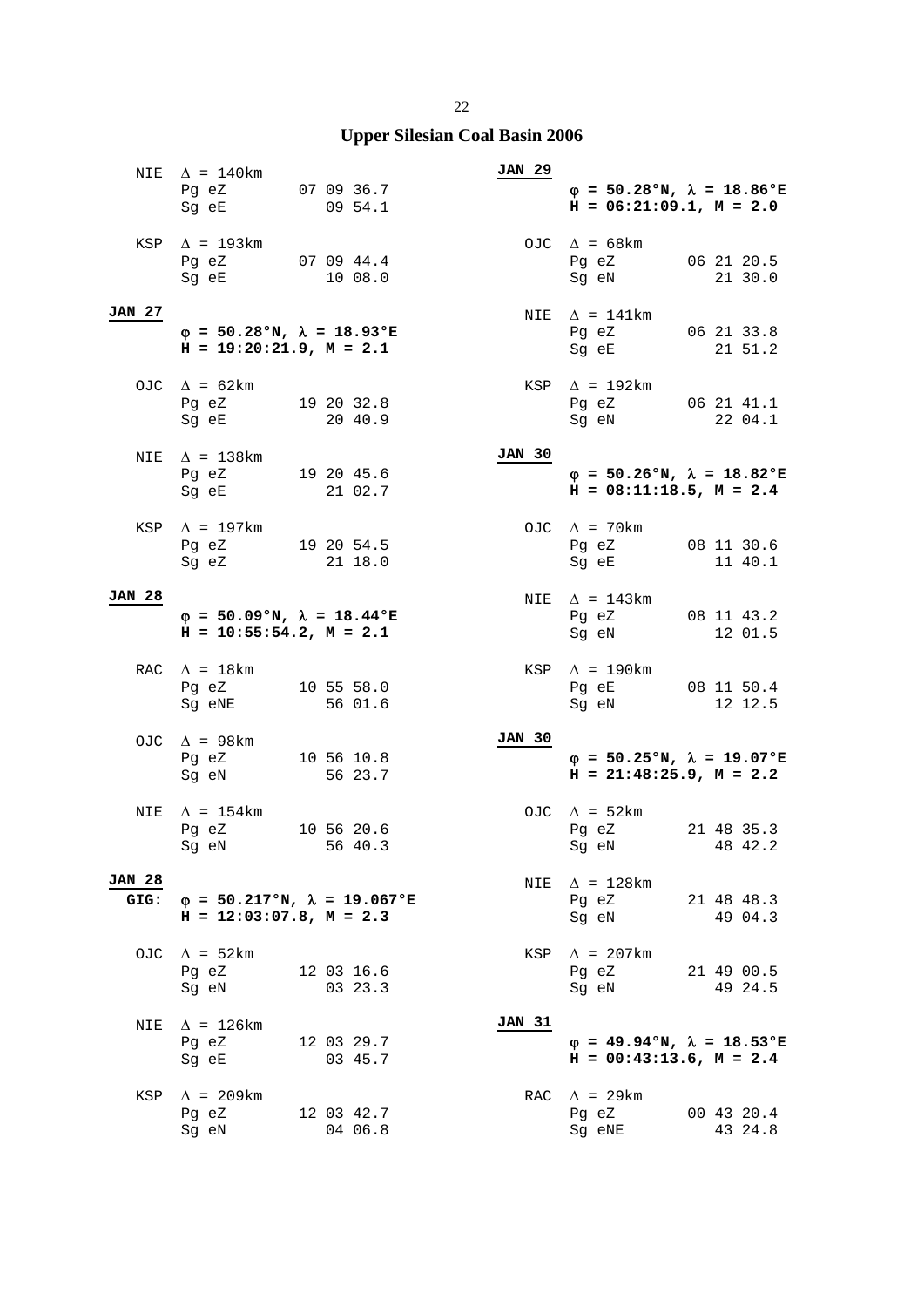|                       | OJC $\Delta$ = 96km<br>Pg eZ<br>Sg eN                                             | 00 43 30.0<br>43 42.6 |         |                                | $KSP \quad \Delta = 192 \text{km}$<br>Pg eZ 14 50 03.8<br>Sg eE                   | 50 27.2               |
|-----------------------|-----------------------------------------------------------------------------------|-----------------------|---------|--------------------------------|-----------------------------------------------------------------------------------|-----------------------|
| NIE                   | $\Delta$ = 141km<br>Pg eZ 00 43 37.1<br>Sg eN                                     |                       | 43 56.4 | FEB <sub>1</sub><br>GIG:       | $\varphi = 50.255$ °N, $\lambda = 18.860$ °E<br>$H = 15:23:39.5$ , $M = 2.7$      |                       |
|                       | KSP $\Delta$ = 188 km<br>Pg eZ 00 43 44.7<br>Sg eZ 44 08.4                        |                       |         |                                | RAC $\Delta$ = 50km<br>Pg eZ<br>(Sg) eNE 23 54.3                                  | 15 23 48.6            |
| <b>JAN 31</b><br>GIG: | $\varphi = 50.30$ °N, $\lambda = 18.87$ °E<br>$H = 14:27:49.3, M = 2.2$           |                       |         |                                | OJC $\Delta = 67 \text{km}$<br>Pg eZ<br>Sg eN                                     | 15 23 51.4<br>23 59.8 |
|                       | OJC $\Delta = 67 \text{km}$<br>Pg eZ 14 28 01.0<br>Sg eE                          |                       | 28 09.6 |                                | NIE $\Delta = 140$ km<br>Pg eZ<br>Sg eN                                           | 15 24 03.7<br>24 21.1 |
| NIE                   | $\Delta$ = 142km<br>Pg eZ 14 28 13.7<br>Sq eE                                     |                       | 28 31.5 |                                | KSP $\Delta$ = 193km<br>Pg eZ<br>Sq eN                                            | 15 24 11.9<br>24 34.1 |
|                       | KSP $\Delta$ = 192km<br>Pg eZ 14 28 21.3<br>Sg eN                                 | 28 44.2               |         | FEB <sub>1</sub>               | GIG: $\varphi = 50.217$ °N, $\lambda = 19.067$ °E<br>$H = 19:15:31.4$ , $M = 2.2$ |                       |
|                       |                                                                                   |                       |         |                                |                                                                                   |                       |
| FEB <sub>1</sub>      | GIG: $\varphi = 50.268$ °N, $\lambda = 18.924$ °E<br>$H = 11:27:41.8$ , $M = 2.4$ |                       |         |                                | OJC $\Delta = 52 \text{km}$<br>Pg eZ<br>Sg eN                                     | 19 15 40.3<br>15 47.1 |
|                       | OJC $\Delta = 63 \text{km}$<br>Pg eZ 11 27 52.7<br>Sq eE                          |                       | 28 00.3 |                                | NIE $\Delta = 127 \text{km}$<br>Pg eZ<br>Sg eE                                    | 19 15 53.9<br>16 09.4 |
| NIE                   | $\Delta$ = 138km<br>Pg eZ<br>Sg eE 28 23.3                                        | 11 28 06.1            |         |                                | KSP $\Delta$ = 208km<br>Pg eN<br>Sg eN 16 30.4                                    | 19 16 05.4            |
| KSP                   | $\Delta$ = 197km<br>Pg eZ<br>Sn eN                                                | 11 28 14.6            | 28 36.2 | FEB<br>$\overline{\mathbf{2}}$ | $\varphi = 50.23$ °N, $\lambda = 18.85$ °E<br>$H = 01:02:35.1, M = 1.9$           |                       |
| FEB 1                 | $\varphi = 50.25$ °N, $\lambda = 18.83$ °E<br>$H = 14:49:32.2, M = 2.0$           |                       |         |                                | OJC $\Delta = 67 \text{km}$<br>Pg eZ<br>Sg eN                                     | 01 02 47.1<br>02 55.2 |
| OJC.                  | $\Delta$ = 69km<br>Pg eZ<br>Sg eE                                                 | 14 49 44.6            | 49 52.6 | NIE                            | $\Delta$ = 139km<br>Pg eZ<br>Sg eE                                                | 01 02 59.1<br>03 16.8 |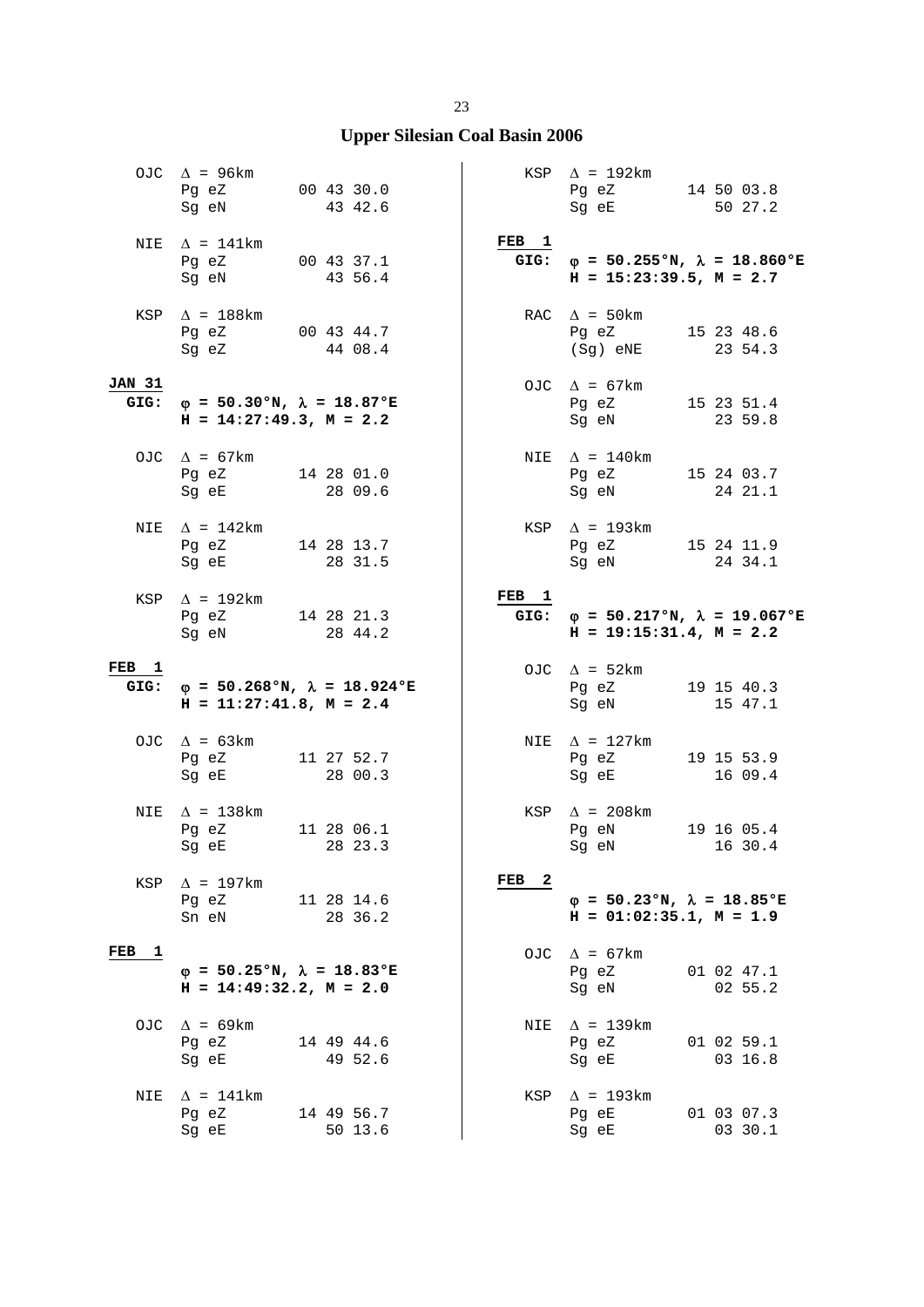| FEB 2                    | GIG: $\varphi = 50.217$ °N, $\lambda = 19.067$ °E<br>$H = 20:11:52.5$ , $M = 2.2$                                                                                                                                                                                            |  |                       |                          | NIE $\Delta$ = 127km<br>Pg eZ<br>Sg eE                                                         | 02 30 17.0<br>30 33.0   |
|--------------------------|------------------------------------------------------------------------------------------------------------------------------------------------------------------------------------------------------------------------------------------------------------------------------|--|-----------------------|--------------------------|------------------------------------------------------------------------------------------------|-------------------------|
|                          | OJC $\Delta = 52 \text{km}$<br>Pg eZ<br>Sg iN                                                                                                                                                                                                                                |  | 20 12 01.4<br>12 08.2 |                          | $KSP \quad \Delta = 209km$<br>Pg eZ 02 30 30.1<br>Sg eN                                        | 30 53.7                 |
|                          | NIE $\Delta$ = 126km<br>Pg eZ<br>20 12 14.5<br>Sg eN and the state of the state of the state of the state of the state of the state of the state of the state of the state of the state of the state of the state of the state of the state of the state of the state of the |  | 12 30.4               | FEB <sub>5</sub><br>GIG: | $\varphi = 50.045$ °N, $\lambda = 18.461$ °E<br>$H = 06:31:47.9$ , $M = 2.2$                   |                         |
|                          | KSP $\Delta$ = 209km<br>Pg eZ<br>Sn eN                                                                                                                                                                                                                                       |  | 20 12 27.7<br>12 50.7 |                          | RAC $\Delta$ = 20km<br>Pg eZ<br>Sg eNE                                                         | 06 31 52.1<br>31 55.7   |
| FEB <sub>2</sub><br>GIG: | φ = 50.237°N, $\lambda$ = 18.928°E<br>$H = 22:38:29.1, M = 2.2$                                                                                                                                                                                                              |  |                       |                          | OJC $\Delta$ = 97km<br>Pg eZ<br>Sg eE                                                          | 06 32 04.1<br>32 16.6   |
|                          | OJC $\Delta = 62 \text{km}$<br>Pg eZ<br>Sg eE                                                                                                                                                                                                                                |  | 22 38 39.9<br>38 47.7 |                          | NIE $\Delta$ = 151km<br>Pg eZ<br>Sg eE                                                         | 06 32 14.1<br>32 33.5   |
|                          | NIE $\Delta$ = 135km<br>Pg eZ 22 38 52.6<br>Sg eE                                                                                                                                                                                                                            |  | 39 09.3               |                          | $KSP \quad \Delta = 177 \text{km}$<br>Pn eZ 06 32 16.2<br>Sg eZ                                | 32 38.4                 |
|                          | KSP $\Delta$ = 198km<br>Pg eZ 22 39 02.0<br>Sg eE and the state of the state of the state of the state of the state of the state of the state of the state                                                                                                                   |  | 39 25.5               | FEB 7<br>GIG:            | $\varphi = 50.231$ °N, $\lambda = 18.842$ °E                                                   |                         |
| FEB <sub>3</sub>         |                                                                                                                                                                                                                                                                              |  |                       |                          | $H = 01:56:34.4$ , $M = 2.0$                                                                   |                         |
|                          | $\varphi = 50.24$ °N, $\lambda = 18.84$ °E<br>$H = 04:15:07.3$ , $M = 2.0$<br>OJC $\Delta$ = 68km                                                                                                                                                                            |  |                       |                          | OJC $\Delta = 68$ km<br>Pg iZ<br>Sq eE                                                         | 01 56 46.0 D<br>56 54.9 |
| <b>NIE</b>               | Pg eZ<br>Sg eE 15 28.2<br>$\Delta$ = 140km                                                                                                                                                                                                                                   |  | 04 15 19.0            |                          | NIE $\Delta$ = 139km<br>Pg eZ<br>Sg eE                                                         | 01 56 58.1<br>57 15.8   |
|                          | Pg eZ<br>Sg eE                                                                                                                                                                                                                                                               |  | 04 15 31.0<br>15 49.1 | KSP                      | $\Delta$ = 193km<br>Pg eE                                                                      | 01 57 06.4<br>57 30.7   |
| KSP                      | $\Delta$ = 193km<br>Pg eE<br>Sg eN                                                                                                                                                                                                                                           |  | 04 15 39.3<br>16 02.8 | FEB 7                    | Sg eN                                                                                          |                         |
| FEB<br>$\frac{4}{3}$     | $\varphi = 50.25$ °N, $\lambda = 19.09$ °E<br>$H = 02:29:54.9$ , $M = 2.2$                                                                                                                                                                                                   |  |                       |                          | $\varphi = 50.28$ °N, $\lambda = 18.92$ °E<br>$H = 14:15:35.9, M = 2.1$<br>OJC $\Delta$ = 63km |                         |
| OJC                      | $\Delta$ = 50 km<br>Pg eZ<br>Sg iN                                                                                                                                                                                                                                           |  | 02 30 04.0<br>30 10.6 |                          | Pg eZ<br>Sg eE                                                                                 | 14 15 47.0<br>15 55.2   |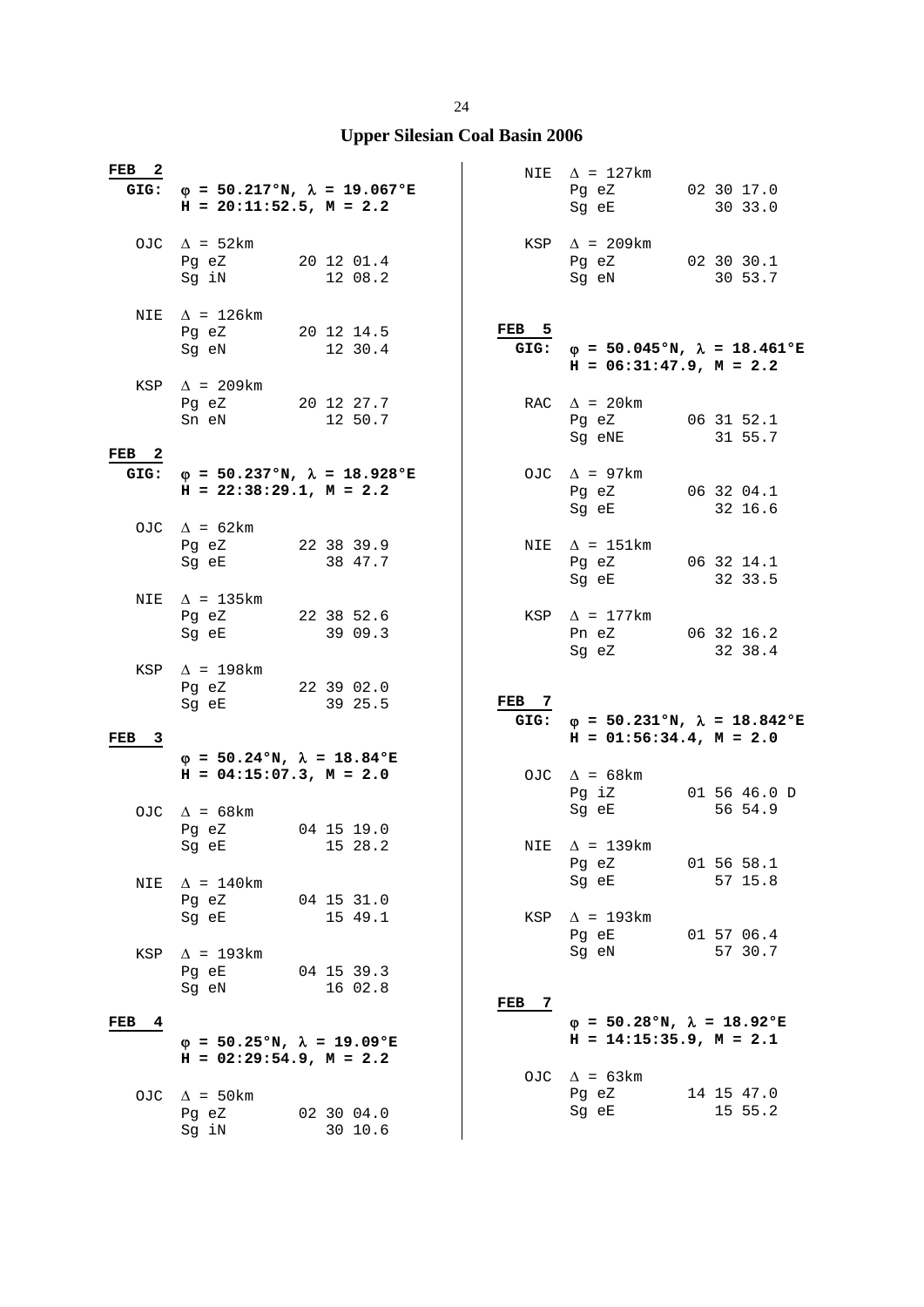|               | NIE $\Delta$ = 138km<br>Pg eZ 14 15 59.7<br>Sq eE                              | 16 17.0               | FEB 8            | $\varphi = 50.25$ °N, $\lambda = 18.85$ °E<br>$H = 22:25:39.5$ , $M = 2.0$        |                       |
|---------------|--------------------------------------------------------------------------------|-----------------------|------------------|-----------------------------------------------------------------------------------|-----------------------|
|               | KSP $\Delta$ = 196km<br>Pg eZ 14 16 08.8<br>Sg eN                              | 16 31.9               |                  | OJC $\Delta = 68 \text{km}$<br>Pg eZ<br>Sg eE                                     | 22 25 51.1<br>26 00.4 |
| FEB 8<br>GIG: | $\varphi = 50.273$ °N, $\lambda = 18.829$ °E<br>$H = 04:45:51.2, M = 2.2$      |                       |                  | NIE $\Delta = 140$ km<br>Pg eZ 22 26 03.2<br>Sg eN                                | 26 21.3               |
|               | OJC $\Delta$ = 70km<br>Pg eZ<br>(Sg) eE                                        | 04 46 03.2<br>46 13.6 |                  | $KSP \triangle = 193km$<br>Pg eZ<br>Sg eE                                         | 22 26 11.6<br>26 34.6 |
|               | NIE $\Delta$ = 143km<br>Pg eZ 04 46 15.5<br>Sg eE                              | 46 33.8               | FEB <sub>9</sub> | GIG: $\varphi = 50.217$ °N, $\lambda = 19.067$ °E<br>$H = 22:30:58.2, M = 2.1$    |                       |
|               | KSP $\Delta$ = 190km<br>Pg eZ 04 46 23.0<br>Sg eE                              | 46 45.8               |                  | OJC $\Delta = 52 \text{km}$<br>Pg eZ<br>Sg eN                                     | 22 31 07.0<br>31 14.2 |
| FEB 8         | GIG: $\varphi = 50.254$ °N, $\lambda = 18.858$ °E<br>$H = 19:19:04.8, M = 2.0$ |                       |                  | NIE $\Delta$ = 126km<br>Pg eZ<br>Sg eN                                            | 22 31 20.1<br>31 36.3 |
|               | OJC $\Delta = 67 \text{km}$<br>Pg eZ 19 19 17.1<br>Sg eE                       | 19 25.2               |                  | KSP $\Delta$ = 209km<br>Pg eZ 22 31 33.7<br>Sg eZ                                 | 31 57.2               |
| NIE           | $\Delta$ = 140km<br>Pg eZ<br>Sg eE                                             | 19 19 29.4<br>19 46.2 | FEB 10<br>GIG:   | $\varphi = 50.253$ °N, $\lambda = 18.858$ °E<br>$H = 00:44:31.7$ , $M = 2.0$      |                       |
|               | KSP $\Delta$ = 193km<br>Pq eZ<br>Sg eN 20 00.0                                 | 19 19 36.1            |                  | OJC $\Delta = 67 \text{km}$<br>Pg eZ<br>Sg eN 44 52.2                             | 00 44 44.2            |
| FEB 8<br>GIG: | $\varphi = 50.217$ °N, $\lambda = 19.067$ °E<br>$H = 21:47:50.1, M = 2.3$      |                       | NIE              | $\Delta$ = 140km<br>Pg eZ<br>Sg eE                                                | 00 44 56.0<br>45 13.1 |
|               | OJC $\Delta = 52 \text{km}$<br>Pg eZ<br>Sg eN                                  | 21 47 59.6<br>48 06.3 |                  | KSP $\Delta$ = 193km<br>Pg eZ<br>Sg eN                                            | 00 45 04.2<br>45 26.1 |
| NIE           | $\Delta$ = 126km<br>Pg eZ<br>Sg eN                                             | 21 48 11.9<br>48 27.6 | FEB 11           | GIG: $\varphi = 50.235$ °N, $\lambda = 18.930$ °E<br>$H = 08:18:43.9$ , $M = 2.4$ |                       |
| KSP           | $\Delta$ = 209km<br>Pg eE<br>Sg eZ                                             | 21 48 24.7<br>48 49.5 |                  | OJC $\Delta = 62 \text{km}$<br>Pg eZ<br>Sg eN                                     | 08 18 54.7<br>19 02.4 |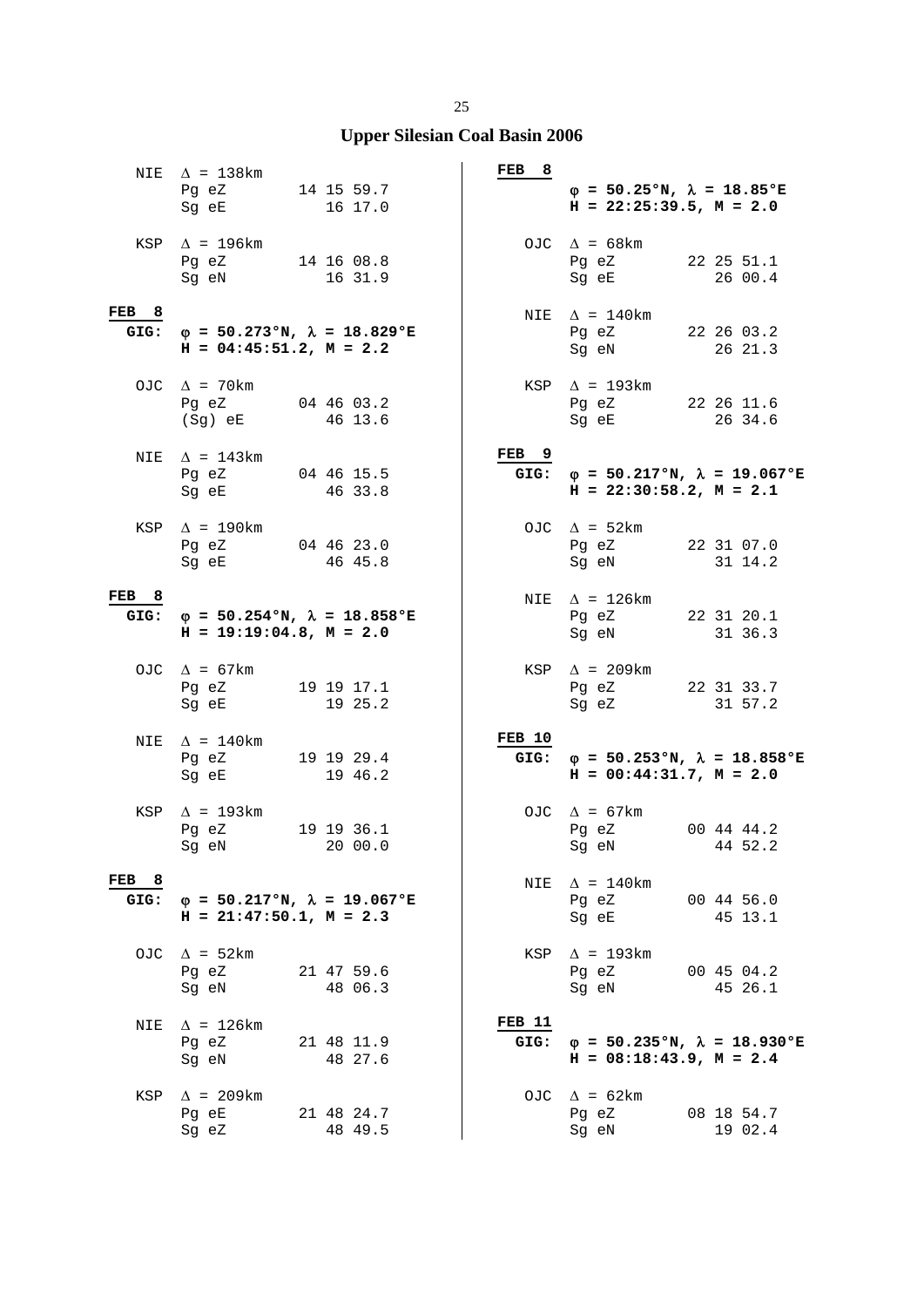# **Upper Silesian Coal Basin 2006**

|                       | NIE $\Delta$ = 135km<br>Pg eZ 08 19 07.8<br>Sg eE                                                                                                           |  | 19 24.0               | FEB 14                | GIG: $\varphi = 50.271$ °N, $\lambda = 18.926$ °E<br>$H = 00:06:12.8$ , $M = 2.1$                                                                      |                       |
|-----------------------|-------------------------------------------------------------------------------------------------------------------------------------------------------------|--|-----------------------|-----------------------|--------------------------------------------------------------------------------------------------------------------------------------------------------|-----------------------|
|                       | KSP $\Delta$ = 198km<br>Pg eZ 08 19 16.9<br>Sg eN                                                                                                           |  | 19 40.1               |                       | OJC $\Delta = 62 \text{km}$<br>Pg eZ 00 06 23.6<br>Sg eE                                                                                               | 06 31.6               |
| <b>FEB 11</b><br>GIG: | $\varphi = 50.264$ °N, $\lambda = 18.853$ °E<br>$H = 10:09:01.1, M = 2.4$                                                                                   |  |                       |                       | NIE $\Delta$ = 138km<br>Pg eZ 00 06 36.8<br>Sg eE 06 54.0                                                                                              |                       |
|                       | OJC $\Delta = 67 \text{km}$<br>Pg eZ 10 09 13.3<br>Sg eE                                                                                                    |  | 09 21.3               |                       | $KSP \quad \Delta = 197km$<br>Pg eZ 00 06 45.1<br>Sg eN                                                                                                | 07 09.8               |
|                       | KSP $\Delta$ = 192km<br>Pg eZ 10 09 33.6<br>Sg eN 09 55.9                                                                                                   |  |                       | FEB 14                | GIG: $\varphi = 50.217$ °N, $\lambda = 19.068$ °E<br>$H = 19:38:08.0, M = 2.3$                                                                         |                       |
| FEB 11                | $\varphi = 50.34$ °N, $\lambda = 18.90$ °E<br>$H = 18:11:50.7$ , $M = 2.3$                                                                                  |  |                       |                       | OJC $\Delta = 52 \text{km}$<br>Pg eZ 19 38 16.9<br>Sg eN                                                                                               | 38 23.9               |
|                       | OJC $\Delta = 66 \text{km}$<br>Pg eZ 18 12 02.3<br>Sg eE                                                                                                    |  | 12 10.3               |                       | NIE $\Delta$ = 126km<br>Pg eZ 19 38 29.2<br>Sg eN                                                                                                      | 38 46.0               |
|                       | NIE $\Delta$ = 145 km<br>Pg eZ 18 12 16.4<br>Sg eE and the state of the state of the state of the state of the state of the state of the state of the state |  | 12 33.7               | KSP                   | $\Delta$ = 209km<br>Pg eZ 19 38 43.3<br>Sg eE and the state of the state of the state of the state of the state of the state of the state of the state | 39 07.1               |
| KSP                   | $\Delta$ = 192km<br>Pg eZ 18 12 21.8<br>Sg eN                                                                                                               |  | 12 46.6               | <b>FEB 15</b><br>GIG: | $\varphi = 50.245$ °N, $\lambda = 18.958$ °E<br>$H = 05:16:51.9$ , $M = 2.2$                                                                           |                       |
| <b>FEB 13</b>         | GIG: $\varphi = 50.255$ °N, $\lambda = 18.862$ °E<br>$H = 07:02:55.0$ , $M = 2.4$                                                                           |  |                       |                       | OJC $\Delta$ = 60km<br>Pg eZ 05 17 02.3<br>Sg eE 17 10.2                                                                                               |                       |
|                       | OJC $\Delta = 67 \text{km}$<br>Pg eZ<br>07 03 06.5<br>Sq eE                                                                                                 |  | 03 15.1               |                       | NIE $\Delta = 134 \text{km}$<br>Pg eZ<br>Sg eE                                                                                                         | 05 17 15.2<br>17 32.3 |
| NIE                   | $\Delta$ = 140km<br>Pg eZ<br>Sg eE                                                                                                                          |  | 07 03 19.1<br>03 37.0 |                       | $KSP \quad \Delta = 200 \text{km}$<br>Pg eZ<br>Sg eN                                                                                                   | 05 17 25.1<br>17 48.2 |
| KSP                   | $\Delta$ = 193km<br>Pg eZ 07 03 27.2<br>Sg eE and the state of the state of the state of the state of the state of the state of the state of the state      |  | 03 50.3               | <b>FEB 15</b><br>GIG: | $\varphi = 50.225$ °N, $\lambda = 19.104$ °E<br>$H = 23:33:34.5$ , $M = 2.4$                                                                           |                       |
|                       |                                                                                                                                                             |  |                       |                       | OJC $\Delta$ = 49km<br>Pg iZ<br>Sg iN                                                                                                                  | 23 33 43.0<br>33 49.5 |

Sg iN 33 49.5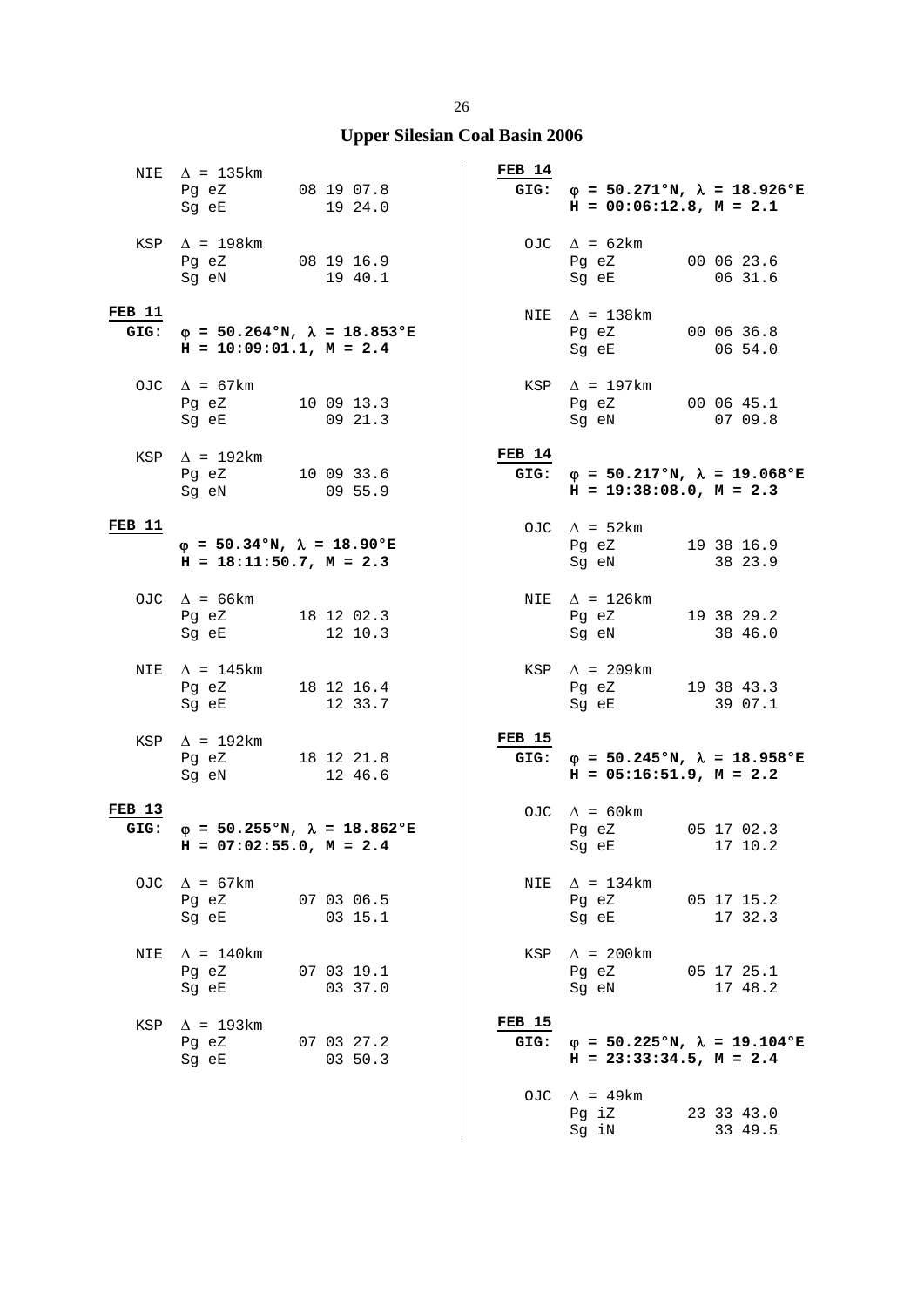|                       | NIE $\Delta$ = 125km<br>Pg eZ 23 33 56.7<br>Sg eE                              | 34 11.8               | FEB 18                | $\varphi = 50.24$ °N, $\lambda = 18.85$ °E<br>$H = 05:05:14.4$ , $M = 1.9$                  |                         |
|-----------------------|--------------------------------------------------------------------------------|-----------------------|-----------------------|---------------------------------------------------------------------------------------------|-------------------------|
|                       | KSP $\Delta$ = 211km<br>Pg eZ 23 34 09.7<br>Sg eE 34 34.3                      |                       |                       | OJC $\Delta = 68 \text{km}$<br>Pg eZ 05 05 26.0<br>Sg eN                                    | 05 35.2                 |
| <b>FEB 16</b><br>GIG: | $\varphi = 50.254$ °N, $\lambda = 18.860$ °E<br>$H = 00:49:33.3, M = 2.0$      |                       |                       | NIE $\Delta = 139 \text{km}$<br>Pg eZ 05 05 38.0<br>Sg eN 05 55.9                           |                         |
|                       | OJC $\Delta = 67 \text{km}$<br>Pg eZ<br>Sg eE                                  | 00 49 45.2<br>49 53.2 |                       | $KSP \triangle = 193km$<br>Pg eZ 05 05 46.2<br>Sg eN                                        | 06 10.0                 |
|                       | NIE $\Delta = 140$ km<br>Pq eZ 00 49 57.6<br>Sg eN 50 15.4                     |                       | FEB 18                | GIG: $\varphi = 50.100^{\circ}N$ , $\lambda = 19.155^{\circ}E$<br>$H = 09:33:48.0, M = 2.2$ |                         |
|                       | KSP $\Delta$ = 193km<br>Pg eZ 00 50 05.1<br>Sg eZ                              | 50 28.5               |                       | OJC $\Delta$ = 48km<br>Pg eZ 09 33 56.7<br>Sg eN                                            | 34 02.6                 |
| <b>FEB 17</b>         | GIG: $\varphi = 50.254$ °N, $\lambda = 18.858$ °E<br>$H = 00:04:15.4, M = 2.0$ |                       |                       | NIE $\Delta$ = 113km<br>Pg eZ 09 34 08.1                                                    |                         |
|                       | OJC $\Delta = 67 \text{km}$<br>Pg eZ 00 04 27.5<br>Sg eE 04 35.4               |                       |                       | $KSP \quad \Delta = 219km$<br>Pg eZ 09 34 23.7<br>Sg eZ                                     | 34 49.5                 |
| NIE                   | $\Delta$ = 140km<br>Pg eZ<br>Sg eE                                             | 00 04 39.7<br>04 57.3 | <b>FEB 19</b><br>GIG: | $\varphi = 50.273$ °N, $\lambda = 18.900$ °E<br>$H = 09:20:04.1, M = 2.1$                   |                         |
|                       | KSP $\Delta$ = 193km<br>Pq eZ<br>Sg eE 05 10.1                                 | 00 04 47.2            |                       | OJC $\Delta = 65 \text{km}$<br>Pg iZ<br>(Sg) eN                                             | 09 20 15.1 D<br>20 24.9 |
| <b>FEB 17</b><br>GIG: | $\varphi = 50.217$ °N, $\lambda = 19.067$ °E<br>$H = 13:47:32.4$ , $M = 2.2$   |                       |                       | NIE $\Delta$ = 139km<br>Pg eZ<br>Sg eN                                                      | 09 20 27.8<br>20 45.8   |
| OJC                   | $\Delta$ = 52 km<br>Pg eZ<br>Sg eN                                             | 13 47 41.1<br>47 47.9 | KSP                   | $\Delta$ = 194km<br>Pg eZ<br>Sg eN                                                          | 09 20 35.9<br>20 59.7   |
| NIE                   | $\Delta$ = 126km<br>Pq eZ<br>Sg eN                                             | 13 47 54.2<br>48 10.1 | <b>FEB 20</b>         | GIG: $\varphi = 50.046$ °N, $\lambda = 18.456$ °E<br>$H = 22:55:23.9, M = 1.9$              |                         |
| KSP                   | $\Delta$ = 209km<br>Pg eZ<br>Sg eE                                             | 13 48 07.6<br>48 31.4 |                       | RAC $\Delta$ = 19km<br>Pg eZ<br>Sg eNE                                                      | 22 55 28.2<br>55 31.3   |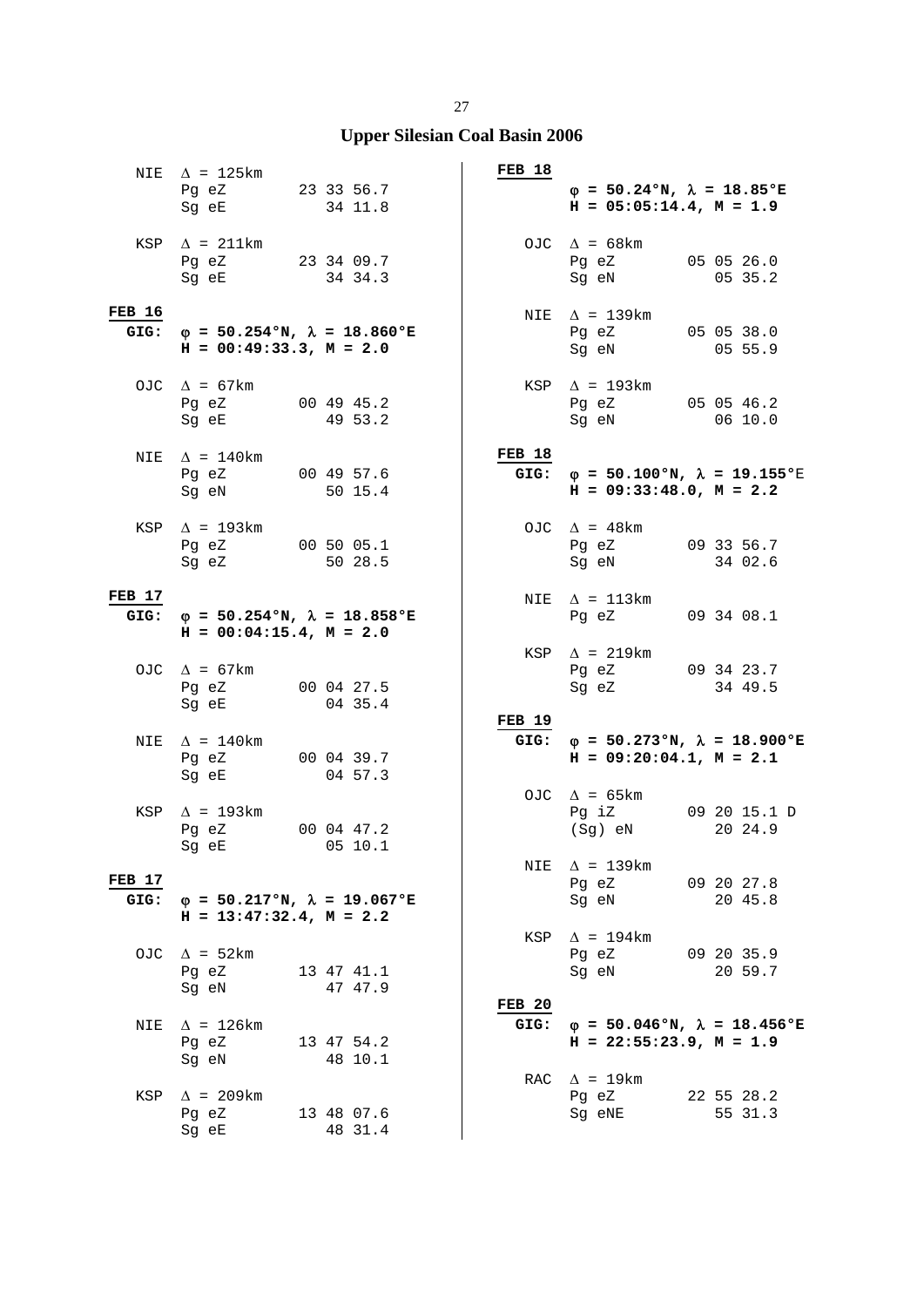|                       | OJC $\Delta$ = 98km<br>Pg eZ 22 55 40.5<br>Sg eN                                                                                                           | 55 53.4                                      |                           | NIE $\Delta = 113 \text{km}$<br>Pg eZ 23 51 10.7<br>Sg eE                   | 51 26.2                          |
|-----------------------|------------------------------------------------------------------------------------------------------------------------------------------------------------|----------------------------------------------|---------------------------|-----------------------------------------------------------------------------|----------------------------------|
|                       | NIE $\Delta$ = 151km<br>Pg eZ 22 55 50.3<br>Sg eE and the state of the state of the state of the state of the state of the state of the state of the state | 56 08.4                                      |                           | $KSP \quad \Delta = 219km$<br>Pg eZ 23 51 27.9<br>Sg eZ                     | 51 53.6                          |
| <b>FEB 21</b><br>GIG: | $H = 04:04:55.7$ , $M = 2.3$                                                                                                                               | $\varphi$ = 50.254°N, $\lambda$ = 18.860°E   | FEB <sub>22</sub><br>GIG: | $\varphi$ = 50.255°N, $\lambda$ = 18.860°E<br>$H = 16:31:37.0, M = 2.8$     |                                  |
|                       | RAC $\Delta = 51 \text{km}$<br>Pg eZ 04 05 05.0<br>Sg eNE                                                                                                  | 0511.5                                       |                           | RAC $\Delta = 52 \text{km}$<br>(Pg) eZ 16 31 48.1<br>(Sg) eNE               | 31 55.3                          |
|                       | OJC $\Delta = 67 \text{km}$<br>Pg eZ 04 05 07.6<br>Sg eN 05 16.1                                                                                           |                                              |                           | OJC $\Delta = 67 \text{km}$<br>Pg eZ 16 31 48.9<br>Sg eN 31 57.0            |                                  |
| NIE                   | $\Delta$ = 140km<br>Pg eZ 04 05 19.7<br>Sg eE                                                                                                              | 0537.8                                       |                           | NIE $\Delta = 140$ km<br>Pg eZ<br>Sg eN                                     | 16 32 00.9<br>32 18.3            |
|                       | KSP $\Delta$ = 193km<br>Pn eE 04 05 26.2<br>Pg iE<br>Sg eN 05 50.8                                                                                         | 0528.1                                       |                           | KSP $\Delta$ = 193km<br>Pn eZ 16 32 07.0<br>Pg eZ 32 09.0<br>Sg eN 32 31.6  |                                  |
| <b>FEB 21</b><br>GIG: | $H = 21:33:57.8$ , $M = 2.0$                                                                                                                               | $\varphi = 50.269$ °N, $\lambda = 18.867$ °E |                           | KWP $\Delta$ = 284km<br>Pg eZ 16 32 27.6<br>Sn eNE<br>Sg eNE                | 32 55.5<br>33 07.2               |
|                       | OJC $\Delta$ = 66km<br>Pg eZ 21 34 09.6<br>Sg eN                                                                                                           | 34 17.5                                      | FEB <sub>22</sub>         | GIG: $\phi = 50.254$ °N, $\lambda = 18.860$ °E<br>$H = 17:02:32.1, M = 3.2$ |                                  |
| NIE                   | $\Delta$ = 141km<br>Pg eZ<br>Sg eE                                                                                                                         | 21 34 22.1<br>34 39.7                        |                           | RAC $\Delta = 51 \text{km}$<br>Pg eZ<br>Sg eNE                              | 17 02 41.3<br>02 48.1            |
| KSP                   | $\Delta$ = 193km<br>Pg eZ<br>Sg eN                                                                                                                         | 21 34 30.0<br>34 52.3                        |                           | OJC $\Delta = 67 \text{km}$<br>Pg eZ<br>Sg iEZ                              | 17 02 43.8<br>02 52.5            |
| <b>FEB 21</b>         | $\varphi = 50.10$ °N, $\lambda = 19.16$ °E<br>$H = 23:50:51.7$ , $M = 2.4$                                                                                 |                                              | NIE                       | $\Delta$ = 140km<br>Pg eZ<br>Sg eE                                          | 17 02 56.2<br>03 14.2            |
| OJC                   | $\Delta$ = 47km<br>Pg eZ 23 51 00.1<br>Sq eN                                                                                                               | 51 06.6                                      | KSP                       | $\Delta$ = 193km<br>Pn eZ<br>Pg eZ<br>Sg eN                                 | 17 03 02.1<br>03 04.2<br>03 27.2 |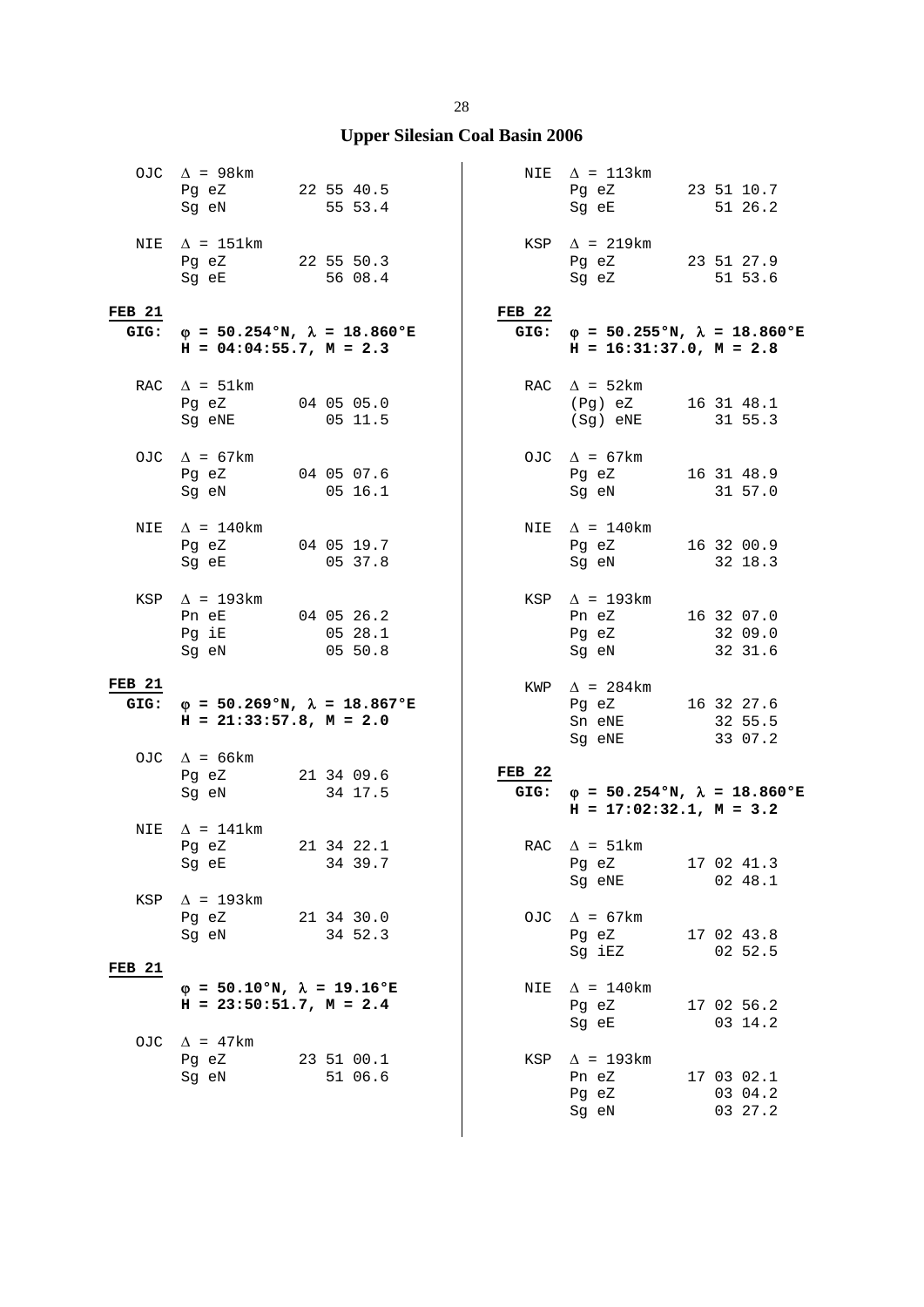|                       | KWP $\Delta$ = 284km<br>Pn eZ<br>Pg eZ<br>Sg eNE                             |  | 17 03 20.5<br>03 22.9<br>04 01.0 | <b>FEB 23</b> | $KSP \quad \Delta = 200 \text{km}$<br>Pg eZ 17 06 25.7<br>Sg eN                                   | 0649.0                |
|-----------------------|------------------------------------------------------------------------------|--|----------------------------------|---------------|---------------------------------------------------------------------------------------------------|-----------------------|
| GKP                   | $\Delta$ = 354 km<br>Pn eZ 17 03 23.7<br>Pg eZ<br>Sn eNE                     |  | 03 37.2<br>04 04.5               | GIG:          | $\varphi = 50.266$ °N, $\lambda = 18.853$ °E<br>$H = 18:06:16.0, M = 2.2$<br>OJC $\Delta = 68$ km |                       |
| <b>FEB 23</b><br>GIG: | Sq eNE<br>$\varphi = 50.236$ °N, $\lambda = 18.931$ °E                       |  | 04 22.4                          |               | Pg eZ<br>Sg eE 06 36.4                                                                            | 18 06 28.4            |
|                       | $H = 10:10:17.7, M = 2.2$                                                    |  |                                  |               | NIE $\Delta = 141 \text{km}$<br>Pg eZ<br>Sg eE                                                    | 18 06 40.3<br>06 58.0 |
|                       | OJC $\Delta = 62 \text{km}$<br>Pg eZ 10 10 28.5<br>Sg eE                     |  | 10 36.5                          |               | KSP $\Delta$ = 192km<br>Pg eZ 18 06 47.9<br>Sg eN                                                 | 0710.6                |
| NIE                   | $\Delta$ = 135km<br>Pg eZ 10 10 41.2<br>Sg eE                                |  | 10 58.8                          | <b>FEB 24</b> | $\varphi = 50.09$ °N, $\lambda = 18.50$ °E<br>$H = 05:15:23.4$ , $M = 2.5$                        |                       |
|                       | KSP $\Delta$ = 198km<br>Pg eZ 10 10 50.6<br>Sg eN                            |  | 11 13.7                          |               | RAC $\Delta$ = 22km<br>Pg eZ<br>Sg eNE                                                            | 05 15 27.6<br>15 30.9 |
| <b>FEB 23</b><br>GIG: | $\varphi$ = 50.059°N, $\lambda$ = 18.433°E                                   |  |                                  |               |                                                                                                   |                       |
|                       | $H = 11:24:37.6$ , $M = 2.3$                                                 |  |                                  |               | OJC $\Delta$ = 93km<br>Pg eZ 05 15 39.2<br>Sg eN                                                  | 15 51.1               |
|                       | RAC $\Delta = 17 \text{km}$<br>Pg eZ<br>Sq eNE                               |  | 11 24 41.5<br>24 44.6            |               | NIE $\Delta$ = 151km<br>Pg eZ<br>Sg eN                                                            | 05 15 49.1<br>16 07.6 |
|                       | OJC $\Delta$ = 99km<br>Pg eZ 11 24 54.7<br>Sg eN                             |  | 25 07.5                          |               | KSP $\Delta$ = 177km<br>Pn eZ<br>Pg eZ 15 53.2                                                    | 05 15 51.7            |
| NIE                   | $\Delta$ = 153km<br>Pg eZ<br>Sq eN                                           |  | 11 25 04.3<br>25 23.6            | <b>FEB 24</b> | Sn eE<br>Sg eE                                                                                    | 16 12.6<br>16 14.4    |
| KSP                   | $\Delta$ = 175km<br>Pq eZ<br>Sq eN                                           |  | 11 25 07.2<br>25 27.0            | GIG:          | $\varphi = 50.266$ °N, $\lambda = 18.853$ °E<br>$H = 06:38:51.0$ , $M = 2.3$                      |                       |
| <b>FEB 23</b><br>GIG: | $\varphi = 50.247$ °N, $\lambda = 18.960$ °E<br>$H = 17:05:52.4$ , $M = 2.3$ |  |                                  |               | OJC $\Delta = 68 \text{km}$<br>Pg eZ<br>Sg eE                                                     | 06 39 02.6<br>39 11.3 |
| OJC                   | $\Delta$ = 60 km<br>Pg eEZ<br>Sg eN                                          |  | 17 06 02.9<br>06 10.9            | NIE           | $\Delta$ = 141km<br>Pg eZ<br>Sg eE                                                                | 06 39 15.2<br>39 33.2 |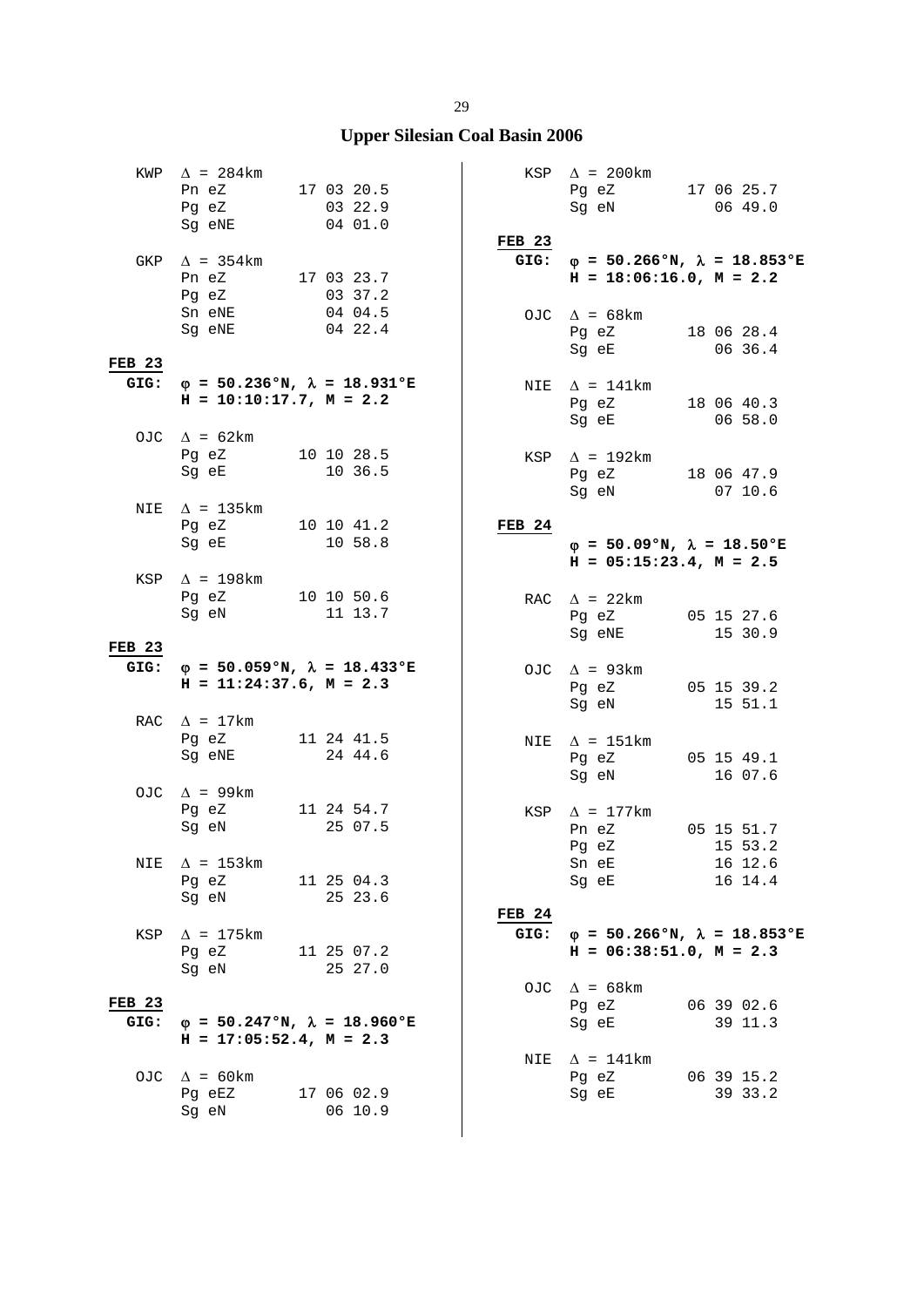|               | KSP $\Delta$ = 192km<br>Pg eZ 06 39 22.9<br>Sq eN                                 | 39 45.9               | $FEB$ 28                  | $\varphi = 50.28$ °N, $\lambda = 18.98$ °E<br>$H = 03:47:12.5$ , $M = 2.0$     |                       |
|---------------|-----------------------------------------------------------------------------------|-----------------------|---------------------------|--------------------------------------------------------------------------------|-----------------------|
| <b>FEB 24</b> | GIG: $\phi = 50.217$ °N, $\lambda = 19.067$ °E<br>$H = 13:17:34.1, M = 2.2$       |                       |                           | OJC $\Delta$ = 59km<br>Pg eZ 03 47 22.8<br>Sg eE 47 30.6                       |                       |
|               | OJC $\Delta = 52 \text{km}$<br>Pg eZ 13 17 43.1<br>Sg eN                          | 17 49.9               |                           | NIE $\Delta$ = 136km<br>Pg eZ 03 47 35.8<br>Sg eE 47 53.2                      |                       |
|               | NIE $\Delta$ = 126km<br>Pg eZ 13 17 56.5<br>Sg eN                                 | 18 12.3               |                           | $KSP \quad \Delta = 200 \text{km}$<br>Pg eZ 03 47 45.6<br>Sg eE                | 48 09.6               |
|               | KSP $\Delta$ = 208km<br>Pg eZ 13 18 08.5<br>Sg eN 18 33.2                         |                       | <b>FEB 28</b>             | GIG: $\varphi = 50.055$ °N, $\lambda = 18.434$ °E<br>$H = 04:27:17.8, M = 2.9$ |                       |
| <b>FEB 27</b> | GIG: $\varphi = 50.081$ °N, $\lambda = 19.124$ °E<br>$H = 21:20:10.6$ , $M = 2.4$ |                       |                           | RAC $\Delta = 17 \text{km}$<br>Pg eZ<br>Sg eNE                                 | 04 27 21.7<br>27 24.6 |
|               | OJC $\Delta$ = 50km<br>Pg eZ 21 20 18.9<br>Sg eEN                                 | 20 25.5               |                           | OJC $\Delta$ = 99km<br>Pg eZ 04 27 34.7<br>Sg eE                               | 27 47.1               |
|               | NIE $\Delta$ = 113km<br>Pg eZ 21 20 29.6<br>Sg eE 20 45.6                         |                       |                           | NIE $\Delta$ = 153km<br>Pg eZ 04 27 43.7<br>Sg eE 28 02.8                      |                       |
|               | KSP $\Delta$ = 218km<br>Pg eZ 21 20 46.7<br>Sg eZ                                 | 21 12.7               |                           | $KSP \quad \Delta = 175km$<br>Pn eZ 04 27 45.9<br>Pg eZ<br>$(Sg)$ eE           | 27 47.8<br>28 07.0    |
| <b>FEB 27</b> | GIG: $\varphi = 50.350$ °N, $\lambda = 18.965$ °E<br>$H = 22:13:58.7$ , $M = 2.2$ |                       |                           | KWP $\Delta$ = 310km<br>Pg eZ<br>Sg eNE                                        | 04 28 16.8<br>28 55.2 |
|               | OJC $\Delta = 61 \text{km}$<br>Pq eZ<br>Sg eE                                     | 22 14 09.5<br>14 17.6 | FEB <sub>28</sub><br>GIG: | $\varphi = 50.217$ °N, $\lambda = 19.067$ °E<br>$H = 23:29:06.0, M = 2.2$      |                       |
| NIE           | $\Delta$ = 142km<br>Pg eZ<br>Sq eN                                                | 22 14 23.6<br>14 41.5 |                           | OJC $\Delta = 52 \text{km}$<br>Pg eZ<br>Sg eN                                  | 23 29 15.2<br>29 22.0 |
| KSP           | $\Delta$ = 196km<br>Pg eZ<br>Sg eZ                                                | 22 14 30.7<br>14 54.7 | NIE                       | $\Delta$ = 127km<br>Pg eZ<br>Sg eNE                                            | 23 29 28.3<br>29 44.3 |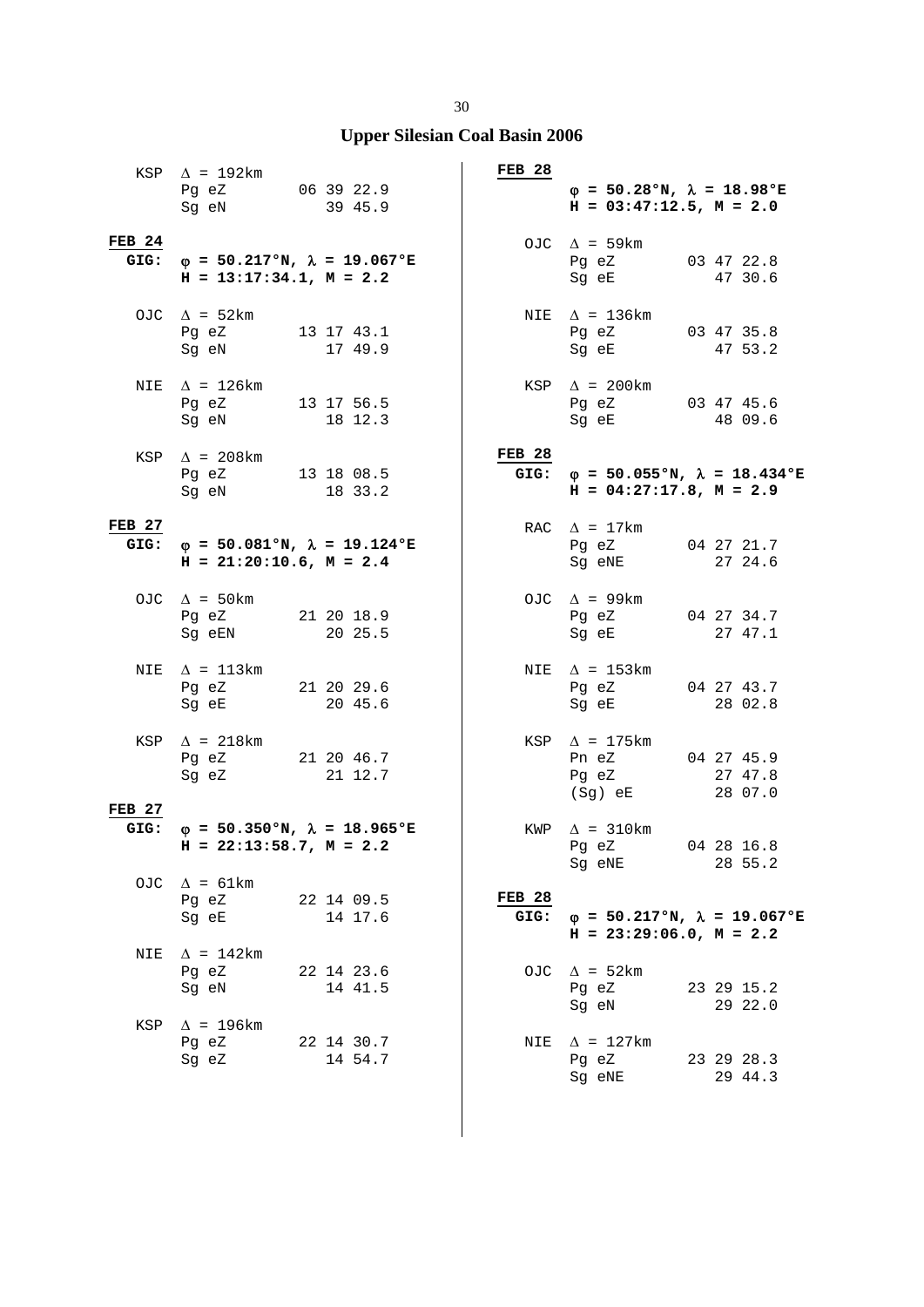|                  | KSP $\Delta$ = 208km<br>Pg eE<br>Sg eZ                                            | 23 29 40.4<br>30 05.1            |                  | KSP $\Delta$ = 194km<br>Pg eZ<br>Sg eN                                                                      | 00 44 07.1<br>44 30.3            |
|------------------|-----------------------------------------------------------------------------------|----------------------------------|------------------|-------------------------------------------------------------------------------------------------------------|----------------------------------|
| MAR 1            | GIG: $\varphi = 50.236$ °N, $\lambda = 18.929$ °E<br>$H = 17:30:47.5$ , $M = 2.4$ |                                  | MAR <sub>2</sub> | GIG: $\varphi = 50.277$ °N, $\lambda = 18.824$ °E<br>$H = 14:51:20.0, M = 2.4$                              |                                  |
|                  | OJC $\Delta$ = 62km<br>Pg eZ<br>Sg eE 31 06.6                                     | 17 30 58.6                       |                  | OJC $\Delta$ = 70km<br>Pg eZ<br>Sq eE                                                                       | 14 51 32.4<br>51 41.2            |
|                  | NIE $\Delta$ = 135km<br>Pg eZ 17 31 11.3<br>Sg eE                                 | 31 28.8                          |                  | NIE $\Delta = 144$ km<br>Pg eZ<br>Sg eN                                                                     | 14 51 44.9<br>52 02.2            |
|                  | KSP $\Delta$ = 198km<br>Pq eZ 17 31 19.4<br>Sg eN                                 | 31 43.8                          |                  | KSP $\Delta$ = 190km<br>Pg eZ<br>Sg eN                                                                      | 14 51 51.9<br>52 13.9            |
| MAR 1            | GIG: $\varphi = 50.266$ °N, $\lambda = 18.853$ °E<br>$H = 20:57:40.4$ , $M = 2.5$ |                                  | MAR <sub>3</sub> | GIG: $\varphi = 50.101$ °N, $\lambda = 19.154$ °E<br>$H = 22:34:04.4$ , $M = 2.4$                           |                                  |
|                  | RAC $\Delta = 52 \text{km}$<br>Pg eZ<br>Sg eNE                                    | 20 57 50.0<br>57 56.8            |                  | OJC $\Delta$ = 47km<br>Pg eZ<br>Sg eN                                                                       | 22 34 12.4<br>34 18.3            |
|                  | OJC $\Delta$ = 68km<br>Pg eZ 20 57 52.3<br>Sg eE                                  | 58 00.7                          |                  | RAC $\Delta$ = 69km<br>Pg eZ<br>Sg eNE                                                                      | 22 34 17.4<br>34 27.0            |
| NIE              | $\Delta$ = 141km<br>Pg eZ<br>Sg eE                                                | 20 58 04.7<br>58 22.8            |                  | NIE $\Delta = 113 \text{km}$<br>Pg eZ<br>Sg eE                                                              | 22 34 23.2<br>34 38.6            |
| MAR <sub>2</sub> | KSP $\Delta$ = 192km<br>Pq eZ<br>Sg eN                                            | 20 58 12.5<br>58 35.3            |                  | $KSP \quad \Delta = 219km$<br>Pn eZ<br>Pg eZ 34 40.1<br>Sn eN<br>Sg eN                                      | 22 34 38.3<br>35 03.9<br>35 06.5 |
| GIG:             | $\varphi = 50.266$ °N, $\lambda = 18.882$ °E<br>$H = 00:43:34.8$ , $M = 2.4$      |                                  | MAR <sub>4</sub> |                                                                                                             |                                  |
| RAC              | $\Delta$ = 53 km<br>Pg eZ<br>Sg eNE                                               | 00 43 44.2<br>43 51.2            | GIG:             | $\varphi = 50.243$ °N, $\lambda = 18.960$ °E<br>$H = 05:30:45.6$ , $M = 2.2$<br>OJC $\Delta = 60 \text{km}$ |                                  |
| OJ C             | $\Delta$ = 66km<br>Pg eZ                                                          | 00 43 46.4                       |                  | Pg eZ<br>Sg iE                                                                                              | 05 30 56.1<br>31 03.9            |
| NIE              | Sg eE<br>$\Delta$ = 140km<br>Pg eZ<br>Sg eN                                       | 43 54.7<br>00 43 59.0<br>44 16.5 | NIE              | $\Delta$ = 134km<br>Pg eZ<br>Sg eE                                                                          | 05 31 09.0<br>31 25.6            |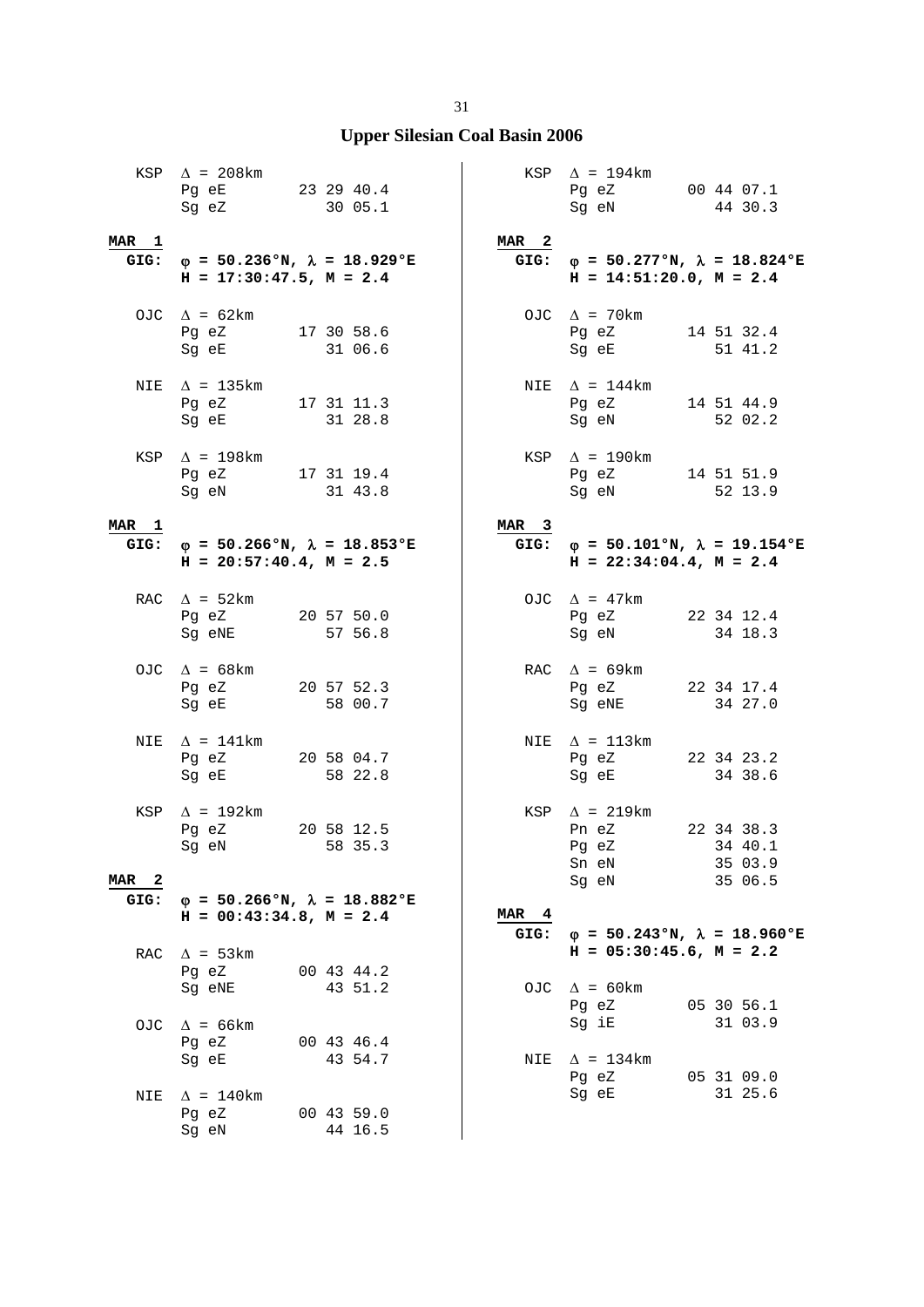|                  | KSP $\Delta$ = 200km<br>Pg eZ 05 31 19.2<br>Sg eE 31 43.0                                                                                                         |                                                   |                  | KSP $\Delta$ = 200 km<br>Pg eZ 15 17 09.4<br>Sg eN                                | 17 32.9                 |
|------------------|-------------------------------------------------------------------------------------------------------------------------------------------------------------------|---------------------------------------------------|------------------|-----------------------------------------------------------------------------------|-------------------------|
| MAR <sub>4</sub> | $H = 15:03:02.3, M = 2.8$                                                                                                                                         | GIG: $\varphi = 50.239$ °N, $\lambda = 18.931$ °E | MAR 7            | GIG: $\varphi = 50.058$ °N, $\lambda = 18.434$ °E<br>$H = 03:46:36.7$ , $M = 2.3$ |                         |
|                  | RAC $\Delta$ = 56 km<br>Pg eZ<br>Sg eNE                                                                                                                           | 15 03 12.4<br>03 20.0                             |                  | OJC $\Delta$ = 99km<br>Pg eZ<br>Sg eE                                             | 03 46 53.2<br>47 05.5   |
|                  | OJC $\Delta = 61 \text{km}$<br>Pg eZ 15 03 13.1<br>Sg eE and the state of the state of the state of the state of the state of the state of the state of the state | 03 21.1                                           |                  | NIE $\Delta$ = 153km<br>Pg eZ 03 47 03.0<br>Sg eN 47 22.3                         |                         |
|                  | NIE $\Delta$ = 135km<br>Pg eZ<br>Sg eE                                                                                                                            | 15 03 25.9<br>0343.0                              |                  | $KSP \quad \Delta = 175km$<br>Pg eE 03 47 05.7<br>Sg eE                           | 47 27.5                 |
|                  | KSP $\Delta$ = 199km<br>Pn eZ 15 03 33.8<br>Pq eZ<br>Sg eN                                                                                                        | 03 35.3<br>03 58.8                                | MAR <sub>7</sub> | GIG: $\varphi = 50.243$ °N, $\lambda = 18.962$ °E<br>$H = 07:43:20.5$ , $M = 2.4$ |                         |
| MAR 6            | $H = 09:54:13.5$ , $M = 2.1$                                                                                                                                      | GIG: $\varphi = 50.245$ °N, $\lambda = 18.958$ °E |                  | OJC $\Delta = 60 \text{km}$<br>Pg iZ 07 43 31.0 D<br>Sg iE                        | 43 38.8                 |
|                  | OJC $\Delta = 60 \text{km}$<br>Pg iZ<br>Sg eE                                                                                                                     | 09 54 24.1 D<br>54 31.8                           |                  | NIE $\Delta$ = 134km<br>Pg eZ<br>Sg eE                                            | 07 43 43.4<br>44 01.0   |
|                  | NIE $\Delta$ = 134km<br>Pg eZ 09 54 36.3<br>Sg eN                                                                                                                 | 54 52.5                                           |                  | KSP $\Delta$ = 200km<br>Pg eZ 07 43 53.8<br>Sg eZ                                 | 44 18.0                 |
|                  | KSP $\Delta$ = 200 km<br>Pg eZ 09 54 47.4<br>Sq eN                                                                                                                | 55 09.9                                           | MAR<br>-7        | GIG: $\varphi = 50.268$ °N, $\lambda = 18.923$ °E<br>$H = 08:51:32.5$ , $M = 2.3$ |                         |
| MAR 6<br>GIG:    | $H = 15:16:35.4$ , $M = 2.4$                                                                                                                                      | $\varphi = 50.247$ °N, $\lambda = 18.961$ °E      |                  | OJC $\Delta = 62 \text{km}$<br>Pg iZ<br>Sg eN                                     | 08 51 43.3 D<br>51 51.4 |
| OJC.             | $\Delta$ = 60 km<br>Pg eZ<br>Sg eE                                                                                                                                | 15 16 46.0<br>16 53.4                             | NIE              | $\Delta$ = 138km<br>Pg eZ<br>Sg eEN                                               | 08 51 56.2<br>52 14.5   |
| NIE              | $\Delta$ = 133km<br>Pg eZ<br>Sg eN                                                                                                                                | 15 16 58.3<br>17 14.4                             |                  | KSP $\Delta$ = 197km<br>Pg eZ<br>Sn eE                                            | 08 52 05.3<br>52 27.2   |

 $\overline{\phantom{a}}$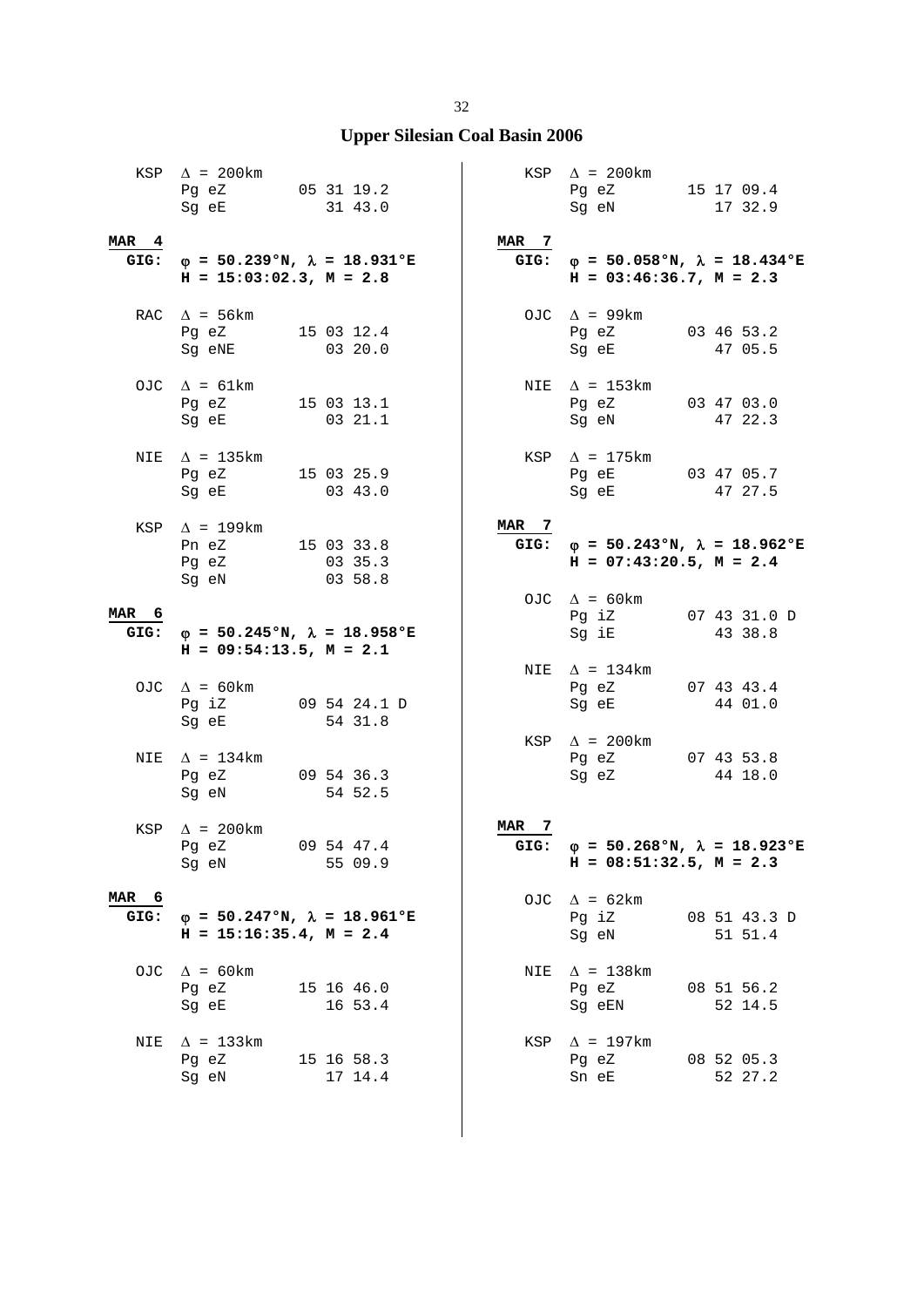| MAR 7                    | GIG: $\varphi = 50.084$ °N, $\lambda = 19.123$ °E<br>$H = 22:38:41.5$ , $M = 2.4$                                                                      |                         |                          | NIE $\Delta$ = 126km<br>Pg eZ<br>Sg eN                                                                                                                     | 17 06 19.3<br>06 35.8                       |
|--------------------------|--------------------------------------------------------------------------------------------------------------------------------------------------------|-------------------------|--------------------------|------------------------------------------------------------------------------------------------------------------------------------------------------------|---------------------------------------------|
|                          | OJC $\Delta$ = 50km<br>Pg iZ<br>Sg iN                                                                                                                  | 22 38 49.8 D<br>38 56.3 |                          | KSP $\Delta$ = 208km<br>Pg eE 17 06 32.1<br>Sg eE and the state of the state of the state of the state of the state of the state of the state of the state | 06 56.2                                     |
| NIE                      | $\Delta$ = 113km<br>Pg eZ<br>Sg eE and the state of the state of the state of the state of the state of the state of the state of the state            | 22 39 00.4<br>39 16.0   | MAR <sub>8</sub>         | $\varphi = 50.30$ °N, $\lambda = 18.94$ °E<br>$H = 22:55:43.6$ , $M = 2.2$                                                                                 |                                             |
|                          | KSP $\Delta$ = 218km<br>Pg eZ 22 39 17.7<br>Sg eN                                                                                                      | 39 44.0                 |                          | OJC $\Delta = 62 \text{km}$<br>Pg eZ<br>Sg eE                                                                                                              | 22 55 54.5<br>56 02.6                       |
| <b>MAR</b><br>8          | $\varphi = 50.09$ °N, $\lambda = 18.43$ °E<br>$H = 03:36:12.3, M = 1.8$                                                                                |                         |                          | NIE $\Delta$ = 139km<br>Pg eZ<br>Sg eE                                                                                                                     | 22 56 07.4<br>56 24.9                       |
|                          | RAC $\Delta = 17 \text{km}$<br>Pg iZ<br>Sq eNE                                                                                                         | 03 36 16.0 D<br>36 19.3 |                          | KSP $\Delta$ = 197km<br>Pg eZ 22 56 16.4<br>Sg eN                                                                                                          | 56 39.9                                     |
|                          | OJC $\Delta$ = 99km<br>Pq eZ<br>Sg eE                                                                                                                  | 03 36 29.4<br>36 42.0   | MAR <sub>8</sub><br>GIG: | $\varphi$ = 50.055°N, $\lambda$ = 18.436°E                                                                                                                 |                                             |
|                          |                                                                                                                                                        |                         |                          |                                                                                                                                                            |                                             |
| NIE                      | $\Delta$ = 155km<br>Pg eZ 03 36 38.8<br>Sg eE and the state of the state of the state of the state of the state of the state of the state of the state | 36 58.7                 |                          | $H = 23:09:11.1, M = 2.7$<br>RAC $\Delta = 18 \text{km}$<br>Pg iZ                                                                                          | 23 09 14.9 D                                |
| MAR <sub>8</sub><br>GIG: | $\varphi = 49.979$ °N, $\lambda = 18.572$ °E<br>$H = 16:26:12.2, M = 2.3$                                                                              |                         |                          | Sg eNE<br>OJC $\Delta$ = 99km<br>Pg eZ                                                                                                                     | 09 18.0<br>23 09 27.6                       |
|                          | RAC $\Delta$ = 29km<br>Pg eZ<br>Sg eNE 26 23.5                                                                                                         | 16 26 18.5              |                          | Sg eN<br>NIE $\Delta$ = 152km                                                                                                                              | 09 39.9<br>23 09 36.6                       |
| OJC                      | $\Delta$ = 92km<br>Pg eZ 16 26 28.0<br>Sq eN                                                                                                           | 26 40.4                 |                          | Pg eZ<br>Sg eN<br>KSP $\Delta$ = 176km                                                                                                                     | 09 56.2                                     |
| KSP                      | $\Delta$ = 188km<br>Pg eN 16 26 44.1<br>Sg eZ                                                                                                          | 27 06.3                 |                          | Pn eZ<br>Pg eZ<br>Sn eN<br>Sg eN                                                                                                                           | 23 09 38.9<br>09 41.3<br>09 59.6<br>10 02.1 |
| MAR <sub>8</sub><br>GIG: | $\varphi = 50.217$ °N, $\lambda = 19.067$ °E<br>$H = 17:05:56.7$ , $M = 2.2$                                                                           |                         | KWP                      | $\Delta$ = 310km<br>Pg eZ<br>Sg NE                                                                                                                         | 23 10 02.7<br>10 34.3                       |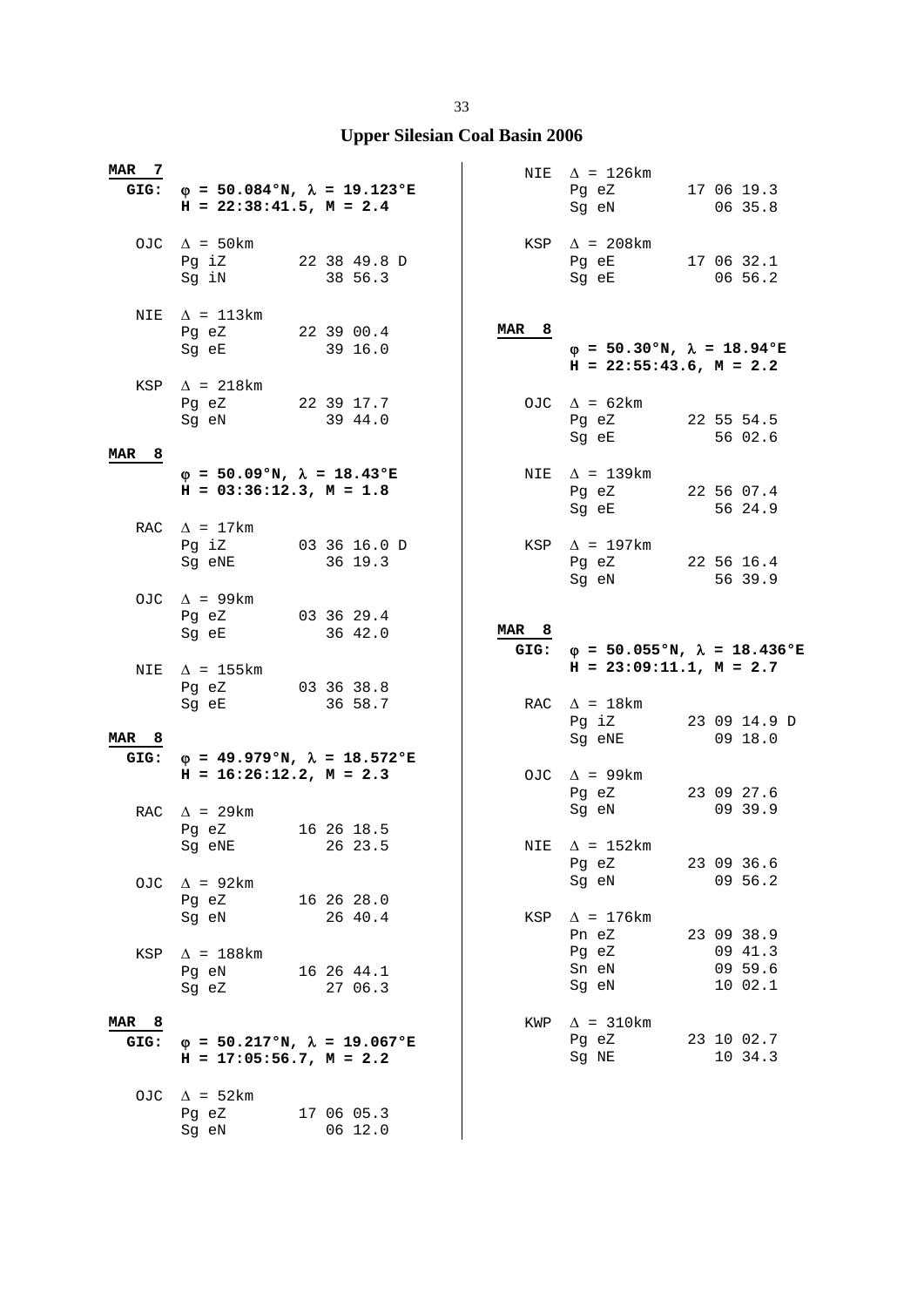| MAR <sub>9</sub>      | GIG: $\varphi = 50.245$ °N, $\lambda = 18.958$ °E<br>$H = 13:18:34.1, M = 2.2$                |         |                       | NIE $\Delta = 134 \text{km}$<br>Pg eZ 13 16 08.3<br>Sg eE                                   | 16 25.4               |
|-----------------------|-----------------------------------------------------------------------------------------------|---------|-----------------------|---------------------------------------------------------------------------------------------|-----------------------|
|                       | OJC $\Delta = 60 \text{km}$<br>Pg eZ 13 18 44.6<br>Sg eE                                      | 18 52.4 |                       | $KSP \quad \Delta = 200 \text{km}$<br>Pg eZ 13 16 18.7<br>$(Sg)$ eN                         | 16 44.5               |
|                       | NIE $\Delta$ = 134km<br>Pg eZ 13 18 57.5<br>Sg eE                                             | 19 14.1 | <b>MAR 10</b><br>GIG: | $\varphi = 50.264$ °N, $\lambda = 18.851$ °E<br>$H = 17:54:47.2, M = 2.2$                   |                       |
|                       | KSP $\Delta$ = 200km<br>Pg eZ 13 19 07.9<br>Sg eN                                             | 19 30.4 |                       | OJC $\Delta = 68 \text{km}$<br>Pg eZ<br>Sg eE                                               | 17 54 59.1<br>55 07.2 |
| <b>MAR 10</b>         | GIG: $\varphi = 50.244 \text{°N}$ , $\lambda = 18.959 \text{°E}$<br>$H = 04:44:40.1, M = 2.1$ |         |                       | NIE $\Delta = 141 \text{km}$<br>Pq eZ 17 55 12.1<br>Sg eE 55 29.7                           |                       |
|                       | OJC $\Delta = 60 \text{km}$<br>Pg eZ 04 44 50.4<br>Sg eE                                      | 44 58.3 |                       | KSP $\Delta$ = 192km<br>Pg eZ 17 55 19.4<br>Sg eN                                           | 55 42.0               |
|                       | NIE $\Delta = 134 \text{km}$<br>Pg eZ 04 45 03.3<br>Sg eE                                     | 45 20.7 | <b>MAR 10</b>         | GIG: $\varphi = 50.101^{\circ}N$ , $\lambda = 19.155^{\circ}E$<br>$H = 18:32:46.1, M = 2.3$ |                       |
|                       |                                                                                               |         |                       |                                                                                             |                       |
|                       | KSP $\Delta$ = 200km<br>Pg eZ 04 45 13.7<br>Sg eZ 45 37.9                                     |         |                       | OJC $\Delta$ = 48km<br>Pg eZ 18 32 54.3<br>Sg eN                                            | 33 00.0               |
| <b>MAR 10</b><br>GIG: | $\varphi = 50.058$ °N, $\lambda = 18.433$ °E<br>$H = 06:49:43.8$ , $M = 2.3$                  |         |                       | NIE $\Delta = 113 \text{km}$<br>Pg eZ 18 33 06.2<br>Sg eE                                   | 33 20.9               |
|                       | RAC $\Delta$ = 17km<br>Pg eZ 06 49 47.3<br>Sg eNE                                             | 49 50.8 |                       | KSP $\Delta$ = 219km<br>Pg eE<br>Sg eN 33 48.2                                              | 18 33 21.6            |
| OJC                   | $\Delta$ = 99km<br>Pg eZ 06 50 00.7<br>Sg eN                                                  | 50 13.2 | <b>MAR 11</b>         | $\varphi = 50.24$ °N, $\lambda = 19.11$ °E<br>$H = 01:00:50.9$ , $M = 2.0$                  |                       |
| NIE                   | $\Delta$ = 153km<br>Pg eZ 06 50 10.5<br>Sg eN                                                 | 50 29.2 |                       | OJC $\Delta$ = 49km<br>Pg eZ<br>Sg eN                                                       | 01 00 59.3<br>01 06.2 |
| <b>MAR 10</b><br>GIG: | $\varphi = 50.246$ °N, $\lambda = 18.959$ °E<br>$H = 13:15:45.5$ , $M = 2.4$                  |         |                       | NIE $\Delta$ = 126km<br>Pg eZ<br>Sg eE                                                      | 01 01 12.7<br>01 28.4 |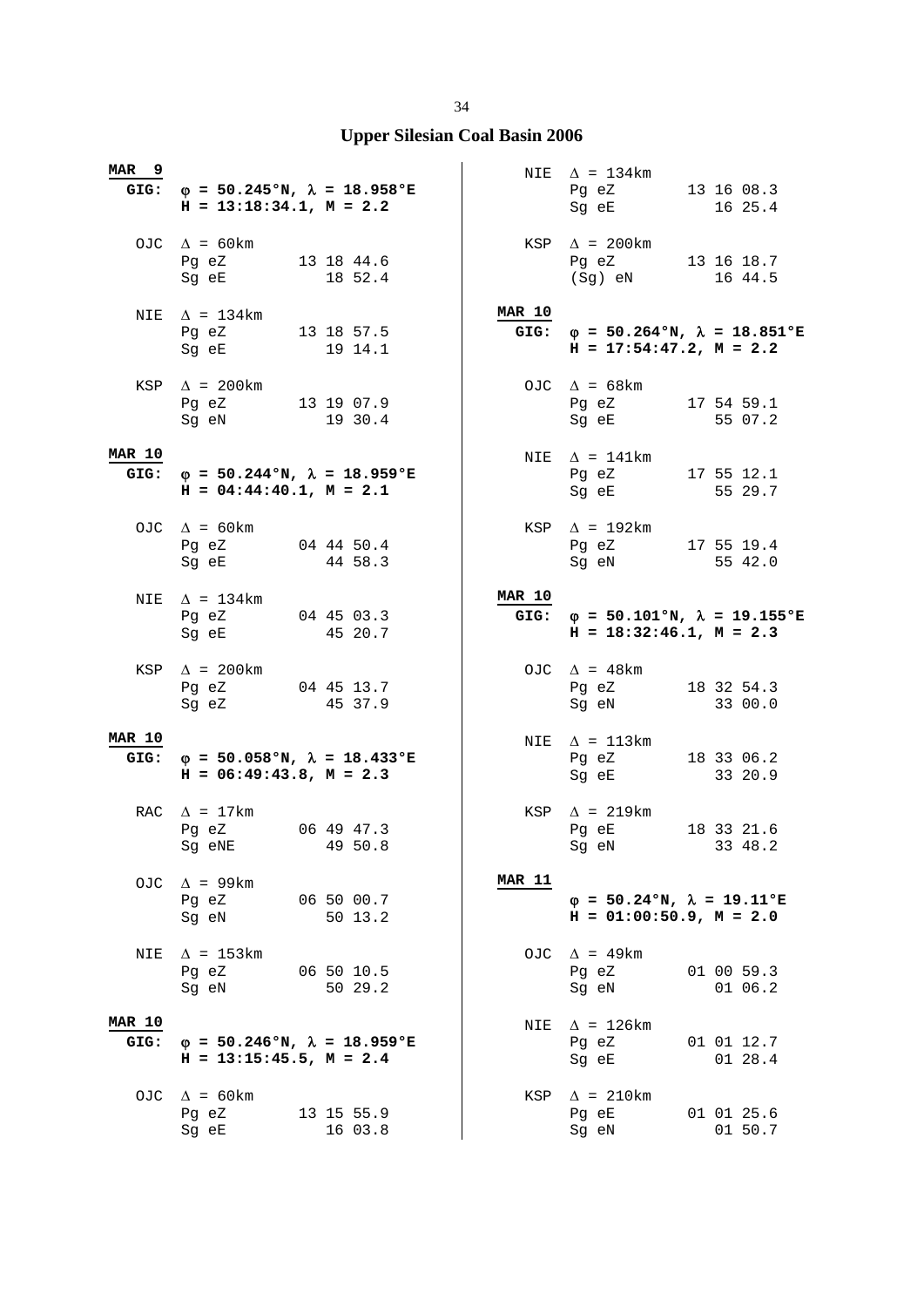| <b>MAR 11</b>         | GIG: $\varphi = 50.069$ °N, $\lambda = 18.420$ °E<br>$H = 03:24:28.7, M = 1.9$        |                          |                       | NIE $\Delta = 134 \text{km}$<br>Pg eZ 12 15 53.2<br>Sg eN                                                                                                                                                                                                      | 16 10.3               |
|-----------------------|---------------------------------------------------------------------------------------|--------------------------|-----------------------|----------------------------------------------------------------------------------------------------------------------------------------------------------------------------------------------------------------------------------------------------------------|-----------------------|
|                       | RAC $\Delta = 16 \text{km}$<br>Pg eZ 03 24 32.0<br>Sg eNE 24 35.7                     |                          |                       | KSP $\Delta$ = 200km<br>Pg eZ 12 16 02.6<br>Sg eN                                                                                                                                                                                                              | 16 26.9               |
|                       | OJC $\Delta = 100 \text{km}$<br>Pg eZ 03 24 45.5<br>Sg eE 24 58.5                     |                          | <b>MAR 14</b>         | $\varphi = 50.33$ °N, $\lambda = 18.94$ °E<br>$H = 18:21:24.0, M = 2.1$                                                                                                                                                                                        |                       |
| NIE                   | $\Delta$ = 154km<br>Pg eZ 03 24 54.8<br>Sg eE                                         | 25 14.9                  |                       | OJC $\Delta = 62 \text{km}$<br>Pg eZ<br>Sg eE                                                                                                                                                                                                                  | 18 21 35.0<br>21 42.7 |
| <b>MAR 11</b>         | GIG: $\varphi = 50.266$ °N, $\lambda = 18.851$ °E<br>$H = 08:59:40.7$ , $M = 2.4$     |                          |                       | NIE $\Delta$ = 141km<br>Pq eZ 18 21 48.6<br>Sg eE 22 05.9                                                                                                                                                                                                      |                       |
|                       | OJC $\Delta$ = 67km<br>Pg eZ<br>Sq eE                                                 | 08 59 52.4<br>09 00 00.9 |                       | KSP $\Delta$ = 196km<br>Pg eZ 18 21 56.7<br>Sg eN                                                                                                                                                                                                              | 22 19.6               |
|                       | NIE $\Delta = 141 \text{km}$<br>Pg eZ 09 00 04.8<br>Sg eN                             | 00 23.0                  | <b>MAR 14</b>         | GIG: $\varphi = 50.216$ °N, $\lambda = 19.068$ °E<br>$H = 18:55:40.5$ , $M = 2.3$                                                                                                                                                                              |                       |
|                       | KSP $\Delta$ = 192km<br>Pg eZ 09 00 12.8<br>Sg eN 00 35.5                             |                          |                       | OJC $\Delta = 52 \text{km}$<br>Pg eZ 18 55 49.4<br>Sg eN 55 56.3                                                                                                                                                                                               |                       |
| <b>MAR 13</b><br>GIG: | $\varphi = 50.246$ °N, $\lambda = 18.960$ °E<br>$H = 13:33:38.9$ , $M = 2.2$          |                          |                       | NIE $\Delta$ = 126km<br>Pg eZ 18 56 03.0<br>Sg eE                                                                                                                                                                                                              | 56 19.0               |
|                       | OJC $\Delta = 60 \text{km}$<br>Pg eZ 13 33 49.2<br>Sg eE 33 57.0                      |                          |                       | KSP $\Delta$ = 208km<br>Pg eZ<br>Sg eN and the state of the state of the state of the state of the state of the state of the state of the state of the state of the state of the state of the state of the state of the state of the state of the state of the | 18 56 15.0<br>56 39.7 |
| NIE                   |                                                                                       |                          |                       |                                                                                                                                                                                                                                                                |                       |
|                       | $\Delta$ = 134km<br>Pg eZ<br>Sg eE 34 19.0                                            | 13 34 02.1               | <b>MAR 15</b><br>GIG: | $\varphi = 50.244$ °N, $\lambda = 18.959$ °E<br>$H = 01:51:51.3$ , $M = 2.1$                                                                                                                                                                                   |                       |
| KSP                   | $\Delta$ = 200km<br>Pg eZ 13 34 11.8<br>Sg eZ                                         | 34 35.9                  |                       | OJC $\Delta = 60 \text{km}$<br>Pg eZ<br>Sg eE                                                                                                                                                                                                                  | 01 52 01.5<br>52 09.4 |
| <b>MAR 14</b><br>GIG: | $\varphi = 50.244 \text{°N}, \lambda = 18.958 \text{°E}$<br>$H = 12:15:29.7, M = 2.3$ |                          |                       | NIE $\Delta = 134 \text{km}$<br>Pg eZ<br>Sg eE                                                                                                                                                                                                                 | 01 52 14.4<br>52 31.3 |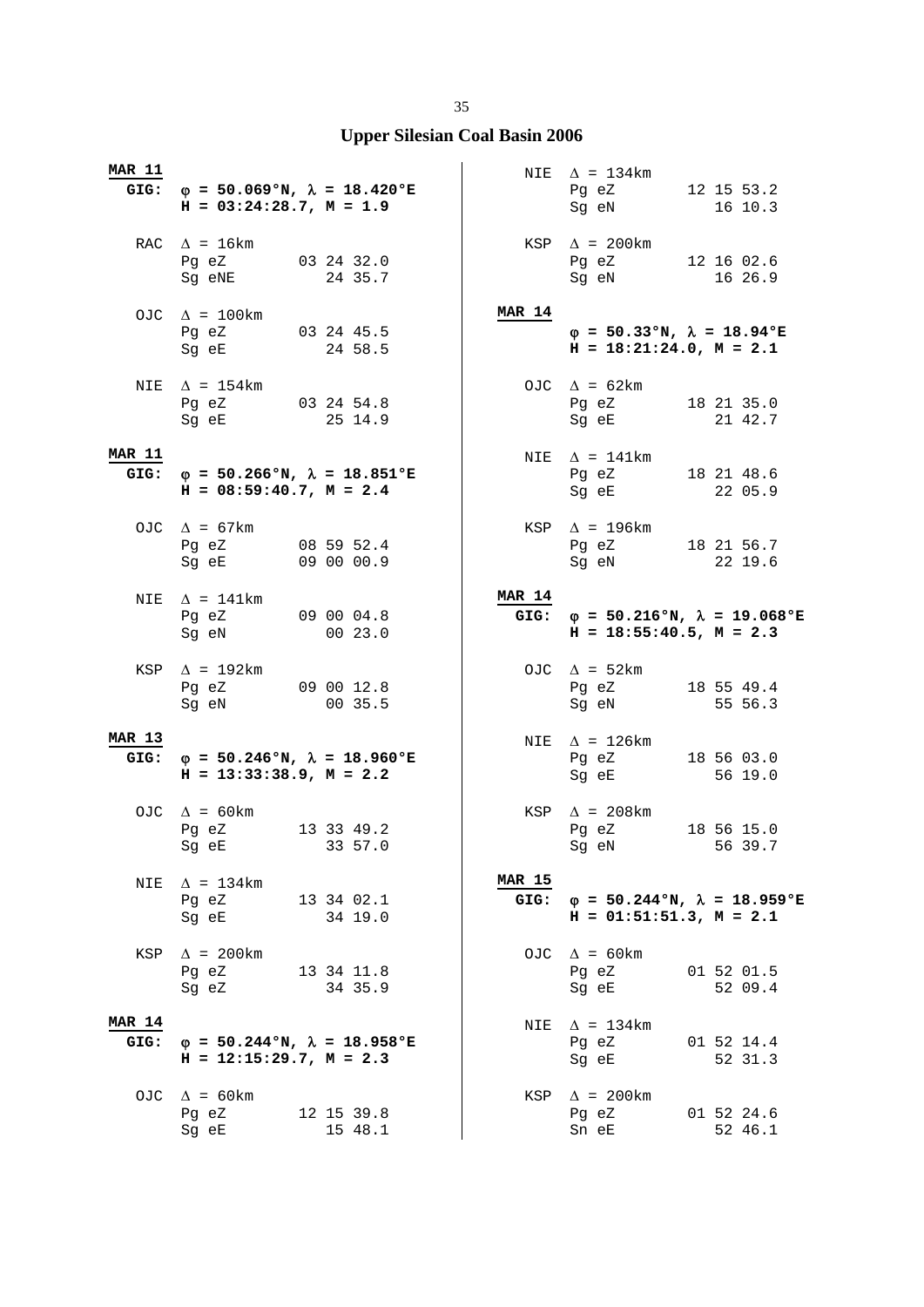| MAR 15        |                                                                            |                                                   | <b>MAR 15</b> |                                                                                                                                                                    |                         |
|---------------|----------------------------------------------------------------------------|---------------------------------------------------|---------------|--------------------------------------------------------------------------------------------------------------------------------------------------------------------|-------------------------|
|               | $\varphi = 50.05$ °N, $\lambda = 18.41$ °E<br>$H = 03:50:46.7$ , $M = 2.0$ |                                                   |               | GIG: $\varphi = 50.247$ °N, $\lambda = 18.959$ °E<br>$H = 17:27:52.8$ , $M = 2.4$                                                                                  |                         |
|               | RAC $\Delta = 16 \text{km}$<br>Pg eZ 03 50 50.1<br>Sg eNE                  | 50 53.4                                           |               | OJC $\Delta = 60 \text{km}$<br>Pg iZ 17 28 03.2 D<br>Sg eE 28 11.0                                                                                                 |                         |
|               | OJC $\Delta = 101 \text{km}$<br>Pg eZ 03 51 03.6<br>Sg eN 51 17.5          |                                                   |               | NIE $\Delta = 134 \text{km}$<br>Pg eZ 17 28 16.2<br>Sq eE and the state of the state of the state of the state of the state of the state of the state of the state | 28 33.2                 |
| NIE           | $\Delta$ = 154km<br>Pg eZ 03 51 13.1<br>Sg eN                              | 51 32.7                                           |               | $KSP \quad \Delta = 200 \text{km}$<br>Pg eZ 17 28 26.1<br>Sg eN                                                                                                    | 28 49.4                 |
|               |                                                                            |                                                   | <b>MAR 15</b> |                                                                                                                                                                    |                         |
| <b>MAR 15</b> | $H = 11:40:52.8$ , $M = 2.2$                                               | GIG: $\varphi = 50.237$ °N, $\lambda = 18.959$ °E |               | $\varphi = 50.30$ °N, $\lambda = 18.95$ °E<br>$H = 19:55:01.6$ , $M = 2.0$                                                                                         |                         |
|               | OJC $\Delta$ = 60 km<br>Pg eZ 11 41 03.0<br>Sg eE                          | 41 10.8                                           |               | OJC $\Delta = 61 \text{km}$<br>Pg eZ 19 55 12.4<br>Sg eN                                                                                                           | 55 20.3                 |
|               | NIE $\Delta = 134 \text{km}$<br>Pg eZ 11 41 16.4<br>Sg eN                  | 41 32.8                                           |               | NIE $\Delta$ = 138km<br>Pg eZ 19 55 25.7<br>Sg eE                                                                                                                  | 55 43.1                 |
|               | KSP $\Delta$ = 200km<br>Pg eZ 11 41 25.9<br>Sg eE 41 49.8                  |                                                   | <b>MAR 15</b> | KSP $\Delta$ = 197km<br>Pg eZ 19 55 34.6<br>Sg eN 55 57.8                                                                                                          |                         |
|               |                                                                            |                                                   |               | GIG: $\varphi = 50.213$ °N, $\lambda = 19.129$ °E                                                                                                                  |                         |
| <b>MAR 15</b> |                                                                            |                                                   |               | $H = 21:25:20.2, M = 2.1$                                                                                                                                          |                         |
|               | $H = 12:20:50.7$ , $M = 2.5$                                               | GIG: $\varphi = 50.209$ °N, $\lambda = 18.732$ °E |               | OJC $\Delta$ = 48km<br>Pg eZ                                                                                                                                       | 21 25 28.4              |
|               | RAC $\Delta$ = 40km<br>Pg eZ                                               | 12 20 57.7                                        |               | Sg eN 25 34.6                                                                                                                                                      |                         |
|               | Sg eNE                                                                     | 21 03.6                                           | NIE           | $\Delta$ = 123km<br>Pg eZ                                                                                                                                          | 21 25 42.0              |
| OJC           | $\Delta$ = 76 km<br>Pg eZ                                                  | 12 21 04.0                                        |               | Sg eE                                                                                                                                                              | 25 57.9                 |
|               | Sg eN                                                                      | 21 13.9                                           |               | $KSP \quad \Delta = 212km$<br>Pg eE                                                                                                                                | 21 25 55.3              |
| NIE           | $\Delta$ = 144km<br>Pg eZ<br>Sg eE                                         | 12 21 15.3<br>21 33.5                             | <b>MAR 16</b> | Sg eN                                                                                                                                                              | 26 19.7                 |
| KSP           | $\Delta$ = 186km                                                           |                                                   |               | $\varphi = 50.08$ °N, $\lambda = 18.43$ °E<br>$H = 02:38:56.3$ , $M = 2.1$                                                                                         |                         |
|               | Pg eZ<br>Sn eE                                                             | 12 21 21.7<br>21 42.6                             | RAC           | $\Delta$ = 17km<br>Pg iZ<br>Sg eNE                                                                                                                                 | 02 38 59.9 D<br>39 03.3 |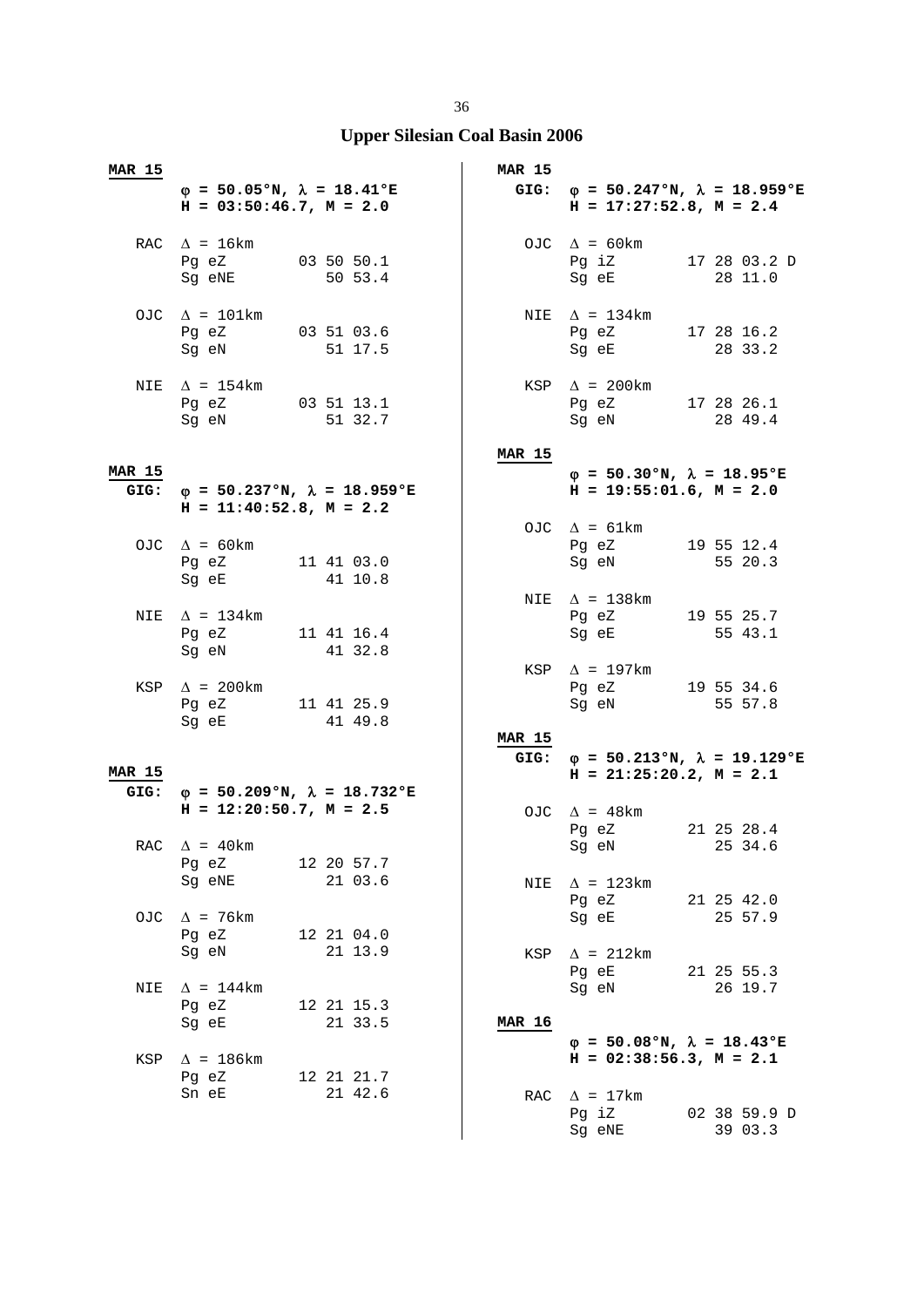|                       | OJC $\Delta$ = 99km<br>Pg eZ 02 39 13.1<br>Sg eE                                                                                                       | 39 26.2                 | MAR 16         | $\varphi = 50.26$ °N, $\lambda = 19.01$ °E<br>$H = 23:13:30.7$ , $M = 2.0$                                                                                 |                         |
|-----------------------|--------------------------------------------------------------------------------------------------------------------------------------------------------|-------------------------|----------------|------------------------------------------------------------------------------------------------------------------------------------------------------------|-------------------------|
|                       | NIE $\Delta$ = 155 km<br>Pg eZ 02 39 22.7<br>Sg eEN                                                                                                    | 39 42.5                 |                | OJC $\Delta$ = 56km<br>Pg eZ 23 13 40.4<br>Sg eE                                                                                                           | 13 48.2                 |
| <b>MAR 16</b><br>GIG: | $\varphi = 50.231$ °N, $\lambda = 18.822$ °E<br>$H = 04:14:10.4$ , $M = 2.5$                                                                           |                         |                | NIE $\Delta$ = 132km<br>Pg eZ 23 13 53.6<br>Sq eE and the state of the state of the state of the state of the state of the state of the state of the state | 14 10.1                 |
|                       | OJC $\Delta$ = 70km<br>Pg iZ 04 14 22.3 D<br>Sg eN                                                                                                     | 14 31.8                 |                | $KSP \quad \Delta = 203km$<br>Pg eZ 23 14 04.7<br>Sg eE                                                                                                    | 14 28.0                 |
|                       | NIE $\Delta$ = 141km<br>Pg eZ 04 14 34.3<br>Sg eN 14 52.8                                                                                              |                         | <b>MAR 16</b>  | GIG: $\phi = 50.046$ °N, $\lambda = 18.460$ °E<br>$H = 23:23:52.3, M = 1.9$                                                                                |                         |
|                       | KSP $\Delta$ = 191km<br>Pg eZ 04 14 42.4<br>Sg eE 15 04.7                                                                                              |                         |                | RAC $\Delta$ = 19km<br>Pg eZ 23 23 56.6<br>Sg eNE                                                                                                          | 23 59.9                 |
| <b>MAR 16</b>         | GIG: $\varphi = 50.243$ °N, $\lambda = 18.960$ °E<br>$H = 10:21:17.9$ , $M = 2.4$                                                                      |                         |                | OJC $\Delta$ = 98 km<br>Pg eZ 23 24 08.8<br>Sg eN                                                                                                          | 24 22.0                 |
|                       | OJC $\Delta = 60 \text{km}$<br>Pg iZ 10 21 28.3 D<br>$Sg$ iE and $Sg$                                                                                  | 21 36.2                 |                | NIE $\Delta$ = 151km<br>Pg eZ 23 24 18.3<br>Sg eE 24 37.9                                                                                                  |                         |
| NIE                   | $\Delta$ = 134km<br>Pg eZ 10 21 40.7<br>Sg eE and the state of the state of the state of the state of the state of the state of the state of the state | 21 57.7                 | MAR 17<br>GIG: | $\varphi = 50.244$ °N, $\lambda = 18.961$ °E<br>$H = 06:55:40.8$ , $M = 2.2$                                                                               |                         |
|                       | KSP $\Delta$ = 200km<br>Pq eZ<br>Sg eN                                                                                                                 | 10 21 51.2<br>22 15.1   |                | OJC $\Delta$ = 60km<br>Pg iZ<br>Sg iE and the state of the state of the state of the state of the state of the state of the state o                        | 06 55 51.1 D<br>55 59.0 |
| <b>MAR 16</b><br>GIG: | $\varphi = 50.058$ °N, $\lambda = 18.435$ °E<br>$H = 18:47:00.2$ , $M = 2.3$                                                                           |                         | NIE            | $\Delta$ = 134km<br>Pg eZ<br>Sg eE                                                                                                                         | 06 56 04.1<br>56 21.0   |
| RAC                   | $\Delta$ = 17km<br>Pg iZ<br>Sg eNE                                                                                                                     | 18 47 04.0 D<br>47 07.2 |                | $KSP \quad \Delta = 200 \text{km}$<br>Pg eZ<br>Sg eE                                                                                                       | 06 56 13.7<br>56 37.8   |
| OJC                   | $\Delta$ = 99km<br>Pg eZ<br>Sg eN                                                                                                                      | 18 47 17.3<br>47 29.2   | MAR 17         | GIG: $\varphi = 50.036$ °N, $\lambda = 18.440$ °E<br>$H = 07:40:37.1, M = 2.6$                                                                             |                         |
| NIE                   | $\Delta$ = 153km<br>Pg eZ<br>Sg eE                                                                                                                     | 18 47 26.8<br>47 46.4   |                | RAC $\Delta = 18$ km<br>Pg iZ<br>Sg eNE                                                                                                                    | 07 40 41.0 D<br>40 44.3 |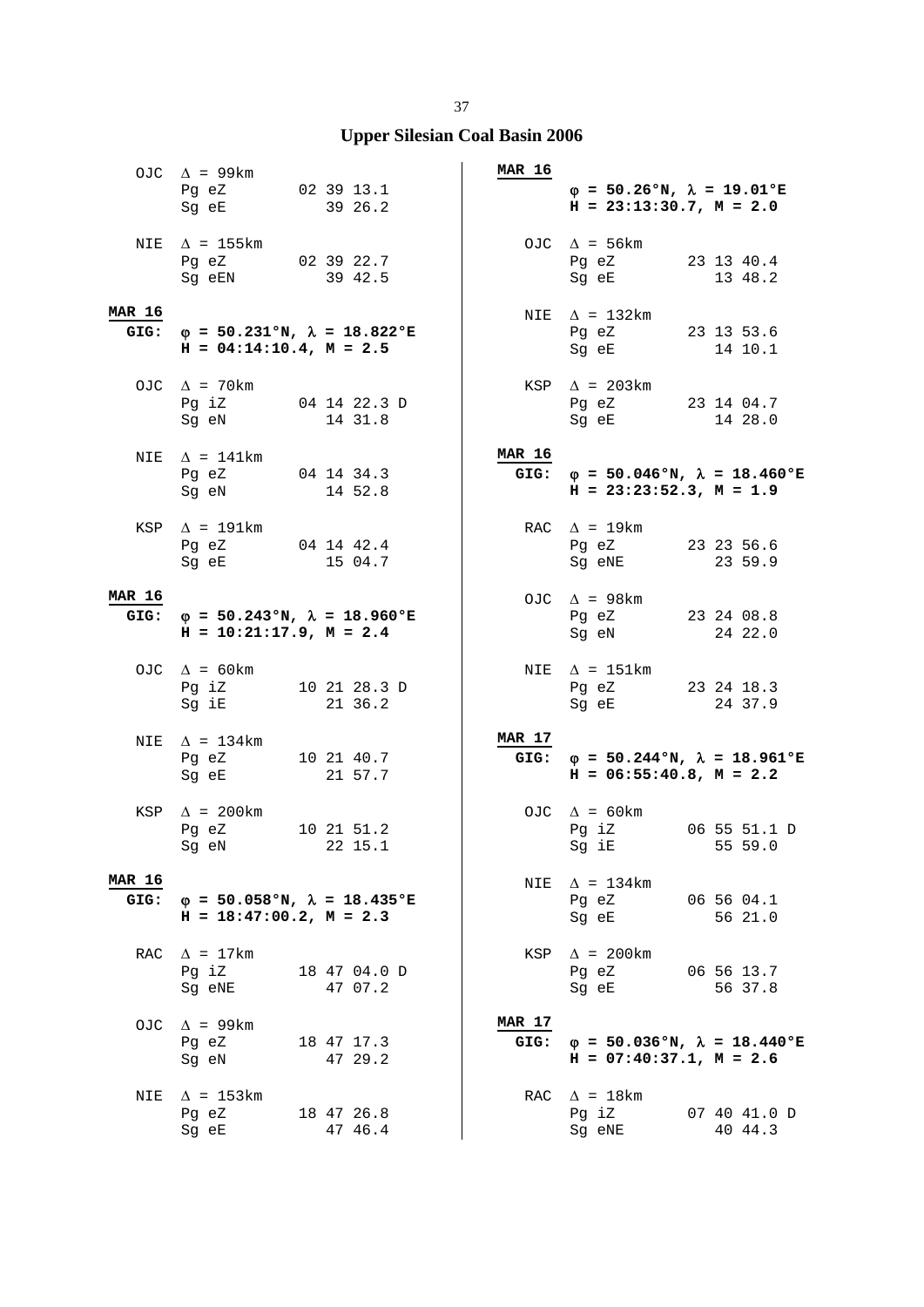|                       | OJC $\Delta$ = 99km<br>Pg eZ<br>Sg eE                                                                                                                      | 07 40 54.3<br>41 06.3 |                       | NIE $\Delta = 134 \text{km}$<br>Pg eZ 18 19 13.4<br>Sg eE                                                                                       | 19 30.4                 |
|-----------------------|------------------------------------------------------------------------------------------------------------------------------------------------------------|-----------------------|-----------------------|-------------------------------------------------------------------------------------------------------------------------------------------------|-------------------------|
|                       | NIE $\Delta$ = 152km<br>Pg eZ 07 41 03.2<br>Sg eE and the state of the state of the state of the state of the state of the state of the state of the state | 41 22.8               |                       | KSP $\Delta$ = 200km<br>Pg eZ 18 19 22.5<br>Sg eN 19 46.0                                                                                       |                         |
|                       | KSP $\Delta$ = 177km<br>Pn eZ 07 41 05.0<br>Pg eZ<br>Sg eN                                                                                                 | 41 07.3<br>41 27.7    | <b>MAR 17</b>         | GIG: $\varphi = 50.217$ °N, $\lambda = 19.069$ °E<br>$H = 22:52:23.5$ , $M = 2.1$                                                               |                         |
|                       |                                                                                                                                                            |                       |                       | OJC $\Delta = 52 \text{km}$                                                                                                                     |                         |
| <b>MAR 17</b><br>GIG: | $\varphi$ = 50.247°N, $\lambda$ = 18.958°E<br>$H = 10:35:29.0, M = 2.3$                                                                                    |                       |                       | Pg eZ<br>Sg eN                                                                                                                                  | 22 52 32.7<br>52 39.3   |
|                       | OJC $\Delta = 60 \text{km}$<br>Pg iZ 10 35 39.4 D<br>Sg iE                                                                                                 | 35 47.3               |                       | NIE $\Delta$ = 126km<br>Pg eZ 22 52 45.6<br>Sg eN 53 01.6                                                                                       |                         |
|                       | NIE $\Delta$ = 134km<br>Pg eZ 10 35 52.0<br>Sg eE                                                                                                          | 36 09.0               |                       | KSP $\Delta$ = 209km<br>Pg eZ 22 52 57.9<br>Sg eN                                                                                               | 53 22.8                 |
|                       | KSP $\Delta$ = 200km<br>Pg eZ 10 36 02.0<br>Sg eN                                                                                                          | 36 26.4               | <b>MAR 18</b>         | GIG: $\varphi = 50.047$ °N, $\lambda = 18.460$ °E<br>$H = 00:29:15.0, M = 2.0$                                                                  |                         |
| <b>MAR 17</b>         |                                                                                                                                                            |                       |                       | RAC $\Delta$ = 19km<br>Pg eZ 00 29 19.2                                                                                                         |                         |
|                       |                                                                                                                                                            |                       |                       |                                                                                                                                                 |                         |
| GIG:                  | $\varphi$ = 50.265°N, $\lambda$ = 18.852°E<br>$H = 17:33:33.8, M = 2.3$                                                                                    |                       |                       | Sg eNE                                                                                                                                          | 29 22.4                 |
|                       | OJC $\Delta = 67 \text{km}$<br>Pg eZ 17 33 45.3<br>Sg eN                                                                                                   | 33 54.2               |                       | OJC $\Delta$ = 98km<br>Pg eZ<br>Sg eE                                                                                                           | 00 29 31.6<br>29 44.0   |
| NIE                   | $\Delta$ = 141km<br>Pg eZ<br>Sg eE                                                                                                                         | 17 33 57.9<br>34 16.1 |                       | NIE $\Delta$ = 151km<br>Pg eZ<br>Sg eN and the state of the state of the state of the state of the state of the state of the state of the state | 00 29 41.1<br>29 59.7   |
| KSP                   | $\Delta$ = 192km<br>Pg eZ                                                                                                                                  | 17 34 05.5            | <b>MAR 18</b><br>GIG: | $\varphi = 50.245$ °N, $\lambda = 18.959$ °E<br>$H = 04:24:25.3$ , $M = 2.1$                                                                    |                         |
| <b>MAR 17</b><br>GIG: | Sg eE<br>$\varphi = 50.244\text{°N}, \lambda = 18.960\text{°E}$                                                                                            | 34 29.2               |                       | OJC $\Delta = 60 \text{km}$<br>Pg iZ<br>Sg iE                                                                                                   | 04 24 35.5 D<br>24 43.4 |
|                       | $H = 18:18:49.6$ , $M = 2.1$<br>OJC $\Delta = 60 \text{km}$<br>Pg eZ<br>Sg eE                                                                              | 18 18 59.8<br>19 07.7 |                       | NIE $\Delta = 134 \text{km}$<br>Pg eZ<br>Sg eE                                                                                                  | 04 24 48.4<br>25 05.0   |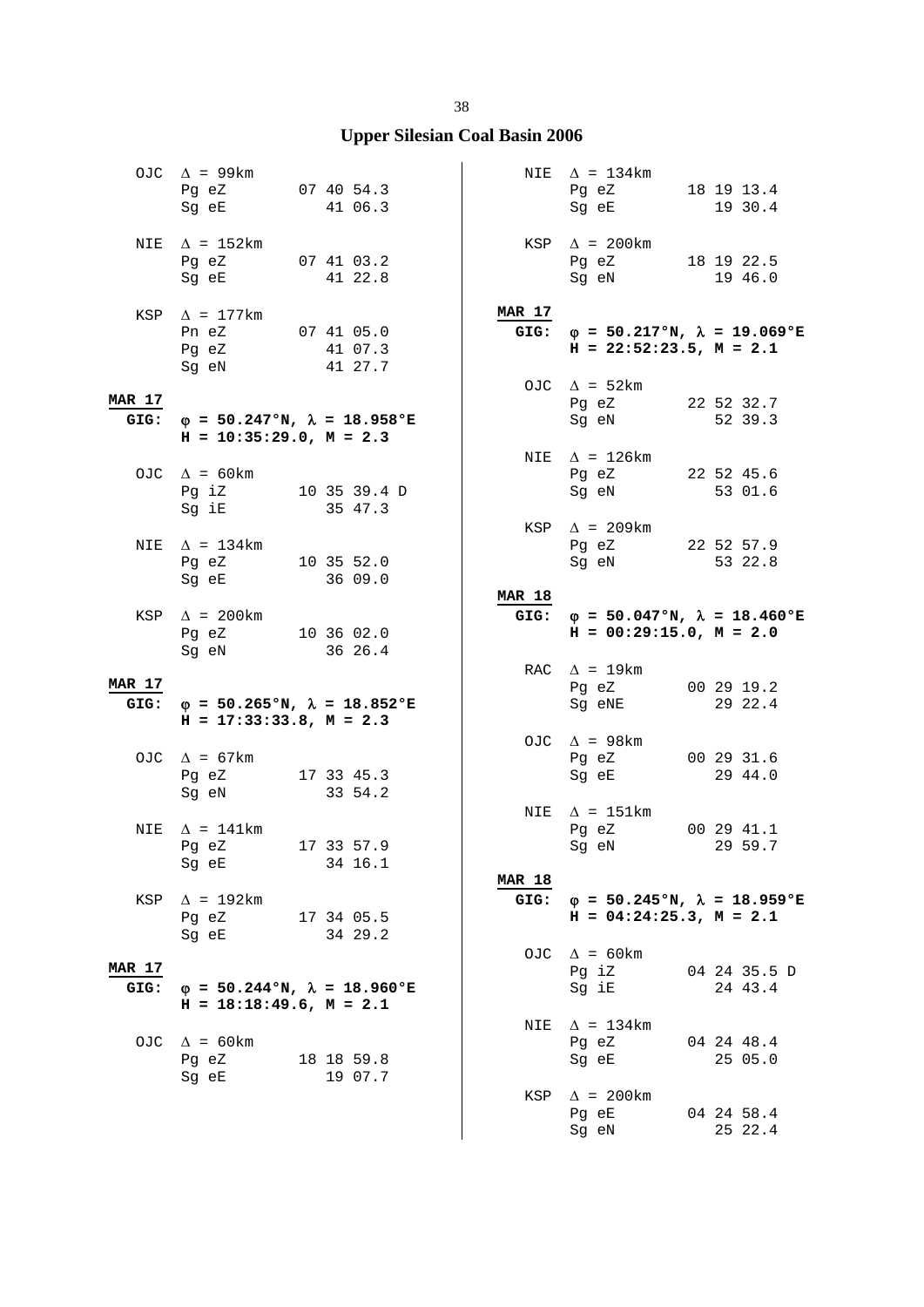| <b>MAR 18</b>         | GIG: $\varphi = 50.245$ °N, $\lambda = 18.959$ °E<br>$H = 14:08:08.4$ , $M = 2.2$                                                                                                                                                                                         |                                             |                       | OJC $\Delta$ = 76km<br>Pg iZ 20 39 51.0 C<br>Sg iN 40 01.0                        |                                  |
|-----------------------|---------------------------------------------------------------------------------------------------------------------------------------------------------------------------------------------------------------------------------------------------------------------------|---------------------------------------------|-----------------------|-----------------------------------------------------------------------------------|----------------------------------|
|                       | OJC $\Delta = 60 \text{km}$<br>Pg eZ 14 08 18.7<br>Sg eE 08 26.5                                                                                                                                                                                                          |                                             |                       | NIE $\Delta = 144$ km<br>Pg eZ 20 40 02.2<br>Sg eE                                | 40 20.5                          |
|                       | NIE $\Delta = 134 \text{km}$<br>Pg eZ 14 08 31.8<br>Sg eE                                                                                                                                                                                                                 | 08 48.3                                     |                       | KSP $\Delta$ = 186km<br>Pn eZ 20 40 06.9<br>Pg iZ<br>Sn eN                        | 40 08.8<br>40 29.2               |
|                       | KSP $\Delta$ = 200km<br>Pg eZ 14 08 41.4<br>Sg eE 09 05.0<br>Sg eE                                                                                                                                                                                                        | 09 05.0                                     | <b>MAR 20</b>         | GIG: $\varphi = 50.239$ °N, $\lambda = 18.931$ °E<br>$H = 16:46:06.5$ , $M = 2.7$ |                                  |
| <b>MAR 19</b><br>GIG: | $\varphi = 50.034$ °N, $\lambda = 18.450$ °E<br>$H = 19:20:49.0, M = 3.0$                                                                                                                                                                                                 |                                             |                       | RAC $\Delta$ = 56km<br>Pg eZ 16 46 16.7<br>Sg eNE 46 24.3                         |                                  |
|                       | RAC $\Delta$ = 19km<br>Pg iZ 19 20 53.1 D<br>Sg eNE                                                                                                                                                                                                                       | 20 56.5                                     |                       | OJC $\Delta = 62 \text{km}$<br>$\Delta = 64$<br>Pg eZ $16404$<br>$4625.1$         |                                  |
|                       | OJC $\Delta$ = 98km<br>Pg eZ 19 21 05.5<br>Sg eE                                                                                                                                                                                                                          | 21 18.1                                     |                       | NIE $\Delta$ = 135km<br>Pg eZ<br>Sg eE 46 46.7                                    | 16 46 29.5                       |
|                       | NIE $\Delta$ = 151km<br>Pg eZ 19 21 14.8<br>Sg eN and the state of the state of the state of the state of the state of the state of the state of the state of the state of the state of the state of the state of the state of the state of the state of the state of the | 21 34.0                                     |                       | KSP $\Delta$ = 199km<br>Pg eZ<br>Sg eN                                            | 16 46 39.6<br>47 02.7            |
|                       | KSP $\Delta$ = 177km<br>Pn eZ 19 21 17.1<br>Pg eZ<br>Sg eN                                                                                                                                                                                                                | 21 19.3<br>21 40.0                          |                       | KWP $\Delta$ = 279km<br>Pn eZ<br>Pg eZ<br>Sn eNE                                  | 16 46 50.6<br>46 55.8<br>47 28.5 |
| KWP                   | $\Lambda$ = 309 km<br>Pg eZ<br>Sg eNE                                                                                                                                                                                                                                     | 19 21 42.8<br>22 21.8                       | <b>MAR 20</b><br>GIG: | $\varphi = 50.246$ °N, $\lambda = 18.958$ °E<br>$H = 20:29:52.2, M = 2.4$         |                                  |
| GKP                   | $\Delta$ = 369 km<br>Pn eZ<br>Pg eZ<br>Sn eNE<br>Sg eNE                                                                                                                                                                                                                   | 19 21 42.1<br>21 54.7<br>22 17.9<br>22 29.2 |                       | OJC $\Delta = 60 \text{km}$<br>Pg iZ<br>Sg iE                                     | 20 30 02.6 D<br>30 10.5          |
| <b>MAR 19</b><br>GIG: | $\varphi = 50.210$ °N, $\lambda = 18.731$ °E<br>$H = 20:39:37.9$ , $M = 2.9$                                                                                                                                                                                              |                                             | NIE                   | $\Delta$ = 134km<br>Pg eZ<br>Sg eE                                                | 20 30 14.9<br>30 32.2            |
| RAC                   | $\Delta$ = 41km<br>Pg eZ<br>Sg eNE                                                                                                                                                                                                                                        | 20 39 45.5<br>39 51.1                       | KSP                   | $\Delta$ = 200km<br>Pg eZ<br>Sg eE                                                | 20 30 25.4<br>30 49.4            |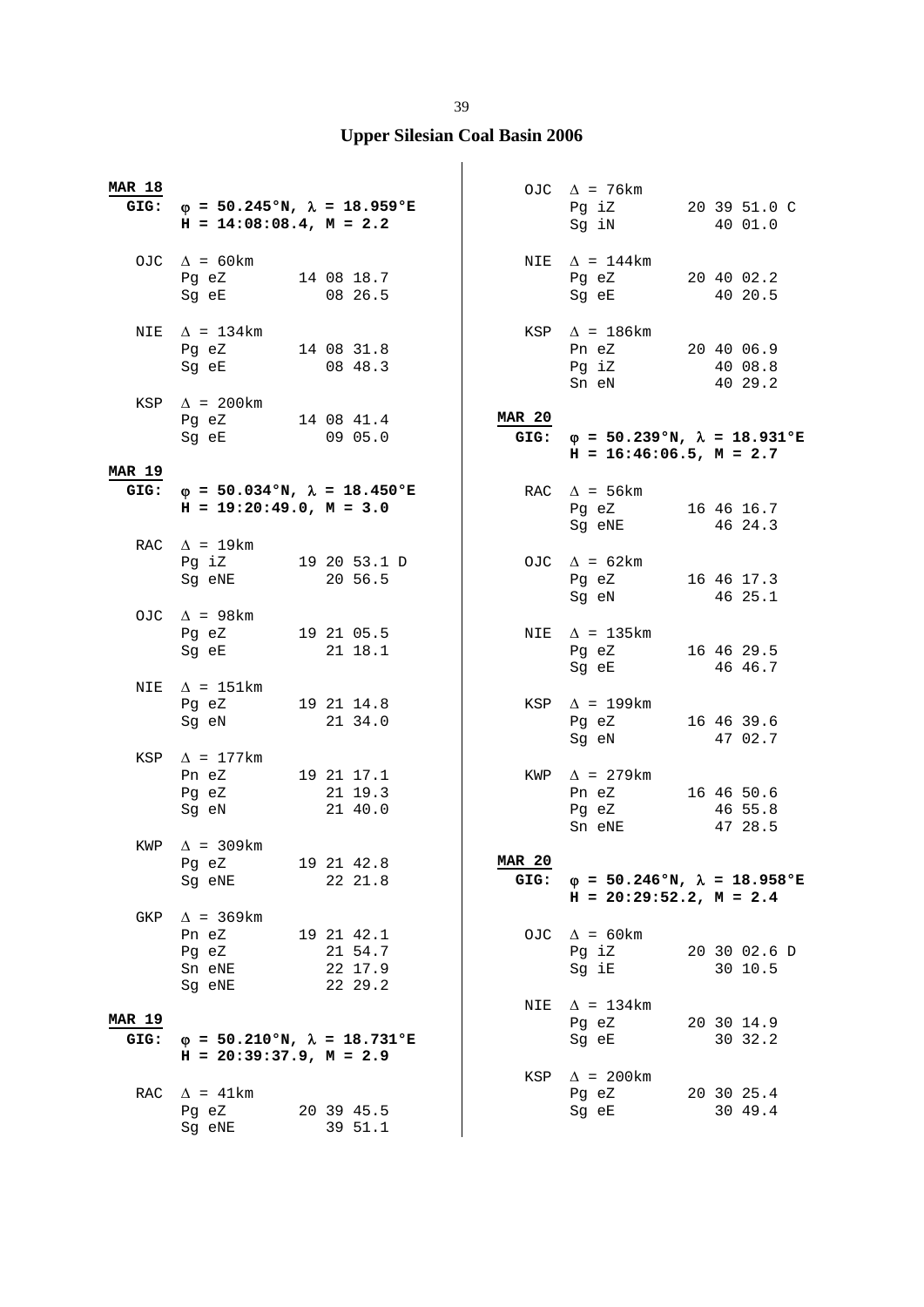| <b>MAR 20</b> | GIG: $\varphi = 50.217$ °N, $\lambda = 19.067$ °E<br>$H = 21:50:54.0$ , $M = 2.1$                                                           |                       |               | OJC $\Delta$ = 99km<br>Pg eZ<br>Sg eN                                      | 04 01 46.1<br>01 58.3 |
|---------------|---------------------------------------------------------------------------------------------------------------------------------------------|-----------------------|---------------|----------------------------------------------------------------------------|-----------------------|
|               | OJC $\Delta = 52 \text{km}$<br>Pg eZ 21 51 02.8<br>Sg eN                                                                                    | 51 09.8               |               | NIE $\Delta$ = 152km<br>Pg eZ 04 01 56.0<br>Sg eN                          | 02 15.6               |
| NIE           | $\Delta$ = 126km<br>Pg eZ<br>Sg eE and the state of the state of the state of the state of the state of the state of the state of the state | 21 51 15.7<br>51 31.9 |               | KSP $\Delta$ = 176km<br>Pn eZ 04 01 57.4<br>Pg eZ<br>Sn eN                 | 02 00.0<br>02 18.8    |
|               | KSP $\Delta$ = 209km<br>Pg eZ 21 51 29.1<br>Sg eN                                                                                           | 51 53.1               | <b>MAR 22</b> | Sg eN                                                                      | 0220.4                |
| <b>MAR 21</b> |                                                                                                                                             |                       |               | GIG: $\varphi = 50.058$ °N, $\lambda = 18.434$ °E                          |                       |
|               | GIG: $\varphi = 50.217$ °N, $\lambda = 19.029$ °E<br>$H = 10:56:46.0, M = 2.0$                                                              |                       |               | $H = 06:08:18.1, M = 2.5$                                                  |                       |
|               |                                                                                                                                             |                       |               | RAC $\Delta = 18 \text{km}$                                                |                       |
|               | OJC $\Delta$ = 55 km<br>Pg eZ 10 56 55.2<br>Sq eE                                                                                           | 57 02.8               |               | Pg eZ<br>Sg eNE                                                            | 06 08 21.8<br>08 25.0 |
|               |                                                                                                                                             |                       |               | OJC $\Delta$ = 99km                                                        |                       |
|               | NIE $\Delta$ = 128km                                                                                                                        |                       |               | Pg iZ 06 08 34.7 C                                                         |                       |
|               | Pg eZ 10 57 08.5<br>Sg eE                                                                                                                   | 57 25.0               |               | Sg eE                                                                      | 08 47.0               |
|               | $KSP \quad \Delta = 206 \text{km}$<br>Pg eE 10 57 19.5<br>Sg eN                                                                             | 57 45.3               | NIE           | $\Delta$ = 153km<br>Pg eZ<br>Sg eE                                         | 06 08 44.6<br>09 04.3 |
|               |                                                                                                                                             |                       |               | KSP $\Delta$ = 175 km                                                      |                       |
| <b>MAR 22</b> |                                                                                                                                             |                       |               | Pn eZ                                                                      | 06 08 46.0            |
| GIG:          | $\varphi = 50.059$ °N, $\lambda = 18.434$ °E<br>$H = 02:55:07.0$ , $M = 1.9$                                                                |                       |               | Pg eZ<br>Sn eN 09 06.7<br>Sg eE                                            | 08 48.1<br>09 08.7    |
|               | RAC $\Delta$ = 17km<br>Pg iZ                                                                                                                | 02 55 10.8 D          |               |                                                                            |                       |
|               | Sg eNE                                                                                                                                      | 55 14.0               | <b>MAR 22</b> |                                                                            |                       |
|               |                                                                                                                                             |                       | GIG:          | $\varphi$ = 50.245°N, $\lambda$ = 18.958°E<br>$H = 10:09:49.4$ , $M = 2.4$ |                       |
| OJC.          | $\Delta$ = 99km                                                                                                                             |                       |               |                                                                            |                       |
|               | Pg eZ<br>Sg eE                                                                                                                              | 02 55 24.2<br>55 36.1 |               | OJC $\Delta = 60 \text{km}$<br>Pg iZ                                       | 10 09 59.9 D          |
| NIE           | $\Delta$ = 153km                                                                                                                            |                       |               | Sg iE                                                                      | 10 07.8               |
|               | Pq eZ                                                                                                                                       | 02 55 33.6            |               |                                                                            |                       |
|               | Sq eN                                                                                                                                       | 55 53.4               | NIE           | $\Delta$ = 134km<br>Pg eZ<br>Sg eE                                         | 10 10 12.2<br>10 29.4 |
| <b>MAR 22</b> |                                                                                                                                             |                       |               |                                                                            |                       |
| GIG:          | $\varphi$ = 50.055°N, $\lambda$ = 18.434°E<br>$H = 04:01:29.6$ , $M = 2.4$                                                                  |                       | KSP           | $\Delta$ = 200 km                                                          |                       |
| RAC           | $\Delta$ = 18km                                                                                                                             |                       |               | Pg eZ<br>Sg eE                                                             | 10 10 22.6<br>10 46.1 |
|               | Pg eZ                                                                                                                                       | 04 01 33.2            |               |                                                                            |                       |
|               | Sg eNE                                                                                                                                      | 01 36.5               |               |                                                                            |                       |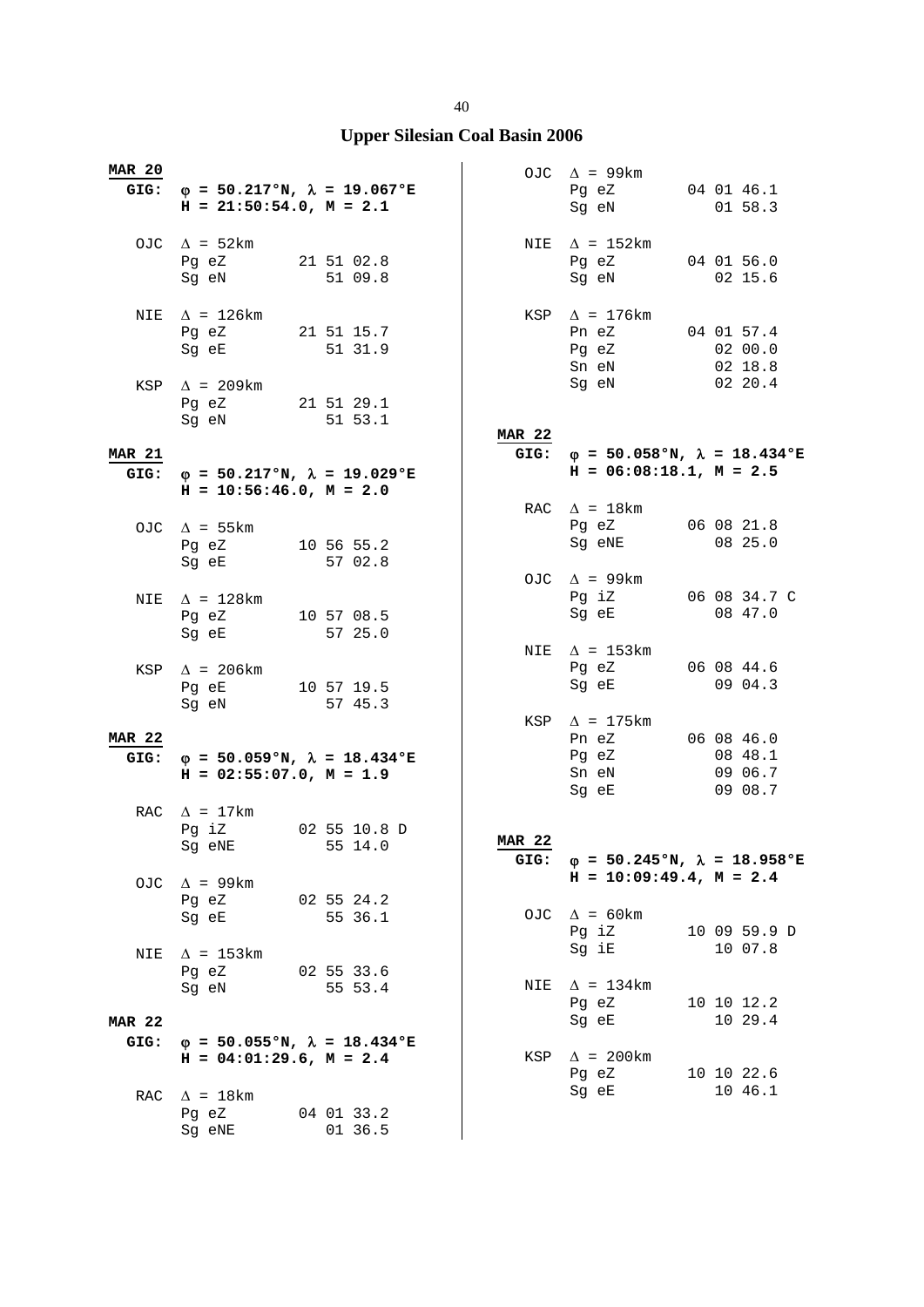| <b>MAR 23</b>         |                                                                                     |                                                   | <b>MAR 23</b> |                                                                                                                  |                         |
|-----------------------|-------------------------------------------------------------------------------------|---------------------------------------------------|---------------|------------------------------------------------------------------------------------------------------------------|-------------------------|
|                       | $H = 02:26:46.7$ , $M = 2.3$                                                        | GIG: $\varphi = 50.055$ °N, $\lambda = 18.433$ °E |               | $\varphi = 50.33$ °N, $\lambda = 18.80$ °E<br>$H = 16:26:55.4, M = 2.4$                                          |                         |
|                       | RAC $\Delta = 18 \text{km}$<br>Pg eZ 02 26 50.1<br>Sg eNE                           | 26 53.2                                           |               | OJC $\Delta$ = 72km<br>Pg eZ 16 27 07.9<br>Sg eN                                                                 | 27 17.4                 |
|                       | OJC $\Delta$ = 99km<br>Pg eZ 02 27 03.0<br>Sg eN 27 15.4                            |                                                   |               | NIE $\Delta$ = 148km<br>Pg eZ 16 27 20.6<br>Sg eN 27 39.5                                                        |                         |
| NIE                   | $\Delta$ = 153km<br>Pg eZ 02 27 12.9<br>Sg eN                                       | 27 32.6                                           |               | $KSP \triangle = 186km$<br>Pg eZ 16 27 26.1<br>Sg eN                                                             | 27 49.3                 |
|                       | KSP $\Delta$ = 175km<br>Pn eZ 02 27 14.5<br>Pg eZ 27 17.2<br>Sn eE 27 35.1<br>Sg eN | 27 37.9                                           | <b>MAR 24</b> | GIG: $\varphi = 50.246$ °N, $\lambda = 18.960$ °E<br>$H = 02:22:36.8$ , $M = 2.2$<br>OJC $\Delta = 60 \text{km}$ |                         |
| <b>MAR 23</b>         |                                                                                     | GIG: $\varphi = 50.243$ °N, $\lambda = 18.960$ °E |               | Pg eZ 02 22 47.1<br>Sg eE                                                                                        | 22 55.0                 |
|                       | $H = 05:05:48.7$ , $M = 2.3$<br>OJC $\Delta = 60 \text{km}$                         |                                                   |               | NIE $\Delta$ = 134km<br>Pg eZ 02 23 00.0<br>Sg eE                                                                | 23 16.9                 |
|                       | Sg iE 06 07.0                                                                       | Pg iZ 05 05 59.2 D                                |               | KSP $\Delta$ = 200km<br>Pg eZ 02 23 09.5                                                                         |                         |
|                       | NIE $\Delta = 134 \text{km}$<br>Pg eZ 05 06 12.1<br>Sg eE 06 29.1                   |                                                   | <b>MAR 24</b> | Sg eE 23 33.9                                                                                                    |                         |
|                       | KSP $\Delta$ = 200km<br>Pg eZ 05 06 21.7<br>Sg eN                                   | 06 45.3                                           |               | GIG: $\varphi = 50.058$ °N, $\lambda = 18.437$ °E<br>$H = 04:13:33.2, M = 2.0$<br>RAC $\Delta$ = 17km            |                         |
| <b>MAR 23</b><br>GIG: |                                                                                     | $\varphi = 50.217$ °N, $\lambda = 19.068$ °E      |               | Pg eZ 04 13 37.0<br>Sg eNE 13 40.2                                                                               |                         |
| OJC                   | $H = 07:36:23.7$ , $M = 2.2$<br>$\Delta$ = 52km                                     |                                                   | OJC           | $\Delta$ = 99km<br>Pg eZ<br>Sq eE                                                                                | 04 13 50.0<br>14 02.2   |
|                       | Pg eZ<br>Sg eN                                                                      | 07 36 32.5<br>36 39.4                             |               | NIE $\Delta$ = 153km<br>Pg eZ                                                                                    | 04 13 59.9              |
| NIE                   | $\Delta$ = 126km<br>Pg eZ<br>Sg eN                                                  | 07 36 45.9<br>37 02.2                             | <b>MAR 24</b> | Sg eE                                                                                                            | 14 19.4                 |
| KSP                   | $\Delta$ = 208km<br>Pg eE<br>Sg eN                                                  | 07 36 57.7<br>37 22.8                             |               | GIG: $\varphi = 50.055$ °N, $\lambda = 18.435$ °E<br>$H = 04:57:32.0$ , $M = 2.8$<br>RAC $\Delta$ = 18km         |                         |
|                       |                                                                                     |                                                   |               | Pg iZ<br>Sg eNE                                                                                                  | 04 57 35.7 D<br>57 38.9 |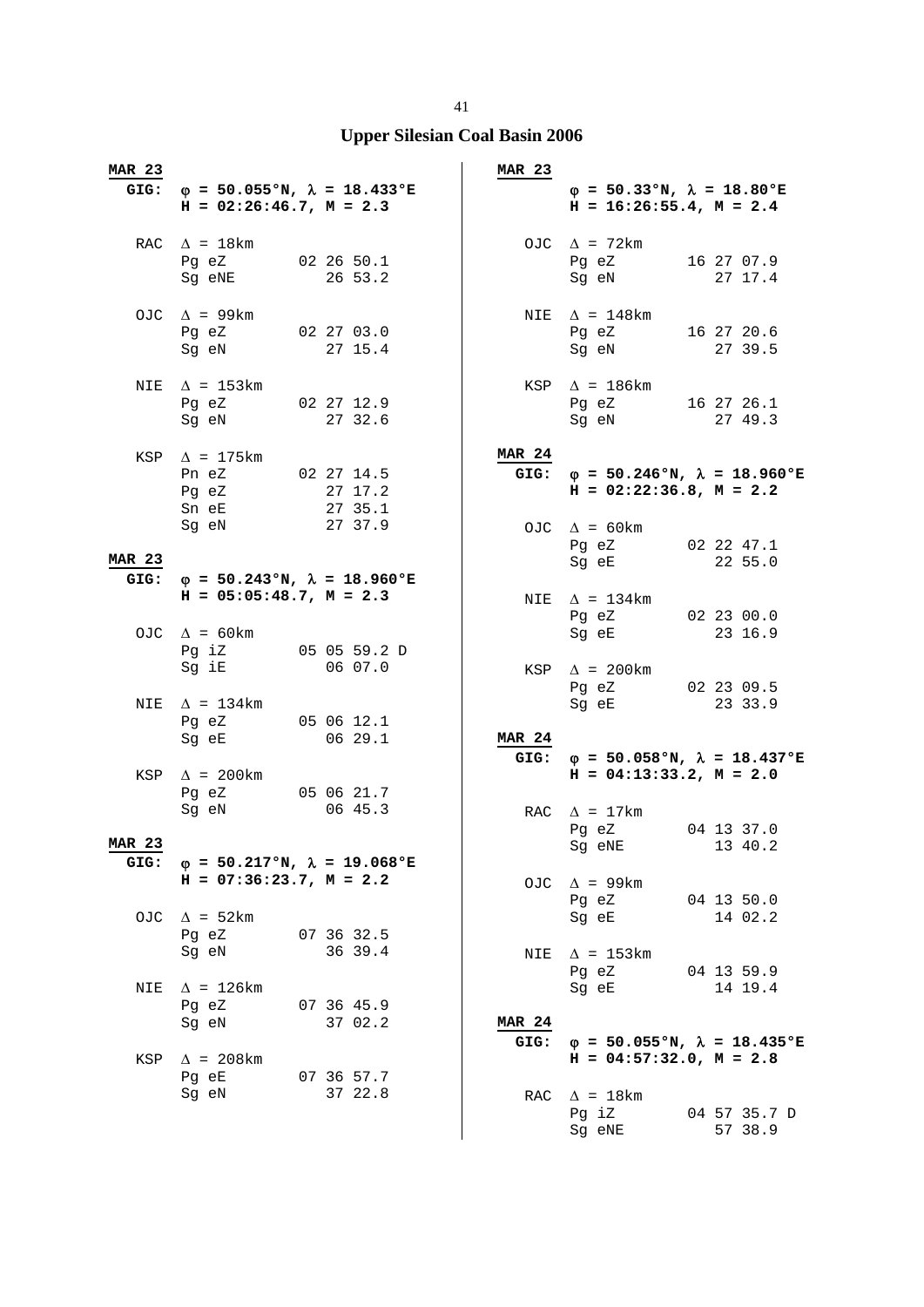|                       | OJC $\Delta$ = 99km<br>Pg eZ 04 57 48.4<br>Sg eNE         | 58 00.7                                           |               | OJC $\Delta$ = 99km<br>Pg eZ 09 16 14.4<br>Sg eN                        | 16 27.1                                        |  |
|-----------------------|-----------------------------------------------------------|---------------------------------------------------|---------------|-------------------------------------------------------------------------|------------------------------------------------|--|
| NIE                   | $\Delta$ = 153km<br>Pg eZ 04 57 58.4<br>Sg eN             | 58 18.2                                           |               | NIE $\Delta$ = 153km<br>Pg eZ 09 16 23.8<br>Sg eE                       | 16 43.6                                        |  |
|                       | KSP $\Delta$ = 175 km<br>Pn eZ<br>Pg eZ<br>Sn eN<br>Sg eN | $04\;57\;59.6$<br>58 02.0<br>58 21.0<br>58 22.8   |               | KSP $\Delta$ = 176km<br>Pn eZ 09 16 25.8<br>Pg eZ<br>Sn eE<br>Sg eE     | 16 28.0<br>16 46.7<br>16 48.8                  |  |
| <b>MAR 24</b>         | $H = 14:31:12.5, M = 2.4$                                 | GIG: $\varphi = 50.244$ °N, $\lambda = 18.957$ °E | <b>MAR 26</b> | $\varphi = 50.03$ °N, $\lambda = 18.56$ °E<br>$H = 18:02:58.0, M = 2.3$ |                                                |  |
|                       | OJC $\Delta = 60 \text{km}$<br>Sg iE 31 30.6              | Pg iZ 14 31 22.6 D                                |               | RAC $\Delta$ = 27km<br>Sg eNE                                           | Pg iZ 18 03 03.9 D<br>03 08.5                  |  |
|                       | NIE $\Delta$ = 134km<br>Pg eZ $14$ 31 35.6<br>Sg eE       | 31 52.6                                           |               | OJC $\Delta$ = 91km<br>Pg eZ<br>Sg eN                                   | 18 03 13.5<br>03 25.2                          |  |
|                       | KSP $\Delta$ = 200km<br>Pg eZ 14 31 45.8<br>Sg eE 32 09.8 |                                                   |               | NIE $\Delta$ = 144km<br>Pg eZ 18 03 22.2<br>Sg eE 03 41.1               |                                                |  |
| <b>MAR 24</b><br>GIG: | $H = 23:53:19.1, M = 1.9$                                 | $\varphi = 50.046$ °N, $\lambda = 18.456$ °E      |               | KSP $\Delta$ = 184km<br>Pg eZ 18 03 29.2<br>Sg eN 03 50.5               |                                                |  |
|                       | RAC $\Delta$ = 19km<br>Pg eZ 23 53 23.2<br>Sg eNE         | 53 26.2                                           | <b>MAR 27</b> | $H = 23:19:48.7$ , $M = 2.5$                                            | GIG: $\phi = 50.059$ °N, $\lambda = 18.437$ °E |  |
|                       | OJC $\Delta$ = 98km<br>Pg eZ<br>Sg eN                     | 23 53 36.2<br>53 48.8                             |               | RAC $\Delta$ = 18km<br>Pq iZ<br>Sg iN                                   | 23 19 52.2 D<br>19 55.3                        |  |
| NIE                   | $\Delta$ = 151km<br>Pg eZ 23 53 45.2<br>Sq eN             | 54 03.7                                           |               | OJC $\Delta$ = 99km<br>Pg eZ<br>Sg eN                                   | 23 20 05.2<br>20 18.1                          |  |
| <b>MAR 25</b><br>GIG: | $H = 09:15:57.8$ , $M = 2.3$                              | $\varphi$ = 50.058°N, $\lambda$ = 18.435°E        |               | NIE $\Delta$ = 153km<br>Pg eZ<br>Sg eE                                  | 23 20 15.3<br>20 35.0                          |  |
| RAC                   | $\Delta$ = 18km<br>Pg iZ<br>Sg eNE                        | 09 16 01.1 D<br>16 04.3                           | KSP           | $\Delta$ = 175 km<br>Pn eZ<br>Pg eZ<br>Sg eE                            | 23 20 16.1<br>20 17.9<br>20 38.7               |  |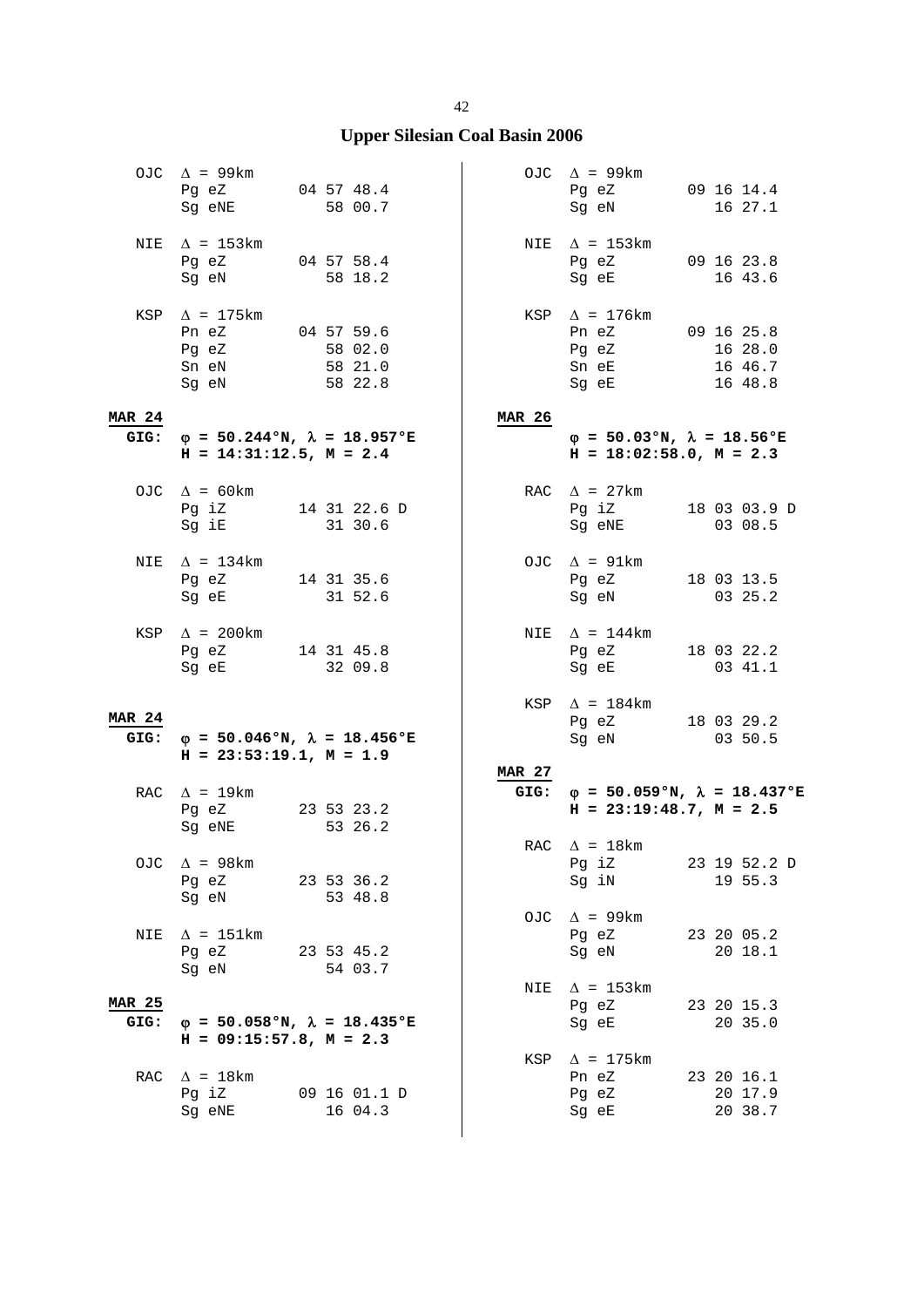| <b>MAR 28</b> | $\varphi = 50.03$ °N, $\lambda = 18.52$ °E<br>$H = 02:34:12.3$ , $M = 2.1$        |                       | <b>MAR 28</b>         | GIG: $\varphi = 50.266$ °N, $\lambda = 18.882$ °E<br>$H = 23:43:43.9$ , $M = 2.3$ |                               |
|---------------|-----------------------------------------------------------------------------------|-----------------------|-----------------------|-----------------------------------------------------------------------------------|-------------------------------|
|               | RAC $\Delta = 24 \text{km}$<br>Pg eZ 02 34 18.4<br>Sg eNE 34 21.5                 |                       |                       | OJC $\Delta = 66 \text{km}$<br>Pg eZ 23 43 55.3<br>Sg eN                          | 44 04.1                       |
|               | OJC $\Delta$ = 93km<br>Pg eZ 02 34 28.1<br>Sg eN 34 40.4                          |                       |                       | NIE $\Delta = 140$ km<br>Pg eZ 23 44 07.8<br>Sg eE 44 26.0                        |                               |
| NIE           | $\Delta$ = 146km<br>Pg eZ 02 34 36.6<br>Sg eE 34 55.6                             |                       |                       | $KSP \quad \Delta = 194 \text{km}$<br>Pg eZ 23 44 16.1<br>Sg eN                   | 44 38.8                       |
| <b>MAR 28</b> | GIG: $\varphi = 50.058$ °N, $\lambda = 18.435$ °E<br>$H = 11:38:39.7$ , $M = 2.4$ |                       | <b>MAR 29</b>         | GIG: $\varphi = 50.055$ °N, $\lambda = 18.437$ °E<br>$H = 04:00:12.6$ , $M = 2.6$ |                               |
|               | RAC $\Delta = 17 \text{km}$<br>Pg eZ 11 38 43.5<br>Sq eNE 38 46.7                 |                       |                       | RAC $\Delta = 18$ km<br>Pg iZ 04 00 16.2 D<br>Sg eNE                              | 0019.4                        |
|               | OJC $\Delta$ = 99km<br>Pg eZ 11 38 56.4<br>Sg eE                                  | 39 08.6               |                       | OJC $\Delta$ = 99km<br>Pg eZ 04 00 29.1<br>Sg eE                                  | 00 41.6                       |
|               | NIE $\Delta$ = 153km<br>Pg eZ 11 39 06.3<br>Sg eN 39 25.1                         |                       |                       | NIE $\Delta$ = 153km<br>Pg eZ 04 00 39.0<br>Sg eN 00 58.6                         |                               |
| <b>MAR 28</b> | KSP $\Delta$ = 175km<br>Pg eZ 11 39 08.2<br>Sg eE 39 30.2                         |                       |                       | KSP $\Delta$ = 175km<br>Pn eZ 04 00 40.4<br>Pg eZ<br>Sn eN<br>Sg eN               | 00 42.6<br>01 00.2<br>01 03.2 |
|               | GIG: $\varphi = 50.246$ °N, $\lambda = 18.961$ °E                                 |                       |                       |                                                                                   |                               |
| OJC.          | $H = 16:07:31.7$ , $M = 2.3$<br>$\Delta$ = 60km<br>Pg eZ                          | 16 07 42.1            | <b>MAR 29</b><br>GIG: | $\varphi = 50.244$ °N, $\lambda = 18.960$ °E<br>$H = 04:29:37.1, M = 2.3$         |                               |
| NIE           | Sg iE<br>$\Delta$ = 134km                                                         | 07 49.9               |                       | OJC $\Delta = 60 \text{km}$<br>Pg eZ<br>Sg eE                                     | 04 29 47.4<br>29 55.3         |
|               | Pg eZ<br>Sg eE                                                                    | 16 07 55.4<br>08 11.6 |                       | NIE $\Delta = 134 \text{km}$<br>Pg eZ<br>Sg eE                                    | 04 30 00.3<br>30 17.2         |
| KSP           | $\Delta$ = 200km<br>Pg eZ<br>Sg eE                                                | 16 08 04.8<br>08 28.9 | KSP                   | $\Delta$ = 200km<br>Pg eZ<br>(Sg) eE                                              | 04 30 10.3<br>30 33.0         |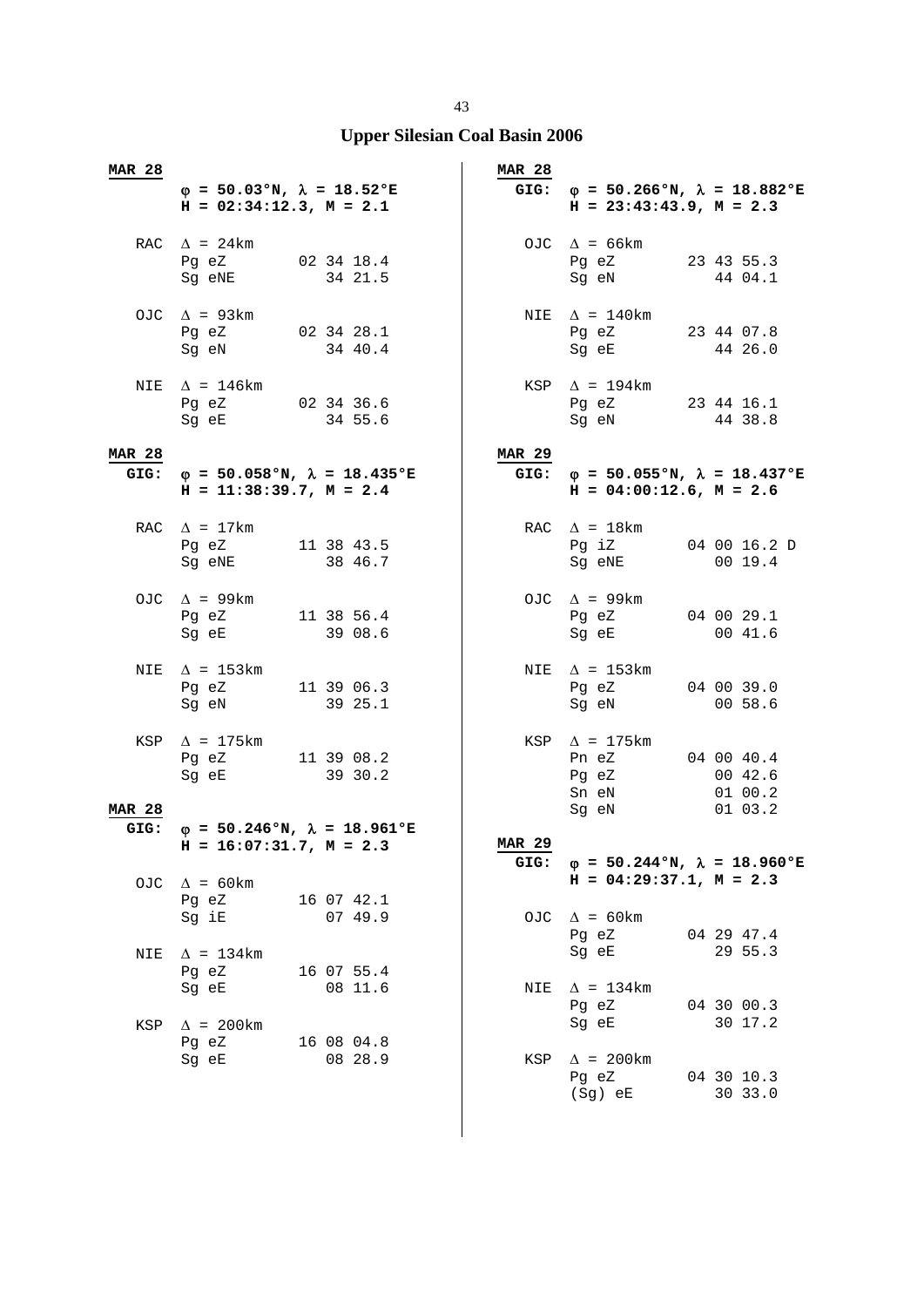| <b>MAR 29</b>         |                                                                                |                         |                  |                                                            |                                                   |
|-----------------------|--------------------------------------------------------------------------------|-------------------------|------------------|------------------------------------------------------------|---------------------------------------------------|
|                       | GIG: $\phi = 50.259$ °N, $\lambda = 18.907$ °E<br>$H = 08:03:16.1, M = 2.4$    |                         |                  | OJC $\Delta$ = 99km<br>Pg iZ 10 50 48.4 C<br>Sg eN 51 00.6 |                                                   |
|                       | OJC $\Delta = 63 \text{km}$<br>Pg eZ 08 03 27.2<br>Sg eE 03 35.6               |                         |                  | NIE $\Delta$ = 153km<br>Pg eZ 10 50 58.2                   |                                                   |
|                       | NIE $\Delta$ = 138km<br>Pg eZ 08 03 39.9                                       |                         |                  | Sg eN 51 18.0<br>KSP $\Delta$ = 175km                      |                                                   |
|                       | Sq eE<br>KSP $\Delta$ = 196km                                                  | 03 57.6                 |                  | Pn eZ 10 50 59.5<br>Pg eZ 51 01.8<br>Sg eE 51 21.1         |                                                   |
|                       | Pg eZ 08 03 48.6<br>Sg eN 04 12.0                                              |                         | <b>MAR 31</b>    |                                                            |                                                   |
| <b>MAR 30</b>         |                                                                                |                         |                  | $H = 14:36:55.7$ , $M = 2.2$                               | GIG: $\varphi = 50.059$ °N, $\lambda = 18.436$ °E |
|                       | GIG: $\varphi = 50.246$ °N, $\lambda = 18.958$ °E<br>$H = 11:49:08.7, M = 2.3$ |                         |                  | RAC $\Delta$ = 17km<br>Pg eZ 14 36 59.5                    |                                                   |
|                       | OJC $\Delta$ = 60km<br>Pg eZ 11 49 18.8                                        |                         |                  | Sg eNE                                                     | 37 02.7                                           |
|                       | Sg eE 49 26.6<br>NIE $\Delta$ = 134km                                          |                         |                  | OJC $\Delta$ = 99km<br>Pg eZ 14 37 12.4<br>Sg eE 37 24.9   |                                                   |
|                       | Pg eZ 11 49 32.5<br>Sg eE 49 48.6                                              |                         |                  | NIE $\Delta$ = 153km                                       |                                                   |
|                       | KSP $\Delta$ = 200km                                                           |                         |                  | Pg eZ 14 37 22.2<br>Sg eN                                  | 37 41.7                                           |
|                       | Pg eZ 11 49 41.6<br>Sg eN 50 05.5                                              |                         | <b>MAR 31</b>    |                                                            | GIG: $\varphi = 50.246$ °N, $\lambda = 18.958$ °E |
| <b>MAR 31</b>         | GIG: $\varphi = 50.244 \text{°N}$ , $\lambda = 18.960 \text{°E}$               |                         |                  | $H = 15:14:18.4$ , $M = 2.2$                               |                                                   |
|                       | $H = 05:09:10.3, M = 2.4$<br>OJC $\Delta = 60 \text{km}$                       |                         |                  | OJC $\Delta = 60 \text{km}$<br>Pg eZ<br>Sg eE              | 15 14 28.7<br>14 36.5                             |
|                       | Pg eZ 05 09 20.5<br>Sg eE                                                      | 09 28.4                 | NIE              | $\Lambda$ = 134 km                                         |                                                   |
| NIE                   | $\Delta$ = 133km<br>Pg eZ                                                      | 05 09 32.9              |                  | Pg eZ<br>Sg eE                                             | 15 14 42.0<br>14 58.6                             |
|                       | Sg eE                                                                          | 09 50.5                 |                  | KSP $\Delta$ = 200km<br>Pg eZ<br>Sg eN                     | 15 14 51.5<br>15 14.8                             |
| KSP                   | $\Delta$ = 200km<br>Pg eZ<br>Sg eE                                             | 05 09 43.3<br>10 07.3   | APR <sub>1</sub> |                                                            |                                                   |
| <b>MAR 31</b><br>GIG: | $\varphi$ = 50.058°N, $\lambda$ = 18.435°E                                     |                         | GIG:             | $H = 08:26:34.0, M = 2.3$                                  | $\varphi = 50.265$ °N, $\lambda = 18.850$ °E      |
|                       | $H = 10:50:31.7$ , $M = 2.6$                                                   |                         |                  | OJC $\Delta = 68$ km<br>Pg eZ                              | 08 26 46.3                                        |
| RAC                   | $\Delta$ = 17km<br>Pg iZ<br>Sg eNE                                             | 10 50 35.4 D<br>50 38.6 |                  | Sg eE                                                      | 26 54.5                                           |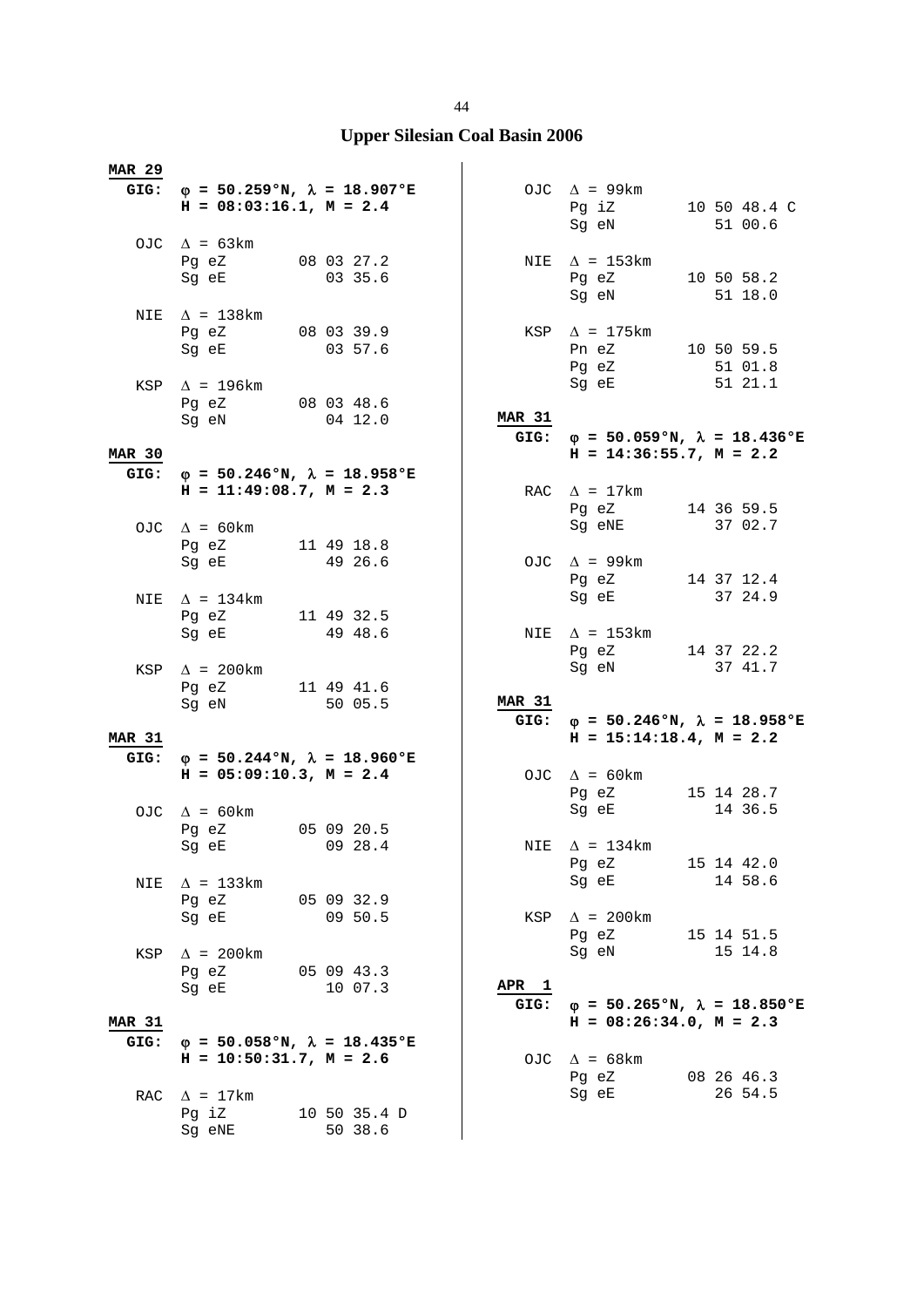|                          | NIE $\Delta = 141 \text{km}$<br>Pg eZ 08 26 58.2<br>Sg eE  | 27 16.3                                      |                  | NIE $\Delta = 134 \text{km}$<br>Pg eZ<br>Sg eE                                                                                                                                                                                | 02 51 22.1<br>51 39.1                             |
|--------------------------|------------------------------------------------------------|----------------------------------------------|------------------|-------------------------------------------------------------------------------------------------------------------------------------------------------------------------------------------------------------------------------|---------------------------------------------------|
|                          | KSP $\Delta$ = 192km<br>Pg eZ 08 27 05.9<br>Sg eN          | 27 28.8                                      |                  | KSP $\Delta$ = 200km<br>Pg eZ 02 51 31.8<br>Sg eN                                                                                                                                                                             | 51 55.2                                           |
| APR <sub>3</sub><br>GIG: |                                                            | $\varphi$ = 50.058°N, $\lambda$ = 18.437°E   | APR <sub>4</sub> |                                                                                                                                                                                                                               | GIG: $\varphi = 50.243$ °N, $\lambda = 18.958$ °E |
|                          | $H = 10:16:54.8, M = 3.0$                                  |                                              |                  | $H = 12:08:15.7$ , $M = 2.3$                                                                                                                                                                                                  |                                                   |
|                          | RAC $\Delta = 18 \text{km}$<br>Sg eNE                      | Pg iZ 10 16 58.3 D<br>17 01.4                |                  | OJC $\Delta = 60 \text{km}$<br>Pg eZ<br>Sg eE                                                                                                                                                                                 | 12 08 26.3<br>08 34.1                             |
|                          | OJC $\Delta$ = 99km<br>Sg eN                               | Pq iZ 10 17 11.1 D<br>17 23.5                |                  | KSP $\Delta$ = 200km<br>Pg eZ 12 08 49.2<br>Sg eE 09 12.3                                                                                                                                                                     |                                                   |
| NIE                      | $\Delta$ = 153km<br>Pg eZ 10 17 21.0<br>Sg eN              | 17 40.7                                      | APR 4            | $H = 16:17:23.7, M = 2.8$                                                                                                                                                                                                     | GIG: $\varphi = 50.269$ °N, $\lambda = 18.860$ °E |
|                          | KSP $\Delta$ = 175km<br>Pn iZ 10 17 22.4<br>Pg iZ<br>Sn iN | 17 24.6<br>17 43.8                           |                  | OJC $\Delta = 67 \text{km}$<br>Pg eZ<br>Sg eE                                                                                                                                                                                 | 16 17 35.5<br>17 44.0                             |
| APR <sub>4</sub>         |                                                            |                                              |                  | NIE $\Delta$ = 141km<br>Pg eZ                                                                                                                                                                                                 | 16 17 47.9                                        |
| GIG:                     | $H = 02:34:01.2$ , $M = 2.4$                               | $\varphi = 50.269$ °N, $\lambda = 18.924$ °E |                  | Sg eN and the state of the state of the state of the state of the state of the state of the state of the state of the state of the state of the state of the state of the state of the state of the state of the state of the | 18 05.0                                           |
|                          | OJC $\Delta = 63 \text{km}$<br>Pg eZ<br>Sg eE              | 02 34 12.1<br>34 20.3                        |                  | KSP $\Delta$ = 193km<br>Pn eZ<br>Pg iZ<br>Sg eN                                                                                                                                                                               | 16 17 54.3<br>17 56.1<br>18 18.9                  |
| NIE                      | $\Delta$ = 137km<br>Pg eZ<br>Sq eE                         | 02 34 25.1<br>34 42.1                        | APR<br>5         | $\varphi = 50.28$ °N, $\lambda = 18.96$ °E<br>$H = 00:27:40.7$ , $M = 2.1$                                                                                                                                                    |                                                   |
| KSP                      | $\Delta$ = 197km<br>Pg eZ<br>Sg eN                         | 02 34 33.9<br>34 57.5                        |                  | OJC $\Delta = 60 \text{km}$<br>Pg eZ<br>Sg eE                                                                                                                                                                                 | 00 27 51.2<br>27 59.1                             |
| APR <sub>4</sub><br>GIG: | $H = 02:50:58.8$ , $M = 2.2$                               | $\varphi = 50.245$ °N, $\lambda = 18.961$ °E | NIE              | $\Delta$ = 136km<br>Pg eZ<br>Sq eE                                                                                                                                                                                            | 00 28 04.2<br>28 21.1                             |
| OJC                      | $\Delta$ = 60 km<br>Pg eZ<br>Sq eE                         | 02 51 09.2<br>51 17.1                        | KSP              | $\Delta$ = 199km<br>Pg eZ<br>Sg eN                                                                                                                                                                                            | 00 28 14.2<br>28 36.9                             |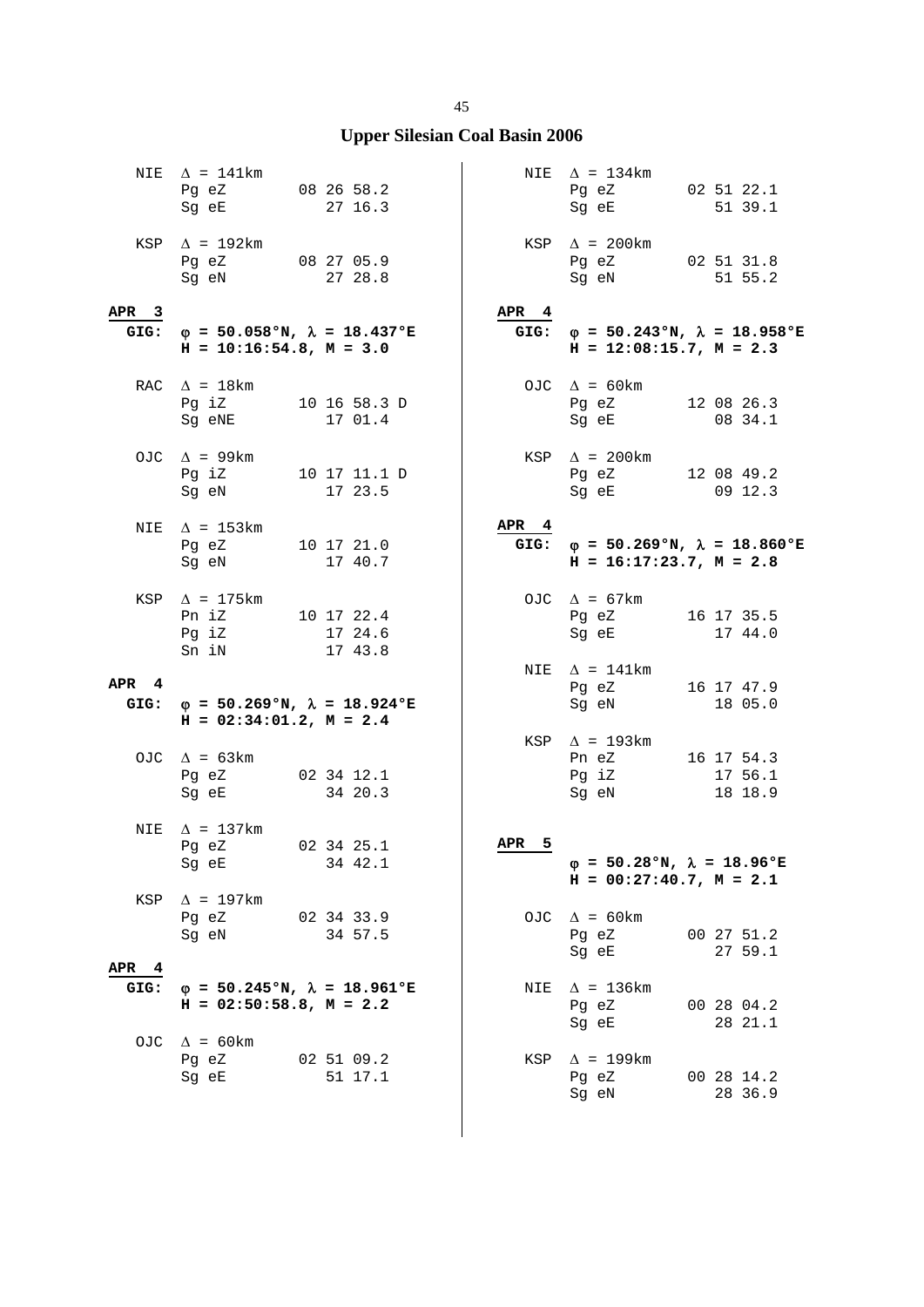| APR 5            | $H = 06:26:49.8, M = 2.3$                                                                                                                                         | GIG: $\varphi = 50.243$ °N, $\lambda = 18.958$ °E |                       | OJC $\Delta$ = 92km<br>Pg eZ<br>Sg eE                                                                                                                              | 02 40 36.3<br>40 47.8    |
|------------------|-------------------------------------------------------------------------------------------------------------------------------------------------------------------|---------------------------------------------------|-----------------------|--------------------------------------------------------------------------------------------------------------------------------------------------------------------|--------------------------|
|                  | OJC $\Delta = 60 \text{km}$<br>Pg eZ 06 27 00.2<br>Sg eE and the state of the state of the state of the state of the state of the state of the state of the state | 27 08.0                                           |                       | $KSP \quad \Delta = 188 \text{km}$<br>Pg eZ 02 40 51.1<br>Sg eE                                                                                                    | 41 12.9                  |
|                  | NIE $\Delta$ = 134km<br>Pg eZ 06 27 13.3<br>Sg eE 27 30.4                                                                                                         |                                                   | APR 7                 | GIG: $\varphi = 50.246$ °N, $\lambda = 18.960$ °E<br>$H = 10:03:39.1, M = 2.7$                                                                                     |                          |
|                  | KSP $\Delta$ = 200km<br>Pg eZ 06 27 23.0<br>(Sg) eE                                                                                                               | 27 45.5                                           |                       | $KSP \quad \Delta = 200 \text{km}$<br>Pg eZ<br>(Sg) eN                                                                                                             | 10 04 11.9<br>04 37.6    |
| APR <sub>5</sub> | $\varphi = 50.09$ °N, $\lambda = 18.46$ °E<br>$H = 21:45:27.7$ , $M = 2.0$                                                                                        |                                                   | APR 7                 | GIG: $\phi = 50.244$ °N, $\lambda = 18.956$ °E<br>$H = 18:59:21.4$ , $M = 2.3$                                                                                     |                          |
|                  | RAC $\Delta$ = 19 km<br>Pg eZ<br>Sg eNE                                                                                                                           | 21 45 31.5<br>45 34.6                             |                       | OJC $\Delta = 60 \text{km}$<br>Pg eZ<br>Sg eE                                                                                                                      | 18 59 31.9<br>59 39.7    |
|                  | OJC $\Delta$ = 97km<br>Pg eZ 21 45 44.1<br>Sg eE                                                                                                                  | 45 56.3                                           |                       | KSP $\Delta$ = 200km<br>Pg eZ<br>Sg eN                                                                                                                             | 18 59 55.2<br>19 00 18.6 |
|                  |                                                                                                                                                                   |                                                   |                       |                                                                                                                                                                    |                          |
|                  | NIE $\Delta$ = 153km<br>Pg eZ 21 45 53.6<br>Sg eE and the state of the state of the state of the state of the state of the state of the state of the state        | 46 13.2                                           | <b>APR 10</b><br>GIG: | $\varphi = 50.247$ °N, $\lambda = 18.957$ °E<br>$H = 09:41:06.5, M = 2.2$                                                                                          |                          |
| APR 6            | $H = 04:00:59.1, M = 2.4$                                                                                                                                         | GIG: $\varphi = 50.244$ °N, $\lambda = 18.961$ °E |                       | OJC $\Delta = 60 \text{km}$<br>Pg eZ<br>Sg eE                                                                                                                      | 09 41 16.6<br>41 24.5    |
|                  | OJC $\Delta = 60 \text{km}$<br>Pg eZ 04 01 09.5<br>Sg eE 01 17.5                                                                                                  |                                                   |                       | NIE $\Delta = 134 \text{km}$<br>Pg eZ 09 41 30.0<br>Sg eE and the state of the state of the state of the state of the state of the state of the state of the state | 41 46.6                  |
| NIE              | $\Delta$ = 134km<br>Pg eZ 04 01 22.0<br>Sg eE 01 39.5                                                                                                             |                                                   |                       | $KSP \quad \Delta = 200 \text{km}$<br>Pg eZ 09 41 39.3<br>(Sg) eZ 42 05.1                                                                                          |                          |
| KSP              | $\Delta$ = 200km<br>Pg eZ 04 01 32.2<br>Sg eN                                                                                                                     | $01\;\;55.2$                                      | <b>APR 11</b>         | GIG: $\phi = 50.246$ °N, $\lambda = 18.960$ °E<br>$H = 05:28:48.0, M = 2.3$                                                                                        |                          |
| APR 7<br>GIG:    | $H = 02:40:19.9$ , $M = 2.2$                                                                                                                                      | $\varphi = 49.978$ °N, $\lambda = 18.570$ °E      |                       | OJC $\Delta = 60 \text{km}$<br>Pg iZ<br>Sg iE                                                                                                                      | 05 28 58.5 D<br>29 06.3  |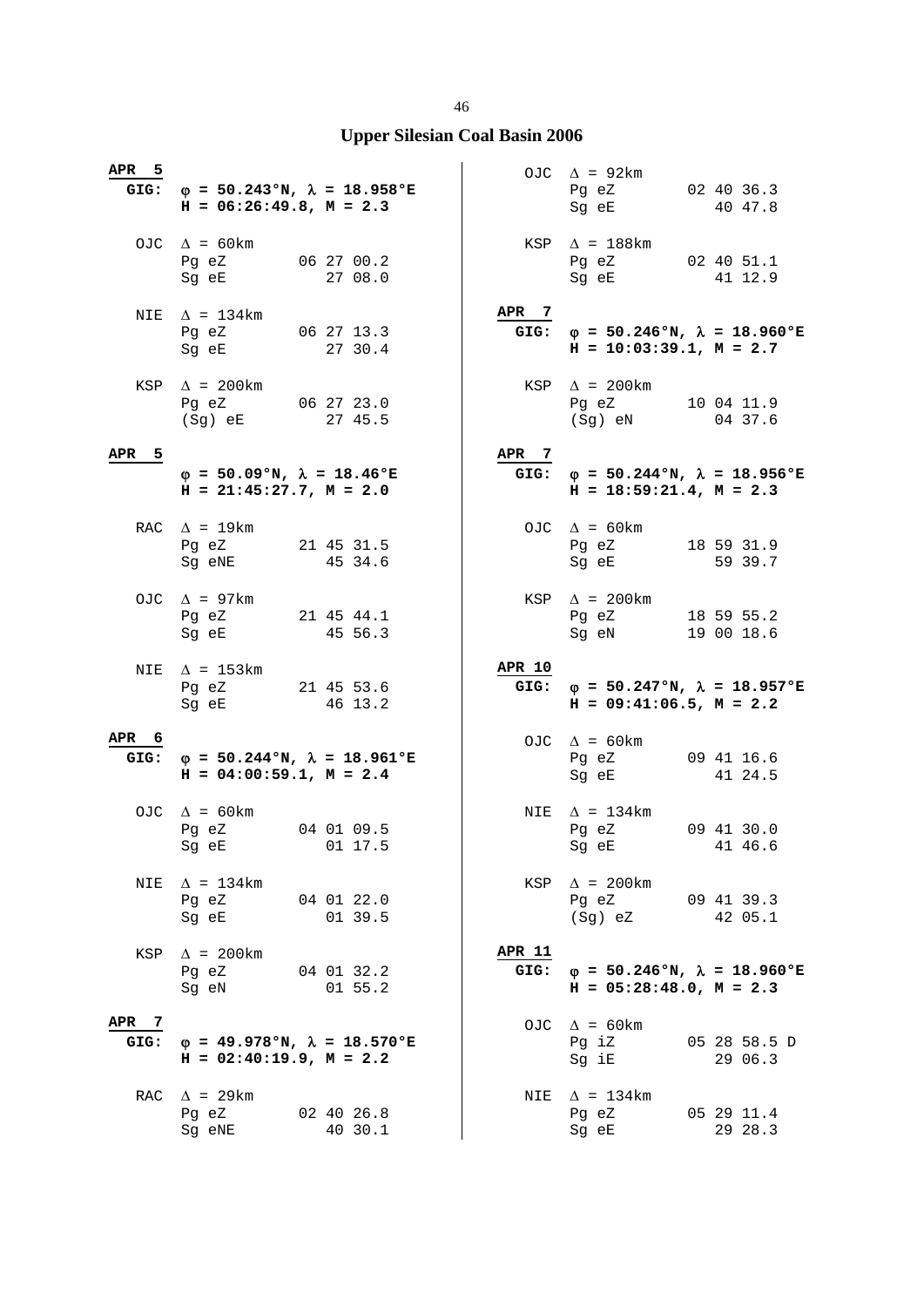|                       | KSP $\Delta$ = 200km<br>Pg eZ 05 29 21.2<br>(Sg) eN 29 43.8                                                                                                                                                                                                               |                       | <b>APR 12</b> | GIG: $\varphi = 50.243 \text{°N}$ , $\lambda = 18.958 \text{°E}$<br>$H = 07:18:15.1, M = 2.2$                                                                     |                         |
|-----------------------|---------------------------------------------------------------------------------------------------------------------------------------------------------------------------------------------------------------------------------------------------------------------------|-----------------------|---------------|-------------------------------------------------------------------------------------------------------------------------------------------------------------------|-------------------------|
| <b>APR 11</b>         | GIG: $\phi = 50.269$ °N, $\lambda = 18.924$ °E<br>$H = 18:24:12.6$ , $M = 2.5$                                                                                                                                                                                            |                       |               | OJC $\Delta = 60 \text{km}$<br>Pg eZ 07 18 25.5<br>Sg eE and the state of the state of the state of the state of the state of the state of the state of the state | 18 33.3                 |
|                       | OJC $\Delta = 63 \text{km}$<br>Pg eZ 18 24 23.5<br>Sg eE 24 31.6                                                                                                                                                                                                          |                       |               | NIE $\Delta = 134 \text{km}$<br>Pg eZ 07 18 38.6<br>Sg eE 18 55.1                                                                                                 |                         |
|                       | NIE $\Delta$ = 138km<br>Pg eZ 18 24 36.7<br>Sg eE 24 53.8                                                                                                                                                                                                                 |                       |               | $KSP \quad \Delta = 200 \text{km}$<br>Pg eZ 07 18 48.3<br>Sg eN 19 11.6<br>Sg eN                                                                                  |                         |
|                       | KSP $\Delta$ = 197km<br>Pg eZ 18 24 45.4<br>Sg eN 25 08.7                                                                                                                                                                                                                 |                       | <b>APR 12</b> | GIG: $\varphi = 50.234 \text{°N}$ , $\lambda = 18.820 \text{°E}$<br>$H = 04:22:10.7$ , $M = 2.1$                                                                  |                         |
| APR 11                | GIG: $\varphi = 50.050$ °N, $\lambda = 18.455$ °E<br>$H = 20:58:36.3$ , $M = 2.2$                                                                                                                                                                                         |                       |               | OJC $\Delta$ = 70km<br>Pg eZ 13 44 32.2<br>Sg eN                                                                                                                  | 44 41.1                 |
|                       | RAC $\Delta = 19 \text{km}$<br>Pg iZ 20 58 39.8 D<br>Sg iN                                                                                                                                                                                                                | 58 43.2               |               | NIE $\Delta$ = 141km<br>Pg eZ 13 44 44.5<br>Sg eE                                                                                                                 | 45 02.5                 |
|                       | OJC $\Delta$ = 98km<br>Pg eZ 20 58 52.6<br>Sg eN 59 04.6                                                                                                                                                                                                                  |                       |               | $KSP \quad \Delta = 191 \text{km}$<br>Pg eE 13 44 51.3<br>Sn eE 45 14.9                                                                                           |                         |
| NIE                   | $\Delta$ = 151km<br>Pg eZ 20 59 02.7<br>Sg eE                                                                                                                                                                                                                             | 59 21.7               | APR 13        | GIG: $\varphi = 50.243 \text{°N}$ , $\lambda = 18.963 \text{°E}$<br>$H = 04:09:31.3$ , $M = 2.3$                                                                  |                         |
|                       | KSP $\Delta$ = 176km<br>Pg eZ 20 59 05.1<br>Sg eN and the state of the state of the state of the state of the state of the state of the state of the state of the state of the state of the state of the state of the state of the state of the state of the state of the | 59 26.4               |               | OJC $\Delta$ = 59km<br>Pg iZ 04 09 41.6 D<br>Sg eE 09 49.2                                                                                                        |                         |
| <b>APR 12</b><br>GIG: | $\varphi = 50.273$ °N, $\lambda = 18.829$ °E<br>$H = 04:22:10.5$ , $M = 2.1$                                                                                                                                                                                              |                       |               | NIE $\Delta = 134 \text{km}$<br>Pg eZ<br>(Sg) eN                                                                                                                  | 04 09 54.5<br>10 12.5   |
|                       | OJC $\Delta$ = 70km<br>Pg eZ<br>Sg eE                                                                                                                                                                                                                                     | 04 22 22.9<br>22 31.2 |               | $KSP \quad \Delta = 200 \text{km}$<br>Pg eE 04 10 04.7<br>Sg eE                                                                                                   | 10 28.3                 |
| NIE                   | $\Delta$ = 144km<br>Pg eZ 04 22 35.5<br>Sg eE                                                                                                                                                                                                                             | 22 53.1               | APR 13        | GIG: $\varphi = 50.244 \text{°N}$ , $\lambda = 18.958 \text{°E}$<br>$H = 04:34:54.9$ , $M = 2.3$                                                                  |                         |
| KSP                   | $\Delta$ = 190km<br>Pg eE<br>(Sg) eN                                                                                                                                                                                                                                      | 04 22 41.8<br>23 03.6 |               | OJC $\Delta$ = 60 km<br>Pg iZ<br>Sg eE                                                                                                                            | 04 35 05.3 D<br>35 12.9 |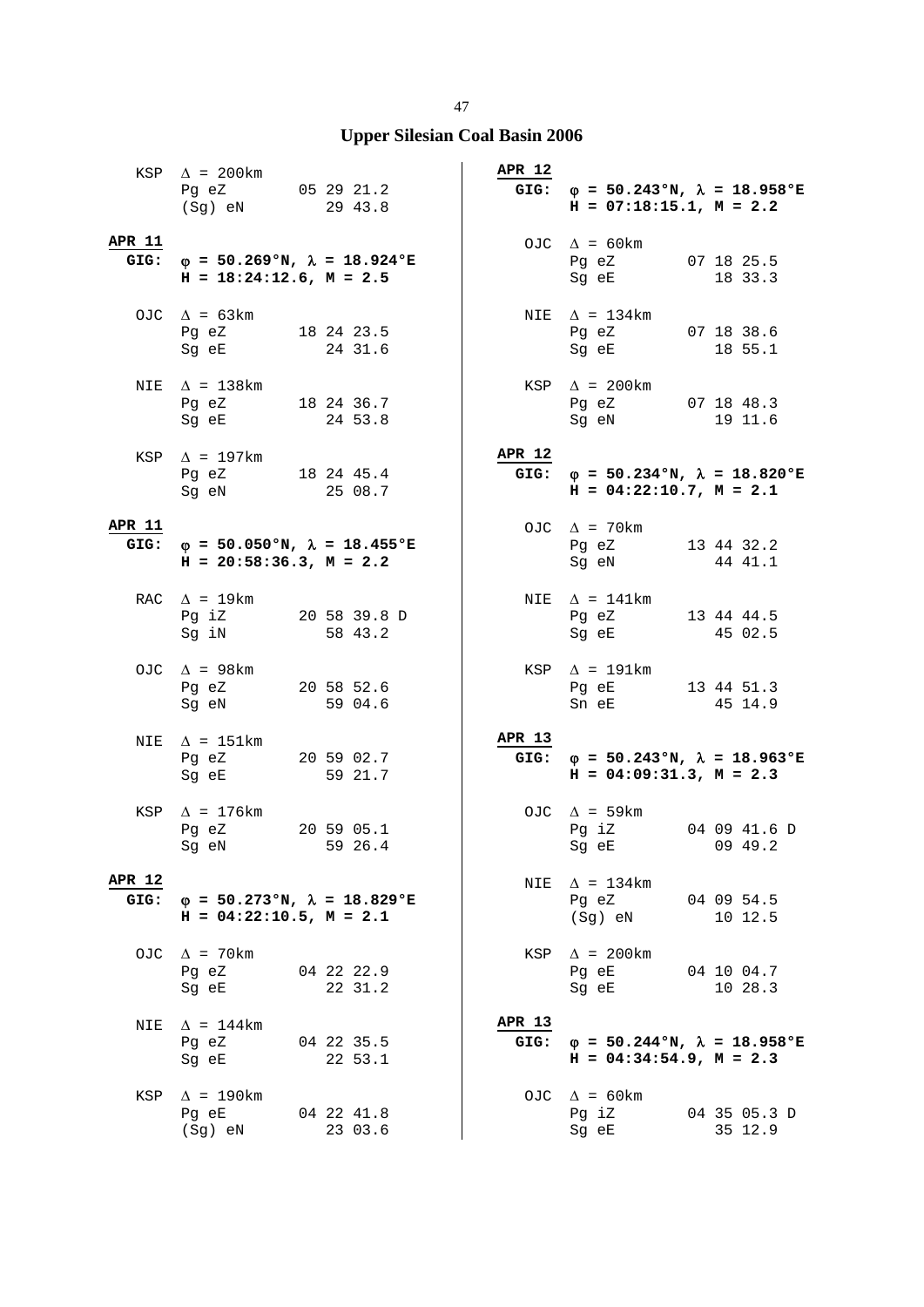|                       | NIE $\Delta$ = 134km<br>Pg eZ 04 35 18.2<br>Sg eE                 | 35 36.1                                           |                       | $KSP \quad \Delta = 200 \text{km}$<br>Pg eZ 04 38 12.8<br>Sg eN                   | 38 36.0               |
|-----------------------|-------------------------------------------------------------------|---------------------------------------------------|-----------------------|-----------------------------------------------------------------------------------|-----------------------|
|                       | KSP $\Delta$ = 200km<br>Pg eZ 04 35 28.2<br>Sg eE 35 51.5         |                                                   | <b>APR 14</b>         | GIG: $\varphi = 50.243$ °N, $\lambda = 18.958$ °E<br>$H = 10:39:40.1, M = 2.3$    |                       |
| APR 13<br>GIG:        | $H = 09:27:38.8$ , $M = 2.5$                                      | $φ = 50.244°N, λ = 18.958°E$                      |                       | OJC $\Delta = 60 \text{km}$<br>Pg eZ 10 39 50.5<br>Sg eE                          | 39 58.3               |
|                       | OJC $\Delta = 60 \text{km}$<br>Pg eZ 09 27 49.1<br>Sg eE          | 27 57.1                                           |                       | $KSP \quad \Delta = 200 \text{km}$<br>Pg eZ 10 40 13.0<br>Sg eZ 40 37.4<br>Sg eZ  |                       |
| NIE                   | $\Delta$ = 134km<br>Pg eZ 09 28 02.2<br>Sg eE 28 19.1             |                                                   | <b>APR 14</b>         | GIG: $\varphi = 50.369$ °N, $\lambda = 18.914$ °E<br>$H = 11:06:10.9$ , $M = 2.5$ |                       |
|                       | KSP $\Delta$ = 200km<br>Pg eZ 09 28 11.7<br>Sq eN                 | 28 35.9                                           |                       | OJC $\Delta = 65 \text{km}$<br>Pg eZ 11 06 22.2<br>Sg eN                          | 06 31.2               |
| APR 13                | $H = 17:59:39.7, M = 2.3$                                         | GIG: $\varphi = 50.059$ °N, $\lambda = 18.437$ °E |                       | NIE $\Delta$ = 146km<br>Pg eZ 11 06 36.5<br>Sg eE                                 | 06 55.6               |
|                       | RAC $\Delta = 18 \text{km}$<br>Pg eZ 17 59 43.2<br>Sg eNE 59 46.3 |                                                   | KSP                   | $\Delta$ = 192km<br>Pg eZ 11 06 43.2<br>Sg eN 07 05.5                             |                       |
|                       | OJC $\Delta$ = 99km<br>Pg eZ<br>Sq eE 18 00 08.4                  | 17 59 56.0                                        | <b>APR 14</b><br>GIG: | $\varphi = 50.079$ °N, $\lambda = 19.123$ °E<br>$H = 16:06:03.1, M = 2.3$         |                       |
| NIE                   | $\Delta$ = 153km<br>Pg eZ 18 00 06.0<br>Sg eE 00 25.6             |                                                   |                       | OJC $\Delta = 50 \text{km}$<br>Pg eZ 16 06 11.5<br>Sg eN 06 18.0                  |                       |
| KSP                   | $\Delta$ = 175km<br>Pg eZ<br>Sn eN 00 28.4                        | 18 00 08.6                                        |                       | NIE $\Delta = 113 \text{km}$<br>Pg eZ<br>Sg eE                                    | 16 06 22.3<br>06 38.2 |
| <b>APR 14</b><br>GIG: | $H = 04:37:39.5$ , $M = 2.2$                                      | $\varphi = 50.247$ °N, $\lambda = 18.958$ °E      |                       | $KSP \quad \Delta = 218 \text{km}$<br>Pg eE<br>Sg eN                              | 16 06 39.2<br>07 05.6 |
| OJC                   | $\Delta$ = 60 km<br>Pg eZ 04 37 49.9<br>Sg eE                     | 37 57.7                                           | <b>APR 15</b>         | $\varphi = 49.99$ °N, $\lambda = 18.55$ °E<br>$H = 06:53:24.8$ , $M = 2.0$        |                       |
| NIE                   | $\Delta$ = 134km<br>Pg eZ<br>Sg eE                                | 04 38 02.7<br>38 19.5                             |                       | RAC $\Delta$ = 28 km<br>Pg eZ<br>Sg eNE                                           | 06 53 30.8<br>53 34.3 |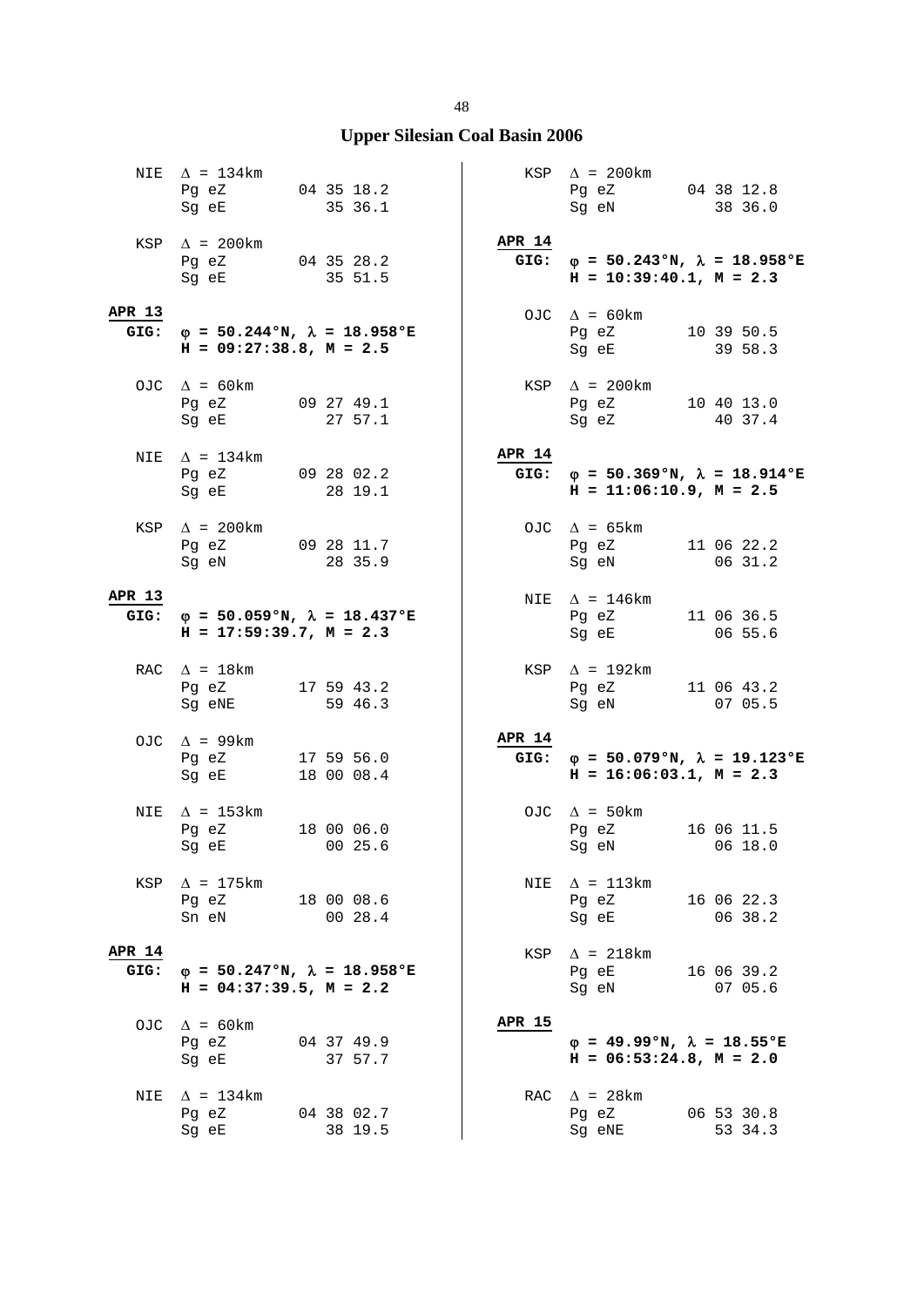|                       | OJC $\Delta$ = 92km<br>Pg eZ 06 53 40.4<br>Sg eE 53 52.0                |                         | APR 16        | $\varphi = 50.34$ °N, $\lambda = 18.96$ °E<br>$H = 23:38:36.5, M = 1.9$ |                                                   |
|-----------------------|-------------------------------------------------------------------------|-------------------------|---------------|-------------------------------------------------------------------------|---------------------------------------------------|
|                       | KSP $\Delta$ = 187km<br>Pg eE 06 53 55.8<br>Sg eN                       | 54 19.3                 |               | OJC $\Delta = 62 \text{km}$<br>Pg eZ<br>Sg eN                           | 23 38 47.5<br>38 55.2                             |
| APR 15                |                                                                         |                         |               | NIE $\Delta$ = 141km<br>Pg eZ 23 39 00.8                                |                                                   |
| GIG:                  | $\varphi$ = 50.056°N, $\lambda$ = 18.434°E<br>$H = 08:33:58.7, M = 2.9$ |                         |               | Sg eN                                                                   | 39 18.1                                           |
|                       | RAC $\Delta$ = 18km<br>Pg iZ<br>Sg eNE                                  | 08 34 02.3 D<br>34 05.4 |               | KSP $\Delta$ = 196km<br>Pg eZ 23 39 09.5<br>Sg eN                       | 39 32.5                                           |
|                       | OJC $\Delta$ = 99km<br>Pg eZ<br>Sg eN                                   | 08 34 15.1<br>34 27.3   | <b>APR 18</b> | $H = 11:02:11.1, M = 2.5$                                               | GIG: $\varphi = 50.245$ °N, $\lambda = 18.960$ °E |
| NIE                   | $\Delta$ = 153km<br>Pg eZ 08 34 25.0<br>Sg eN                           | 34 44.7                 |               | OJC $\Delta = 60 \text{km}$<br>Pg iZ 11 02 21.2 D<br>Sg iE              | 0229.1                                            |
|                       | KSP $\Delta$ = 175 km<br>Pn eZ 08 34 26.3<br>Pg eZ<br>Sg eN             | 34 28.0<br>34 48.2      |               | NIE $\Delta$ = 134km<br>Pg eZ<br>Sg eE<br>KSP $\Delta$ = 200km          | 11 02 34.1<br>$02\;\;51.8$                        |
| <b>APR 15</b><br>GIG: | $\varphi$ = 49.979°N, $\lambda$ = 18.571°E<br>$H = 12:26:43.1, M = 2.3$ |                         |               | Pn eZ<br>Pg eZ 02 44.0<br>Sg eN 03 07.4                                 | 11 02 43.0                                        |
|                       | RAC $\Delta$ = 29km<br>Pg eZ<br>Sg eNE                                  | 12 26 49.7<br>26 54.5   | <b>APR 18</b> | $\varphi = 50.36$ °N, $\lambda = 18.96$ °E<br>$H = 16:14:25.3, M = 2.3$ |                                                   |
|                       | OJC $\Delta$ = 92km<br>Pg eZ<br>Sg eN                                   | 12 26 59.0<br>27 10.5   |               | OJC $\Delta = 62 \text{km}$<br>Pg eZ<br>Sg eE                           | 16 14 36.2<br>14 44.2                             |
| NIE                   | $\Delta$ = 140km<br>Pq eZ<br>$(Sg)$ eE                                  | 12 27 08.3<br>27 26.8   | NIE           | $\Delta$ = 142km<br>Pg eZ<br>Sg eE                                      | 16 14 49.6<br>15 07.4                             |
| KSP                   | $\Delta$ = 188km<br>Pg eZ<br>Sn eN                                      | 12 27 15.6<br>27 35.6   |               | KSP $\Delta$ = 196km<br>Pg eZ<br>Sg eN                                  | 16 14 57.9<br>15 21.6                             |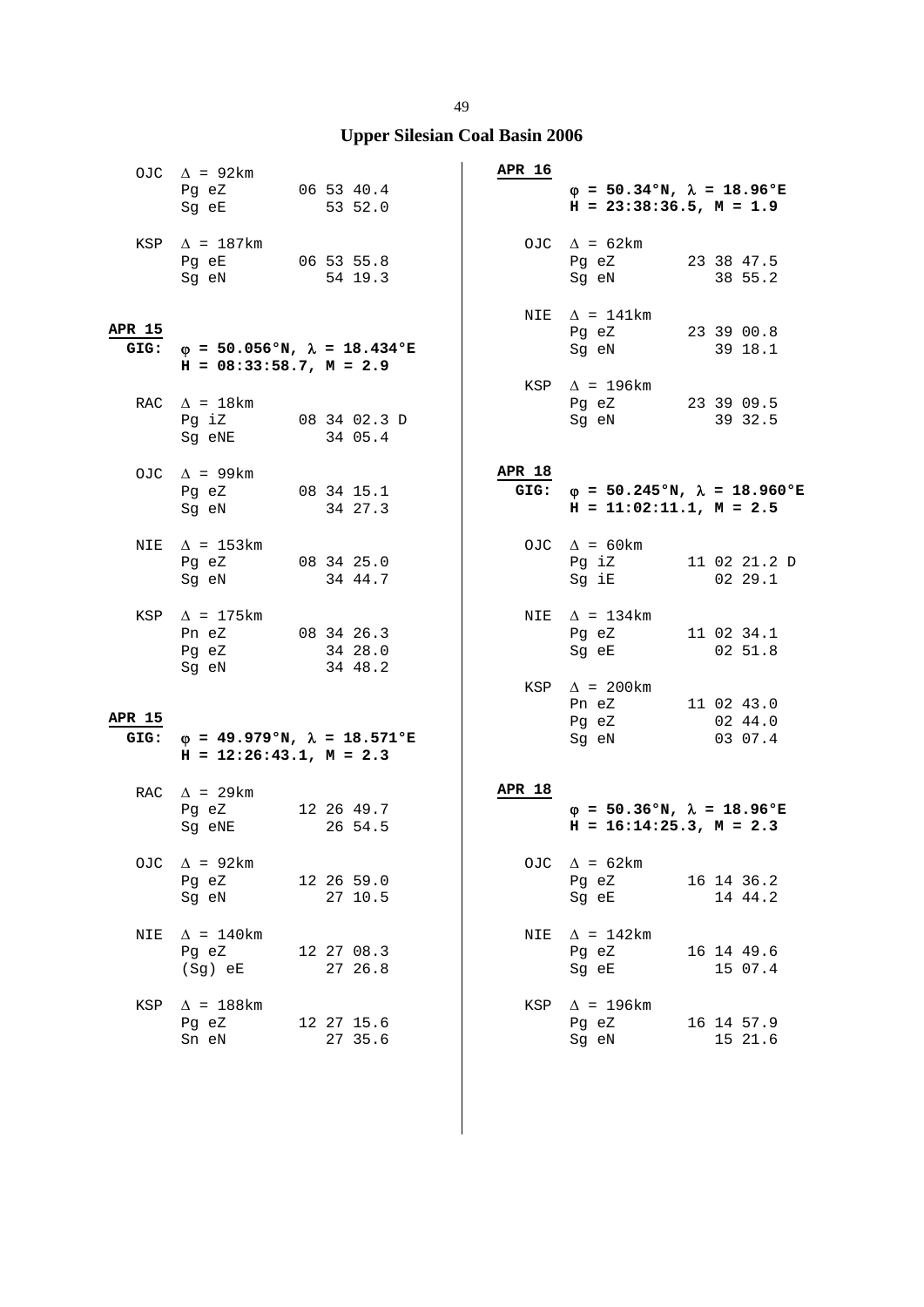| <u>APR 19</u>         |                                                                                               |                       |                       |                                                                              |                       |
|-----------------------|-----------------------------------------------------------------------------------------------|-----------------------|-----------------------|------------------------------------------------------------------------------|-----------------------|
|                       | GIG: $\varphi = 50.248$ °N, $\lambda = 18.959$ °E<br>$H = 12:13:52.1, M = 2.4$                |                       |                       | NIE $\Delta$ = 148km<br>Pg eZ 17 28 48.9<br>Sg eE 29 07.2                    |                       |
|                       | OJC $\Delta = 60 \text{km}$<br>Pg eZ 12 14 02.5<br>Sg eE 14 10.3                              |                       |                       | KSP $\Delta$ = 191km<br>Pg eZ 17 28 54.4<br>Sg eN 29 18.9                    |                       |
|                       | NIE $\Delta$ = 134km<br>Pg eZ 12 14 14.9<br>Sg eE                                             | 14 32.2               | <b>APR 22</b>         | GIG: $\varphi = 50.244 \text{°N}$ , $\lambda = 18.961 \text{°E}$             |                       |
|                       | KSP $\Delta$ = 200km<br>Pg eZ 12 14 25.0<br>Sg eN 14 48.5                                     |                       |                       | $H = 00:21:41.6$ , $M = 2.3$<br>OJC $\Delta = 60 \text{km}$                  |                       |
| <b>APR 20</b>         |                                                                                               |                       |                       | Pg eZ 00 21 52.0<br>Sg eE                                                    | 21 59.9               |
|                       | GIG: $\varphi = 50.244 \text{°N}$ , $\lambda = 18.961 \text{°E}$<br>$H = 04:18:23.3, M = 2.5$ |                       |                       | NIE $\Delta$ = 134km<br>Pg eZ 00 22 04.9<br>Sg eE                            | 22 21.9               |
|                       | OJC $\Delta$ = 60km<br>Pg iZ 04 18 33.6 D<br>Sg eEN                                           | 18 41.4               |                       | $KSP \quad \Delta = 200 \text{km}$<br>Pg eZ 00 22 14.8                       |                       |
|                       | NIE $\Delta$ = 134km<br>Pg eZ 04 18 46.0<br>Sg eE 19 03.1                                     |                       | <b>APR 22</b>         | Sg eE 22 38.3                                                                |                       |
|                       | KSP $\Delta$ = 200km                                                                          |                       | GIG:                  | $\varphi = 50.248$ °N, $\lambda = 18.884$ °E<br>$H = 23:52:09.5$ , $M = 2.7$ |                       |
|                       | Pg eZ 04 18 56.3<br>Sg eE                                                                     | 19 19.7               |                       | RAC $\Delta$ = 52km                                                          |                       |
|                       |                                                                                               |                       |                       | Pg eZ 23 52 19.3                                                             |                       |
| <b>APR 20</b><br>GIG: | $φ = 50.247°N, λ = 18.960°E$<br>$H = 09:45:44.0, M = 2.3$                                     |                       |                       | Sg eNE<br>OJC $\Delta$ = 65km                                                | 52 26.3               |
|                       | OJC $\Delta = 60 \text{km}$<br>Pg eZ 09 45 54.2                                               |                       |                       | Pg eZ 23 52 21.1<br>Sq eN                                                    | 52 29.1               |
| NIE                   | Sg eE<br>$\Delta$ = 134km                                                                     | 46 02.0               | NIE                   | $\Delta$ = 138km<br>Pg eZ<br>Sg eN                                           | 23 52 33.2<br>52 50.8 |
|                       | Pg eZ<br>Sq eE                                                                                | 09 46 07.5<br>46 24.3 |                       | KSP $\Delta$ = 195km<br>Pg eZ                                                | 23 52 42.1            |
| KSP                   | $\Delta$ = 200km<br>Pg eZ<br>Sq eE                                                            | 09 46 16.8<br>46 41.1 |                       | Sg eN                                                                        | 53 04.8               |
| <b>APR 20</b>         | $\varphi = 50.38$ °N, $\lambda = 18.90$ °E                                                    |                       | <b>APR 24</b><br>GIG: | $\varphi = 50.244$ °N, $\lambda = 18.960$ °E<br>$H = 06:21:29.7, M = 2.6$    |                       |
| OJC.                  | $H = 17:28:23.0, M = 2.4$<br>$\Delta$ = 67km                                                  |                       | OJC                   | $\Delta$ = 60 km<br>Pg eZ                                                    | 06 21 40.0<br>21 47.9 |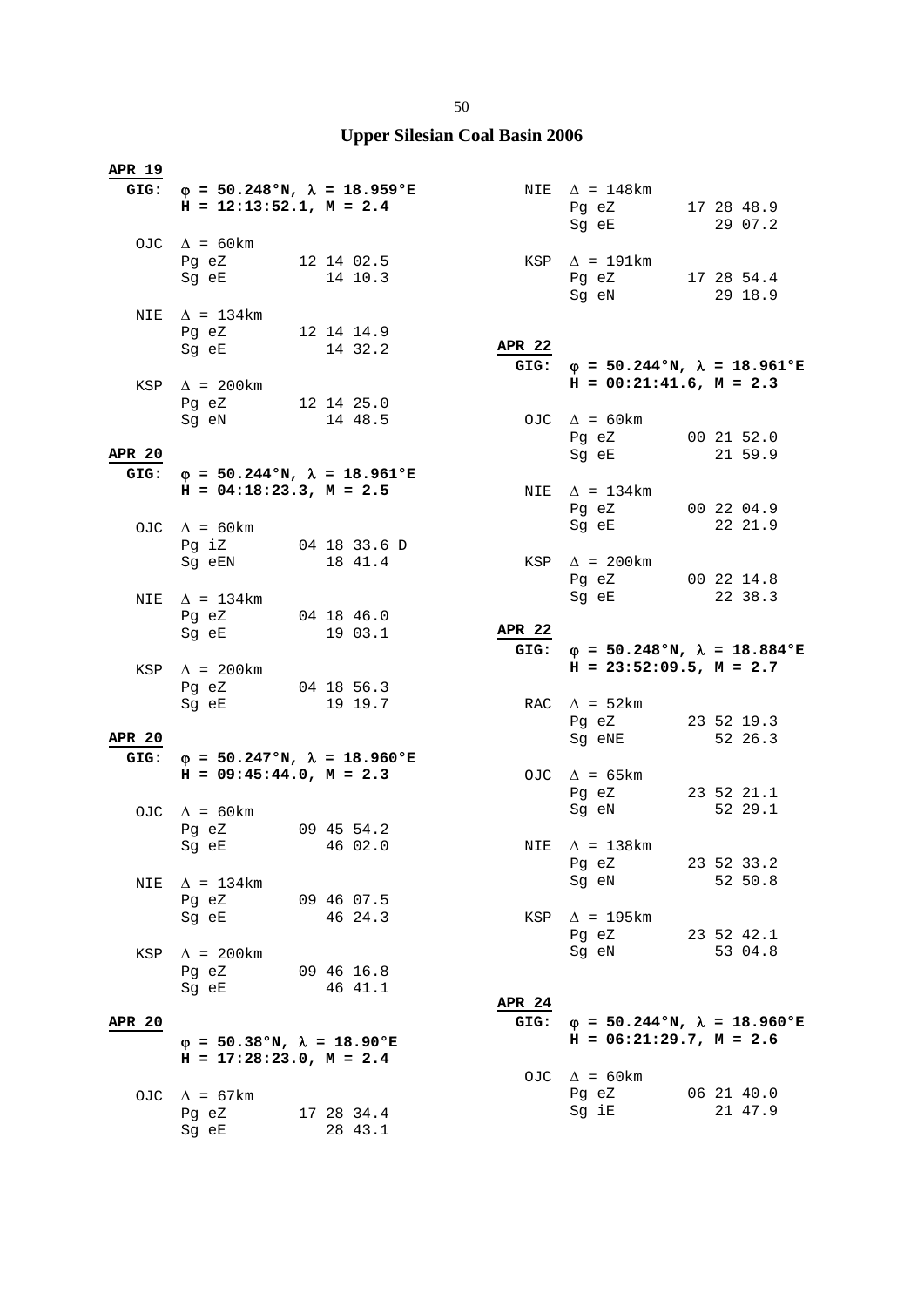|                       | NIE $\Delta = 134 \text{km}$<br>Pg eZ 06 21 52.9<br>Sq eE                                                                                              | 22 10.3               |                | $KSP \quad \Delta = 198 \text{km}$<br>Pn eZ 16 45 31.2<br>Pg eZ<br>Sg eN          | 45 33.4<br>45 55.8    |
|-----------------------|--------------------------------------------------------------------------------------------------------------------------------------------------------|-----------------------|----------------|-----------------------------------------------------------------------------------|-----------------------|
| <b>APR 24</b>         | KSP $\Delta$ = 200km<br>Pg eZ 06 22 02.8<br>Sg eN 22 26.1                                                                                              |                       | APR 26<br>GIG: | $\varphi$ = 50.051°N, $\lambda$ = 18.455°E<br>$H = 01:25:29.6$ , $M = 2.1$        |                       |
| GIG:                  | $\varphi$ = 50.269°N, $\lambda$ = 18.929°E<br>$H = 13:21:33.5$ , $M = 2.4$                                                                             |                       |                | RAC $\Delta$ = 19km<br>Pg eZ 01 25 33.3<br>Sg eNE                                 | 25 36.6               |
|                       | OJC $\Delta = 62 \text{km}$<br>Pg eZ 13 21 44.4<br>Sg eN                                                                                               | 21 52.2               |                | OJC $\Delta$ = 98km<br>Pg eZ 01 25 45.9<br>Sg eE                                  | 25 58.7               |
|                       | NIE $\Delta$ = 138km<br>Pg eZ 13 21 57.7<br>Sg eE 22 14.2                                                                                              |                       |                | NIE $\Delta = 152 \text{km}$<br>Pg eZ 01 25 55.8<br>Sg eE                         | 26 15.2               |
|                       | KSP $\Delta$ = 197km<br>Pg eZ 13 22 06.2<br>Sg eZ                                                                                                      | 22 29.8               | APR 26         | GIG: $\varphi = 50.055$ °N, $\lambda = 18.431$ °E<br>$H = 03:02:00.8$ , $M = 2.0$ |                       |
| APR 25                |                                                                                                                                                        |                       |                |                                                                                   |                       |
| GIG:                  | $\varphi = 50.259$ °N, $\lambda = 18.889$ °E<br>$H = 01:46:19.3, M = 2.3$                                                                              |                       |                | RAC $\Delta = 17$ km<br>Pg eZ 03 02 03.8<br>Sg eNE                                | 02 07.3               |
|                       | OJC $\Delta$ = 65km<br>Pg eZ 01 46 30.6<br>Sg eE                                                                                                       | 46 39.0               |                | OJC $\Delta$ = 99km<br>Pg eZ 03 02 17.8<br>Sg eN                                  | 02 30.3               |
| NIE                   | $\Delta$ = 139km<br>Pg eZ 01 46 43.2<br>Sg eE and the state of the state of the state of the state of the state of the state of the state of the state | 47 01.2               |                | NIE $\Delta$ = 153km<br>Pg eZ 03 02 27.0<br>Sg eE                                 | 02 46.3               |
|                       | KSP $\Delta$ = 195km<br>Pq eZ<br>Sg eN                                                                                                                 | 01 46 51.7<br>47 15.4 | APR 26<br>GIG: | $\varphi = 50.244$ °N, $\lambda = 18.960$ °E<br>$H = 05:34:05.5$ , $M = 2.4$      |                       |
| <b>APR 25</b><br>GIG: | $\varphi = 50.238$ °N, $\lambda = 18.933$ °E                                                                                                           |                       |                | OJC $\Delta = 60 \text{km}$<br>Pg eZ                                              | 05 34 15.7            |
|                       | $H = 16:45:00.0, M = 2.2$                                                                                                                              |                       |                | Sg eE                                                                             | 34 23.6               |
| OJC                   | $\Delta$ = 62km<br>Pg eZ<br>Sg eE                                                                                                                      | 16 45 10.5<br>45 18.6 | NIE            | $\Delta$ = 134km<br>Pg eZ<br>Sg eE                                                | 05 34 29.1<br>34 46.1 |
| NIE                   | $\Delta$ = 135km<br>Pg eZ<br>Sg eE                                                                                                                     | 16 45 23.2<br>45 40.4 |                | $KSP \quad \Delta = 200 \text{km}$<br>Pg eZ<br>Sg eN                              | 05 34 38.2<br>35 02.0 |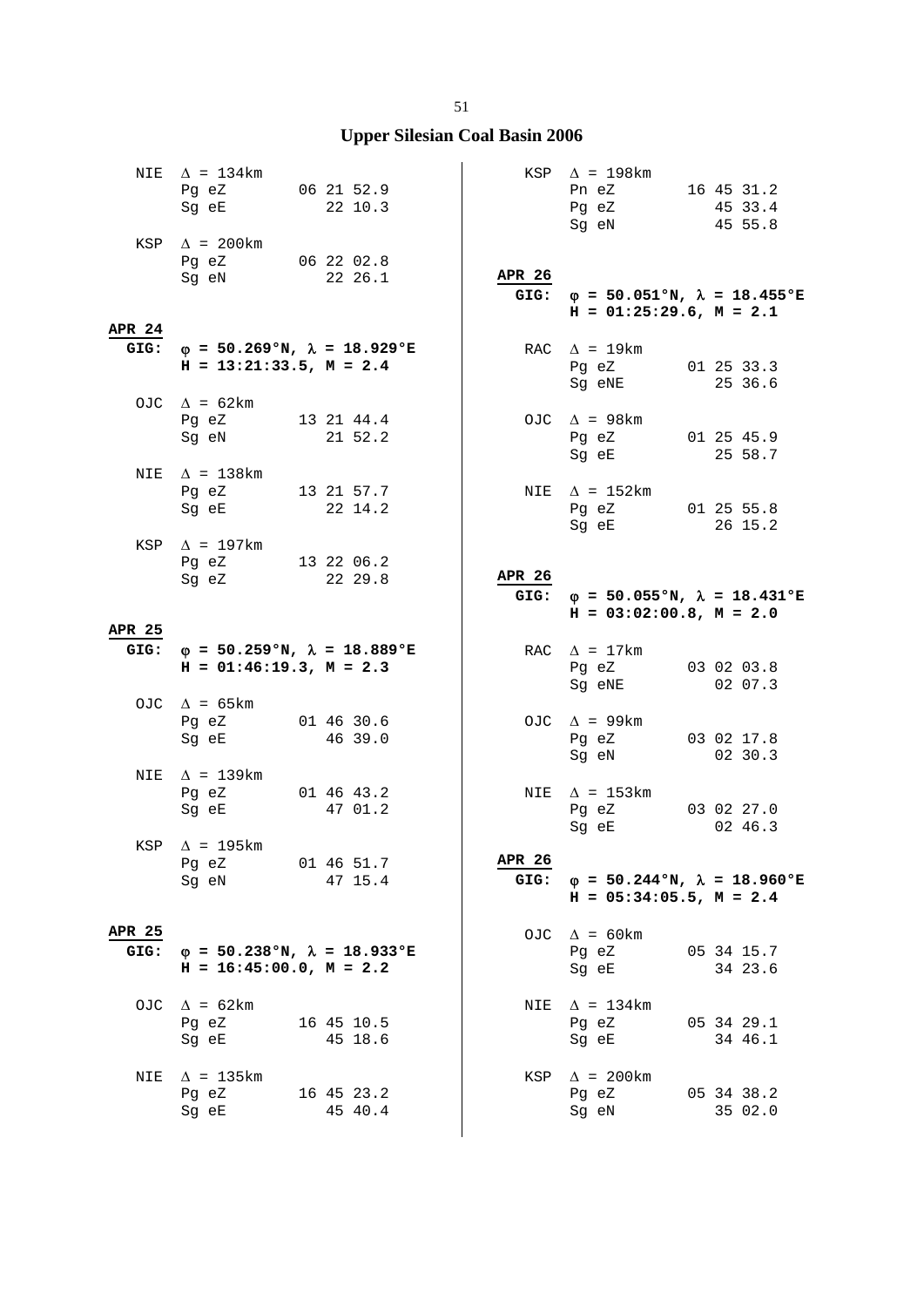| APR 27                | GIG: $\varphi = 50.034$ °N, $\lambda = 18.436$ °E<br>$H = 12:31:53.1, M = 2.5$                                                                                           |            |         |               | $KSP \quad \Delta = 200 \text{km}$<br>Pg eZ 01 55 39.8<br>Sg eN                   | 56 03.3               |
|-----------------------|--------------------------------------------------------------------------------------------------------------------------------------------------------------------------|------------|---------|---------------|-----------------------------------------------------------------------------------|-----------------------|
|                       | RAC $\Delta = 18 \text{km}$<br>Pg eZ 12 31 56.7<br>Sg eNE 31 59.8                                                                                                        |            |         | <b>APR 28</b> | GIG: $\varphi = 50.056$ °N, $\lambda = 18.432$ °E<br>$H = 04:41:15.3, M = 2.2$    |                       |
|                       | OJC $\Delta$ = 99km<br>Pg eZ 12 32 09.9<br>Sg eE 32 22.0                                                                                                                 |            |         |               | RAC $\Delta = 18$ km<br>Pg eZ 04 41 18.9<br>Sg eNE 41 22.0                        |                       |
| NIE                   | $\Delta$ = 152km<br>Pg eZ 12 32 19.2<br>Sg eE                                                                                                                            | 32 38.5    |         |               | OJC $\Delta$ = 99km<br>Pg eZ 04 41 31.9<br>Sg eE                                  | 41 44.2               |
|                       | KSP $\Delta$ = 177km<br>Pn eZ 12 32 21.0<br>Pg eZ 32 23.0<br>Sn eZ 32 42.0<br>Sg eN                                                                                      | 32 43.7    |         | <b>APR 28</b> | NIE $\Delta$ = 153km<br>Pg eZ 04 41 41.7<br>Sg eE 42 01.0                         |                       |
| APR 27                |                                                                                                                                                                          |            |         |               | $\varphi = 50.08$ °N, $\lambda = 18.47$ °E<br>$H = 15:08:39.2, M = 2.3$           |                       |
|                       | $\varphi = 50.36$ °N, $\lambda = 18.82$ °E<br>$H = 20:00:55.7$ , $M = 2.7$                                                                                               |            |         |               | RAC $\Delta$ = 20km<br>Pg eZ 15 08 43.2                                           |                       |
|                       | RAC $\Delta$ = 55km<br>Pg eZ 20 01 05.7<br>Sg eNE 01 13.1                                                                                                                |            |         |               | Sg eNE<br>OJC $\Delta$ = 96km<br>Pg eZ 15 08 55.6                                 | 08 46.6               |
|                       | OJC $\Delta$ = 71km<br>Pg eZ 20 01 08.2<br>Sg eN                                                                                                                         |            | 01 17.2 |               | Sg eE 09 07.8<br>NIE $\Delta$ = 151km<br>Pg eZ 15 09 05.3                         |                       |
| NIE                   | $\Delta$ = 150km<br>Pg eZ 20 01 21.4<br>Sg eE                                                                                                                            |            | 01 39.6 | <b>APR 28</b> | Sg eE 09 23.8                                                                     |                       |
|                       | KSP $\Delta$ = 186km<br>Pg eZ 20 01 26.9                                                                                                                                 |            |         |               | GIG: $\varphi = 50.246$ °N, $\lambda = 18.960$ °E<br>$H = 20:44:31.5$ , $M = 2.2$ |                       |
| <b>APR 28</b><br>GIG: | Sg eN and the state of the state of the state of the state of the state of the state of the state of the state<br>$\varphi = 50.244\text{°N}, \lambda = 18.956\text{°E}$ |            | 01 48.8 |               | OJC $\Delta = 60 \text{km}$<br>Pg eZ<br>Sq eE                                     | 20 44 41.7<br>44 49.7 |
|                       | $H = 01:55:06.9$ , $M = 2.2$                                                                                                                                             |            |         |               | NIE $\Delta = 134 \text{km}$<br>Pg eZ                                             | 20 44 54.7            |
|                       | OJC $\Delta = 60 \text{km}$<br>Pg eZ<br>Sg eE                                                                                                                            | 01 55 17.1 | 55 25.0 |               | Sg eE<br>KSP $\Delta$ = 200km                                                     | 45 11.8               |
| NIE                   | $\Delta$ = 134km<br>Pg eZ 01 55 29.8<br>Sg eE                                                                                                                            |            | 55 46.8 |               | Pg eE<br>Sg eN                                                                    | 20 45 04.4<br>45 27.9 |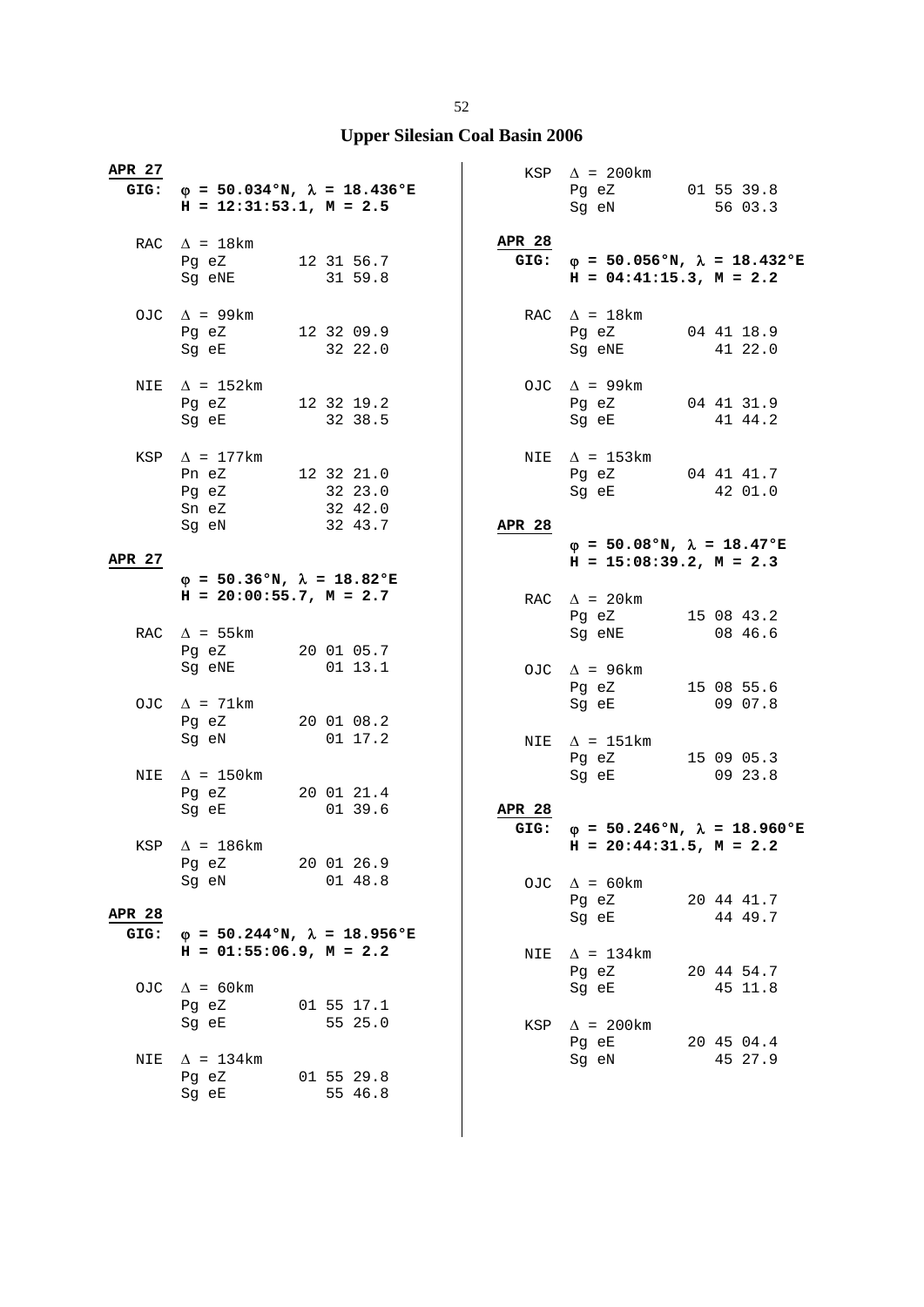| 2<br>May         | $\varphi = 50.01$ °N, $\lambda = 18.53$ °E<br>$H = 15:39:43.2, M = 2.0$ |                                                   | May 4         | GIG: $\varphi = 49.979 \text{°N}, \lambda = 18.570 \text{°E}$<br>$H = 18:38:49.5$ , $M = 2.6$ |                         |
|------------------|-------------------------------------------------------------------------|---------------------------------------------------|---------------|-----------------------------------------------------------------------------------------------|-------------------------|
|                  | RAC $\Delta$ = 26km<br>Pg eZ 15 39 49.0<br>Sg eNE                       | 39 52.3                                           |               | RAC $\Delta$ = 29km<br>Pg eZ<br>Sg eNE                                                        | 18 38 55.5<br>38 59.9   |
|                  | OJC $\Delta$ = 94km<br>Pg eZ 15 39 59.3<br>Sg eN                        | 40 11.0                                           |               | OJC $\Delta$ = 92km<br>Pg eZ 18 39 04.9<br>Sg iN                                              | 39 16.5                 |
| NIE              | $\Delta$ = 144km<br>Pg eZ 15 40 07.8<br>Sg eE 40 26.3                   |                                                   |               | NIE $\Delta = 140$ km<br>Pg eZ<br>Sg eE                                                       | 18 39 13.6<br>39 32.3   |
| May <sub>2</sub> | $H = 17:39:11.7, M = 2.4$                                               | GIG: $\varphi = 50.247$ °N, $\lambda = 18.962$ °E |               | KSP $\Delta$ = 188km<br>Pg eZ 18 39 20.4<br>Sn eN<br>Sg eN                                    | 39 42.0<br>39 43.1      |
|                  | OJC $\Delta = 60 \text{km}$<br>Pg eZ 17 39 21.7<br>Sq eE                | 39 29.6                                           | May 4         | $\varphi = 50.08$ °N, $\lambda = 18.47$ °E<br>$H = 23:32:26.7$ , $M = 2.0$                    |                         |
| NIE              | $\Delta$ = 134km<br>Pg eZ 17 39 34.7<br>Sg eE                           | 39 52.2                                           |               | RAC $\Delta$ = 20 km<br>Pg eZ<br>Sg eNE                                                       | 23 32 30.8<br>32 34.4   |
|                  | KSP $\Delta$ = 200km<br>Pg eZ 17 39 44.6<br>Sg eN                       | 40 09.1                                           |               | OJC $\Delta$ = 96km<br>Pg eZ 23 32 43.2<br>Sg eN                                              | 32 55.2                 |
| May 3            | $H = 03:01:26.5, M = 2.0$                                               | GIG: $\varphi = 50.084$ °N, $\lambda = 18.439$ °E |               | NIE $\Delta$ = 151km<br>Pg eZ<br>Sg eN                                                        | 23 32 52.7<br>33 11.3   |
|                  | RAC $\Delta = 18 \text{km}$<br>Pq eZ<br>Sg eNE 01 32.8                  | 03 01 30.0                                        | May 5<br>GIG: | $\varphi$ = 50.247°N, $\lambda$ = 18.962°E<br>$H = 08:41:43.4$ , $M = 2.2$                    |                         |
| OJC.             | $\Delta$ = 98km<br>Pg eZ<br>Sg eN                                       | 03 01 43.3<br>01 55.5                             |               | OJC $\Delta$ = 60km<br>Pg iZ<br>Sg eE                                                         | 08 41 53.8 D<br>42 01.6 |
| NIE              | $\Delta$ = 154km<br>Pg eZ<br>Sg eE                                      | 03 01 53.3<br>02 12.5                             |               | NIE $\Delta = 134 \text{km}$<br>Pg eZ<br>Sg eE                                                | 08 42 06.7<br>42 23.6   |
| KSP              | $\Delta$ = 174km<br>Pg eZ<br>Sg eE                                      | 03 01 56.2<br>02 16.3                             |               | KSP $\Delta$ = 200km<br>Pg eZ<br>Sg eE                                                        | 08 42 15.5<br>42 40.7   |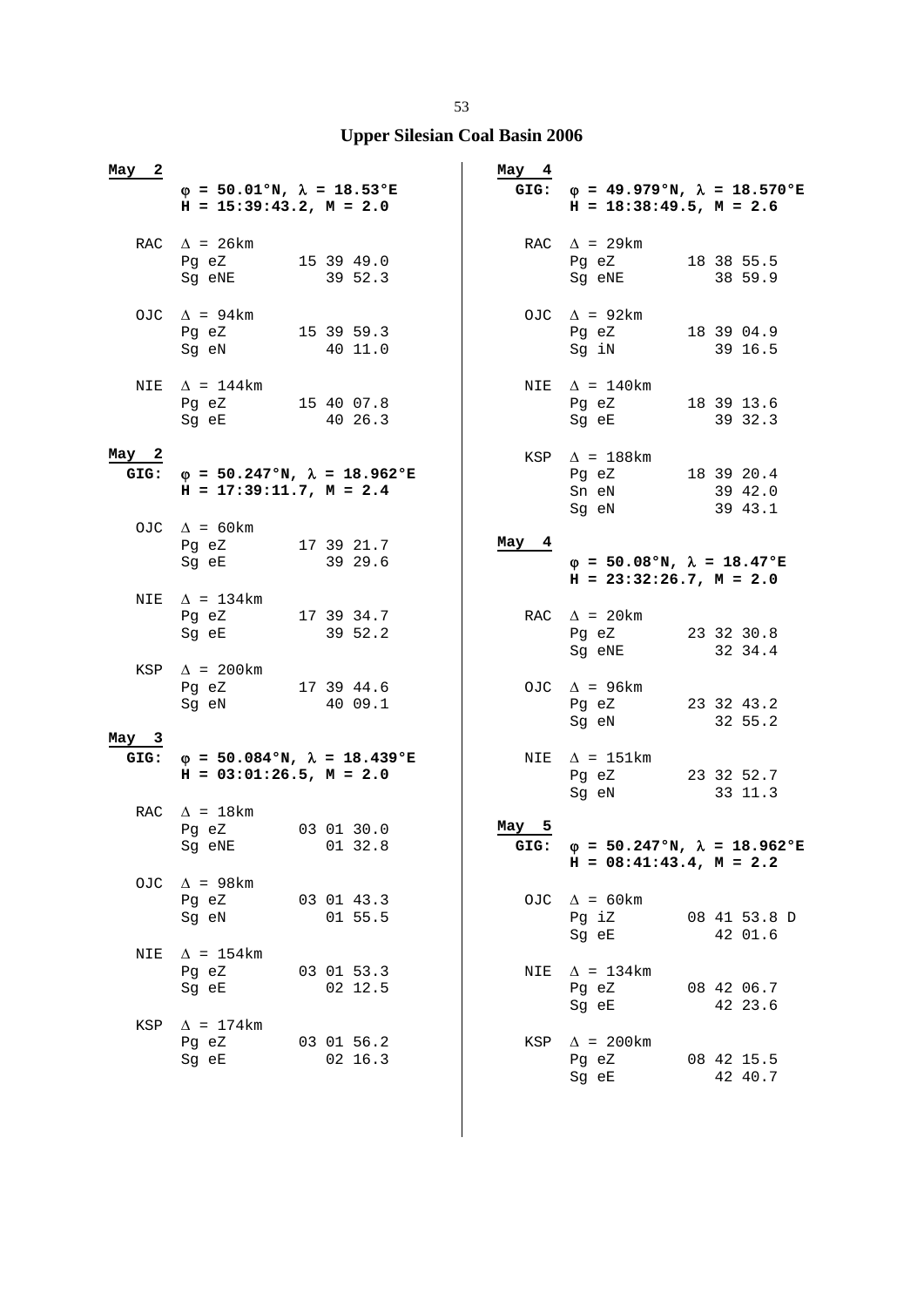| May 5    | $\varphi = 50.30$ °N, $\lambda = 18.93$ °E<br>$H = 19:50:16.9, M = 2.4$                                                                                           |                                  |               | $KSP \quad \Delta = 188 \text{km}$<br>Pg eZ<br>Sn eN<br>Sg eN                     | 21 11 25.2<br>11 45.4<br>11 47.5 |
|----------|-------------------------------------------------------------------------------------------------------------------------------------------------------------------|----------------------------------|---------------|-----------------------------------------------------------------------------------|----------------------------------|
|          | OJC $\Delta = 62 \text{km}$<br>Pg eZ 19 50 28.2<br>Sg eE and the state of the state of the state of the state of the state of the state of the state of the state | 50 36.4                          | May 8<br>GIG: | $\varphi = 50.232$ °N, $\lambda = 18.917$ °E<br>$H = 22:31:26.7$ , $M = 2.1$      |                                  |
|          | NIE $\Delta = 140$ km<br>Pg eZ<br>Sg eE and the state of the state of the state of the state of the state of the state of the state of the state                  | 19 50 41.0<br>50 58.4            |               | OJC $\Delta = 63 \text{km}$<br>Pg eZ<br>Sg eE                                     | 22 31 37.5<br>31 45.9            |
|          | KSP $\Delta$ = 196km<br>Pg eZ 19 50 49.9<br>Sg eE                                                                                                                 | 51 12.5                          |               | NIE $\Delta$ = 136km<br>Pg eZ<br>Sg eE                                            | 22 31 50.3<br>32 07.3            |
| May 6    | GIG: $\phi = 50.367$ °N, $\lambda = 18.910$ °E<br>$H = 15:03:05.3$ , $M = 2.8$                                                                                    |                                  |               | KSP $\Delta$ = 198km<br>Pg eZ 22 31 59.0<br>Sg eN                                 | 32 22.4                          |
|          | RAC $\Delta = 60 \text{km}$<br>Pg eZ<br>Sg eNE                                                                                                                    | 15 03 16.3<br>03 24.1            | $May_9$       | GIG: $\varphi = 50.244$ °N, $\lambda = 18.958$ °E<br>$H = 04:44:45.5$ , $M = 2.6$ |                                  |
|          | OJC $\Delta$ = 65km<br>Pg eZ 15 03 16.8<br>Sg eE                                                                                                                  | 03 25.0                          |               | OJC $\Delta$ = 60km<br>Pg eZ<br>Sg eE                                             | 04 44 55.8<br>45 03.8            |
|          | NIE $\Delta$ = 146 km<br>Pg eZ 15 03 30.5<br>Sg eN                                                                                                                | 03 48.3                          |               | NIE $\Delta = 134 \text{km}$<br>Pg eZ 04 45 08.2<br>Sg eE                         | 45 25.6                          |
|          | KSP $\Delta$ = 193km<br>Pn eZ<br>Pg eZ<br>Sg eE                                                                                                                   | 15 03 36.3<br>03 37.6<br>04 00.8 |               | KSP $\Delta$ = 200km<br>Pg eZ<br>Sg eN                                            | 04 45 18.7<br>45 42.8            |
| May<br>7 |                                                                                                                                                                   |                                  | May 9         |                                                                                   |                                  |
| GIG:     | $φ = 49.978°N, λ = 18.570°E$<br>$H = 21:10:53.0, M = 2.4$                                                                                                         |                                  | GIG:          | $\varphi = 50.100$ °N, $\lambda = 19.154$ °E<br>$H = 09:16:10.6$ , $M = 2.6$      |                                  |
| RAC      | $\Delta$ = 30 km<br>Pg eZ<br>Sg eNE                                                                                                                               | 21 10 59.0<br>11 03.8            |               | OJC $\Delta$ = 48km<br>Pg eZ<br>Sg eN                                             | 09 16 18.6<br>16 24.8            |
| OJC      | $\Delta$ = 92km<br>Pg eZ<br>Sg eN                                                                                                                                 | 21 11 08.4<br>11 19.9            | NIE           | $\Delta$ = 113km<br>Pg eZ<br>$(Sg)$ eE                                            | 09 16 30.0<br>16 46.1            |
| NIE      | $\Delta$ = 140km<br>Pg eZ<br>(Sg) eE                                                                                                                              | 21 11 17.0<br>11 36.1            | KSP           | $\Delta$ = 219km<br>Pg eE<br>Sg eN                                                | 09 16 46.5<br>17 11.8            |

 $\overline{\phantom{a}}$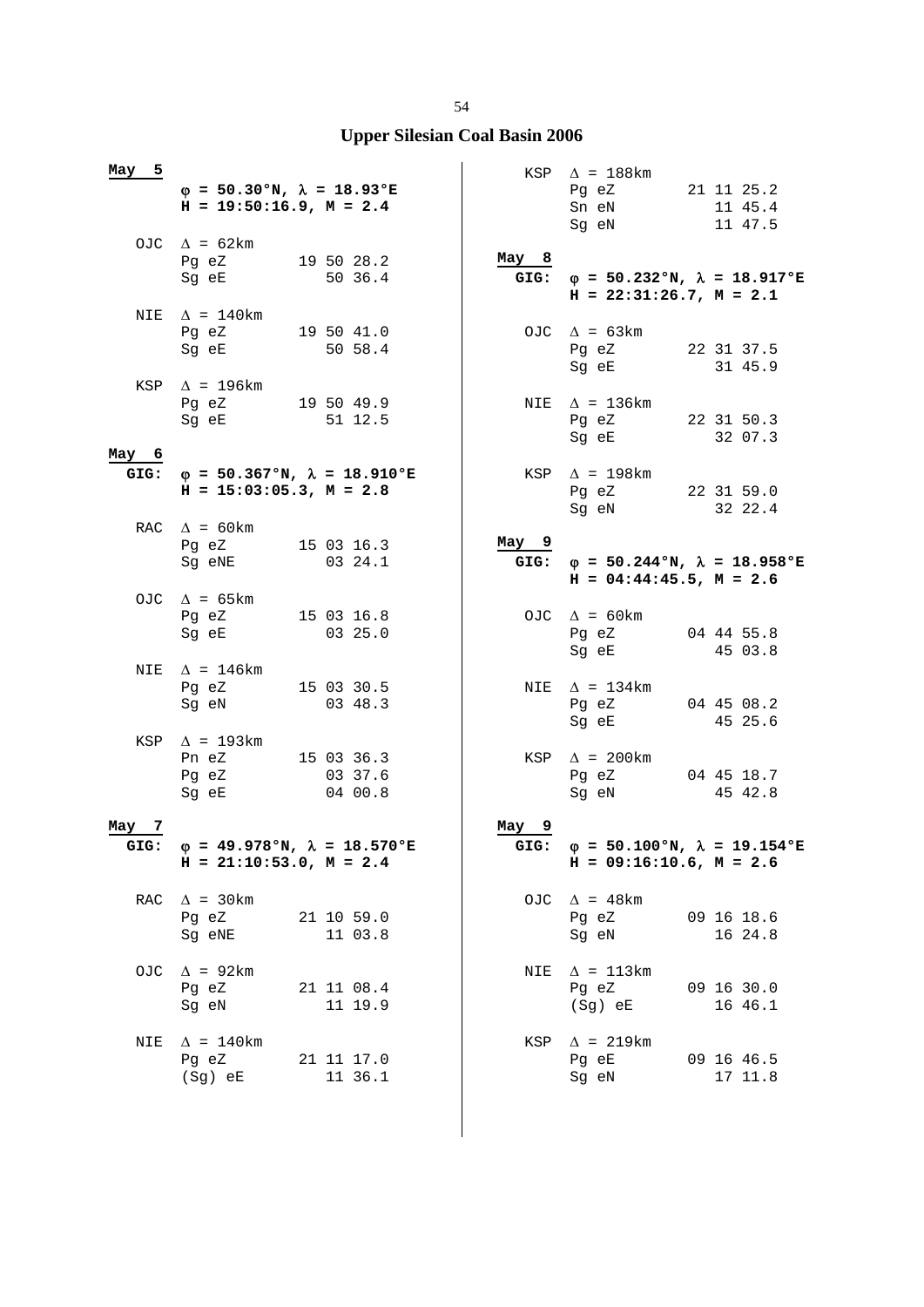| May 9  |                                                                                                                                    |  |                       | May 11 |                                                                                |            |
|--------|------------------------------------------------------------------------------------------------------------------------------------|--|-----------------------|--------|--------------------------------------------------------------------------------|------------|
|        | GIG: $\varphi = 50.050$ °N, $\lambda = 18.455$ °E<br>$H = 22:11:41.5$ , $M = 2.2$                                                  |  |                       |        | GIG: $\varphi = 50.273$ °N, $\lambda = 18.829$ °E<br>$H = 02:00:51.1, M = 2.4$ |            |
|        | RAC $\Delta = 19 \text{km}$<br>Pg eZ 22 11 45.4                                                                                    |  |                       |        | OJC $\Delta = 69 \text{km}$<br>Pg eZ 02 01 03.3                                |            |
|        | Sg eNE                                                                                                                             |  | 11 48.7               |        | Sg eE                                                                          | 01 11.9    |
|        | OJC $\Delta$ = 97km<br>Pg eZ 22 11 57.8                                                                                            |  |                       |        | NIE $\Delta$ = 143km<br>Pg eZ 02 01 15.6                                       |            |
|        | Sg eE and the state of the state of the state of the state of the state of the state of the state of the state                     |  | 12 10.0               |        | Sg eN 01 33.2                                                                  |            |
| NIE    | $\Delta$ = 151km<br>Pg eZ 22 12 06.9                                                                                               |  |                       |        | $KSP \triangle = 190km$<br>Pg eZ 02 01 22.8                                    |            |
|        | Sg eE                                                                                                                              |  | 12 25.9               |        | Sg eN                                                                          | 01 45.9    |
| May 10 |                                                                                                                                    |  |                       | May 11 | GIG: $\varphi = 50.244 \text{°N}, \lambda = 18.960 \text{°E}$                  |            |
|        | GIG: $\varphi = 50.053$ °N, $\lambda = 18.454$ °E<br>$H = 21:16:51.2, M = 2.5$                                                     |  |                       |        | $H = 09:02:51.0, M = 2.4$                                                      |            |
|        |                                                                                                                                    |  |                       |        | OJC $\Delta = 60 \text{km}$                                                    |            |
|        | RAC $\Delta$ = 19 km<br>Pg eZ 21 16 55.0                                                                                           |  |                       |        | Pg iZ 09 03 01.6 D<br>Sq eE                                                    | 03 09.5    |
|        | Sg eNE                                                                                                                             |  | 16 58.4               |        | NIE $\Delta = 134 \text{km}$                                                   |            |
|        | OJC $\Delta$ = 98km                                                                                                                |  |                       |        | Pg eZ 09 03 14.5                                                               |            |
|        | Pg eZ 21 17 07.9<br>Sg eN                                                                                                          |  | 17 19.6               |        | Sg eE                                                                          | 03 31.8    |
|        | NIE $\Delta$ = 152km                                                                                                               |  |                       |        | KSP $\Delta$ = 200km<br>Pg eZ 09 03 23.8                                       |            |
|        | Pg eZ 21 17 17.5<br>Sg eE and the state of the state of the state of the state of the state of the state of the state of the state |  | 17 35.9               |        | Sg eE 03 47.3                                                                  |            |
|        |                                                                                                                                    |  |                       | May 11 |                                                                                |            |
|        | $KSP \quad \Delta = 176km$<br>Pg eZ 21 17 21.2<br>Sg eN                                                                            |  | 17 41.3               |        | GIG: $\varphi = 50.083$ °N, $\lambda = 18.435$ °E<br>$H = 19:15:46.2, M = 2.1$ |            |
|        |                                                                                                                                    |  |                       |        | RAC $\Delta = 18$ km                                                           |            |
| May 10 |                                                                                                                                    |  |                       |        | Pg eZ<br>Sg eNE 15 52.9                                                        | 19 15 49.7 |
| GIG:   | $\varphi = 50.244$ °N, $\lambda = 18.958$ °E<br>$H = 23:48:40.4$ , $M = 2.3$                                                       |  |                       |        |                                                                                |            |
|        |                                                                                                                                    |  |                       | OJC    | $\Delta$ = 98km<br>Pg eZ                                                       | 19 16 02.6 |
| OJC.   | $\Delta$ = 60 km<br>Pg eZ                                                                                                          |  | 23 48 50.9            |        | Sq eN                                                                          | 16 14.9    |
|        | Sg eE                                                                                                                              |  | 48 58.7               | KSP    | $\Delta$ = 174km                                                               | 19 16 16.2 |
| NIE    | $\Delta$ = 134km                                                                                                                   |  |                       |        | Pg eE<br>Sg eE                                                                 | 16 36.2    |
|        | Pg eZ<br>Sg eE                                                                                                                     |  | 23 49 03.2<br>49 20.7 | May 12 |                                                                                |            |
|        |                                                                                                                                    |  |                       |        | $\varphi = 50.03$ °N, $\lambda = 18.55$ °E                                     |            |
| KSP    | $\Delta$ = 200km<br>Pg eZ                                                                                                          |  | 23 49 13.6            |        | $H = 01:43:38.0, M = 1.9$                                                      |            |
|        | Sg eE                                                                                                                              |  | 49 36.9               | RAC    | $\Delta$ = 26km<br>Pg eZ                                                       | 01 43 44.2 |
|        |                                                                                                                                    |  |                       |        | $(Sg)$ eNE                                                                     | 43 46.9    |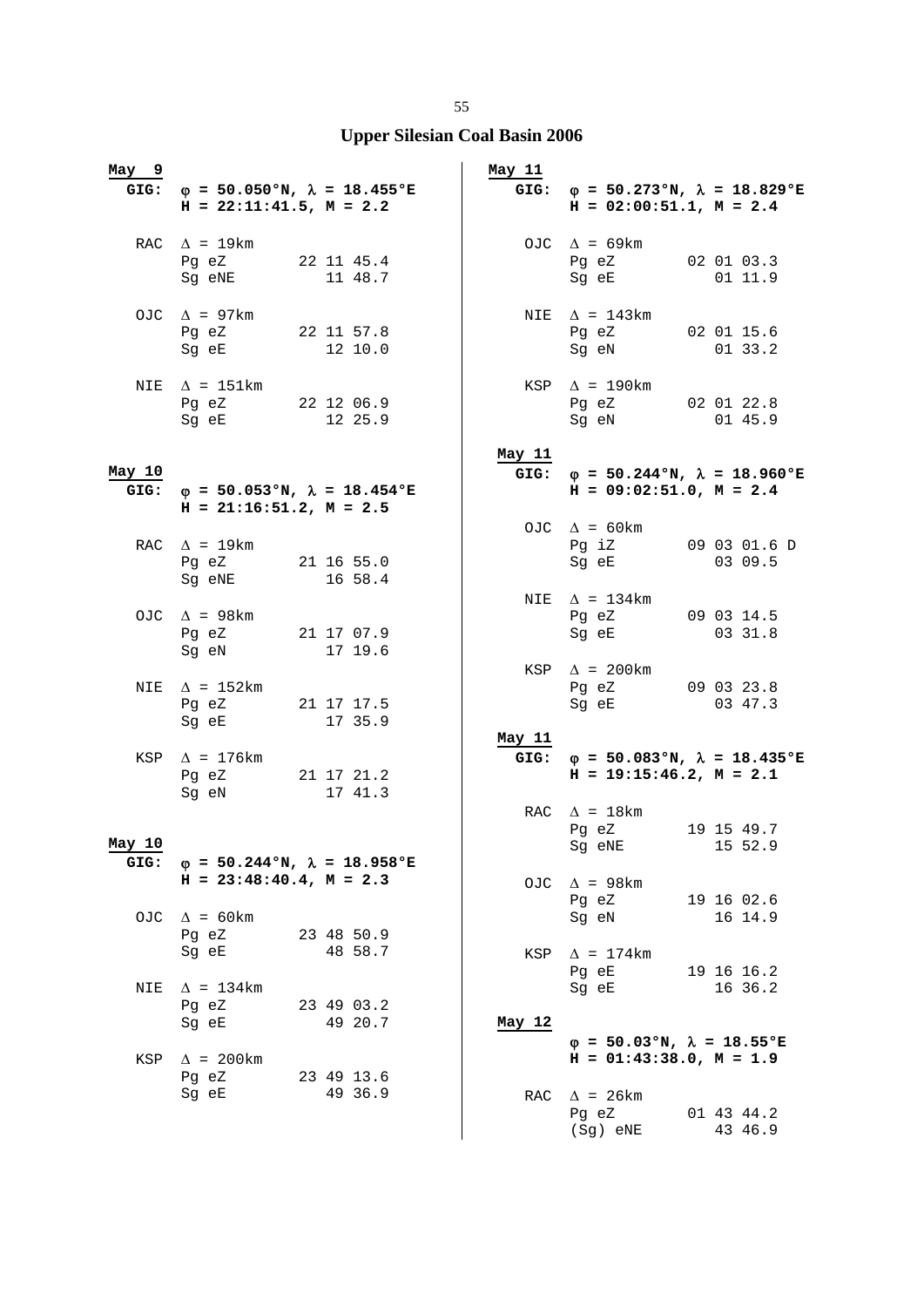|                | OJC $\Delta$ = 91km<br>Pg eZ 01 43 53.8<br>Sg eE                               |            | 44 04.9 | May 13         | GIG: $\varphi = 50.057$ °N, $\lambda = 18.436$ °E<br>$H = 09:11:59.2, M = 3.2$ |                         |
|----------------|--------------------------------------------------------------------------------|------------|---------|----------------|--------------------------------------------------------------------------------|-------------------------|
|                | NIE $\Delta$ = 144km<br>Pg eZ 01 44 02.5<br>Sg eE 44 20.7                      |            |         |                | RAC $\Delta = 18$ km<br>Pg iZ 09 12 03.0 D<br>Sg eNE                           | 12 06.2                 |
| May 12<br>GIG: | $\varphi = 50.244$ °N, $\lambda = 18.958$ °E<br>$H = 03:36:40.5$ , $M = 2.4$   |            |         |                | OJC $\Delta$ = 99km<br>Pg iZ 09 12 15.7 D<br>Sg eEN 12 28.4                    |                         |
|                | OJC $\Delta = 60 \text{km}$<br>Pg eZ 03 36 50.9<br>Sg eE                       | 36 58.9    |         |                | NIE $\Delta$ = 153km<br>Pg iZ 09 12 25.7<br>Sg eN                              | 12 45.5                 |
|                | NIE $\Delta = 134 \text{km}$<br>Pg eZ 03 37 03.8<br>Sg eE 37 20.4              |            |         |                | KSP $\Delta$ = 175km<br>Pn eZ 09 12 26.9<br>Pg eZ 12 27.6<br>Sg eN 12 48.7     |                         |
|                | KSP $\Delta$ = 200km<br>Pg eZ 03 37 13.4<br>Sg eN 37 37.1                      |            |         | May 16         | GIG: $\varphi = 50.244 \text{°N}$ , $\lambda = 18.958 \text{°E}$               |                         |
| May 12         |                                                                                |            |         |                | $H = 05:13:26.0, M = 2.4$                                                      |                         |
|                | GIG: $\varphi = 50.055$ °N, $\lambda = 18.432$ °E<br>$H = 04:44:10.1, M = 2.2$ |            |         |                | OJC $\Delta = 60 \text{km}$<br>Pg iZ 05 13 36.4 D<br>Sg iE 13 44.3             |                         |
|                | RAC $\Delta = 17 \text{km}$<br>Pg eZ 04 44 13.5<br>Sg eNE 44 16.6              |            |         |                | NIE $\Delta$ = 134km<br>Pg eZ 05 13 49.3                                       |                         |
|                | OJC $\Delta$ = 99km<br>Pg eZ 04 44 26.6                                        |            |         |                | Sg eE                                                                          | 14 05.9                 |
|                | Sg eE 44 39.1<br>$\Delta$ = 153km                                              |            |         |                | KSP $\Delta$ = 200km<br>Pg eZ 05 13 59.3<br>Sg eN                              | 14 22.7                 |
| NIE            | 04 44 36.3<br>Pg eZ<br>Sg eN 44 56.0                                           |            |         |                |                                                                                |                         |
| May 12<br>GIG: | $\varphi = 50.245$ °N, $\lambda = 18.958$ °E<br>$H = 16:49:48.9$ , $M = 2.4$   |            |         | May 17<br>GIG: | $\varphi = 50.246$ °N, $\lambda = 18.955$ °E<br>$H = 11:00:03.4$ , $M = 2.4$   |                         |
| OJC            | $\Delta$ = 60 km<br>Pg eZ<br>Sg eE                                             | 16 49 59.3 | 50 07.1 |                | OJC $\Delta = 60 \text{km}$<br>Pg iZ<br>Sg iE                                  | 11 00 13.7 D<br>00 21.7 |
| KSP            | $\Delta$ = 200km<br>Pg eZ<br>Sg eZ                                             | 16 50 22.0 | 50 45.3 | KSP            | $\Delta$ = 200km<br>Pg eZ<br>Sg eN                                             | 11 00 36.5<br>01 00.9   |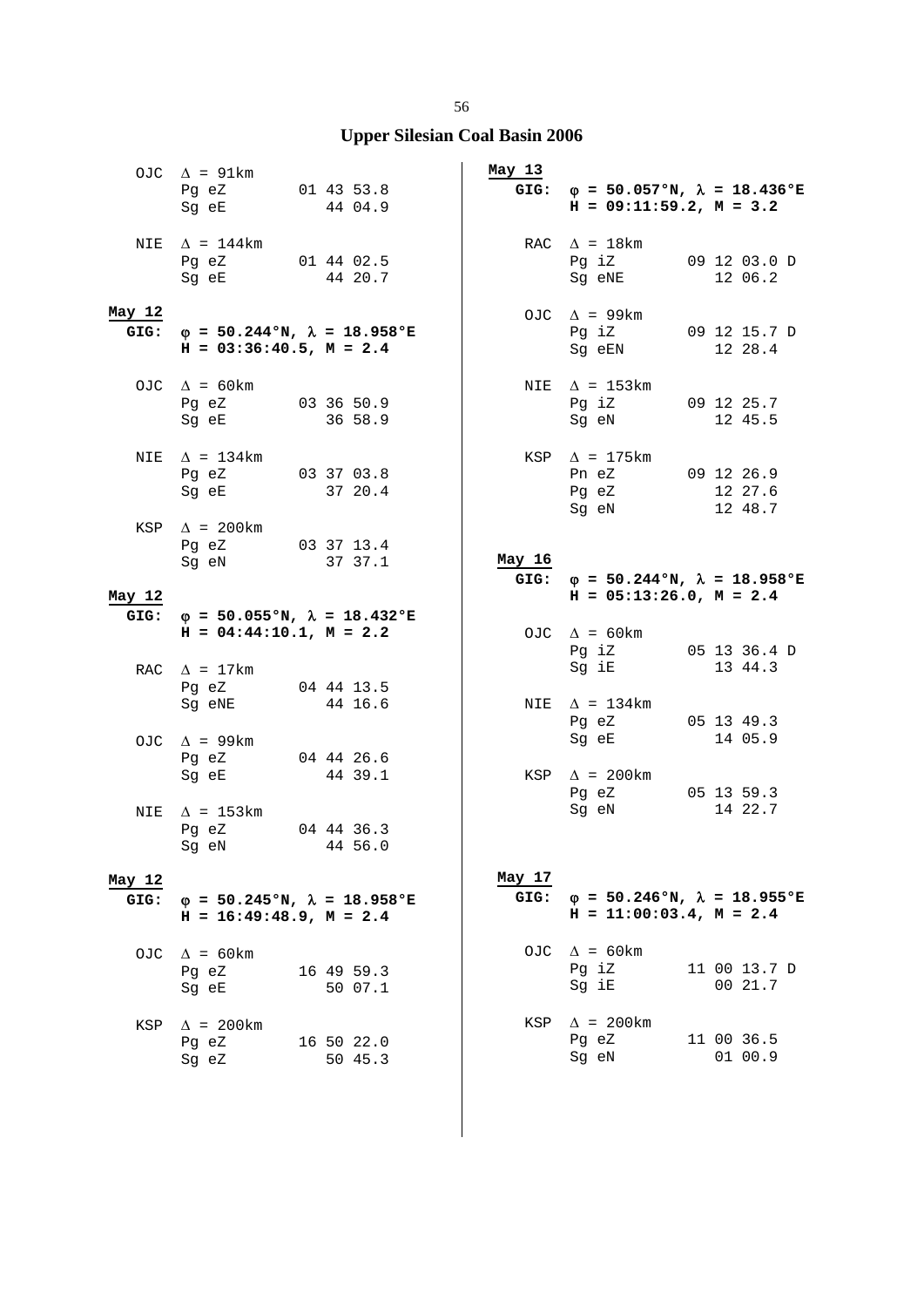| May 18         | GIG: $\varphi = 50.367$ °N, $\lambda = 18.914$ °E<br>$H = 13:56:47.1, M = 2.3$ |                       | May 19 | GIG: $\varphi = 50.083$ °N, $\lambda = 18.436$ °E<br>$H = 19:49:09.3, M = 2.5$ |                       |
|----------------|--------------------------------------------------------------------------------|-----------------------|--------|--------------------------------------------------------------------------------|-----------------------|
|                | OJC $\Delta = 65 \text{km}$<br>Pg eZ 13 56 58.6<br>Sg eN                       | 57 07.1               |        | RAC $\Delta = 17 \text{km}$<br>Pg eZ 19 49 12.7<br>Sg eNE 49 15.7              |                       |
| NIE            | $\Delta$ = 146km<br>Pg eZ 13 57 12.4<br>Sg eN                                  | 57 30.4               |        | OJC $\Delta$ = 98km<br>Pg eZ<br>Sq eE 49 38.0                                  | 19 49 26.0            |
|                | KSP $\Delta$ = 192km<br>Pg eZ 13 57 19.0<br>Sg eN                              | 57 41.6               |        | NIE $\Delta = 154 \text{km}$<br>Pg eZ<br>Sg eE                                 | 19 49 36.0<br>49 55.7 |
| May 19<br>GIG: | $\varphi = 49.978$ °N, $\lambda = 18.570$ °E<br>$H = 04:48:53.9$ , $M = 2.5$   |                       |        | KSP $\Delta$ = 174km<br>Pn eZ 19 49 36.7<br>Pg eZ 49 38.5<br>Sg eE             | 49 58.9               |
|                | RAC $\Delta$ = 29km<br>Pg eZ<br>Sg eNE                                         | 04 48 59.8<br>49 04.5 | May 20 | $\varphi = 50.08$ °N, $\lambda = 18.43$ °E<br>$H = 01:27:56.6$ , $M = 1.9$     |                       |
|                | OJC $\Delta$ = 92km<br>Pg eZ 04 49 09.1<br>Sg iE                               | 49 20.8               |        | RAC $\Delta = 17 \text{km}$<br>Pg eZ 01 28 00.2<br>Sg eNE                      | 28 03.2               |
| NIE            | $\Delta$ = 140km<br>Pg iZ 04 49 17.9 C<br>(Sg) eE 49 36.7                      |                       |        | OJC $\Delta$ = 99km<br>Pg eZ 01 28 13.5<br>Sg eN 28 26.0                       |                       |
|                | KSP $\Delta$ = 188km<br>Pg eZ 04 49 26.1<br>Sn eN                              | 49 48.2               |        | NIE $\Delta$ = 154km<br>Pg eZ 01 28 22.8<br>Sg eN                              | 28 42.4               |
| May 19         | GIG: $\varphi = 50.252$ °N, $\lambda = 18.860$ °E                              |                       | May 20 |                                                                                |                       |
|                | $H = 16:01:41.2, M = 2.3$                                                      |                       |        | $\varphi = 50.01$ °N, $\lambda = 18.55$ °E<br>$H = 04:08:18.3$ , $M = 2.0$     |                       |
|                | OJC $\Delta = 67 \text{km}$<br>Pq eZ<br>Sq eE                                  | 16 01 53.4<br>02 01.3 |        | RAC $\Delta$ = 27km<br>Pg eZ<br>Sg eNE                                         | 04 08 24.5<br>08 27.4 |
| NIE            | $\Delta$ = 140km<br>Pg eZ<br>Sg eE                                             | 16 02 05.1<br>02 23.2 |        | OJC $\Delta$ = 92km<br>Pg eZ<br>Sg eE                                          | 04 08 34.4<br>08 45.2 |
| KSP            | $\Delta$ = 193km<br>Pg eZ<br>Sg eN                                             | 16 02 13.1<br>02 35.8 | NIE    | $\Delta$ = 143km<br>Pg eZ<br>Sg eE                                             | 04 08 42.6<br>09 01.1 |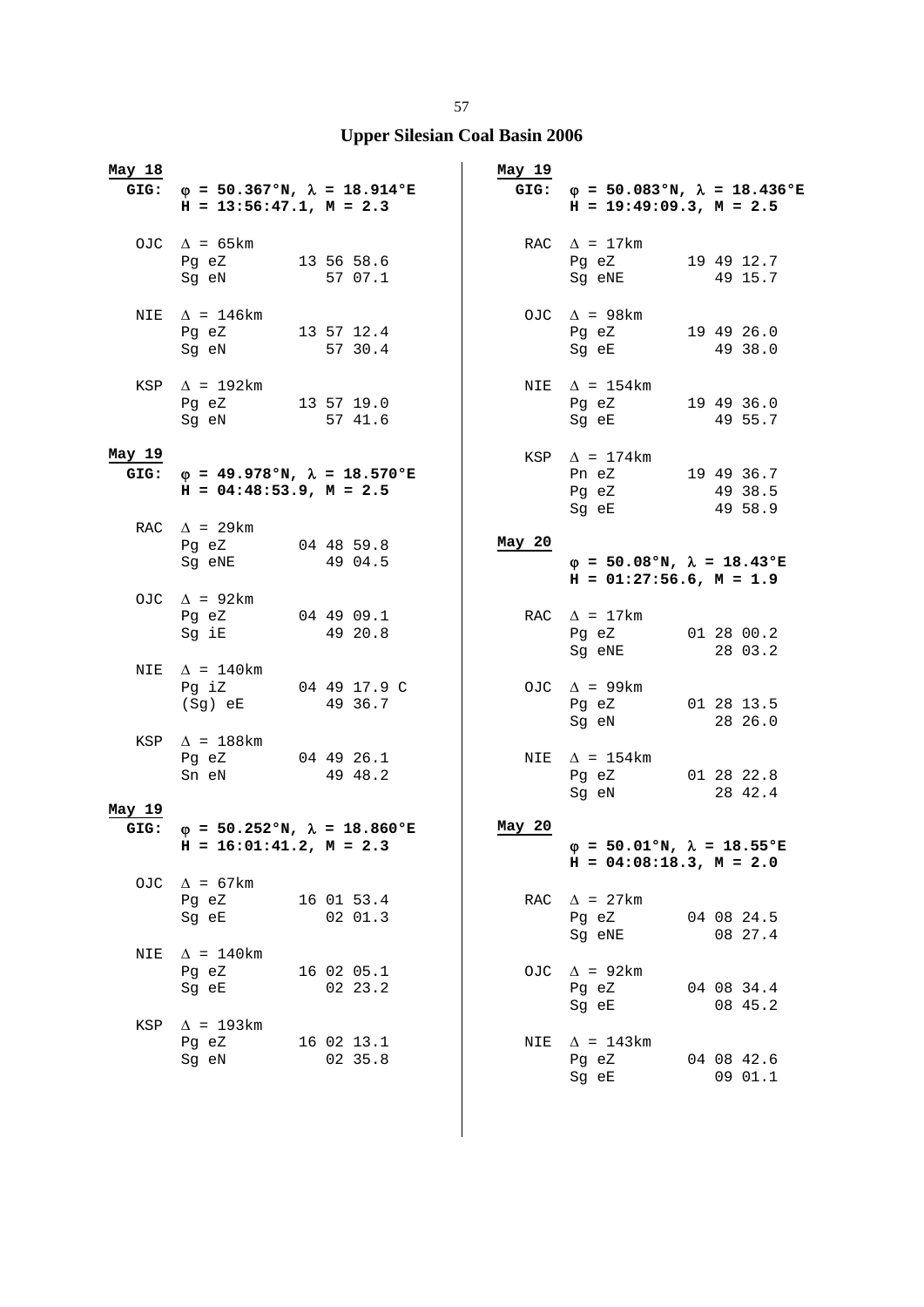| May 21         |                                                                                                                                                                      |            |         |                |                                                                                                                                                         |                       |  |
|----------------|----------------------------------------------------------------------------------------------------------------------------------------------------------------------|------------|---------|----------------|---------------------------------------------------------------------------------------------------------------------------------------------------------|-----------------------|--|
|                | GIG: $\varphi = 50.243$ °N, $\lambda = 18.954$ °E<br>$H = 22:28:43.0, M = 2.2$                                                                                       |            |         |                | NIE $\Delta = 127 \text{km}$<br>Pg eZ<br>Sg eE and the state of the state of the state of the state of the state of the state of the state of the state | 16 31 43.5<br>32 00.0 |  |
|                | OJC $\Delta = 61 \text{km}$<br>Pg eZ<br>22 28 54.1<br>Sg eE and the state of the state of the state of the state of the state of the state of the state of the state |            | 29 01.5 |                | KSP $\Delta$ = 208km<br>Pn eZ<br>Pg eZ                                                                                                                  | 16 31 54.1<br>31 55.0 |  |
| NIE            | $\Delta$ = 134km<br>Pq eZ<br>Sq eE                                                                                                                                   | 22 29 06.5 | 29 22.5 | May 26         | Sg eN                                                                                                                                                   | 32 19.3               |  |
| KSP            | $\Delta$ = 200km<br>Pg eZ 22 29 16.2<br>(Sg) eN                                                                                                                      |            | 29 38.6 | GIG:           | $\varphi$ = 50.237°N, $\lambda$ = 18.932°E<br>$H = 21:31:57.8, M = 2.4$                                                                                 |                       |  |
| May 22         |                                                                                                                                                                      |            |         |                | OJC $\Delta = 62 \text{km}$<br>Pg eZ                                                                                                                    | 21 32 08.7            |  |
|                | $\varphi = 50.07$ °N, $\lambda = 18.45$ °E<br>$H = 17:37:31.8, M = 2.3$                                                                                              |            |         |                | Sg eE                                                                                                                                                   | 32 16.7               |  |
|                | RAC $\Delta = 19 \text{km}$<br>Pg eZ 17 37 35.5<br>Sg eNE                                                                                                            |            | 37 38.7 |                | NIE $\Delta$ = 135km<br>Pg eZ<br>Sg eE                                                                                                                  | 21 32 20.8<br>32 38.0 |  |
|                | OJC $\Delta$ = 97km<br>Pg eZ 17 37 48.1<br>Sg eN                                                                                                                     |            | 38 01.1 |                | KSP $\Delta$ = 199km<br>Pg eZ<br>Sg eE                                                                                                                  | 21 32 31.0<br>32 54.1 |  |
|                |                                                                                                                                                                      |            |         |                |                                                                                                                                                         |                       |  |
| NIE            | $\Delta$ = 152km<br>Pg eZ 17 37 57.6<br>Sg eN                                                                                                                        |            | 38 17.3 | May 27         | GIG: $\varphi = 50.083$ °N, $\lambda = 18.436$ °E<br>$H = 00:13:35.1, M = 2.1$                                                                          |                       |  |
| May 23         | $\varphi = 50.01$ °N, $\lambda = 18.55$ °E<br>$H = 22:07:17.8$ , $M = 2.0$                                                                                           |            |         |                | RAC $\Delta = 17 \text{km}$<br>Pg eZ<br>Sg eNE                                                                                                          | 00 13 38.6<br>13 41.5 |  |
|                | RAC $\Delta$ = 26km<br>Pg eZ<br>Sq eNE                                                                                                                               | 22 07 23.4 | 0726.8  |                | OJC $\Delta$ = 98km<br>Pg eZ<br>Sg eN                                                                                                                   | 00 13 51.3<br>14 03.5 |  |
|                | OJC $\Delta$ = 93km<br>Pq eZ<br>Sg eE                                                                                                                                | 22 07 33.6 | 07 45.2 |                | NIE $\Delta$ = 154km<br>Pg eZ<br>Sg eE                                                                                                                  | 00 14 01.3<br>14 21.5 |  |
| NIE            | $\Delta$ = 143km<br>Pq eZ<br>Sg eE                                                                                                                                   | 22 07 42.0 | 08 00.6 | May 29<br>GIG: | $\varphi = 50.246$ °N, $\lambda = 18.956$ °E<br>$H = 13:09:50.2$ , $M = 2.3$                                                                            |                       |  |
| May 25<br>GIG: | $\varphi = 50.230^{\circ}N$ , $\lambda = 19.074^{\circ}E$<br>$H = 16:31:21.1, M = 2.5$                                                                               |            |         |                | OJC $\Delta$ = 60 km<br>Pg eZ<br>Sg eE                                                                                                                  | 13 10 00.9<br>10 08.7 |  |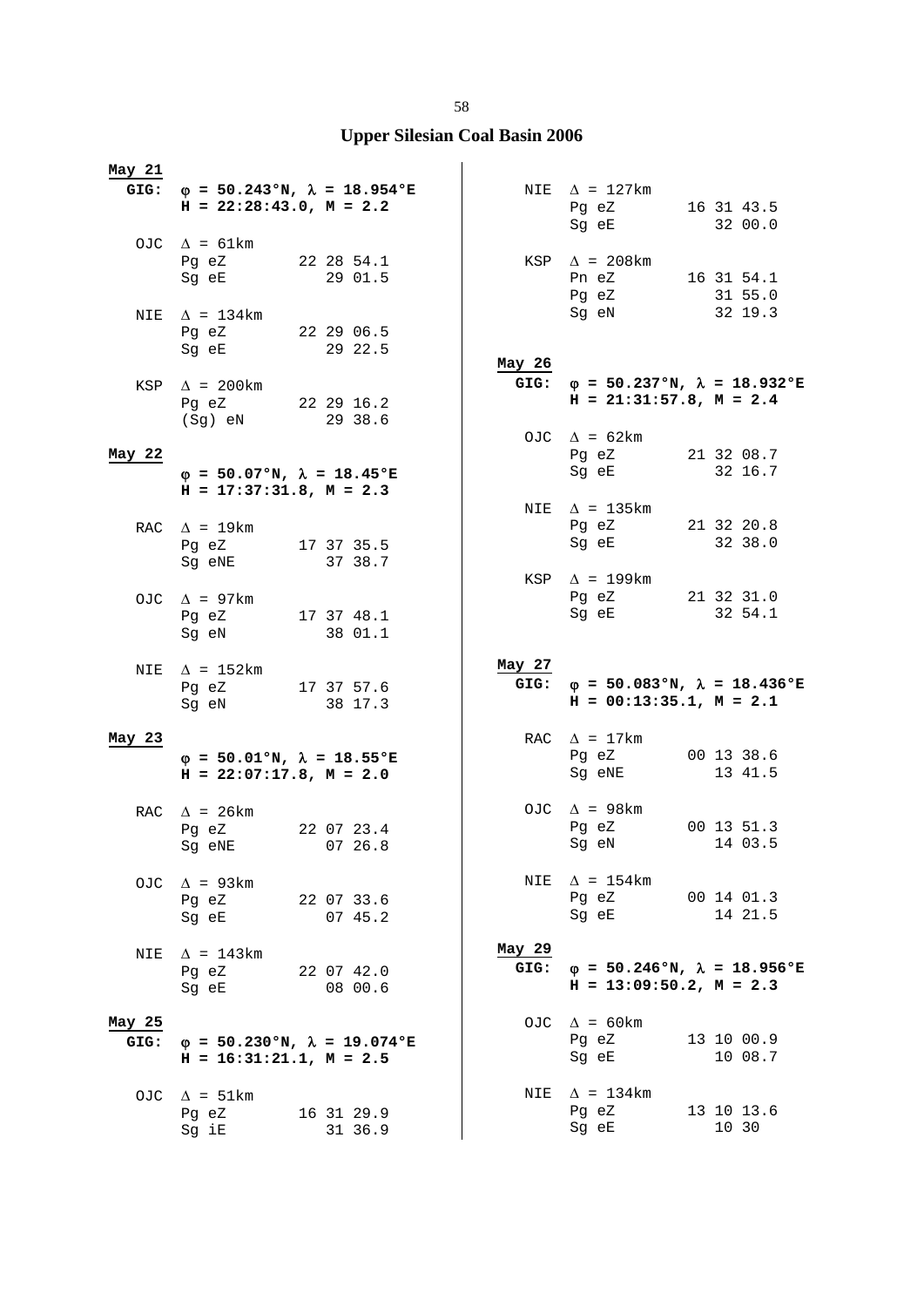|                | KSP $\Delta$ = 200km<br>Pg eZ 13 10 22.9<br>Sn eN                            | 10 44.9               |         |  |                | $KSP \quad \Delta = 200 \text{km}$<br>Pg eZ 06 10 59.7<br>Sg eE                | 11 23.2               |
|----------------|------------------------------------------------------------------------------|-----------------------|---------|--|----------------|--------------------------------------------------------------------------------|-----------------------|
| May 30<br>GIG: | $\varphi$ = 49.978°N, $\lambda$ = 18.571°E<br>$H = 11:52:00.6$ , $M = 2.4$   |                       |         |  | May 31<br>GIG: | $\varphi = 50.229$ °N, $\lambda = 18.917$ °E<br>$H = 11:15:37.6$ , $M = 2.6$   |                       |
|                | RAC $\Delta$ = 29km<br>Pg eZ<br>Sg eNE                                       | 11 52 06.7<br>52 11.1 |         |  |                | OJC $\Delta = 62 \text{km}$<br>Pg eZ<br>Sg eE                                  | 11 15 48.8<br>15 56.5 |
|                | OJC $\Delta$ = 92km<br>Pg eZ<br>Sg eE                                        | 11 52 16.0<br>52 27.7 |         |  |                | NIE $\Delta$ = 135km<br>Pg eZ<br>Sg eE                                         | 11 16 00.9<br>16 17.9 |
| NIE            | $\Delta$ = 140km<br>Pq eZ 11 52 24.7<br>$(Sg)$ eE                            | 52 43.7               |         |  |                | KSP $\Delta$ = 198km<br>Pg eE 11 16 10.5<br>Sg eN 16 33.6                      |                       |
|                | KSP $\Delta$ = 188km<br>Pg eZ 11 52 31.8<br>Sg eE                            | 52 54.9               |         |  | JUN 1          | GIG: $\varphi = 50.245$ °N, $\lambda = 18.955$ °E<br>$H = 02:39:32.0, M = 2.1$ |                       |
| May 30         | $\varphi = 50.25$ °N, $\lambda = 19.09$ °E<br>$H = 21:07:10.5$ , $M = 2.1$   |                       |         |  |                | OJC $\Delta = 60 \text{km}$<br>Pg eZ 02 39 42.2<br>Sg eE 39 50.2               |                       |
|                | OJC $\Delta = 51 \text{km}$<br>Pg eZ<br>Sg eN                                | 21 07 19.4<br>0726.1  |         |  |                | NIE $\Delta$ = 134km<br>Pg eZ<br>Sg eE                                         | 02 39 55.1<br>40 12.0 |
| NIE            | $\Delta$ = 127km<br>Pg eZ 21 07 32.3<br>Sg eN                                |                       | 07 49.0 |  |                | KSP $\Delta$ = 200km<br>Pg eZ 02 40 05.3<br>Sg eE                              | 40 28.9               |
|                | KSP $\Delta$ = 209km<br>21 07 45.1<br>Pg eZ<br>Sg eZ                         |                       | 08 10.0 |  | JUN 1<br>GIG:  | $\varphi = 50.043$ °N, $\lambda = 18.464$ °E<br>$H = 03:15:51.5$ , $M = 2.0$   |                       |
| May 31<br>GIG: | $\varphi = 50.245$ °N, $\lambda = 18.959$ °E<br>$H = 06:10:26.5$ , $M = 2.3$ |                       |         |  |                | RAC $\Delta$ = 20 km<br>Pg eZ<br>Sg eNE                                        | 03 15 55.9<br>15 59.0 |
| OJC            | $\Delta$ = 60 km<br>Pg eZ<br>Sq eE                                           | 06 10 37.1            | 10 44.9 |  | OJC            | $\Delta$ = 97km<br>Pg eZ<br>Sg eN                                              | 03 16 07.6<br>16 20.6 |
| NIE            | $\Delta$ = 134km<br>Pg eZ<br>$(Sg)$ eN                                       | 06 10 49.9            | 11 08.1 |  | NIE            | $\Delta$ = 150 km<br>Pg eZ<br>Sg eN                                            | 03 16 17.2<br>16 36.4 |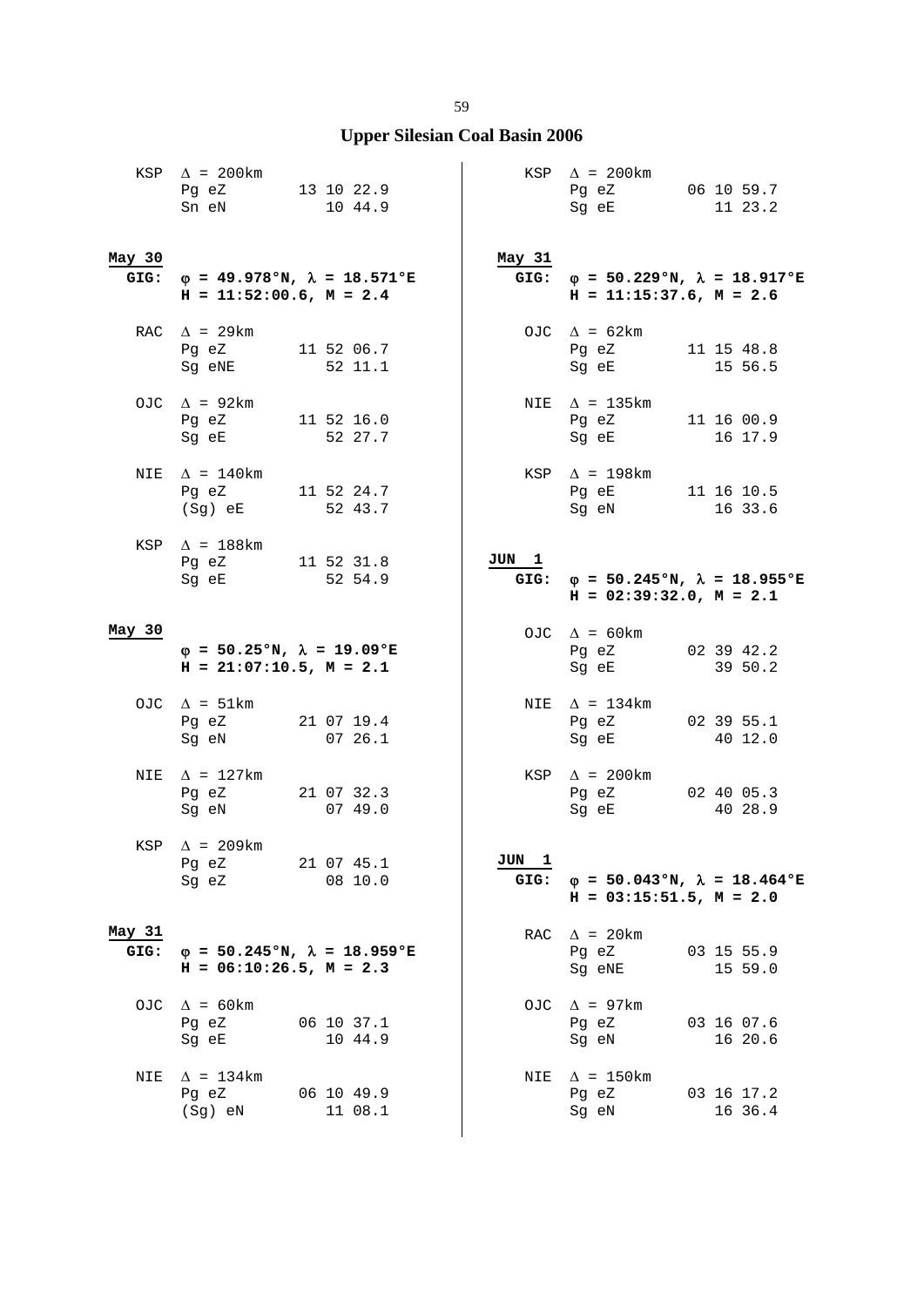|               | KSP $\Delta$ = 178km<br>Pg eZ 03 16 22.2<br>Sg eE                                                                                                                                                                                                                        |                       | 16 42.2    | JUN 2 |     | GIG: $\varphi = 50.253 \text{°N}$ , $\lambda = 18.858 \text{°E}$<br>$H = 07:05:22.6$ , $M = 2.5$ |                                  |
|---------------|--------------------------------------------------------------------------------------------------------------------------------------------------------------------------------------------------------------------------------------------------------------------------|-----------------------|------------|-------|-----|--------------------------------------------------------------------------------------------------|----------------------------------|
| JUN 1         | GIG: $\varphi = 50.083$ °N, $\lambda = 18.437$ °E<br>$H = 14:49:58.6$ , $M = 2.1$                                                                                                                                                                                        |                       |            |       |     | OJC $\Delta = 67 \text{km}$<br>Pg eZ<br>Sg eN                                                    | 07 05 34.4<br>05 42.8            |
|               | RAC $\Delta = 18 \text{km}$<br>Pg eZ<br>Sg eNE                                                                                                                                                                                                                           | 14 50 02.3<br>50 05.4 |            |       |     | NIE $\Delta = 140$ km<br>Pg eZ 07 05 46.8<br>Sg eE 06 04.9                                       |                                  |
|               | OJC $\Delta$ = 98km<br>Pg eZ<br>Sg eN                                                                                                                                                                                                                                    | 14 50 15.0<br>50 27.0 |            |       |     | $KSP \quad \Delta = 193km$<br>Pg eZ 07 05 54.9<br>Sg eN                                          | 06 17.3                          |
| NIE           | $\Delta$ = 154 km<br>Pg eZ 14 50 24.7<br>Sg eE and the state of the state of the state of the state of the state of the state of the state of the state                                                                                                                  | 50 44.3               |            | JUN 2 |     | GIG: $\varphi = 50.244 \text{°N}$ , $\lambda = 18.958 \text{°E}$<br>$H = 09:27:15.2, M = 2.5$    |                                  |
| JUN 2         | GIG: $\varphi = 50.083$ °N, $\lambda = 18.437$ °E<br>$H = 00:18:28.4$ , $M = 2.0$                                                                                                                                                                                        |                       |            |       |     | OJC $\Delta = 60 \text{km}$<br>Pg iZ<br>Sg eE                                                    | 09 27 25.6 D<br>27 33.3          |
|               | RAC $\Delta = 17 \text{km}$<br>Pg eZ 00 18 32.0<br>Sg eNE                                                                                                                                                                                                                | 18 35.0               |            |       |     | NIE $\Delta$ = 134km<br>Pg eZ 09 27 38.4<br>Sg eE                                                | 27 55.3                          |
|               | OJC $\Delta$ = 98km<br>Pg eZ 00 18 45.3<br>Sg eN and the state of the state of the state of the state of the state of the state of the state of the state of the state of the state of the state of the state of the state of the state of the state of the state of the | 18 57.2               |            |       |     | KSP $\Delta$ = 200km<br>Pg eZ 09 27 48.1<br>Sg eN                                                | 28 12.2                          |
| NIE           | $\Delta$ = 154km<br>Pg eZ<br>Sg eN                                                                                                                                                                                                                                       | 19 14.4               | 00 18 55.1 | JUN 2 |     | GIG: $\varphi = 50.083$ °N, $\lambda = 18.437$ °E<br>$H = 15:16:05.9$ , $M = 2.4$                |                                  |
| JUN 2<br>GIG: | $\varphi$ = 50.045°N, $\lambda$ = 18.454°E<br>$H = 03:36:34.5$ , $M = 2.1$                                                                                                                                                                                               |                       |            |       |     | RAC $\Delta$ = 18km<br>Pg eZ<br>Sg eNE 16 12.3                                                   | 15 16 09.3                       |
| RAC           | $\Delta$ = 19km<br>Pg eZ<br>Sg eNE                                                                                                                                                                                                                                       | 03 36 38.4<br>36 42.1 |            |       | OJC | $\Delta$ = 98km<br>Pg eZ<br>Sg eN                                                                | 15 16 22.1<br>16 34.5            |
| OJC           | $\Delta$ = 98km<br>Pg eZ<br>Sg eE                                                                                                                                                                                                                                        | 03 36 50.8<br>37 03.2 |            |       |     | NIE $\Delta$ = 154km<br>Pg eZ<br>Sg eE                                                           | 15 16 32.7<br>16 52.1            |
| NIE           | $\Delta$ = 151km<br>Pg eZ<br>03 37 00.5<br>Sg eN                                                                                                                                                                                                                         | 37 19.0               |            |       |     | KSP $\Delta$ = 174km<br>Pg eZ<br>$(Sn)$ eN<br>Sg eN                                              | 15 16 35.7<br>16 55.3<br>16 56.2 |

60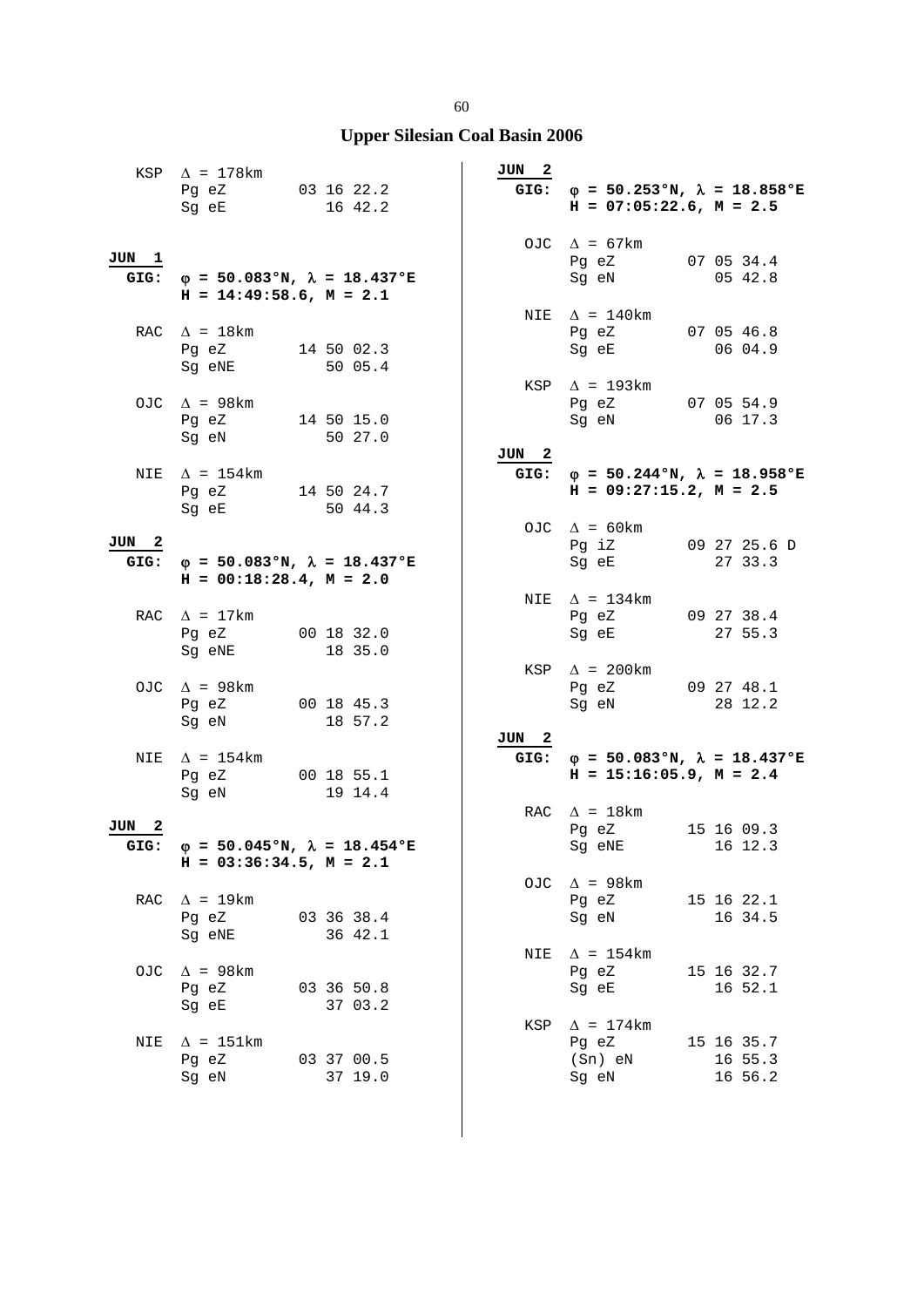## **Upper Silesian Coal Basin 2006**

| JUN 6         | GIG: $\varphi = 50.246$ °N, $\lambda = 18.955$ °E<br>$H = 10:56:47.0$ , $M = 2.5$                                                  |  |                                  | JUN<br>9       | $\varphi = 50.09$ °N, $\lambda = 18.44$ °E<br>$H = 00:11:10.9, M = 1.9$      |                                             |
|---------------|------------------------------------------------------------------------------------------------------------------------------------|--|----------------------------------|----------------|------------------------------------------------------------------------------|---------------------------------------------|
|               | OJC $\Delta = 60 \text{km}$<br>Pg eZ<br>Sg eE                                                                                      |  | 10 56 57.1<br>57 05.2            |                | RAC $\Delta = 17 \text{km}$<br>Pg eZ<br>Sg eNE                               | 00 11 14.4<br>11 17.4                       |
| NIE           | $\Delta$ = 134km<br>Pg eZ<br>Sq eN                                                                                                 |  | 10 57 10.7<br>57 28.2            |                | OJC $\Delta$ = 98km<br>Pq eZ<br>Sg eN                                        | 00 11 27.7<br>11 40.2                       |
| KSP           | $\Delta$ = 200km<br>Pq eZ<br>Sn eN<br>Sg eN                                                                                        |  | 10 57 19.5<br>57 42.0<br>57 43.3 |                | NIE $\Delta = 154 \text{km}$<br>Pg eZ<br>Sg eN                               | 00 11 37.1<br>11 56.9                       |
| JUN<br>6      |                                                                                                                                    |  |                                  | JUN 10<br>GIG: | $\varphi = 50.046$ °N, $\lambda = 18.457$ °E<br>$H = 03:36:43.7$ , $M = 2.1$ |                                             |
|               | $\varphi = 50.27$ °N, $\lambda = 18.73$ °E                                                                                         |  |                                  |                |                                                                              |                                             |
|               | $H = 13:27:28.4$ , $M = 2.5$                                                                                                       |  |                                  |                | RAC $\Delta$ = 19km<br>Pg eZ                                                 | 03 36 47.6                                  |
|               | OJC $\Delta$ = 76km<br>Pg eZ                                                                                                       |  | 13 27 41.5                       |                | Sq eNE                                                                       | 36 51.2                                     |
|               | Sg eN                                                                                                                              |  | 27 51.5                          |                | OJC $\Delta$ = 98km<br>Pg eZ                                                 | 03 37 00.1                                  |
| NIE           | $\Delta$ = 148km                                                                                                                   |  |                                  |                | Sg eN                                                                        | 37 12.6                                     |
|               | Pg eZ<br>Sg eN                                                                                                                     |  | 13 27 54.0<br>28 11.7            | NIE            | $\Delta$ = 151km<br>Pg eZ                                                    | 03 37 09.7                                  |
| KSP           | $\Delta$ = 184km<br>Pg eZ<br>Sg eN                                                                                                 |  | 13 27 59.2<br>28 20.8            | JUN 10         | Sg eE                                                                        | 37 29.0                                     |
|               |                                                                                                                                    |  |                                  | GIG:           | $\varphi = 50.083$ °N, $\lambda = 18.436$ °E<br>$H = 04:07:15.4$ , $M = 2.5$ |                                             |
| JUN 8<br>GIG: | $\varphi = 50.237$ °N, $\lambda = 18.931$ °E                                                                                       |  |                                  |                | RAC $\Delta = 18$ km                                                         |                                             |
|               | $H = 07:29:04.9$ , $M = 2.7$                                                                                                       |  |                                  |                | Pg eZ<br>Sg eNE 07 22.1                                                      | 04 07 19.1                                  |
| OJC.          | $\Delta$ = 62km<br>Pg eZ                                                                                                           |  | 07 29 15.8                       | OJC            | $\Delta$ = 98km                                                              |                                             |
|               | Sg eEZ                                                                                                                             |  | 29 23.9                          |                | Pg eZ<br>Sg eE                                                               | 04 07 31.8<br>07 44.0                       |
| NIE           | $\Delta$ = 135km                                                                                                                   |  | 07 29 28.3                       |                |                                                                              |                                             |
|               | Pq eZ<br>Sq eE                                                                                                                     |  | 29 45.1                          |                | NIE $\Delta = 154 \text{km}$<br>Pg eZ<br>Sg eE                               | 04 07 41.9<br>08 01.1                       |
| KSP           | $\Delta$ = 198 km                                                                                                                  |  |                                  |                |                                                                              |                                             |
|               | Pg eZ 07 29 38.0<br>Sg eE and the state of the state of the state of the state of the state of the state of the state of the state |  | 30 00.6                          | KSP            | $\Delta$ = 174km<br>Pn eZ<br>Pg eZ<br>Sn eE<br>Sg eE                         | 04 07 43.1<br>07 45.0<br>08 03.3<br>08 05.3 |

 $\overline{\phantom{a}}$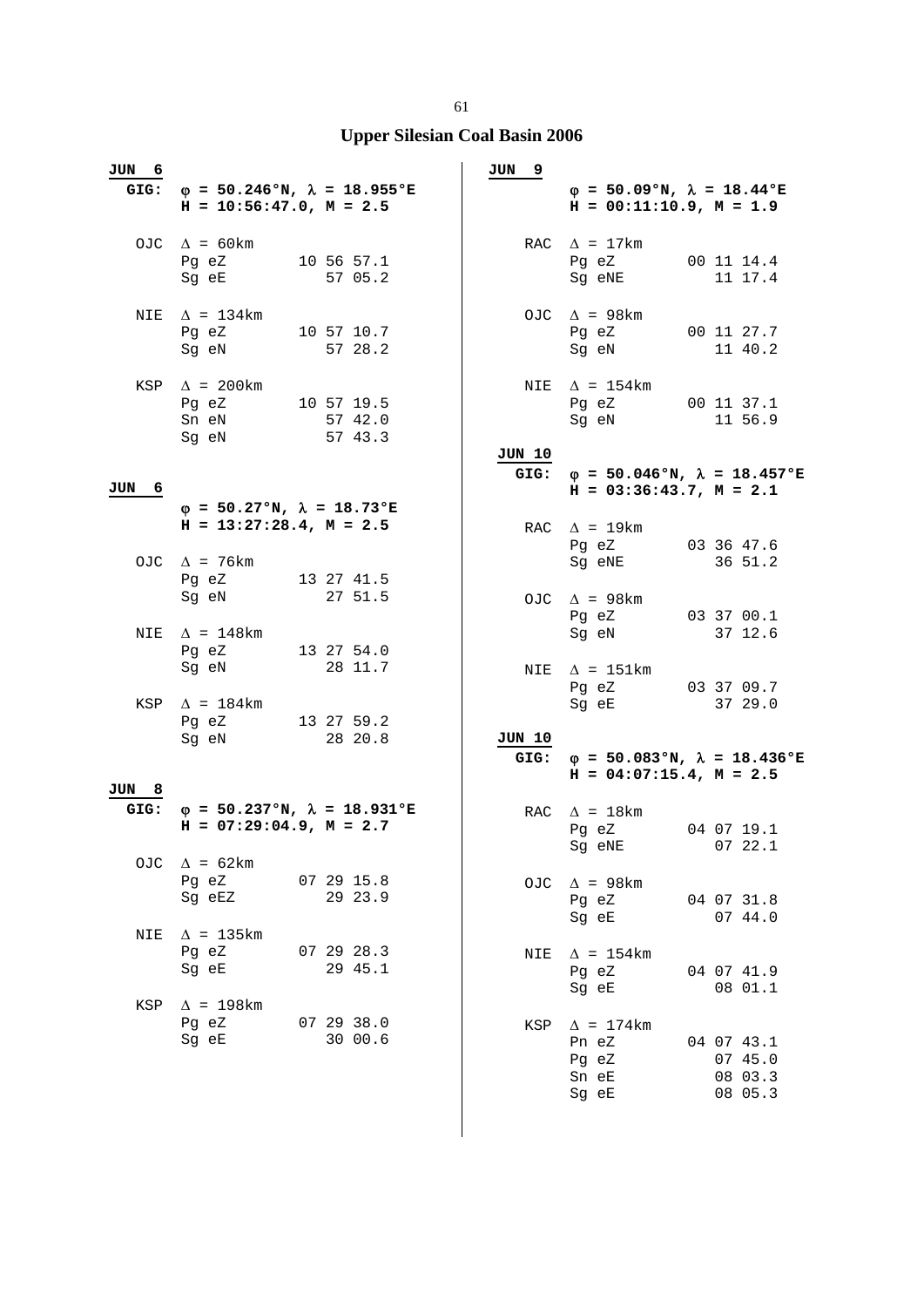| JUN 11        | $H = 15:30:28.5$ , $M = 2.2$                                                                                                                               | GIG: $\varphi = 50.082$ °N, $\lambda = 18.436$ °E | <b>JUN 13</b>  | GIG: $\varphi = 50.247$ °N, $\lambda = 18.960$ °E<br>$H = 16:52:50.3$ , $M = 2.3$                                                                                        |
|---------------|------------------------------------------------------------------------------------------------------------------------------------------------------------|---------------------------------------------------|----------------|--------------------------------------------------------------------------------------------------------------------------------------------------------------------------|
|               | RAC $\Delta = 18 \text{km}$<br>Pg eZ 15 30 32.1<br>Sg eNE                                                                                                  | 30 35.3                                           |                | OJC $\Delta = 60 \text{km}$<br>Pg iZ<br>16 53 00.7 D<br>Sg eE<br>53 08.6                                                                                                 |
|               | OJC $\Delta$ = 98km<br>Pg eZ 15 30 44.8<br>Sg eNE                                                                                                          | 30 57.1                                           |                | NIE $\Delta$ = 134km<br>Pg eZ<br>16 53 14.1<br>Sg eE and the state of the state of the state of the state of the state of the state of the state of the state<br>53 31.1 |
|               | NIE $\Delta = 154 \text{km}$<br>(Pg) eZ 15 30 55.9<br>Sg eE                                                                                                | 31 14.8                                           |                | $KSP \quad \Delta = 200 \text{km}$<br>Pg eZ 16 53 23.3<br>53 46.7<br>Sg eN                                                                                               |
|               | KSP $\Delta$ = 174km<br>Pg eZ 15 30 58.4<br>Sn eN<br>Sg eE                                                                                                 | 31 17.1<br>31 18.7                                | JUN 13         | GIG: $\varphi = 50.043$ °N, $\lambda = 18.462$ °E<br>$H = 22:58:00.5$ , $M = 2.1$                                                                                        |
| JUN 12        | $H = 18:22:47.7, M = 2.3$                                                                                                                                  | GIG: $\varphi = 50.245$ °N, $\lambda = 18.955$ °E |                | RAC $\Delta$ = 20 km<br>Pg eZ 22 58 04.4<br>Sg eNE<br>58 08.0                                                                                                            |
|               | OJC $\Delta = 60 \text{km}$<br>Pg eZ 18 22 58.0<br>Sg eE                                                                                                   | 23 05.9                                           |                | OJC $\Delta$ = 97km<br>Pg eZ<br>22 58 16.6<br>58 29.0<br>Sg eE                                                                                                           |
|               | NIE $\Delta$ = 134km<br>Pg eZ 18 23 10.9<br>Sg eE and the state of the state of the state of the state of the state of the state of the state of the state | 23 27.8                                           |                | NIE $\Delta$ = 150km<br>Pg eZ 22 58 26.3<br>Sg eE 58 45.8                                                                                                                |
|               | KSP $\Delta$ = 200km<br>Pg eZ 18 23 20.8<br>Sg eN                                                                                                          | 23 44.4                                           | <b>JUN 14</b>  | $\varphi = 50.08$ °N, $\lambda = 18.45$ °E<br>$H = 00:29:28.6$ , $M = 1.9$                                                                                               |
| <b>JUN 13</b> | $\varphi = 50.09$ °N, $\lambda = 18.44$ °E<br>$H = 00:11:59.7, M = 2.0$                                                                                    |                                                   |                | RAC $\Delta = 18$ km<br>Pg iZ<br>00 29 32.1 D<br>29 35.6<br>Sg eNE                                                                                                       |
|               | RAC $\Delta = 17 \text{km}$<br>Pg eZ<br>Sg eNE                                                                                                             | 00 12 03.0<br>12 06.2                             | OJC            | $\Delta$ = 97km<br>00 29 45.0<br>Pg eZ<br>29 57.8<br>Sq eN                                                                                                               |
| OJC.          | $\Delta$ = 98km<br>Pg eZ<br>Sg eE                                                                                                                          | 00 12 16.2<br>12 28.6                             | NIE            | $\Delta$ = 153km<br>00 29 54.8<br>Pg eZ<br>30 13.9<br>Sg eE                                                                                                              |
|               | NIE $\Delta$ = 155km<br>Pg eZ<br>Sg eE                                                                                                                     | 00 12 25.9<br>12 46.0                             | JUN 17<br>GIG: | $\varphi = 50.245$ °N, $\lambda = 18.954$ °E<br>$H = 03:53:32.0, M = 2.4$                                                                                                |
|               |                                                                                                                                                            |                                                   |                | OJC $\Delta = 60 \text{km}$<br>03 53 42.1<br>Pg eZ<br>Sg iE<br>53 50.0                                                                                                   |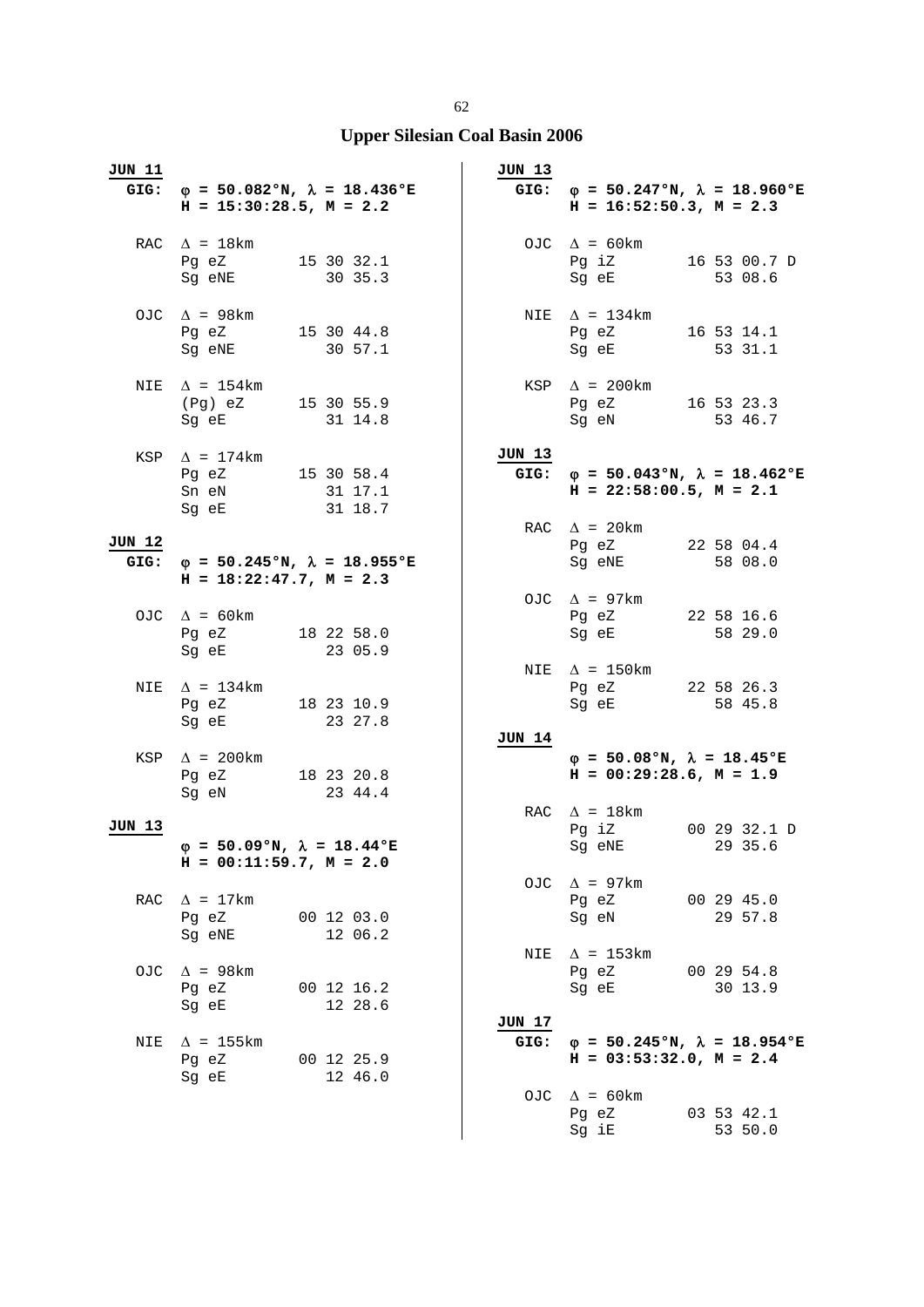## **Upper Silesian Coal Basin 2006**

|                | NIE $\Delta$ = 134km<br>Pg eZ 03 53 55.5<br>Sg eN and the state of the state of the state of the state of the state of the state of the state of the state of the state of the state of the state of the state of the state of the state of the state of the state of the |  | 54 13.2                 | JUN 19         | $\varphi = 50.28$ °N, $\lambda = 18.89$ °E<br>$H = 23:54:16.8$ , $M = 2.2$ |                                                   |
|----------------|---------------------------------------------------------------------------------------------------------------------------------------------------------------------------------------------------------------------------------------------------------------------------|--|-------------------------|----------------|----------------------------------------------------------------------------|---------------------------------------------------|
|                | KSP $\Delta$ = 200km<br>Pg eZ 03 54 04.7<br>Sg eE                                                                                                                                                                                                                         |  | 54 28.1                 |                | OJC $\Delta$ = 65km<br>Pg eZ 23 54 28.0<br>Sg eE                           | 54 36.5                                           |
| JUN 17         | GIG: $\varphi = 50.080$ °N, $\lambda = 18.424$ °E<br>$H = 04:52:34.4$ , $M = 2.4$                                                                                                                                                                                         |  |                         |                | NIE $\Delta = 140 \text{km}$<br>Pg eZ 23 54 40.6<br>Sg eE                  | 54 58.6                                           |
|                | RAC $\Delta = 17 \text{km}$<br>Pg iZ<br>Sg eNE                                                                                                                                                                                                                            |  | 04 52 37.8 D<br>52 40.9 |                | KSP $\Delta$ = 194km<br>Pg eZ 23 54 49.2<br>Sg eN 55 12.2                  |                                                   |
|                | OJC $\Delta$ = 99km<br>Pq eZ<br>$(Sg)$ eE                                                                                                                                                                                                                                 |  | 04 52 50.6<br>53 02.6   | JUN 20         | $\varphi = 50.09$ °N, $\lambda = 18.45$ °E<br>$H = 02:23:41.6$ , $M = 1.9$ |                                                   |
| NIE            | $\Delta$ = 154 km<br>Pg eZ 04 53 01.3<br>Sq eE and the state of the state of the state of the state of the state of the state of the state of the state                                                                                                                   |  | 53 20.2                 |                | RAC $\Delta = 19 \text{km}$<br>Pg eZ 02 23 45.3<br>Sg eNE                  | 23 48.3                                           |
|                | KSP $\Delta$ = 173km<br>Pn eZ 04 53 01.7<br>Pg eZ                                                                                                                                                                                                                         |  | 53 03.5                 |                | OJC $\Delta$ = 97km<br>Pg eZ<br>Sg eN                                      | 02 23 58.2<br>24 10.3                             |
|                | Sn eE<br>Sg eE                                                                                                                                                                                                                                                            |  | 53 22.2<br>53 24.2      |                | NIE $\Delta$ = 154km<br>Pg eZ 02 24 08.1<br>Sg eN                          | 24 27.0                                           |
| JUN 19<br>GIG: | $\varphi = 50.050$ °N, $\lambda = 18.457$ °E<br>$H = 17:52:33.7, M = 2.3$                                                                                                                                                                                                 |  |                         | JUN 20<br>GIG: | $H = 09:21:03.6$ , $M = 2.4$                                               | $\varphi = 50.244$ °N, $\lambda = 18.956$ °E      |
|                | RAC $\Delta$ = 19km<br>Pg eZ 17 52 37.4<br>Sg eNE                                                                                                                                                                                                                         |  | 52 40.5                 |                | OJC $\Delta$ = 60 km<br>Pg iZ<br>Sg eE                                     | 09 21 14.0 D<br>21 21.8                           |
|                | OJC $\Delta$ = 98km<br>Pg eZ 17 52 50.0<br>Sg eN                                                                                                                                                                                                                          |  | 53 02.2                 |                | NIE $\Delta$ = 134km<br>Pg eZ 09 21 27.4<br>Sg eE                          | 21 44.2                                           |
| NIE            | $\Delta$ = 151km<br>Pg eZ<br>(Sg) eN                                                                                                                                                                                                                                      |  | 17 53 00.2<br>53 19.7   | KSP            | $\Delta$ = 200km<br>Pg eZ<br>Sg eZ                                         | 09 21 36.6<br>21 59.5                             |
| KSP            | $\Delta$ = 177km<br>Pg eZ 17 53 03.2<br>Sg eN                                                                                                                                                                                                                             |  | 53 23.6                 | JUN 20         | $H = 10:53:14.6$ , $M = 2.2$                                               | GIG: $\varphi = 50.080$ °N, $\lambda = 18.436$ °E |
|                |                                                                                                                                                                                                                                                                           |  |                         |                | RAC $\Delta = 18$ km<br>Pg eZ<br>Sg eNE                                    | 10 53 18.2<br>53 21.3                             |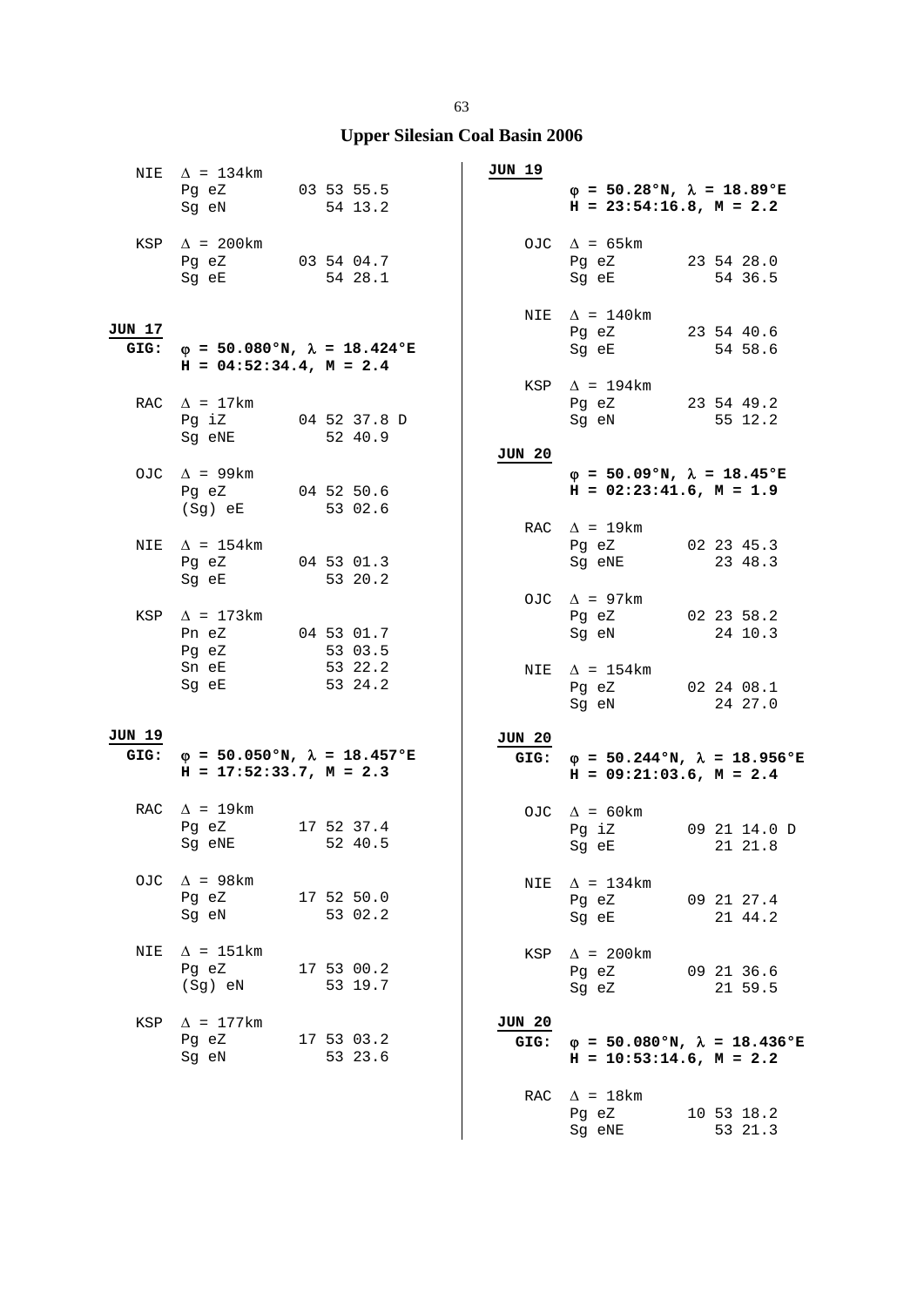|                | OJC $\Delta$ = 98km<br>Pg eZ<br>10 53 31.4<br>Sg eN                       | 53 43.3               |         | JUN 23        | $\varphi = 50.09$ °N, $\lambda = 18.43$ °E<br>$H = 01:47:54.8$ , $M = 2.0$        |                       |
|----------------|---------------------------------------------------------------------------|-----------------------|---------|---------------|-----------------------------------------------------------------------------------|-----------------------|
|                | KSP $\Delta$ = 174km<br>Pg eE 10 53 44.6<br>Sg eE                         |                       | 54 04.5 |               | RAC $\Delta = 17 \text{km}$<br>Pg eZ<br>Sg eNE                                    | 01 47 58.3<br>48 01.3 |
| JUN 21<br>GIG: | $\varphi = 50.238$ °N, $\lambda = 18.891$ °E<br>$H = 06:59:01.0, M = 3.0$ |                       |         |               | OJC $\Delta$ = 98km<br>Pg eZ 01 48 11.2<br>Sg eN                                  | 48 24.0               |
|                | RAC $\Delta$ = 53km<br>Pg eZ<br>Sg eNE                                    | 06 59 10.8            | 59 17.7 |               | NIE $\Delta$ = 155 km<br>Pg eZ 01 48 21.1<br>Sg eE                                | 48 41.1               |
|                | OJC $\Delta$ = 65 km<br>Pg eZ 06 59 12.1<br>Sq eE                         |                       | 59 20.4 | <b>JUN 23</b> | GIG: $\varphi = 50.243$ °N, $\lambda = 18.963$ °E<br>$H = 20:52:12.7$ , $M = 2.3$ |                       |
| NIE            | $\Delta$ = 138km<br>Pg eZ 06 59 25.1<br>Sg eE                             | 59 42.3               |         |               | OJC $\Delta = 60 \text{km}$<br>Pg eZ 20 52 23.0<br>Sq eE                          | 52 30.7               |
|                | KSP $\Delta$ = 196km<br>Pg eZ 06 59 33.2<br>Sg eN                         |                       | 59 56.2 |               | NIE $\Delta$ = 134km<br>Pg eZ<br>Sg eE                                            | 20 52 36.1<br>52 53.5 |
| KWP            | $\Delta$ = 281km<br>Pg eZ<br>Sg eNE 07 00 29.4                            | 06 59 52.1            |         |               | KSP $\Delta$ = 200km<br>Pg eZ 20 52 45.9<br>Sg eN                                 | 53 09.2               |
| GKP            | $\Delta$ = 356km<br>Pg eZ<br>Sg eNE                                       | 07 00 07.6            | 00 47.6 | <b>JUN 23</b> | $\varphi = 50.06$ °N, $\lambda = 18.42$ °E<br>$H = 22:09:01.1, M = 1.9$           |                       |
| JUN 22         | GIG: $\varphi = 50.081°N$ , $\lambda = 18.434°E$                          |                       |         |               | RAC $\Delta$ = 16km<br>Pg eZ<br>Sg eNE 09 07.3                                    | 22 09 04.3            |
|                | $H = 22:42:45.3$ , $M = 1.9$                                              |                       |         | OJC           | $\Delta$ = 100km<br>Pg eZ                                                         | 22 09 17.6            |
| RAC            | $\Delta$ = 17km<br>Pg eZ<br>Sg eNE                                        | 22 42 48.8<br>42 51.8 |         |               | (Sg) eN<br>NIE $\Delta = 154 \text{km}$                                           | 09 32.0               |
|                | OJC $\Delta$ = 98km<br>Pg eZ<br>Sg eN                                     | 22 43 01.9            | 43 13.8 | <b>JUN 24</b> | Pg eZ<br>Sg eE                                                                    | 22 09 27.2<br>09 47.2 |
| NIE            | $\Delta$ = 154km<br>Pg eZ 22 43 11.8                                      |                       |         |               | GIG: $\varphi = 50.259$ °N, $\lambda = 18.890$ °E<br>$H = 02:32:54.9$ , $M = 2.2$ |                       |
|                | Sg eE                                                                     |                       | 43 31.1 |               | OJC $\Delta$ = 65km<br>Pg eZ<br>Sg eE                                             | 02 33 06.3<br>33 14.6 |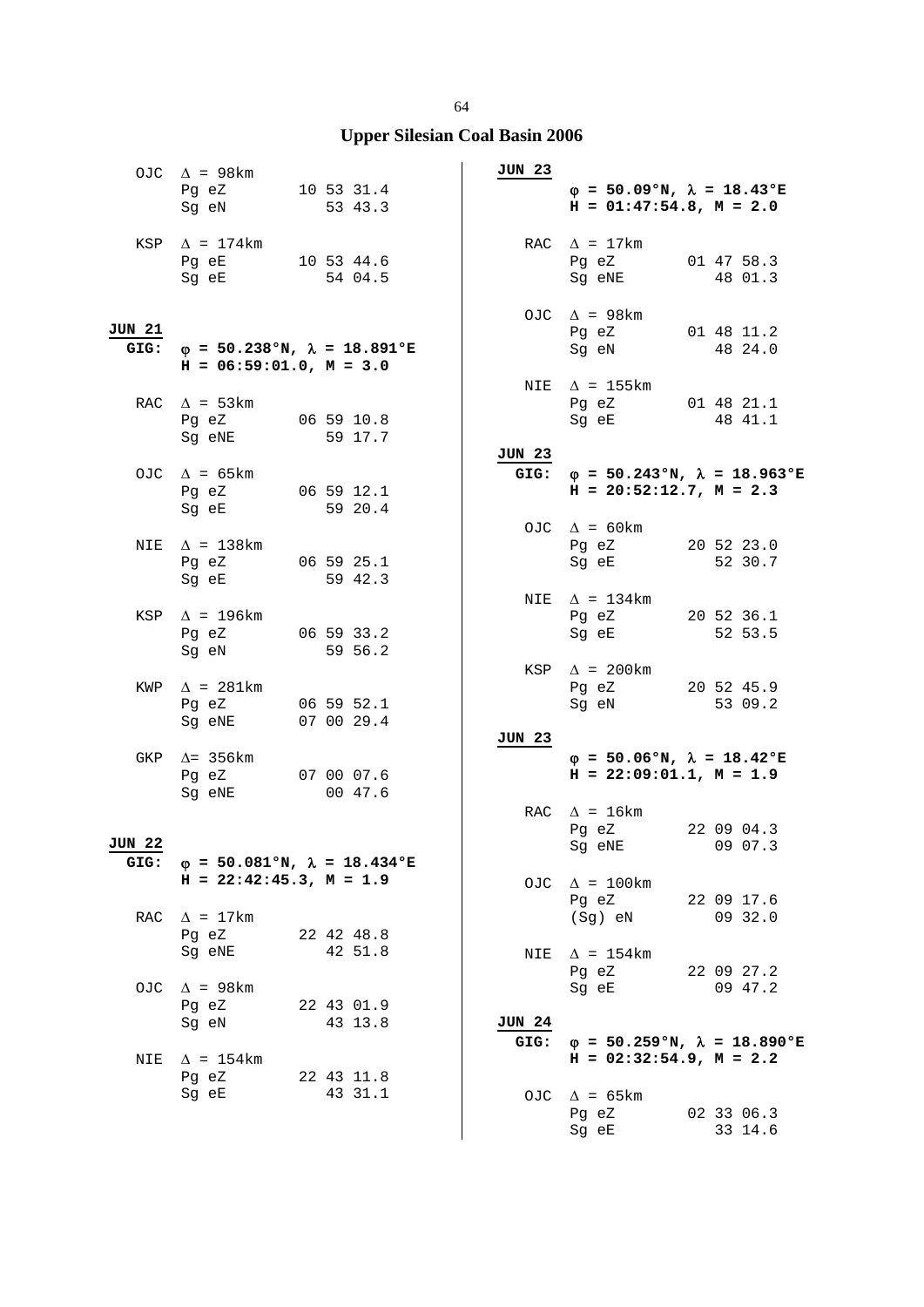|                       | NIE $\Delta$ = 139km<br>Pg eZ 02 33 19.3<br>Sg eE 33 36.4                    |            |         | <b>JUN 28</b>         | GIG: $\varphi = 50.081°N$ , $\lambda = 18.434°E$<br>$H = 05:13:37.8$ , $M = 2.3$  |                       |
|-----------------------|------------------------------------------------------------------------------|------------|---------|-----------------------|-----------------------------------------------------------------------------------|-----------------------|
|                       | KSP $\Delta$ = 195km<br>Pg eE 02 33 27.2<br>Sg eN 33 50.2                    |            |         |                       | RAC $\Delta = 17 \text{km}$<br>Pg eZ 05 13 41.4<br>Sg eNE 13 44.4                 |                       |
| <b>JUN 24</b><br>GIG: | $\varphi = 50.082$ °N, $\lambda = 18.437$ °E<br>$H = 03:22:20.0, M = 2.5$    |            |         |                       | OJC $\Delta$ = 98km<br>Pg eZ 05 13 54.2<br>Sg eN                                  | 14 06.7               |
|                       | RAC $\Delta = 17 \text{km}$<br>Pg eZ 03 22 23.6<br>Sg eNE                    | 22 26.5    |         |                       | NIE $\Delta = 154 \text{km}$<br>Pg eZ 05 14 04.2<br>Sg eE                         | 14 23.9               |
|                       | OJC $\Delta$ = 98km<br>Pg eZ 03 22 36.7<br>Sg eE 22 48.9                     |            |         |                       | KSP $\Delta$ = 174km<br>Pn eZ 05 14 05.5<br>Pg eZ 14 07.3<br>Sg eN                | 14 27.3               |
| NIE                   | $\Delta$ = 154km<br>Pg eZ 03 22 46.3<br>Sg eNE                               | 23 05.9    |         | JUN 29                | GIG: $\varphi = 50.245$ °N, $\lambda = 18.958$ °E<br>$H = 06:32:51.8$ , $M = 2.2$ |                       |
|                       | KSP $\Delta$ = 174km<br>Pn eZ 03 22 48.0<br>Pg eZ 22 49.6<br>Sn eN           | 23 08.3    |         |                       | OJC $\Delta = 60 \text{km}$<br>Pg eZ 06 33 02.1<br>Sg eE 33 09.9                  |                       |
| JUN 27                | Sg eN                                                                        | 23 09.9    |         |                       | NIE $\Delta$ = 134km<br>Pg eZ 06 33 14.9<br>Sg eE                                 | 33 32.0               |
| GIG:                  | $\varphi = 50.083$ °N, $\lambda = 18.436$ °E<br>$H = 04:40:25.7$ , $M = 2.1$ |            |         |                       | KSP $\Delta$ = 200km<br>Pg eZ 06 33 24.8<br>Sg eN                                 | 33 48.7               |
|                       | RAC $\Delta = 17 \text{km}$<br>Pg eZ 04 40 29.1<br>Sg eNE                    |            | 40 32.2 | <b>JUN 29</b><br>GIG: | $\varphi = 50.245$ °N, $\lambda = 18.958$ °E<br>$H = 19:51:52.5$ , $M = 2.3$      |                       |
| OJC                   | $\Delta$ = 98km<br>Pg eZ<br>Sg eN                                            | 04 40 42.3 | 40 54.9 |                       | OJC $\Delta$ = 60km<br>Pg eZ<br>Sg eE                                             | 19 52 02.8<br>52 10.6 |
| NIE                   | $\Delta$ = 154 km<br>Pq eZ<br>Sg eE                                          | 04 40 51.9 | 41 11.9 | NIE                   | $\Delta$ = 134km<br>Pg eZ<br>Sg eE                                                | 19 52 15.7<br>52 32.6 |
| KSP                   | $\Delta$ = 174 km<br>Pq eE<br>Sg eN                                          | 04 40 55.2 | 41 16.0 | KSP                   | $\Delta$ = 200km<br>Pg eZ<br>Sg eE                                                | 19 52 25.6<br>52 48.9 |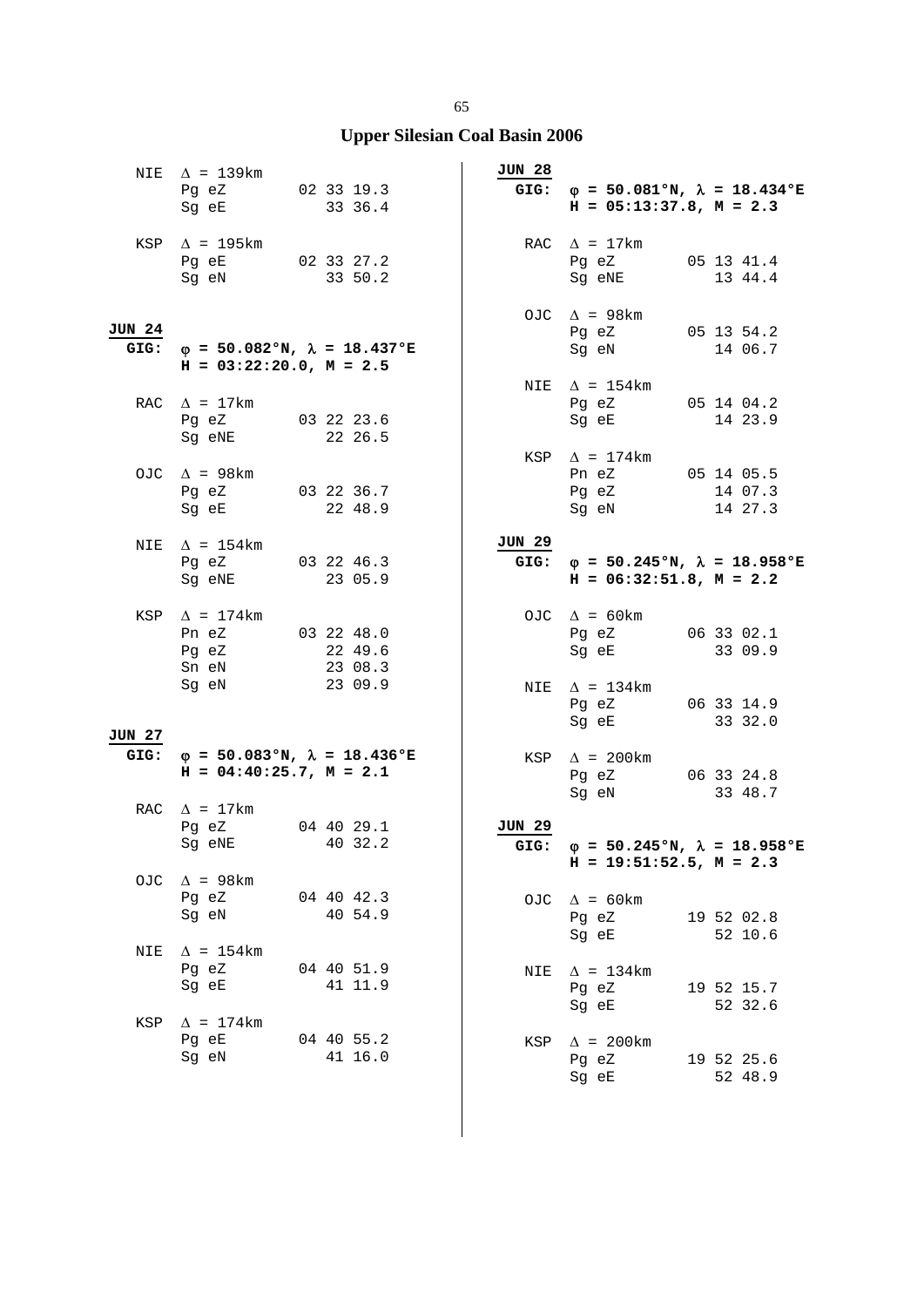| <b>JUN 30</b> | GIG: $\varphi = 50.081^\circ N$ , $\lambda = 18.434^\circ E$<br>$H = 01:58:16.2, M = 2.2$                                                                                                                                                                                  |                       | JUL 3 | GIG: $\varphi = 50.081$ °N, $\lambda = 18.435$ °E<br>$H = 04:09:36.4$ , $M = 2.2$                                                                         |                         |
|---------------|----------------------------------------------------------------------------------------------------------------------------------------------------------------------------------------------------------------------------------------------------------------------------|-----------------------|-------|-----------------------------------------------------------------------------------------------------------------------------------------------------------|-------------------------|
|               | RAC $\Delta = 17 \text{km}$<br>Pg eZ 01 58 19.9<br>Sg eNE                                                                                                                                                                                                                  | 58 22.9               |       | RAC $\Delta = 18$ km<br>Pg eZ<br>Sg eNE                                                                                                                   | 04 09 40.0<br>09 43.1   |
|               | OJC $\Delta$ = 98km<br>Pg eZ 01 58 32.6<br>Sg eE 58 44.8                                                                                                                                                                                                                   |                       |       | OJC $\Delta$ = 98km<br>Pg eZ 04 09 52.8<br>Sg eE and the state of the state of the state of the state of the state of the state of the state of the state | 10 05.0                 |
|               | NIE $\Delta = 154 \text{km}$<br>Pg eZ 01 58 42.5<br>Sg eE                                                                                                                                                                                                                  | 59 01.7               |       | $KSP \quad \Delta = 174 \text{km}$<br>Pg eE 04 10 06.1<br>Sg eE                                                                                           | 10 26.2                 |
|               | KSP $\Delta$ = 174km<br>Pn eZ 01 58 43.8<br>Pg eZ<br>Sg eE                                                                                                                                                                                                                 | 58 45.2<br>59 05.5    | JUL 3 | GIG: $\varphi = 50.246$ °N, $\lambda = 18.955$ °E<br>$H = 12:41:40.1, M = 2.3$                                                                            |                         |
| <b>JUN 30</b> | $\varphi = 50.24$ °N, $\lambda = 18.71$ °E<br>$H = 15:20:20.4$ , $M = 2.4$                                                                                                                                                                                                 |                       |       | OJC $\Delta = 60 \text{km}$<br>Pg iZ 12 41 50.7 D<br>Sg eE                                                                                                | 41 58.5                 |
|               | OJC $\Delta$ = 78km<br>Pg eZ 15 20 33.8<br>Sg eN                                                                                                                                                                                                                           | 20 43.8               |       | $KSP \quad \Delta = 200 \text{km}$<br>Pg eZ 12 42 13.4<br>Sg eN                                                                                           | 42 36.7                 |
|               | NIE $\Delta$ = 146 km<br>Pg eZ 15 20 45.4<br>Sg eN and the state of the state of the state of the state of the state of the state of the state of the state of the state of the state of the state of the state of the state of the state of the state of the state of the | 21 04.0               | JUL 4 | GIG: $\varphi = 50.244 \text{°N}$ , $\lambda = 18.958 \text{°E}$<br>$H = 02:21:30.7$ , $M = 2.1$                                                          |                         |
|               | KSP $\Delta$ = 184km<br>Pg eZ 15 20 51.3<br>Sg eE                                                                                                                                                                                                                          | 21 12.6               |       | OJC $\Delta = 60 \text{km}$<br>Pg iZ<br>Sg eE                                                                                                             | 02 21 41.2 D<br>21 49.0 |
| JUL 1<br>GIG: | $\varphi = 50.245$ °N, $\lambda = 18.958$ °E<br>$H = 00:31:03.7$ , $M = 2.3$                                                                                                                                                                                               |                       |       | NIE $\Delta = 134 \text{km}$<br>$Pg$ eZ<br>Sg eE 22 11.3                                                                                                  | 02 21 54.1              |
|               | OJC $\Delta = 60 \text{km}$<br>Pg eZ<br>Sq eE                                                                                                                                                                                                                              | 00 31 14.2<br>31 22.1 | KSP   | $\Delta$ = 200km<br>$Pg$ eZ<br>Sq eE                                                                                                                      | 02 22 03.7<br>22 27.1   |
| NIE           | $\Delta$ = 134km<br>Pg eZ<br>Sg eE                                                                                                                                                                                                                                         | 00 31 26.9<br>31 44.2 | JUL 5 | GIG: $\varphi = 50.246$ °N, $\lambda = 18.954$ °E<br>$H = 04:33:47.5$ , $M = 2.5$                                                                         |                         |
| KSP           | $\Delta$ = 200km<br>Pg eZ<br>Sg eE                                                                                                                                                                                                                                         | 00 31 36.5<br>32 01.3 |       | OJC $\Delta = 60 \text{km}$<br>Pg iZ<br>Sg eE                                                                                                             | 04 33 57.7 D<br>34 05.6 |

 $\overline{\phantom{a}}$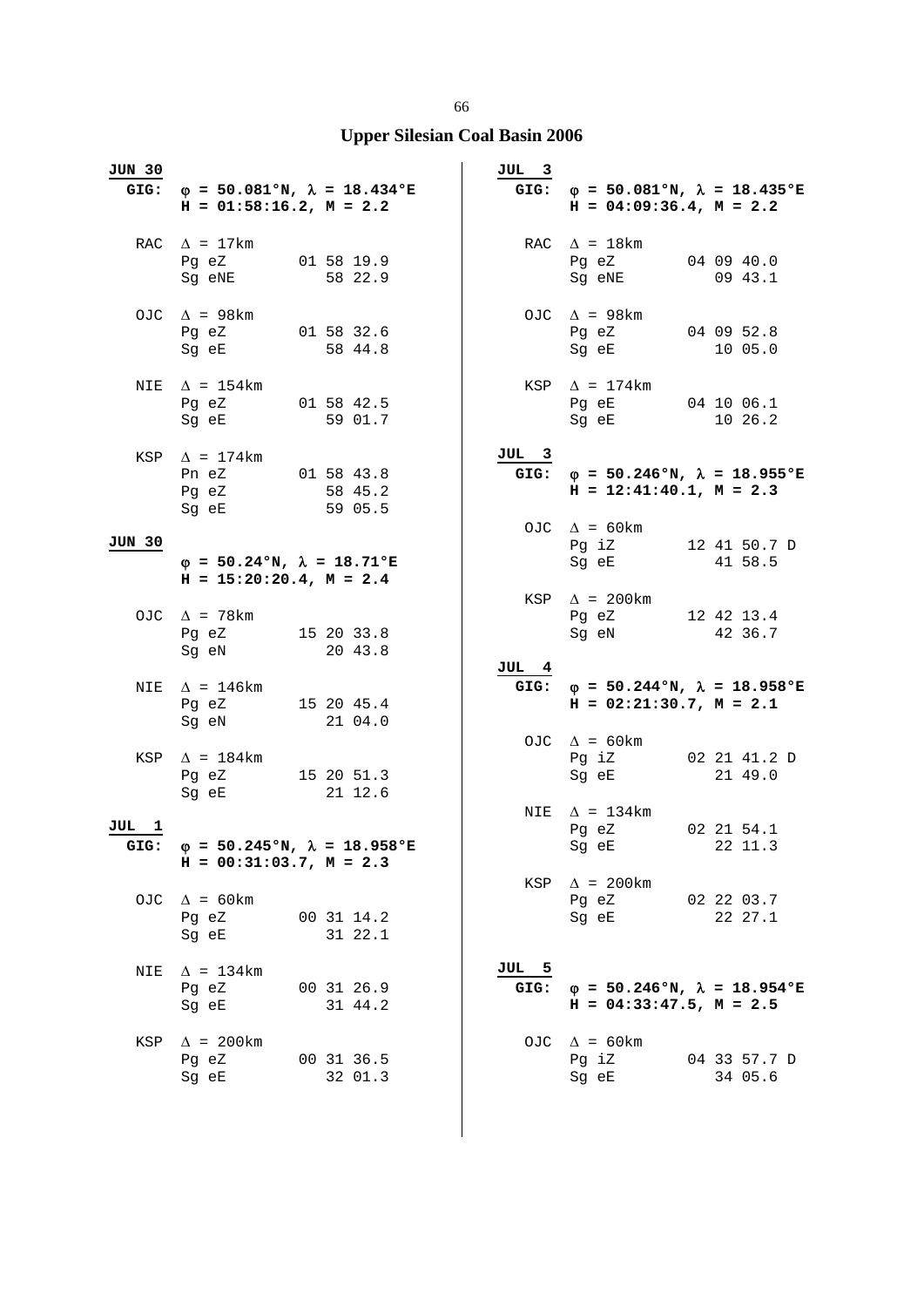|               | NIE $\Delta = 134 \text{km}$<br>Pg eZ<br>Sg eE                                                                                                            | 04 34 10.7<br>34 27.7                        | JUL 6 | GIG: $\varphi = 50.246$ °N, $\lambda = 18.959$ °E<br>$H = 15:32:53.9, M = 2.6$ |                       |
|---------------|-----------------------------------------------------------------------------------------------------------------------------------------------------------|----------------------------------------------|-------|--------------------------------------------------------------------------------|-----------------------|
|               | KSP $\Delta$ = 200km<br>Pg eZ 04 34 21.1<br>Sg eN 34 43.9                                                                                                 |                                              |       | OJC $\Delta = 60 \text{km}$<br>Pg eZ<br>Sg eE                                  | 15 33 04.3<br>33 12.2 |
| JUL 5<br>GIG: | $H = 06:55:49.4$ , $M = 2.4$                                                                                                                              | $\varphi$ = 50.273°N, $\lambda$ = 18.829°E   |       | NIE $\Delta = 134 \text{km}$<br>Pg eZ<br>Sg eE                                 | 15 33 17.0<br>33 33.8 |
|               | OJC $\Delta = 69 \text{km}$<br>Pg eZ<br>Sg eN                                                                                                             | 06 56 01.2<br>56 11.0                        |       | $KSP \quad \Delta = 200 \text{km}$<br>Pg eE<br>Sg eN                           | 15 33 26.9<br>33 50.4 |
| NIE           | $\Delta$ = 142km<br>Pg eZ 06 56 13.8<br>Sg eNE                                                                                                            | 56 31.2                                      | JUL 6 | GIG: $\varphi = 50.081°N$ , $\lambda = 18.437°E$<br>$H = 18:50:08.0, M = 2.4$  |                       |
|               | KSP $\Delta$ = 190km<br>Pg eN 06 56 21.0<br>Sg eE                                                                                                         | 56 44.1                                      |       | RAC $\Delta = 17 \text{km}$<br>Pg eZ<br>Sg eNE                                 | 18 50 11.6<br>50 14.6 |
| JUL 5         | $\varphi = 50.25$ °N, $\lambda = 18.82$ °E<br>$H = 22:19:57.3, M = 2.3$                                                                                   |                                              |       | OJC $\Delta$ = 98km<br>Pg eZ<br>Sg eE                                          | 18 50 24.9<br>50 36.5 |
|               | OJC $\Delta$ = 70km<br>Pg eZ 22 20 09.7<br>Sg eE and the state of the state of the state of the state of the state of the state of the state of the state | 20 18.5                                      |       | NIE $\Delta$ = 154km<br>Pg eZ<br>Sg eN                                         | 18 50 34.8<br>50 54.4 |
| NIE           | $\Delta$ = 142km<br>Pg eZ<br>Sg eN                                                                                                                        | 22 20 21.7<br>20 39.2                        |       | KSP $\Delta$ = 174km<br>Pn eZ<br>Pg eZ                                         | 18 50 35.8<br>50 37.6 |
|               | KSP $\Delta$ = 190km<br>Pg eZ<br>Sg eN 20 51.5                                                                                                            | 22 20 29.5                                   | JUL 7 | Sg eE                                                                          | 50 57.8               |
| JUL 6<br>GIG: | $H = 07:28:24.6$ , $M = 2.2$                                                                                                                              | $\varphi = 50.055$ °N, $\lambda = 18.449$ °E | GIG:  | $\varphi = 50.081$ °N, $\lambda = 18.436$ °E<br>$H = 20:05:05.6$ , $M = 2.3$   |                       |
| RAC           | $\Delta$ = 18km<br>Pg eZ<br>Sg eNE                                                                                                                        | 07 28 28.1<br>28 31.2                        |       | RAC $\Delta = 17 \text{km}$<br>Pg eZ<br>Sg eNE                                 | 20 05 09.4<br>05 12.5 |
| OJ C          | $\Delta$ = 98km<br>Pg eZ<br>Sg eE                                                                                                                         | 07 28 41.3<br>28 54.1                        | OJC   | $\Delta$ = 98km<br>Pg eZ<br>Sg eN                                              | 20 05 22.5<br>05 34.5 |
| NIE           | $\Delta$ = 152km<br>Pg eZ<br>Sg eE                                                                                                                        | 07 28 51.2<br>29 10.4                        |       | NIE $\Delta = 154 \text{km}$<br>Pg eZ<br>Sg eE                                 | 20 05 32.3<br>05 51.9 |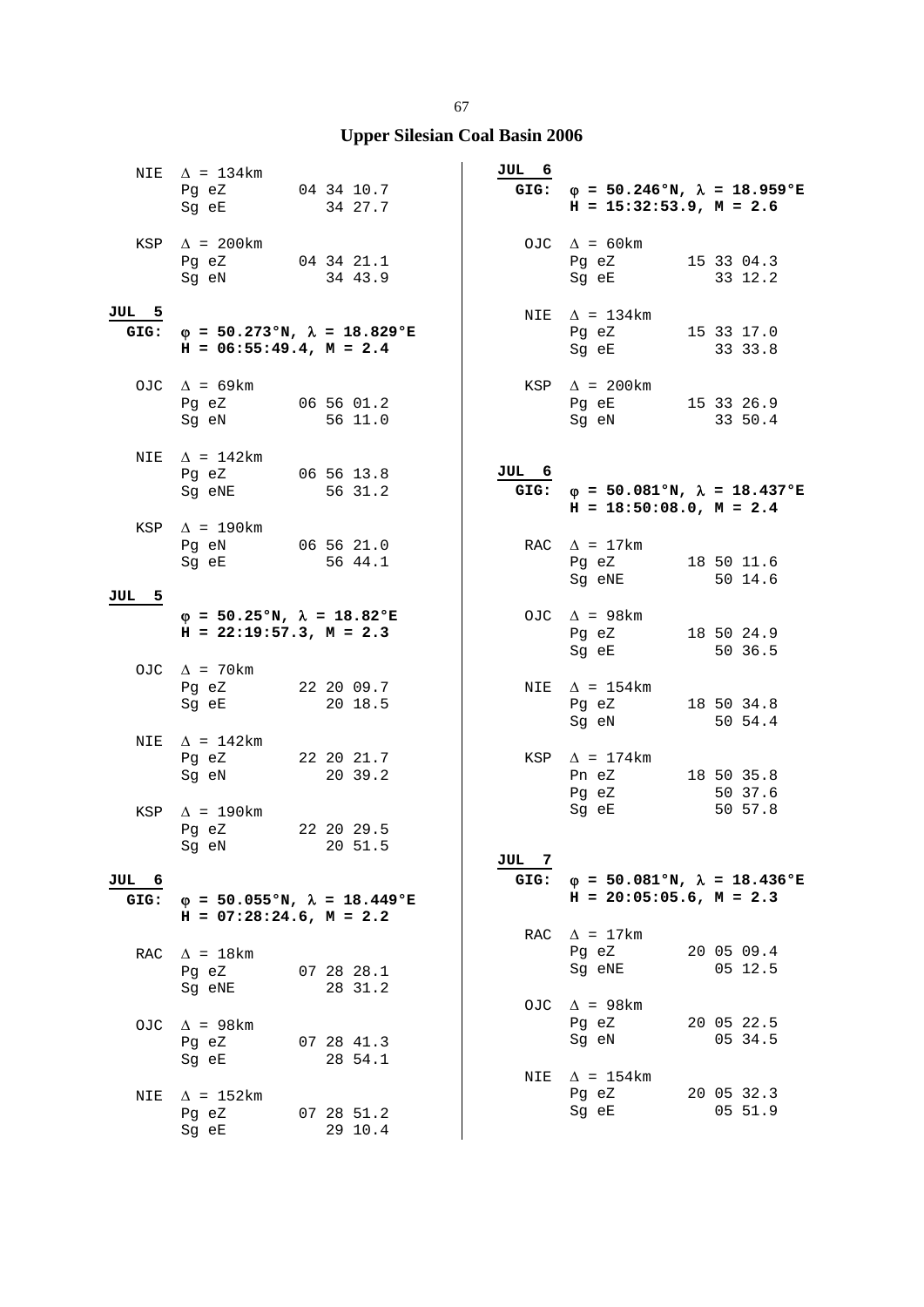## **Upper Silesian Coal Basin 2006**

|                       | KSP $\Delta$ = 174km<br>Pg eZ 20 05 35.1<br>Sg eN                                 | 05 56.0               | <b>JUL 10</b> | GIG: $\varphi = 50.051$ °N, $\lambda = 18.457$ °E<br>$H = 17:41:44.0, M = 2.1$                                                                         |                                  |
|-----------------------|-----------------------------------------------------------------------------------|-----------------------|---------------|--------------------------------------------------------------------------------------------------------------------------------------------------------|----------------------------------|
| JUL 8                 | GIG: $\varphi = 50.243$ °N, $\lambda = 18.920$ °E<br>$H = 18:24:10.0, M = 2.4$    |                       |               | RAC $\Delta = 19 \text{km}$<br>Pg eZ 17 41 47.9<br>Sg eNE 41 50.9                                                                                      |                                  |
|                       | OJC $\Delta = 62 \text{km}$<br>Pg eZ 18 24 21.1<br>Sg eN                          | 24 29.0               |               | OJC $\Delta$ = 98km<br>Pg eZ 17 42 00.2<br>Sg eN 42 12.8                                                                                               |                                  |
| NIE                   | $\Delta$ = 136km<br>Pg eZ 18 24 33.8<br>Sg eE                                     | 24 49.7               |               | NIE $\Delta = 151 \text{km}$<br>Pg eZ 17 42 10.1<br>Sg eN                                                                                              | 42 29.8                          |
|                       | KSP $\Delta$ = 198km<br>Pg eZ 18 24 43.1<br>Sg eN 25 06.3                         |                       | JUL 11        | GIG: $\varphi = 50.246$ °N, $\lambda = 18.958$ °E<br>$H = 04:34:59.6$ , $M = 2.2$                                                                      |                                  |
| JUL 9                 | GIG: $\varphi = 50.237$ °N, $\lambda = 18.937$ °E<br>$H = 00:55:12.8$ , $M = 2.3$ |                       |               | OJC $\Delta = 60 \text{km}$<br>Pg eZ<br>Sg eE                                                                                                          | 04 35 09.7<br>35 17.5            |
|                       | OJC $\Delta = 61 \text{km}$<br>Pg eZ 00 55 23.5<br>Sg eE                          | 55 31.4               |               | NIE $\Delta$ = 134km<br>Pg eZ 04 35 23.1<br>Sg eE                                                                                                      | 35 40.0                          |
|                       | RAC $\Delta$ = 56km<br>Pg eZ 00 55 23.7<br>Sg eNE                                 | 55 30.6               | KSP           | $\Delta$ = 200km<br>Pg eZ 04 35 32.2<br>Sg eE and the state of the state of the state of the state of the state of the state of the state of the state | 35 56.4                          |
| NIE                   | $\Delta$ = 135km<br>Pg eZ 00 55 35.6<br>Sg eN                                     | 55 52.9               | JUL 11        | GIG: $\varphi = 50.081°N$ , $\lambda = 18.436°E$<br>$H = 12:15:23.7, M = 2.2$                                                                          |                                  |
| KSP                   | $\Delta$ = 199km<br>Pg eZ<br>Sg eN                                                | 00 55 45.7<br>56 09.3 |               | RAC $\Delta = 17 \text{km}$<br>Pg eZ<br>Sg eNE 15 30.6                                                                                                 | 12 15 27.1                       |
| <b>JUL 10</b><br>GIG: | $\varphi = 50.230$ °N, $\lambda = 19.073$ °E<br>$H = 07:42:04.7$ , $M = 2.3$      |                       |               | OJC $\Delta$ = 98km<br>Pg eZ<br>Sg eE                                                                                                                  | 12 15 40.2<br>15 52.5            |
|                       | OJC $\Delta = 52 \text{km}$<br>Pq eZ<br>Sg eE                                     | 07 42 13.5<br>42 20.9 |               | NIE $\Delta$ = 154km<br>Pg eZ<br>Sg eE                                                                                                                 | 12 15 50.1<br>16 10.2            |
| KSP                   | $\Delta$ = 208km<br>Pg eE<br>Sq eN                                                | 07 42 38.6<br>43 03.8 |               | KSP $\Delta$ = 174km<br>Pn eZ<br>Pg eZ<br>Sg eN                                                                                                        | 12 15 51.1<br>15 52.8<br>16 13.2 |

 $\overline{\phantom{a}}$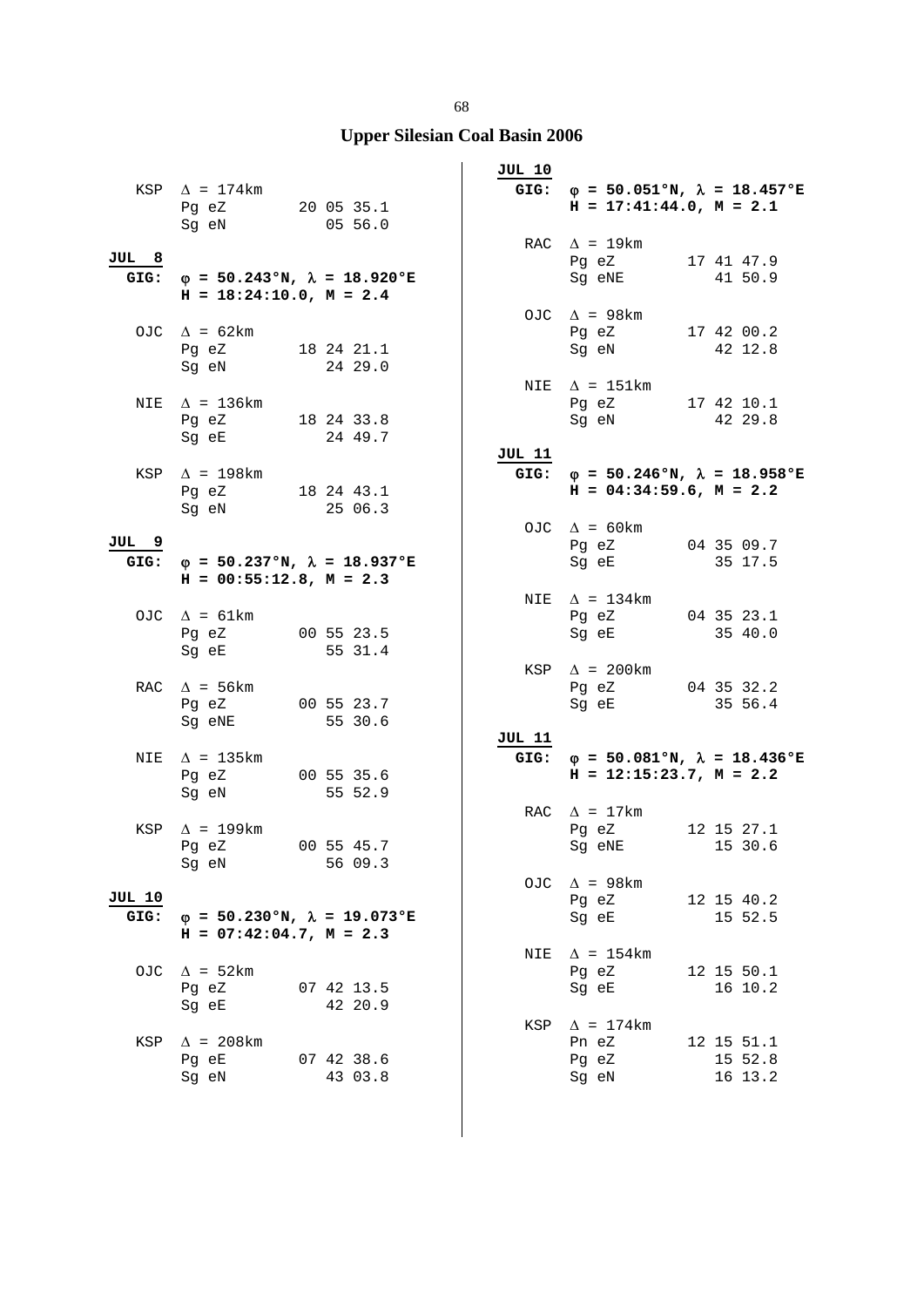| JUL 12 | GIG: $\varphi = 50.239$ °N, $\lambda = 18.939$ °E<br>$H = 02:01:12.8$ , $M = 2.2$ |                       | <b>JUL 13</b> | GIG: $\varphi = 50.244 \text{°N}$ , $\lambda = 18.958 \text{°E}$<br>$H = 09:19:50.6$ , $M = 2.4$ |                       |
|--------|-----------------------------------------------------------------------------------|-----------------------|---------------|--------------------------------------------------------------------------------------------------|-----------------------|
|        | OJC $\Delta = 61 \text{km}$<br>Pg eZ 02 01 23.3<br>Sg eE                          | 01 31.4               |               | OJC $\Delta = 60 \text{km}$<br>Pg iZ 09 20 00.9 D<br>Sg eE                                       | 20 08.8               |
|        | NIE $\Delta$ = 135km<br>Pg eZ 02 01 35.8<br>Sg eE 01 53.7                         |                       |               | NIE $\Delta = 134 \text{km}$<br>Pg eZ 09 20 13.8<br>Sg eE 20 30.9                                |                       |
|        | KSP $\Delta$ = 199km<br>Pg eZ 02 01 45.3<br>Sg eN 02 09.1                         |                       |               | $KSP \quad \Delta = 200 \text{km}$<br>Pg eZ 09 20 23.8<br>Sg eE                                  | 20 47.1               |
| JUL 12 | GIG: $\varphi = 50.082$ °N, $\lambda = 18.434$ °E<br>$H = 14:09:41.9$ , $M = 2.4$ |                       | JUL 13        | GIG: $\varphi = 50.046$ °N, $\lambda = 18.456$ °E<br>$H = 17:09:13.2, M = 2.0$                   |                       |
|        | RAC $\Delta = 17 \text{km}$<br>Pg eZ 14 09 45.4<br>Sg eNE                         | 09 48.6               |               | RAC $\Delta$ = 19km<br>Pg eZ 17 09 17.0<br>Sg eNE                                                | 09 20.0               |
|        | OJC $\Delta$ = 98km<br>Pg eZ 14 09 58.2<br>Sg eN                                  | 10 11.0               |               | OJC $\Delta$ = 98km<br>Pg eZ 17 09 29.4<br>Sg eN                                                 | 09 41.9               |
|        | NIE $\Delta$ = 154km<br>Pg eZ 14 10 08.5<br>Sg eE 10 28.2                         |                       |               | NIE $\Delta$ = 151km<br>Pg eZ 17 09 39.1<br>Sg eN 09 58.5                                        |                       |
|        | KSP $\Delta$ = 174km<br>Pg eZ 14 10 11.6<br>Sg eE 10 31.9                         |                       | JUL 13        | $\varphi = 50.09$ °N, $\lambda = 18.43$ °E<br>$H = 19:33:58.0, M = 2.0$                          |                       |
| JUL 13 | GIG: $\varphi = 50.081°N$ , $\lambda = 18.436°E$<br>$H = 03:44:48.5$ , $M = 2.0$  |                       |               | RAC $\Delta = 17 \text{km}$<br>Pg eZ<br>Sg eNE 34 04.5                                           | 19 34 01.5            |
| RAC    | $\Delta$ = 17km<br>Pg eZ 03 44 51.8<br>Sg eNE 44 54.8                             |                       |               | OJC $\Delta$ = 98km<br>Pg eZ<br>Sg eN 34 26.5                                                    | 19 34 14.3            |
| OJC    | $\Delta$ = 98km<br>Pg eZ<br>Sg eE                                                 | 03 45 04.8<br>45 16.9 |               | NIE $\Delta$ = 155km<br>Pg eZ<br>Sg eE                                                           | 19 34 24.2<br>34 44.3 |
| NIE    | $\Delta$ = 154km<br>Pg eZ 03 45 15.3<br>Sg eE                                     | 45 34.7               | <b>JUL 13</b> | GIG: $\varphi = 50.171^{\circ}N$ , $\lambda = 19.287^{\circ}E$<br>$H = 22:15:39.5$ , $M = 2.4$   |                       |
|        |                                                                                   |                       |               | OJC $\Delta$ = 36km<br>Pg eZ<br>Sg eN                                                            | 22 15 45.6<br>15 50.3 |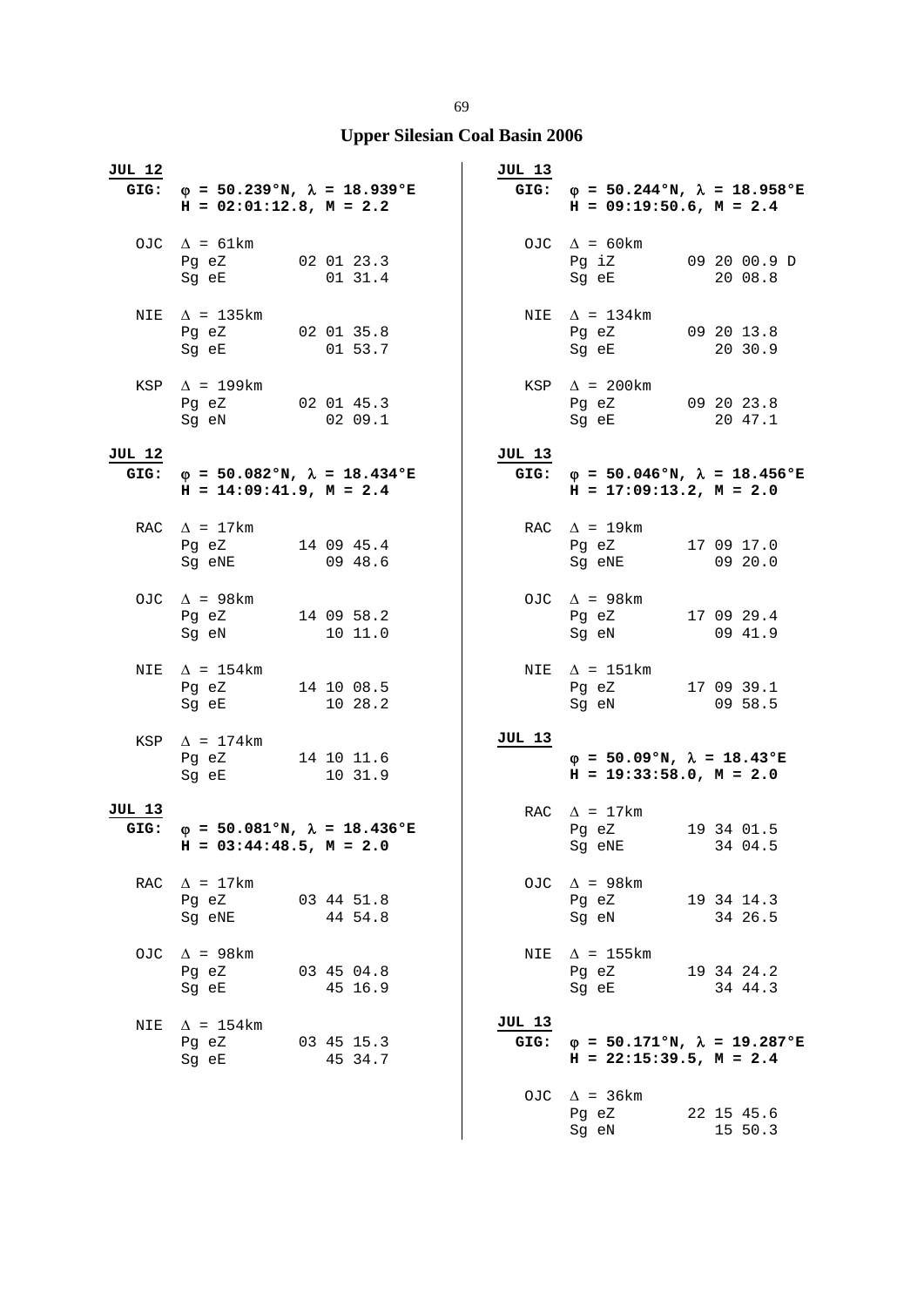|               | NIE $\Delta = 111 \text{km}$<br>Pg eZ 22 15 58.2<br>Sg eE 16 13.4 |                                                                  |               | KSP $\Delta$ = 198km<br>Pn eZ 20 39 01.5<br>Pg eZ 39 02.9<br>Sg eN                | 39 26.3                 |
|---------------|-------------------------------------------------------------------|------------------------------------------------------------------|---------------|-----------------------------------------------------------------------------------|-------------------------|
|               | KSP $\Delta$ = 225km<br>Pg eZ 22 16 17.0<br>Sg eN 16 43.4         |                                                                  | <b>JUL 14</b> | GIG: $\varphi = 50.246$ °N, $\lambda = 18.958$ °E<br>$H = 21:28:03.5$ , $M = 2.1$ |                         |
| JUL 14        | $H = 03:25:05.9$ , $M = 2.4$                                      | GIG: $\varphi = 50.244 \text{°N}$ , $\lambda = 18.958 \text{°E}$ |               | OJC $\Delta = 60 \text{km}$<br>Pg eZ 21 28 14.0<br>Sg eE 28 21.9                  |                         |
|               | OJC $\Delta = 60 \text{km}$<br>Pg eZ 03 25 16.1<br>Sg eE          | 25 24.1                                                          |               | NIE $\Delta = 134 \text{km}$<br>Pg eZ 21 28 26.9<br>Sg eE                         | 28 44.0                 |
|               | NIE $\Delta = 134 \text{km}$<br>Pg eZ 03 25 29.1<br>Sg eE 25 46.2 |                                                                  |               | KSP $\Delta$ = 200km<br>Pg eZ 21 28 36.1<br>Sg eN 29 00.3                         |                         |
|               | KSP $\Delta$ = 200km<br>Pg eZ 03 25 39.0<br>Sg eE 26 03.1         |                                                                  | JUL 15        | GIG: $\varphi = 50.258$ °N, $\lambda = 18.891$ °E<br>$H = 01:00:39.5$ , $M = 2.8$ |                         |
| JUL 14        |                                                                   |                                                                  |               |                                                                                   |                         |
|               | $H = 15:29:16.6$ , $M = 2.1$                                      | GIG: $\varphi = 50.081$ °N, $\lambda = 18.434$ °E                |               | RAC $\Delta$ = 53km<br>Pg eZ 01 00 49.4<br>Sg eNE 00 56.2                         |                         |
|               | RAC $\Delta = 17 \text{km}$<br>Pg eZ 15 29 19.9<br>Sg eNE 29 23.1 |                                                                  |               | OJC $\Delta = 65 \text{km}$<br>Pg iZ<br>Sg iN                                     | 01 00 50.9 D<br>0059.2  |
|               | OJC $\Delta$ = 99km<br>Pg eZ 15 29 33.3<br>Sg eN                  | 29 45.3                                                          |               | NIE $\Delta$ = 138km<br>Pg eZ 01 01 03.2<br>Sg eE                                 | 01 21.4                 |
|               | NIE $\Delta$ = 154km<br>Pg eZ<br>Sg eE                            | 15 29 43.4<br>30 02.8                                            | KSP           | $\Delta$ = 195km<br>Pg eZ<br>Sq eN                                                | 01 01 12.1<br>01 34.8   |
| <b>JUL 14</b> |                                                                   |                                                                  | JUL 17        |                                                                                   |                         |
| GIG:          | $H = 20:38:30.2$ , $M = 2.4$                                      | $\varphi = 50.243 \text{°N}$ , $\lambda = 18.923 \text{°E}$      | GIG:          | $\varphi = 50.246$ °N, $\lambda = 18.954$ °E<br>$H = 15:57:19.7$ , $M = 2.3$      |                         |
| OJC           | $\Delta$ = 63 km<br>Pq eZ<br>Sg iE                                | 20 38 41.2<br>38 49.3                                            |               | OJC $\Delta = 60 \text{km}$<br>Pg iZ<br>Sg eE                                     | 15 57 30.2 D<br>57 38.0 |
| NIE           | $\Delta$ = 136km<br>Pg eZ<br>Sg eE                                | 20 38 53.5<br>39 10.4                                            |               | NIE $\Delta$ = 135km<br>Pg eZ<br>Sg eE                                            | 15 57 43.1<br>58 00.3   |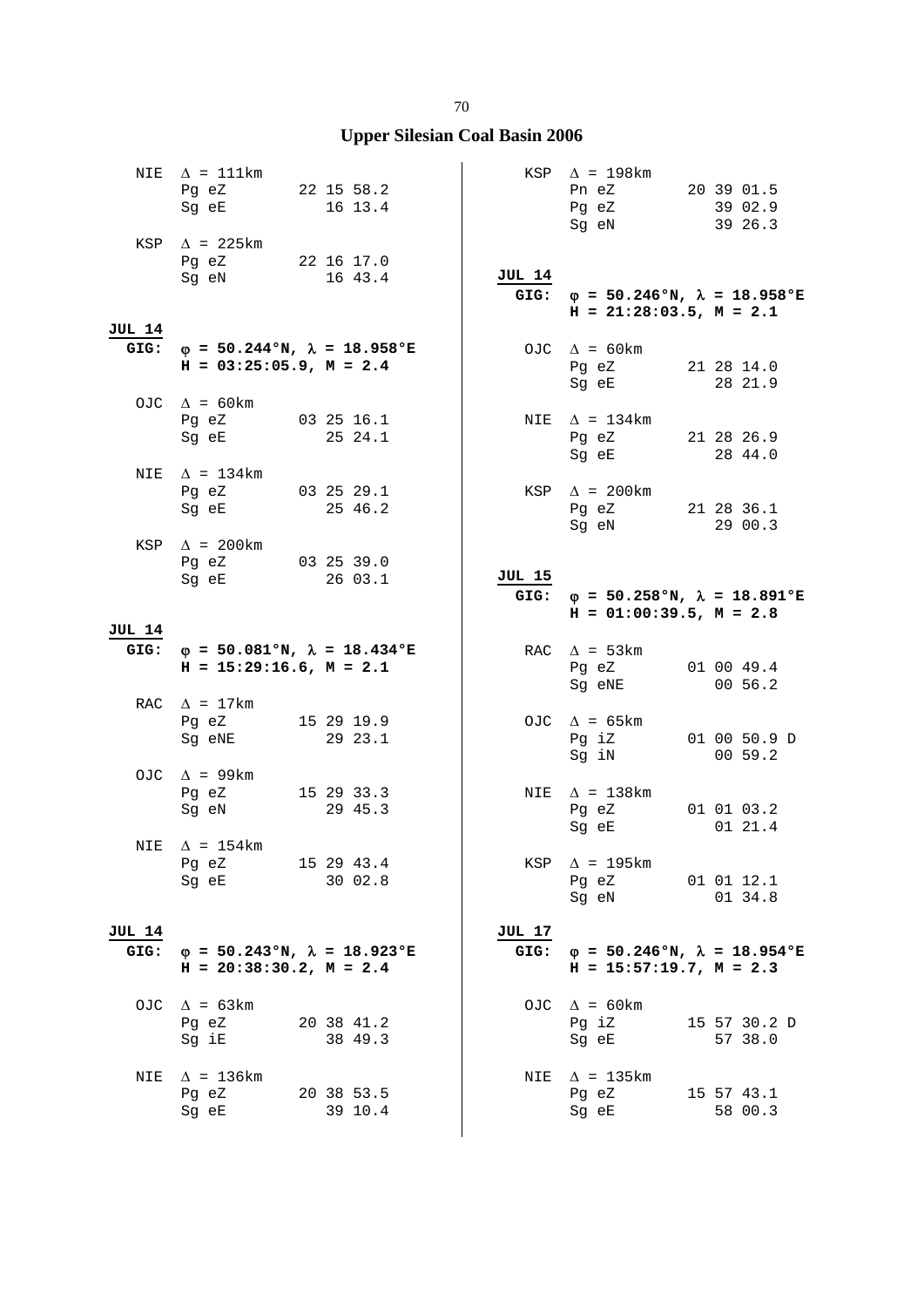|                       | KSP $\Delta$ = 199km<br>Pg eZ 15 57 52.4<br>Sg eN<br>58 15.9                      |               | KSP $\Delta$ = 200km<br>Pg eZ 09 46 03.3<br>Sn eN<br>Sg eE                                                                                                 | $46\;\;25.5$<br>46 27.4 |
|-----------------------|-----------------------------------------------------------------------------------|---------------|------------------------------------------------------------------------------------------------------------------------------------------------------------|-------------------------|
| JUL 17                | GIG: $\varphi = 50.082$ °N, $\lambda = 18.436$ °E<br>$H = 16:54:57.7$ , $M = 2.1$ | <b>JUL 19</b> | GIG: $\varphi = 50.244$ °N, $\lambda = 18.957$ °E<br>$H = 01:56:02.0$ , $M = 2.4$                                                                          |                         |
|                       | RAC $\Delta$ = 18 km<br>Pg eZ 16 55 01.2<br>Sg eNE<br>55 04.3                     |               | OJC $\Delta = 60 \text{km}$<br>Pg iZ 01 56 12.5 D<br>Sg eE                                                                                                 | 56 20.3                 |
|                       | OJC $\Delta$ = 98km<br>Pg eZ 16 55 14.0<br>55 26.6<br>Sg eE                       |               | NIE $\Delta$ = 134km<br>Pg eZ 01 56 24.8<br>Sg eE                                                                                                          | 56 42.0                 |
|                       | NIE $\Delta$ = 154km<br>Pg eZ 16 55 24.1<br>Sg eE 55 44.1                         |               | KSP $\Delta$ = 200km<br>Pg eZ 01 56 35.0<br>Sg eE 56 59.1                                                                                                  |                         |
|                       | KSP $\Delta$ = 174 km<br>Pg eZ 16 55 27.0<br>Sg eN<br>55 47.7                     | JUL 19        | GIG: $\varphi = 50.244$ °N, $\lambda = 18.957$ °E<br>$H = 08:31:17.2, M = 2.4$                                                                             |                         |
| JUL 17                | $\varphi = 50.09$ °N, $\lambda = 18.44$ °E<br>$H = 23:27:05.6$ , $M = 1.9$        |               | OJC $\Delta = 60 \text{km}$<br>Pg eZ 08 31 27.5<br>Sg eE                                                                                                   | 31 35.5                 |
|                       | RAC $\Delta = 18 \text{km}$<br>Pg eZ 23 27 09.2<br>27 12.2<br>Sg eNE              |               | NIE $\Delta$ = 134km<br>Pg eZ 08 31 40.3<br>Sg eE and the state of the state of the state of the state of the state of the state of the state of the state | 31 57.8                 |
|                       | OJC $\Delta$ = 98km<br>Pg eZ 23 27 22.0<br>Sg eN<br>27 34.7                       |               | $KSP \quad \Delta = 200 \text{km}$<br>Pg eZ 08 31 50.2<br>Sg eE                                                                                            | 32 13.6                 |
| NIE                   | $\Delta$ = 154km<br>23 27 31.9<br>Pg eZ<br>27 51.6<br>Sq eN                       | <b>JUL 20</b> | GIG: $\varphi = 50.246$ °N, $\lambda = 18.954$ °E<br>$H = 02:21:35.2, M = 2.6$                                                                             |                         |
| <b>JUL 18</b><br>GIG: | $\varphi = 50.244$ °N, $\lambda = 18.958$ °E<br>$H = 09:45:30.7$ , $M = 2.4$      |               | OJC $\Delta = 60 \text{km}$<br>Pg eZ<br>Sg eE                                                                                                              | 02 21 45.6<br>21 53.6   |
| OJ C                  | $\Delta$ = 60km<br>Pg iZ<br>09 45 40.7 D<br>Sg eE<br>45 48.5                      |               | NIE $\Delta = 134 \text{km}$<br>Pg eZ<br>Sg eE                                                                                                             | 02 21 57.8<br>22 15.6   |
| NIE                   | $\Delta$ = 134km<br>Pg eZ<br>09 45 54.1<br>Sg eE<br>46 11.5                       | KSP           | $\Delta$ = 200km<br>Pg eZ<br>Sg eN                                                                                                                         | 02 22 08.4<br>22 31.8   |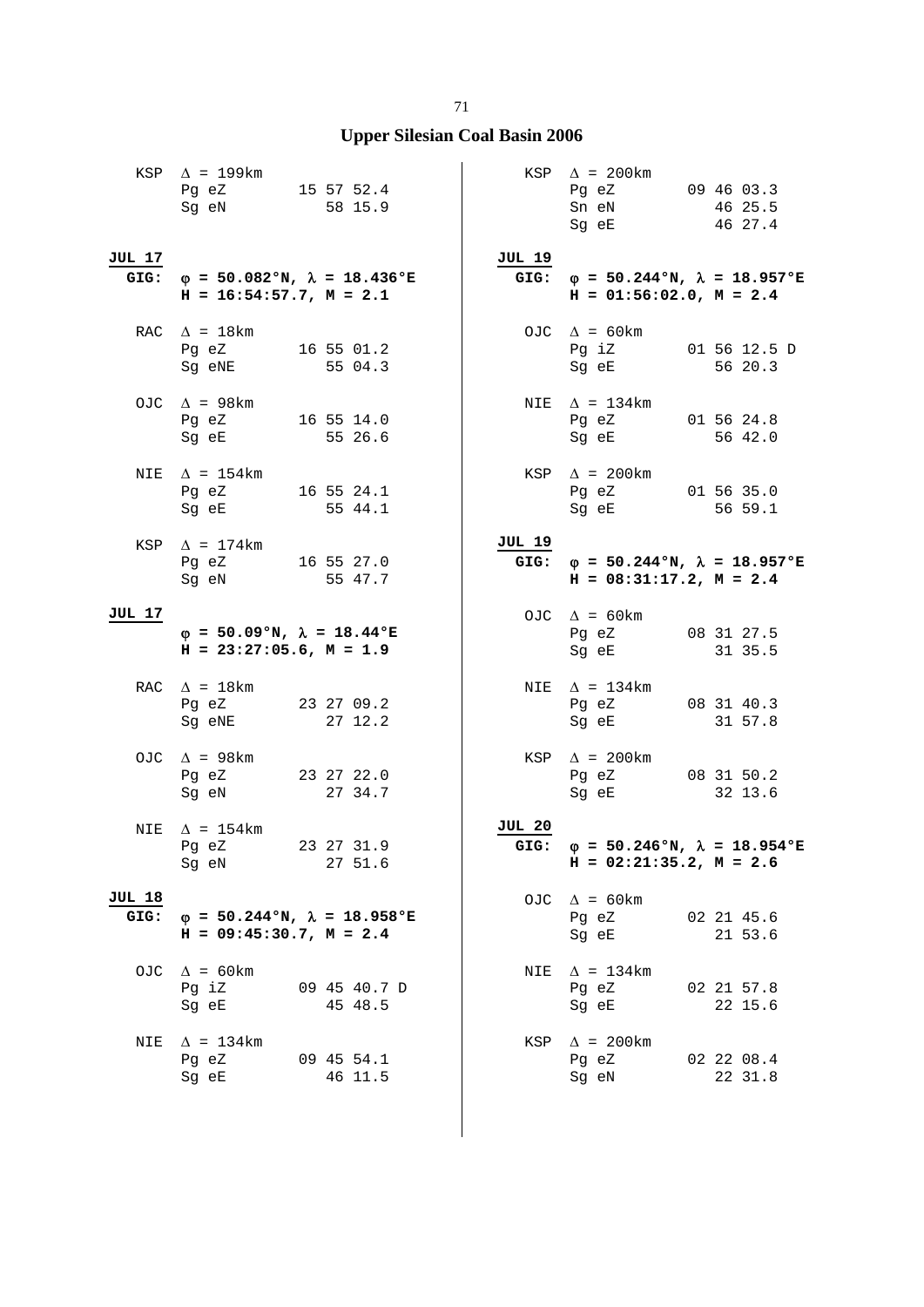| JUL 21                                                                                                                                                                                                                                                               |                                              |
|----------------------------------------------------------------------------------------------------------------------------------------------------------------------------------------------------------------------------------------------------------------------|----------------------------------------------|
| GIG: $\varphi = 50.246$ °N, $\lambda = 18.958$ °E<br>RAC $\Delta = 64 \text{km}$                                                                                                                                                                                     |                                              |
| $H = 07:20:48.0, M = 2.5$<br>Pg eZ                                                                                                                                                                                                                                   | 05 29 12.8                                   |
| Sg eNE                                                                                                                                                                                                                                                               | 29 21.0                                      |
| OJC $\Delta$ = 60km                                                                                                                                                                                                                                                  |                                              |
| Pg iZ 07 20 58.3 D<br>$\Delta$ = 141km<br>NIE                                                                                                                                                                                                                        |                                              |
| 21 06.2<br>Sg iZE<br>Pg eZ 05 29 25.2                                                                                                                                                                                                                                | Sg eN 29 42.7                                |
| $\Delta$ = 134km<br>NIE                                                                                                                                                                                                                                              |                                              |
| Pg eZ<br>07 21 10.9<br>$KSP \triangle = 198km$                                                                                                                                                                                                                       |                                              |
| 21 28.2<br>Sg eE<br>Pn eZ                                                                                                                                                                                                                                            | 05 29 32.6                                   |
| Pg E                                                                                                                                                                                                                                                                 | 29 34.3                                      |
| Sg eE<br>KSP $\Delta$ = 200km                                                                                                                                                                                                                                        | 29 58.1                                      |
| Pg eZ 07 21 21.0<br>JUL 24<br>21 45.0<br>Sg eN                                                                                                                                                                                                                       |                                              |
| GIG: $\varphi = 50.246$ °N, $\lambda = 18.958$ °E                                                                                                                                                                                                                    |                                              |
| $H = 09:02:41.2, M = 2.5$<br><b>JUL 21</b>                                                                                                                                                                                                                           |                                              |
| $\varphi = 50.08$ °N, $\lambda = 18.42$ °E                                                                                                                                                                                                                           |                                              |
| $H = 23:17:50.6$ , $M = 1.8$<br>OJC $\Delta = 60 \text{km}$                                                                                                                                                                                                          |                                              |
| Pg iZ<br>Sg eE                                                                                                                                                                                                                                                       | 09 02 51.6 D<br>02 59.5                      |
| RAC $\Delta = 16 \text{km}$<br>Pg eZ<br>23 17 53.8                                                                                                                                                                                                                   |                                              |
| 17 56.9<br>KSP $\Delta$ = 200km<br>Sg eNE                                                                                                                                                                                                                            |                                              |
|                                                                                                                                                                                                                                                                      | Pg eZ 09 03 14.2                             |
| Sg eN<br>OJC $\Delta$ = 99km                                                                                                                                                                                                                                         | 03 38.2                                      |
| Pg eZ 23 18 07.8<br><b>JUL 25</b>                                                                                                                                                                                                                                    |                                              |
| Sg eN<br>18 19.8<br>GIG:                                                                                                                                                                                                                                             | $\varphi = 50.244$ °N, $\lambda = 18.957$ °E |
| $H = 05:16:03.2, M = 2.2$<br>$\Delta$ = 155 km<br>NIE                                                                                                                                                                                                                |                                              |
| Pg eZ 23 18 16.7                                                                                                                                                                                                                                                     |                                              |
| Sg eE and the state of the state of the state of the state of the state of the state of the state of the state<br>18 36.7<br>OJC $\Delta = 60 \text{km}$                                                                                                             |                                              |
|                                                                                                                                                                                                                                                                      |                                              |
| Pg eZ                                                                                                                                                                                                                                                                | 05 16 13.6                                   |
| <b>JUL 22</b><br>Sg eEZ                                                                                                                                                                                                                                              | 16 21.4                                      |
| $\varphi = 50.10$ °N, $\lambda = 18.44$ °E<br>NIE $\Delta$ = 134km                                                                                                                                                                                                   |                                              |
| $H = 00:18:42.1, M = 1.8$<br>Pg eZ                                                                                                                                                                                                                                   | 05 16 26.4                                   |
| Sg eE<br>RAC $\Delta = 17 \text{km}$                                                                                                                                                                                                                                 | 16 43.2                                      |
| Pg eZ<br>00 18 45.6                                                                                                                                                                                                                                                  |                                              |
| 18 48.6<br>$\Delta$ = 200km<br>Sg eNE and the state of the state of the state of the state of the state of the state of the state of the state of the state of the state of the state of the state of the state of the state of the state of the state of the<br>KSP |                                              |
| Pg eE                                                                                                                                                                                                                                                                | 05 16 36.0                                   |
| Sg eE<br>$\Delta$ = 98 km<br>OJC.                                                                                                                                                                                                                                    | 17 00.2                                      |
| 00 18 58.9<br>Pg eZ<br><u>JUL 25</u><br>19 11.2<br>Sg eE                                                                                                                                                                                                             |                                              |
| GIG: $\varphi = 50.244 \text{°N}$ , $\lambda = 18.956 \text{°E}$                                                                                                                                                                                                     |                                              |
| $\Delta$ = 155km<br>NIE                                                                                                                                                                                                                                              | $H = 14:56:54.0, M = 2.5$                    |
| 00 19 08.5<br>Pq eZ                                                                                                                                                                                                                                                  |                                              |
| 19 28.5<br>OJC $\Delta = 60 \text{km}$<br>Sq eE                                                                                                                                                                                                                      |                                              |
| Pg eZ<br><b>JUL 23</b><br>Sg eE                                                                                                                                                                                                                                      | 14 57 04.0<br>57 12.0                        |
| $\varphi = 50.345$ °N, $\lambda = 18.979$ °E<br>GIG:                                                                                                                                                                                                                 |                                              |
| $H = 05:29:01.2$ , $M = 2.7$<br>NIE $\Delta = 134 \text{km}$                                                                                                                                                                                                         |                                              |
| Pg eZ                                                                                                                                                                                                                                                                | 14 57 16.9                                   |
| Sg eE<br>$\Delta$ = 60 km<br>OJC.<br>Pg iZ<br>05 29 11.7 D                                                                                                                                                                                                           | 57 34.6                                      |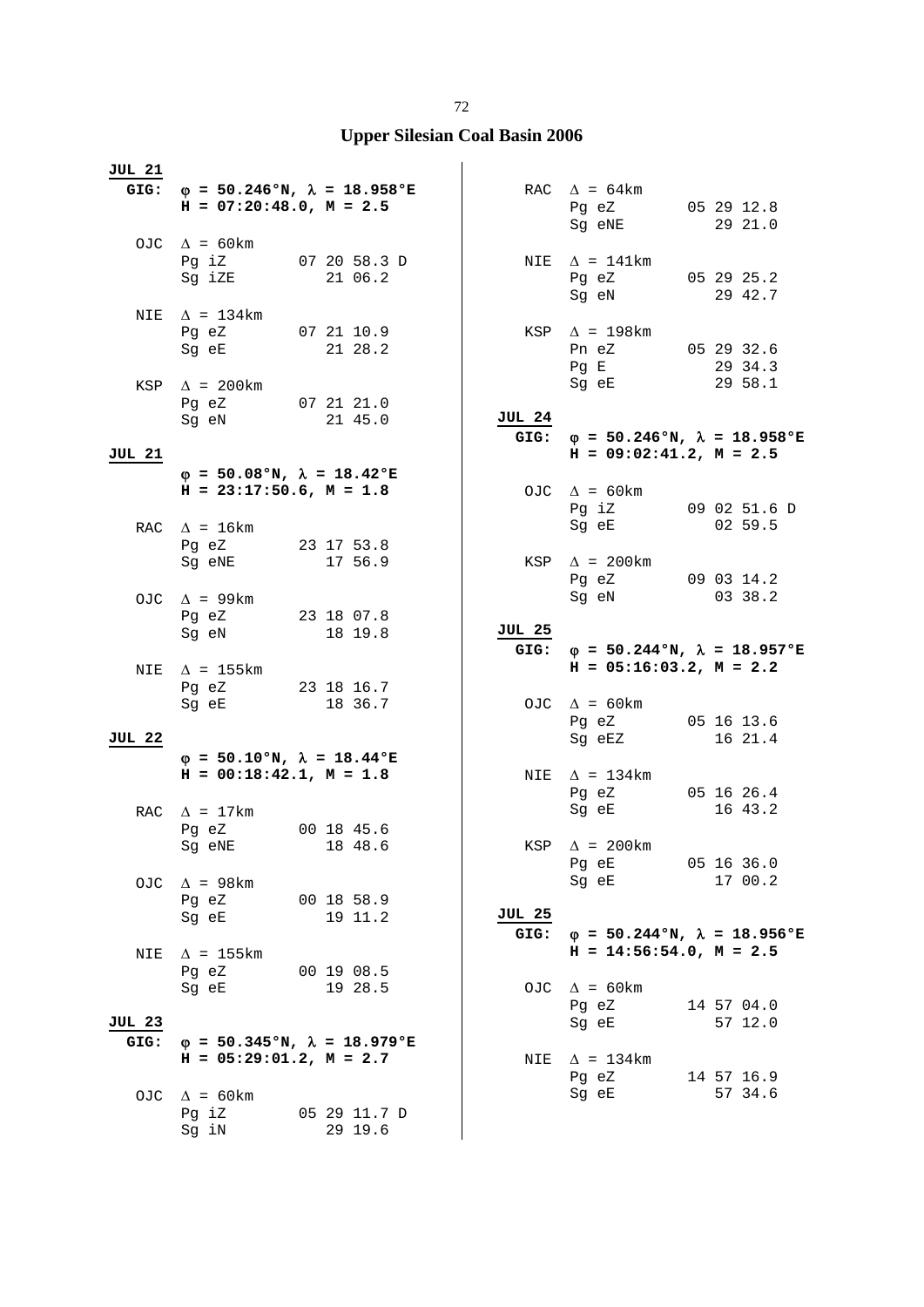|                       | KSP $\Delta$ = 200km<br>Pg eZ 14 57 26.9<br>Sg eE                          | 57 50.2                 |                       | NIE $\Delta$ = 141km<br>Pg eZ 20 28 18.2<br>Sg eE                            | 28 36.3                 |
|-----------------------|----------------------------------------------------------------------------|-------------------------|-----------------------|------------------------------------------------------------------------------|-------------------------|
| <b>JUL 26</b>         | $\varphi = 50.10$ °N, $\lambda = 18.43$ °E<br>$H = 02:05:01.4$ , $M = 1.9$ |                         |                       | $KSP \quad \Delta = 197 \text{km}$<br>Pg eZ 20 28 26.3<br>Sg eE              | 28 49.7                 |
|                       | RAC $\Delta$ = 17km<br>Pg eZ 02 05 04.7<br>Sg eNE 05 07.9                  |                         | <b>JUL 27</b><br>GIG: | $\varphi = 50.261$ °N, $\lambda = 18.893$ °E<br>$H = 00:06:16.4, M = 3.1$    |                         |
|                       | OJC $\Delta$ = 98km<br>Pg eZ<br>Sg eN                                      | 02 05 18.1<br>0530.5    |                       | RAC $\Delta = 54 \text{km}$<br>Pg eZ<br>Sg eNE                               | 00 06 26.3<br>06 33.7   |
| NIE                   | $\Delta$ = 155 km<br>Pg eZ 02 05 27.6<br>Sg eE 05 47.6                     |                         |                       | OJC $\Delta$ = 65km<br>Pg iZ 00 06 27.8 D<br>Sg iE                           | 06 36.2                 |
| JUL 26<br>GIG:        | $\varphi$ = 50.081°N, $\lambda$ = 18.435°E<br>$H = 03:42:47.8$ , $M = 1.9$ |                         |                       | NIE $\Delta$ = 139km<br>Pg iZ 00 06 40.0 D<br>Sg iE                          | 06 58.5                 |
|                       | RAC $\Delta = 17 \text{km}$<br>Pg eZ 03 42 51.1<br>Sg eNE                  | 42 54.2                 |                       | KSP $\Delta$ = 195 km<br>Pn eZ 00 06 46.5<br>Pg iZ<br>Sg eN                  | 06 49.1<br>0711.6       |
|                       | OJC $\Delta$ = 98km<br>Pg eZ 03 43 04.4<br>(Sg) eN 43 16.1                 |                         | <b>JUL 27</b><br>GIG: | $\varphi = 50.247$ °N, $\lambda = 18.957$ °E                                 |                         |
| NIE                   | $\Delta$ = 154km<br>Pg eZ 03 43 14.5                                       |                         |                       | $H = 04:36:32.4, M = 2.1$                                                    |                         |
| <b>JUL 26</b>         | Sq eN 43 32.9<br>$\varphi = 50.245$ °N, $\lambda = 18.953$ °E              |                         |                       | OJC $\Delta$ = 60km<br>Pg iZ<br>Sg eE                                        | 04 36 42.5 C<br>36 50.3 |
| GIG:                  | $H = 13:12:34.6$ , $M = 2.5$                                               |                         |                       | NIE $\Delta$ = 135km<br>Pg eZ                                                | 04 36 55.8              |
| OJC                   | $\Delta$ = 60km<br>Pg eZ                                                   | 13 12 45.0              |                       | Sg eE                                                                        | 37 12.6                 |
| KSP                   | Sq eE<br>$\Delta$ = 200km                                                  | 12 53.0                 |                       | $KSP \quad \Delta = 200 \text{km}$<br>Pg eE<br>Sg eE                         | 04 37 04.8<br>37 29.2   |
|                       | Pg eZ<br>Sg eN                                                             | 13 13 07.9<br>13 30.8   | JUL 27                |                                                                              |                         |
| <b>JUL 26</b><br>GIG: | $\varphi$ = 50.345°N, $\lambda$ = 18.975°E                                 |                         | GIG:                  | $\varphi = 50.247$ °N, $\lambda = 18.956$ °E<br>$H = 04:36:32.3$ , $M = 2.2$ |                         |
|                       | $H = 20:27:53.5$ , $M = 2.5$                                               |                         |                       |                                                                              |                         |
|                       | OJC $\Delta = 60 \text{km}$<br>Pg iZ<br>Sg eN                              | 20 28 03.7 D<br>28 11.7 |                       | OJC $\Delta$ = 60 km<br>Pg iZ<br>Sg iE                                       | 05 27 30.4 D<br>27 38.2 |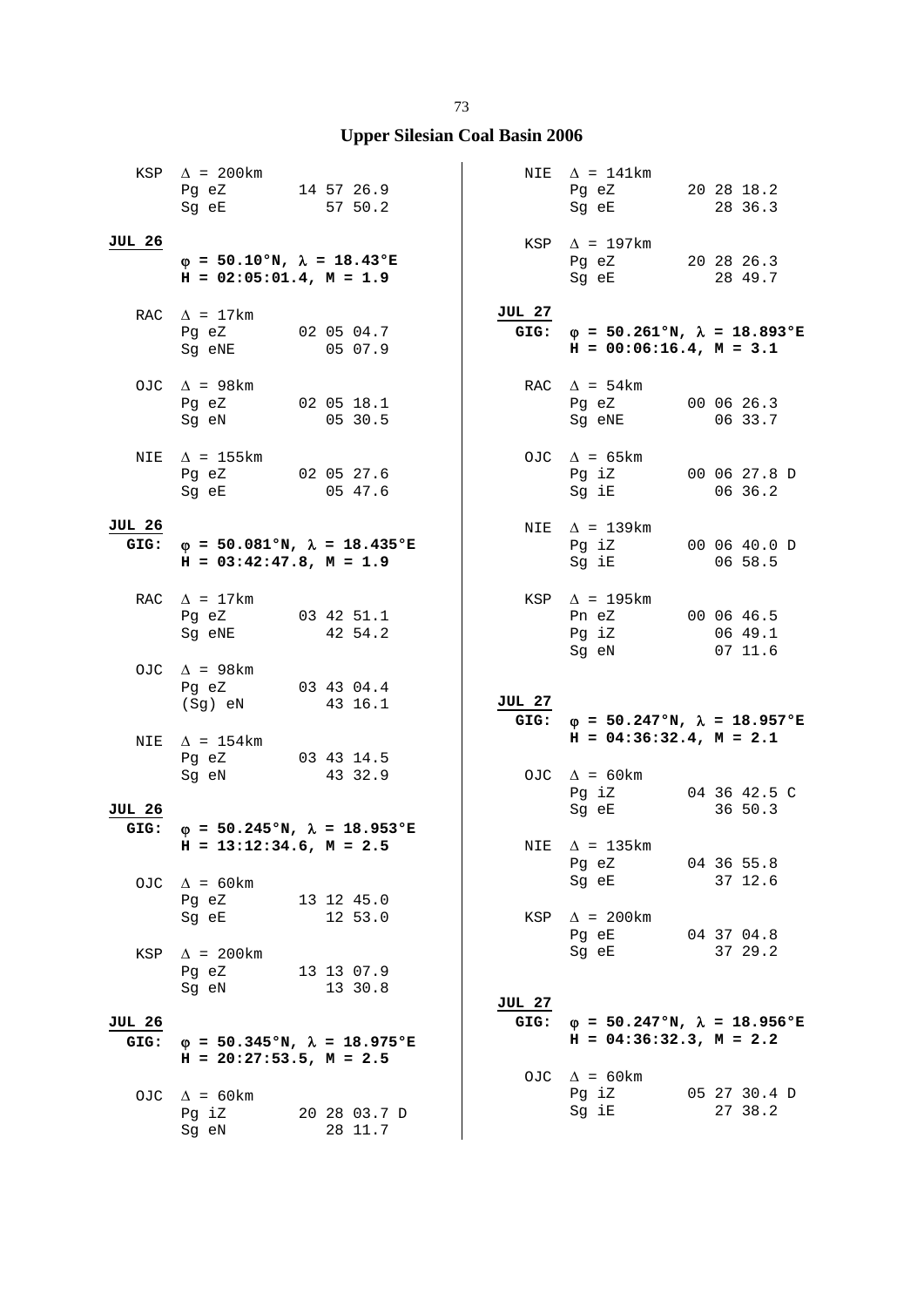|                       | NIE $\Delta$ = 135km<br>Pg eZ 05 27 42.9<br>Sg eN                          | 28 00.6                                      | <b>JUL 28</b>         | GIG: $\varphi = 50.246$ °N, $\lambda = 18.957$ °E<br>$H = 07:55:01.9$ , $M = 2.4$ |                       |
|-----------------------|----------------------------------------------------------------------------|----------------------------------------------|-----------------------|-----------------------------------------------------------------------------------|-----------------------|
|                       | KSP $\Delta$ = 200km<br>Pg eZ 05 27 53.1<br>Sg eE 28 16.3                  |                                              |                       | OJC $\Delta = 60 \text{km}$<br>Pg iZ 07 55 12.4 D<br>Sg iE                        | 55 20.2               |
| <b>JUL 28</b><br>GIG: | $H = 01:01:53.4, M = 1.9$                                                  | $\varphi = 50.049$ °N, $\lambda = 18.456$ °E |                       | NIE $\Delta$ = 134km<br>Pg eZ 07 55 24.9<br>Sg eE 55 41.4                         |                       |
|                       | RAC $\Delta = 19 \text{km}$<br>Pg eZ 01 01 56.9<br>Sg eNE                  | 0200.1                                       |                       | $KSP \quad \Delta = 200 \text{km}$<br>Pg eZ $07$ 55 35.0<br>Sn eN                 | 55 57.3               |
|                       | OJC $\Delta$ = 98km<br>Pg eZ 01 02 10.2<br>Sg eN 02 22.4                   |                                              | <b>JUL 28</b>         | GIG: $\varphi = 50.244$ °N, $\lambda = 18.957$ °E<br>$H = 11:28:43.4$ , $M = 2.4$ |                       |
| NIE                   | $\Delta$ = 151km<br>Pg eZ 01 02 19.9<br>Sg eE 02 37.8                      |                                              |                       | OJC $\Delta = 60 \text{km}$<br>Pg eZ 11 28 53.6<br>Sq eE                          | 29 01.6               |
| <b>JUL 28</b>         | $\varphi = 50.09$ °N, $\lambda = 18.43$ °E<br>$H = 01:04:38.9$ , $M = 1.9$ |                                              |                       | $KSP \quad \Delta = 200 \text{km}$<br>Pg eZ 11 29 16.5<br>Sg eE                   | 29 40.4               |
|                       |                                                                            |                                              |                       |                                                                                   |                       |
|                       | RAC $\Delta = 16 \text{km}$<br>Pg eZ 01 04 41.9<br>Sg eNE 04 45.1          |                                              | <b>JUL 29</b><br>GIG: | $\varphi = 50.217$ °N, $\lambda = 18.721$ °E<br>$H = 03:43:33.5$ , $M = 2.2$      |                       |
|                       | OJC $\Delta$ = 99km<br>Pg eZ 01 04 55.6<br>Sg eN 05 08.6                   |                                              |                       | OJC $\Delta$ = 77km<br>Pg eZ 03 43 46.6<br>Sg eN                                  | 43 56.5               |
| NIE                   | $\Delta$ = 155km<br>Pq eZ<br>Sg eE 05 25.6                                 | 01 05 05.3                                   |                       | NIE $\Delta$ = 145 km<br>Pg eZ 03 43 58.3<br>Sg eN 44 16.8                        |                       |
| JUL 28<br>GIG:        | $H = 04:50:01.2$ , $M = 2.3$                                               | $\varphi = 50.051$ °N, $\lambda = 18.458$ °E | KSP                   | $\Delta$ = 185 km<br>Pg eZ 03 44 04.7<br>Sg eN                                    | 44 26.0               |
| RAC                   | $\Delta$ = 19km<br>Pg eZ<br>Sg eNE                                         | 04 50 05.0<br>50 08.3                        | <b>JUL 30</b><br>GIG: | $\varphi = 50.083$ °N, $\lambda = 18.435$ °E<br>$H = 20:48:16.6$ , $M = 2.1$      |                       |
| OJC                   | $\Delta$ = 97km<br>Pg eZ<br>$\Delta$ = 151km                               | 04 50 17.3                                   |                       | RAC $\Delta = 17 \text{km}$<br>Pg eZ<br>Sg eNE                                    | 20 48 19.8<br>48 23.4 |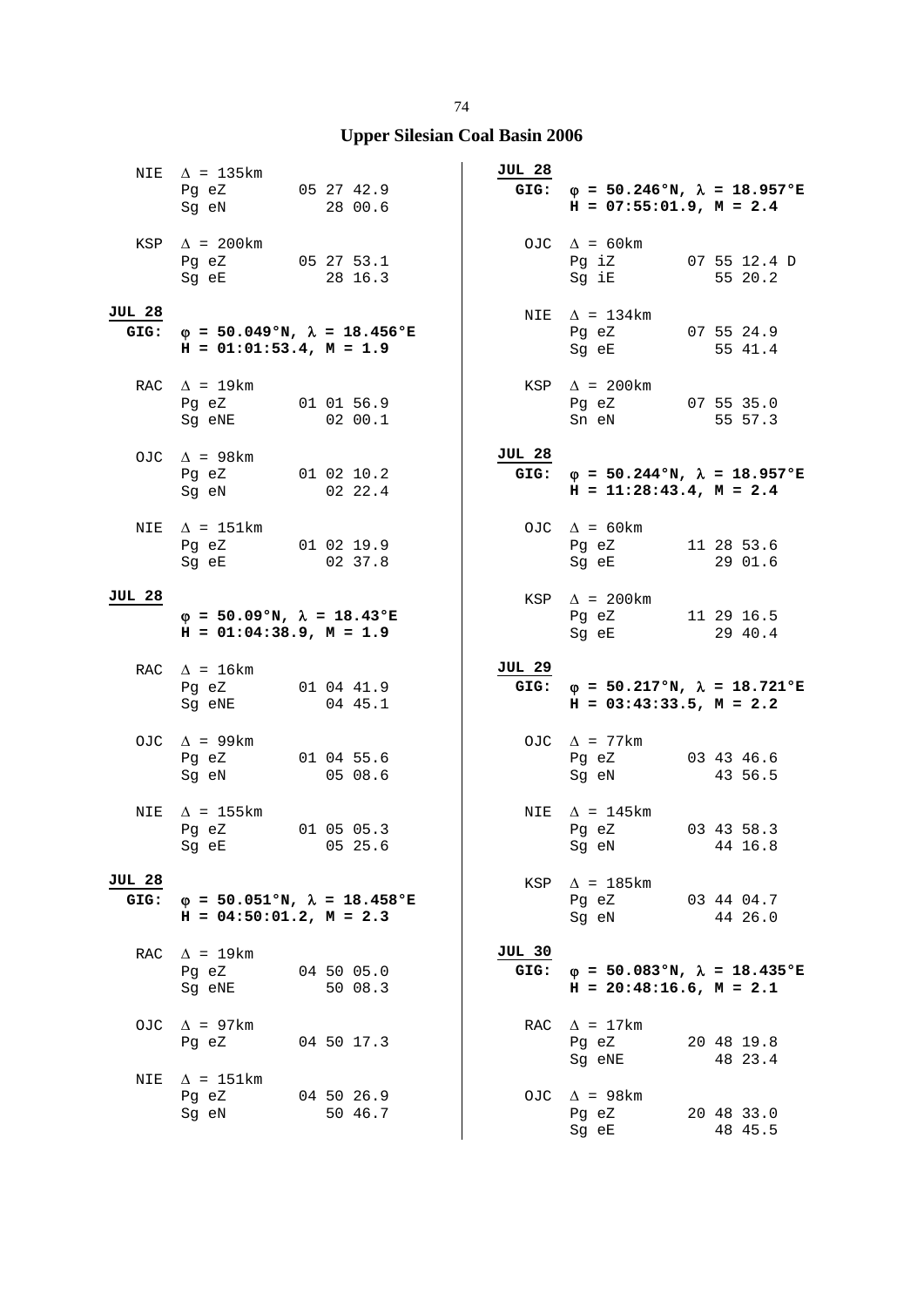|                     | NIE $\Delta$ = 154km<br>Pg eZ 20 48 43.2<br>Sg eN                                 |  | 49 03.1               |  | AUG <sub>3</sub> | GIG: $\varphi = 50.103$ °N, $\lambda = 19.157$ °E<br>$H = 23:41:50.5$ , $M = 2.9$ |  |                                  |  |
|---------------------|-----------------------------------------------------------------------------------|--|-----------------------|--|------------------|-----------------------------------------------------------------------------------|--|----------------------------------|--|
| AUG <sub>1</sub>    | GIG: $\varphi = 50.248$ °N, $\lambda = 18.955$ °E<br>$H = 05:23:51.4$ , $M = 2.4$ |  |                       |  |                  | OJC $\Delta$ = 47km<br>Pg eZ<br>Sg eN                                             |  | 23 41 58.4<br>42 04.7            |  |
|                     | OJC $\Delta = 60 \text{km}$<br>Pq iZ 05 24 01.8 D<br>Sg eE 24 09.5                |  |                       |  |                  | RAC $\Delta$ = 69km<br>Pg eZ 23 42 02.8<br>Sg eNE 42 12.3                         |  |                                  |  |
| NIE                 | $\Delta$ = 134km<br>Pg eZ<br>Sg eE                                                |  | 05 24 14.6<br>24 31.3 |  |                  | NIE $\Delta = 113 \text{km}$<br>Pg eZ<br>Sg eE                                    |  | 23 42 09.4<br>42 25.1            |  |
| $\mathbf{2}$<br>AUG | KSP $\Delta$ = 200km<br>Pg eN 05 24 24.5<br>Sg eE                                 |  | 24 48.4               |  |                  | KSP $\Delta$ = 219km<br>Pn eZ 23 42 24.4<br>Pg eZ<br>Sg eN                        |  | 42 25.7<br>42 52.1               |  |
|                     | $\varphi = 50.09$ °N, $\lambda = 18.43$ °E<br>$H = 02:49:41.2, M = 1.8$           |  |                       |  |                  | KWP $\Delta$ = 260 km<br>Pn eZ<br>Sg eNE                                          |  | 23 42 24.0<br>42 52.0            |  |
|                     | RAC $\Delta = 17 \text{km}$<br>Pg eZ<br>Sg eNE                                    |  | 02 49 44.3<br>49 47.7 |  |                  | GKP $\Delta$ =375km<br>Pn eZ 23 42 44.0<br>Pg eZ                                  |  | 42 58.0                          |  |
|                     | OJC $\Delta$ = 99km<br>Pg eZ 02 49 57.4<br>Sg eN 50 10.4                          |  |                       |  | AUG 5<br>GIG:    | $\varphi = 50.243$ °N, $\lambda = 18.953$ °E<br>$H = 02:35:40.7$ , $M = 2.7$      |  |                                  |  |
| NIE                 | $\Delta$ = 155km<br>Pg eZ<br>Sg eE                                                |  | 02 50 08.0<br>50 27.6 |  |                  | RAC $\Delta$ = 57km<br>Pq eZ<br>Sg eNE                                            |  | 02 35 51.2<br>35 58.3            |  |
| AUG <sub>2</sub>    | GIG: $\varphi = 50.247$ °N, $\lambda = 18.958$ °E<br>$H = 07:50:19.3$ , $M = 2.4$ |  |                       |  |                  | OJC $\Delta = 60 \text{km}$<br>Pg iZ<br>Sg eE                                     |  | 02 35 51.2 D<br>35 59.3          |  |
| OJC                 | $\Delta$ = 60km<br>Pg iZ 07 50 29.4 D<br>Sg eE 50 37.2                            |  |                       |  | NIE              | $\Delta$ = 134km<br>Pg eZ<br>Sg eE                                                |  | 02 36 03.5<br>36 21.1            |  |
| NIE                 | $\Delta$ = 134km<br>Pg eZ<br>Sg eE                                                |  | 07 50 42.7<br>50 59.8 |  |                  | KSP $\Delta$ = 200km<br>Pn eZ<br>Pg eZ                                            |  | 02 36 12.8<br>36 14.1            |  |
| KSP                 | $\Delta$ = 200km<br>Pg eZ 07 50 52.0<br>Sg eN                                     |  | 51 16.1               |  | KWP              | Sg eN<br>$\Delta$ = 276 km<br>Pn eZ<br>Pg eZ                                      |  | 36 37.4<br>02 36 22.3<br>36 29.4 |  |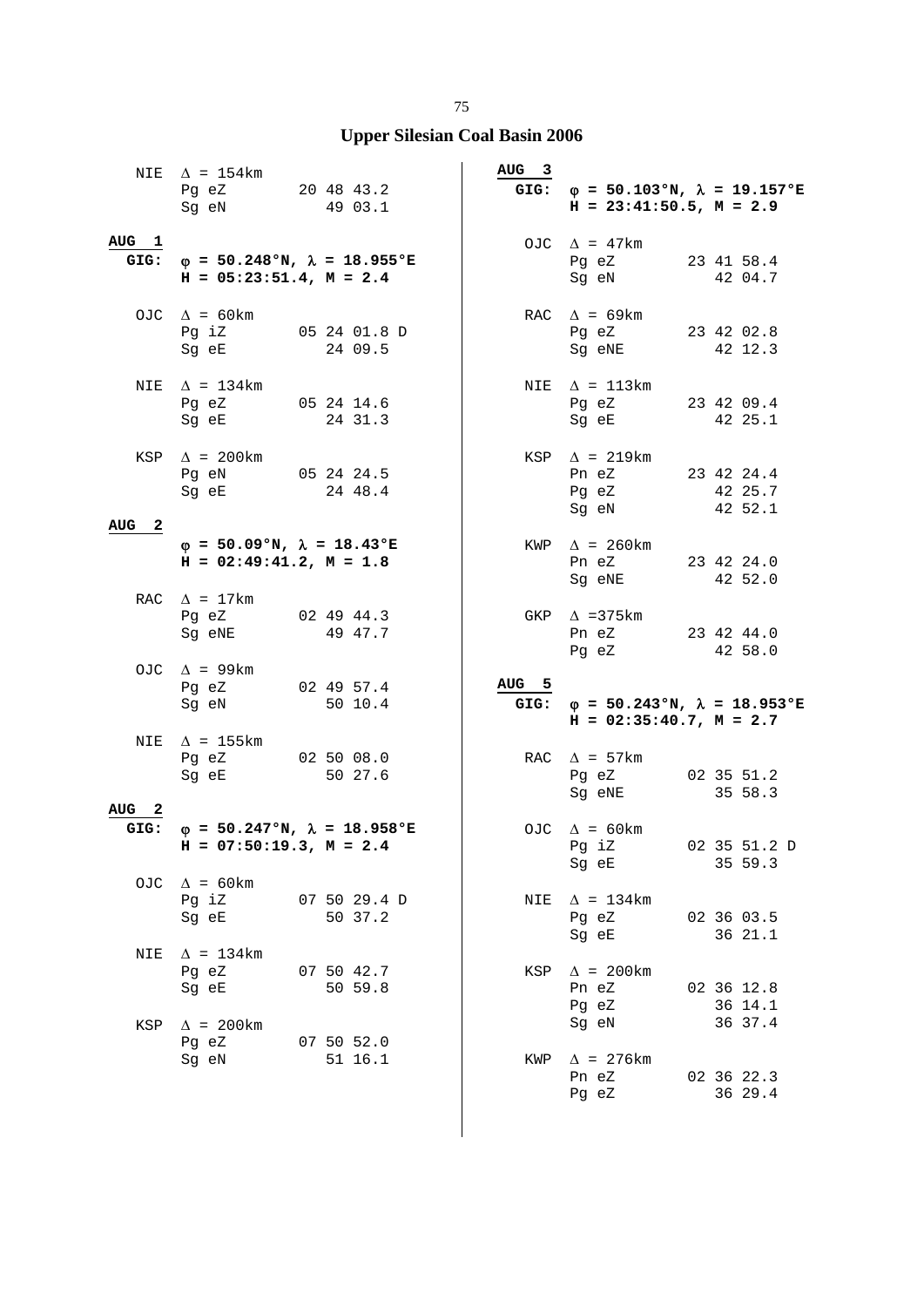| <u>AUG 5</u>     |                                                                                                                                                                                                                               |                       | <u>AUG 7</u>     |                                                                                                |                         |
|------------------|-------------------------------------------------------------------------------------------------------------------------------------------------------------------------------------------------------------------------------|-----------------------|------------------|------------------------------------------------------------------------------------------------|-------------------------|
|                  | GIG: $\varphi = 50.051$ °N, $\lambda = 18.456$ °E<br>$H = 22:14:45.0$ , $M = 2.4$                                                                                                                                             |                       |                  | GIG: $\varphi = 50.280^{\circ}N$ , $\lambda = 18.842^{\circ}E$<br>$H = 18:47:32.6$ , $M = 2.3$ |                         |
|                  | RAC $\Delta$ = 19km<br>Pg iZ 22 14 48.4 D<br>Sg eNE                                                                                                                                                                           | 14 52.0               |                  | OJC $\Delta$ = 69km<br>Pg eZ 18 47 44.7<br>Sg eE                                               | 47 53.6                 |
|                  | OJC $\Delta$ = 98km<br>Pg eZ 22 15 01.0<br>Sg eE                                                                                                                                                                              | 15 14.0               |                  | NIE $\Delta$ = 143km<br>Pg eZ<br>Sg eE                                                         | 18 47 57.4<br>48 14.7   |
|                  | NIE $\Delta$ = 151km<br>Pg eZ 22 15 10.6<br>Sg iE                                                                                                                                                                             | 15 30.7               |                  | $KSP \quad \Delta = 191 \text{km}$<br>Pg eZ 18 48 04.1<br>Sg eN                                | 48 26.8                 |
|                  | KSP $\Delta$ = 177km<br>Pn eZ 22 15 12.6<br>Pg eZ 15 14.4<br>Sg eE 15 35.0                                                                                                                                                    |                       | AUG <sub>8</sub> | GIG: $\varphi = 50.237$ °N, $\lambda = 18.895$ °E<br>$H = 14:54:44.6$ , $M = 2.7$              |                         |
|                  |                                                                                                                                                                                                                               |                       |                  | RAC $\Delta$ = 53km                                                                            |                         |
| AUG <sub>6</sub> | GIG: $\varphi = 50.266$ °N, $\lambda = 18.869$ °E                                                                                                                                                                             |                       |                  | Pg eZ 14 54 54.2<br>Sg eNE                                                                     | 55 01.3                 |
|                  | $H = 13:47:55.5$ , $M = 2.5$                                                                                                                                                                                                  |                       |                  |                                                                                                |                         |
|                  | OJC $\Delta$ = 66km<br>Pg eZ 13 48 07.1                                                                                                                                                                                       |                       |                  | OJC $\Delta$ = 65km<br>Pg eZ 14 54 56.0<br>Sg eE                                               | 55 04.4                 |
|                  | Sg eE 48 15.7                                                                                                                                                                                                                 |                       |                  |                                                                                                |                         |
| NIE              | $\Delta$ = 141km<br>Pg eZ 13 48 19.4<br>Sg eE                                                                                                                                                                                 | 48 37.5               |                  | NIE $\Delta$ = 137km<br>Pg eZ<br>Sg eE                                                         | 14 55 08.3<br>55 26.3   |
|                  | KSP $\Delta$ = 193km<br>Pg eE 13 48 27.6<br>Sg eE                                                                                                                                                                             | 48 50.3               |                  | $KSP \quad \Delta = 196 \text{km}$<br>Pg eZ 14 55 16.9<br>Sg eE                                | 55 40.1                 |
|                  |                                                                                                                                                                                                                               |                       | AUG <sub>9</sub> |                                                                                                |                         |
| AUG 6<br>GIG:    | $\varphi = 50.238$ °N, $\lambda = 18.939$ °E<br>$H = 14:22:45.6$ , $M = 2.1$                                                                                                                                                  |                       |                  | GIG: $\varphi = 50.244 \text{°N}$ , $\lambda = 18.957 \text{°E}$<br>$H = 06:49:10.1, M = 2.5$  |                         |
| OJC              | $\Delta$ = 62km<br>Pg eZ<br>Sg eE                                                                                                                                                                                             | 14 22 56.3<br>23 04.4 |                  | OJC $\Delta$ = 60km<br>Pg iZ<br>Sq eE                                                          | 06 49 20.0 D<br>49 27.9 |
| NIE              | $\Delta$ = 135km<br>Pg eZ<br>14 23 09.2<br>Sg eE                                                                                                                                                                              | 23 26.6               |                  | NIE $\Delta = 134 \text{km}$<br>Pg eZ<br>Sg eN                                                 | 06 49 33.5<br>49 51.1   |
| KSP              | $\Delta$ = 199km<br>Pg eZ<br>14 23 17.8                                                                                                                                                                                       |                       | KSP              | $\Delta$ = 200km<br>Pg eZ<br>Sg eZ                                                             | 06 49 42.8<br>50 07.0   |
|                  | Sg eN and the state of the state of the state of the state of the state of the state of the state of the state of the state of the state of the state of the state of the state of the state of the state of the state of the | 23 42.2               |                  | KWP $\Delta$ = 276km<br>Pq eZ                                                                  | 06 49 58.4              |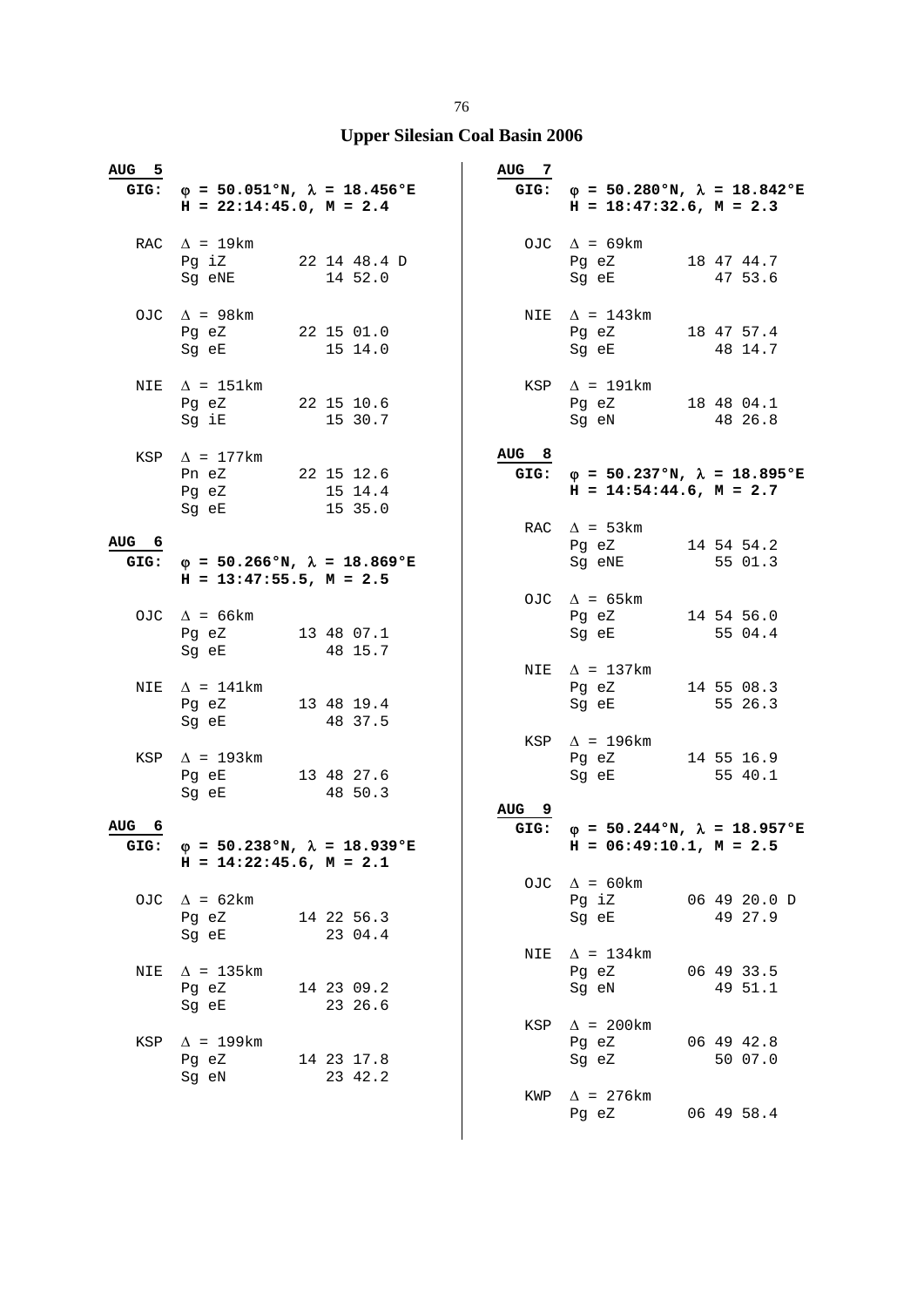| AUG <sub>9</sub> | GIG: $\varphi = 50.080$ °N, $\lambda = 18.434$ °E<br>$H = 20:57:50.4$ , $M = 2.5$              |                       | <b>AUG 11</b> | GIG: $\varphi = 50.244 \text{°N}$ , $\lambda = 18.955 \text{°E}$<br>$H = 10:36:19.4$ , $M = 2.4$ |                                  |
|------------------|------------------------------------------------------------------------------------------------|-----------------------|---------------|--------------------------------------------------------------------------------------------------|----------------------------------|
|                  | RAC $\Delta$ = 18km<br>Pg eZ 20 57 53.9<br>Sg eNE                                              | 57 57.1               |               | OJC $\Delta = 60 \text{km}$<br>Pg eZ 10 36 29.8<br>Sg eE                                         | 36 37.4                          |
|                  | OJC $\Delta$ = 98 km<br>Pg eZ 20 58 06.9<br>Sg eN 58 19.1                                      |                       |               | NIE $\Delta$ = 134km<br>Pg eZ 10 36 43.0<br>Sq eE 37 00.0                                        |                                  |
| NIE              | $\Delta$ = 154km<br>Pg eZ 20 58 16.6<br>Sg eE                                                  | 58 35.8               |               | $KSP \quad \Delta = 200 \text{km}$<br>Pg eZ 10 36 52.3<br>Sg eN                                  | 37 15.8                          |
|                  | KSP $\Delta$ = 174km<br>Pg eZ 20 58 20.1<br>Sg eE 58 39.9                                      |                       | AUG 12        | GIG: $\varphi = 50.261$ °N, $\lambda = 18.899$ °E<br>$H = 02:25:25.7$ , $M = 2.8$                |                                  |
| AUG <sub>9</sub> | GIG: $\varphi = 50.081^{\circ}N$ , $\lambda = 18.437^{\circ}E$<br>$H = 22:25:17.9$ , $M = 1.8$ |                       |               | RAC $\Delta = 54 \text{km}$<br>Pg eZ 02 25 35.5<br>Sg eNE                                        | 25 43.0                          |
|                  | RAC $\Delta = 17 \text{km}$<br>Pg eZ 22 25 21.3<br>Sg eNE                                      | 25 24.3               |               | OJC $\Delta = 64 \text{km}$<br>Pg iZ 02 25 37.0 D<br>Sg eE                                       | 25 45.6                          |
|                  | OJC $\Delta$ = 98km<br>Pg eZ 22 25 34.4<br>Sg eN 25 47.1                                       |                       |               | NIE $\Delta$ = 138km<br>Pg eZ 02 25 49.1<br>Sg eE 26 06.8                                        |                                  |
| NIE              | $\Delta$ = 154km<br>Pg eZ 22 25 44.5<br>Sg eE 26 04.1                                          |                       |               | KSP $\Delta$ = 196km<br>Pn eZ<br>Pg iZ<br>Sg eE                                                  | 02 25 56.3<br>25 58.4<br>26 21.3 |
| <b>AUG 10</b>    | GIG: $\varphi = 50.245$ °N, $\lambda = 18.957$ °E<br>$H = 09:24:23.7$ , $M = 2.3$              |                       | AUG 12        | GIG: $\varphi = 50.247$ °N, $\lambda = 18.952$ °E<br>$H = 15:05:06.9$ , $M = 2.4$                |                                  |
| OJC.             | $\Delta$ = 60km<br>Pg eZ 09 24 34.0<br>Sq eE                                                   | 24 41.8               |               | OJC $\Delta = 60 \text{km}$<br>Pg eZ<br>Sg eE                                                    | 15 05 17.2<br>05 24.9            |
| NIE              | $\Delta$ = 134km<br>Pg eZ<br>Sg eE                                                             | 09 24 47.5<br>25 04.1 |               | NIE $\Delta = 134 \text{km}$<br>Pg eZ<br>Sg eE                                                   | 15 05 30.0<br>05 47.3            |
| KSP              | $\Delta$ = 200km<br>Pg eE<br>Sg eN                                                             | 09 24 56.6<br>25 20.4 | KSP           | $\Delta$ = 200km<br>Pg eZ<br>Sg eN                                                               | 15 05 39.9<br>06 03.2            |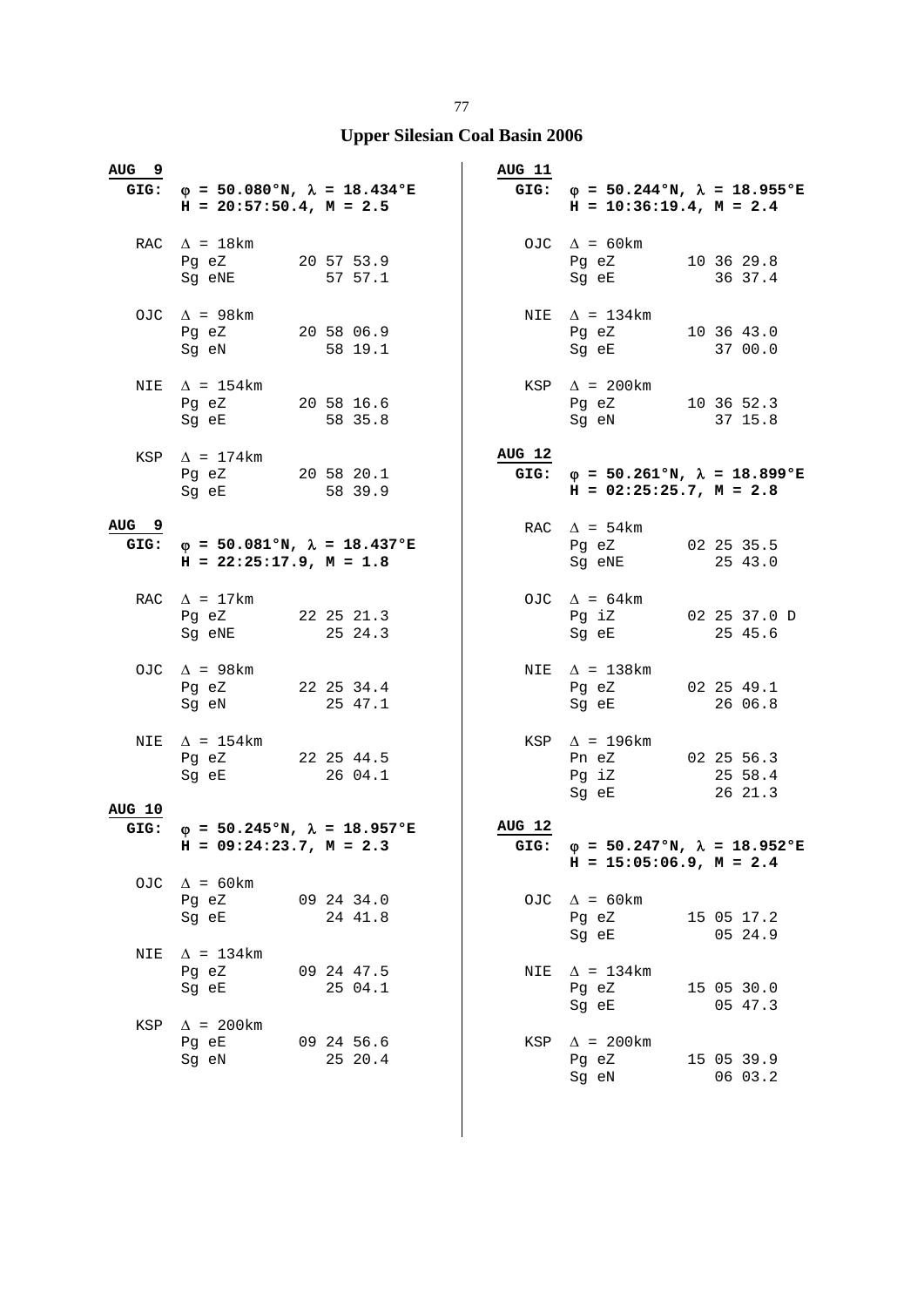| <b>AUG 16</b> | $H = 12:29:45.9$ , $M = 2.3$            | GIG: $\varphi = 50.241$ °N, $\lambda = 18.924$ °E |               | $KWP \quad \Delta = 276km$<br>Pn eZ 02 18 46.9<br>Pg eZ 18 55.5<br>Sn eNE 19 26.1                              |                                                                  |
|---------------|-----------------------------------------|---------------------------------------------------|---------------|----------------------------------------------------------------------------------------------------------------|------------------------------------------------------------------|
|               | OJC $\Delta = 62 \text{km}$             |                                                   |               | Sg eNE 19 34.5                                                                                                 |                                                                  |
|               | Pg eZ 12 29 56.2                        |                                                   |               |                                                                                                                |                                                                  |
|               | Sg eN 30 04.2                           |                                                   | <b>AUG 18</b> |                                                                                                                |                                                                  |
|               | NIE $\Delta$ = 136km                    |                                                   |               |                                                                                                                | GIG: $\varphi = 50.082$ °N, $\lambda = 18.432$ °E                |
|               | Pg eZ 12 30 09.6                        |                                                   |               | $H = 07:00:48.3$ , $M = 2.3$                                                                                   |                                                                  |
|               | Sg eE 30 26.6                           |                                                   |               |                                                                                                                |                                                                  |
|               |                                         |                                                   |               | RAC $\Delta$ = 17km<br>Pg eZ 07 00 51.7                                                                        |                                                                  |
|               | KSP $\Delta$ = 198km                    | Pg eZ 12 30 18.5                                  |               | Sg eNE                                                                                                         | 00 54.7                                                          |
|               | Sg eZ                                   | 30 42.1                                           |               |                                                                                                                |                                                                  |
|               |                                         |                                                   |               | OJC $\Delta$ = 99km                                                                                            |                                                                  |
| <b>AUG 16</b> |                                         |                                                   |               | Pg eZ 07 01 05.0<br>Sq eZ 01 17.2                                                                              |                                                                  |
|               |                                         | GIG: $\phi = 50.080$ °N, $\lambda = 18.434$ °E    |               |                                                                                                                |                                                                  |
|               | $H = 22:36:05.1, M = 2.1$               |                                                   |               | NIE $\Delta$ = 154km                                                                                           |                                                                  |
|               |                                         |                                                   |               | Pg eZ 07 01 15.2                                                                                               |                                                                  |
|               | RAC $\Delta$ = 17km<br>Pg eZ 22 36 08.4 |                                                   |               | Sg eN                                                                                                          | 01 34.3                                                          |
|               | Sg eNE                                  | 36 11.6                                           |               |                                                                                                                |                                                                  |
|               |                                         |                                                   | <b>AUG 18</b> |                                                                                                                |                                                                  |
|               | OJC $\Delta$ = 99km                     |                                                   |               | $H = 10:53:50.2$ , $M = 2.5$                                                                                   | GIG: $\varphi = 50.244 \text{°N}$ , $\lambda = 18.953 \text{°E}$ |
|               | Sg eN                                   | Pg eZ 22 36 21.3<br>36 34.2                       |               |                                                                                                                |                                                                  |
|               |                                         |                                                   |               | OJC $\Delta = 60 \text{km}$                                                                                    |                                                                  |
|               | NIE $\Delta$ = 154km                    |                                                   |               | Pg iZ 10 54 00.4 D                                                                                             |                                                                  |
|               |                                         | Pg eZ 22 36 31.1                                  |               | Sg eE 54 08.3                                                                                                  |                                                                  |
|               |                                         |                                                   |               |                                                                                                                |                                                                  |
|               | Sg eE 36 51.4                           |                                                   |               |                                                                                                                |                                                                  |
|               |                                         |                                                   |               | NIE $\Delta = 134 \text{km}$<br>Pq eZ                                                                          | 10 54 13.8                                                       |
| <b>AUG 17</b> |                                         |                                                   |               | Sg eE                                                                                                          | 54 30.7                                                          |
|               |                                         | GIG: $\varphi = 50.243$ °N, $\lambda = 18.956$ °E |               |                                                                                                                |                                                                  |
|               | $H = 02:18:06.6$ , $M = 2.7$            |                                                   |               | KSP $\Delta$ = 200km<br>Pg eZ                                                                                  | 10 54 23.2                                                       |
|               | RAC $\Delta$ = 57km                     |                                                   |               | Sg eE and the state of the state of the state of the state of the state of the state of the state of the state | 54 46.4                                                          |
|               | Pg eZ                                   | 02 18 17.0                                        |               |                                                                                                                |                                                                  |
|               | Sg eNE                                  | 18 24.9                                           |               |                                                                                                                |                                                                  |
|               | OJC $\Delta = 60 \text{km}$             |                                                   | <b>AUG 21</b> |                                                                                                                | GIG: $\varphi = 50.245$ °N, $\lambda = 18.957$ °E                |
|               | Pg iZ                                   | 02 18 17.0 D                                      |               | $H = 21:53:53.1, M = 2.3$                                                                                      |                                                                  |
|               | Sg eE                                   | 18 24.9                                           |               |                                                                                                                |                                                                  |
|               |                                         |                                                   |               | OJC $\Delta = 60 \text{km}$                                                                                    |                                                                  |
| NIE           | $\Delta$ = 134km<br>Pg eZ               | 02 18 29.2                                        |               | Pg eZ<br>Sg eE                                                                                                 | 21 54 03.5<br>54 11.3                                            |
|               | Sg eE                                   | 18 46.2                                           |               |                                                                                                                |                                                                  |
|               |                                         |                                                   | KSP           | $\Delta$ = 200 km                                                                                              |                                                                  |
| KSP           | $\Delta$ = 200km                        |                                                   |               | Pg eZ                                                                                                          | 21 54 26.2                                                       |
|               | Pg eZ<br>Sg eN                          | 02 18 39.8<br>19 03.1                             |               | Sg eE                                                                                                          | 54 50.3                                                          |
|               |                                         |                                                   |               |                                                                                                                |                                                                  |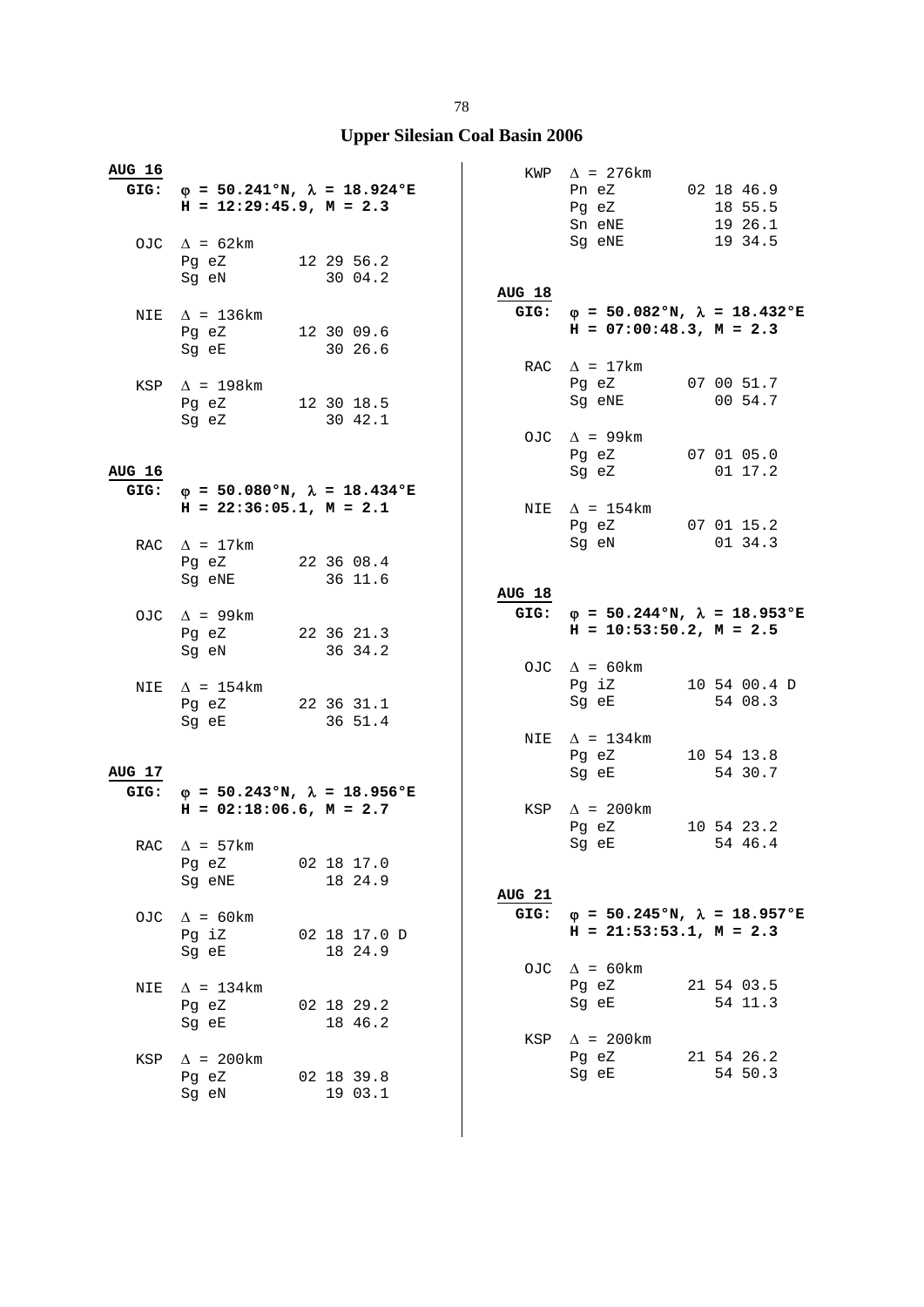| <b>AUG 22</b>         | GIG: $\varphi = 50.245$ °N, $\lambda = 18.957$ °E<br>$H = 09:04:24.2, M = 2.5$    |                         | <b>AUG 25</b> | GIG: $\varphi = 50.244 \text{°N}$ , $\lambda = 18.958 \text{°E}$<br>$H = 12:50:37.5$ , $M = 2.8$         |                         |
|-----------------------|-----------------------------------------------------------------------------------|-------------------------|---------------|----------------------------------------------------------------------------------------------------------|-------------------------|
|                       | OJC $\Delta = 60 \text{km}$<br>Pg eZ 09 04 34.5<br>Sg eE                          | 04 42.4                 |               | RAC $\Delta$ = 57km<br>Pg eZ 12 50 47.7<br>Sg eNE                                                        | 50 55.4                 |
|                       | NIE $\Delta = 134 \text{km}$<br>Pq eZ 09 04 47.8<br>Sg eE 05 04.7                 |                         |               | OJC $\Delta = 60 \text{km}$<br>Pg iZ 12 50 48.0 D<br>Sg eE 50 55.9                                       |                         |
|                       | KSP $\Delta$ = 200km<br>Pg eZ 09 04 57.4<br>Sg eN                                 | 05 20.7                 |               | NIE $\Delta = 134 \text{km}$<br>Pg eZ 12 51 00.3<br>Sg eE                                                | 51 17.1                 |
| <b>AUG 24</b>         | GIG: $\varphi = 50.218$ °N, $\lambda = 18.719$ °E<br>$H = 02:29:06.2$ , $M = 2.5$ |                         |               | KSP $\Delta$ = 200km<br>Pg eE 12 51 10.7<br>Sg eN 51 34.8                                                |                         |
|                       | RAC $\Delta$ = 40 km<br>Pg eZ 02 29 13.9<br>Sg eNE                                | 29 19.3                 |               | KWP $\Delta$ = 276km<br>Pn eZ 12 51 23.3<br>Pg eZ<br>Sg eNE                                              | 51 29.2<br>52 05.5      |
|                       | OJC $\Delta$ = 77km<br>Pg eZ 02 29 19.3<br>Sg eN                                  | 29 29.2                 | AUG 28        | GIG: $\varphi = 50.045$ °N, $\lambda = 18.451$ °E<br>$H = 23:40:07.5$ , $M = 2.0$                        |                         |
| NIE                   | $\Delta$ = 145km<br>Pg eZ 02 29 30.7<br>Sg eN 29 49.4                             |                         |               | RAC $\Delta = 19 \text{km}$<br>Pg eZ 23 40 11.2<br>Sg eNE 40 14.6                                        |                         |
|                       | KSP $\Delta$ = 186km<br>Pg eZ 02 29 37.0<br>Sn eN<br>Sg eN                        | 29 57.1<br>29 58.8      |               | OJC $\Delta$ = 98km<br>Pg eZ 23 40 24.0<br>Sg eN                                                         | 40 36.2                 |
| <b>AUG 24</b><br>GIG: | $\varphi = 50.244$ °N, $\lambda = 18.956$ °E<br>$H = 16:17:29.4, M = 2.4$         |                         | <b>AUG 29</b> | NIE $\Delta$ = 151km<br>Pg eZ<br>Sg eE                                                                   | 23 40 33.6<br>40 51.9   |
| OJC.                  | $\Delta$ = 60km<br>Pg iZ<br>Sg eE                                                 | 16 17 39.5 D<br>17 47.1 | GIG:          | $\varphi = 50.243$ °N, $\lambda = 18.953$ °E<br>$H = 01:28:27.7, M = 2.3$<br>OJC $\Delta = 61 \text{km}$ |                         |
| NIE                   | $\Delta$ = 134km<br>Pg eZ                                                         | 16 17 52.0              |               | Pg iZ<br>Sg eE                                                                                           | 01 28 38.3 D<br>28 46.1 |
|                       | Sg eE                                                                             | 18 10.0                 | NIE           | $\Delta$ = 134km<br>Pg eZ<br>Sg eE                                                                       | 01 28 50.6<br>29 07.2   |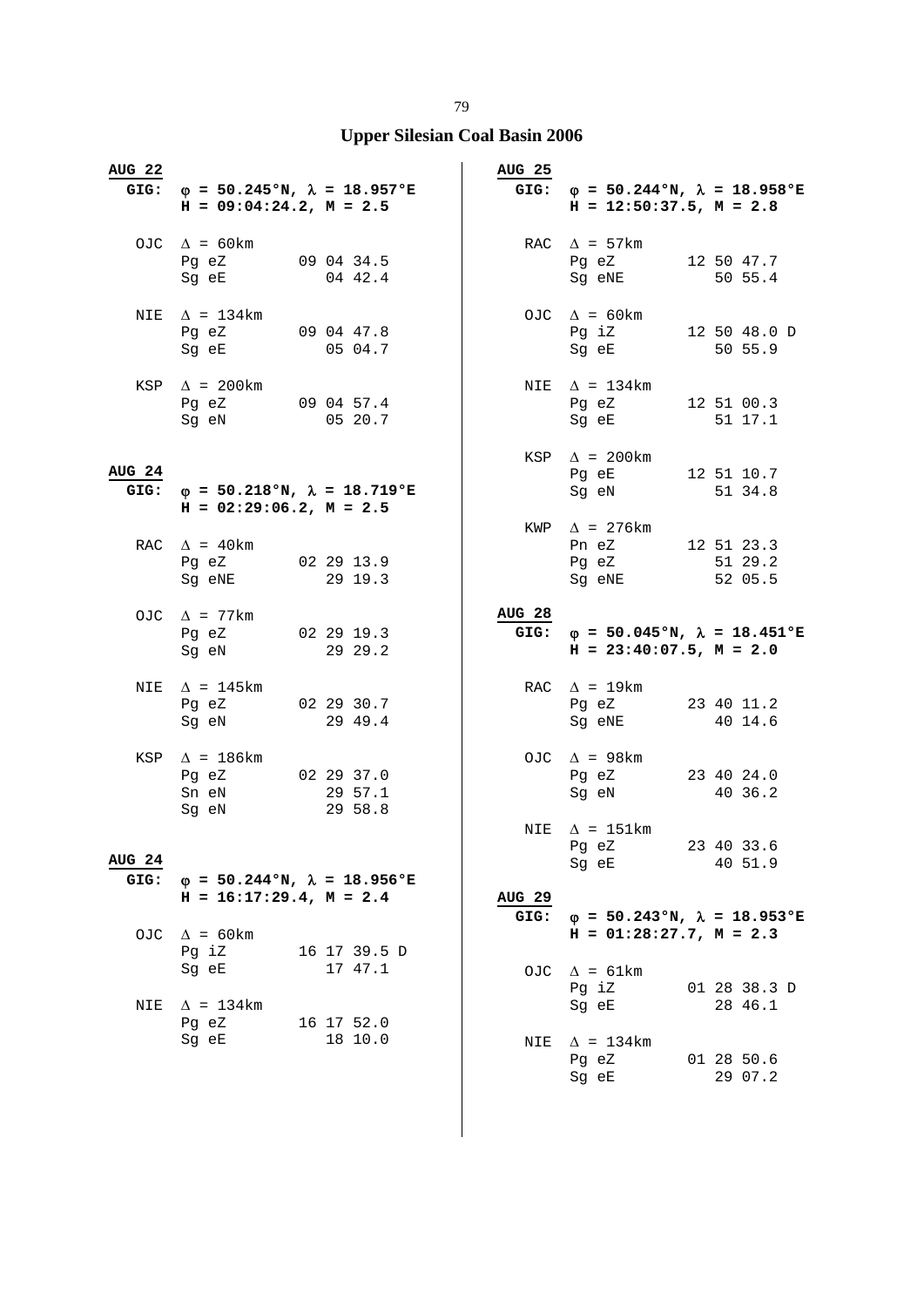|                  | $KSP \quad \Delta = 200 \text{km}$<br>Pg eZ 01 29 00.1<br>Sg eN                   | 29 24.9               | SEP <sub>1</sub> | GIG: $\varphi = 50.237$ °N, $\lambda = 18.893$ °E<br>$H = 12:25:48.2$ , $M = 2.5$ |                       |
|------------------|-----------------------------------------------------------------------------------|-----------------------|------------------|-----------------------------------------------------------------------------------|-----------------------|
| <b>AUG 29</b>    | GIG: $\phi = 50.245$ °N, $\lambda = 18.955$ °E<br>$H = 13:15:05.1, M = 2.3$       |                       |                  | OJC $\Delta = 64 \text{km}$<br>Pg eZ 12 25 59.4<br>Sg eE 26 07.9                  |                       |
|                  | OJC $\Delta = 60 \text{km}$<br>Pg eZ 13 15 15.8<br>Sg eE 15 23.6                  |                       |                  | NIE $\Delta$ = 137km<br>Pg eZ 12 26 11.9<br>Sg eE 26 29.2                         |                       |
|                  | NIE $\Delta$ = 135km<br>Pg eZ 13 15 28.7<br>(Sg) eN                               | 15 46.9               |                  | $KSP \triangle$ = 196km<br>Pg eE 12 26 20.5<br>Sg eN 26 43.6<br>Sg eN             |                       |
|                  | KSP $\Delta$ = 200km<br>Pg eZ 13 15 37.5<br>Sg eN 16 01.7                         |                       | SEP <sub>2</sub> | GIG: $\varphi = 50.198$ °N, $\lambda = 19.136$ °E<br>$H = 15:18:53.1, M = 2.5$    |                       |
| AUG 30           | GIG: $\varphi = 50.245$ °N, $\lambda = 18.957$ °E<br>$H = 05:54:34.2, M = 2.3$    |                       |                  | OJC $\Delta$ = 47km<br>Pg eZ 15 19 00.9<br>Sg eN                                  | 19 07.3               |
|                  | OJC $\Delta = 60 \text{km}$<br>Pg iZ 05 54 44.6 D<br>Sg eE                        | 54 52.4               |                  | NIE $\Delta$ = 121km<br>Pg eZ 15 19 14.4<br>Sg eE 19 30.2                         |                       |
|                  | NIE $\Delta$ = 134km<br>Pg eZ 05 54 57.5<br>Sg eE 55 14.8                         |                       |                  | $KSP \quad \Delta = 214 \text{km}$<br>Pg eZ 15 19 28.7<br>Sg eN 19 53.8           |                       |
|                  | KSP $\Delta$ = 200km<br>Pg eZ 05 55 07.4<br>Sg eE                                 | 55 30.2               | SEP 4            | GIG: $\varphi = 50.245$ °N, $\lambda = 18.951$ °E<br>$H = 11:19:24.4, M = 2.4$    |                       |
| SEP <sub>1</sub> | GIG: $\varphi = 50.245$ °N, $\lambda = 18.953$ °E<br>$H = 03:39:18.7$ , $M = 2.4$ |                       |                  | OJC $\Delta = 60 \text{km}$<br>Pg eZ<br>Sg eE 19 42.6                             | 11 19 34.6            |
|                  | OJC $\Delta = 60 \text{km}$<br>Pg iZ 03 39 28.7 D<br>Sg eE                        | 39 36.6               |                  | NIE $\Delta$ = 135km<br>Pg eZ<br>Sg eE                                            | 11 19 47.9<br>20 04.8 |
| NIE              | $\Delta$ = 135km<br>Pg eZ<br>Sg eN                                                | 03 39 42.0<br>39 59.7 |                  | KSP $\Delta$ = 199km<br>Pg eZ<br>Sg eE                                            | 11 19 56.9<br>20 20.7 |
| KSP              | $\Delta$ = 200km<br>Pg eZ 03 39 51.4<br>Sg eE 40 15.4                             |                       | SEP 4            | GIG: $\varphi = 50.239$ °N, $\lambda = 18.937$ °E<br>$H = 20:16:08.8$ , $M = 2.3$ |                       |
|                  |                                                                                   |                       |                  | OJC $\Delta = 61 \text{km}$<br>Pg eZ<br>Sg eN                                     | 20 16 19.5<br>16 27.3 |

80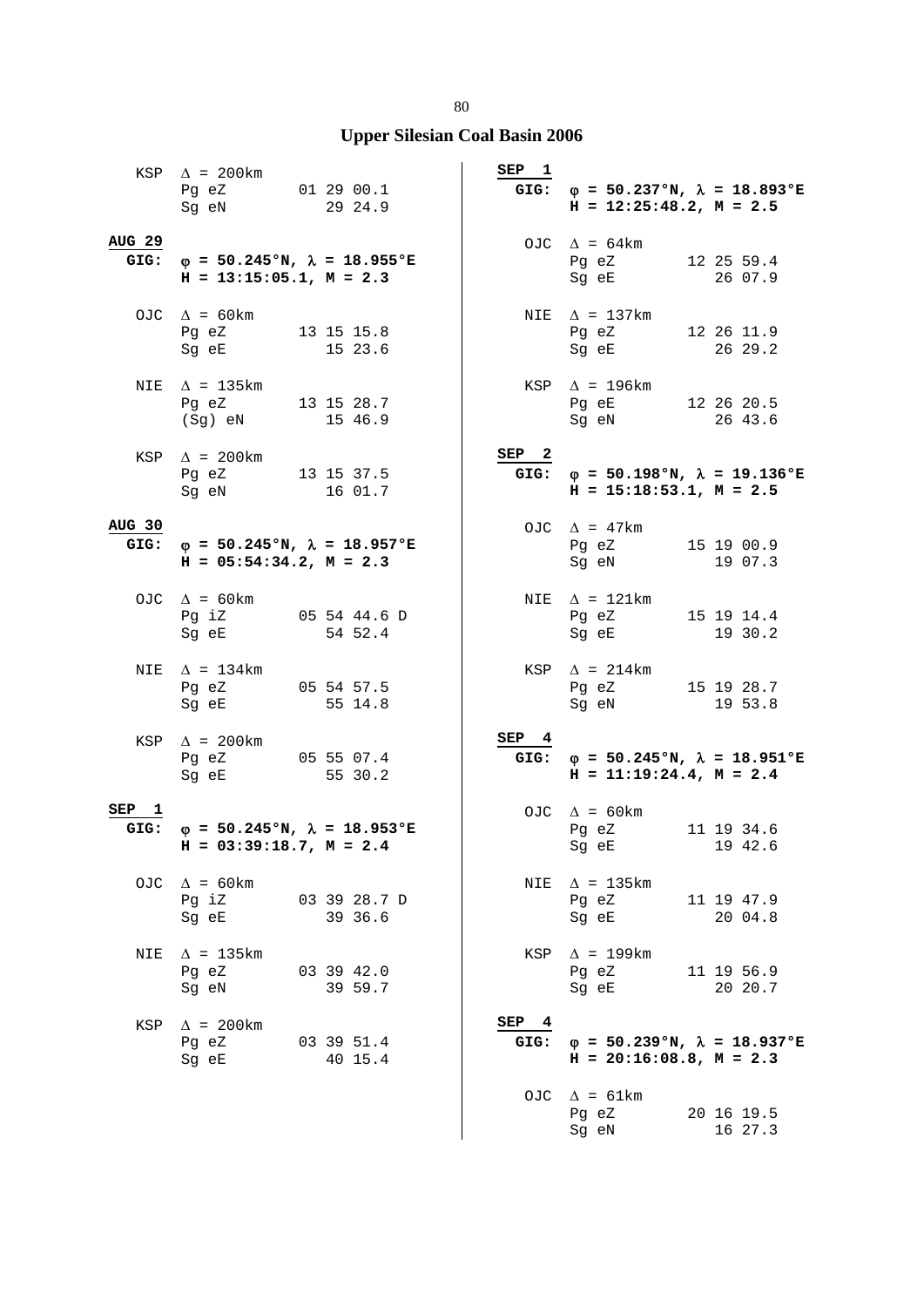|       | NIE $\Delta$ = 135km<br>Pg eZ 20 16 32.0<br>Sg eE                                                                                                                                                                             | 16 48.6                                           |            | NIE $\Delta = 134 \text{km}$<br>Pg eZ<br>Sg eE                                                                          | 00 45 07.1<br>45 23.8   |
|-------|-------------------------------------------------------------------------------------------------------------------------------------------------------------------------------------------------------------------------------|---------------------------------------------------|------------|-------------------------------------------------------------------------------------------------------------------------|-------------------------|
|       | KSP $\Delta$ = 199km<br>Pg eZ 20 16 41.7<br>Sg eE                                                                                                                                                                             | 17 05.2                                           |            | KSP $\Delta$ = 200km<br>Pg eZ 00 45 17.4<br>Sg eN                                                                       | 45 40.9                 |
|       |                                                                                                                                                                                                                               |                                                   | SEP 7      |                                                                                                                         |                         |
| SEP 5 | GIG: $\varphi = 50.246$ °N, $\lambda = 18.952$ °E<br>$H = 03:20:57.6$ , $M = 2.4$                                                                                                                                             |                                                   |            | GIG: $\varphi = 50.367$ °N, $\lambda = 18.928$ °E<br>$H = 14:27:00.6$ , $M = 2.3$                                       |                         |
|       |                                                                                                                                                                                                                               |                                                   |            | OJC $\Delta = 64 \text{km}$                                                                                             |                         |
|       | OJC $\Delta$ = 60 km<br>Pg eZ 03 21 07.9<br>Sg eE                                                                                                                                                                             | 21 15.7                                           |            | Pg eZ 14 27 11.8<br>Sg eN                                                                                               | 27 20.1                 |
| NIE   | $\Delta$ = 134km                                                                                                                                                                                                              |                                                   |            | NIE $\Delta$ = 145km<br>Pg eZ 14 27 25.7                                                                                |                         |
|       | Pg eZ 03 21 20.7<br>Sg eE 21 37.4                                                                                                                                                                                             |                                                   |            | (Sg) eN                                                                                                                 | 27 42.9                 |
|       |                                                                                                                                                                                                                               |                                                   |            | KSP $\Delta$ = 194km                                                                                                    |                         |
|       | KSP $\Delta$ = 200km<br>Pg eZ 03 21 30.4                                                                                                                                                                                      |                                                   |            | Pg eE<br>Sg eN                                                                                                          | 14 27 33.2<br>27 56.6   |
|       | Sg eE                                                                                                                                                                                                                         | 21 54.7                                           |            |                                                                                                                         |                         |
|       |                                                                                                                                                                                                                               |                                                   | SEP 7      | GIG: $\varphi = 50.252$ °N, $\lambda = 18.892$ °E                                                                       |                         |
| SEP 6 |                                                                                                                                                                                                                               |                                                   |            | $H = 15:25:20.2, M = 2.5$                                                                                               |                         |
|       |                                                                                                                                                                                                                               |                                                   |            |                                                                                                                         |                         |
|       |                                                                                                                                                                                                                               | GIG: $\varphi = 50.239$ °N, $\lambda = 18.937$ °E |            |                                                                                                                         |                         |
|       | $H = 21:52:23.2, M = 2.1$                                                                                                                                                                                                     |                                                   |            | OJC $\Delta$ = 65km                                                                                                     |                         |
|       | OJC $\Delta = 62 \text{km}$                                                                                                                                                                                                   |                                                   |            | Pg eZ<br>Sg eE and the state of the state of the state of the state of the state of the state of the state of the state | 15 25 31.7<br>25 39.4   |
|       | Pg eZ                                                                                                                                                                                                                         | 21 52 33.7                                        |            |                                                                                                                         |                         |
|       | Sg eN                                                                                                                                                                                                                         | 52 41.8                                           |            | NIE $\Delta = 138 \text{km}$                                                                                            |                         |
| NIE   | $\Delta$ = 135km                                                                                                                                                                                                              |                                                   |            | Pg eZ<br>Sg eE                                                                                                          | 15 25 44.0<br>26 00.8   |
|       | Pq eZ 21 52 46.7                                                                                                                                                                                                              |                                                   |            |                                                                                                                         |                         |
|       | (Sg) eE                                                                                                                                                                                                                       | 53 04.7                                           |            | KSP $\Delta$ = 195km                                                                                                    |                         |
|       | KSP $\Delta$ = 199km                                                                                                                                                                                                          |                                                   |            | Pg eZ<br>Sg eN 26 15.8                                                                                                  | 15 25 52.8              |
|       | Pg eE                                                                                                                                                                                                                         | 21 52 56.0                                        |            |                                                                                                                         |                         |
|       | Sg eN and the state of the state of the state of the state of the state of the state of the state of the state of the state of the state of the state of the state of the state of the state of the state of the state of the | 53 19.7                                           | SEP<br>- 8 |                                                                                                                         |                         |
|       |                                                                                                                                                                                                                               |                                                   | GIG:       | $\varphi = 50.244$ °N, $\lambda = 18.956$ °E<br>$H = 16:17:25.5$ , $M = 2.5$                                            |                         |
| SEP 7 |                                                                                                                                                                                                                               |                                                   |            |                                                                                                                         |                         |
| GIG:  | $\varphi = 50.244 \text{°N}, \lambda = 18.956 \text{°E}$<br>$H = 00:44:44.2, M = 2.6$                                                                                                                                         |                                                   |            | OJC $\Delta = 60 \text{km}$<br>Pg iZ<br>Sg iE                                                                           | 16 17 35.6 D<br>17 43.5 |
| RAC   | $\Delta$ = 57km                                                                                                                                                                                                               |                                                   |            |                                                                                                                         |                         |
|       | Pg eZ<br>Sq eNE                                                                                                                                                                                                               | 00 44 54.6<br>45 02.5                             | NIE        | $\Delta$ = 134km<br>Pg eZ                                                                                               | 16 17 48.4              |
| OJC   | $\Delta$ = 60 km                                                                                                                                                                                                              |                                                   |            | Sg eE                                                                                                                   | 18 06.1                 |
|       | Pg eZ<br>Sg eE                                                                                                                                                                                                                | 00 44 54.6<br>45 02.7                             | KSP        | $\Delta$ = 200km<br>Pg eZ                                                                                               | 16 17 58.3              |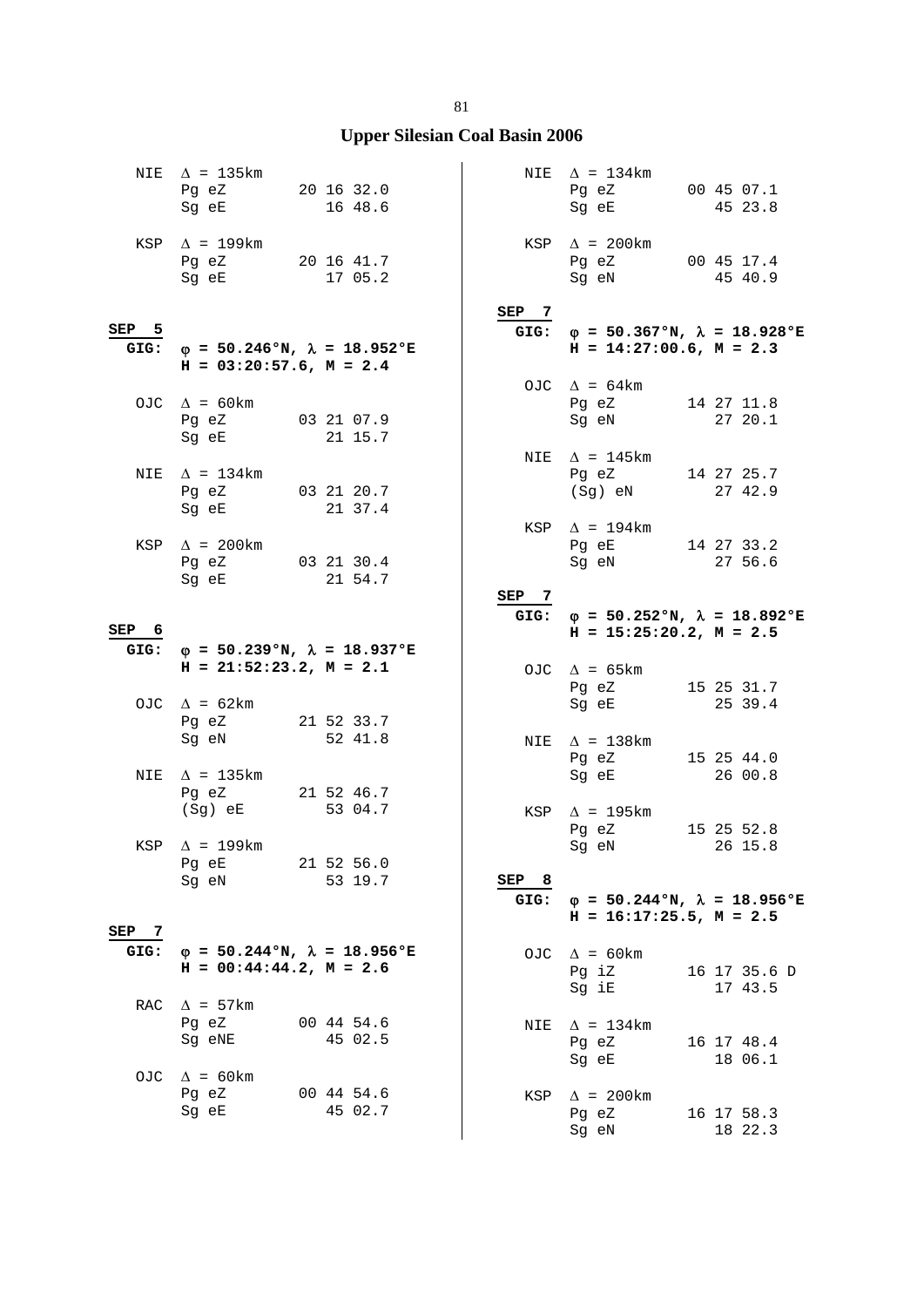|                  | KWP $\Delta$ = 276km<br>Pn eZ 16 18 14.0                                          |                       | SEP 12 | GIG: $\varphi = 50.246$ °N, $\lambda = 18.958$ °E<br>$H = 11:53:19.1, M = 2.4$ |                         |
|------------------|-----------------------------------------------------------------------------------|-----------------------|--------|--------------------------------------------------------------------------------|-------------------------|
| SEP <sub>9</sub> | GIG: $\varphi = 50.237$ °N, $\lambda = 19.070$ °E<br>$H = 12:54:01.0$ , $M = 2.6$ |                       |        | OJC $\Delta = 60 \text{km}$<br>Pg iZ 11 53 29.4 D<br>Sg eEZ                    | 53 37.2                 |
|                  | OJC $\Delta$ = 52km<br>Pg eZ 12 54 10.1<br>Sg iE 54 17.1                          |                       |        | NIE $\Delta$ = 134km<br>Pg eZ<br>Sg eE 53 58.9                                 | 11 53 42.2              |
|                  | NIE $\Delta$ = 128km<br>Pg eZ 12 54 23.5<br>Sg eN                                 | 54 39.7               |        | $KSP \quad \Delta = 200 \text{km}$<br>Pg eZ 11 53 52.0<br>$(Sg)$ eE            | 54 15.2                 |
|                  | KSP $\Delta$ = 208km<br>Pg eZ 12 54 35.0<br>Sg eN 54 59.7                         |                       | SEP 12 | GIG: $\varphi = 50.043$ °N, $\lambda = 18.463$ °E<br>$H = 19:06:33.5, M = 2.1$ |                         |
| SEP 11           | GIG: $\varphi = 50.237$ °N, $\lambda = 18.939$ °E<br>$H = 14:43:51.6$ , $M = 2.4$ |                       |        | RAC $\Delta$ = 20 km<br>Pg eZ<br>Sg eNE                                        | 19 06 37.5<br>06 40.7   |
|                  | OJC $\Delta = 61 \text{km}$<br>Pg eZ 14 44 02.0<br>Sg eE                          | 44 09.9               |        | OJC $\Delta$ = 97km<br>Pg eZ 19 06 50.0<br>Sg eNZ                              | 0702.8                  |
|                  | NIE $\Delta = 134 \text{km}$<br>Pg eZ 14 44 14.6<br>Sg eE 44 31.3                 |                       |        | NIE $\Delta$ = 150km<br>Pg eZ<br>Sg eE 07 19.0                                 | 19 06 59.5              |
|                  | KSP $\Delta$ = 199km<br>Pg eZ 14 44 24.7<br>Sg eN 44 47.9                         |                       |        | KSP $\Delta$ = 178km<br>Pg eZ<br>Sg eE                                         | 19 07 03.2<br>07 23.9   |
| SEP 12           |                                                                                   |                       | SEP 14 |                                                                                |                         |
|                  | $\varphi = 50.04$ °N, $\lambda = 18.44$ °E<br>$H = 01:03:51.2, M = 1.9$           |                       |        | GIG: $\varphi = 50.248$ °N, $\lambda = 18.954$ °E<br>$H = 01:31:17.2, M = 2.2$ |                         |
| RAC              | $\Delta$ = 18 km<br>Pg eZ<br>Sg eNE                                               | 01 03 54.7<br>03 58.1 |        | OJC $\Delta = 60 \text{km}$<br>Pg iZ<br>Sg eE                                  | 01 31 27.6 D<br>31 35.5 |
| OJ C             | $\Delta$ = 98km<br>Pg eZ<br>Sg eN                                                 | 01 04 07.8<br>04 20.7 | NIE    | $\Delta$ = 134km<br>Pg eZ<br>Sg eE                                             | 01 31 40.0<br>31 56.6   |
| NIE              | $\Delta$ = 152km<br>Pg eZ<br>Sg eE                                                | 01 04 16.8<br>04 36.6 | KSP    | $\Delta$ = 200km<br>Pg eZ<br>Sg eE                                             | 01 31 50.5<br>32 14.3   |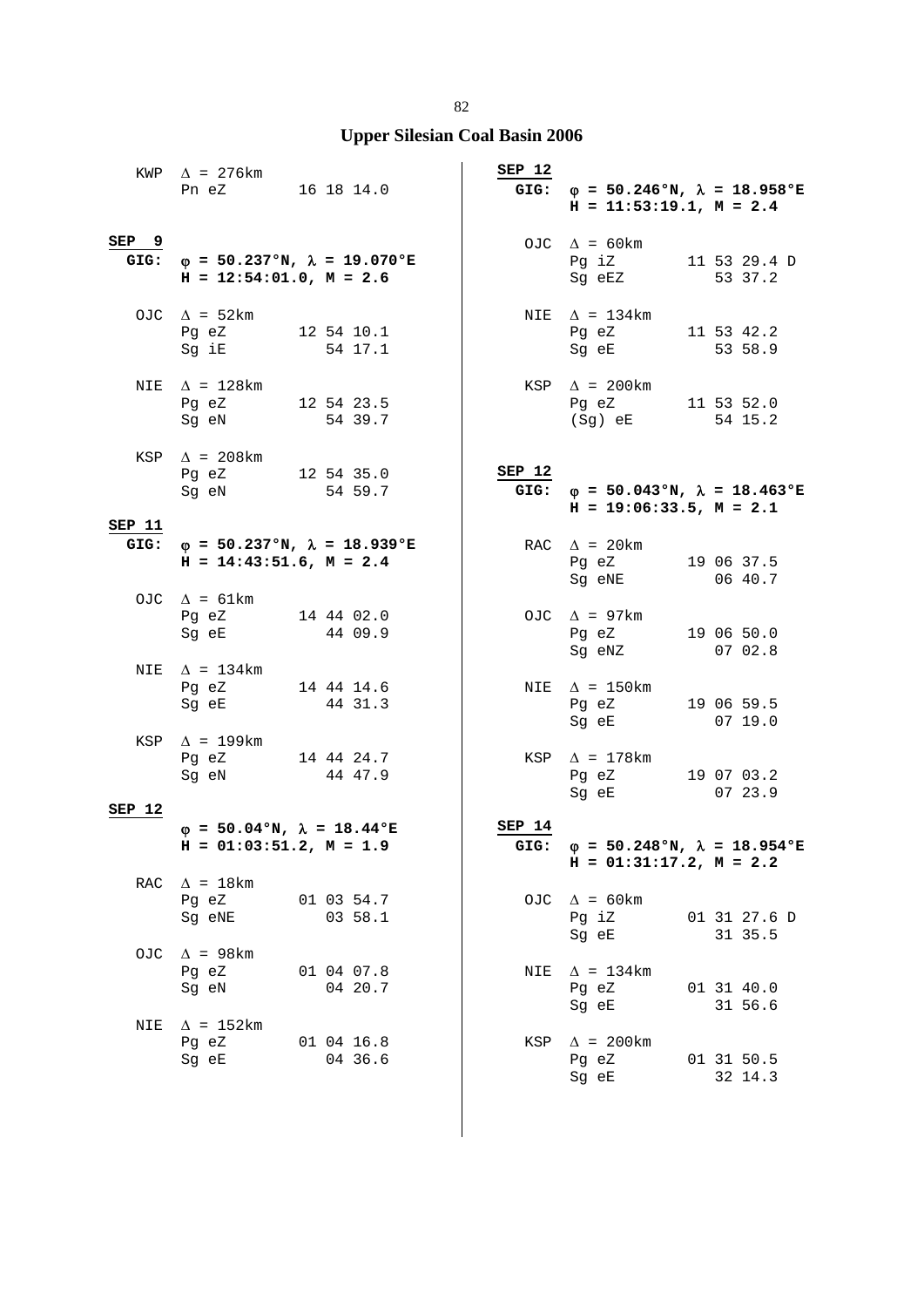| <b>SEP 15</b>  | GIG: $\varphi = 50.198$ °N, $\lambda = 19.136$ °E<br>$H = 08:46:47.0$ , $M = 2.5$                                                           |                       |                | NIE $\Delta$ = 135km<br>Pg eZ 20 58 55.0<br>Sg eE                                 | 59 12.7               |
|----------------|---------------------------------------------------------------------------------------------------------------------------------------------|-----------------------|----------------|-----------------------------------------------------------------------------------|-----------------------|
|                | OJC $\Delta$ = 47km<br>Pg eZ 08 46 54.8<br>Sg iN 47 01.0                                                                                    |                       |                | $KSP \quad \Delta = 199km$<br>Pg eZ 20 59 04.4<br>Sg eN                           | 59 28.4               |
| NIE            | $\Delta$ = 121km<br>Pg eZ 08 47 08.3<br>Sg eE 47 24.4                                                                                       |                       | SEP 19<br>GIG: | $\varphi = 50.245$ °N, $\lambda = 18.955$ °E<br>$H = 04:19:41.0, M = 2.3$         |                       |
|                | KSP $\Delta$ = 214km<br>Pg eZ 08 47 22.9<br>Sg eN                                                                                           | 47 47.0               |                | OJC $\Delta$ = 60km<br>Pg iZ 04 19 51.4 D<br>Sg eE                                | 19 59.1               |
| SEP 15         | GIG: $\varphi = 50.263$ °N, $\lambda = 18.872$ °E<br>$H = 10:45:59.9$ , $M = 2.2$                                                           |                       |                | NIE $\Delta = 134 \text{km}$<br>Pg eZ 04 20 04.2<br>Sg eE 20 21.6                 |                       |
|                | OJC $\Delta$ = 66km<br>Pg eZ 10 46 11.0<br>Sg eE                                                                                            | 46 19.4               |                | KSP $\Delta$ = 200km<br>Pg eZ 04 20 14.0<br>Sg eN                                 | 20 37.7               |
|                | NIE $\Delta = 140$ km<br>Pg eZ 10 46 24.3<br>Sg eN                                                                                          | 46 42.1               | SEP 20         | GIG: $\varphi = 50.245$ °N, $\lambda = 18.955$ °E<br>$H = 06:36:22.5, M = 2.8$    |                       |
|                |                                                                                                                                             |                       |                |                                                                                   |                       |
|                | KSP $\Delta$ = 194km<br>Pg eZ 10 46 32.1<br>Sg eN 46 55.7                                                                                   |                       |                | RAC $\Delta$ = 57km<br>Pg eZ 06 36 32.7<br>Sg eNE                                 | 36 40.2               |
| SEP 15<br>GIG: | $\varphi = 50.261$ °N, $\lambda = 18.874$ °E<br>$H = 17:45:38.7$ , $M = 2.4$                                                                |                       |                | OJC $\Delta = 60 \text{km}$<br>Pg eZ<br>Sg iEZ                                    | 06 36 33.0<br>36 41.0 |
|                | OJC $\Delta$ = 66km<br>Pg eZ 17 45 50.2<br>Sg eE 45 58.8                                                                                    |                       |                | NIE $\Delta$ = 134km<br>Pg eZ 06 36 45.3<br>Sg eE 37 02.0                         |                       |
| NIE            | $\Delta$ = 140km<br>Pg eZ<br>Sg eE and the state of the state of the state of the state of the state of the state of the state of the state | 17 46 02.7<br>46 20.7 |                | $KSP \quad \Delta = 200 \text{km}$<br>Pg eZ 06 36 55.7<br>Sg eE                   | 37 19.2               |
| KSP            | $\Delta$ = 194km<br>Pg eZ 17 46 10.9<br>Sg eNE                                                                                              | 46 33.9               | SEP 20         | GIG: $\varphi = 50.056$ °N, $\lambda = 18.453$ °E<br>$H = 21:55:52.7$ , $M = 2.1$ |                       |
| SEP 15<br>GIG: | $\varphi = 50.238$ °N, $\lambda = 18.939$ °E<br>$H = 20:58:31.9$ , $M = 2.1$                                                                |                       |                | RAC $\Delta$ = 19km<br>Pg eZ<br>Sq eNE                                            | 21 55 56.4<br>55 59.8 |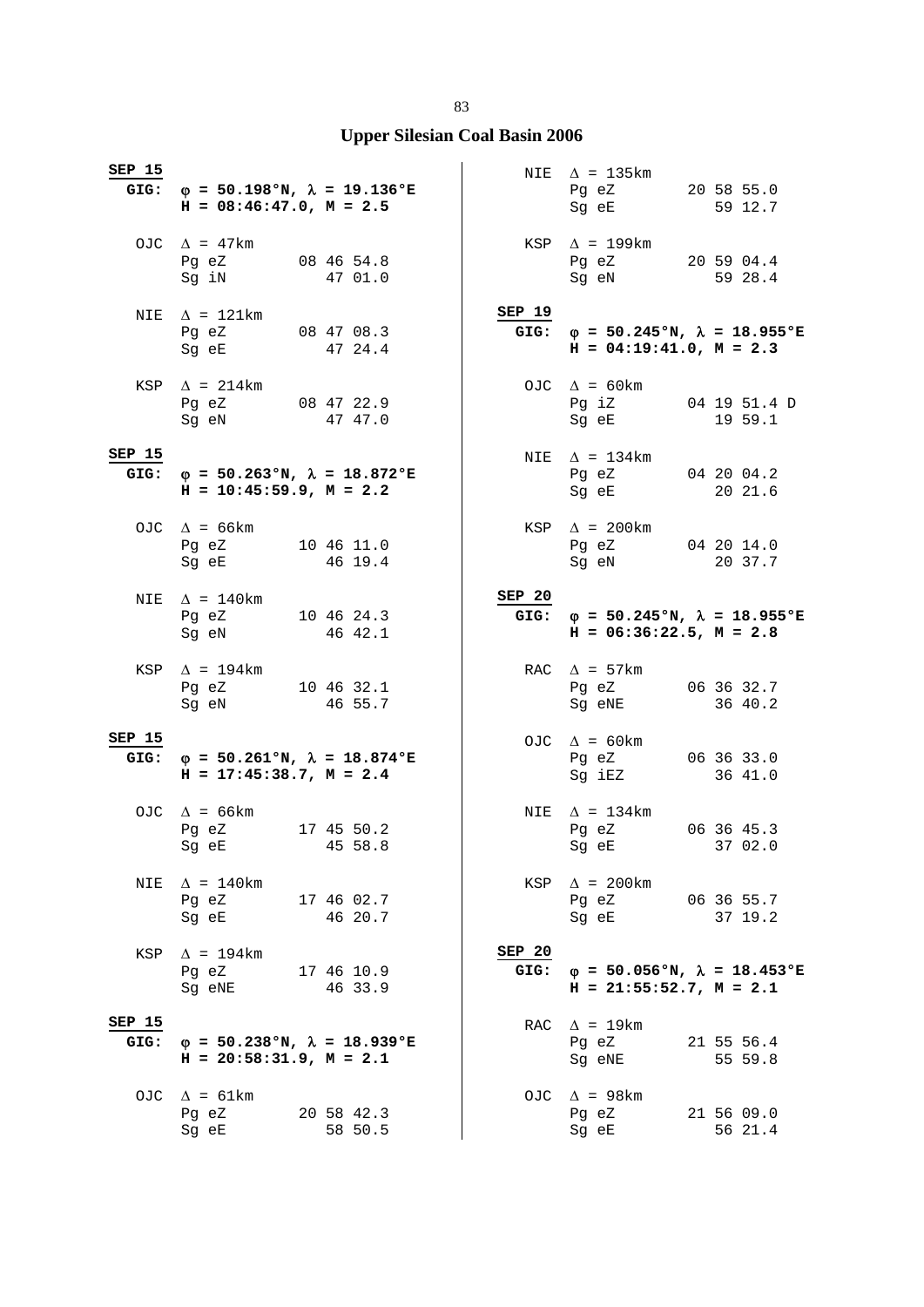|        | NIE $\Delta$ = 152km<br>Pg eZ 21 56 18.8<br>Sg eE         | 56 38.4               |        | NIE $\Delta$ = 136km<br>Pg eZ 00 19 43.5<br>Sg eE                            | 20 00.3    |
|--------|-----------------------------------------------------------|-----------------------|--------|------------------------------------------------------------------------------|------------|
|        | KSP $\Delta$ = 176km<br>Pg eZ 21 56 22.5<br>Sg eN         | 56 42.8               |        | $KSP \quad \Delta = 198 \text{km}$<br>Pg eZ 00 19 52.7<br>Sg eN              | 20 17.2    |
| SEP 22 |                                                           |                       |        |                                                                              |            |
| GIG:   | $\varphi$ = 50.247°N, $\lambda$ = 18.955°E                |                       | SEP 23 |                                                                              |            |
|        | $H = 19:08:24.5$ , $M = 2.3$                              |                       | GIG:   | $\varphi = 50.198$ °N, $\lambda = 19.137$ °E<br>$H = 20:10:46.4$ , $M = 2.4$ |            |
|        | OJC $\Delta$ = 60km                                       |                       |        |                                                                              |            |
|        | Pg iZ 19 08 35.2 D<br>Sg eE                               | 08 42.8               |        | OJC $\Delta$ = 47km<br>Pg eZ 20 10 54.5<br>Sg eN                             | 11 00.8    |
|        | NIE $\Delta = 134 \text{km}$                              |                       |        |                                                                              |            |
|        | Pg eZ 19 08 47.5<br>Sg eE                                 | 0903.8                |        | NIE $\Delta$ = 121km<br>Pg eZ 20 11 07.7<br>Sg eN 11 22.5                    |            |
|        | KSP $\Delta$ = 200km<br>Pg eZ 19 08 57.8<br>Sg eE 09 21.9 |                       |        | KSP $\Delta$ = 214km<br>Pg eZ 20 11 22.3<br>Sg eN                            | 11 46.4    |
| SEP 22 |                                                           |                       |        |                                                                              |            |
|        | GIG: $\varphi = 50.261$ °N, $\lambda = 18.874$ °E         |                       |        |                                                                              |            |
|        | $H = 21:14:04.9, M = 2.6$                                 |                       | SEP 25 |                                                                              |            |
|        |                                                           |                       | GIG:   | $\varphi = 49.962$ °N, $\lambda = 18.650$ °E                                 |            |
|        |                                                           |                       |        |                                                                              |            |
|        | RAC $\Delta$ = 52km                                       |                       |        | $H = 22:27:33.1, M = 2.1$                                                    |            |
|        | Pg eZ 21 14 14.4<br>Sg eNE                                | 14 21.1               |        | RAC $\Delta$ = 35km                                                          |            |
|        |                                                           |                       |        | Pg eZ                                                                        | 22 27 40.1 |
|        | OJC $\Delta$ = 66km                                       |                       |        | Sg eNE                                                                       | 27 45.1    |
|        | Pg eZ 21 14 16.5<br>Sg eE                                 | 14 25.1               |        | OJC $\Delta$ = 87km                                                          |            |
|        |                                                           |                       |        | Pg eZ                                                                        | 22 27 47.7 |
| NIE    | $\Delta$ = 139km                                          |                       |        | Sg eE                                                                        | 27 59.2    |
|        | Pq eZ                                                     | 21 14 28.7            |        |                                                                              |            |
|        | Sg eE 14 46.5                                             |                       |        | NIE $\Delta = 134 \text{km}$<br>Pg eZ                                        | 22 27 56.5 |
| KSP    | $\Delta$ = 194km                                          |                       |        | (Sg) eE                                                                      | 28 14.5    |
|        | Pg eZ                                                     | 21 14 37.3            |        |                                                                              |            |
|        | Sq eN                                                     | 15 00.6               | SEP 26 |                                                                              |            |
| KWP    | $\Delta$ = 282km                                          |                       | GIG:   | $\varphi = 50.350$ °N, $\lambda = 18.978$ °E                                 |            |
|        | Pn eZ                                                     | 21 14 48.8            |        | $H = 16:10:51.7$ , $M = 2.7$                                                 |            |
|        | Pg eZ                                                     | 14 55.2               |        | OJC $\Delta$ = 60km                                                          |            |
| SEP 23 |                                                           |                       |        | Pg eZ                                                                        | 16 11 02.3 |
|        | $\varphi = 50.25$ °N, $\lambda = 18.93$ °E                |                       |        | Sg eN                                                                        | 11 10.0    |
|        | $H = 00:19:20.1, M = 2.0$                                 |                       | NIE    | $\Delta$ = 141km                                                             |            |
| OJC    | $\Delta$ = 62km                                           |                       |        | Pg eZ                                                                        | 16 11 16.4 |
|        | Pg eZ<br>Sg eE                                            | 00 19 31.0<br>19 39.0 |        | Sg eN                                                                        | 11 33.1    |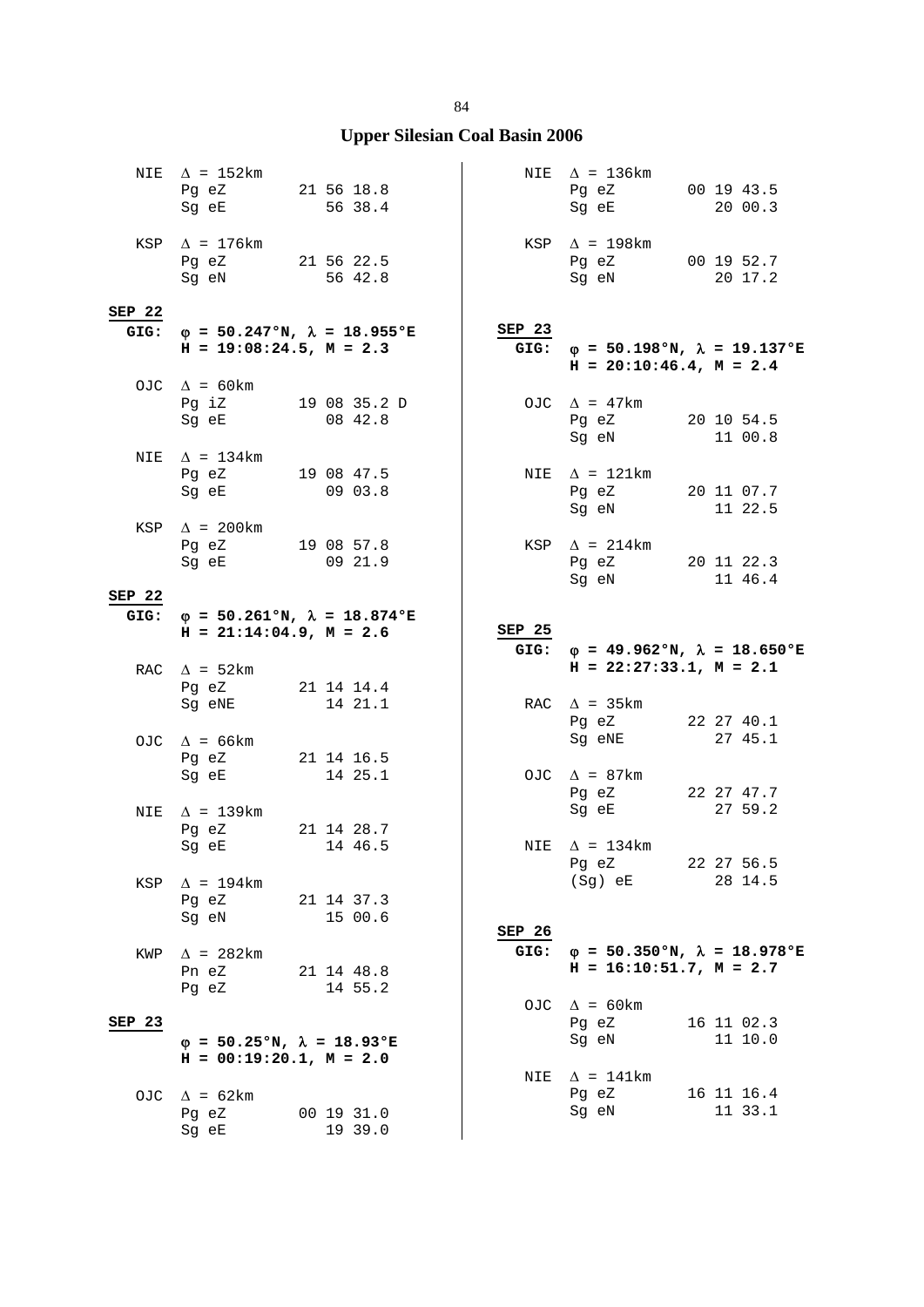|                | KSP $\Delta$ = 198km<br>Pg eZ 16 11 25.0<br>Sn N<br>Sg eN                  | 11 47.0<br>11 48.5                                | SEP 29           | GIG: $\varphi = 50.245$ °N, $\lambda = 18.955$ °E<br>$H = 12:37:11.0, M = 2.8$<br>RAC $\Delta$ = 58km<br>Pg eZ | 12 37 21.3                       |
|----------------|----------------------------------------------------------------------------|---------------------------------------------------|------------------|----------------------------------------------------------------------------------------------------------------|----------------------------------|
| SEP 28<br>GIG: | $H = 01:41:37.7, M = 2.3$                                                  | $\varphi = 50.248$ °N, $\lambda = 18.955$ °E      |                  | Sg eNE<br>OJC $\Delta = 60 \text{km}$<br>Pg eZ<br>Sg eE                                                        | 37 29.2<br>12 37 21.4<br>37 29.4 |
|                | OJC $\Delta = 60 \text{km}$<br>Pg eZ<br>Sg eE<br>NIE $\Delta$ = 135km      | 01 41 48.0<br>41 56.0                             |                  | NIE $\Delta$ = 135km<br>Pg eZ<br>Sg eE                                                                         | 12 37 33.7<br>37 51.6            |
|                | Pg eZ 01 42 00.9<br>Sg eE 42 17.6                                          |                                                   |                  | KSP $\Delta$ = 200km<br>Pg eE 12 37 44.1<br>Sg eN                                                              | 38 07.6                          |
| SEP 28         | $H = 09:07:18.6$ , $M = 2.4$                                               | GIG: $\varphi = 50.261$ °N, $\lambda = 18.874$ °E |                  | KWP $\Delta$ = 276 km<br>Pn eZ<br>Sg eNE                                                                       | 12 37 57.1<br>38 38.9            |
|                | OJC $\Delta$ = 66km<br>Pg eZ 09 07 30.0<br>Sg eE 07 38.6                   |                                                   | OCT <sub>2</sub> | GIG: $\varphi = 50.239$ °N, $\lambda = 18.940$ °E<br>$H = 02:21:28.5$ , $M = 2.0$                              |                                  |
| NIE            | $\Delta$ = 140km<br>Pg eZ<br>Sg eN                                         | 09 07 42.6<br>08 00.2                             |                  | OJC $\Delta = 61 \text{km}$<br>Pg eZ 02 21 39.2<br>Sg eE 21 47.3                                               |                                  |
| KSP            | $\Delta$ = 194km<br>Pg eZ 09 07 50.8<br>Sg eN                              | 08 14.8                                           |                  | NIE $\Delta$ = 135km<br>Pg eZ<br>(Sg) eE                                                                       | 02 21 51.9<br>22 09.6            |
| SEP 28         | $\varphi = 50.01$ °N, $\lambda = 18.44$ °E<br>$H = 10:28:42.9$ , $M = 2.2$ |                                                   |                  | KSP $\Delta$ = 199km<br>Pg eZ<br>Sg eN 22 24.9                                                                 | 02 22 01.5                       |
| RAC            | $\Delta$ = 20 km<br>Pg eZ<br>Sg eNE                                        | 10 28 46.4<br>28 49.6                             | OCT 3<br>GIG:    | $\varphi = 50.262$ °N, $\lambda = 18.874$ °E<br>$H = 03:35:22.2, M = 2.4$                                      |                                  |
| OJC            | $\Delta$ = 99km<br>Pg eZ<br>Sg eE                                          | 10 28 59.4<br>29 12.8                             |                  | OJC $\Delta = 66 \text{km}$<br>Pg eZ<br>Sg eE                                                                  | 03 35 33.7<br>35 42.3            |
| NIE            | $\Delta$ = 150 km<br>Pg eZ<br>Sg eE                                        | 10 29 07.9<br>29 27.9                             | NIE              | $\Delta$ = 140km<br>Pg eZ<br>Sg eE                                                                             | 03 35 46.1<br>36 03.9            |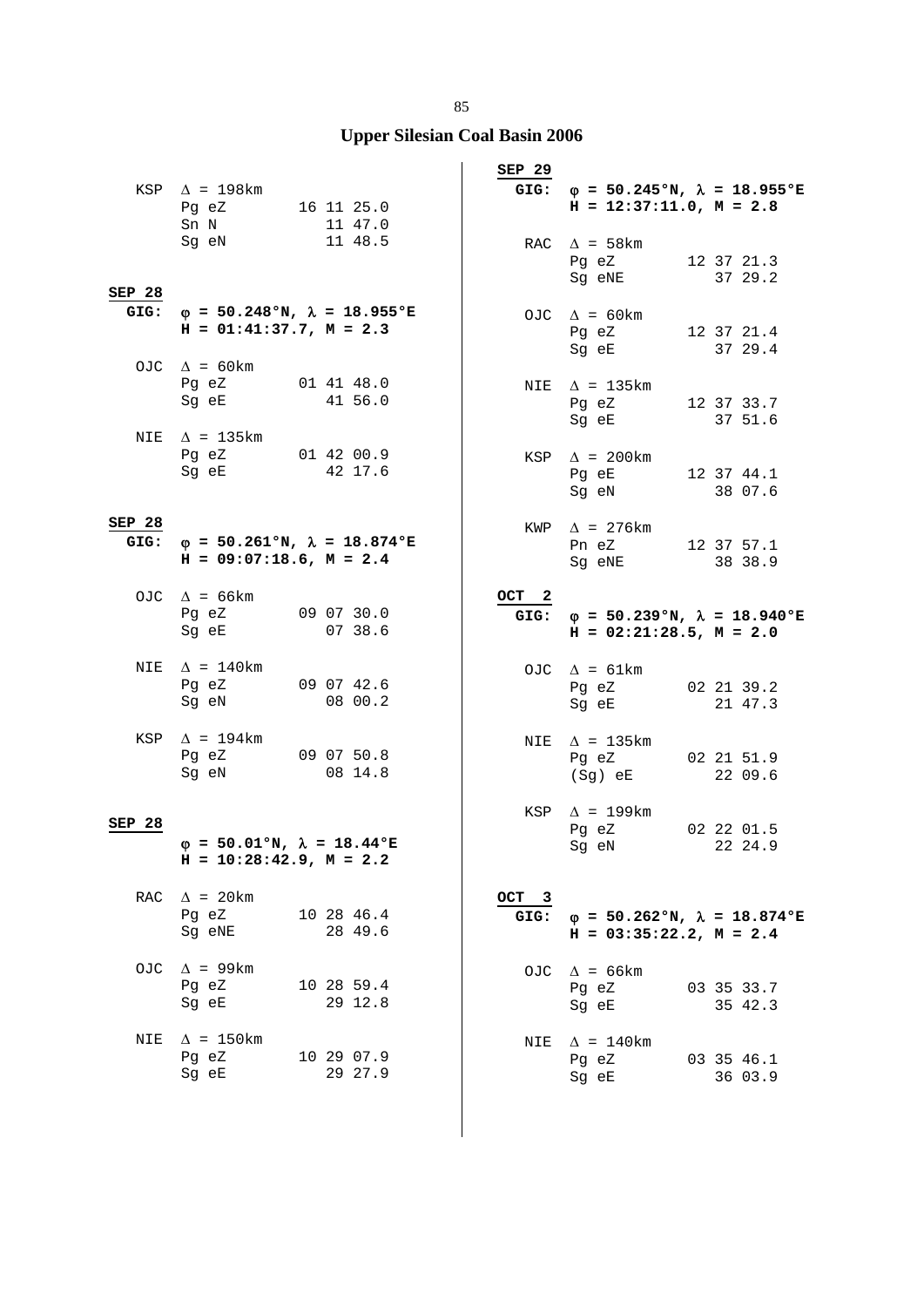|               | KSP $\Delta$ = 194km<br>Pn eZ 03 35 52.6                                       |                       | $OCT = 5$  | GIG: $\varphi = 50.239$ °N, $\lambda = 18.884$ °E<br>$H = 00:23:13.0, M = 2.3$                                                                                     |                         |
|---------------|--------------------------------------------------------------------------------|-----------------------|------------|--------------------------------------------------------------------------------------------------------------------------------------------------------------------|-------------------------|
|               | Pg iZ 35 54.5<br>Sg eE 36 17.4                                                 |                       |            | OJC $\Delta = 66$ km<br>Pg eZ 00 23 24.8                                                                                                                           |                         |
| OCT 3<br>GIG: | $\varphi = 50.248$ °N, $\lambda = 18.955$ °E<br>$H = 13:53:48.8, M = 2.3$      |                       |            | Sg eN 23 32.9                                                                                                                                                      |                         |
|               | OJC $\Delta = 60 \text{km}$                                                    |                       |            | NIE $\Delta$ = 138km<br>Pg eZ<br>Sg eE                                                                                                                             | 00 23 36.9<br>23 53.7   |
|               | Pg iZ 13 53 59.3 D<br>Sg eE                                                    | 54 07.1               |            | KSP $\Delta$ = 195km<br>Pg eZ 00 23 45.1                                                                                                                           |                         |
|               | NIE $\Delta$ = 135km<br>Pg eZ 13 54 12.2<br>Sg eE                              | 54 29.5               | OCT 5      | Sg eN 24 08.8                                                                                                                                                      |                         |
|               | KSP $\Delta$ = 199km<br>Pg eZ $13\ 54\ 21.6$                                   |                       |            | GIG: $\varphi = 50.245$ °N, $\lambda = 18.955$ °E<br>$H = 01:29:22.7, M = 2.4$                                                                                     |                         |
|               | Sg eN                                                                          | 54 45.6               |            | OJC $\Delta = 60 \text{km}$<br>Pg eZ 01 29 33.3<br>Sg eE                                                                                                           | 29 41.1                 |
| OCT 3         |                                                                                |                       |            |                                                                                                                                                                    |                         |
|               | GIG: $\varphi = 50.054$ °N, $\lambda = 18.450$ °E<br>$H = 20:40:26.8, M = 2.0$ |                       |            | NIE $\Delta = 134 \text{km}$<br>Pg eZ 01 29 45.6<br>Sg eE and the state of the state of the state of the state of the state of the state of the state of the state | 30 02.2                 |
|               | RAC $\Delta$ = 19km<br>Pg eZ<br>Sg eNE                                         | 20 40 30.6<br>40 33.9 |            | KSP $\Delta$ = 200km<br>Pg eZ 01 29 55.7<br>Sg eE                                                                                                                  | 30 19.7                 |
|               | OJC $\Delta$ = 98km<br>Pg eZ<br>Sg eE                                          | 20 40 43.1<br>40 55.3 | OCT 5      | GIG: $\varphi = 50.244$ °N, $\lambda = 18.955$ °E<br>$H = 16:26:20.1, M = 2.4$                                                                                     |                         |
| NIE           | $\Delta$ = 152km<br>Pg eZ 20 40 52.9<br>Sg eE                                  | 41 12.4               |            | OJC $\Delta = 60 \text{km}$<br>$Pg$ iZ<br>Sg eE and the state of the state of the state of the state of the state of the state of the state of the state           | 16 26 30.6 D<br>26 38.5 |
| OCT 4<br>GIG: | $\varphi = 50.044$ °N, $\lambda = 18.461$ °E<br>$H = 21:34:55.6$ , $M = 2.2$   |                       | NIE        | $\Delta$ = 134km<br>Pg eZ<br>Sg eE                                                                                                                                 | 16 26 43.6<br>27 00.1   |
| RAC           | $\Delta$ = 20 km<br>Pq eZ<br>Sq eNE                                            | 21 34 59.7<br>35 03.0 | KSP        | $\Delta$ = 200km<br>Pg eZ<br>Sg eN                                                                                                                                 | 16 26 52.7<br>27 17.2   |
| OJC.          | $\Delta$ = 97km<br>Pg eZ<br>Sg eE                                              | 21 35 11.9<br>35 24.4 | OCT<br>- 6 | $\varphi = 50.27$ °N, $\lambda = 18.86$ °E<br>$H = 01:58:20.6$ , $M = 2.0$                                                                                         |                         |
| NIE           | $\Delta$ = 150km<br>Pq eZ<br>Sg eN                                             | 21 35 21.0<br>35 40.0 |            | OJC $\Delta = 67 \text{km}$<br>Pg eZ<br>Sg eE                                                                                                                      | 01 58 32.4<br>58 40.7   |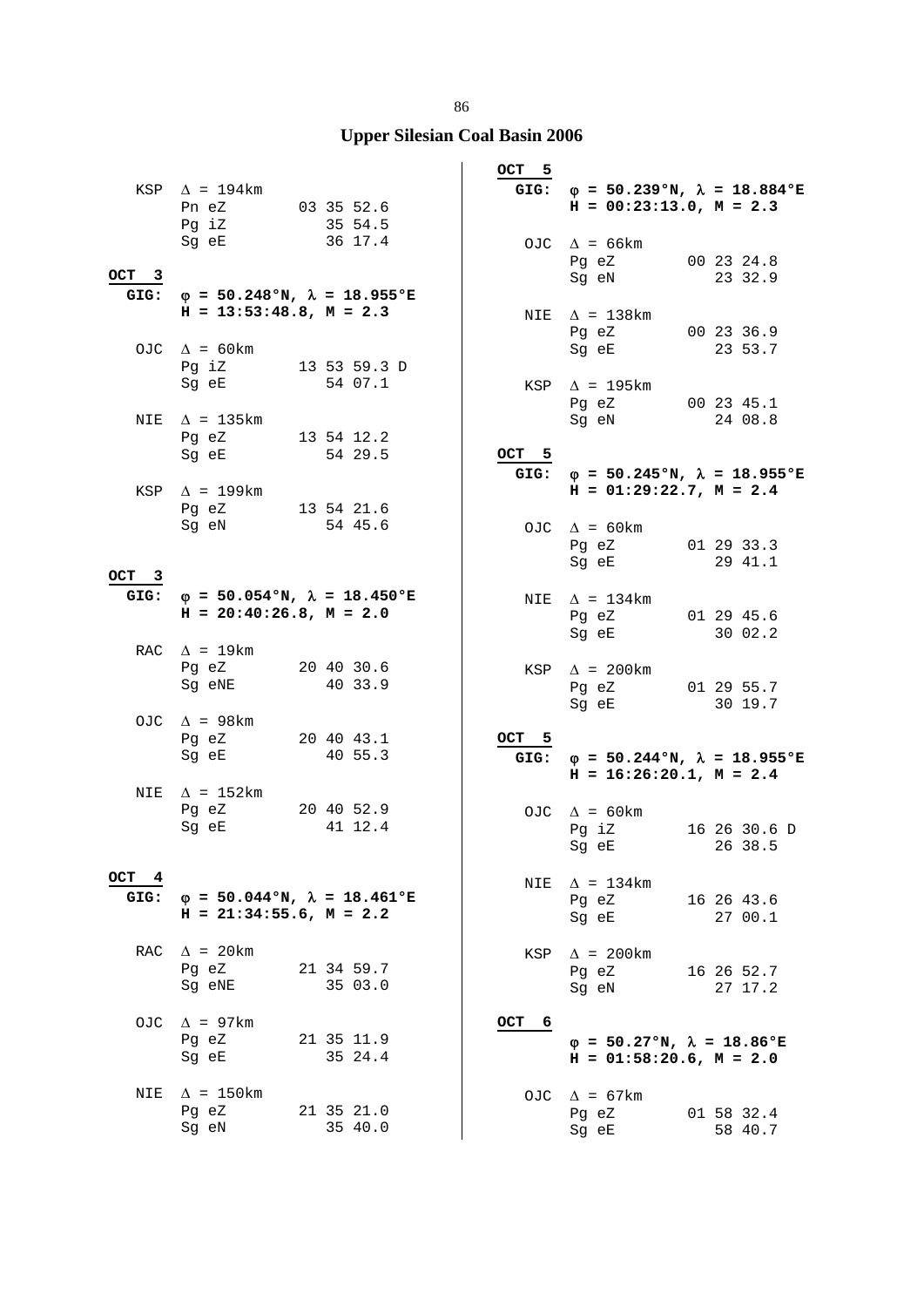|                | NIE $\Delta = 140$ km<br>Pg eZ 01 58 44.6<br>Sg eE                                                                                                                                                                                                         | 59 02.3               |                | OJC $\Delta = 84 \text{km}$<br>Pg eZ<br>Sg eN                                                                                                          | 23 49 10.8<br>49 21.4 |
|----------------|------------------------------------------------------------------------------------------------------------------------------------------------------------------------------------------------------------------------------------------------------------|-----------------------|----------------|--------------------------------------------------------------------------------------------------------------------------------------------------------|-----------------------|
|                | KSP $\Delta$ = 193km<br>Pg eZ 01 58 52.6<br>Sg eE                                                                                                                                                                                                          | 59 16.0               |                | NIE $\Delta = 133 \text{km}$<br>Pg eZ 23 49 19.9<br>Sg eE                                                                                              | 49 36.2               |
| OCT 9<br>GIG:  | $\varphi$ = 50.245°N, $\lambda$ = 18.955°E<br>$H = 06:32:15.2, M = 2.3$                                                                                                                                                                                    |                       | OCT 12<br>GIG: | $\varphi = 50.057$ °N, $\lambda = 18.452$ °E<br>$H = 05:26:01.8$ , $M = 2.3$                                                                           |                       |
|                | OJC $\Delta$ = 60km<br>Pg eZ 06 32 25.7<br>Sg eE                                                                                                                                                                                                           | 32 33.5               |                | RAC $\Delta$ = 19km<br>Pg eZ<br>Sg eNE                                                                                                                 | 05 26 05.3<br>26 08.5 |
| NIE            | $\Delta$ = 134km<br>Pg eZ 06 32 38.1<br>Sg eE                                                                                                                                                                                                              | 32 55.8               |                | OJC $\Delta$ = 98km<br>Pg eZ 05 26 18.0<br>Sg eE                                                                                                       | 26 30.2               |
|                | KSP $\Delta$ = 200km<br>Pg eZ 06 32 48.3<br>Sg eE                                                                                                                                                                                                          | 33 11.6               |                | NIE $\Delta$ = 152km<br>Pg eZ 05 26 27.7<br>Sg eN                                                                                                      | 26 47.6               |
| OCT 9          | GIG: $\varphi = 50.245$ °N, $\lambda = 18.957$ °E<br>$H = 16:20:29.7, M = 2.8$                                                                                                                                                                             |                       |                | $KSP \quad \Delta = 176 \text{km}$<br>Pg eZ 05 26 31.7<br>Sg eN                                                                                        | 26 51.5               |
|                |                                                                                                                                                                                                                                                            |                       |                |                                                                                                                                                        |                       |
|                | RAC $\Delta$ = 58km<br>Pg eZ 16 20 40.2<br>Sg eNE                                                                                                                                                                                                          | 20 48.0               | OCT 12<br>GIG: | $\varphi = 50.045$ °N, $\lambda = 18.447$ °E<br>$H = 08:44:11.0, M = 2.1$                                                                              |                       |
|                | OJC $\Delta$ = 60km<br>Pg eZ<br>Sg eE                                                                                                                                                                                                                      | 16 20 40.2<br>20 48.1 |                | RAC $\Delta = 18 \text{km}$<br>Pg eZ<br>Sg eNE                                                                                                         | 08 44 15.0<br>44 17.8 |
| NIE            | $\Delta$ = 134km<br>Pq eZ<br>Sg eE 21 09.3                                                                                                                                                                                                                 | 16 20 52.6            |                | OJC $\Delta$ = 98km<br>Pg eZ 08 44 28.0<br>Sg eE 44 39.7                                                                                               |                       |
| KSP            | $\Delta$ = 200km<br>Pg eZ<br>Sg eN and the state of the state of the state of the state of the state of the state of the state of the state of the state of the state of the state of the state of the state of the state of the state of the state of the | 16 21 02.9<br>21 26.1 | NIE            | $\Delta$ = 152km<br>Pg eZ 08 44 37.0<br>Sq eE and the state of the state of the state of the state of the state of the state of the state of the state | 44 56.5               |
| OCT 10<br>GIG: | $\varphi = 49.981^{\circ}N, \lambda = 18.691^{\circ}E$<br>$H = 23:48:56.5$ , $M = 2.2$                                                                                                                                                                     |                       | OCT 12<br>GIG: | $\varphi = 50.237$ °N, $\lambda = 18.827$ °E<br>$H = 14:36:53.9$ , $M = 2.6$                                                                           |                       |
| RAC            | $\Delta$ = 37km<br>Pg eZ<br>Sg eNE                                                                                                                                                                                                                         | 23 49 04.0<br>49 10.0 |                | RAC $\Delta$ = 49km<br>Pg eZ<br>Sg eNE                                                                                                                 | 14 37 02.8<br>37 09.7 |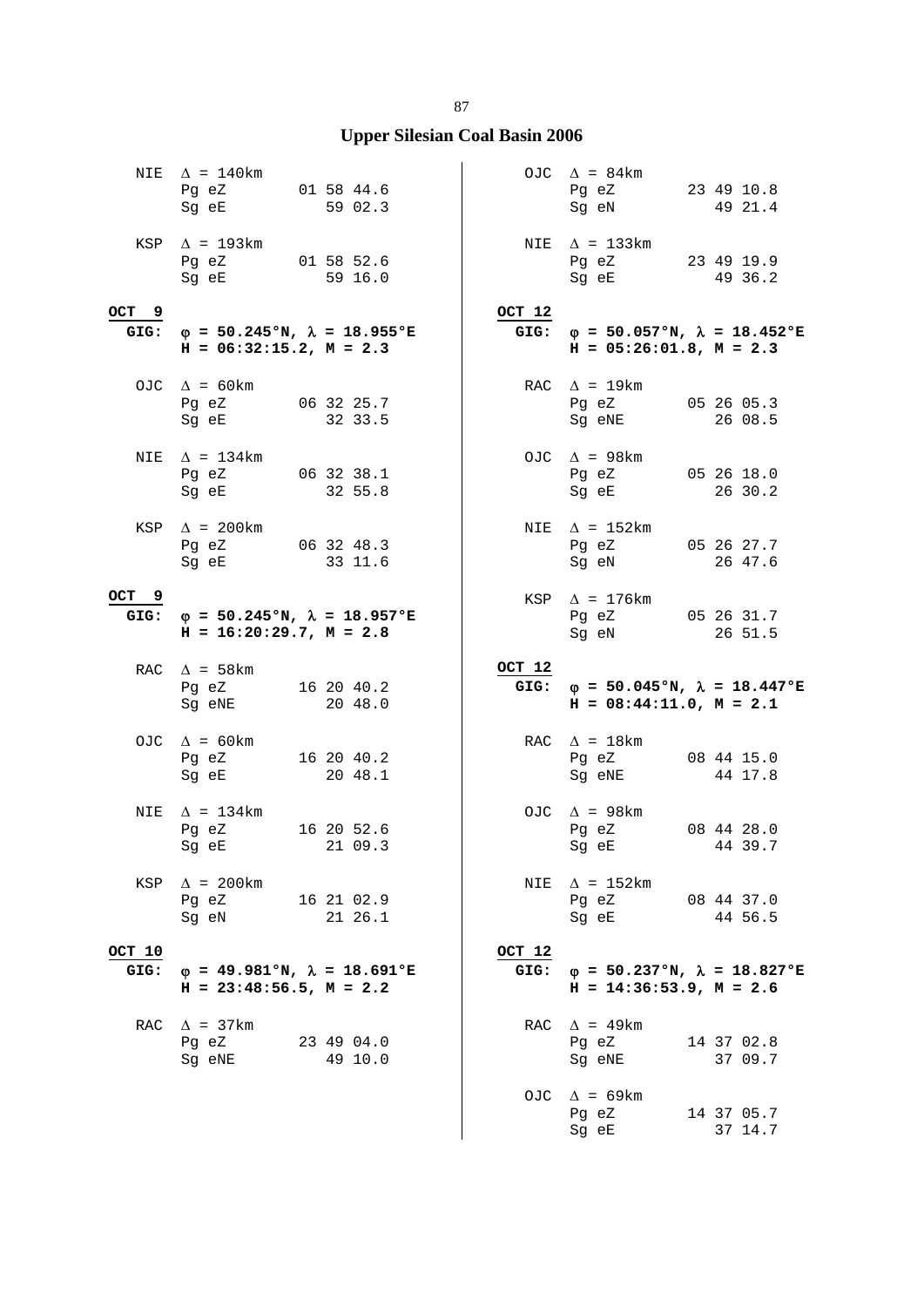|                | NIE $\Delta$ = 141km<br>Pg eZ 14 37 17.8<br>Sg eN                        | 37 35.9                                      |                | $KSP \quad \Delta = 216 \text{km}$<br>Pg eZ 19 59 51.7<br>Sg eN 20 00 17.6 |                                                          |
|----------------|--------------------------------------------------------------------------|----------------------------------------------|----------------|----------------------------------------------------------------------------|----------------------------------------------------------|
|                | $KSP \quad \Delta = 191km$<br>Pn eZ 14 37 23.4<br>Pg eZ<br>Sg eE 37 48.9 | 37 25.3                                      | OCT 13<br>GIG: | $H = 21:09:05.8$ , $M = 2.4$                                               | $\varphi = 50.044 \text{°N}, \lambda = 18.461 \text{°E}$ |
| OCT 12<br>GIG: | $H = 14:45:52.6$ , $M = 2.6$                                             | $\varphi = 50.214$ °N, $\lambda = 18.720$ °E |                | RAC $\Delta$ = 20 km<br>Pg eZ 21 09 09.9<br>Sg eNE                         | $09$ 13.1                                                |
|                | RAC $\Delta$ = 40 km<br>Pg eZ 14 46 00.3<br>Sg eNE                       | 46 05.6                                      |                | OJC $\Delta$ = 97km<br>Pg eZ 21 09 22.1<br>Sg eE                           | 09 34.5                                                  |
|                | OJC $\Delta$ = 77km<br>Pg eZ 14 46 05.8<br>Sg eN 46 15.9                 |                                              |                | NIE $\Delta$ = 150km<br>Pq eZ 21 09 31.1<br>Sg eN 09 50.4                  |                                                          |
| NIE            | $\Delta$ = 145km<br>Pg eZ 14 46 17.4<br>Sg eE                            | 46 35.4                                      |                | KSP $\Delta$ = 178km<br>Pg eZ 21 09 34.6<br>Sg eE                          | 09 55.6                                                  |
|                | KSP $\Delta$ = 185km<br>Pg eZ 14 46 23.5<br>Sg eN                        | 46 45.3                                      | OCT 14         | $\varphi = 50.17$ °N, $\lambda = 19.31$ °E<br>$H = 03:30:36.3, M = 2.5$    |                                                          |
| OCT 12<br>GIG: | $H = 16:15:20.2, M = 2.4$                                                | $\varphi = 50.247$ °N, $\lambda = 18.957$ °E |                | OJC $\Delta$ = 35km<br>Pg eZ 03 30 42.5<br>Sg eN                           | 30 47.2                                                  |
|                | OJC $\Delta = 60 \text{km}$<br>Pg eZ 16 15 30.3<br>Sg eE                 | 15 38.3                                      |                | NIE $\Delta = 110 \text{km}$<br>Pg eZ 03 30 55.1<br>Sg eE                  | 31 10.0                                                  |
| NIE            | $\Delta$ = 134km<br>Pg eZ 16 15 43.3<br>Sg eE                            | 16 00.6                                      |                | KSP $\Delta$ = 227km<br>Pg eZ 03 31 14.0<br>Sg eN 31 40.1                  |                                                          |
| OCT 13<br>GIG: | $H = 19:59:16.6$ , $M = 2.4$                                             | $\varphi = 50.086$ °N, $\lambda = 19.109$ °E | OCT 16<br>GIG: | $H = 19:40:25.3$ , $M = 2.0$                                               | $\varphi$ = 50.053°N, $\lambda$ = 18.450°E               |
|                | OJC $\Delta = 51 \text{km}$<br>Pg eZ<br>Sg eN                            | 19 59 25.1<br>59 31.8                        |                | RAC $\Delta$ = 19km<br>Pg eZ<br>Sg eNE                                     | 19 40 28.9<br>40 32.3                                    |
| NIE            | $\Delta$ = 115km<br>Pq eZ<br>(Sg) eE                                     | 19 59 36.0<br>59 52.8                        |                | OJC $\Delta$ = 98km<br>Pg eZ<br>Sg eN                                      | 19 40 41.6<br>40 54.1                                    |
|                |                                                                          |                                              | NIE            | $\Delta$ = 152km<br>Pg eZ<br>Sg eN                                         | 19 40 51.4<br>41 10.7                                    |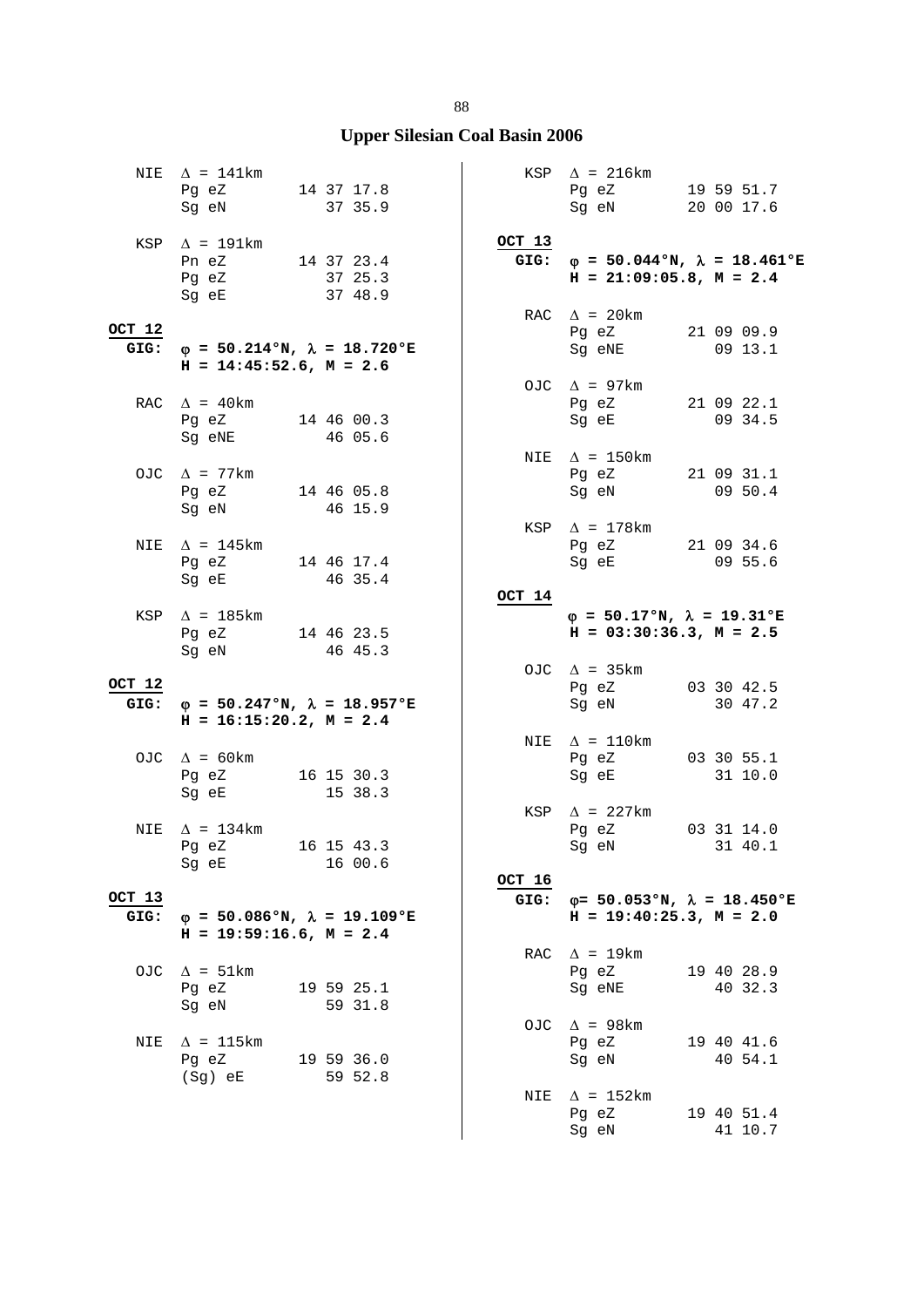| OCT 17         | GIG: $\varphi = 50.043$ °N, $\lambda = 18.462$ °E                            |                       |                | NIE $\Delta = 142 \text{km}$                      |                                                   |
|----------------|------------------------------------------------------------------------------|-----------------------|----------------|---------------------------------------------------|---------------------------------------------------|
|                | $H = 05:55:49.1, M = 2.2$                                                    |                       |                | Pg eZ 13 03 22.4<br>Sg eN 03 40.7                 |                                                   |
|                | RAC $\Delta$ = 20 km<br>Pg eZ 05 55 52.9<br>Sg eNE 55 56.1                   |                       |                | KSP $\Delta$ = 191km<br>Pn eZ 13 03 28.3<br>Pg eZ | 03 30.5                                           |
|                | OJC $\Delta$ = 98km<br>Pg eZ<br>Sg eN                                        | 05 56 05.5<br>56 18.7 | OCT 20         | Sg eN                                             | 0352.8                                            |
| NIE            | $\Delta$ = 151km                                                             |                       |                | $H = 20:25:09.6$ , $M = 2.4$                      | GIG: $\varphi = 50.245$ °N, $\lambda = 18.955$ °E |
|                | Pg eZ 05 56 15.0<br>(Sg) eN 56 35.1                                          |                       |                | OJC $\Delta = 60 \text{km}$<br>Pg iZ 20 25 20.0 D |                                                   |
| OCT 18         |                                                                              |                       |                | Sg iE                                             | 25 27.9                                           |
| GIG:           | $\varphi$ = 50.245°N, $\lambda$ = 18.955°E<br>$H = 10:16:40.2, M = 2.3$      |                       |                | NIE $\Delta$ = 134km                              |                                                   |
|                | OJC $\Delta = 60 \text{km}$<br>Pg eZ 10 16 50.9                              |                       |                | Pg eZ 20 25 32.2<br>Sg eE                         | 25 49.0                                           |
|                | Sg eE                                                                        | 16 58.8               | OCT 24<br>GIG: |                                                   | $\varphi = 50.053$ °N, $\lambda = 18.450$ °E      |
|                | NIE $\Delta$ = 134km                                                         |                       |                | $H = 02:36:27.8$ , $M = 2.3$                      |                                                   |
|                | Pg eZ 10 17 02.8<br>Sg eE 17 19.6                                            |                       |                | RAC $\Delta = 19 \text{km}$                       |                                                   |
| OCT 20         |                                                                              |                       |                | Pg eZ<br>Sg eNE                                   | 02 36 31.7<br>36 35.0                             |
| GIG:           | $\varphi = 50.043$ °N, $\lambda = 18.461$ °E<br>$H = 00:12:32.6$ , $M = 2.1$ |                       |                | OJC $\Delta$ = 98km<br>Pg eZ                      | 02 36 44.3                                        |
|                | RAC $\Delta$ = 20 km                                                         |                       |                | Sg eN                                             | 36 56.1                                           |
|                | Pq eZ 00 12 36.4                                                             |                       |                |                                                   |                                                   |
|                | Sg eNE                                                                       | 12 39.7               |                | NIE $\Delta$ = 151km<br>Pg eZ 02 36 54.0<br>Sg eN | 37 13.3                                           |
|                | OJC $\Delta$ = 97km<br>Pq eZ 00 12 48.6                                      |                       |                |                                                   |                                                   |
|                | Sg eE                                                                        | 13 01.7               | KSP            | $\Delta$ = 177km<br>Pg eZ                         | 02 36 57.9                                        |
| NIE            | $\Delta$ = 150km<br>Pg eZ                                                    | 00 12 58.1            |                | Sg eN                                             | 37 17.9                                           |
|                | Sg eE                                                                        | 13 17.8               | OCT 26         | $\varphi = 50.26$ °N, $\lambda = 19.00$ °E        |                                                   |
| OCT 20<br>GIG: | $\varphi$ = 50.255°N, $\lambda$ = 18.827°E                                   |                       |                | $H = 23:35:11.6$ , $M = 2.3$                      |                                                   |
|                | $H = 13:02:58.6$ , $M = 2.6$                                                 |                       | OJC            | $\Delta$ = 57km<br>Pg eZ                          | 23 35 21.6                                        |
| RAC            | $\Delta$ = 50 km<br>Pg eZ                                                    | 13 03 07.9            |                | Sq eNZ                                            | 35 29.2                                           |
|                | Sg eNE                                                                       | 03 14.5               | NIE            | $\Delta$ = 132km<br>Pg eZ<br>Sg eN                | 23 35 34.6<br>35 50.2                             |
| OJC.           | $\Delta$ = 69km<br>Pg eZ                                                     | 13 03 10.7            |                |                                                   |                                                   |
|                | Sg iE                                                                        | 03 19.5               |                |                                                   |                                                   |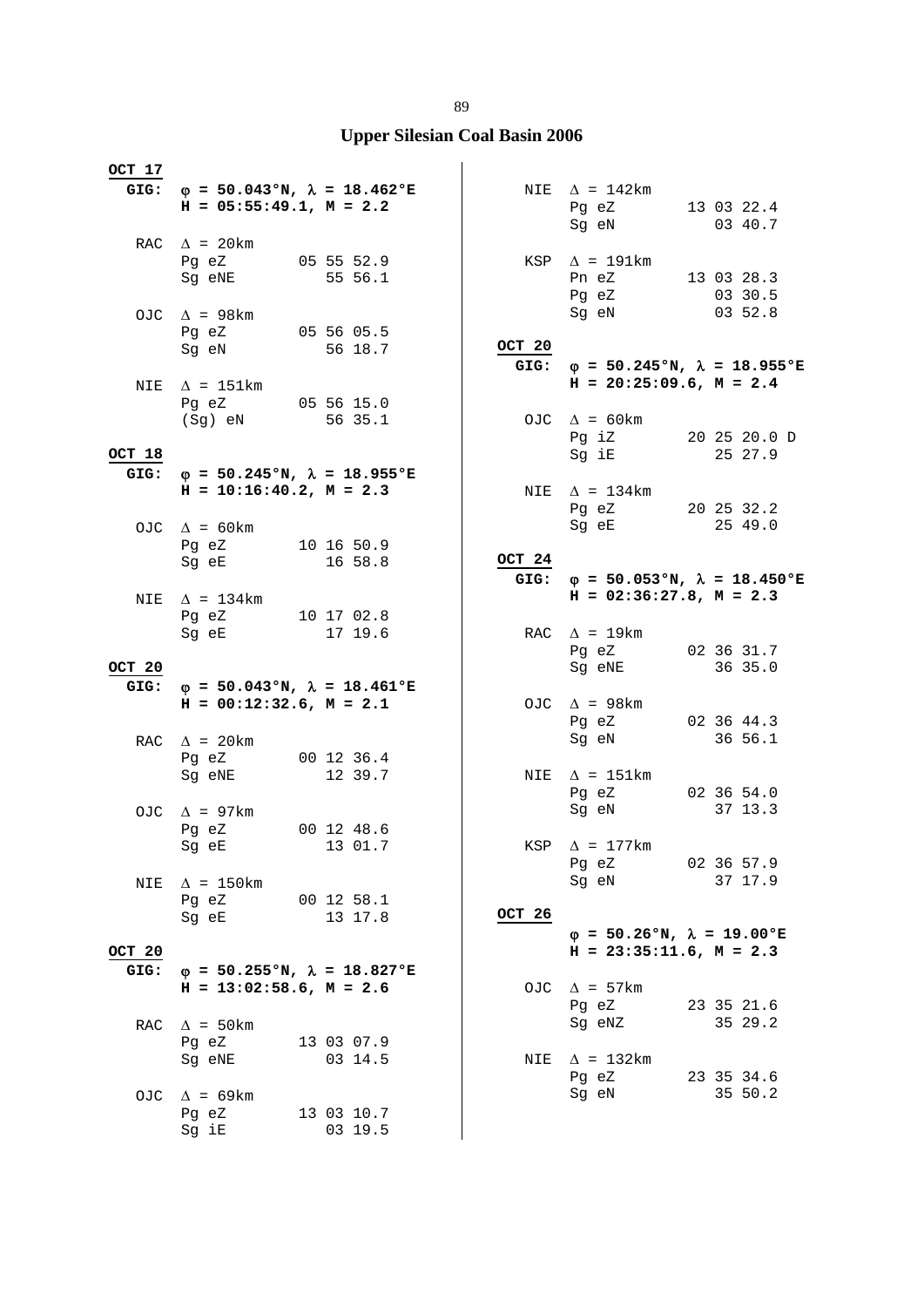|                | KSP $\Delta$ = 202km<br>Pg $eZ$ 23 35 46.1<br>(Sg) eE                   | 36 08.3                                           |                | NIE $\Delta$ = 146 km<br>Pg eZ<br>Sg eN                                          | 17 26 35.2<br>26 53.0            |
|----------------|-------------------------------------------------------------------------|---------------------------------------------------|----------------|----------------------------------------------------------------------------------|----------------------------------|
| OCT 27         | $\varphi = 50.10$ °N, $\lambda = 18.47$ °E<br>$H = 01:43:20.3, M = 2.2$ |                                                   |                | $KSP \quad \Delta = 193km$<br>Pn eZ 17 26 40.6<br>Pg eZ 26 42.4<br>Sg eE 27 05.7 |                                  |
|                | RAC $\Delta$ = 20 km<br>Pg eZ 01 43 24.2<br>Sq eNE 43 27.4              |                                                   | OCT 28<br>GIG: | $\varphi = 50.239$ °N, $\lambda = 18.886$ °E<br>$H = 18:48:26.0, M = 2.9$        |                                  |
|                | OJC $\Delta$ = 96km<br>Pg eZ<br>Sg eN                                   | 01 43 36.7<br>43 48.9                             |                | RAC $\Delta$ = 53km<br>Pg eZ 18 48 35.8<br>Sg eNE                                | 48 42.9                          |
| NIE            | $\Delta$ = 153km<br>Pg eZ 01 43 46.6<br>Sg eN 44 05.9                   |                                                   |                | OJC $\Delta = 65 \text{km}$<br>Pg eZ<br>Sg eE                                    | 18 48 37.3<br>48 45.5            |
| OCT 27         | $H = 05:00:57.2$ , $M = 2.9$                                            | GIG: $\varphi = 50.269$ °N, $\lambda = 18.867$ °E |                | NIE $\Delta$ = 138km<br>Pg eZ<br>Sg eE                                           | 18 48 49.4<br>49 07.3            |
|                | RAC $\Delta = 52 \text{km}$<br>Pg eZ 05 01 06.8<br>Sg eNE               | 01 13.2                                           |                | KSP $\Delta$ = 195km<br>Pn eZ 18 48 56.6<br>Pg iZ 48 58.5                        |                                  |
|                | OJC $\Delta$ = 67km<br>Pg eZ 05 01 09.0<br>Sg eEN                       | 01 17.4                                           | OCT 29<br>GIG: | Sg eN 49 21.4<br>$\varphi = 50.362$ °N, $\lambda = 18.928$ °E                    |                                  |
| NIE            | $\Delta$ = 140km<br>Pg eZ 05 01 21.3<br>Sg eN                           | 01 38.4                                           |                | $H = 01:33:10.1, M = 2.4$<br>OJC $\Delta = 64 \text{km}$<br>Pg eZ                | 01 33 21.4                       |
| KSP            | $\Delta$ = 193km<br>Pn eZ<br>Pg iZ 01 29.6<br>Sg eE                     | 05 01 27.8<br>01 52.4                             |                | Sg eN<br>NIE $\Delta$ = 145km<br>Pg eZ<br>Sg eN                                  | 33 30.1<br>01 33 34.8<br>33 52.2 |
| OCT 27<br>GIG: | $H = 17:26:10.2, M = 2.7$                                               | $\varphi = 50.366$ °N, $\lambda = 18.914$ °E      |                | $KSP \quad \Delta = 194 \text{km}$<br>Pg eZ<br>Sg eN                             | 01 33 42.0<br>34 05.6            |
|                | RAC $\Delta$ = 60km<br>Pg eZ<br>Sg eNE                                  | 17 26 21.3<br>26 29.4                             | OCT 30<br>GIG: | $\varphi = 50.054$ °N, $\lambda = 18.450$ °E<br>$H = 21:05:49.2$ , $M = 2.3$     |                                  |
| OJC            | $\Delta$ = 65 km<br>Pg eZ<br>Sg eE                                      | 17 26 21.7<br>26 29.8                             |                | RAC $\Delta$ = 19km<br>Pg iZ<br>Sg eNE                                           | 21 05 52.7 D<br>05 56.1          |

#### 90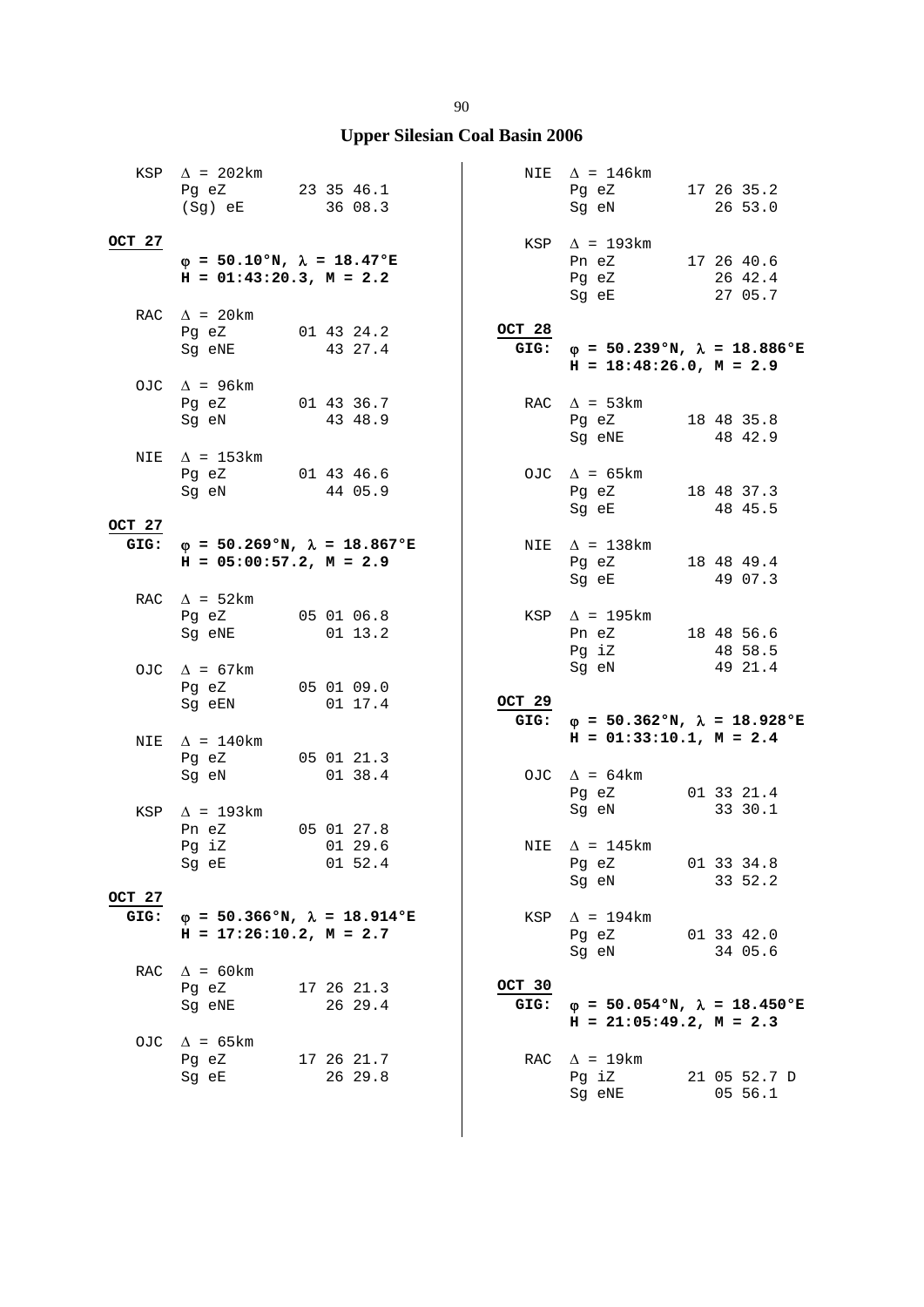# **Upper Silesian Coal Basin 2006**

|                 | OJC $\Delta$ = 98km<br>Pg eZ<br>Sg eN                                      | 21 06 05.3 |         | 06 18.7    |                          | OJC $\Delta$ = 98km<br>Pg eZ<br>Sg eE                                        | 06 26 41.3<br>26 53.7            |
|-----------------|----------------------------------------------------------------------------|------------|---------|------------|--------------------------|------------------------------------------------------------------------------|----------------------------------|
| NIE             | $\Delta$ = 151km<br>21 06 15.2<br>Pg eZ<br>Sg eE                           |            |         | 06 33.4    |                          | NIE $\Delta = 152 \text{km}$<br>Pg eZ 06 26 51.1<br>Sg eN                    | 27 10.2                          |
| KSP             | $\Delta$ = 177km<br>Pn eZ<br>Pg eNZ<br>Sg eN                               | 21 06 17.7 | 06 40.5 | 06 19.3    | NOV <sub>3</sub><br>GIG: | $\varphi = 50.213$ °N, $\lambda = 18.722$ °E<br>$H = 08:18:14.6$ , $M = 2.5$ |                                  |
| OCT 31<br>GIG:  | $\varphi$ = 50.245°N, $\lambda$ = 18.956°E<br>$H = 23:41:43.0, M = 2.5$    |            |         |            |                          | OJC $\Delta$ = 77km<br>Pg eZ<br>Sg eN                                        | 08 18 27.7<br>18 37.7            |
|                 | OJC $\Delta = 60 \text{km}$<br>Pq eZ 23 41 53.7<br>Sg eE                   |            | 42 01.3 |            |                          | NIE $\Delta$ = 145km<br>Pg eZ<br>Sg eE                                       | 08 18 39.8<br>18 57.2            |
| NIE             | $\Delta$ = 134km<br>Pg eZ<br>Sg eE                                         | 23 42 06.0 | 42 23.9 |            |                          | KSP $\Delta$ = 186km<br>Pg eZ<br>Sn eN<br>Sg eN                              | 08 18 45.4<br>19 06.2<br>19 07.1 |
|                 | KSP $\Delta$ = 200km<br>Pg eZ 23 42 16.4<br>Sg eN                          |            | 42 39.9 |            | NOV <sub>3</sub><br>GIG: | $\varphi$ = 49.960°N, $\lambda$ = 18.650°E<br>$H = 15:30:22.1, M = 2.2$      |                                  |
| NOV<br>1        | $\varphi = 50.07$ °N, $\lambda = 18.44$ °E<br>$H = 01:01:55.0$ , $M = 2.1$ |            |         |            |                          | RAC $\Delta$ = 35km<br>Pg eZ<br>Sg eNE                                       | 15 30 29.1<br>30 33.3            |
|                 | RAC $\Delta = 17 \text{km}$<br>Pg eZ<br>Sg eNE                             | 01 01 58.3 | 02 01.6 |            |                          | OJC $\Delta$ = 87km<br>Pg eZ<br>Sg eE                                        | 15 30 36.8<br>30 47.6            |
| OJC             | $\Delta$ = 99km<br>Pg eZ<br>Sg eE                                          |            | 02 24.7 | 01 02 11.6 |                          | NIE $\Delta = 134 \text{km}$<br>Pg eZ<br>$(Sg)$ eE                           | 15 30 45.9<br>31 03.6            |
| NIE             | $\Delta$ = 154 km<br>Pg eZ<br>Sq eNE                                       | 01 02 21.1 | 02 40.8 |            | NOV 8<br>GIG:            | $\varphi = 50.225$ °N, $\lambda = 18.815$ °E<br>$H = 00:45:16.5$ , $M = 2.4$ |                                  |
| $NOV$ 1<br>GIG: | $\varphi = 50.057$ °N, $\lambda = 18.452$ °E<br>$H = 06:26:24.9, M = 2.1$  |            |         |            |                          | OJC $\Delta$ = 70km<br>Pg eZ<br>Sg eN                                        | 00 45 28.5<br>45 37.7            |
| RAC             | $\Delta$ = 19km<br>Pg eZ<br>Sq eNE                                         | 06 26 28.7 | 26 31.7 |            | NIE                      | $\Delta$ = 141km<br>Pg eZ<br>Sg eE                                           | 00 45 40.3<br>45 58.2            |

 $\vert$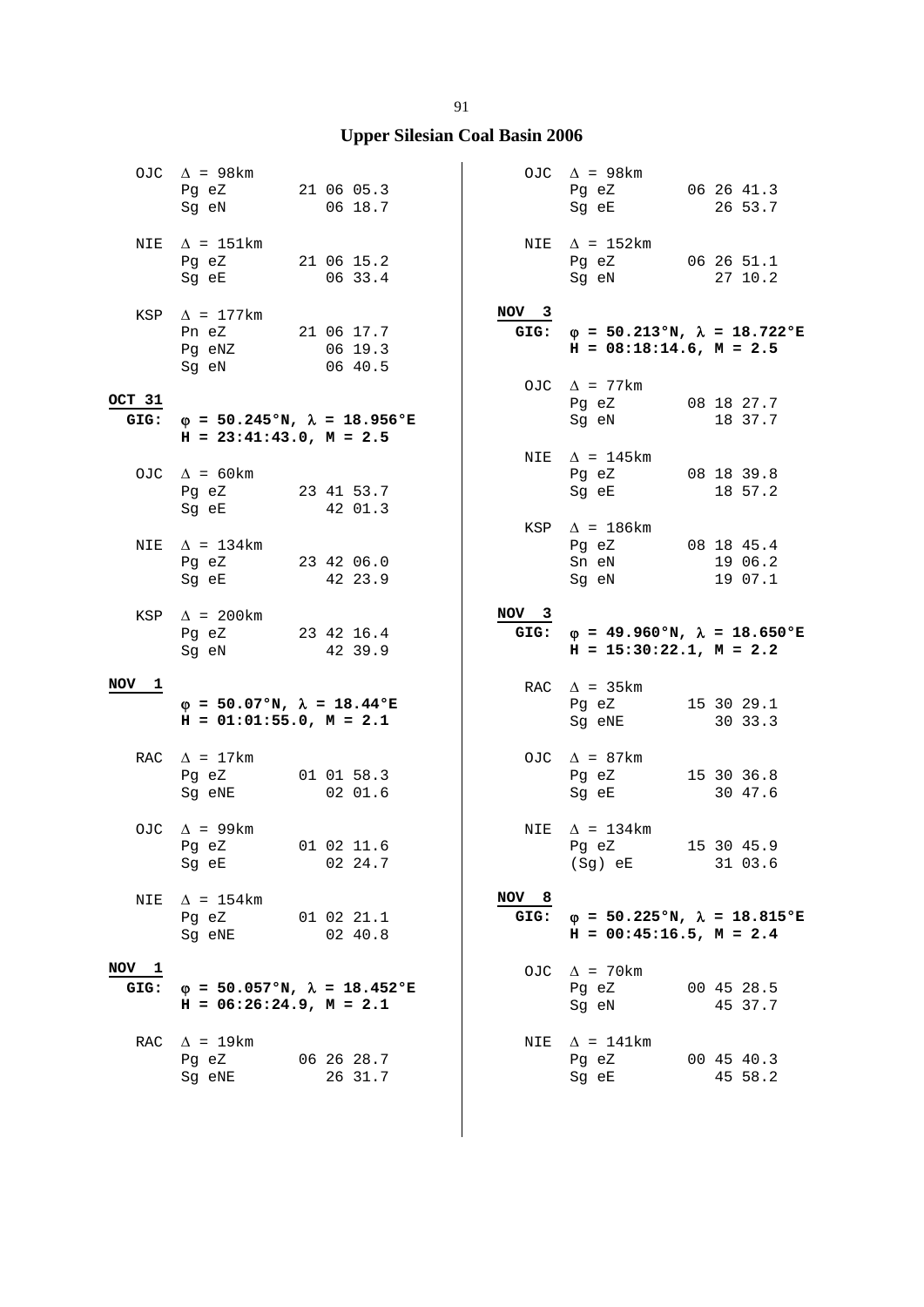|                | KSP $\Delta$ = 191km<br>Pn eZ 00 45 47.0<br>Pg eZ<br>Sg eN                        | 45 48.0<br>46 10.6    | NOV 10         | $KSP \quad \Delta = 193km$<br>Pg iZ 02 10 40.9 C<br>Sg eN                         | 11 03.6               |
|----------------|-----------------------------------------------------------------------------------|-----------------------|----------------|-----------------------------------------------------------------------------------|-----------------------|
| NOV 8          | GIG: $\varphi = 50.085$ °N, $\lambda = 19.108$ °E<br>$H = 09:08:03.5$ , $M = 2.3$ |                       |                | GIG: $\varphi = 50.043$ °N, $\lambda = 18.447$ °E<br>$H = 13:25:30.5$ , $M = 2.3$ |                       |
|                | OJC $\Delta$ = 52km<br>Pg eZ<br>Sg eN                                             | 09 08 12.7<br>08 19.2 |                | RAC $\Delta$ = 19km<br>Pg eZ 13 25 34.6<br>Sg eNE 25 37.4                         |                       |
|                | NIE $\Delta$ = 115km<br>Pg eZ 09 08 23.6                                          |                       |                | OJC $\Delta$ = 98km<br>Pg eZ<br>Sg eE                                             | 13 25 47.1<br>25 59.3 |
|                | KSP $\Delta$ = 216km<br>Pg eZ 09 08 38.9<br>Sg eN 09 05.1                         |                       |                | NIE $\Delta$ = 151km<br>Pg eZ 13 25 55.9<br>Sg eE 26 15.6                         |                       |
| NOV 8          |                                                                                   |                       | NOV 10         |                                                                                   |                       |
|                | GIG: $\varphi = 50.053$ °N, $\lambda = 18.450$ °E<br>$H = 20:41:51.2, M = 2.4$    |                       |                | GIG: $\varphi = 50.045$ °N, $\lambda = 18.462$ °E<br>$H = 22:43:25.3$ , $M = 2.1$ |                       |
|                | RAC $\Delta$ = 18km<br>Pg iZ 20 41 54.8 D<br>Sg eNE                               | 41 58.1               |                | RAC $\Delta$ = 20km<br>Pg eZ 22 43 29.1<br>Sg eNE                                 | 43 32.5               |
|                | OJC $\Delta$ = 98km<br>Pg eZ 20 42 07.4<br>Sg eN 42 21.3                          |                       |                | OJC $\Delta$ = 97km<br>Pg eZ 22 43 41.4<br>Sg eE 43 54.4                          |                       |
| NIE            | $\Delta$ = 152km<br>Pg eZ 20 42 17.2<br>Sg eN                                     | 42 36.2               |                | NIE $\Delta$ = 151km<br>Pg eZ 22 43 50.8<br>Sg eE                                 | 44 10.5               |
|                | KSP $\Delta$ = 176km<br>Pg eZ 20 42 19.8<br>Sg eN 42 41.0                         |                       | NOV 11         | $\varphi = 50.19$ °N, $\lambda = 19.29$ °E<br>$H = 03:45:30.5$ , $M = 2.3$        |                       |
| NOV 10<br>GIG: | $\varphi = 50.254$ °N, $\lambda = 18.865$ °E<br>$H = 02:10:08.5$ , $M = 2.4$      |                       |                | OJC $\Delta$ = 36km<br>Pg eZ<br>Sg eN                                             | 03 45 37.2<br>45 42.0 |
|                | RAC $\Delta = 52 \text{km}$<br>Pg eZ<br>Sg eNE                                    | 02 10 18.0<br>10 24.8 |                | NIE $\Delta = 114 \text{km}$<br>Pg eZ<br>Sg eE                                    | 03 45 49.8<br>46 04.8 |
| OJC            | $\Delta$ = 67km<br>Pg eZ<br>Sg eN                                                 | 02 10 20.1<br>10 28.7 | NOV 13<br>GIG: | $\varphi = 50.247$ °N, $\lambda = 18.951$ °E<br>$H = 10:59:28.5$ , $M = 2.4$      |                       |
| NIE            | $\Delta$ = 140km<br>Pg eZ<br>Sg eE                                                | 02 10 32.6<br>10 50.6 |                | OJC $\Delta$ = 60 km<br>Pg eZ<br>Sg eE                                            | 10 59 38.8<br>59 46.7 |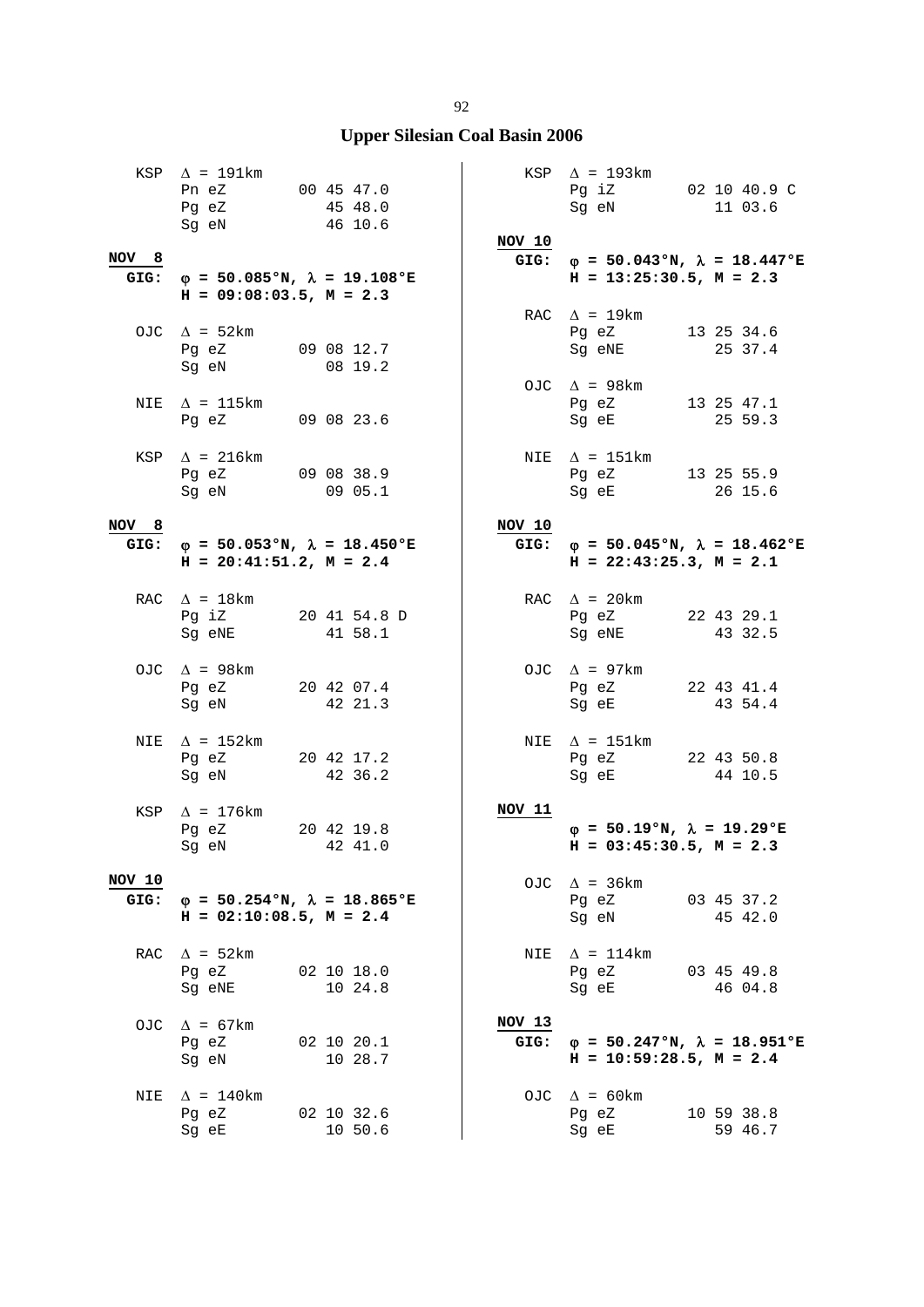|                | NIE $\Delta$ = 135km<br>Pg eZ<br>Sg eN 11 00 09.9                          | 10 59 52.2                                        |                | NIE $\Delta$ = 126km<br>Pg eZ 09 04 33.9<br>Sg eE                                 | 04 49.9               |
|----------------|----------------------------------------------------------------------------|---------------------------------------------------|----------------|-----------------------------------------------------------------------------------|-----------------------|
|                | KSP $\Delta$ = 199km<br>Pg eZ 11 00 01.5<br>Sg eN 00 25.0                  |                                                   | <b>NOV 15</b>  | GIG: $\varphi = 50.245$ °N, $\lambda = 18.955$ °E<br>$H = 10:44:18.5$ , $M = 2.3$ |                       |
| NOV 13         | $\varphi = 50.28$ °N, $\lambda = 18.91$ °E<br>$H = 16:53:32.9$ , $M = 2.2$ |                                                   |                | OJC $\Delta = 60 \text{km}$<br>Pq iZ 10 44 29.0 D<br>Sg eE 44 36.8                |                       |
|                | OJC $\Delta = 64 \text{km}$<br>Pg eZ 16 53 44.0<br>Sg eN                   | 53 52.5                                           |                | NIE $\Delta = 134 \text{km}$<br>Pg eZ 10 44 41.5<br>Sg eE                         | 44 59.1               |
|                | NIE $\Delta$ = 139km<br>Pg eZ 16 53 56.7<br>Sg eE 54 14.2                  |                                                   | NOV 16         | GIG: $\varphi = 50.245$ °N, $\lambda = 18.955$ °E<br>$H = 08:39:45.3, M = 2.3$    |                       |
|                | KSP $\Delta$ = 195km<br>Pg eZ 16 54 05.5<br>Sg eN                          | 54 28.5                                           |                | OJC $\Delta = 60 \text{km}$<br>Pg eZ<br>Sg eE                                     | 08 39 55.3<br>40 03.2 |
| NOV 15         | $H = 00:46:46.5$ , $M = 2.3$                                               | GIG: $\varphi = 50.054$ °N, $\lambda = 18.450$ °E |                | NIE $\Delta$ = 135km<br>Pg eZ 08 40 08.7<br>Sg eE                                 | 40 25.8               |
|                | RAC $\Delta$ = 19km<br>Sg eNE                                              | Pg iZ 00 46 50.4 D<br>46 53.6                     | NOV 16         | GIG: $\varphi = 50.248$ °N, $\lambda = 18.896$ °E<br>$H = 10:05:55.3, M = 2.3$    |                       |
|                | OJC $\Delta$ = 98km<br>Pg eZ<br>Sg eN                                      | 00 47 03.0<br>47 15.2                             |                | OJC $\Delta = 64 \text{km}$<br>Pg eZ<br>Sg eE                                     | 10 06 06.1<br>06 14.2 |
|                | NIE $\Delta$ = 152km<br>Pg eZ<br>Sg eN                                     | 00 47 12.7<br>47 32.1                             |                | NIE $\Delta$ = 137km<br>Pg eZ<br>Sg eE                                            | 10 06 18.6<br>06 36.4 |
| KSP            | $\Delta$ = 176km<br>Pg eZ<br>Sg eN                                         | 00 47 16.2<br>47 36.5                             | NOV 16<br>GIG: | $\varphi = 50.045$ °N, $\lambda = 18.448$ °E<br>$H = 14:01:27.0$ , $M = 2.3$      |                       |
| NOV 15<br>GIG: | $H = 09:04:11.6$ , $M = 2.3$                                               | $\varphi = 50.211$ °N, $\lambda = 19.064$ °E      |                | RAC $\Delta = 18 \text{km}$<br>Pg eZ<br>Sg eNE                                    | 14 01 30.5<br>01 33.7 |
| OJC            | $\Delta$ = 52km<br>Pg eZ<br>Sg eN                                          | 09 04 20.9<br>04 27.6                             |                | OJC $\Delta$ = 98km<br>Pg eZ<br>Sg eE                                             | 14 01 43.5<br>01 55.9 |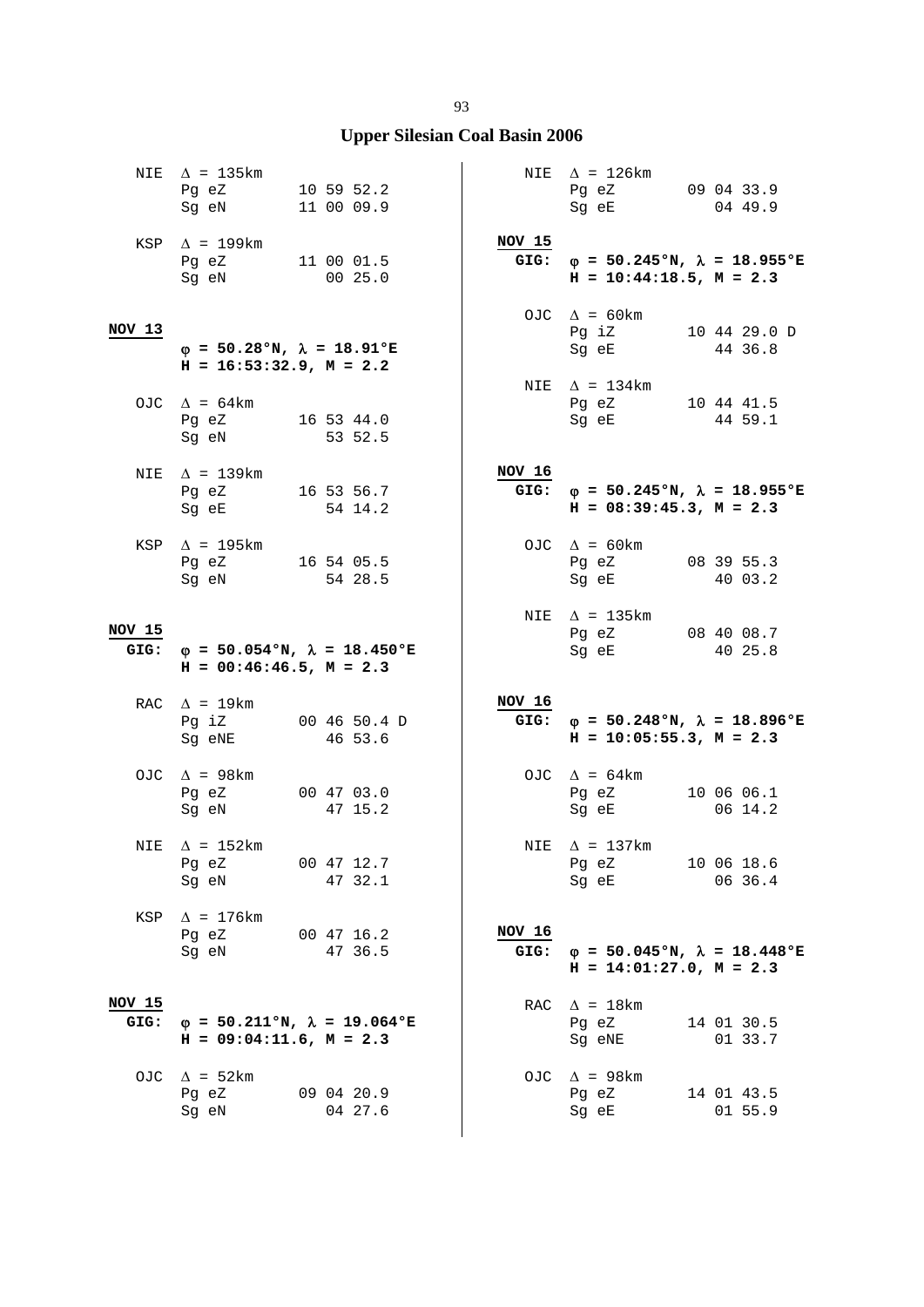|        | NIE $\Delta$ = 152km<br>Pg eZ 14 01 53.1<br>Sg eE 02 12.5                         |                       | <b>NOV 17</b> | $\varphi = 50.26$ °N, $\lambda = 18.67$ °E<br>$H = 11:29:28.7, M = 2.3$        |                                  |
|--------|-----------------------------------------------------------------------------------|-----------------------|---------------|--------------------------------------------------------------------------------|----------------------------------|
| NOV 16 | GIG: $\varphi = 50.362$ °N, $\lambda = 18.865$ °E<br>$H = 19:49:00.5$ , $M = 2.4$ |                       |               | OJC $\Delta = 80 \text{km}$<br>Pg eZ 11 29 42.5<br>Sg eEZ 29 53.0              |                                  |
|        | OJC $\Delta$ = 69km<br>Pg eZ 19 49 12.8<br>Sg eE 49 21.1                          |                       |               | NIE $\Delta$ = 150km<br>Pg eZ 11 29 54.5<br>Sg eE 30 12.9                      |                                  |
|        | NIE $\Delta$ = 148km<br>Pg eZ 19 49 26.3<br>Sg eE                                 | 49 43.5               |               | $KSP \triangle = 180km$<br>Pg eZ 11 29 57.6<br>(Sg) eN 30 21.5                 |                                  |
|        | KSP $\Delta$ = 189km<br>Pn eZ 19 49 30.5<br>Pg eZ 49 31.5<br>Sg eN 49 54.2        |                       | NOV 17        | GIG: $\varphi = 50.046$ °N, $\lambda = 18.446$ °E<br>$H = 15:49:37.3, M = 2.3$ |                                  |
| NOV 17 | GIG: $\varphi = 50.212$ °N, $\lambda = 19.066$ °E<br>$H = 02:22:57.3$ , $M = 2.3$ |                       |               | RAC $\Delta = 18$ km<br>Pg eZ 15 49 40.9<br>Sg eNE                             | 49 44.0                          |
|        | OJC $\Delta = 52 \text{km}$<br>Pg eZ 02 23 06.2<br>Sg eN 23 13.2                  |                       |               | OJC $\Delta$ = 98km<br>Pg eZ 15 49 54.4<br>Sg eN                               | 50 06.8                          |
| NIE    | $\Delta$ = 126km<br>Pg eZ 02 23 19.1<br>Sg eE 23 35.2                             |                       | KSP           | $\Delta$ = 176km<br>Pg eZ 15 50 06.7<br>(Sg) eN 50 26.6                        |                                  |
|        | KSP $\Delta$ = 208km<br>Pg eZ 02 23 32.6<br>Sq eN 23 56.4<br>Sg eN                | 23 56.4               | <b>NOV 17</b> | GIG: $\phi = 50.106$ °N, $\lambda = 19.156$ °E<br>$H = 16:32:56.8$ , $M = 2.8$ |                                  |
| NOV 17 | GIG: $\omega = 50.052$ °N, $\lambda = 18.434$ °E<br>$H = 04:24:44.5$ , $M = 2.1$  |                       |               | OJC $\Delta$ = 47km<br>Pg eZ 16 33 04.6<br>Sg eN 33 11.2                       |                                  |
| RAC    | $\Delta$ = 18km<br>Pg eZ<br>Sg eNE                                                | 04 24 47.9<br>24 51.4 | NIE           | $\Delta$ = 113km<br>Pg eZ<br>Sq eN                                             | 16 33 15.9<br>33 31.9            |
|        | OJC $\Delta$ = 99km<br>Pg eZ<br>Sg eN                                             | 04 25 00.9<br>25 13.7 |               | KSP $\Delta$ = 219km<br>Pn eZ<br>Pg eZ<br>Sg eN                                | 16 33 31.9<br>33 33.2<br>33 58.4 |
| NIE    | $\Delta$ = 153km<br>Pg eZ<br>Sg eE                                                | 04 25 10.6<br>25 29.2 | KWP           | $\Delta$ = 268 km<br>Pq eZ                                                     | 16 33 44.0                       |

94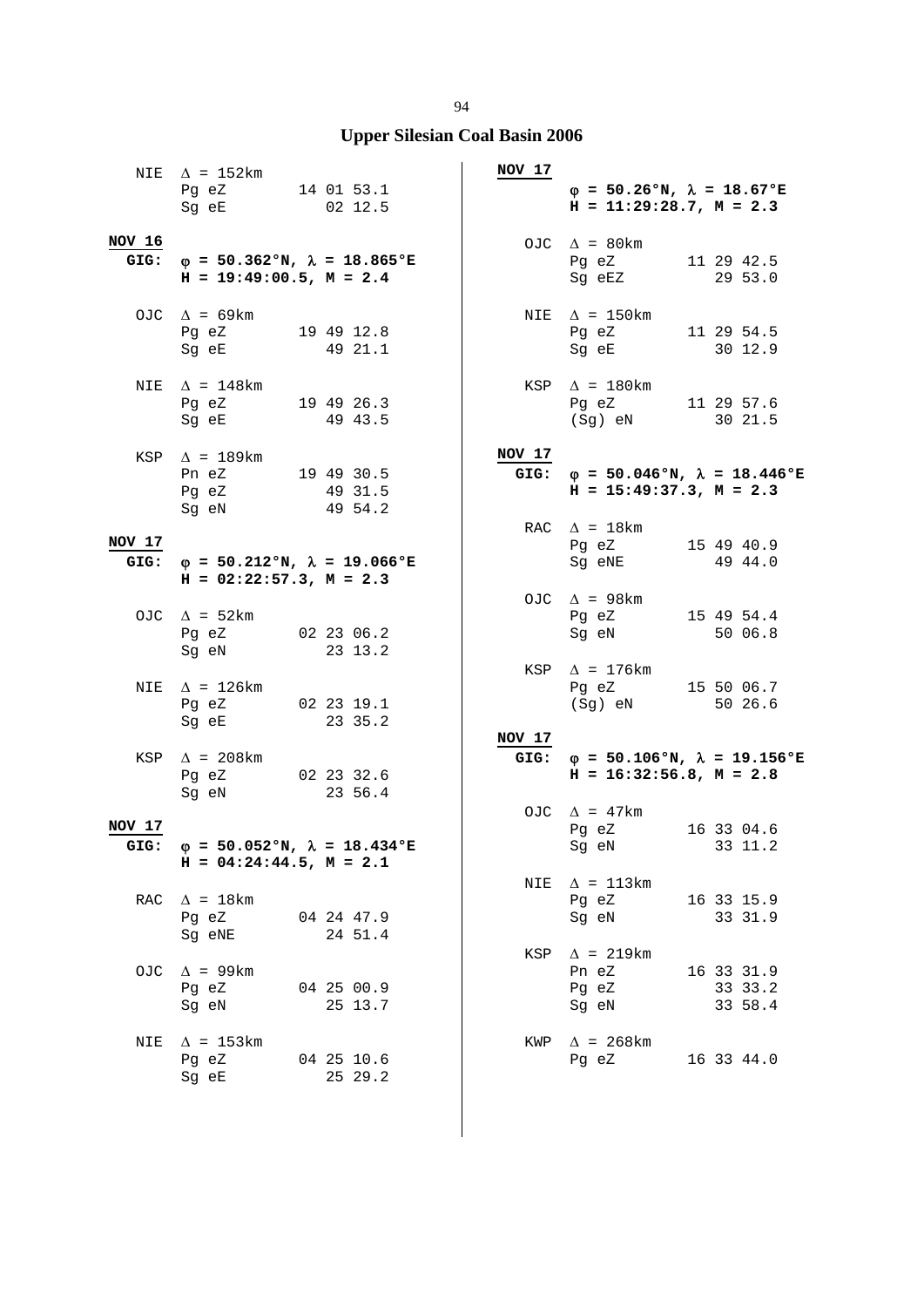| <b>NOV 17</b>  | GIG: $\varphi = 50.247$ °N, $\lambda = 18.911$ °E<br>$H = 20:33:12.5$ , $M = 2.3$                |            |                | OJC $\Delta$ = 65km<br>Pg iZ 13 28 29.7 C<br>Sg iE                                | 28 38.1                  |
|----------------|--------------------------------------------------------------------------------------------------|------------|----------------|-----------------------------------------------------------------------------------|--------------------------|
|                | OJC $\Delta = 63 \text{km}$<br>Pg eZ 20 33 23.8<br>Sg eE 33 31.9                                 |            |                | NIE $\Delta$ = 138km<br>Pg eZ 13 28 41.6<br>Sg eE 28 59.5                         |                          |
| NIE            | $\Delta$ = 137km<br>Pg eZ 20 33 36.1<br>Sg eE 33 53.2                                            |            |                | $KSP \quad \Delta = 196 \text{km}$<br>Pn eZ 13 28 49.8<br>Pg eZ 28 50.7<br>Sg eN  | 29 13.6                  |
|                | KSP $\Delta$ = 197km<br>Pg eZ<br>Sg eN<br>34 08.0                                                |            | NOV 20         | GIG: $\varphi = 50.085$ °N, $\lambda = 19.105$ °E<br>$H = 10:15:00.8$ , $M = 2.2$ |                          |
| NOV 17         | GIG: $\varphi = 50.211 \text{°N}$ , $\lambda = 19.067 \text{°E}$<br>$H = 23:13:45.9$ , $M = 2.3$ |            |                | OJC $\Delta = 51 \text{km}$<br>Pg eZ 10 15 09.7<br>Sg eN 15 16.4                  |                          |
|                | OJC $\Delta$ = 52km<br>Pg eZ 23 13 54.9<br>Sg eN 14 01.6                                         |            |                | NIE $\Delta$ = 115km<br>Pq eZ                                                     | 10 15 20.6               |
|                | NIE $\Delta$ = 126km<br>Pg eZ 23 14 07.8<br>Sg eE 14 23.9                                        |            |                | $KSP \quad \Delta = 216 \text{km}$<br>Pg eZ 10 15 36.4<br>Sg eN 16 02.1           |                          |
|                |                                                                                                  |            |                |                                                                                   |                          |
|                | KSP $\Delta$ = 209km<br>Pg eZ 23 14 21.0<br>Sg eN 14 44.7                                        |            | NOV 20<br>GIG: | $\varphi = 50.247$ °N, $\lambda = 18.955$ °E<br>$H = 11:48:19.9, M = 2.3$         |                          |
| NOV 18<br>GIG: | $\varphi = 50.245^{\circ}N$ , $\lambda = 18.955^{\circ}E$<br>$H = 08:40:47.1, M = 2.5$           |            |                | OJC $\Delta = 60 \text{km}$<br>Pg eZ 11 48 30.3<br>Sg eE                          | 48 38.1                  |
|                | OJC $\Delta$ = 60km<br>Pg eZ 08 40 57.6<br>Sg iE 41 05.5                                         |            |                | NIE $\Delta = 134 \text{km}$<br>Pg eZ<br>Sg eE 49 00.5                            | 11 48 43.1               |
| NIE            | $\Delta$ = 135km<br>Pg eZ<br>Sg eE 41 28.1                                                       | 08 41 10.7 |                | KSP $\Delta$ = 200km<br>Pg eZ<br>Sg eE 49 16.8                                    | 11 48 53.0               |
| KSP            | $\Delta$ = 200km<br>Pg eZ 08 41 20.3<br>Sq eE                                                    | 41 43.7    | NOV 20         | GIG: $\varphi = 50.269$ °N, $\lambda = 18.867$ °E<br>$H = 16:59:41.3, M = 2.4$    |                          |
| NOV 19<br>GIG: | $\varphi = 50.238$ °N, $\lambda = 18.889$ °E<br>$H = 13:28:18.2, M = 2.9$                        |            |                | OJC $\Delta$ = 66km<br>Pg eZ<br>Sg eE                                             | 16 59 52.9<br>17 00 01.5 |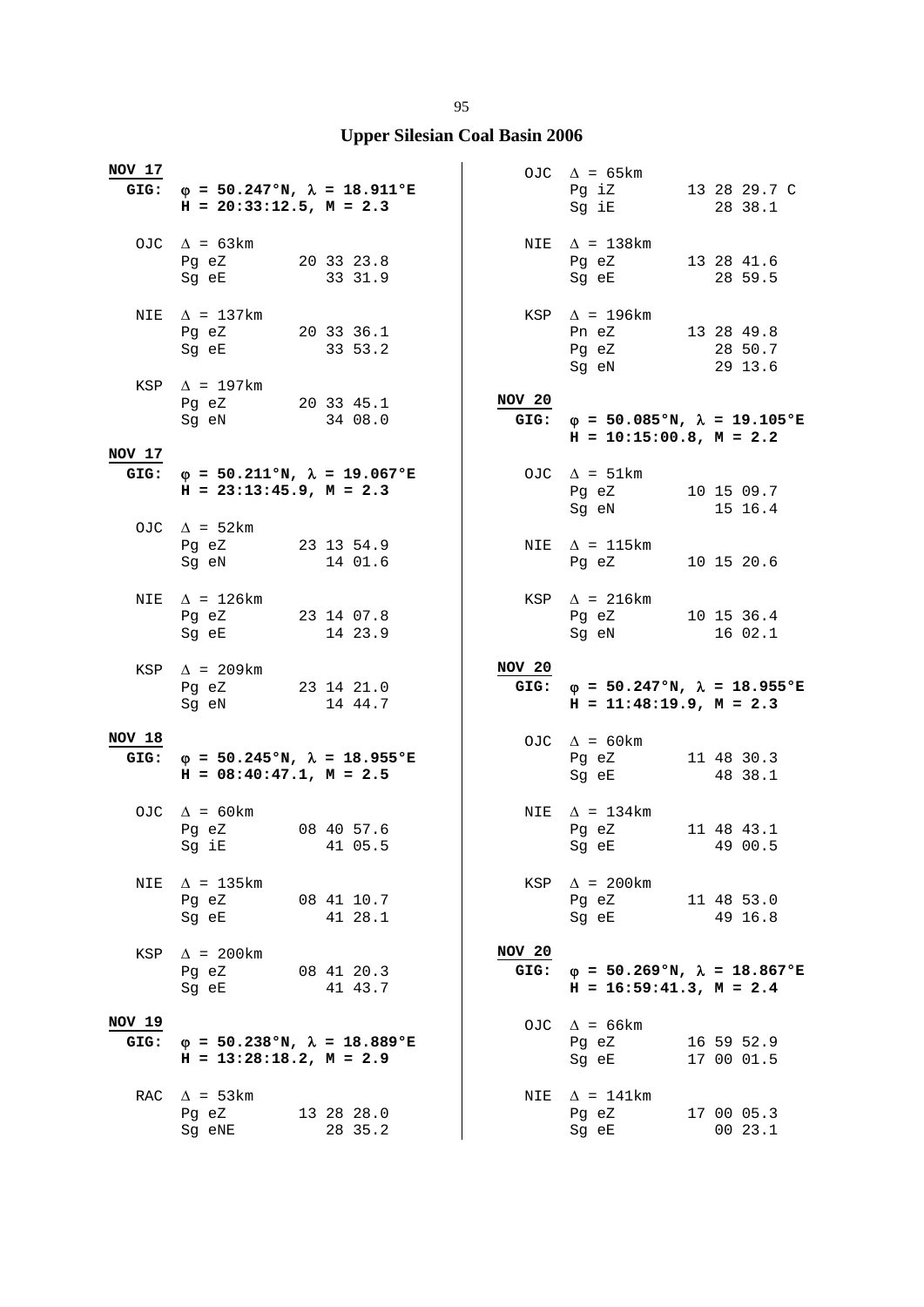| NOV 20        | KSP $\Delta$ = 193km<br>Pg eZ 17 00 12.9<br>Sg eE 00 36.6 |                                                   |        | KSP $\Delta$ = 176km<br>Pn eZ 03 36 19.2<br>Pg eZ 36 20.7<br>Sg eE 36 41.3                                                                                 |                       |
|---------------|-----------------------------------------------------------|---------------------------------------------------|--------|------------------------------------------------------------------------------------------------------------------------------------------------------------|-----------------------|
|               | $H = 21:05:36.1, M = 2.5$                                 | GIG: $\varphi = 50.214$ °N, $\lambda = 18.719$ °E | NOV 21 | GIG: $\varphi = 50.086$ °N, $\lambda = 19.107$ °E                                                                                                          |                       |
|               | RAC $\Delta$ = 40km<br>Pg eZ 21 05 43.9<br>Sg eNE         | 05 49.2                                           |        | $H = 04:48:03.3, M = 2.2$<br>OJC $\Delta = 52 \text{km}$                                                                                                   |                       |
|               | OJC $\Delta$ = 77km<br>Pg eZ 21 05 49.3                   |                                                   |        | Pg eZ 04 48 12.5<br>Sg eN 48 19.0                                                                                                                          |                       |
|               | Sg eN 05 59.4<br>NIE $\Delta$ = 145km                     |                                                   |        | NIE $\Delta$ = 115km<br>Pg eZ 04 48 23.5<br>(Sg) eE 48 39.9                                                                                                |                       |
|               | Pg eZ 21 06 01.0<br>Sg eEN 06 18.9                        |                                                   |        | KSP $\Delta$ = 216km<br>Pg eZ 04 48 38.1<br>Sg eN 49 04.4                                                                                                  |                       |
|               | KSP $\Delta$ = 185km<br>Pg eZ 21 06 07.0<br>Sg eN 06 28.8 |                                                   | NOV 21 |                                                                                                                                                            |                       |
| <b>NOV 20</b> |                                                           |                                                   |        | GIG: $\varphi = 50.045$ °N, $\lambda = 18.446$ °E                                                                                                          |                       |
| GIG:          | $H = 22:04:53.6$ , $M = 2.2$                              | $\varphi = 50.051$ °N, $\lambda = 18.434$ °E      |        | $H = 21:14:24.1, M = 2.3$<br>RAC $\Delta$ = 19km                                                                                                           |                       |
|               | RAC $\Delta = 18 \text{km}$<br>Pg eZ 22 04 57.0<br>Sg eNE | 0500.5                                            |        | Pg iZ 21 14 27.8 D<br>Sg eNE                                                                                                                               | 14 31.1               |
|               | OJC $\Delta$ = 99km<br>Pg eZ 22 05 09.9<br>Sg eN 05 22.6  |                                                   |        | OJC $\Delta$ = 98km<br>Pg eZ 21 14 40.7<br>Sg eE 14 53.0                                                                                                   |                       |
|               | NIE $\Delta$ = 153km<br>Pg eZ 22 05 19.6<br>Sg eE         | 05 39.5                                           |        | NIE $\Delta$ = 151km<br>Pg eZ 21 14 50.0<br>Sg eE and the state of the state of the state of the state of the state of the state of the state of the state | 15 09.7               |
| <b>NOV 21</b> | $H = 03:35:51.3$ , $M = 2.4$                              | GIG: $\varphi = 50.055$ °N, $\lambda = 18.450$ °E | NOV 21 | GIG: $\varphi = 50.232$ °N, $\lambda = 19.073$ °E<br>$H = 23:09:37.8$ , $M = 2.6$                                                                          |                       |
|               | RAC $\Delta$ = 19km<br>Pg iZ<br>Sg eNE                    | 03 35 55.1 D<br>35 58.4                           |        | OJC $\Delta$ = 52km<br>Pg eZ<br>Sg eN                                                                                                                      | 23 09 46.9<br>09 53.8 |
|               | OJC $\Delta$ = 98km<br>Pg eZ<br>Sg eN                     | 03 36 07.6<br>36 19.9                             |        | NIE $\Delta = 128 \text{km}$<br>Pg eZ<br>Sg eE                                                                                                             | 23 09 59.9<br>10 16.3 |
| NIE           | $\Delta$ = 152km<br>Pg eZ<br>Sg eN                        | 03 36 17.5<br>36 36.7                             |        |                                                                                                                                                            |                       |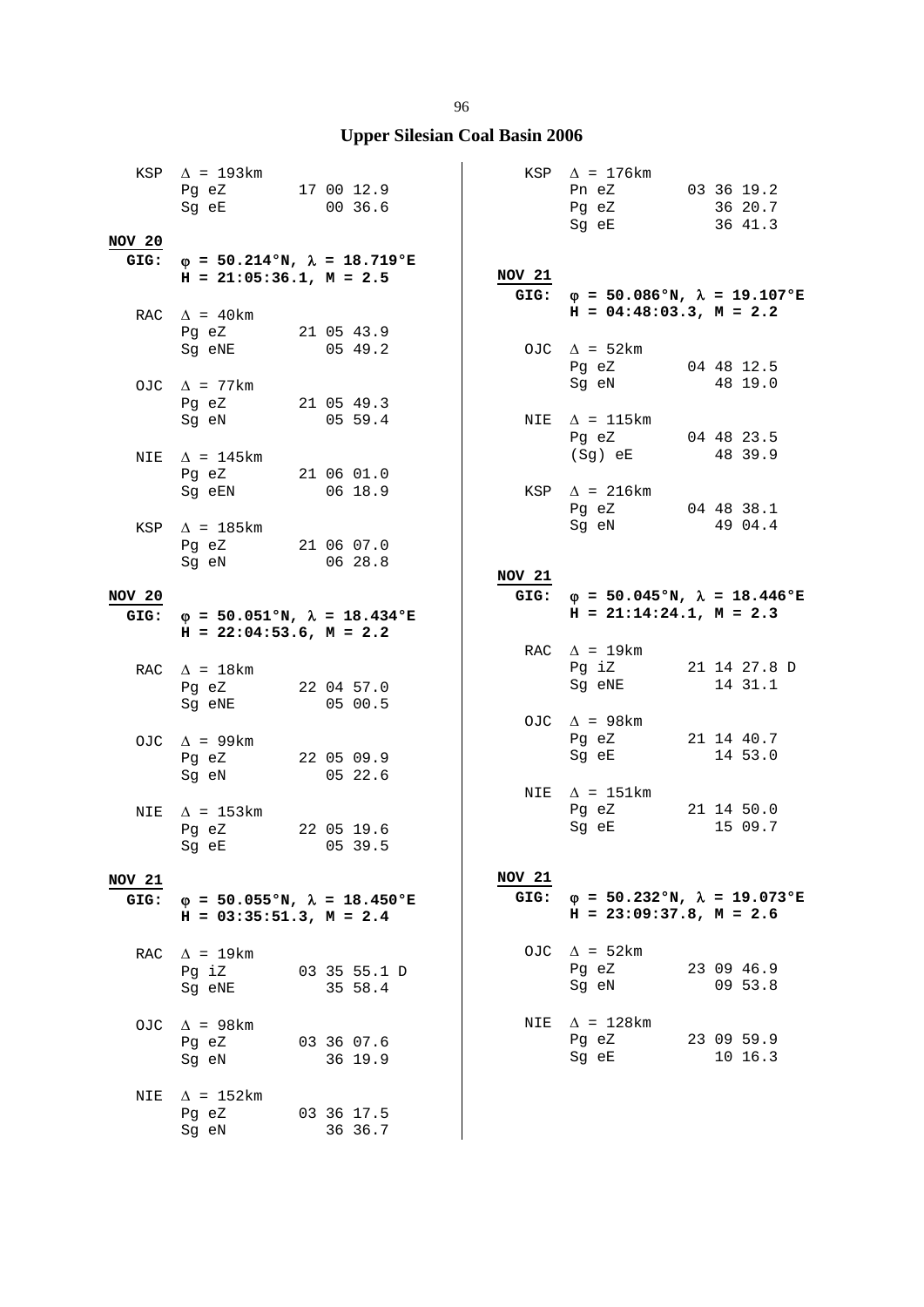| <b>NOV 22</b> | GIG: $\phi = 50.349$ °N, $\lambda = 18.976$ °E             |            |               | NIE $\Delta$ = 152km                                                           |            |
|---------------|------------------------------------------------------------|------------|---------------|--------------------------------------------------------------------------------|------------|
|               | $H = 02:59:37.4$ , $M = 2.4$                               |            |               | Pg eZ 01 12 58.0<br>Sg eN 13 17.5                                              |            |
|               | OJC $\Delta = 60 \text{km}$<br>Pg eZ 02 59 48.0            |            |               |                                                                                |            |
|               | Sg eN 59 55.8                                              |            | NOV 24        | GIG: $\varphi = 50.053$ °N, $\lambda = 18.450$ °E<br>$H = 02:11:40.1, M = 2.2$ |            |
|               | NIE $\Delta = 141 \text{km}$<br>Pg eZ 03 00 01.8<br>Sg eZE | 00 18.6    |               | RAC $\Delta = 19 \text{km}$                                                    |            |
| <b>NOV 22</b> |                                                            |            |               | Pg eZ 02 11 43.8<br>Sg eNE                                                     | 11 47.2    |
| GIG:          | $\varphi = 50.045$ °N, $\lambda = 18.447$ °E               |            |               |                                                                                |            |
|               | $H = 19:36:02.0, M = 2.1$                                  |            |               | OJC $\Delta$ = 98km<br>Pg eZ                                                   | 02 11 56.6 |
|               | RAC $\Delta$ = 19km                                        |            |               | Sg eN                                                                          | 12 08.8    |
|               | Pg eZ 19 36 05.7                                           |            |               |                                                                                |            |
|               | Sg eNE                                                     | 36 09.1    |               | NIE $\Delta$ = 152km<br>Pg eZ 02 12 06.0                                       |            |
|               | OJC $\Delta$ = 98km                                        |            |               | Sg eE                                                                          | 12 25.2    |
|               | Pq eZ 19 36 18.3                                           |            |               |                                                                                |            |
|               | Sg eN                                                      | 36 30.8    |               |                                                                                |            |
|               |                                                            |            | NOV 24        |                                                                                |            |
|               | NIE $\Delta$ = 151km                                       |            |               | GIG: $\varphi = 50.086$ °N, $\lambda = 19.107$ °E                              |            |
|               | Pg eZ 19 36 28.0                                           |            |               | $H = 17:29:29.9, M = 2.4$                                                      |            |
|               | Sg eE 36 47.4                                              |            |               |                                                                                |            |
|               |                                                            |            |               | OJC $\Delta = 51 \text{km}$                                                    |            |
| NOV 23        |                                                            |            |               | Pg eZ                                                                          | 17 29 39.0 |
| GIG:          | $\varphi = 50.245$ °N, $\lambda = 18.956$ °E               |            |               | Sg eN                                                                          | 29 45.4    |
|               | $H = 03:06:16.1, M = 2.3$                                  |            |               |                                                                                |            |
|               |                                                            |            |               | NIE $\Delta$ = 115km                                                           |            |
|               | OJC $\Delta = 60 \text{km}$                                |            |               | Pg eZ                                                                          | 17 29 49.9 |
|               | Pg eZ 03 06 26.6                                           |            |               | (Sg) eE                                                                        | 30 06.1    |
|               | Sg eE                                                      | 06 34.5    |               |                                                                                |            |
|               |                                                            |            |               | $KSP \quad \Delta = 216 \text{km}$                                             |            |
| NIE           | $\Delta$ = 134km                                           |            |               | Pg eZ                                                                          | 17 30 05.3 |
|               | Pg eZ 03 06 39.5                                           |            |               | Sg eE                                                                          | 30 31.2    |
|               | Sg eE                                                      | 06 56.3    |               |                                                                                |            |
|               |                                                            |            |               |                                                                                |            |
| KSP           | $\Delta$ = 200km                                           |            | <b>NOV 25</b> |                                                                                |            |
|               | Pq eZ                                                      | 03 06 49.3 |               | $\varphi = 50.24$ °N, $\lambda = 18.75$ °E                                     |            |
|               | Sg eE                                                      | 0713.2     |               | $H = 05:32:38.1, M = 2.0$                                                      |            |
|               |                                                            |            |               |                                                                                |            |
| <b>NOV 24</b> |                                                            |            |               | OJC $\Delta$ = 75km                                                            |            |
| GIG:          | $\varphi$ = 50.055°N, $\lambda$ = 18.449°E                 |            |               | Pq eZ                                                                          | 05 32 50.8 |
|               | $H = 01:12:31.9$ , $M = 2.1$                               |            |               | Sq eE                                                                          | 33 01.2    |
|               |                                                            |            |               |                                                                                |            |
| RAC           | $\Delta$ = 18km                                            |            | NIE           | $\Delta$ = 145 km                                                              |            |
|               | Pg eZ                                                      | 01 12 35.6 |               | Pq eZ                                                                          | 05 33 02.9 |
|               | Sg eNE                                                     | 12 38.8    |               | Sg eE                                                                          | 33 20.8    |
|               |                                                            |            |               |                                                                                |            |
| OJC           | $\Delta$ = 98km                                            |            | KSP           | $\Delta$ = 186km                                                               |            |
|               | Pq eZ                                                      | 01 12 48.1 |               | Pq eZ                                                                          | 05 33 09.8 |
|               | Sg eE                                                      | 13 00.6    |               | $(Sg)$ eE                                                                      | 33 30.5    |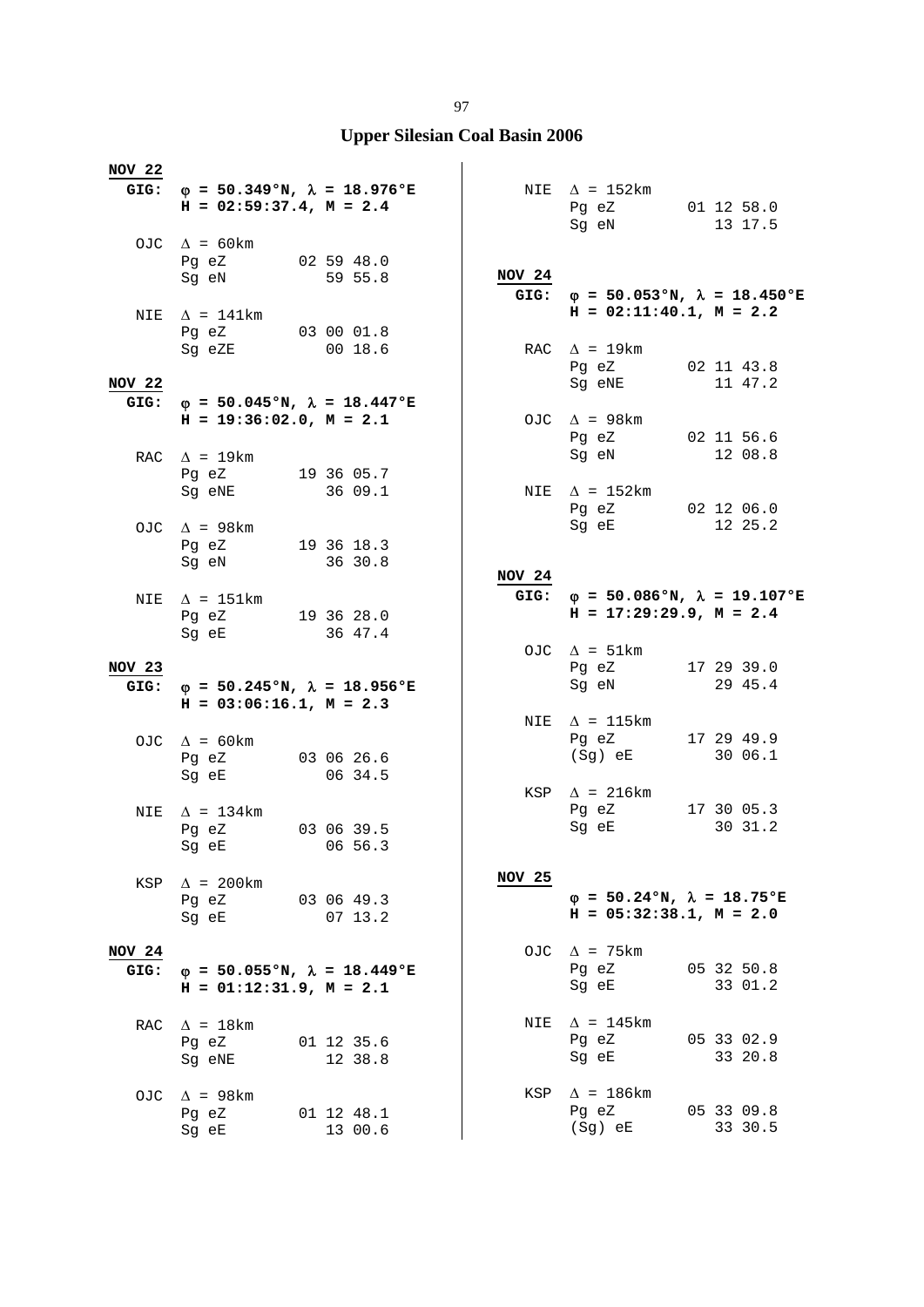| <b>NOV 26</b> | GIG: $\varphi = 50.232 \text{°N}$ , $\lambda = 19.075 \text{°E}$<br>$H = 19:02:29.1, M = 2.3$ |                       | <b>NOV 27</b> | GIG: $\varphi = 50.055$ °N, $\lambda = 18.451$ °E<br>$H = 23:12:52.0$ , $M = 2.1$ |                       |
|---------------|-----------------------------------------------------------------------------------------------|-----------------------|---------------|-----------------------------------------------------------------------------------|-----------------------|
|               | OJC $\Delta = 52 \text{km}$<br>Pg eZ 19 02 38.5<br>Sg eN 02 45.4                              |                       |               | RAC $\Delta = 19 \text{km}$<br>Pg eZ 23 12 55.7<br>Sg eNE                         | 12 59.2               |
|               | NIE $\Delta$ = 127km<br>Pg eZ 19 02 51.4<br>Sg eE 03 07.4                                     |                       |               | OJC $\Delta$ = 98km<br>Pg eZ 23 13 08.6<br>Sg eE 13 20.7                          |                       |
|               | KSP $\Delta$ = 208km<br>Pn eZ 19 03 01.1<br>Pg eZ<br>0328.0<br>Sg eN                          | 03 03.5               |               | NIE $\Delta = 152 \text{km}$<br>Pg eZ 23 13 18.0<br>Sg eE                         | 13 37.5               |
| <b>NOV 26</b> |                                                                                               |                       |               | KSP $\Delta$ = 176km<br>Pg eZ 23 13 21.6<br>Sg eN 13 42.0                         |                       |
|               | GIG: $\varphi = 50.282$ °N, $\lambda = 18.840$ °E<br>$H = 22:08:27.7, M = 2.2$                |                       | NOV 28        |                                                                                   |                       |
|               |                                                                                               |                       |               | GIG: $\varphi = 50.232$ °N, $\lambda = 19.075$ °E                                 |                       |
|               | OJC $\Delta$ = 69km<br>Pg eZ 22 08 39.7                                                       |                       |               | $H = 16:36:41.3, M = 2.4$                                                         |                       |
|               | Sg eE<br>NIE $\Delta$ = 143km                                                                 | 08 47.9               |               | OJC $\Delta = 51 \text{km}$<br>Pg eZ 16 36 50.0<br>Sg eN                          | 36 56.9               |
|               | Pg eZ 22 08 52.9<br>Sg eE 09 10.3                                                             |                       |               | NIE $\Delta$ = 127km<br>Pg eZ 16 37 03.6                                          |                       |
|               | KSP $\Delta$ = 191km<br>Pg eZ 22 08 59.5                                                      |                       |               | Sg eN 37 20.2                                                                     |                       |
| <b>NOV 27</b> | Sg eN 09 22.3                                                                                 |                       |               | $KSP \quad \Delta = 208 \text{km}$<br>Pg eZ 16 37 15.2<br>Sg eN 37 40.5           |                       |
|               | GIG: $\varphi = 50.044$ °N, $\lambda = 18.446$ °E<br>$H = 21:30:13.9, M = 2.0$                |                       | <b>NOV 28</b> | GIG: $\varphi = 50.256$ °N, $\lambda = 18.827$ °E<br>$H = 19:30:43.8, M = 2.8$    |                       |
| RAC           | $\Delta$ = 18 km<br>Pg eZ<br>Sg eNE                                                           | 21 30 17.4<br>30 20.7 | RAC           | $\Delta$ = 49km<br>Pg eZ                                                          | 19 30 53.0            |
| OJC.          | $\Delta$ = 98 km<br>Pg eZ<br>Sg eE                                                            | 21 30 30.8<br>30 42.6 |               | Sq eNE<br>OJC $\Delta$ = 69km<br>Pg eZ                                            | 30 59.5<br>19 30 55.8 |
| NIE           | $\Delta$ = 152km                                                                              |                       |               | Sg eN                                                                             | 31 04.4               |
|               | Pg eZ<br>Sq eN                                                                                | 21 30 39.7<br>30 59.7 | NIE           | $\Delta$ = 142km<br>Pg eZ<br>Sg eE                                                | 19 31 07.9<br>31 26.0 |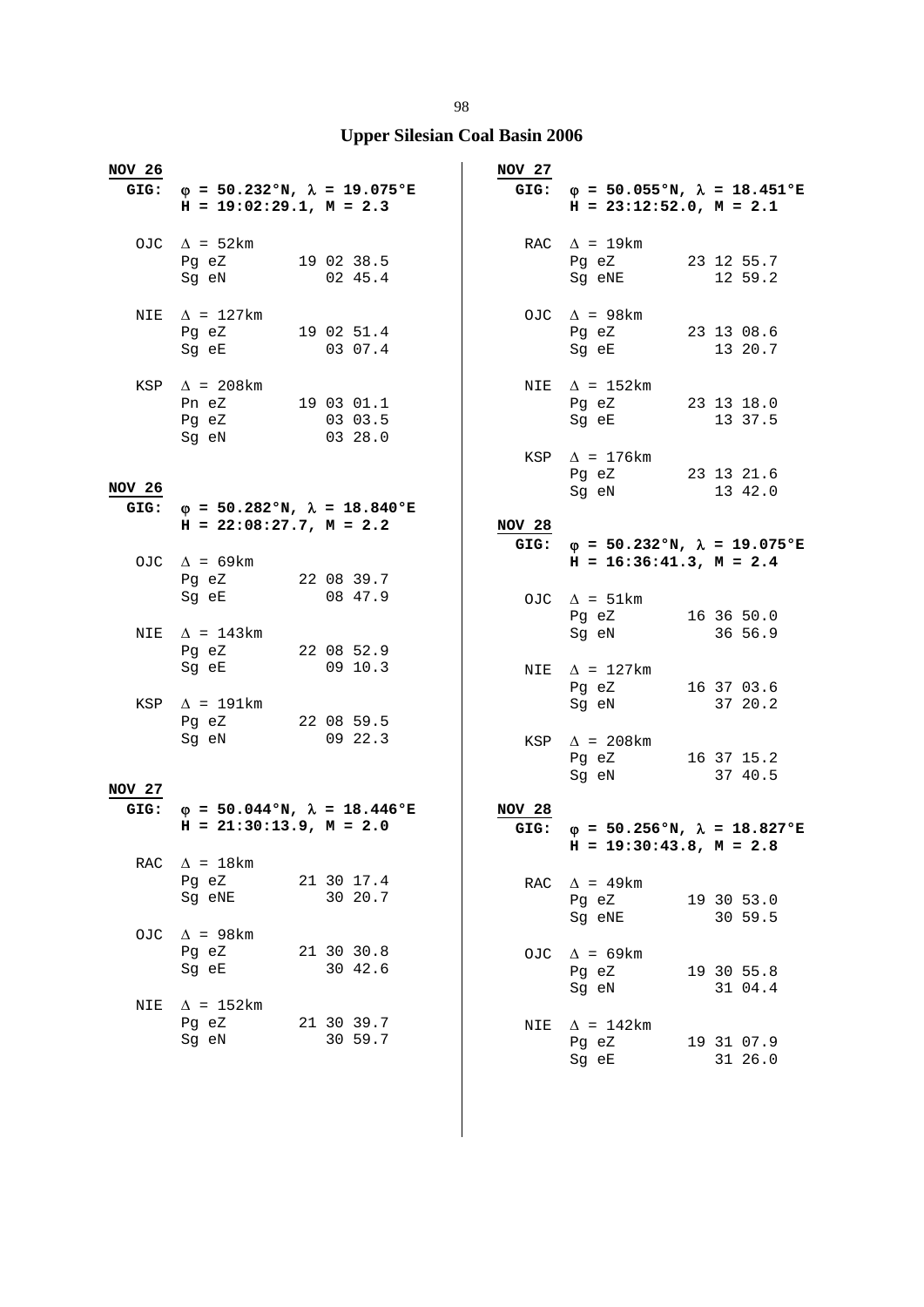|                       | KSP $\Delta$ = 191km<br>Pn eZ 19 31 13.9<br>Pg iZ<br>Sg eE                     | 31 15.7<br>31 38.2               |        | NIE $\Delta$ = 121km<br>Pg eZ 23 22 45.5<br>Sg eE                                 | 23 01.6                 |
|-----------------------|--------------------------------------------------------------------------------|----------------------------------|--------|-----------------------------------------------------------------------------------|-------------------------|
| <b>NOV 28</b><br>GIG: | $\varphi = 50.247$ °N, $\lambda = 18.952$ °E<br>$H = 22:03:31.6$ , $M = 2.4$   |                                  |        | $KSP \quad \Delta = 214 \text{km}$<br>Pg eZ 23 23 00.7<br>Sg eN 23 24.8           |                         |
|                       | RAC $\Delta$ = 57km<br>Pg eZ 22 03 42.0<br>Sg eNE                              | 03 49.7                          | NOV 30 | GIG: $\varphi = 50.171°N$ , $\lambda = 19.284°E$<br>$H = 02:25:04.8$ , $M = 2.3$  |                         |
|                       | OJC $\Delta = 60 \text{km}$<br>Pg eZ 22 03 42.1<br>Sg eE                       | 0349.9                           |        | OJC $\Delta$ = 36km<br>Pg eZ 02 25 10.6<br>Sg eN                                  | 25 15.3                 |
| NIE                   | $\Delta$ = 135km<br>Pg eZ 22 03 54.9<br>Sg eE 04 11.6                          |                                  |        | NIE $\Delta = 112 \text{km}$<br>Pg eZ 02 25 24.5<br>Sg eE 25 38.9                 |                         |
|                       | KSP $\Delta$ = 199km<br>Pg eZ 22 04 04.8                                       |                                  |        | KSP $\Delta$ = 225km<br>Pg eZ 02 25 42.5<br>Sg eN                                 | 26 08.2                 |
| <b>NOV 28</b>         | Sg eN                                                                          | 04 28.2                          | NOV 30 | GIG: $\varphi = 50.245$ °N, $\lambda = 18.954$ °E                                 |                         |
|                       |                                                                                |                                  |        |                                                                                   |                         |
|                       | GIG: $\varphi = 50.269$ °N, $\lambda = 18.867$ °E<br>$H = 22:22:17.4, M = 2.3$ |                                  |        | $H = 08:12:10.1, M = 2.4$                                                         |                         |
|                       | OJC $\Delta = 67 \text{km}$<br>Pg eZ 22 22 29.1<br>Sg eE 22 37.4               |                                  |        | OJC $\Delta = 60 \text{km}$<br>Pg eZ 08 12 20.7<br>Sg eZE 12 28.5                 |                         |
| NIE                   | $\Delta$ = 140km<br>Pg eZ 22 22 41.3                                           |                                  |        | NIE $\Delta = 134 \text{km}$<br>Pg eZ 08 12 33.5<br>Sg eE                         | 12 49.6                 |
|                       | Sg eE<br>KSP $\Delta$ = 193km<br>Pg eZ<br>Sg eN                                | 22 59.0<br>22 22 49.4<br>23 12.8 | DEC 1  | GIG: $\varphi = 50.055$ °N, $\lambda = 18.449$ °E<br>$H = 13:08:07.9$ , $M = 2.5$ |                         |
| <b>NOV 28</b><br>GIG: | $\varphi = 50.198$ °N, $\lambda = 19.134$ °E<br>$H = 23:22:24.8, M = 2.9$      |                                  |        | RAC $\Delta = 18 \text{km}$<br>Pg iZ<br>Sg eNE                                    | 13 08 11.6 D<br>08 14.9 |
|                       | OJC $\Delta$ = 48km<br>Pq eZ<br>Sq eN                                          | 23 22 33.1<br>22 39.5            |        | OJC $\Delta$ = 98km<br>Pg eZ<br>Sg eE                                             | 13 08 24.1<br>08 36.6   |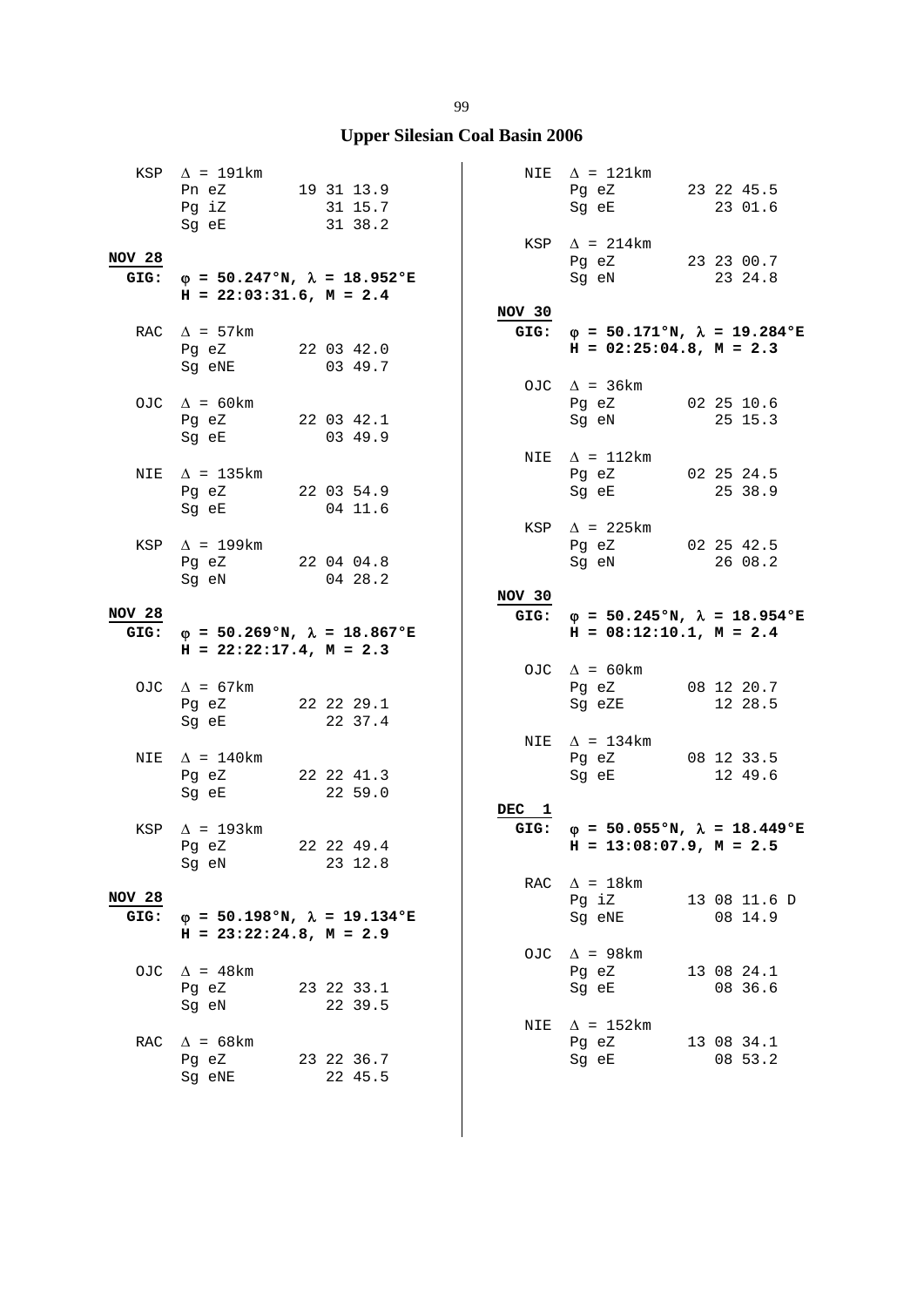| DEC 1                    | GIG: $\varphi = 50.284$ °N, $\lambda = 18.838$ °E<br>$H = 18:23:27.3, M = 2.3$                                                                  |                                  | DEC <sub>2</sub> | GIG: $\varphi = 50.172$ °N, $\lambda = 19.285$ °E<br>$H = 10:37:14.9$ , $M = 2.4$ |                                  |
|--------------------------|-------------------------------------------------------------------------------------------------------------------------------------------------|----------------------------------|------------------|-----------------------------------------------------------------------------------|----------------------------------|
|                          | OJC $\Delta$ = 69km<br>Pg eZ 18 23 39.0<br>Sg eE                                                                                                | 23 48.2                          |                  | OJC $\Delta$ = 37km<br>Pg eZ<br>Sg eN                                             | 10 37 21.2<br>37 25.9            |
|                          | NIE $\Delta$ = 144km<br>Pg eZ<br>Sq eE and the state of the state of the state of the state of the state of the state of the state of the state | 18 23 52.2<br>24 09.8            |                  | NIE $\Delta$ = 112km<br>Pg eZ<br>Sg eE                                            | 10 37 34.4<br>37 49.1            |
|                          | KSP $\Delta$ = 190km<br>Pg eZ 18 23 59.0<br>Sg eN                                                                                               | 24 22.8                          | DEC <sub>2</sub> | GIG: $\varphi = 50.239$ °N, $\lambda = 19.034$ °E<br>$H = 23:08:03.4$ , $M = 2.3$ |                                  |
| DEC <sub>2</sub><br>GIG: | $\varphi$ = 50.247°N, $\lambda$ = 18.981°E<br>$H = 02:09:41.6$ , $M = 2.3$                                                                      |                                  |                  | OJC $\Delta = 54 \text{km}$<br>Pg eZ<br>Sg eN                                     | 23 08 12.8<br>0820.1             |
|                          | OJC $\Delta$ = 58 km<br>Pg eZ<br>Sg iN                                                                                                          | 02 09 51.9<br>09 59.6            |                  | NIE $\Delta = 130 \text{km}$<br>Pg eZ<br>Sg eE                                    | 23 08 26.0<br>08 42.5            |
|                          | NIE $\Delta$ = 133km<br>Pg eZ 02 10 04.4<br>Sg eE                                                                                               | 10 20.7                          |                  | KSP $\Delta$ = 205km<br>Pg eZ 23 08 37.5<br>Sg eN                                 | 09 01.7                          |
|                          | KSP $\Delta$ = 201km<br>Pn eZ<br>Pg eZ<br>Sg eN                                                                                                 | 02 10 13.3<br>10 15.1<br>10 39.0 | DEC 3<br>GIG:    | $\varphi = 50.243$ °N, $\lambda = 18.904$ °E<br>$H = 18:44:11.5$ , $M = 2.7$      |                                  |
| DEC <sub>2</sub><br>GIG: | $\varphi = 50.245$ °N, $\lambda = 18.955$ °E<br>$H = 02:43:10.6$ , $M = 2.2$                                                                    |                                  |                  | RAC $\Delta$ = 53km<br>Pg eZ<br>Sg eNE                                            | 18 44 21.1<br>44 28.2            |
| OJC.                     | $\Delta$ = 60 km<br>Pg eZ<br>Sg eE                                                                                                              | 02 43 21.0<br>43 29.0            |                  | OJC $\Delta = 64 \text{km}$<br>Pg eZ<br>Sg eE                                     | 18 44 22.9<br>44 31.1            |
| NIE                      | $\Delta$ = 134km<br>Pg eZ<br>Sq eE                                                                                                              | 02 43 34.0<br>43 51.3            | NIE              | $\Delta$ = 136km<br>Pg eZ<br>Sg eE                                                | 18 44 34.9<br>44 52.1            |
| KSP                      | $\Delta$ = 200 km<br>Pg eZ<br>Sq eE                                                                                                             | 02 43 43.8<br>44 07.5            | KSP              | $\Delta$ = 197km<br>Pn eZ<br>Pg eZ<br>Sg eN                                       | 18 44 42.9<br>44 44.3<br>45 07.8 |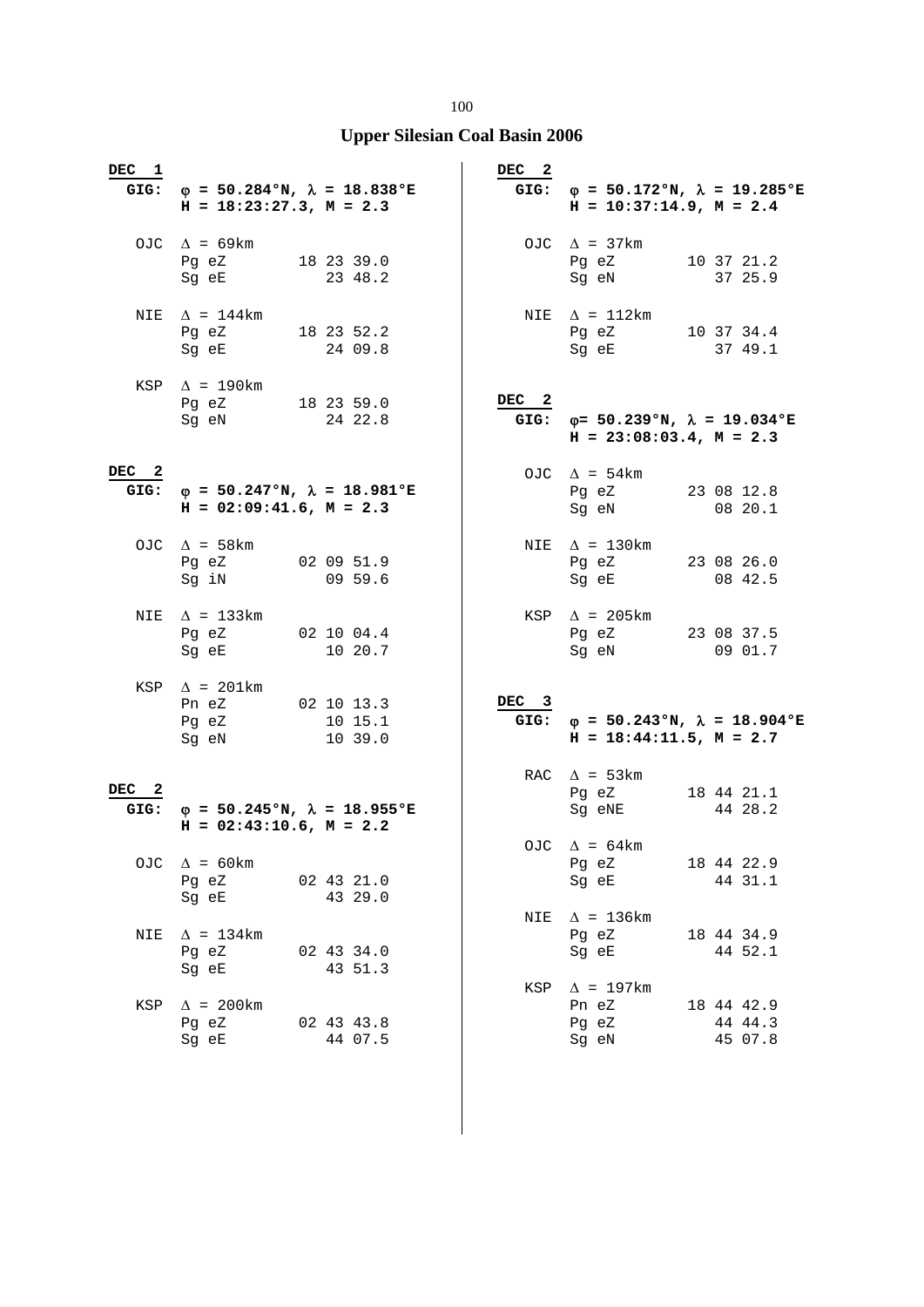#### **Upper Silesian Coal Basin 2006**

**DEC 5** GIG:  $\phi = 50.232$ °N,  $\lambda = 19.076$ °E  **H = 11:58:12.9, M = 2.4**  OJC  $\Delta = 51 \text{km}$ <br>Pq eZ Pg eZ 11 58 22.2 Sq eN 58 29.1 KSP  $\Delta$  = 208km Pg eZ 11 58 47.7<br>Sq eE 59 12.1  $59 12.1$ **DEC 6** GIG:  $\varphi = 50.270$ °N,  $\lambda = 18.866$ °E  $H = 01:21:02.6$ ,  $M = 2.2$ OJC  $\Delta = 67 \text{km}$  Pg eZ 01 21 14.1 Sq eE 21 23.0 NIE  $\Delta = 140$ km Pg eZ 01 21 26.3 Sg eN 21 43.9 KSP  $\Delta$  = 193km Pg eZ 01 21 34.7<br>Sq eE 21 58.1 21 58.1 **DEC 6** GIG:  $\varphi = 50.245$ °N,  $\lambda = 18.955$ °E  **H = 01:48:27.6, M = 2.4**   $Q\overline{AC}$   $\Lambda = 60 \text{km}$ Pg eZ 01 48 38.2<br>Sq eZE 48 46.0 48 46.0 NIE  $\Delta = 134$ km Pg eZ 01 48 50.6<br>Sq eE 49 07.4 49 07.4 KSP  $\Delta$  = 200km Pg eZ 01 49 00.9 Sq eE 49 24.9 **DEC 6** GIG:  $\phi = 50.053$ °N,  $\lambda = 18.450$ °E  **H = 17:55:39.9, M = 2.5** RAC  $\Delta = 19 \text{km}$ <br>Pg eZ Pg eZ 17 55 43.6<br>Sq eNE 55 46.8  $55, 46.8$ OJC  $\Delta$  = 98km Pg eZ 17 55 56.2<br>Sq eE 56 08.4  $5608.4$ NIE  $\Delta$  = 152km Pg eZ 17 56 06.1 Sg eN 56 25.4 KSP  $\Delta = 176 \text{km}$ <br>Pn eZ Pn eZ 17 56 08.0<br>Pq eZ 56 10.4  $56 10.4$ Sn eN 56 28.6<br>Sg eN 56 31.5  $56 \, 31.5$ **DEC 7** GIG:  $\varphi = 50.084^{\circ}N$ ,  $\lambda = 19.109^{\circ}E$  **H = 14:55:35.3, M = 2.4**  OJC  $\Delta = 51 \text{km}$ <br>Pg eZ Pg eZ 14 55 44.6<br>Sq eN 55 51.3 Sg eN 55 51.3 NIE  $\Delta = 114$ km Pg eZ 14 55 54.9<br>(Sq) eN 56 12.4  $(Sq)$  eN **DEC 7 GIG:** ϕ **= 50.232°N,** λ **= 19.075°E H = 21:02:09.8, M = 2.3**  OJC  $\Delta = 51 \text{km}$ Pg eZ 21 02 18.8<br>Sq eN 02 25.6  $02 \t25.6$ NIE  $\Delta = 127 \text{km}$ <br>Pg eZ Pg eZ 21 02 32.0<br>Sq eE 02 48.1  $02 \t48.1$ KSP  $\Delta$  = 209km Pg eEZ 21 02 44.2<br>Sq eE 03 09.3  $0309.3$ **DEC 7** GIG:  $\phi = 50.243°N$ ,  $\lambda = 18.904°E$  **H = 22:05:29.3, M = 2.9**  RAC  $\Delta$  = 53km Pg eZ 22 05 38.9<br>Sa eNE 65 46.1  $Sq$  eNE OJC  $\Delta = 64 \text{km}$  Pg eZ 22 05 40.5 Sg eN 05 48.6 NIE  $\Delta = 136 \text{km}$ <br>Pg eZ Pg eZ 22 05 52.7<br>Sq eE 06 10.1  $06 10.1$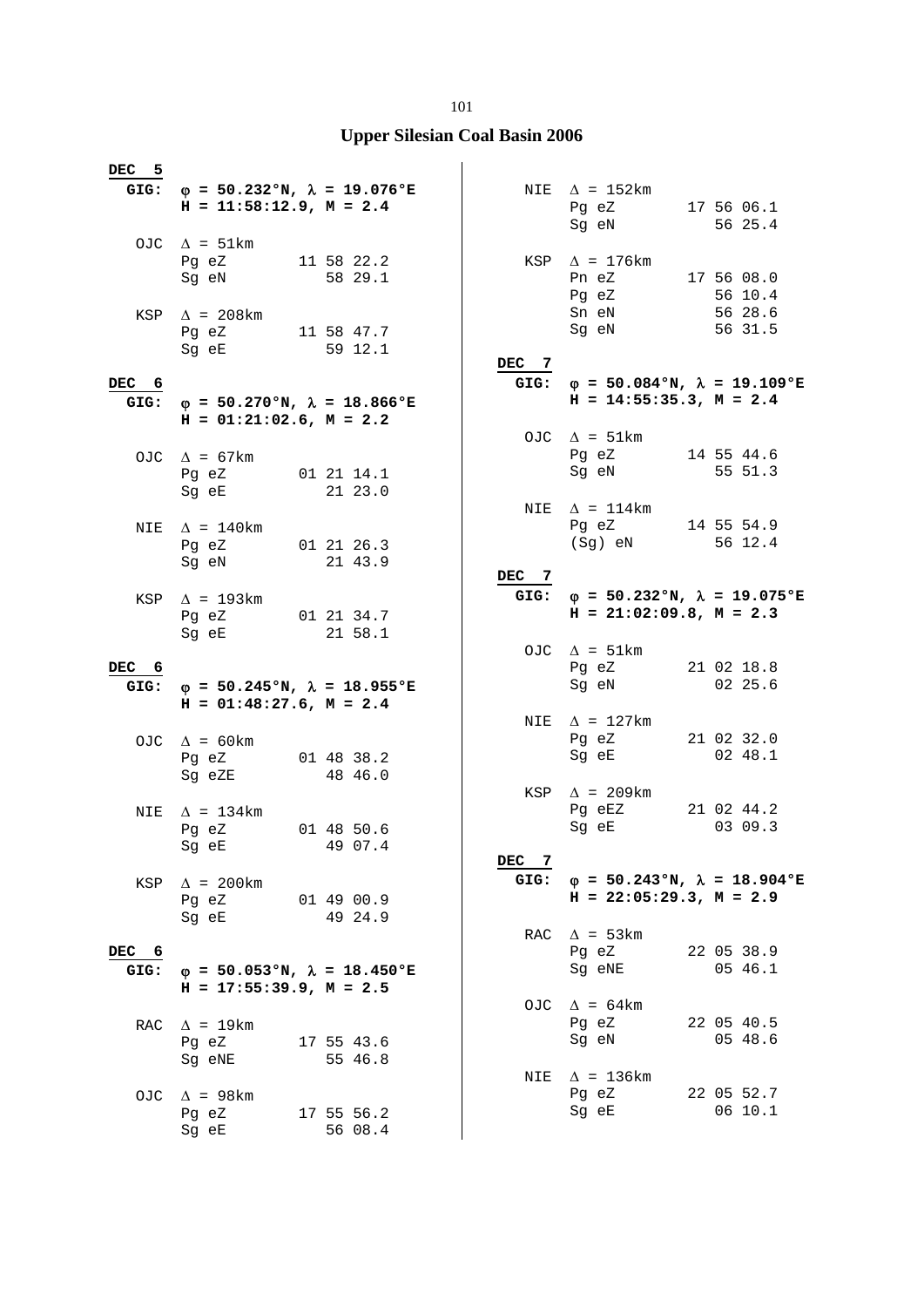|          | KSP $\Delta$ = 196km<br>Pg eZ 22 06 02.1<br>Sg eN 06 25.3               |                                                   |                | NIE $\Delta$ = 152km<br>Pg eZ 00 37 46.0<br>Sg eN         | 38 05.4                                           |
|----------|-------------------------------------------------------------------------|---------------------------------------------------|----------------|-----------------------------------------------------------|---------------------------------------------------|
| DEC<br>8 | $\varphi = 50.19$ °N, $\lambda = 19.29$ °E<br>$H = 08:25:48.1, M = 2.3$ |                                                   | DEC 11         | $H = 18:53:12.9, M = 2.5$                                 | GIG: $\varphi = 50.232$ °N, $\lambda = 19.075$ °E |
|          | OJC $\Delta$ = 36km<br>Pg eZ 08 25 54.7<br>Sg eN                        | 25 59.4                                           |                | OJC $\Delta$ = 52km<br>Pg eZ<br>Sg eN                     | 18 53 22.0<br>53 28.8                             |
|          | NIE $\Delta$ = 113km<br>Pg eZ 08 26 07.5<br>Sg eE 26 22.3               |                                                   |                | NIE $\Delta$ = 127km<br>Pg eZ 18 53 35.5<br>Sg eE 53 51.9 |                                                   |
| DEC 8    | $H = 12:19:24.7$ , $M = 2.3$                                            | GIG: $\varphi = 50.247$ °N, $\lambda = 18.954$ °E |                | KSP $\Delta$ = 208km<br>Pg eZ 18 53 46.2<br>Sg eE         | 54 12.8                                           |
|          | OJC $\Delta = 60 \text{km}$<br>Pg eZ 12 19 34.6<br>Sg eE                | 19 42.4                                           | DEC 12         | $H = 10:06:24.4$ , $M = 2.3$                              | GIG: $\varphi = 50.246$ °N, $\lambda = 18.955$ °E |
|          | NIE $\Delta$ = 134km<br>Pg eZ 12 19 48.3<br>Sg eE                       | 20 05.2                                           |                | OJC $\Delta = 60 \text{km}$<br>Pg eZ<br>Sg eE             | 10 06 34.8<br>06 42.6                             |
| DEC 8    |                                                                         | GIG: $\varphi = 50.232$ °N, $\lambda = 19.076$ °E |                | NIE $\Delta$ = 134km<br>Pg eZ<br>Sg eE                    | 10 06 47.6<br>07 04.9                             |
|          | $H = 19:34:29.3, M = 2.4$                                               |                                                   | DEC 12         | $\varphi = 50.16$ °N, $\lambda = 19.04$ °E                |                                                   |
|          | OJC $\Delta = 51 \text{km}$<br>Pg eZ 19 34 38.0<br>Sg eN                | 34 44.8                                           |                | $H = 13:33:32.3, M = 2.3$<br>OJC $\Delta$ = 55km<br>Pg eZ | 13 33 42.3                                        |
|          | NIE $\Delta$ = 127km<br>Pg eZ<br>Sq eE                                  | 19 34 51.5<br>35 08.0                             | NIE            | Sg eE<br>$\Delta$ = 124km                                 | 33 49.4                                           |
| DEC 9    |                                                                         |                                                   |                | Pg eZ<br>Sg eE                                            | 13 33 53.0<br>34 09.5                             |
| GIG:     | $H = 00:37:19.8$ , $M = 2.4$                                            | $\varphi = 50.055$ °N, $\lambda = 18.449$ °E      | DEC 12<br>GIG: | $H = 19:44:41.5$ , $M = 2.3$                              | $\varphi = 50.214$ °N, $\lambda = 18.714$ °E      |
| RAC      | $\Delta$ = 18km<br>Pg eZ<br>Sg eNE                                      | 00 37 23.6<br>37 27.0                             |                | RAC $\Delta$ = 40km<br>Pg eZ<br>Sg eNE                    | 19 44 49.6<br>44 55.3                             |
| OJC      | $\Delta$ = 98km<br>Pg eZ<br>Sg eE                                       | 00 37 36.4<br>37 48.3                             |                | OJC $\Delta$ = 77km<br>Pg eZ<br>Sg eN                     | 19 44 54.1<br>45 03.8                             |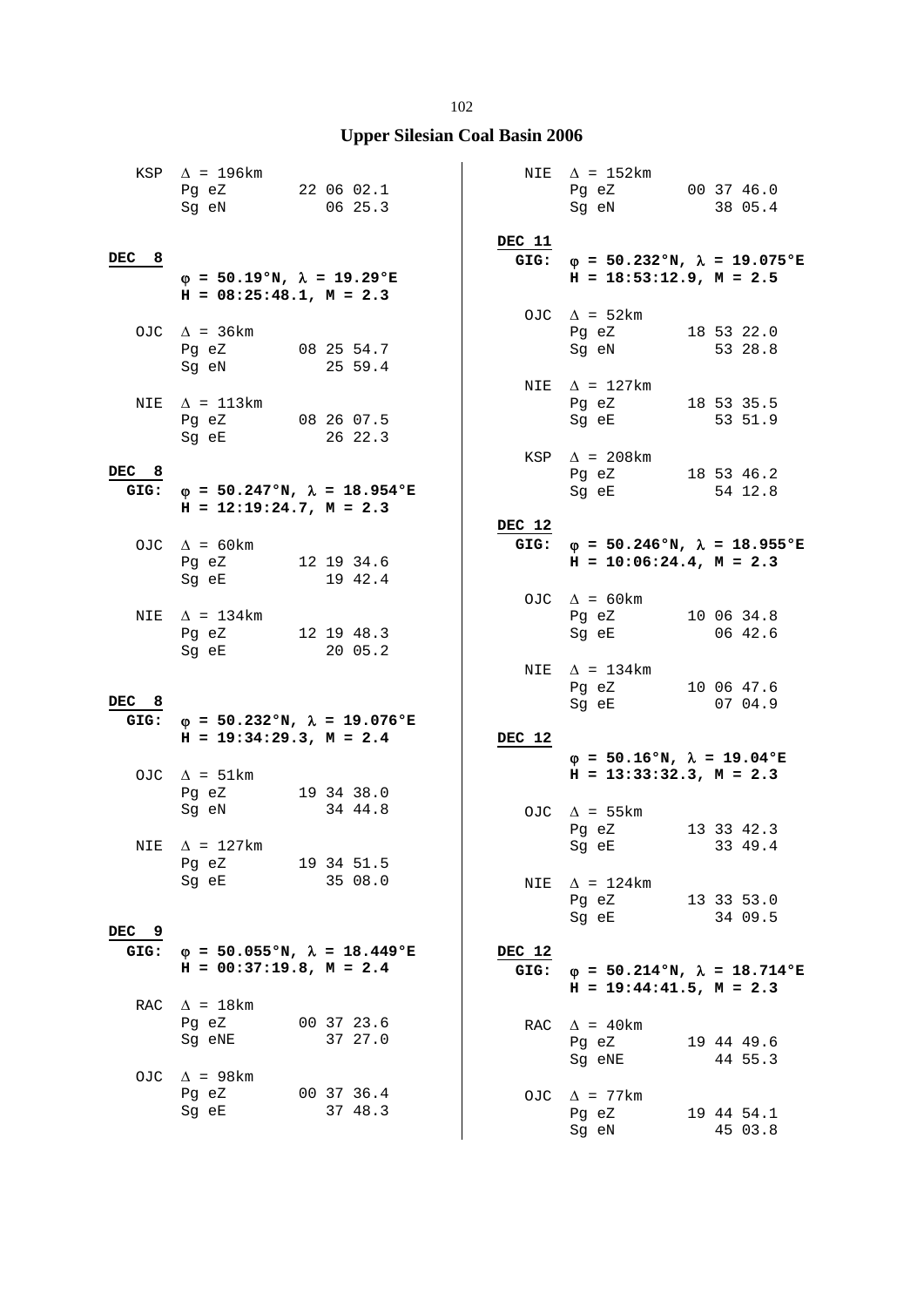| DEC 13         | GIG: $\varphi = 50.247$ °N, $\lambda = 18.983$ °E<br>$H = 02:03:43.1, M = 2.3$           |                       |                | $KSP \quad \Delta = 200 \text{km}$<br>Pg eZ 02 45 30.3                         |                       |
|----------------|------------------------------------------------------------------------------------------|-----------------------|----------------|--------------------------------------------------------------------------------|-----------------------|
|                | OJC $\Delta$ = 58 km<br>Pg eZ 02 03 53.2<br>Sg eN 04 01.1                                |                       | DEC 15         | Sg eN                                                                          | 45 54.4               |
| NIE            | $\Delta$ = 133km<br>Pg eZ                                                                | 02 04 06.3            |                | GIG: $\varphi = 50.232$ °N, $\lambda = 19.075$ °E<br>$H = 11:46:33.3, M = 2.5$ |                       |
|                | Sg eE 04 23.2<br>KSP $\Delta$ = 201km                                                    |                       |                | OJC $\Delta = 52 \text{km}$<br>Pg eZ 11 46 42.3<br>Sg eN                       | 46 49.3               |
|                | Pg eZ 02 04 16.4<br>Sg eN 04 40.6                                                        |                       |                | NIE $\Delta$ = 127km<br>Pg eZ                                                  | 11 46 55.4            |
| DEC 14         |                                                                                          |                       |                | Sg eN 47 12.1                                                                  |                       |
| GIG:           | $\varphi = 50.172$ °N, $\lambda = 19.285$ °E                                             |                       |                |                                                                                |                       |
|                | $H = 04:30:39.9, M = 2.3$<br>OJC $\Delta$ = 37km                                         |                       |                | KSP $\Delta$ = 208km<br>Pn eZ<br>Pg eZ                                         | 11 47 05.5<br>47 07.6 |
|                | Pg eZ 04 30 46.0<br>Sg eN                                                                | 30 50.7               |                | Sg eN                                                                          | 47 32.5               |
|                | NIE $\Delta$ = 112km<br>Pg eZ 04 31 00.1                                                 |                       | DEC 16<br>GIG: | $\varphi = 50.106$ °N, $\lambda = 19.157$ °E                                   |                       |
|                | Sg eN 31 14.0                                                                            |                       |                | $H = 02:30:48.4$ , $M = 3.0$                                                   |                       |
| DEC 14<br>GIG: | $\varphi$ = 50.199°N, $\lambda$ = 19.133°E<br>$H = 11:48:00.3$ , $M = 2.6$               |                       |                | OJC $\Delta$ = 47km<br>Pg eZ<br>Sg eNE                                         | 02 30 56.7<br>31 03.1 |
|                |                                                                                          |                       |                |                                                                                |                       |
|                | OJC $\Delta$ = 47km<br>Pg eZ 11 48 08.0<br>Sg eN                                         | 48 14.4               |                | RAC $\Delta$ = 69km<br>Pg eZ 02 31 00.6<br>Sg eEN                              | 31 09.8               |
|                |                                                                                          |                       |                |                                                                                |                       |
| NIE            | $\Delta$ = 122km<br>Pg eZ 11 48 21.5<br>Sg eN 48 36.7                                    |                       |                | NIE $\Delta = 114 \text{km}$<br>Pg eZ<br>(Sg) eE                               | 02 31 08.0<br>31 24.7 |
| KSP            | $\Delta$ = 214km<br>Pg eZ<br>Sg eN                                                       | 11 48 36.0<br>49 00.8 |                | $KSP \quad \Delta = 219km$<br>Pg eZ<br>Sg eN                                   | 02 31 24.6<br>31 50.7 |
|                |                                                                                          |                       |                |                                                                                |                       |
| DEC 15<br>GIG: | $\varphi = 50.242 \text{°N}, \lambda = 18.954 \text{°E}$<br>$H = 02:44:57.6$ , $M = 2.2$ |                       |                | KWP $\Delta$ = 260km<br>Pq eZ                                                  | 02 31 36.7            |
|                | OJC $\Delta$ = 60 km                                                                     |                       | DEC 16         |                                                                                |                       |
|                | Pq eZ<br>Sq eE                                                                           | 02 45 08.3<br>45 16.0 | GIG:           | $\varphi = 50.058$ °N, $\lambda = 18.450$ °E<br>$H = 05:52:52.6$ , $M = 2.6$   |                       |
| NIE            | $\Delta$ = 134km<br>Pg eZ                                                                | 02 45 21.0            |                | RAC $\Delta = 19 \text{km}$<br>Pg iZ                                           | 05 52 56.3 D          |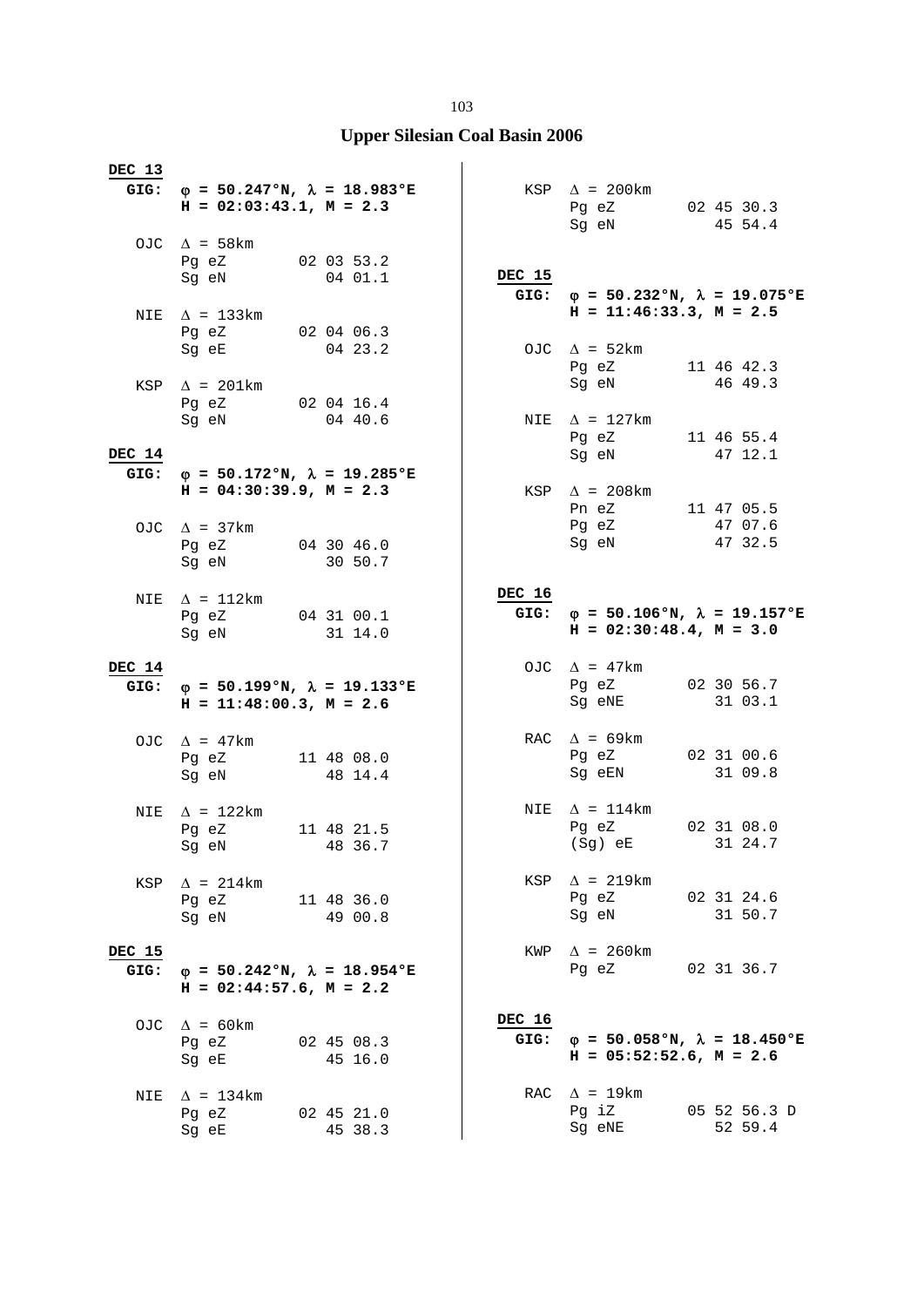## **Upper Silesian Coal Basin 2006**

|        | OJC $\Delta$ = 98km<br>Pg eZ 05 53 08.8<br>Sg eNZ 53 21.2                         |  |                       | DEC 19         | GIG: $\varphi = 50.246$ °N, $\lambda = 18.954$ °E<br>$H = 01:36:20.2, M = 2.4$ |  |                                  |  |
|--------|-----------------------------------------------------------------------------------|--|-----------------------|----------------|--------------------------------------------------------------------------------|--|----------------------------------|--|
|        | NIE $\Delta$ = 152km<br>Pg eZ 05 53 18.7                                          |  |                       |                | OJC $\Delta = 60 \text{km}$<br>Pg iZ 01 36 30.6 D<br>Sg eEZ 36 38.4            |  |                                  |  |
|        | Sg eN<br>KSP $\Delta$ = 176km<br>Pn eZ 05 53 20.4                                 |  | 53 38.2               |                | NIE $\Delta = 134 \text{km}$<br>Pg eZ 01 36 43.4<br>Sg eE 37 00.7              |  |                                  |  |
| DEC 16 | Pg eZ 53 22.7<br>Sq eN 53 44.0<br>Sg eN                                           |  | 53 44.0               | DEC 19         | GIG: $\varphi = 50.056$ °N, $\lambda = 18.449$ °E<br>$H = 02:20:28.2, M = 2.0$ |  |                                  |  |
|        | GIG: $\varphi = 50.212$ °N, $\lambda = 19.067$ °E<br>$H = 13:57:39.0, M = 2.2$    |  |                       |                | RAC $\Delta = 18$ km<br>Pg eZ 02 20 31.9<br>Sg eNE 20 35.1                     |  |                                  |  |
|        | OJC $\Delta$ = 52km<br>Pg eZ 13 57 47.8<br>Sg eE                                  |  | 57 54.7               |                | OJC $\Delta$ = 98km<br>Pg eZ 02 20 44.6<br>Sg eN                               |  | 20 56.9                          |  |
|        | NIE $\Delta$ = 126km<br>Pg eZ 13 58 00.6<br>Sg eE                                 |  | 58 16.9               |                | NIE $\Delta$ = 152km<br>Pg eZ 02 20 54.3<br>Sg eN                              |  | 21 13.7                          |  |
|        | KSP $\Delta$ = 209km<br>Pg eZ 13 58 13.9<br>Sg eN                                 |  | 58 37.8               | DEC 19<br>GIG: | $\varphi = 50.060$ °N, $\lambda = 18.447$ °E<br>$H = 02:35:12.2, M = 3.1$      |  |                                  |  |
| DEC 17 | GIG: $\varphi = 49.978$ °N, $\lambda = 18.574$ °E<br>$H = 20:21:49.4$ , $M = 2.3$ |  |                       |                | RAC $\Delta = 18 \text{km}$<br>Pg iZ 02 35 16.0 D<br>Sg eNEZ                   |  | 35 18.9                          |  |
|        | RAC $\Delta$ = 29km<br>Pg eZ 20 21 55.0<br>Sg eEN                                 |  | 21 59.4               |                | OJC $\Delta$ = 98km<br>Pg iZ 02 35 28.3 D<br>Sg eN 35 41.7                     |  |                                  |  |
| OJC    | $\Delta$ = 92km<br>Pg eZ<br>Sg eE                                                 |  | 20 22 04.4<br>22 16.9 | NIE            | $\Delta$ = 152km<br>Pg iZ<br>Sg eEN                                            |  | 02 35 38.3<br>35 58.0            |  |
| NIE    | $\Delta$ = 140km<br>Pq eZ<br>$(Sg)$ eE                                            |  | 20 22 13.2<br>22 32.0 |                | KSP $\Delta$ = 176km<br>Pn eZ<br>Pg eZ                                         |  | 02 35 39.7<br>35 42.1<br>36 02.9 |  |
| KSP    | $\Delta$ = 188km<br>Pq eZ<br>Sg eN                                                |  | 20 22 20.5<br>22 42.6 | KWP            | Sg eE<br>$\Delta$ = 309km<br>Pn eZ<br>Pg eZ<br>Sg eNE                          |  | 02 35 57.3<br>36 05.0<br>36 50.5 |  |

 $\overline{\phantom{a}}$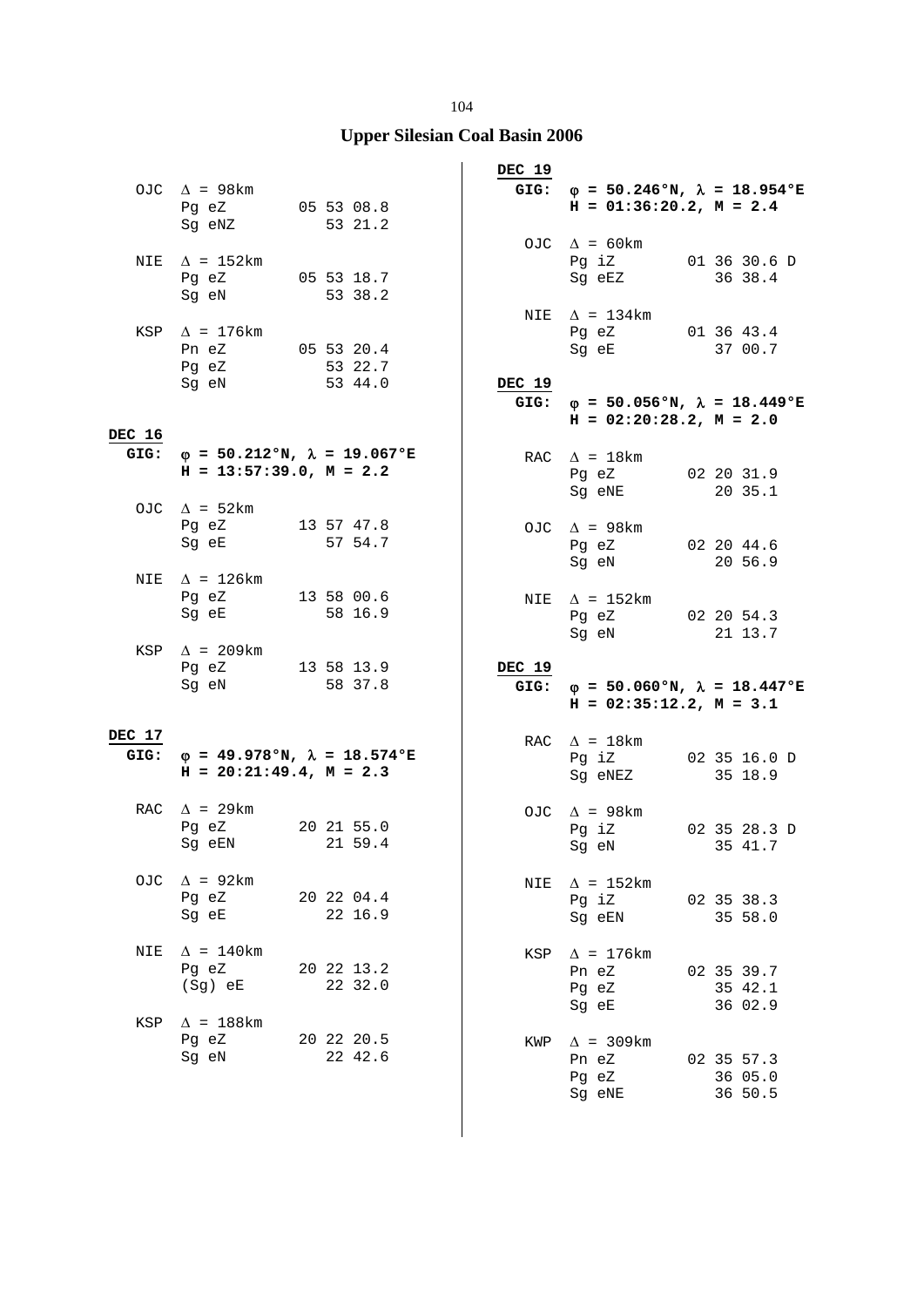|                       | GKP $\Delta$ = 366km<br>Pn eZ 02 36 04.8<br>Pq eZ 36 19.5<br>Pg eZ         | 36 19.5                                           | DEC 22         | GIG: $\varphi = 50.172$ °N, $\lambda = 19.286$ °E<br>$H = 01:15:25.7$ , $M = 2.3$                                                                                                         |
|-----------------------|----------------------------------------------------------------------------|---------------------------------------------------|----------------|-------------------------------------------------------------------------------------------------------------------------------------------------------------------------------------------|
| DEC 21                | SUW $\Delta$ = 545km<br>Pn eZ 02 36 26.2                                   |                                                   |                | OJC $\Delta$ = 36km<br>Pg eZ 01 15 31.8<br>Sg eN 15 36.4                                                                                                                                  |
|                       | $\varphi = 50.26$ °N, $\lambda = 19.22$ °E<br>$H = 00:47:29.5$ , $M = 2.2$ |                                                   |                | NIE $\Delta = 112 \text{km}$<br>Pg eZ 01 15 45.5<br>Sg eE 16 00.0                                                                                                                         |
|                       | OJC $\Delta = 42 \text{km}$<br>Pg eZ 00 47 36.5<br>Sg eE                   | 47 43.0                                           | DEC 22         | GIG: $\varphi = 50.200$ °N, $\lambda = 19.133$ °E<br>$H = 03:24:17.6$ , $M = 2.2$                                                                                                         |
| NIE                   | $\Delta$ = 123km<br>Pg eZ 00 47 50.0<br>Sg eE 48 06.5                      |                                                   |                | OJC $\Delta$ = 47km<br>Pg eZ 03 24 25.4<br>Sg eE 24 32.3                                                                                                                                  |
|                       | KSP $\Delta$ = 217km<br>Pg eZ 00 48 04.6<br>Sg eN                          | 48 31.7                                           |                | NIE $\Delta = 121 \text{km}$<br>Pg eZ 03 24 38.5<br>24 54.6<br>Sg eN                                                                                                                      |
| DEC 21                | $H = 02:52:48.0, M = 2.4$                                                  | GIG: $\varphi = 50.246$ °N, $\lambda = 18.954$ °E |                | KSP $\Delta$ = 214km<br>Pg eZ 03 24 52.9<br>Sg eN 25 16.8                                                                                                                                 |
|                       | OJC $\Delta = 60 \text{km}$<br>Sg iE 53 06.2                               | Pg iZ 02 52 58.3 D                                | DEC 22<br>GIG: | $\varphi = 50.246$ °N, $\lambda = 18.954$ °E                                                                                                                                              |
| NIE                   | $\Delta$ = 134km<br>Pg eZ 02 53 10.6<br>Sg eE                              | 53 28.5                                           |                | $H = 06:40:40.7$ , $M = 2.3$<br>OJC $\Delta = 60 \text{km}$<br>Pg eZ 06 40 51.2                                                                                                           |
|                       | KSP $\Delta$ = 200km<br>Pg eZ 02 53 21.0<br>Sg eN                          | 53 44.3                                           |                | 40 59.1<br>Sg eE<br>NIE $\Delta$ = 135km<br>Pg eZ 06 41 04.1<br>41 21.4<br>Sq eE and the state of the state of the state of the state of the state of the state of the state of the state |
| <b>DEC 21</b><br>GIG: | $H = 18:36:12.3, M = 2.1$                                                  | $\varphi = 50.246$ °N, $\lambda = 18.982$ °E      |                | $KSP \quad \Delta = 200 \text{km}$<br>Pg eZ<br>06 41 13.8<br>41 37.4<br>Sg eN                                                                                                             |
| OJC                   | $\Delta$ = 58 km<br>Pg eZ<br>Sg eN                                         | 18 36 22.3<br>36 30.3                             | DEC 22<br>GIG: | $\varphi = 50.093$ °N, $\lambda = 18.432$ °E<br>$H = 11:25:28.3, M = 2.4$                                                                                                                 |
| NIE                   | $\Delta$ = 133km<br>Pg eZ<br>Sq eE                                         | 18 36 35.5<br>36 52.3                             |                | RAC $\Delta$ = 17km<br>11 25 31.7<br>Pg eZ                                                                                                                                                |
| KSP                   | $\Delta$ = 201km<br>Pg eZ<br>Sg eN                                         | 18 36 45.6<br>37 09.5                             |                | 25 34.6<br>Sq eEN<br>OJC $\Delta$ = 99km<br>Pq eZ<br>11 25 45.2<br>25 57.5<br>Sg eN                                                                                                       |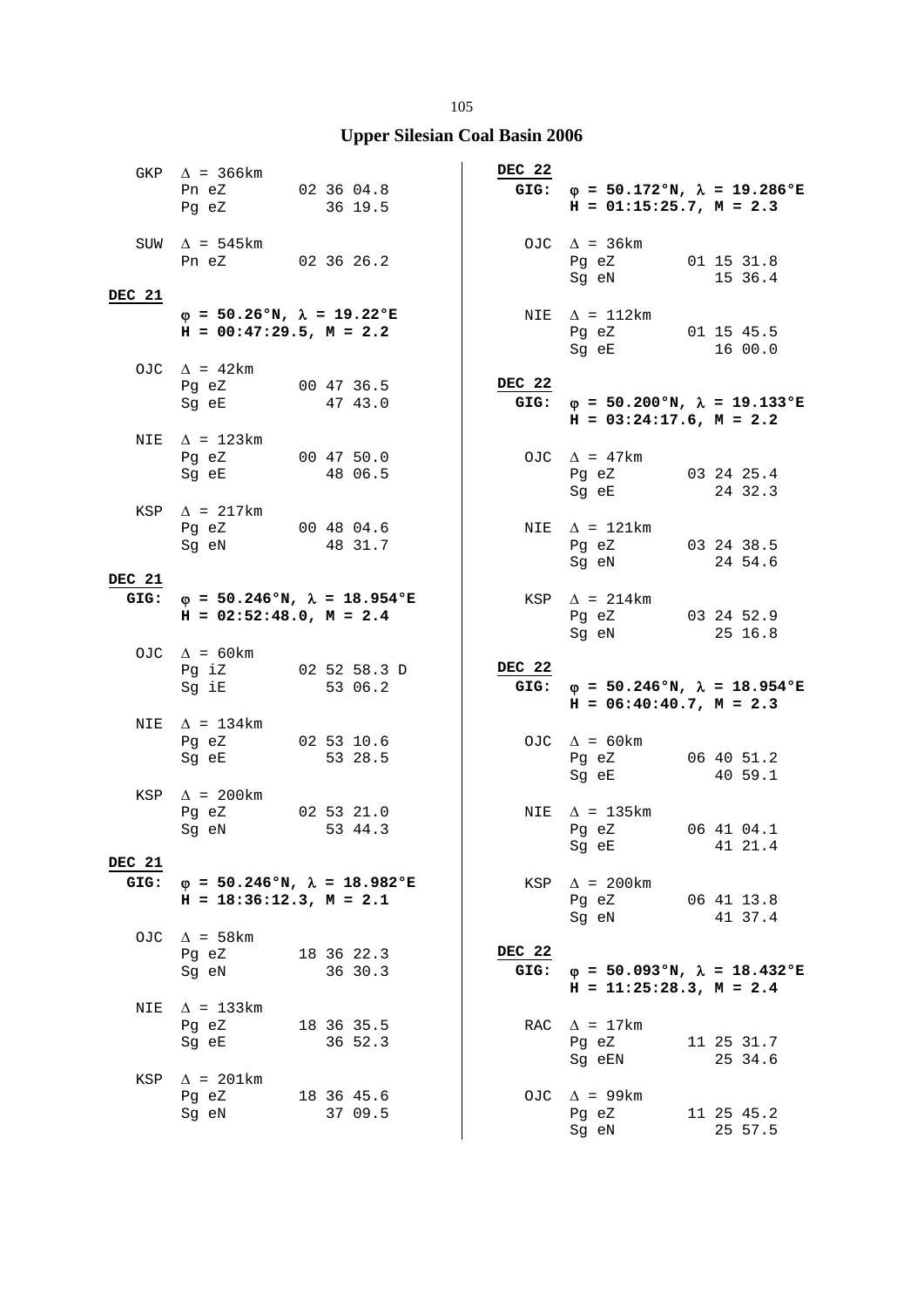|                | NIE $\Delta$ = 155 km<br>Pg eZ 11 25 54.6<br>Sg eN              | 26 14.3                                                      |        | $KSP \quad \Delta = 209km$<br>Pg eZ 18 43 19.9<br>Sg eE                                                                                | 43 44.6               |
|----------------|-----------------------------------------------------------------|--------------------------------------------------------------|--------|----------------------------------------------------------------------------------------------------------------------------------------|-----------------------|
|                | KSP $\Delta$ = 173km<br>Pg eZ 11 25 57.4<br>Sg eN 26 17.4       |                                                              | DEC 25 | GIG: $\varphi = 50.238$ °N, $\lambda = 18.888$ °E<br>$H = 00:03:56.3, M = 2.7$                                                         |                       |
| DEC 22<br>GIG: | $H = 19:34:03.9$ , $M = 2.3$                                    | $\varphi = 50.213$ °N, $\lambda = 19.066$ °E                 |        | RAC $\Delta$ = 53km<br>Pg eZ 00 04 06.0<br>Sg eEN 04 12.6                                                                              |                       |
|                | OJC $\Delta = 52 \text{km}$<br>Pg eZ 19 34 12.6<br>Sg eN        | 34 19.8                                                      |        | OJC $\Delta = 65 \text{km}$<br>Pg eZ 00 04 07.9<br>Sg eEZ                                                                              | 04 16.2               |
|                | NIE $\Delta$ = 126km<br>Pg eZ 19 34 25.9<br>Sg eN 34 42.4       |                                                              |        | NIE $\Delta$ = 138km<br>Pg eZ 00 04 20.1<br>Sg eE                                                                                      | 04 37.7               |
|                | $KSP \quad \Delta = 208 \text{km}$<br>Pn eZ 19 34 36.9<br>Pg eZ | 34 39.2                                                      |        | KSP $\Delta$ = 195km<br>Pg eZ 00 04 28.9<br>Sg eN 04 52.1                                                                              |                       |
| DEC 22         | Sq eN                                                           | 35 02.8<br>GIG: $\varphi = 50.233$ °N, $\lambda = 19.074$ °E | DEC 28 | GIG: $\varphi = 50.270$ °N, $\lambda = 18.868$ °E<br>$H = 11:10:57.3, M = 2.5$                                                         |                       |
|                | $H = 22:54:27.0$ , $M = 2.3$                                    |                                                              |        | OJC $\Delta$ = 66km<br>Pg eZ 11 11 08.9                                                                                                |                       |
|                | OJC $\Delta$ = 52km<br>Pg eZ 22 54 36.1<br>Sg eN 54 43.0        |                                                              |        | Sg eN 11 17.3<br>NIE $\Delta = 141 \text{km}$<br>Pg eZ                                                                                 | 11 11 21.4            |
| NIE            | $\Delta$ = 128km<br>Pg eZ 22 54 49.6<br>Sg eE                   | 55 06.4                                                      |        | Sg eE and the state of the state of the state of the state of the state of the state of the state of the state<br>KSP $\Delta$ = 193km | 11 39.6               |
|                | KSP $\Delta$ = 208km<br>Pn eZ                                   | 22 54 59.2                                                   |        | Pg eZ<br>Sg eE 11 52.3                                                                                                                 | 11 11 29.5            |
| DEC 23         | Pg eZ<br>Sg eN                                                  | 55 00.8<br>55 25.6                                           | DEC 29 | $\varphi = 50.30$ °N, $\lambda = 19.20$ °E<br>$H = 10:31:24.1, M = 2.4$                                                                |                       |
| GIG:           | $H = 18:42:45.1, M = 2.0$                                       | $\varphi = 50.225$ °N, $\lambda = 19.084$ °E                 |        | OJC $\Delta = 43 \text{km}$<br>Pg eZ                                                                                                   | 10 31 31.3            |
| OJC            | $\Delta$ = 51km<br>Pg eZ<br>Sq eN                               | 18 42 54.7<br>43 00.3                                        |        | Sg eN                                                                                                                                  | 31 37.0               |
| NIE            | $\Delta$ = 126km<br>Pq eZ<br>Sg eN                              | 18 43 06.8<br>43 22.5                                        |        | NIE $\Delta$ = 126km<br>Pg eZ<br>Sg eE                                                                                                 | 10 31 46.3<br>32 01.5 |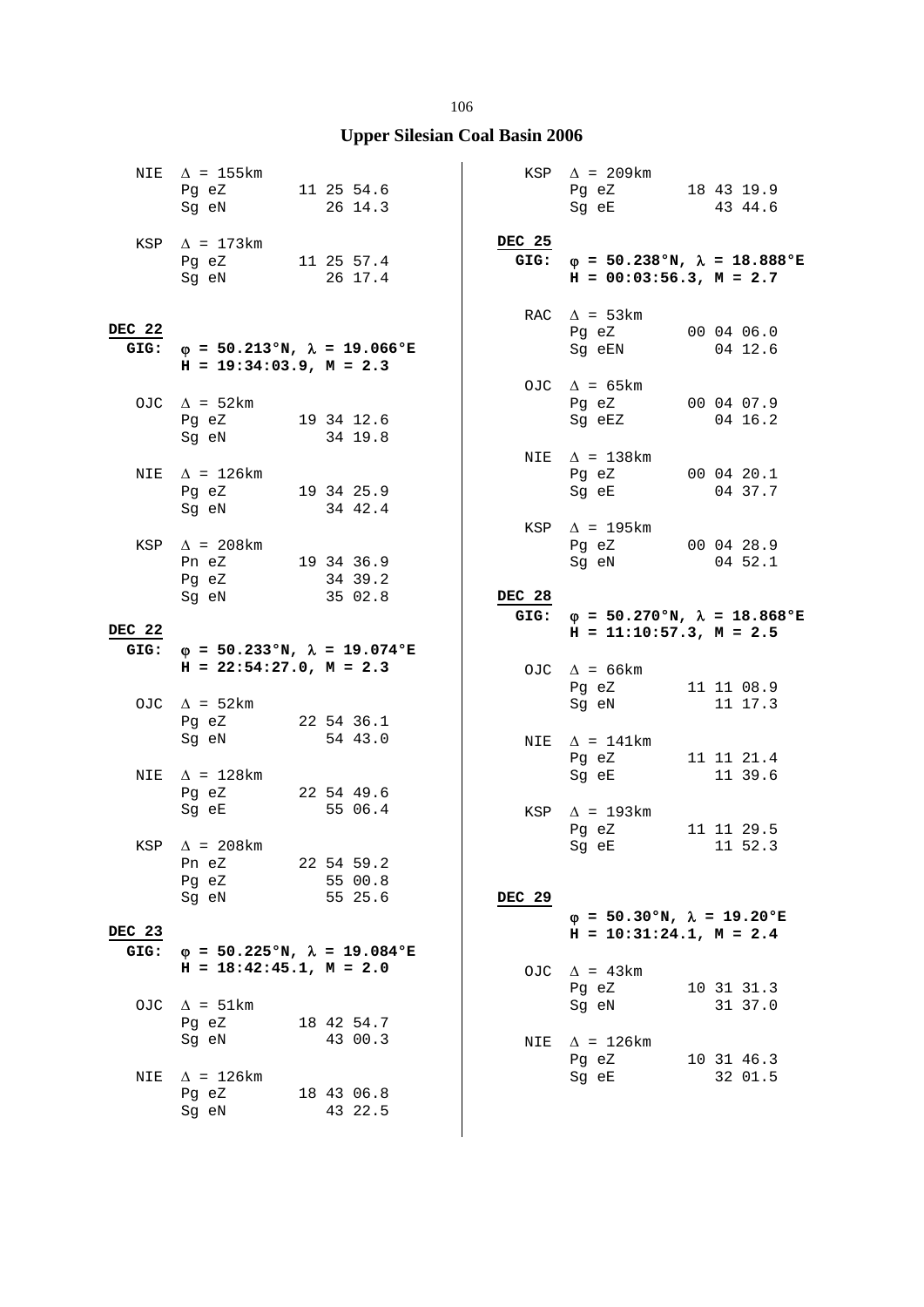| DEC <sub>29</sub> |                                                                    | DEC 30 |                                                                           |
|-------------------|--------------------------------------------------------------------|--------|---------------------------------------------------------------------------|
| GIG:              | $φ = 50.045°N, λ = 18.445°E$<br>$H = 22:12:59.4$ , $M = 2.7$       | GIG:   | $\phi = 50.245$ °N, $\lambda = 18.954$ °E<br>$H = 00:11:50.8$ , $M = 2.4$ |
|                   | RAC $\Delta$ = 19 km<br>Pq iZ<br>22 13 03.2 D<br>13 06.4<br>Sq eNE |        | OJC $\Delta$ = 60 km<br>00 12 01.2<br>Pg eZ<br>12 09.1<br>Sg eE           |
|                   | OJC $\Delta$ = 98 km<br>22 13 15.8<br>Pg eZ<br>13 28.1<br>Sq eN    | NIE    | $\Lambda = 134 \text{km}$<br>00 12 14.1<br>Pg eZ<br>12 31.3<br>Sq eE      |
| NIE               | $\Delta$ = 151km<br>22 13 24.9<br>Pg eZ<br>13 44.2<br>Sq eN        |        |                                                                           |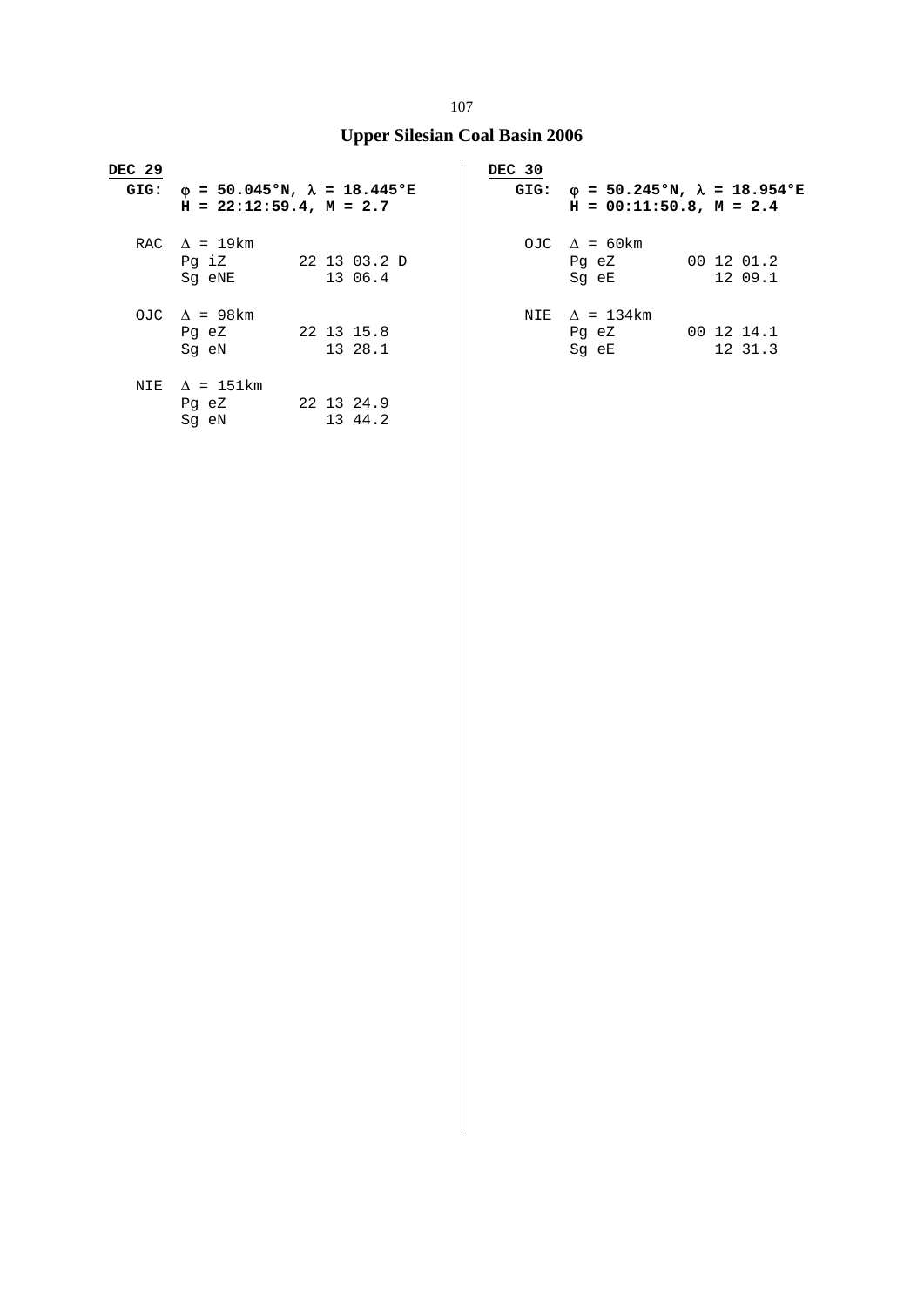**JAN 3**  $\phi = 51.478^{\circ}N$ ,  $\lambda = 16.111^{\circ}E$  $H = 16:54:50.4, M = 2.8$ KSP  $\Delta = 72.0$ km Pg iZ 16 55 02.2 D<br>Sq eE 55 11.0  $55 11.0$ OJC  $\Delta = 295.7 \text{km}$  Pg eZ 16 55 39.9 Sg eN 56 15.8 NIE  $\Delta = 377.1$ km P eZ 16 55 53.5 S eE 56 40.9 **JAN 3**  $\phi = 51.533^{\circ}N$ ,  $\lambda = 16.143^{\circ}E$  **H = 19:10:25.7, M = 2.2**  KSP  $\Delta$  = 77.7km Pg eZ 19 10 38.4 Sg eE 10 47.9 **JAN 5**  $\varphi = 51.54^{\circ}N$ ,  $\lambda = 16.03^{\circ}E$  **H = 17:33:17, M = 2.6**  KSP  $\Delta$  = 79.9km Pg iZ 17 33 29.9 D Sg eE 33 39.5 OJC  $\Delta$  = 303.9km Pg eZ 17 34 07.2 Sg eN 34 43.4 **JAN 9**  $\phi = 51.534^{\circ}N$ ,  $\lambda = 16.061^{\circ}E$  **H = 11:12:02.4, M = 2.6**  KSP  $\Delta$  = 78.8km Pg eZ 11 12 15.3<br>Sg eZ 12 24.8  $12 \t24.8$ OJC  $\Delta$  = 301.7km Pg eZ 11 12 53.7 Sg eZ 13 28.5 **JAN 11**  $\phi = 51.584^{\circ}N$ ,  $\lambda = 15.989^{\circ}E$  $H = 02:48:25.6$ ,  $M = 3.0$ KSP  $\Delta$  = 85.4km Pg iZ 02 48 39.6 D Sg eE 48 49.7 RAC  $\Delta$  = 228.6km P eZ 02 49 04.6 S eNE 49 30.4 OJC  $\Delta$  = 308.7km Pg eZ 02 49 17.0<br>Sg eN 49 52.4 Sg eN 49 52.4 NIE  $\Delta$  = 390.9km P eZ 02 49 30.5 S eE 50 14.8 **JAN 12**  $\phi = 51.53^{\circ}N$ ,  $\lambda = 16.06^{\circ}E$  **H = 05:08:35, M = 2.8**  KSP  $\Delta$  = 78 km Pg iZ 05 08 48.3 D Sg iE 08 58.3 RAC  $\Delta$  = 221km P eZ 05 09 13.0 S eNE 09 38.8 OJC  $\Delta$  = 302km Pg eZ 05 09 27.4 Sg eN 10 03.6 NIE  $\Delta$  = 383km P eZ 05 09 40.0 S eN 10 26.1 **JAN 14**  $\phi = 51.473^{\circ}N$ ,  $\lambda = 16.107^{\circ}E$  $H = 10:34:08.2$ ,  $M = 2.6$ KSP  $\Delta$  = 71.5km Pg iZ 10 34 19.9 D Sq eE 34 28.3 **JAN 14**  $\varphi = 51.532^{\circ}N$ ,  $\lambda = 16.091^{\circ}E$  **H = 16:42:57.2, M = 3.1**  KSP  $\Delta$  = 78.2km Pg iZ 16 43 10.0 D<br>Sq eE 43 19.2 43 19.2 RAC  $\Delta$  = 219.5km P eZ 16 43 33.3 S eNE 43 58.7 OJC  $\Delta$  = 299.7km Pg eZ 16 43 46.9 Sg eN 44 22.3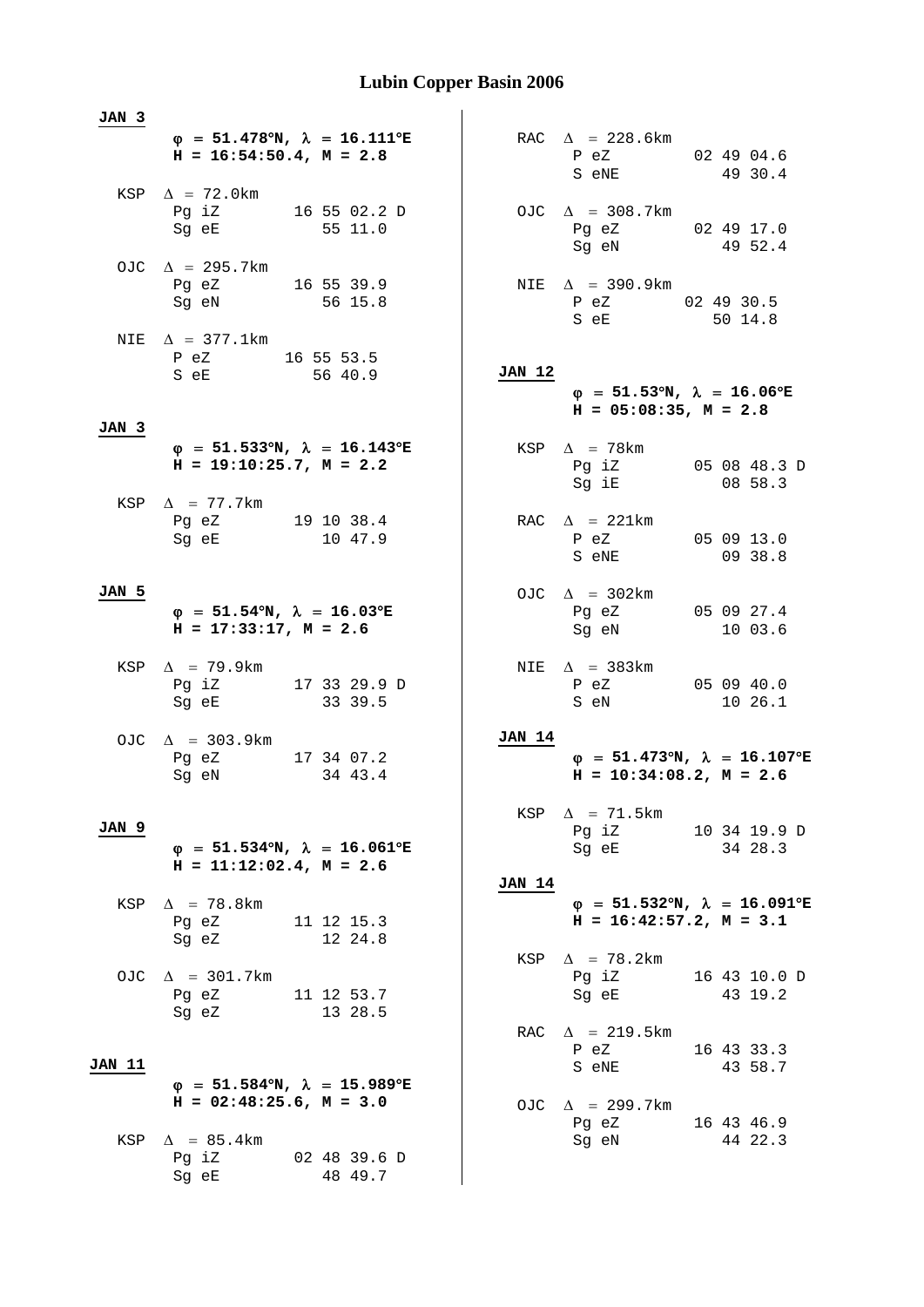|               | NIE $\Delta$ = 381.8km                                                                    |                        | FEB 3 |                                                                                       |                                                           |
|---------------|-------------------------------------------------------------------------------------------|------------------------|-------|---------------------------------------------------------------------------------------|-----------------------------------------------------------|
|               | P eZ<br>S eN                                                                              | 16 43 46.9<br>44 22.3  |       | $\varphi = 51.44^{\circ}N$ , $\lambda = 16.12^{\circ}E$<br>$H = 16:30:45$ , $M = 3.0$ |                                                           |
|               | KWP $\Delta$ = 515.2km<br>P eZ 16 44 21.2                                                 |                        |       | KSP $\Delta$ = 68km<br>Pg eZ 16 30 56.2 D<br>Sg eE                                    | 31 03.4                                                   |
| <b>JAN 25</b> | $\varphi$ = 51.583°N, $\lambda$ = 15.991°E<br>$H = 04:57:46.2$ , $M = 2.6$                |                        |       | RAC $\Delta$ = 211km<br>$P$ eZ<br>S eNE                                               | 16 31 20.2<br>31 43.4                                     |
|               | KSP $\Delta$ = 85.2km<br>Pg iZ 04 58 00.2 D<br>Sg eE 58 10.2                              |                        |       | OJC $\Delta$ = 293km<br>Pn eZ<br>Pg eZ<br>Sn eN 31 55.3                               | 16 31 24.8<br>31 33.5                                     |
|               | OJC $\Delta$ = 308.6km<br>Pg eZ 04 58 37.9<br>Sg eN 59 14.2                               |                        |       | Sg iN 32 09.3<br>NIE $\Delta$ = 374km<br>P eZ 16 31 48.5<br>S eE 32 34.4              |                                                           |
| <b>JAN 26</b> |                                                                                           |                        |       |                                                                                       |                                                           |
|               | $\varphi = 51.446^{\circ}N$ , $\lambda = 16.191^{\circ}E$<br>$H = 17:20:04.8$ , $M = 2.9$ |                        | FEB 4 | $H = 11:32:37.6$ , $M = 3.1$                                                          | $\varphi = 51.484^{\circ}N$ , $\lambda = 16.096^{\circ}E$ |
|               | KSP $\Delta$ = 67.7km<br>Pg iZ 17 20 15.9 D<br>Sg eE 20 23.9                              |                        |       | KSP $\Delta$ = 72.8km<br>Pg iZ<br>Sg eE 32 58.1                                       | 11 32 49.5 D                                              |
|               | OJC $\Delta$ = 289.2km<br>Pg eZ 17 20 52.8<br>Sq eN                                       | 21 27.6                |       | RAC $\Delta$ = 215.4km<br>P eZ<br>S eNE 33 39.0                                       | 11 33 12.5                                                |
| <b>JAN 31</b> | NIE $\Delta$ = 370.5km<br>P eZ<br>S eN                                                    | 17 21 06.3<br>21 50.8  |       | OJC $\Delta$ = 297.0km<br>Pn eZ<br>Pg eZ 33 27.1<br>Sn eN<br>Sg eN                    | 11 33 20.2<br>33 48.4<br>34 02.2                          |
|               | $\varphi$ = 51.534°N, $\lambda$ = 16.054°E<br>$H = 01:07:44.9$ , $M = 2.8$                |                        | NIE   | $\Delta$ = 378.3km<br>P eZ                                                            | 11 33 12.5                                                |
|               | KSP $\Delta$ = 78.9km<br>Pg iZ<br>Sg eN                                                   | 01 07 57.8 D<br>0807.1 | FEB 6 | S eE                                                                                  | 33 39.0                                                   |
| OJC.          | $\Delta$ = 302.1km<br>Pg eZ<br>Sg eN                                                      | 01 08 34.9<br>09 10.5  |       | $\varphi = 51.54^{\circ}N$ , $\lambda = 16.01^{\circ}E$<br>$H = 13:28:02$ , $M = 2.7$ |                                                           |
| NIE           | $\Delta$ = 384.0km<br>P eZ<br>S eN                                                        | 01 08 49.4<br>09 34.4  | KSP   | $\Delta$ = 80km<br>Pg iZ<br>Sg eE                                                     | 13 28 15.2 D<br>28 25.1                                   |
|               |                                                                                           |                        |       | OJC $\Delta$ = 305km<br>Pg eZ<br>Sg eN                                                | 13 28 54.1<br>29 28.9                                     |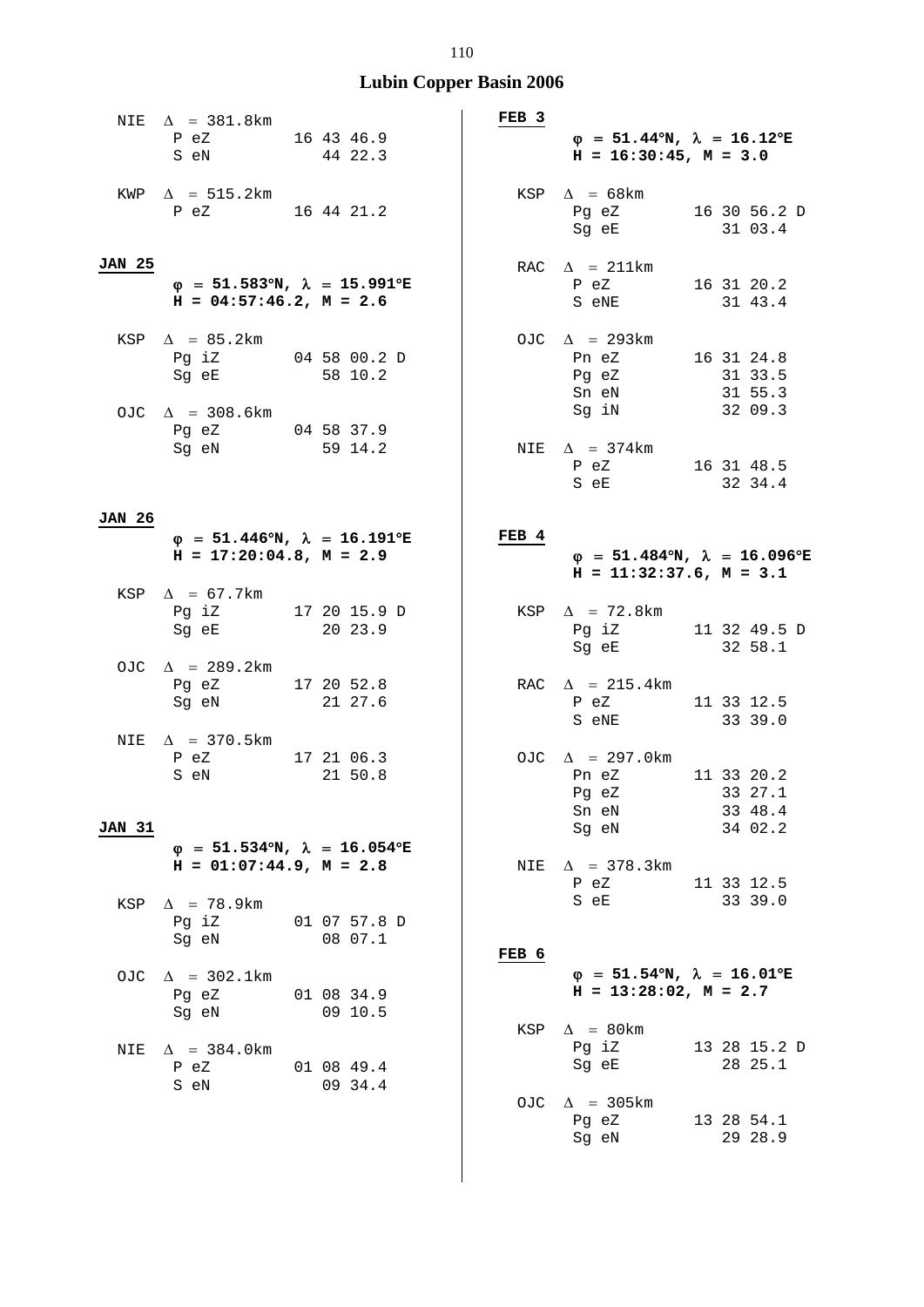|              | NIE $\Delta$ = 387km<br>P eZ<br>S eE                                                                 | 13 29 06.6<br>29 51.5   |        | NIE $\Delta$ = 374.6km<br>P eZ<br>S eE                                     | 00 20 59.9<br>21 45.6    |
|--------------|------------------------------------------------------------------------------------------------------|-------------------------|--------|----------------------------------------------------------------------------|--------------------------|
| FEB 7        | $\varphi$ = 51.524°N, $\lambda$ = 16.108°E<br>$H = 04:01:57.6$ , $M = 2.8$                           |                         | FEB 10 | $\varphi$ = 51.524°N, $\lambda$ = 16.108°E<br>$H = 02:28:38.0, M = 2.5$    |                          |
|              | KSP $\Delta$ = 77.1km<br>Pg iZ 04 02 10.2 D<br>Sq iE                                                 | 02 19.4                 |        | KSP $\Delta$ = 77.1km<br>Pg iZ 02 28 50.6 D<br>Sg eE                       | 28 59.9                  |
|              | OJC $\Delta$ = 298.3km<br>Pg eZ 04 02 47.6<br>Sg eN                                                  | 03 22.5                 |        | OJC $\Delta$ = 298.3km<br>Pg eZ 02 29 28.1<br>Sg eN 30 02.9                |                          |
|              | NIE $\Delta$ = 380.3km<br>P eZ 04 03 00.9<br>S eN                                                    | 03 46.1                 |        | NIE $\Delta$ = 380.3km<br>P eZ 02 29 41.3<br>S eE                          | 30 25.7                  |
| FEB 8        | $\varphi$ = 51.444 <sup>o</sup> N, $\lambda$ = 16.117 <sup>o</sup> E<br>$H = 05:00:06.5$ , $M = 2.7$ |                         | FEB 10 | $\varphi$ = 51.55°N, $\lambda$ = 16.05°E<br>$H = 16:58:35$ , $M = 2.8$     |                          |
|              | KSP $\Delta$ = 68.2km<br>Pg iZ<br>Sg eE                                                              | 05 00 17.7 D<br>00 25.0 |        | KSP $\Delta = 81 \text{km}$<br>Pg eZ<br>Sg eE                              | 16 58 48.3<br>58 58.1    |
|              | RAC $\Delta$ = 211.2km<br>$P$ eZ $\sim$<br>S eNE                                                     | 05 00 41.2<br>01 07.2   |        | RAC $\Delta$ = 223km<br>P eZ<br>S eNE                                      | 16 59 12.1<br>59 38.1    |
|              | OJC $\Delta$ = 293.7km<br>Pg eZ<br>Sg eN                                                             | 05 00 56.4<br>01 31.2   |        | OJC $\Delta$ = 303km<br>Pg eZ<br>Sg eE 17 00 01.4                          | 16 59 25.3               |
| NIE<br>FEB 9 | $\Delta$ = 374.3km<br>P eZ 05 01 07.6<br>S eN                                                        | 01 51.8                 | NIE    | $\Delta$ = 385 km<br>P eZ 16 59 39.4<br>S eE 17 00 25.8                    |                          |
|              | $\varphi$ = 51.457°N, $\lambda$ = 16.130°E<br>$H = 00:19:58.6$ , $M = 2.6$                           |                         | FEB 13 | $\varphi$ = 51.448°N, $\lambda$ = 16.175°E<br>$H = 19:55:27.5$ , $M = 2.7$ |                          |
|              | KSP $\Delta$ = 69.5km<br>Pg iZ 00 20 10.0 D<br>Sg eE 20 18.9                                         |                         |        | KSP $\Delta = 68.0$ km<br>Pg iZ 19 55 38.7 D<br>Sg eE 55 47.1              |                          |
|              | RAC $\Delta$ = 211.6km<br>P eZ<br>S eNE                                                              | 00 20 33.9<br>20 59.1   |        | OJC $\Delta$ = 290.3km<br>Pg eZ<br>Sg eE                                   | 19 56 17.6<br>$56\;51.4$ |
|              | OJC $\Delta$ = 293.5km<br>Pg eZ 00 20 47.5<br>Sg eN                                                  | 21 23.1                 |        |                                                                            |                          |

#### 111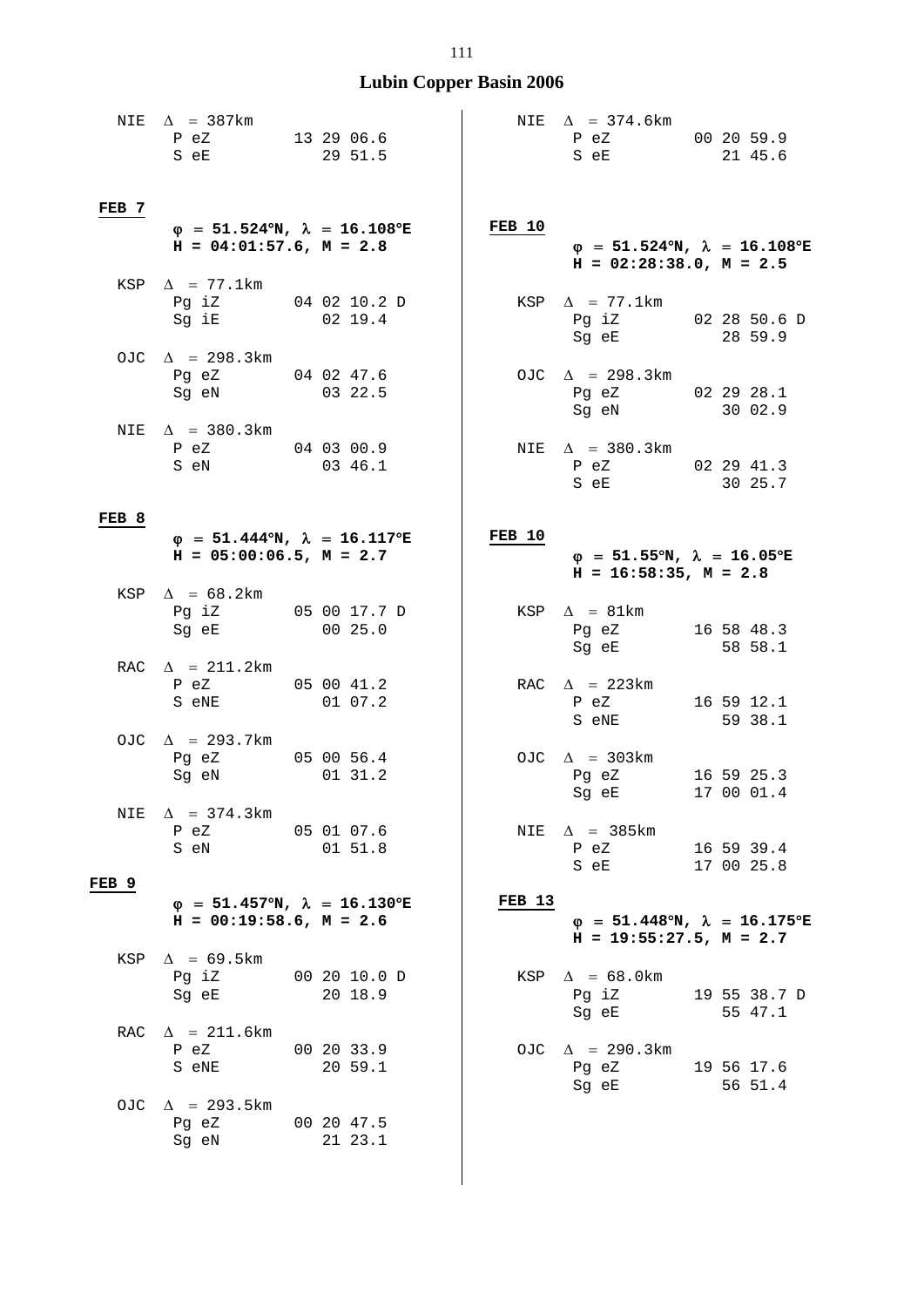| FEB 16        |                                                                                       |                                            | FEB <sub>21</sub> |                                                                   |                                            |
|---------------|---------------------------------------------------------------------------------------|--------------------------------------------|-------------------|-------------------------------------------------------------------|--------------------------------------------|
|               | $H = 19:21:47.2, M = 2.5$                                                             | $\varphi$ = 51.452°N, $\lambda$ = 16.171°E |                   | $H = 02:22:53.9, M = 2.8$                                         | $\varphi$ = 51.525°N, $\lambda$ = 16.110°E |
|               | KSP $\Delta$ = 68.5km<br>Pg iz 19 21 58.4 C<br>Sg eE                                  | 22 06.6                                    |                   | KSP $\Delta$ = 77.2km<br>Pg iZ 02 23 06.6 D<br>Sg eE              | 23 16.2                                    |
| <b>FEB 18</b> | $\varphi = 51.44^{\circ}N$ , $\lambda = 16.12^{\circ}E$<br>$H = 04:15:23$ , $M = 2.6$ |                                            |                   | RAC $\Delta$ = 218.0km<br>P eZ<br>S eNE                           | 02 23 30.3<br>23 55.4                      |
|               | KSP $\Delta$ = 68km<br>Pg iZ 04 15 34.4 D<br>Sg eE 15 41.5                            |                                            |                   | OJC $\Delta$ = 298.2km<br>P eZ<br>S eN                            | 02 23 44.1<br>24 19.4                      |
|               | RAC $\Delta$ = 211km<br>P eZ 04 15 58.5<br>S eNE 16 23.7                              |                                            |                   | NIE $\Delta$ = 380.2km<br>P eZ 02 23 55.7<br>S eE 24 43.1         |                                            |
|               | OJC $\Delta$ = 293km<br>Pg eZ 04 16 13.1<br>Sg eN 16 47.4                             |                                            | <b>FEB 23</b>     | $H = 22:37:26.0, M = 3.1$                                         | $\varphi$ = 51.447°N, $\lambda$ = 16.173°E |
|               | NIE $\Delta$ = 374km<br>P eZ<br>S eE                                                  | 04 16 27.0<br>17 12.7                      |                   | KSP $\Delta$ = 67.9km<br>Pg iZ 22 37 37.1 D<br>Sg eE 37 44.9      |                                            |
| <b>FEB 21</b> | $H = 02:20:19.4$ , $M = 3.2$                                                          | $\varphi$ = 51.524°N, $\lambda$ = 16.107°E |                   | RAC $\Delta$ = 208.7km<br>Pn eZ<br>eZ<br>S eNE                    | 22 37 56.7<br>38 00.8<br>38 24.5           |
|               | KSP $\Delta$ = 77.1km<br>Pg iZ 02 20 32.0 D<br>Sg eE                                  | 20 41.6                                    |                   | GKP $\Delta$ = 215.9km<br>P eZ<br>S eE                            | 22 38 06.9<br>38 36.4                      |
| RAC           | $\Delta$ = 218.1km<br>Pn eZ 02 20 51.5<br>Pg eZ 20 55.3<br>S eNE 21 21.4              |                                            |                   | OJC $\Delta$ = 290.3km<br>Pn eZ<br>Pg eZ 38 14.0<br>Sq eE 38 48.4 | 22 38 06.2                                 |
| GKP           | $\Delta$ = 209.5km<br>P eZ<br>S eE                                                    | 02 20 58.4<br>21 21.8                      | NIE               | $\Delta$ = 371.6km<br>Pn eZ<br>eZ<br>S eE                         | 22 38 18.3<br>38 28.1<br>39 12.5           |
|               | OJC $\Delta$ = 298.3km<br>P eZ<br>S eE                                                | 02 21 09.7<br>21 44.4                      |                   | KWP $\Delta$ = 506.4km<br>Pn eZ 22 38 34.5<br>S eNE               | 39 56.1                                    |
| NIE           | $\Delta$ = 380.3km<br>P eZ 02 21 22.6<br>S eE                                         | 22 08.8                                    |                   | SUW $\Delta$ = 554.0 km<br>Pn eZ                                  | 22 38 40.2                                 |

#### 112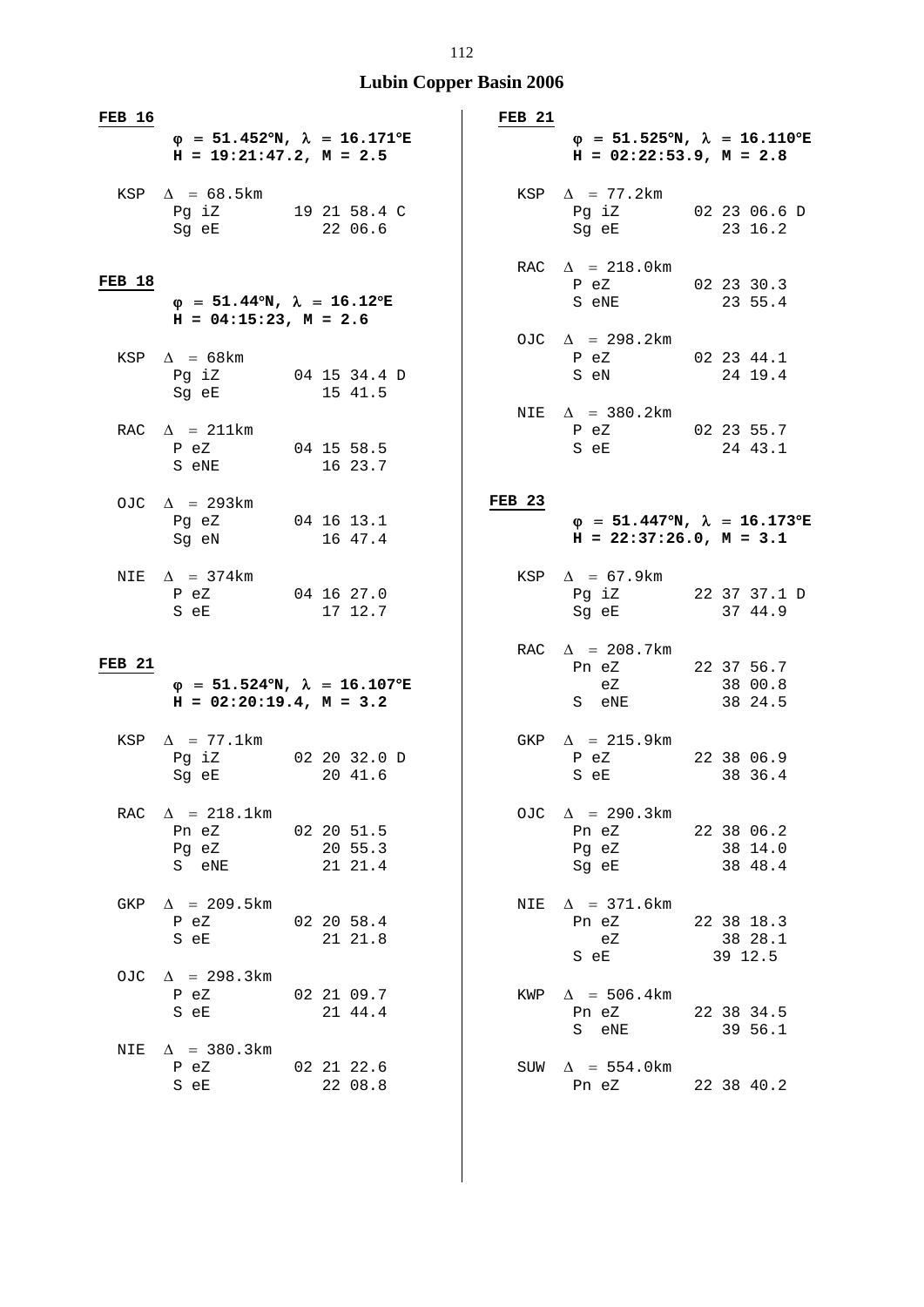| <b>FEB 26</b> |                                                                                                                                                                                                                                                                            |                         |         |  | MAR 1            |                                                                            |  |                       |
|---------------|----------------------------------------------------------------------------------------------------------------------------------------------------------------------------------------------------------------------------------------------------------------------------|-------------------------|---------|--|------------------|----------------------------------------------------------------------------|--|-----------------------|
|               | $\varphi$ = 51.516°N, $\lambda$ = 16.116°E<br>$H = 03:08:00.1, M = 2.7$                                                                                                                                                                                                    |                         |         |  |                  | $\varphi$ = 51.535°N, $\lambda$ = 16.062°E<br>$H = 12:31:30.7$ , $M = 2.7$ |  |                       |
|               | KSP $\Delta$ = 76.1km<br>Pg iZ 03 08 12.6 D<br>Sg eE 08 21 2                                                                                                                                                                                                               |                         |         |  |                  | KSP $\Delta$ = 78.9km<br>Pg eZ 12 31 43.6<br>Sg iE 31 53.0                 |  |                       |
|               | RAC $\Delta$ = 217.0km<br>P eZ 03 08 37.1<br>S eN                                                                                                                                                                                                                          | 09 02.2                 |         |  |                  | OJC $\Delta$ = 301.7km<br>Pg eZ 12 32 21.7<br>Sq eN 32 56.9                |  |                       |
|               | GKP $\Delta$ = 210.1km<br>(Pn) eZ 03 08 38.5<br>S e E 09 04.6                                                                                                                                                                                                              |                         |         |  | MAR 1            | $\varphi$ = 51.524°N, $\lambda$ = 16.108°E                                 |  |                       |
|               | OJC $\Delta$ = 297.4km<br>Pg eZ 03 08 49.2<br>Sg eN 09 24.6                                                                                                                                                                                                                |                         |         |  |                  | $H = 13:03:52.2, M = 3.0$<br>KSP $\Delta$ = 77.1km                         |  |                       |
|               | NIE $\Delta$ = 379.3km<br>P eZ 03 09 03.7<br>S e E 09 49.3                                                                                                                                                                                                                 |                         |         |  |                  | Pg eZ 13 04 04.8<br>Sg eE 04 13.9<br>RAC $\Delta$ = 218.1km                |  |                       |
| <b>FEB 27</b> |                                                                                                                                                                                                                                                                            |                         |         |  |                  | P eZ 13 04 30.1<br>S eNE 04 54.1                                           |  |                       |
|               | $\varphi = 51.532^{\circ}N$ , $\lambda = 16.099^{\circ}E$<br>$H = 16:47:06.2, M = 2.8$                                                                                                                                                                                     |                         |         |  |                  | GKP $\Delta$ = 209.4km<br>Pg eZ 13 04 32.4<br>S eE                         |  | 04 53.8               |
|               | KSP $\Delta$ = 78.1km<br>Pg iZ 16 47 19.0 D<br>47 28.3<br>Sg eE                                                                                                                                                                                                            |                         |         |  |                  | OJC $\Delta$ = 298.3km<br>Pg eZ<br>Sg eN 05 17.1                           |  | 13 04 41.9            |
|               | GKP $\Delta$ = 208.8km<br>P eZ 16 47 45.0<br>S eE 48 07.4                                                                                                                                                                                                                  |                         |         |  |                  | NIE $\Delta$ = 380.3km<br>P eZ<br>S eN                                     |  | 13 04 56.0<br>05 40.8 |
|               | OJC $\Delta$ = 299.2km<br>Pg eZ<br>16 47 56.2<br>Sg eN                                                                                                                                                                                                                     |                         | 48 31.3 |  | MAR <sub>3</sub> | $\varphi$ = 51.448°N, $\lambda$ = 16.191°E                                 |  |                       |
| NIE           | $\Delta$ = 381.3km<br>P eZ<br>16 48 10.1<br>S eN Santa Contractor Services and Services and Services and Services and Services and Services and Services and Services and Services and Services and Services and Services and Services and Services and Services and Servi |                         | 48 55.3 |  | KSP              | $H = 19:44:08.8$ , $M = 2.7$<br>$\Delta$ = 67.9km<br>Pg iZ                 |  | 19 44 19.9 D          |
| <b>FEB 27</b> |                                                                                                                                                                                                                                                                            |                         |         |  |                  | Sg eE                                                                      |  | 44 28.1               |
|               | $\varphi$ = 51.471°N, $\lambda$ = 16.106°E<br>$H = 21:34:26.6$ , $M = 2.5$                                                                                                                                                                                                 |                         |         |  |                  | OJC $\Delta$ = 289.3km<br>Pn eZ<br>Pg eZ                                   |  | 19 44 49.2<br>44 56.7 |
| KSP           | $\Delta$ = 71.3km<br>Pg iZ<br>Sg eE                                                                                                                                                                                                                                        | 21 34 38.3 D<br>34 46.8 |         |  | NIE              | Sg eE<br>$\Delta$ = 370.6km<br>P eZ                                        |  | 45 31.6<br>19 45 08.3 |
|               | OJC $\Delta$ = 295.7km<br>Pg eZ 21 35 16.8<br>Sg eN                                                                                                                                                                                                                        |                         | 35 52.6 |  |                  | S eN                                                                       |  | 45 53.5               |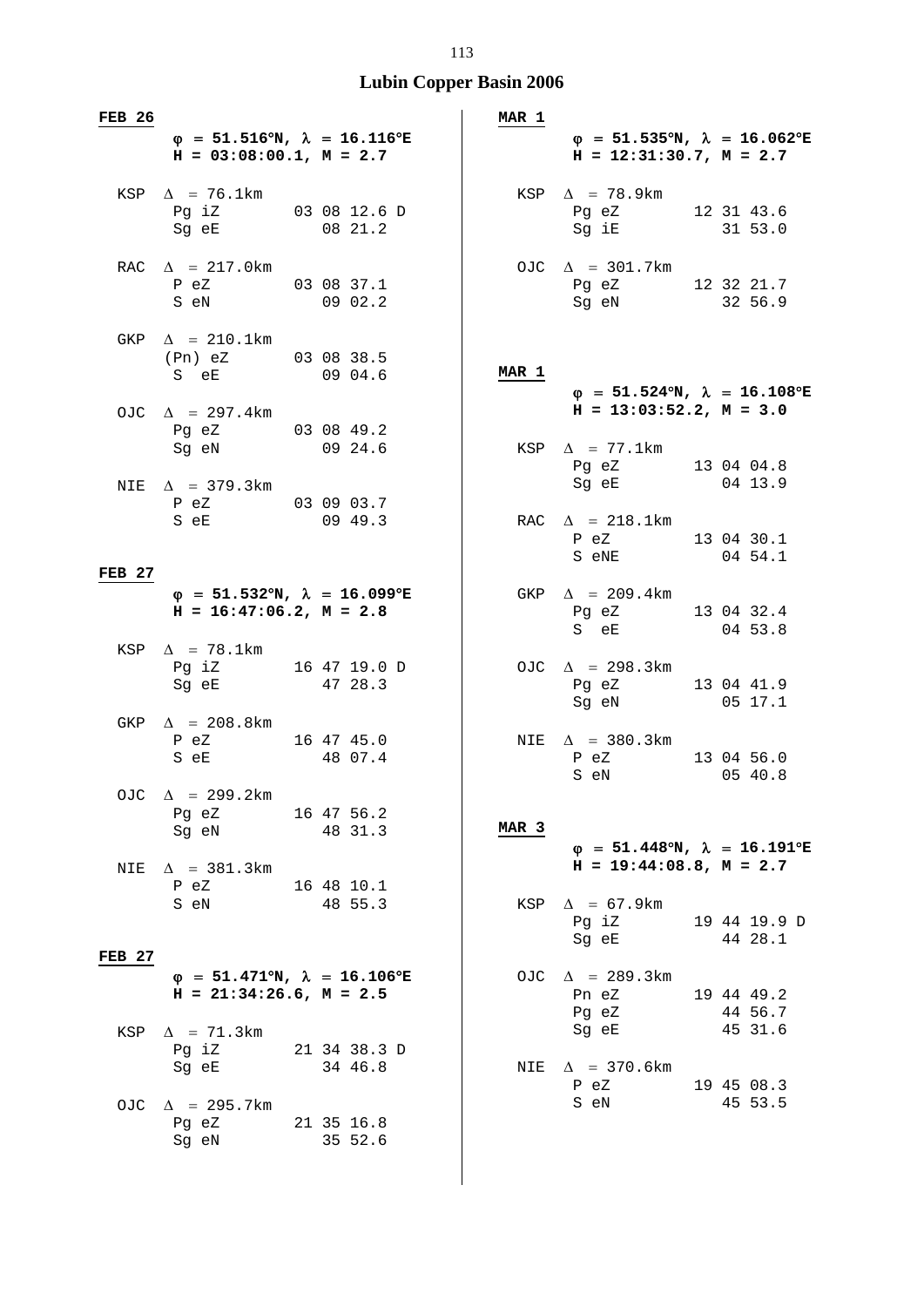| <b>MAR 6</b> |                                                                                       |                       | MAR 13        |                                                                                        |                                             |
|--------------|---------------------------------------------------------------------------------------|-----------------------|---------------|----------------------------------------------------------------------------------------|---------------------------------------------|
|              | $\varphi = 51.47^{\circ}N$ , $\lambda = 16.11^{\circ}E$<br>$H = 16:57:36$ , $M = 3.0$ |                       |               | $\varphi$ = 51.583°N, $\lambda$ = 15.991°E<br>$H = 04:01:40.8$ , $M = 2.5$             |                                             |
|              | $KSP \quad \Delta = 71km$<br>Pg iz $16\ 57\ 48.1$ D<br>Sg iE                          | 57 56.7               |               | KSP $\Delta$ = 85.2km<br>Pg iZ 04 01 54.8 D<br>-3 --<br>Sg eE                          | 02 05.0                                     |
|              | RAC $\Delta$ = 214km<br>P eZ<br>S eNE                                                 | 16 58 12.1<br>58 36.3 |               | OJC $\Delta$ = 308.6km<br>Pg eZ 04 02 32.0<br>Sg eEN                                   | 03 08.2                                     |
|              | OJC $\Delta$ = 295km<br>Pg eZ 16 58 26.9<br>Sg eN                                     | 59 01.3               |               | NIE $\Delta$ = 390.7km<br>P eZ 04 02 45.7<br>S eN                                      | 03 31.5                                     |
|              | NIE $\Delta$ = 377km<br>P eZ 16 58 39.3<br>S eN 59 26.1                               |                       | <b>MAR 14</b> | $\varphi = 51.500^{\circ}N$ , $\lambda = 16.139^{\circ}E$<br>$H = 04:30:42.0, M = 3.5$ |                                             |
| MAR 7        | $\varphi$ = 51.555°N, $\lambda$ = 16.100°E<br>$H = 06:07:49.1, M = 2.6$               |                       |               | KSP $\Delta$ = 74.1km<br>Pg iZ 04 30 54.1 D<br>Sg eE 31 03.2                           |                                             |
|              | KSP $\Delta$ = 80.6km<br>Pg iZ 06 08 02.3 D<br>Sg eE 08 11.9                          |                       |               | RAC $\Delta$ = 214.6km<br>Pn eZ<br>Pg eZ                                               | 04 31 13.3<br>31 17.7                       |
|              | OJC $\Delta$ = 300.4km<br>Pg eZ 06 08 38.0<br>Sg eN                                   | 09 14.3               |               | S eNE<br>GKP $\Delta$ = 211.2km<br>Pn eZ 04 31 14.8                                    | 31 43.5                                     |
|              | NIE $\Delta$ = 382.8km<br>P eZ<br>S eE                                                | 06 08 52.5<br>09 38.9 |               | Pg eZ<br>S eNE 31 43.4<br>OJC $\Delta$ = 295.1km                                       | 31 19.1                                     |
| MAR 9        | $\varphi$ = 51.536°N, $\lambda$ = 16.058°E<br>$H = 11:26:17.7, M = 2.8$               |                       |               | Pn eZ<br>Pg eZ<br>Sn eN<br>Sg eN                                                       | 04 31 22.8<br>31 30.3<br>31 55.4<br>32 05.5 |
| KSP          | $\Delta$ = 79.0km<br>11 26 30.7<br>Pg eZ<br>Sg eE 26 40.2                             |                       | NIE           | $\Delta$ = 377.0 km<br>Pn eZ<br>eZ<br>S eEN                                            | 04 31 34.8<br>31 44.8<br>32 28.7            |
| OJC          | $\Delta$ = 302.0km<br>Pg eZ<br>Sg eN                                                  | 11 27 08.4<br>27 44.2 | KWP           | $\Delta$ = 510.8km<br>Pn eZ<br>Pg eZ                                                   | 04 31 50.5<br>32 05.5                       |
| NIE          | $\Delta$ = 383.9km<br>P eZ<br>S eE                                                    | 11 27 21.9<br>28 07.9 | SUW           | S eNE<br>$\Delta$ = 552.7km<br>Pn eZ<br>S eNE                                          | 33 16.5<br>04 31 56.1<br>33 28.7            |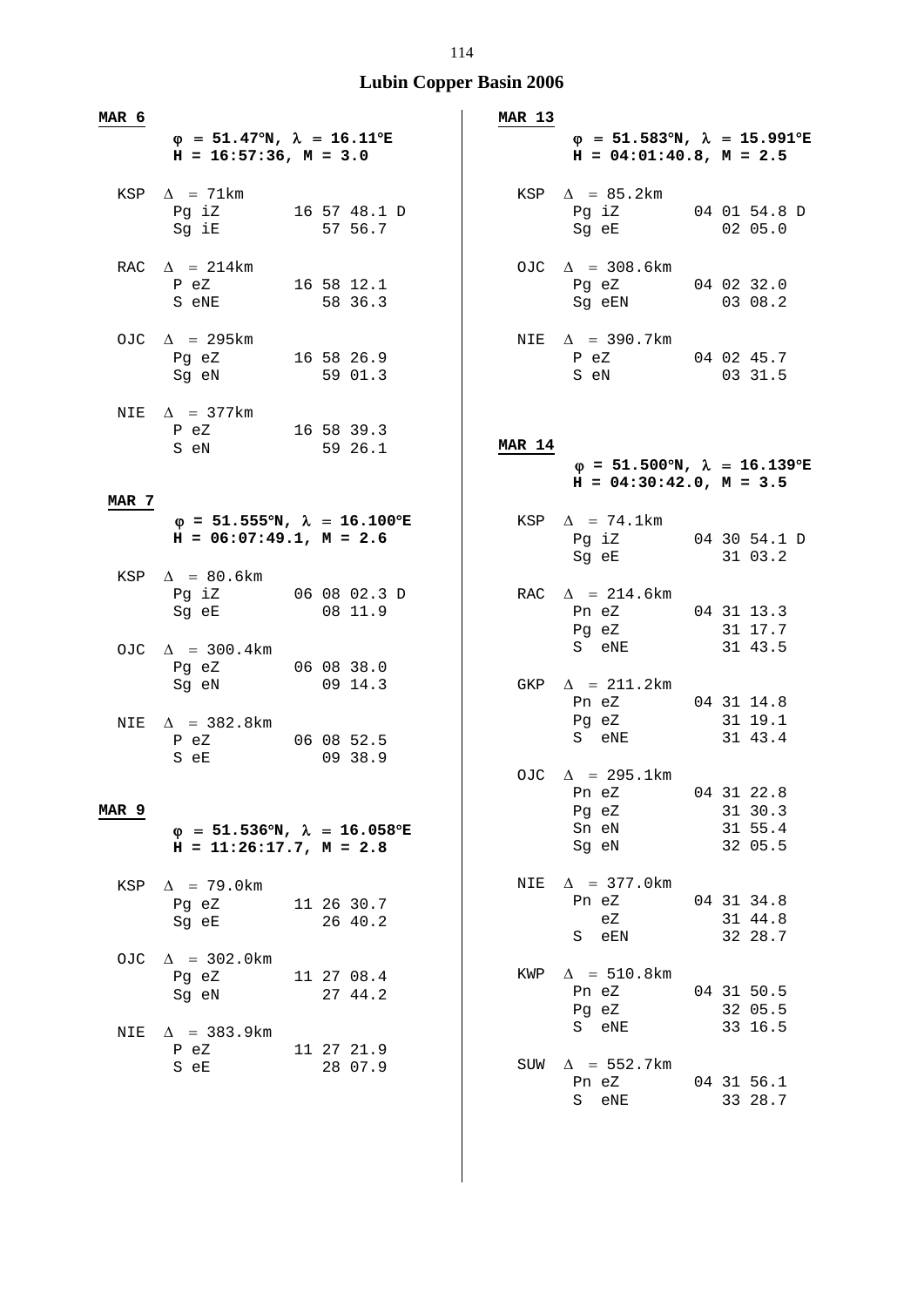| MAR 14        | $\varphi = 51.47^{\circ}N$ , $\lambda = 16.11^{\circ}E$<br>$H = 17:06:39$ , $M = 2.5$ |                                                           |               | RAC $\Delta$ = 215.4km<br>P eZ 17 02 54.4<br>S eNE                                                                                               | 03 20.4                                     |
|---------------|---------------------------------------------------------------------------------------|-----------------------------------------------------------|---------------|--------------------------------------------------------------------------------------------------------------------------------------------------|---------------------------------------------|
|               | KSP $\Delta$ = 71km<br>Pg iz $170650.9 D$<br>Sg eE                                    | 0659.4                                                    |               | OJC $\Delta$ = 296.8km<br>Pg eZ 17 03 07.9<br>Sg eE                                                                                              | 03 43.1                                     |
|               | OJC $\Delta$ = 295km<br>Pg eZ 17 07 29.4<br>Sg eN 08 05.2                             |                                                           |               | NIE $\Delta$ = 378.2km<br>P eZ 17 03 21.4<br>S eE                                                                                                | 04 06.6                                     |
| <b>MAR 15</b> |                                                                                       |                                                           | <b>MAR 16</b> |                                                                                                                                                  |                                             |
|               | $H = 00:27:16.4$ , $M = 2.5$                                                          | $\varphi$ = 51.515°N, $\lambda$ = 16.112°E                |               | $\varphi$ = 51.480°N, $\lambda$ = 16.037°E<br>$H = 17:08:53.3, M = 2.8$                                                                          |                                             |
|               | KSP $\Delta$ = 76.0km<br>Pg iZ 00 27 28.9 D<br>Sg eE 27 37.8                          |                                                           |               | KSP $\Delta$ = 73.3km<br>Pg iZ 17 09 05.3 D<br>Sg eE 09 14.0                                                                                     |                                             |
|               | RAC $\Delta$ = 217.2km<br>P eZ 00 27 53.3<br>S eNE 28 18.3                            |                                                           |               | RAC $\Delta$ = 218.0km<br>P eZ 17 09 28.8<br>S eNE 09 54.8                                                                                       |                                             |
|               | GKP $\Delta$ = 210.3km<br>P eZ 00 27 55.4                                             |                                                           |               | OJC $\Delta$ = 300.5km<br>Pg eZ 17 09 44.6<br>Sg eE 10 20.2                                                                                      |                                             |
|               | OJC $\Delta$ = 297.6km<br>Pg eZ 00 28 05.8<br>Sg eN                                   | 28 41.2                                                   |               | NIE $\Delta$ = 381.4km<br>P eZ 17 09 56.5<br>S eE                                                                                                | 10 42.1                                     |
|               | NIE $\Delta$ = 379.5km<br>P eZ 00 28 19.6<br>S eE                                     | 29 05.9                                                   | <b>MAR 20</b> | $\varphi$ = 51.510°N, $\lambda$ = 16.058°E                                                                                                       |                                             |
| <b>MAR 15</b> |                                                                                       |                                                           |               | $H = 20:35:47.9$ , $M = 3.3$                                                                                                                     |                                             |
| KSP           | $H = 02:47:26.6$ , $M = 2.4$<br>$\Delta$ = 77.1km                                     | $\varphi = 51.524$ °N, $\lambda = 16.108$ °E              |               | KSP $\Delta$ = 76.2km<br>Pg iZ<br>Sg eE and the state of the state of the state of the state of the state of the state of the state of the state | 20 36 00.4 D<br>36 09.5                     |
|               | Pg eZ 02 47 39.2<br>Sg eE 47 48.4<br>OJC $\Delta$ = 298.3km                           |                                                           | RAC           | $\Delta$ = 219.3km<br>Pn eZ<br>eZ                                                                                                                | 20 36 19.9<br>36 23.6                       |
|               | Pg eZ 02 48 16.8<br>Sg eN 48 51.8                                                     |                                                           | GKP           | S eNE<br>$\Delta$ = 212.2km                                                                                                                      | 36 50.8                                     |
| <b>MAR 15</b> |                                                                                       |                                                           |               | Pn eZ<br>S eE                                                                                                                                    | 20 36 20.9<br>36 52.9                       |
|               | $H = 17:02:18.2, M = 2.7$                                                             | $\varphi = 51.486^{\circ}N$ , $\lambda = 16.100^{\circ}E$ |               | OJC $\Delta$ = 300.6km                                                                                                                           |                                             |
| KSP           | $\Delta$ = 73.0km<br>Sg eE                                                            | Pg iZ 17 02 30.2 D<br>02 38.9                             |               | Pn eZ<br>Pg eZ<br>Sn eE<br>Sg eN                                                                                                                 | 20 36 29.3<br>36 37.9<br>37 02.2<br>37 13.7 |

 $\overline{\phantom{a}}$  $\mathsf{I}$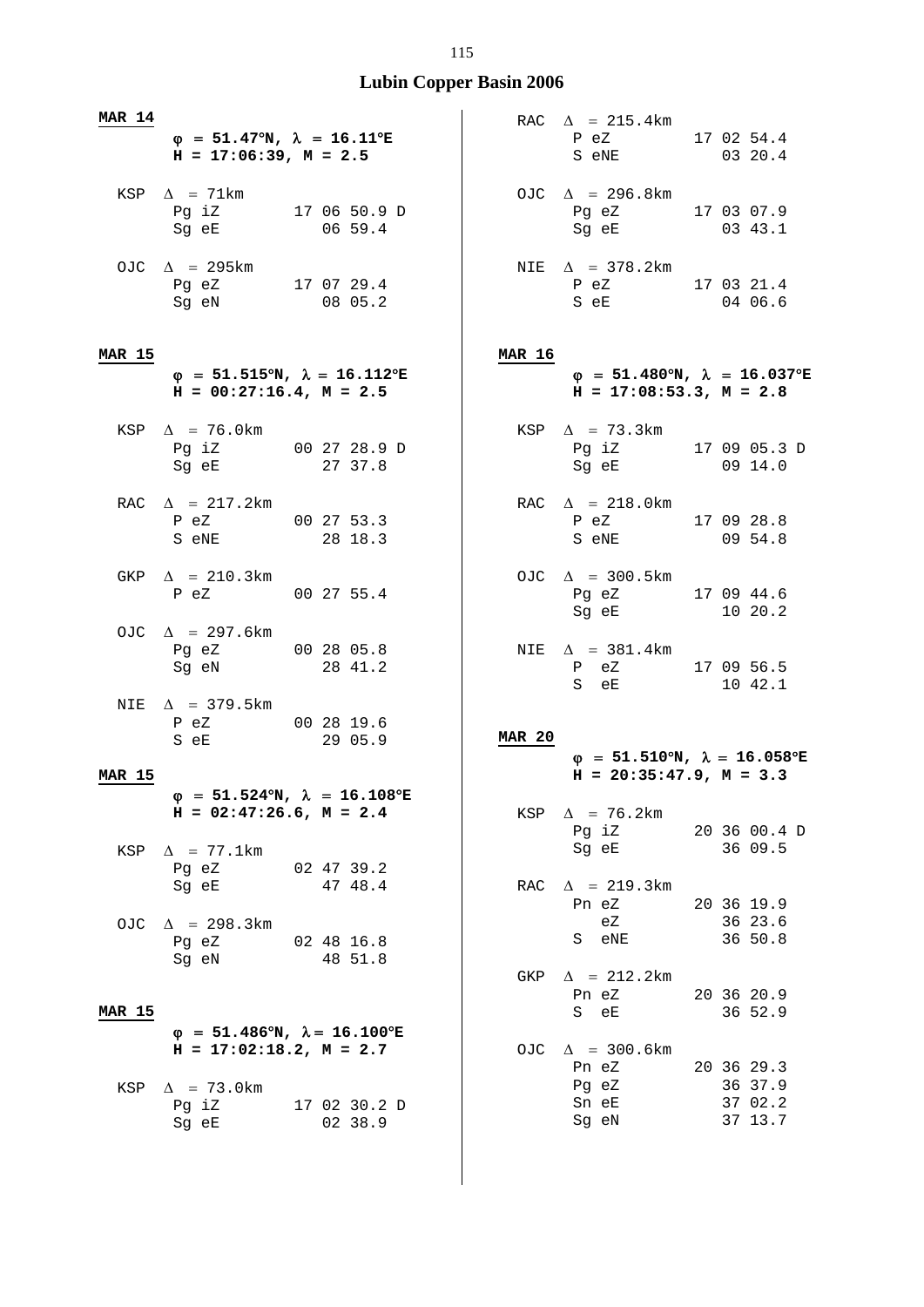| NIE           | $\Delta$ = 382.3km<br>Pn eZ<br>iZ<br>Sn eE<br>e <sub>N</sub>           | 20 36 40.3<br>36 51.7<br>37 18.4<br>37 37.7               |               | OJC $\Delta$ = 297.0km<br>Pn eNZ 16 46 34.6<br>Pg eZ 46 42.9<br>Sg eN                                                                                        | 47 18.6                                    |
|---------------|------------------------------------------------------------------------|-----------------------------------------------------------|---------------|--------------------------------------------------------------------------------------------------------------------------------------------------------------|--------------------------------------------|
|               | KWP $\Delta$ = 516.4km<br>Pn eZ 20 36 57.4<br>S eNE                    | 38 17.5                                                   | <b>MAR 30</b> | $H = 19:35:31.0, M = 2.7$                                                                                                                                    | $\varphi$ = 51.485°N, $\lambda$ = 16.095°E |
| <b>MAR 24</b> |                                                                        |                                                           |               | KSP $\Delta$ = 73.0km<br>Pg iZ 19 35 43.0 D                                                                                                                  |                                            |
|               | $H = 10:14:24.6$ , $M = 2.7$                                           | $\varphi$ = 51.483°N, $\lambda$ = 16.098°E                |               | Sg eE 35 51.9                                                                                                                                                |                                            |
|               | KSP $\Delta$ = 72.7km<br>Pg eZ 10 14 36.5<br>Sg eE 14 45.4             |                                                           |               | RAC $\Delta$ = 215.6km<br>P eZ 19 36 07.3<br>S eNE 36 32.5                                                                                                   |                                            |
|               | OJC $\Delta$ = 296.8km<br>Pg eZ 10 15 14.5<br>Sg eN 15 49.5            |                                                           |               | OJC $\Delta$ = 297.1km<br>Pg eZ 19 36 20.8<br>Sg eN 36 55.9                                                                                                  |                                            |
|               | NIE $\Delta$ = 378.1km<br>P eZ 10 15 28.1<br>S eN                      | 16 13.7                                                   |               | NIE $\Delta$ = 378.4km<br>P eZ 19 36 33.5<br>S eN 37 18.2                                                                                                    |                                            |
|               |                                                                        |                                                           | APR 1         |                                                                                                                                                              |                                            |
| <b>MAR 26</b> | $H = 07:45:19.8, M = 2.3$                                              | $\varphi$ = 51.533°N, $\lambda$ = 16.093°E                |               | $H = 11:27:33.2, M = 2.9$                                                                                                                                    | $\varphi$ = 51.534°N, $\lambda$ = 16.057°E |
|               | KSP $\Delta$ = 78.2km<br>Pg eZ 07 45 32.6<br>Sg eE 45 41.9             |                                                           |               | KSP $\Delta$ = 78.9km<br>$Pg$ iZ<br>Sg iE 27 55.5                                                                                                            | 11 27 46.1 D                               |
|               |                                                                        |                                                           |               | RAC $\Delta$ = 221.3km<br>$P$ eZ                                                                                                                             | 11 28 09.7                                 |
| <b>MAR 27</b> |                                                                        |                                                           |               | S eNE 28 36.6                                                                                                                                                |                                            |
|               | $H = 22:37:25.1, M = 2.5$<br>KSP $\Delta$ = 71.1km<br>Pg eZ 22 37 36.8 | $\varphi$ = 51.469°N, $\lambda$ = 16.106°E                |               | OJC $\Delta$ = 301.9km<br>Pg eZ 11 28 23.2<br>Sg eE and the state of the state of the state of the state of the state of the state of the state of the state | 28 58.6                                    |
|               | Sg eE 37 44.7                                                          |                                                           | APR 4         |                                                                                                                                                              |                                            |
| <b>MAR 28</b> |                                                                        | $\varphi = 51.484^{\circ}N$ , $\lambda = 16.095^{\circ}E$ |               | $H = 03:58:46.7$ , $M = 2.5$                                                                                                                                 | $\varphi$ = 51.534°N, $\lambda$ = 16.063°E |
|               | $H = 16:45:53.4, M = 2.7$                                              |                                                           | KSP           | $\Delta$ = 78.8km<br>Pg eZ                                                                                                                                   | 03 58 59.6                                 |
| KSP           | $\Delta$ = 72.8km<br>Sg eE                                             | Pg iZ 16 46 05.4 D<br>46 14.0                             |               | Sg eE<br>OJC $\Delta$ = 301.6km                                                                                                                              | 59 09.0                                    |
|               | RAC $\Delta$ = 215.5km<br>P eZ<br>S eNE                                | 16 46 29.2<br>46 56.2                                     |               | Pg eZ<br>Sg eN                                                                                                                                               | 03 59 38.2<br>04 00 12.9                   |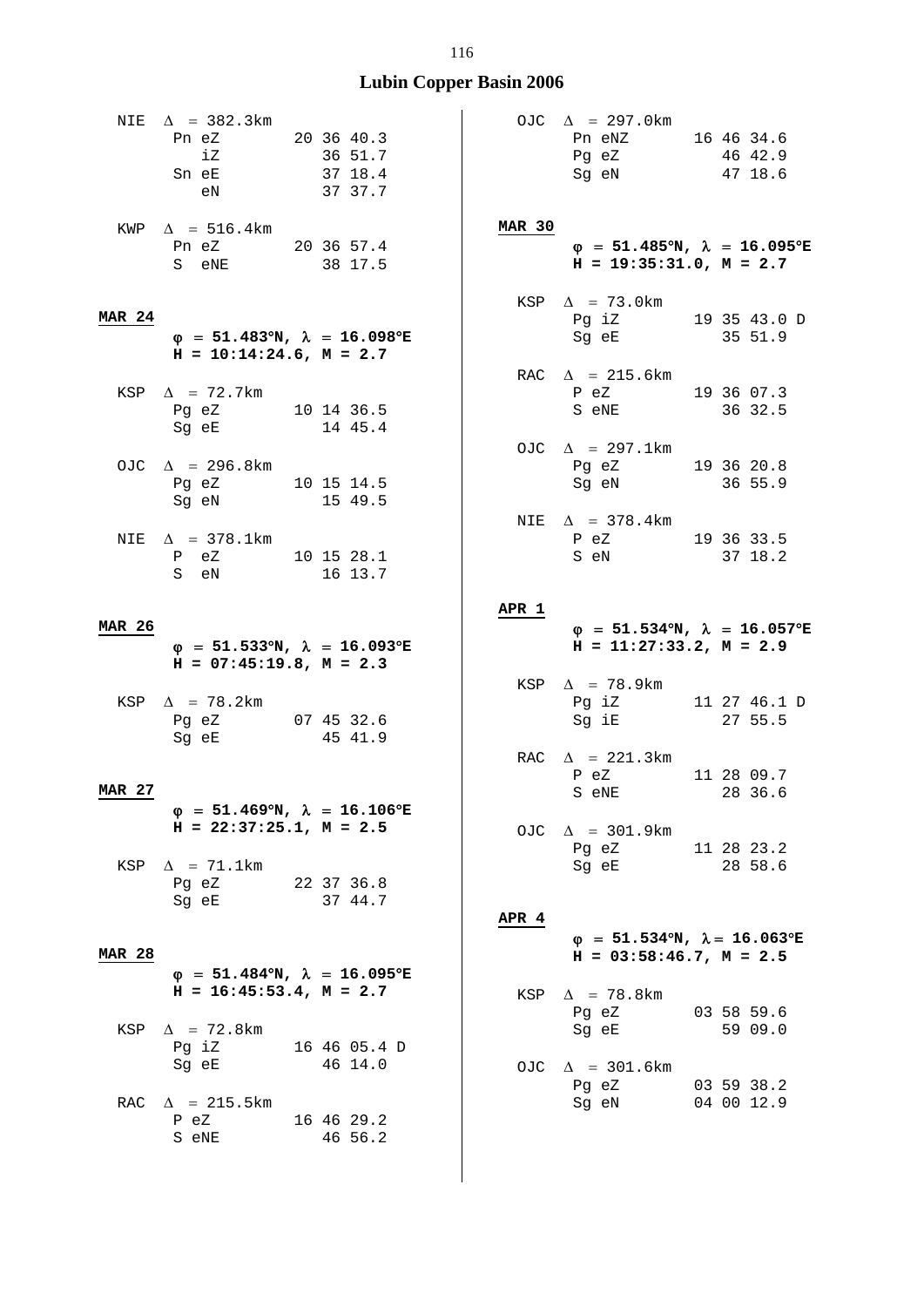| APR 5            | $H = 03:04:38.6$ , $M = 2.4$                                | $\varphi$ = 51.469°N, $\lambda$ = 16.107°E                |               | OJC $\Delta$ = 297.5km<br>Pn eZ 06 42 48.0<br>Pg eZ 42 55.6<br>Sg eEN 43 30.4                                                                              |                               |
|------------------|-------------------------------------------------------------|-----------------------------------------------------------|---------------|------------------------------------------------------------------------------------------------------------------------------------------------------------|-------------------------------|
|                  | KSP $\Delta$ = 71.1km<br>Pg iZ 03 04 50.3 D<br>Sg eE        | 0458.8                                                    |               | NIE $\Delta$ = 379.4km<br>P eZ 06 43 08.8<br>S eE                                                                                                          | 43 54.1                       |
| APR 5            | $H = 20:19:39.7$ , $M = 2.6$                                | $\varphi$ = 51.534°N, $\lambda$ = 16.144°E                |               | $KWP \quad \Delta = 513.0 \text{km}$<br>P eZ 06 43 29.3<br>S eNE                                                                                           | 44 36.8                       |
|                  | KSP $\Delta$ = 77.8 km<br>Pg eZ 20 19 52.4<br>Sg eE 20 01.8 |                                                           | APR 9         | $\varphi$ = 51.539°N, $\lambda$ = 16.017°E                                                                                                                 |                               |
|                  | OJC $\Delta$ = 296.6km<br>Pg eZ 20 20 29.6<br>Sg eN 21 05.1 |                                                           |               | $H = 04:56:35.9$ , $M = 2.7$<br>KSP $\Delta = 80.0$ km                                                                                                     |                               |
| APR 7            |                                                             | $\varphi$ = 51.484°N, $\lambda$ = 16.094°E                |               | Pg iZ 04 56 49.0 D<br>Sg eE 56 58.6                                                                                                                        |                               |
|                  | $H = 04:55:17.5$ , $M = 2.5$<br>KSP $\Delta$ = 72.9km       |                                                           |               | RAC $\Delta$ = 223.7km<br>P eZ 04 57 13.0<br>S eNE 57 39.3                                                                                                 |                               |
|                  | Pg eZ 04 55 29.5<br>Sg eE 55 37.8                           |                                                           |               | OJC $\Delta$ = 304.7km<br>Pn eZ 04 57 17.6                                                                                                                 |                               |
|                  | OJC $\Delta$ = 297.1km<br>Pg eZ 04 56 07.2<br>Sg eN 56 43.3 |                                                           |               | Pg eZ<br>Sn eN<br>Sg eN                                                                                                                                    | 57 26.5<br>57 51.0<br>58 02.4 |
| APR 7            | $H = 13:44:05.6$ , $M = 2.7$                                | $\varphi = 51.449^{\circ}N$ , $\lambda = 16.173^{\circ}E$ |               | NIE $\Delta$ = 386.4km<br>P eZ 04 57 40.2<br>S eE and the state of the state of the state of the state of the state of the state of the state of the state | 58 25.1                       |
|                  | KSP $\Delta = 68.1 \text{km}$<br>Pg iZ<br>Sg eE             | 13 44 16.8 D<br>44 25.0                                   | <b>APR 11</b> | $\varphi = 51.484^{\circ}N$ , $\lambda = 16.097^{\circ}E$<br>$H = 05:19:14.7, M = 2.8$                                                                     |                               |
|                  | OJC $\Delta$ = 290.4km<br>Pg eZ<br>Sg eN 45 29.0            | 13 44 53.7                                                |               | KSP $\Delta$ = 72.8km<br>Pg iZ 05 19 26.6 D<br>Sg eE 19 35.1                                                                                               |                               |
| APR <sub>8</sub> |                                                             |                                                           |               | OJC $\Delta$ = 296.9km<br>Pg eZ                                                                                                                            | 05 20 04.4                    |
|                  | $H = 06:42:05.6$ , $M = 3.0$                                | $\varphi$ = 51.517°N, $\lambda$ = 16.115°E                |               | Sg eE                                                                                                                                                      | 20 39.4                       |
|                  | KSP $\Delta$ = 76.2km<br>Pg iZ<br>Sg eE                     | 06 42 18.1 D<br>42 27.0                                   |               | NIE $\Delta$ = 378.3km<br>P eZ<br>S eE                                                                                                                     | 05 20 17.9<br>21 02.3         |
|                  | RAC $\Delta$ = 217.2km<br>P eZ<br>S eNE                     | 06 42 41.7<br>43 07.4                                     |               | KWP $\Delta$ = 512.8km<br>P eZ 05 20 38.4                                                                                                                  |                               |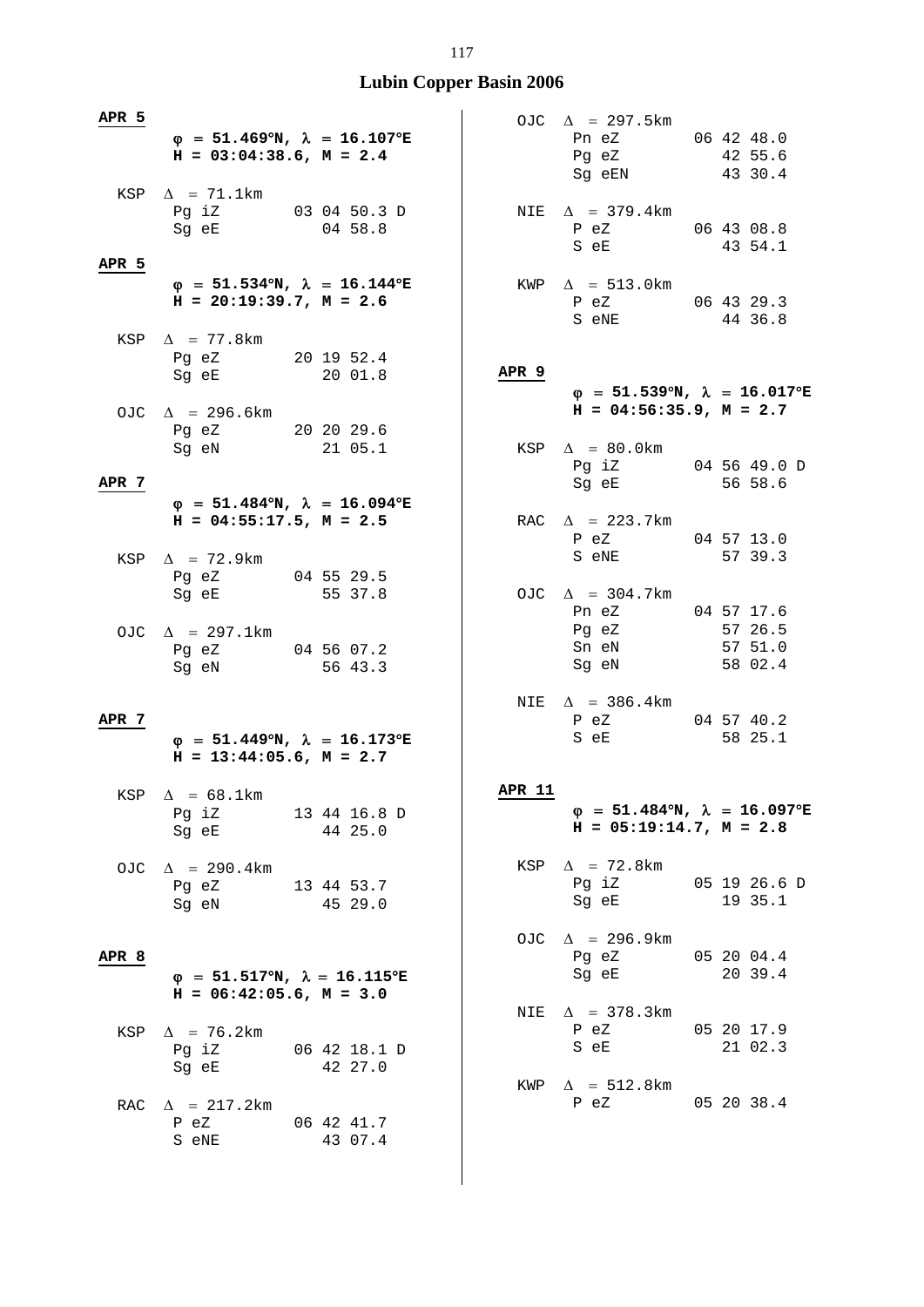| APR 13 |                                                                                           |                          | <b>APR 23</b> |                                                                                                                                                              |                       |
|--------|-------------------------------------------------------------------------------------------|--------------------------|---------------|--------------------------------------------------------------------------------------------------------------------------------------------------------------|-----------------------|
|        | $\varphi = 51.448^{\circ}N$ , $\lambda = 16.172^{\circ}E$<br>$H = 01:29:56.3, M = 2.5$    |                          |               | $\varphi = 51.503^{\circ}N$ , $\lambda = 16.035^{\circ}E$<br>$H = 13:01:19.7, M = 2.5$                                                                       |                       |
|        | KSP $\Delta$ = 68.0km<br>Pg eZ<br>Sq eE 30 15.7                                           |                          |               | KSP $\Delta$ = 75.8km<br>Pg iZ 13 01 32.1 D<br>Sg eE 01 41.2                                                                                                 |                       |
|        | OJC $\Delta$ = 290.4km<br>Pg eZ 01 30 44.7<br>Sg eN 31 19.9                               |                          |               | OJC $\Delta$ = 301.7km<br>Pg eZ 13 02 09.9<br>Sg eN 02 45.5                                                                                                  |                       |
| APR 13 | $\varphi$ = 51.582°N, $\lambda$ = 15.991°E<br>$H = 21:42:39.3, M = 2.9$                   |                          | <b>APR 24</b> | $\varphi$ = 51.554°N, $\lambda$ = 16.099°E<br>$H = 09:11:50.1, M = 2.6$                                                                                      |                       |
|        | KSP $\Delta$ = 85.1km<br>Pg iZ 21 42 53.3 D<br>Sg iE 43 03.2                              |                          |               | $KSP \quad \Delta = 80.5km$<br>Pg eZ 09 12 03.3<br>Sg eE 12 12.2                                                                                             |                       |
|        | RAC $\Delta$ = 228.4km<br>P eZ 21 43 17.3<br>S eNE 43 43.1                                |                          |               | OJC $\Delta$ = 300.4km<br>Pg eZ 09 12 39.8<br>Sg eE 13 15.6                                                                                                  |                       |
|        | OJC $\Delta$ = 308.5km<br>Pg eZ 21 43 30.8<br>Sg eN 44 05.9                               |                          | APR 27        | $\varphi$ = 51.448°N, $\lambda$ = 16.174°E<br>$H = 03:44:46.3, M = 2.8$                                                                                      |                       |
|        | NIE $\Delta$ = 390.7km<br>P eZ 21 43 44.2<br>S eN                                         | 44 30.1                  |               | KSP $\Delta$ = 68.0km<br>Pg iN 03 44 57.5 D<br>Sg eE 45 04.5                                                                                                 |                       |
| APR 23 |                                                                                           |                          |               |                                                                                                                                                              |                       |
|        | $\varphi = 51.447^{\circ}N$ , $\lambda = 16.191^{\circ}E$<br>$H = 03:37:27.3$ , $M = 2.5$ |                          |               | OJC $\Delta$ = 290.3km<br>Pg eZ 03 45 34.6<br>Sg eE and the state of the state of the state of the state of the state of the state of the state of the state | 46 08.8               |
| KSP    | $\Delta$ = 67.8km<br>Pg iZ<br>Sg eE 37 46.2                                               | 03 37 38.4 D             | NIE           | $\Delta$ = 371.6km<br>P eZ<br>S eN                                                                                                                           | 03 45 48.4<br>46 34.3 |
| APR 23 | $\varphi$ = 51.485°N, $\lambda$ = 16.094°E                                                |                          | KWP           | $\Delta$ = 506.4km<br>P eZ<br>S eN                                                                                                                           | 034609.5<br>47 18.5   |
|        | $H = 11:01:56.4$ , $M = 2.6$                                                              |                          | MAY 3         |                                                                                                                                                              |                       |
| KSP    | $\Delta$ = 73.0km<br>Pg eZ<br>Sg eE                                                       | 11 02 08.4<br>$02\;17.0$ |               | $\varphi$ = 51.450°N, $\lambda$ = 16.174°E<br>$H = 03:46:15.4$ , $M = 2.5$                                                                                   |                       |
|        | OJC $\Delta$ = 297.2km<br>Pg eZ 11 02 46.0<br>Sg eN                                       | 03 21.6                  | KSP           | $\Delta$ = 68.2km<br>Pg eN<br>Sg iE                                                                                                                          | 03 46 26.6<br>46 35.2 |
|        |                                                                                           |                          |               | OJC $\Delta$ = 290.4km<br>Pg eZ<br>Sg eN                                                                                                                     | 03 47 04.7<br>47 38.4 |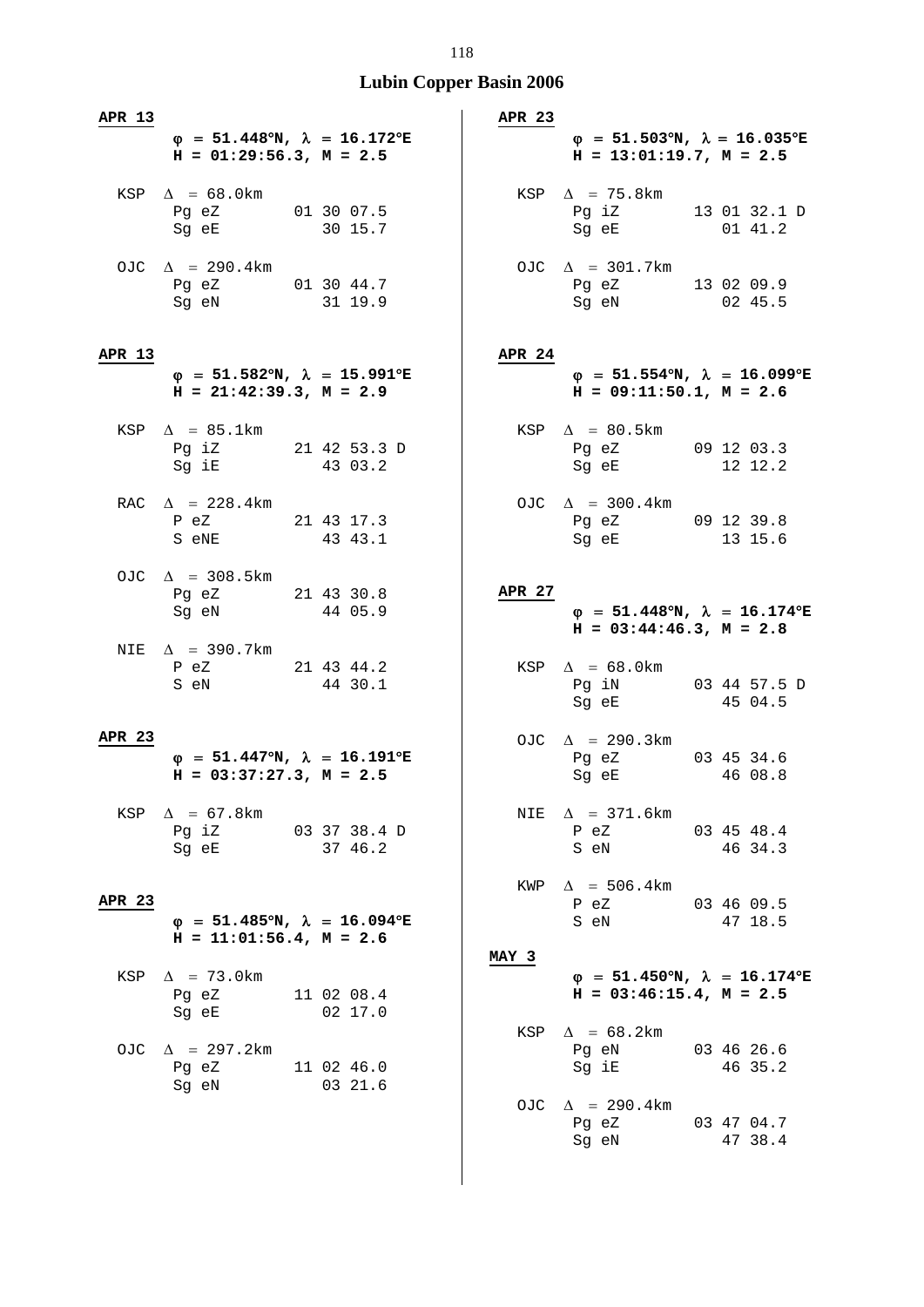| MAY 5         | $\varphi$ = 51.448°N, $\lambda$ = 16.174°E                                         |                                             |        | OJC $\Delta$ = 301.5km                                                  |                                  |
|---------------|------------------------------------------------------------------------------------|---------------------------------------------|--------|-------------------------------------------------------------------------|----------------------------------|
|               | $H = 03:40:41.7$ , $M = 2.9$                                                       |                                             |        | Pg eZ 12 36 44.0<br>Sg eN 37 19.4                                       |                                  |
|               | KSP $\Delta = 68.0$ km<br>Pg iZ 03 40 52.9 D<br>Sg eE 41 01.0                      |                                             | MAY 13 | $\varphi$ = 51.477°N, $\lambda$ = 16.104°E<br>$H = 16:07:07.1, M = 3.3$ |                                  |
|               | OJC $\Delta$ = 290.3km<br>Pg eZ 03 41 29.5<br>Sg eE 42 04.2                        |                                             |        | KSP $\Delta$ = 72.0km<br>Pg iZ 16 07 18.9 D<br>Sg eE 07 27.6            |                                  |
|               | NIE $\Delta$ = 371.6km<br>P eZ 03 41 45.4<br>S eN 42 28.9                          |                                             |        | RAC $\Delta$ = 214.5km<br>P eZ 16 07 42.1<br>S eNE 08 07.1              |                                  |
| MAY 8         | $\varphi$ = 51.493°N, $\lambda$ = 16.061°E<br>$H = 14:58:39.1, M = 2.6$            |                                             |        | OJC $\Delta$ = 296.1km<br>Pn eZ<br>Pg eZ<br>Sn eE                       | 16 07 48.0<br>07 56.7<br>08 19.0 |
|               | KSP $\Delta$ = 74.3km<br>Pg iZ 14 58 51.3 D<br>Sg eE                               | 58 58.9                                     |        | Sg eE 08 32.0<br>NIE $\Delta$ = 377.4km                                 |                                  |
|               | OJC $\Delta$ = 299.6km<br>Pg eZ 14 59 29.3                                         |                                             |        | P eZ 16 08 10.3<br>S eE 08 54.6                                         |                                  |
|               | Sg eN 15 00 05.3                                                                   |                                             |        | $KWP \quad \Delta = 512.1 \text{km}$<br>P eZ 16 08 17.4<br>eZ 08 30.9   |                                  |
|               |                                                                                    |                                             |        |                                                                         |                                  |
| <b>MAY 11</b> | $\varphi = 51.47^{\circ}N$ , $\lambda = 16.11^{\circ}E$<br>$H = 16:03:41, M = 3.1$ |                                             | MAY 17 | $\varphi$ = 51.535°N, $\lambda$ = 16.062°E<br>$H = 04:40:26.0, M = 3.3$ |                                  |
|               | KSP $\Delta$ = 71km<br>Pg iZ 16 03 52.7 D<br>Sg eE 04 01.0                         |                                             |        | KSP $\Delta$ = 78.9km<br>Pg iZ 04 40 38.9 D<br>Sg iE                    | 40 48.3                          |
| RAC           | $\Delta$ = 214km<br>P eZ<br>S eNE                                                  | 16 04 16.5<br>0440.3                        |        | RAC $\Delta$ = 221.2km<br>eZ<br>Ρ<br>S<br>eN                            | 04 41 01.8<br>41 28.7            |
|               | OJC $\Delta$ = 295km<br>Pn eZ<br>Pg eZ<br>Sn eN<br>Sg eN                           | 16 04 21.9<br>04 31.2<br>04 52.6<br>05 05.7 | GKP    | $\Delta$ = 209.5km<br>Pn eZ<br>Pg eZ<br>S eE                            | 04 40 59.0<br>41 05.1<br>41 28.2 |
| NIE           | $\Delta$ = 377km<br>P eZ<br>S eE                                                   | 16 04 44.7<br>05 28.2                       | OJC    | $\Delta$ = 301.7km<br>Pn eZ<br>Pg eZ<br>Sg eE                           | 04 41 07.3<br>41 16.5<br>41 51.6 |
| <b>MAY 13</b> | $\varphi$ = 51.535°N, $\lambda$ = 16.065°E<br>$H = 12:35:53.2, M = 2.5$            |                                             | NIE    | $\Delta$ = 383.6 km<br>Pn eZ<br>eZ                                      | 04 41 19.5<br>41 29.8            |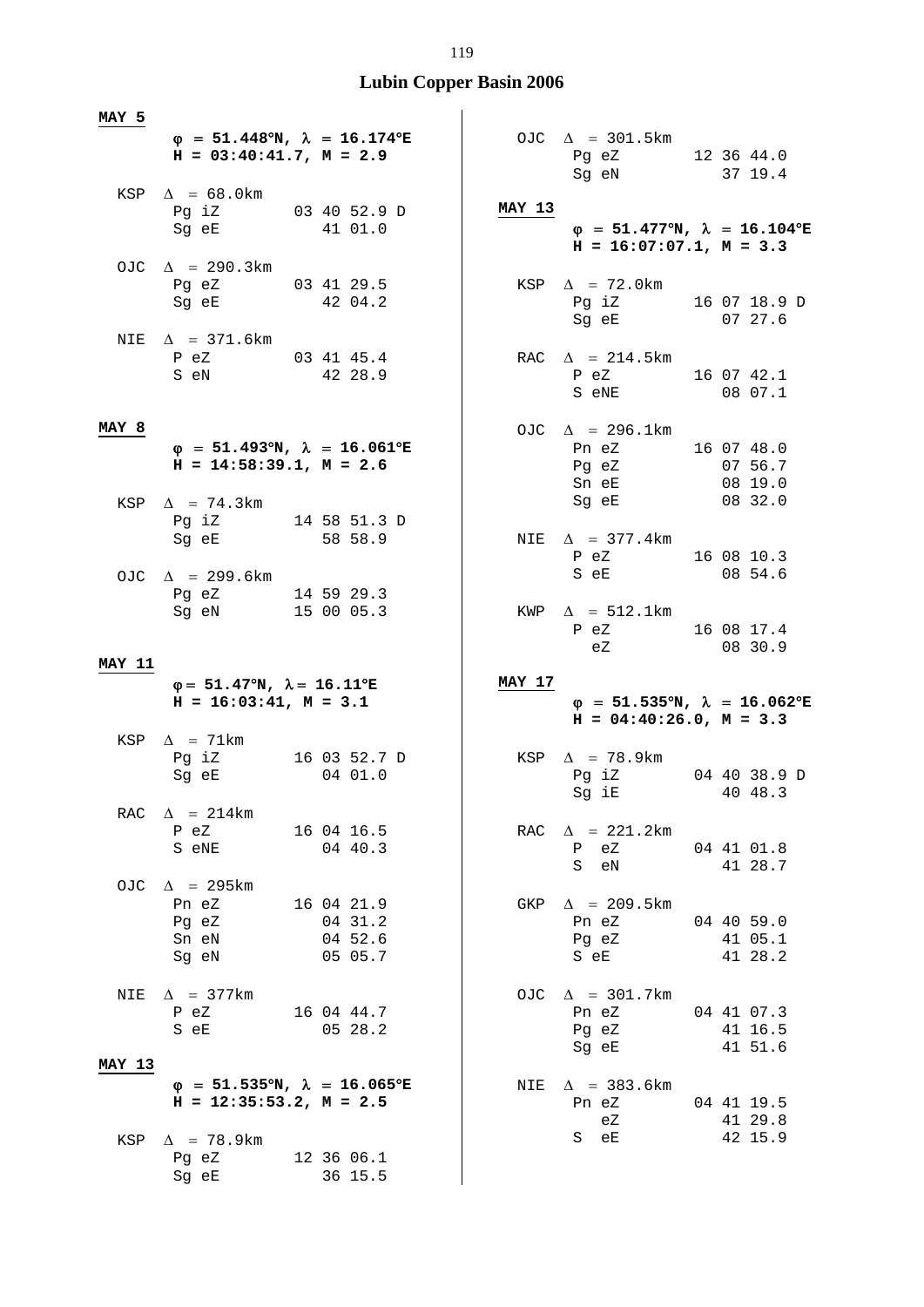|               | KWP $\Delta$ = 517.2km                                                                                         |  |                    | <b>MAY 23</b> |                                                                                                                |                                                           |
|---------------|----------------------------------------------------------------------------------------------------------------|--|--------------------|---------------|----------------------------------------------------------------------------------------------------------------|-----------------------------------------------------------|
|               | Pn eZ                                                                                                          |  | 04 41 34.0         |               |                                                                                                                | $\varphi = 51.446^{\circ}N$ , $\lambda = 16.172^{\circ}E$ |
|               | eZ                                                                                                             |  | 41 50.4            |               | $H = 21:07:09.4, M = 2.8$                                                                                      |                                                           |
|               | S eE                                                                                                           |  | 43 03.4            |               |                                                                                                                |                                                           |
|               |                                                                                                                |  |                    |               | KSP $\Delta$ = 67.8km                                                                                          |                                                           |
| <b>MAY 21</b> |                                                                                                                |  |                    |               | Sg eE                                                                                                          | Pg iZ 21 07 20.5 D<br>0728.7                              |
|               | $\varphi$ = 51.504°N, $\lambda$ = 16.091°E                                                                     |  |                    |               |                                                                                                                |                                                           |
|               | $H = 10:58:03.1, M = 4.1$                                                                                      |  |                    |               | RAC $\Delta$ = 208.7km                                                                                         |                                                           |
|               |                                                                                                                |  |                    |               | P eZ                                                                                                           | 21 07 44.1                                                |
|               | KSP $\Delta$ = 75.1km                                                                                          |  |                    |               | S eNE                                                                                                          | 08 09.4                                                   |
|               | Pq iZ 10 58 15.4 D                                                                                             |  |                    |               |                                                                                                                |                                                           |
|               | Sg iE de la seg                                                                                                |  | 58 24.3            |               | OJC $\Delta$ = 290.3km                                                                                         |                                                           |
|               | RAC $\Delta$ = 217.3km                                                                                         |  |                    |               | Pg eZ 21 07 58.8<br>Sg eN                                                                                      | 08 32.5                                                   |
|               | Pn eZ<br>10 58 35.2                                                                                            |  |                    |               |                                                                                                                |                                                           |
|               | eZ                                                                                                             |  | 58 39.2            |               | NIE $\Delta$ = 371.5km                                                                                         |                                                           |
|               | Sn eE                                                                                                          |  | 58 59.1            |               | P eZ 21 08 11.7                                                                                                |                                                           |
|               | eNE                                                                                                            |  | 59 05.5            |               | S eN                                                                                                           | 08 55.8                                                   |
|               |                                                                                                                |  |                    |               |                                                                                                                |                                                           |
|               | GKP $\Delta$ = 212.0km                                                                                         |  |                    |               |                                                                                                                |                                                           |
|               | Pn eZ 10 58 36.0<br>Pg eZ                                                                                      |  | 58 42.5            | <b>MAY 26</b> | $\varphi = 51.47^{\circ}N$ , $\lambda = 16.11^{\circ}E$                                                        |                                                           |
|               | S eE                                                                                                           |  | 59 05.6            |               | $H = 16:29:37$ , $M = 2.6$                                                                                     |                                                           |
|               |                                                                                                                |  |                    |               |                                                                                                                |                                                           |
|               | OJC $\Delta$ = 298.3km                                                                                         |  |                    |               | KSP $\Delta$ = 71km                                                                                            |                                                           |
|               | Pn iZ 10 58 44.1 D                                                                                             |  |                    |               | Pg iZ                                                                                                          | 16 29 49.1 D                                              |
|               | Pg iZ                                                                                                          |  | 58 52.7            |               | Sg iE                                                                                                          | 29 57.6                                                   |
|               | Sn iN<br>Sg iN                                                                                                 |  | 59 16.9<br>59 28.1 |               |                                                                                                                |                                                           |
|               |                                                                                                                |  |                    |               | OJC $\Delta$ = 295km<br>Pg eZ                                                                                  |                                                           |
| NIE           | $\Delta$ = 379.9km                                                                                             |  |                    |               | Sg eE                                                                                                          | 16 30 27.7<br>31 02.8                                     |
|               | Pn eZ 10 58 56.3                                                                                               |  |                    |               |                                                                                                                |                                                           |
|               | eZ                                                                                                             |  | 59 06.5            |               |                                                                                                                |                                                           |
|               | S eN                                                                                                           |  | 59 50.8            | <b>MAY 27</b> |                                                                                                                |                                                           |
| KWP           | $\Delta$ = 514.0km                                                                                             |  |                    |               |                                                                                                                | $\varphi$ = 51.45°N, $\lambda$ = 16.10°E                  |
|               | Pn eZ                                                                                                          |  | 10 59 13.0         |               | $H = 16:13:40$ , $M = 2.7$                                                                                     |                                                           |
|               | eZ                                                                                                             |  | 59 27.1            |               | KSP $\Delta$ = 69km                                                                                            |                                                           |
|               |                                                                                                                |  |                    |               | Pg eZ 16 13 51.9                                                                                               |                                                           |
|               | SUW $\Delta$ = 555.2km                                                                                         |  |                    |               | Sg eE and the state of the state of the state of the state of the state of the state of the state of the state | 13 59.4                                                   |
|               | Pn eZ 10 59 17.5                                                                                               |  |                    |               |                                                                                                                |                                                           |
|               |                                                                                                                |  |                    |               | RAC $\Delta$ = 212km                                                                                           |                                                           |
| <b>MAY 23</b> |                                                                                                                |  |                    |               | P eZ                                                                                                           | 16 14 15.1                                                |
|               | $\varphi$ = 51.448°N, $\lambda$ = 16.174°E                                                                     |  |                    |               | S eNE                                                                                                          | $14\,39.8$                                                |
|               | $H = 11:55:21.8, M = 2.9$                                                                                      |  |                    |               | OJC $\Delta$ = 295km                                                                                           |                                                           |
|               |                                                                                                                |  |                    |               | Pn eZ                                                                                                          | 16 14 21.1                                                |
|               | KSP $\Delta$ = 68.0km                                                                                          |  |                    |               | Pg eZ                                                                                                          | 14 30.2                                                   |
|               | Pg iZ 11 55 33.0 D                                                                                             |  |                    |               | Sg eN                                                                                                          | 15 04.6                                                   |
|               | Sg eE and the state of the state of the state of the state of the state of the state of the state of the state |  | 55 40.8            |               |                                                                                                                |                                                           |
|               | OJC $\Delta$ = 290.3km                                                                                         |  |                    |               | NIE $\Delta$ = 376km                                                                                           |                                                           |
|               | Pg eZ 11 56 11.4                                                                                               |  |                    |               | P eZ<br>S eE                                                                                                   | 16 14 43.1<br>15 26.5                                     |
|               | Sg eE and the state of the state of the state of the state of the state of the state of the state of the state |  | 56 45.6            |               |                                                                                                                |                                                           |
|               |                                                                                                                |  |                    |               |                                                                                                                |                                                           |
|               | NIE $\Delta$ = 371.6km                                                                                         |  |                    |               |                                                                                                                |                                                           |
|               | P eZ<br>11 56 25.6                                                                                             |  |                    |               |                                                                                                                |                                                           |
|               | S eE                                                                                                           |  | 57 08.6            |               |                                                                                                                |                                                           |
|               |                                                                                                                |  |                    |               |                                                                                                                |                                                           |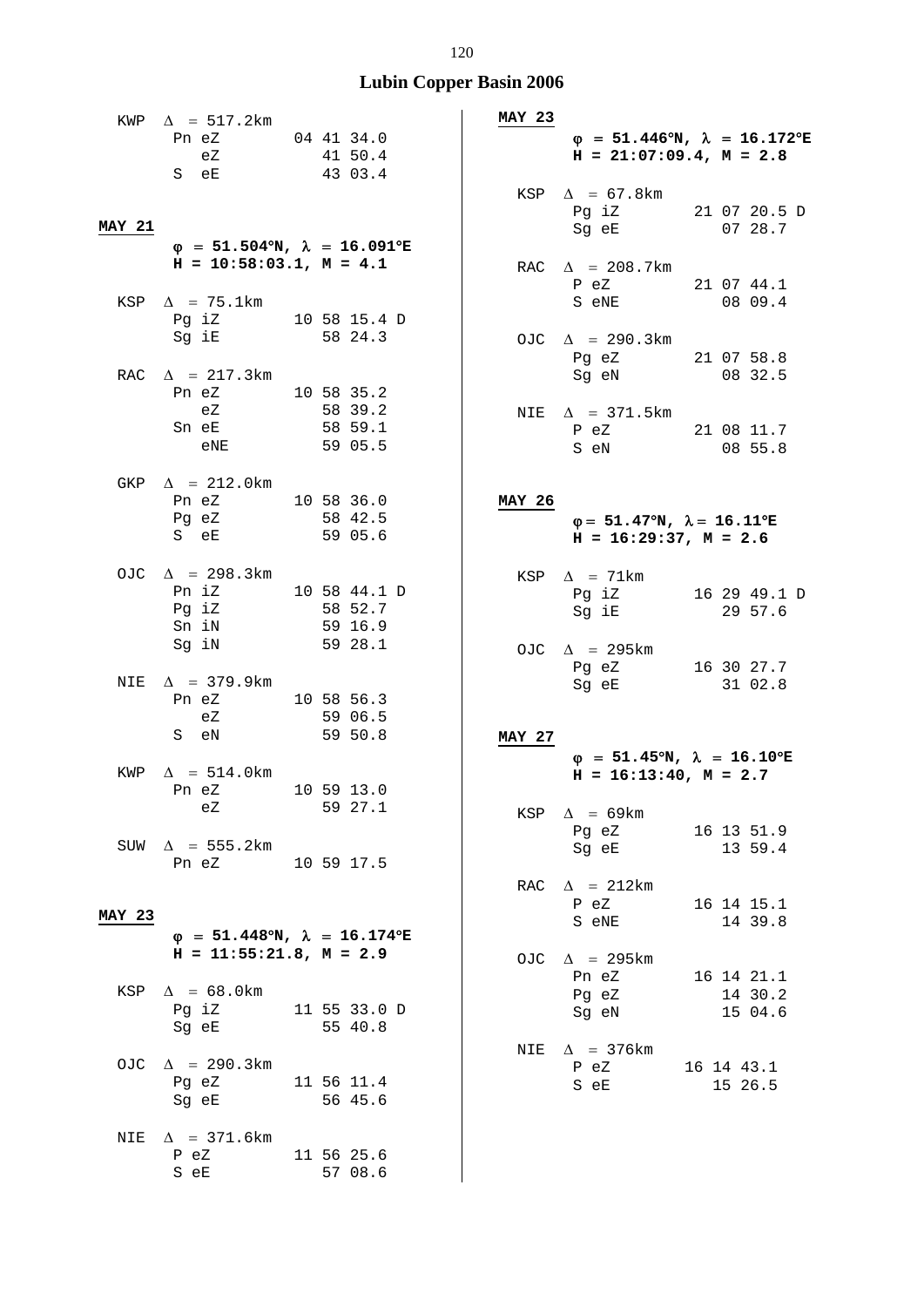| JUN 2  |                                                                                                                                                               |  |                       |        |                                                                         |                                             |
|--------|---------------------------------------------------------------------------------------------------------------------------------------------------------------|--|-----------------------|--------|-------------------------------------------------------------------------|---------------------------------------------|
|        | $\varphi$ = 51.445°N, $\lambda$ = 16.172°E<br>$H = 14:21:36.2, M = 2.5$                                                                                       |  |                       |        | NIE $\Delta$ = 385.5km<br>$P$ eZ<br>S eE                                | 12 20 09.9<br>20 55.7                       |
|        | KSP $\Delta$ = 67.7km<br>Pg iZ 14 21 47.3 D<br>Sg eE and the state of the state of the state of the state of the state of the state of the state of the state |  | 21 55.2               | JUN 10 | $\varphi$ = 51.503°N, $\lambda$ = 16.138°E                              |                                             |
|        | OJC $\Delta$ = 290.3km<br>Pg eZ 14 22 25.7                                                                                                                    |  |                       |        | $H = 23:55:57.1, M = 3.6$                                               |                                             |
|        | Sg eN and the state of the state of the state of the state of the state of the state of the state of the state                                                |  | 22 59.7               |        | KSP $\Delta$ = 74.4km<br>Pg iZ 23 56 09.3 D<br>Sg eE                    | 56 18.5                                     |
| JUN 4  | $\varphi = 51.445^{\circ}N$ , $\lambda = 16.170^{\circ}E$<br>$H = 01:14:19.2, M = 2.3$                                                                        |  |                       |        | RAC $\Delta$ = 214.9km<br>Pn eZ<br>eZ<br>S eNE                          | 23 56 28.7<br>56 32.4                       |
|        | KSP $\Delta$ = 67.7km<br>Pg iZ 01 14 30.3 D<br>Sg eE                                                                                                          |  | 14 38.3               |        | GKP $\Delta$ = 210.9km<br>Pn eZ<br>Pg eZ                                | 56 58.7<br>23 56 29.9<br>56 33.9            |
| JUN 4  |                                                                                                                                                               |  |                       |        | S eE                                                                    | 56 58.8                                     |
|        | $\varphi$ = 51.444 <sup>o</sup> N, $\lambda$ = 16.186 <sup>o</sup> E<br>$H = 03:11:12.2, M = 2.5$<br>KSP $\Delta$ = 67.5km<br>Pg iZ 03 11 23.3 D              |  |                       |        | OJC $\Delta$ = 295.3km<br>Pn eZ<br>Pg eZ<br>Sn eN<br>Sg eN              | 23 56 37.7<br>56 45.7<br>57 09.2<br>57 21.2 |
| JUN 8  | Sg eE                                                                                                                                                         |  | 11 31.8               | NIE    | $\Delta$ = 377.2km<br>Pn eZ<br>eZ                                       | 23 56 49.7<br>57 00.1                       |
|        | $\varphi = 51.539^{\circ}N$ , $\lambda = 16.019^{\circ}E$<br>$H = 18:43:57.9$ , $M = 2.6$                                                                     |  |                       |        | S eN                                                                    | 57 44.3                                     |
| KSP    | $\Delta$ = 80.0km<br>Pq eZ<br>Sg eE                                                                                                                           |  | 18 44 11.0<br>44 20.8 | KWP    | $\Delta$ = 511.0km<br>Pn eZ<br>еZ                                       | 23 57 05.7<br>57 20.6                       |
|        | OJC $\Delta$ = 304.5km<br>Pg eZ<br>18 44 48.6<br>Sq eE                                                                                                        |  | 45 24.6               |        | SUW $\Delta$ = 552.5km<br>Pn eZ<br>Sn eNE                               | 23 57 11.1<br>58 07.1                       |
| JUN 10 |                                                                                                                                                               |  |                       | JUN 11 |                                                                         |                                             |
|        | $\varphi$ = 51.537°N, $\lambda$ = 16.031°E<br>$H = 12:19:05.5$ , $M = 2.9$                                                                                    |  |                       |        | $\varphi$ = 51.485°N, $\lambda$ = 16.095°E<br>$H = 21:56:55.1, M = 3.1$ |                                             |
|        | KSP $\Delta$ = 79.6km<br>Pg eZ<br>Sg iE                                                                                                                       |  | 12 19 18.5<br>19 28.1 | KSP    | $\Delta$ = 73.0km<br>Pg iZ<br>Sg eE                                     | 21 57 07.1 D<br>57 16.2                     |
|        | RAC $\Delta$ = 222.8km<br>eZ<br>P<br>S<br>eNE                                                                                                                 |  | 12 19 43.0<br>20 10.0 | RAC    | $\Delta$ = 215.6km<br>Pn eZ<br>eZ<br>S eNE                              | 21 57 27.2<br>57 30.9<br>57 56.6            |
| OJC    | $\Delta$ = 303.7km<br>Pg eZ<br>Sg eE                                                                                                                          |  | 12 19 56.0<br>20 32.4 |        |                                                                         |                                             |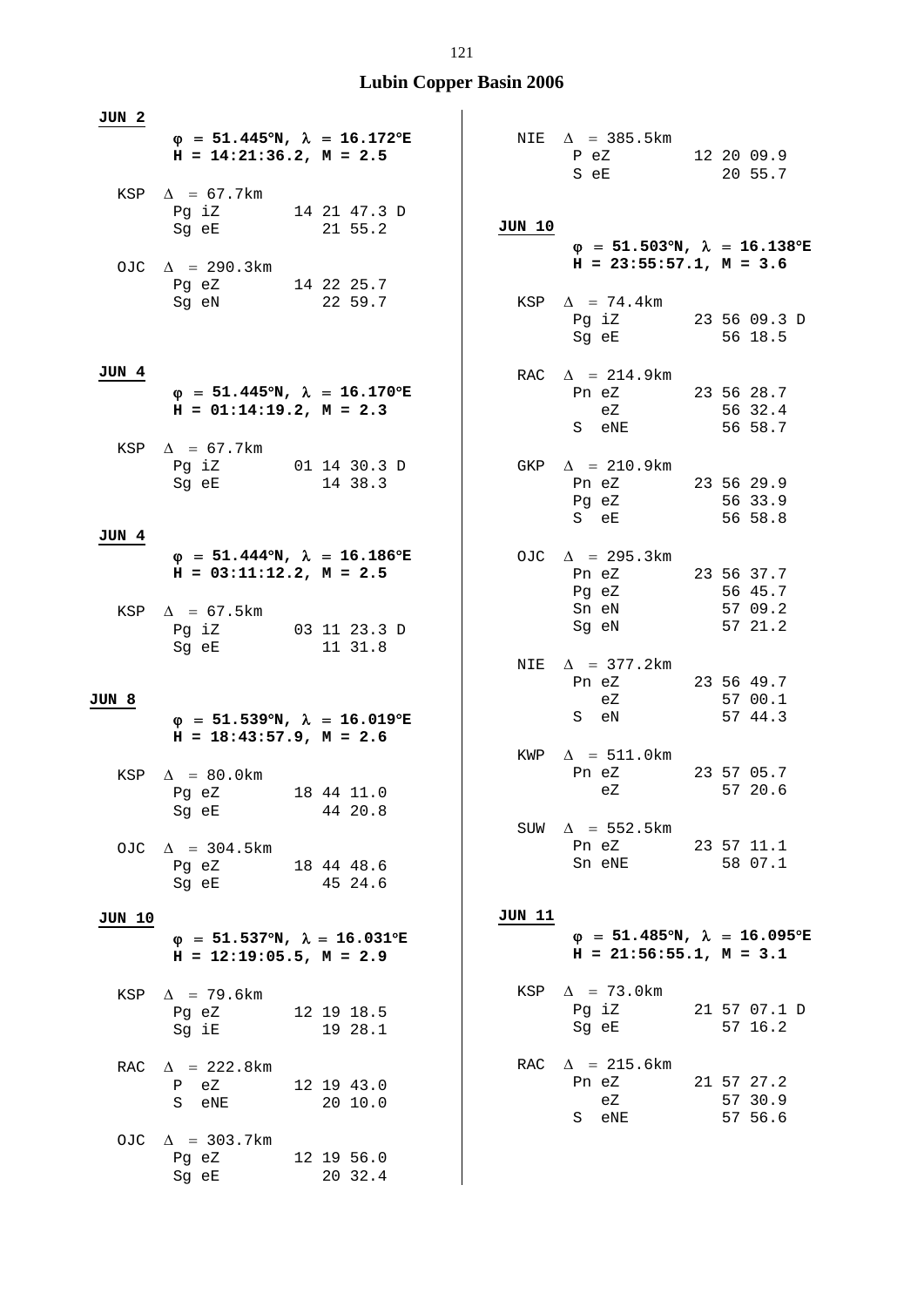|               | GKP $\Delta$ = 213.8km                                                     |  |         |  | <b>JUN 24</b> |                                                                                           |                         |  |
|---------------|----------------------------------------------------------------------------|--|---------|--|---------------|-------------------------------------------------------------------------------------------|-------------------------|--|
|               | Pn eZ 21 57 29.0<br>S eE 57 58.8                                           |  |         |  |               | $\varphi = 51.535^{\circ}N$ , $\lambda = 16.091^{\circ}E$<br>$H = 14:52:39.9, M = 2.6$    |                         |  |
|               | OJC $\Delta$ = 297.1km<br>Pg eZ 21 57 44.6<br>Sg eN 58 19.9                |  |         |  |               | KSP $\Delta$ = 78.5km<br>Pg eZ 14 52 52.8<br>Sg eE 53 02.2                                |                         |  |
|               | NIE $\Delta$ = 378.4km<br>P eZ 21 57 58.3<br>S eE 58 42.9                  |  |         |  |               | OJC $\Delta$ = 299.9km<br>Pg eZ 14 53 30.4<br>Sg eE 54 05.7                               |                         |  |
|               | $KWP \quad \Delta = 513.0 \text{km}$<br>P eZ 21 58 19.1                    |  |         |  | <b>JUN 24</b> | $\varphi = 51.502^{\circ}N$ , $\lambda = 16.091^{\circ}E$<br>$H = 15:39:49.9, M = 2.9$    |                         |  |
| JUN 17        |                                                                            |  |         |  |               |                                                                                           |                         |  |
|               | $\varphi$ = 51.454°N, $\lambda$ = 16.083°E<br>$H = 17:52:17.9$ , $M = 2.4$ |  |         |  |               | $KSP \quad \Delta = 74.9 \text{km}$<br>Pg iZ 15 40 02.2 D<br>Sg eE 40 11.2                |                         |  |
|               | KSP $\Delta$ = 69.7km                                                      |  |         |  |               |                                                                                           |                         |  |
|               | Pg iZ 17 52 29.3 D<br>Sg iE 52 37.8                                        |  |         |  |               | RAC $\Delta$ = 217.1km<br>P eZ 15 40 25.8<br>S eNE 40 50.2                                |                         |  |
|               | OJC $\Delta$ = 296.3km<br>Pg eZ 17 53 07.5<br>Sg eN 53 44.0                |  |         |  |               | OJC $\Delta$ = 298.2km<br>Pg eZ 15 40 39.5<br>Sg eN 41 14.9                               |                         |  |
| <b>JUN 20</b> |                                                                            |  |         |  |               |                                                                                           |                         |  |
|               | $\varphi$ = 51.470°N, $\lambda$ = 16.105°E<br>$H = 15:59:32.5, M = 2.7$    |  |         |  |               | NIE $\Delta$ = 379.8km<br>P eZ 15 40 53.3<br>41 38.3<br>S eN                              |                         |  |
|               | KSP $\Delta$ = 71.2km<br>Pg iZ 15 59 44.2 D<br>59 52.6<br>Sg iE            |  |         |  | JUL 3         |                                                                                           |                         |  |
|               | OJC $\Delta$ = 295.7km                                                     |  |         |  |               | $\varphi = 51.511^{\circ}N$ , $\lambda = 16.109^{\circ}E$<br>$H = 03:31:51.1, M = 2.6$    |                         |  |
|               | Pg eZ 16 00 22.9<br>Sq eE                                                  |  | 00 57.7 |  |               | KSP $\Delta$ = 75.7km                                                                     |                         |  |
|               |                                                                            |  |         |  |               | Pg eZ 03 32 03.5<br>Sg eE 32 12.6                                                         |                         |  |
|               |                                                                            |  |         |  |               |                                                                                           |                         |  |
| JUN 22        | $\varphi$ = 51.535°N, $\lambda$ = 16.063°E<br>$H = 21:26:02.0, M = 2.7$    |  |         |  |               | OJC $\Delta$ = 297.6km<br>Pg eZ 03 32 40.4<br>Sq eN 33 16.3                               |                         |  |
|               | KSP $\Delta$ = 78.9km                                                      |  |         |  |               |                                                                                           |                         |  |
|               | 21 26 14.9<br>Pg eZ<br>Sg eE                                               |  | 26 24.3 |  | JUL 4         | $\varphi = 51.503^{\circ}N$ , $\lambda = 16.090^{\circ}E$<br>$H = 16:09:02.7$ , $M = 3.3$ |                         |  |
|               | OJC $\Delta$ = 301.6km<br>Pg eZ 21 26 52.6<br>Sg eN                        |  | 27 28.0 |  | KSP           | $\Delta$ = 75.0km<br>Pg iZ<br>Sg eE                                                       | 16 09 15.0 D<br>09 24.1 |  |
| NIE           | $\Delta$ = 383.5km<br>21 27 06.1<br>P eZ<br>S eN                           |  | 27 51.4 |  |               | RAC $\Delta$ = 217.2km<br>P eZ<br>S<br>$e$ NE                                             | 16 09 38.0<br>10 03.8   |  |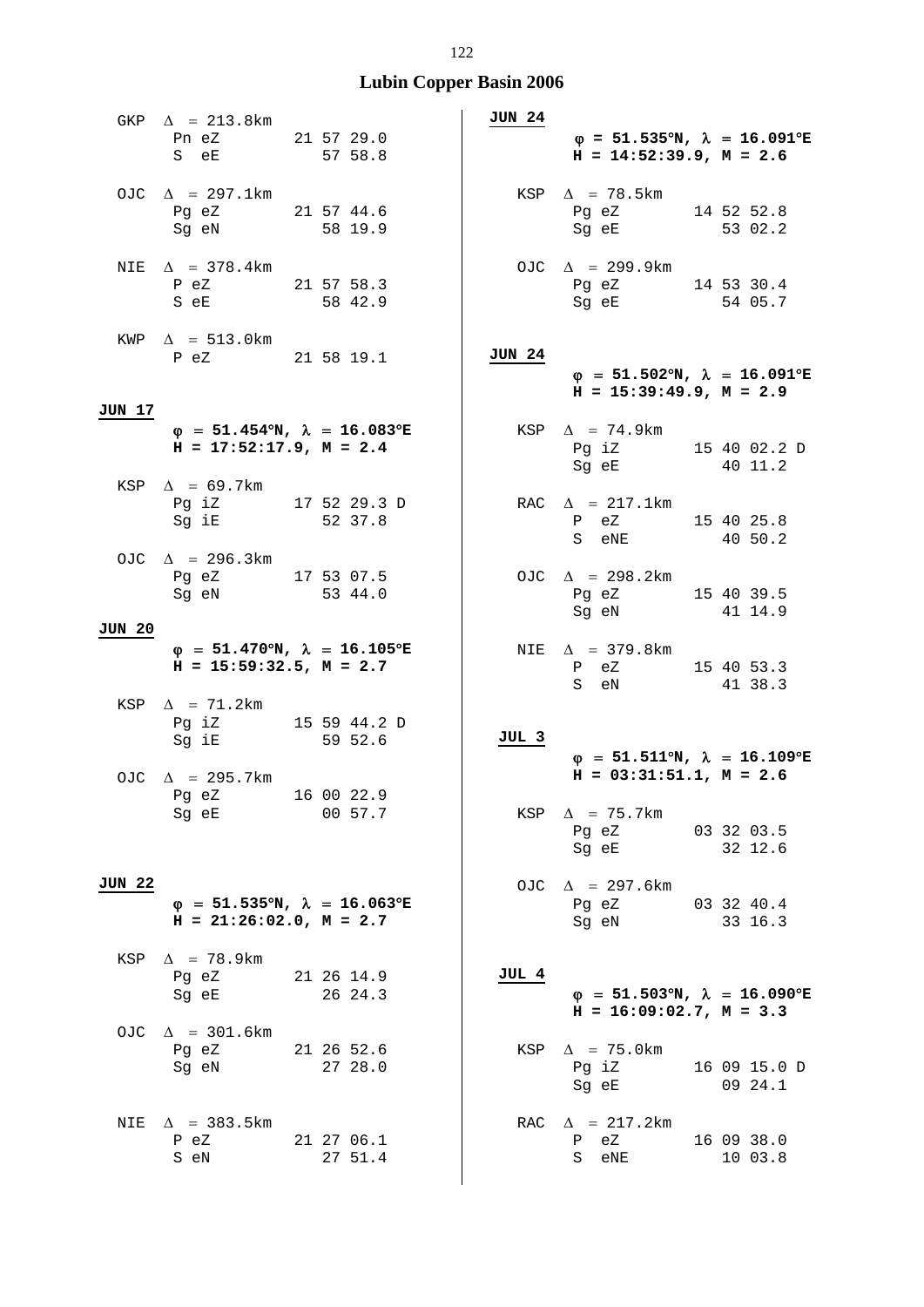|       | OJC $\Delta$ = 298.3km<br>Pn eZ 16 09 43.6<br>Pg iZ 09 52.4<br>Sg iE 10 28.3           |                                             | JUL 11        | KWP $\Delta$ = 513.0km<br>P eZ 11 18 09.0                                                                               |                       |
|-------|----------------------------------------------------------------------------------------|---------------------------------------------|---------------|-------------------------------------------------------------------------------------------------------------------------|-----------------------|
|       | NIE $\Delta$ = 379.9km<br>Pn eZ 16 09 56.0<br>eZ 10 05.9<br>Sg eN 10 51.1              |                                             |               | $\varphi$ = 51.448°N, $\lambda$ = 16.175°E<br>$H = 13:24:44.1, M = 2.9$<br>KSP $\Delta = 68.0$ km<br>Pg iZ 13 24 55.2 D |                       |
|       | KWP $\Delta = 514.1 \text{km}$<br>P eZ 16 10 26.6<br>S eNE 11 32.2                     |                                             |               | Sg eE 25 02.1<br>RAC $\Delta$ = 208.7km<br>P eZ 13 25 18.5<br>S eNE 25 44.4                                             |                       |
| JUL 7 | $\varphi = 51.472^{\circ}N$ , $\lambda = 16.109^{\circ}E$<br>$H = 03:58:44.0, M = 2.7$ |                                             |               | OJC $\Delta$ = 290.3km<br>Pn eZ<br>Pg eZ                                                                                | 13 25 24.0<br>25 32.2 |
|       | KSP $\Delta$ = 71.4km<br>Pg iZ 03 58 55.7 D<br>Sg eE 59 04.3                           |                                             |               | $Sg$ eE 26 06.5<br>NIE $\Delta$ = 371.5km<br>P eZ                                                                       | 13 25 46.1            |
|       | OJC $\Delta$ = 295.6km<br>Pn eZ 03 59 24.9<br>Pg eZ 59 33.1<br>Sg eN 04 00 09.0        |                                             |               | S eE 26 30.8<br>KWP $\Delta$ = 506.3km<br>P eZ 13 26 06.9<br>S eNE 27 16.3                                              |                       |
|       |                                                                                        |                                             |               |                                                                                                                         |                       |
|       | NIE $\Delta$ = 376.8km<br>P eZ 03 59 45.5<br>S eE 04 00 30.2                           |                                             | JUL 13        | $\varphi$ = 51.454°N, $\lambda$ = 16.096°E                                                                              |                       |
|       |                                                                                        |                                             |               | $H = 06:49:16.3, M = 2.9$                                                                                               |                       |
| JUL 9 | $\varphi$ = 51.485°N, $\lambda$ = 16.095°E<br>$H = 11:16:45.2, M = 3.0$                |                                             |               | KSP $\Delta$ = 69.6km<br>Pg eZ 06 49 27.7<br>Sg eE                                                                      | 49 35.4               |
| KSP   | $\Delta$ = 73.0 km<br>Pg iZ<br>Sq eE                                                   | 11 16 57.2 D<br>17 05.7                     |               | OJC $\Delta$ = 295.5km<br>Pn eZ<br>Pg eZ                                                                                | 06 49 59.0<br>50 07.2 |
| RAC   | $\Delta$ = 215.6km<br>eZ<br>P<br>eNE<br>S                                              | 11 17 21.5<br>17 46.4                       | NIE           | Sn eE<br>Sg eN                                                                                                          | 50 27.0<br>50 41.5    |
| GKP   | $\Delta$ = 213.8km<br>P eZ                                                             | 11 17 26.2                                  |               | $\Delta$ = 376.4km<br>P eZ<br>S<br>eE                                                                                   | 06 50 18.2<br>51 03.8 |
| OJC   | $\Delta$ = 297.1km<br>Pn eZ<br>Pg eZ<br>Sn eN<br>Sg eN                                 | 11 17 26.2<br>17 34.8<br>17 56.1<br>18 10.0 | JUL 13<br>KSP | $\varphi = 51.479^{\circ}N$ , $\lambda = 16.116^{\circ}E$<br>$H = 22:20:37.0, M = 2.9$<br>$\Delta$ = 72.0km             |                       |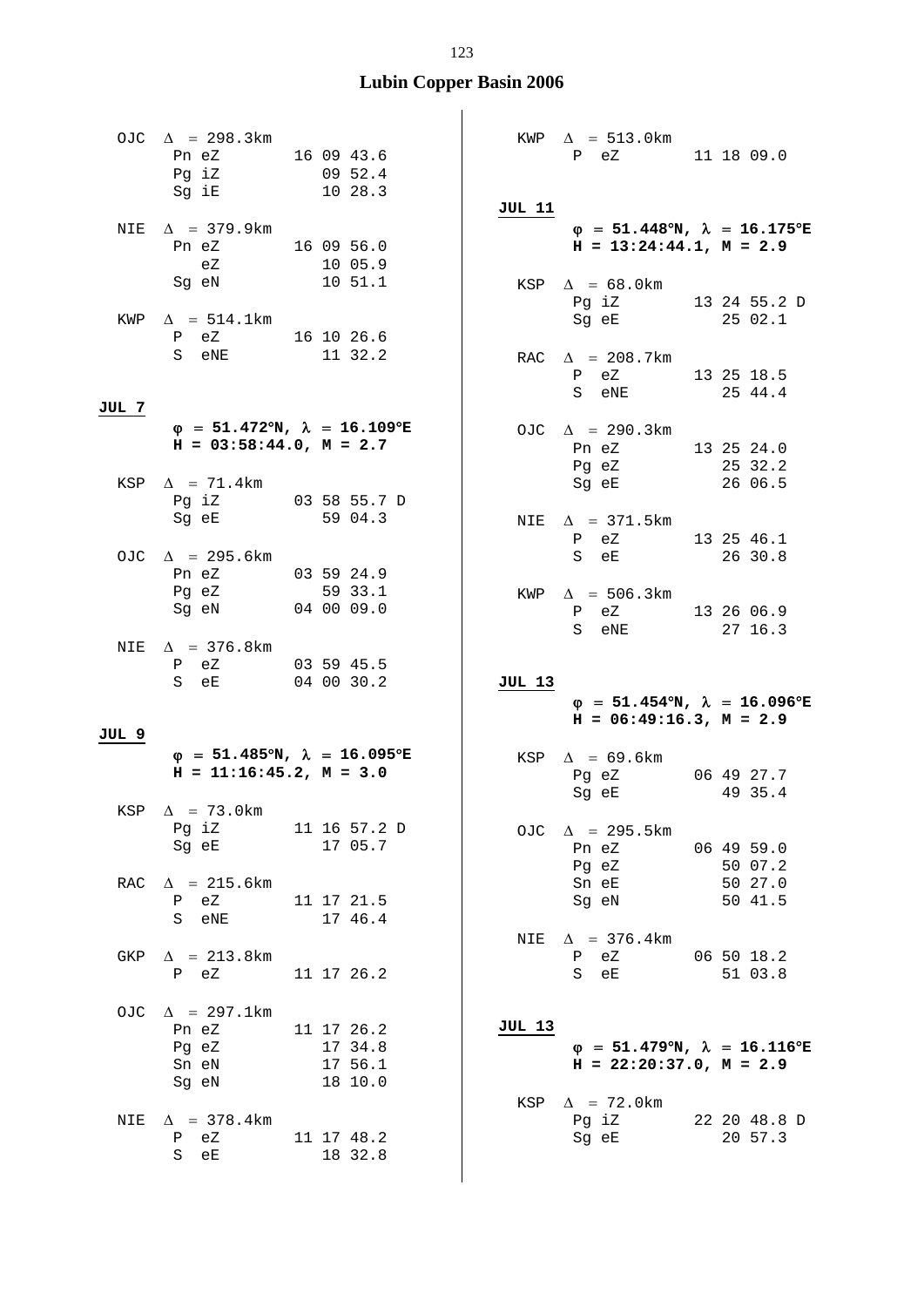|               | RAC $\Delta = 214.1 \text{km}$<br>P eZ 22 21 12.6<br>S eNE                            |         | 21 37.8                 |               | OJC $\Delta$ = 295.7km<br>Pg eZ 16 40 01.0<br>Sg eN 40 35.4                               |                         |
|---------------|---------------------------------------------------------------------------------------|---------|-------------------------|---------------|-------------------------------------------------------------------------------------------|-------------------------|
|               | GKP $\Delta$ = 213.9km<br>P eZ 22 21 18.0<br>S eE 21 40.6                             |         |                         |               | NIE $\Delta$ = 376.9km<br>$P$ eZ 16 40 12.5<br>S eN                                       | 40 57.1                 |
|               | OJC $\Delta$ = 295.5km<br>Pg eZ 22 21 27.4<br>Sg eE 22 02.1                           |         |                         | JUL 15        | $\varphi = 51.404^{\circ}N$ , $\lambda = 16.208^{\circ}E$<br>$H = 06:42:05.7$ , $M = 2.9$ |                         |
|               | NIE $\Delta$ = 376.9km<br>P eZ 22 21 39.9<br>S eE 22 24.4                             |         |                         |               | KSP $\Delta = 62.9 \text{km}$<br>Pg iZ 06 42 16.0 D<br>Sg eE 42 23.4                      |                         |
|               | $KWP \quad \Delta = 511.4 \text{km}$<br>P eZ 22 22 00.7                               |         |                         |               | OJC $\Delta$ = 286.0km<br>Pg eZ 06 42 53.5<br>Sg eN 43 28.1                               |                         |
| <b>JUL 14</b> |                                                                                       |         |                         |               |                                                                                           |                         |
|               | $\varphi = 51.47^{\circ}N$ , $\lambda = 16.10^{\circ}E$<br>$H = 15:56:18$ , $M = 3.7$ |         |                         | JUL 16        | $\varphi$ = 51.469°N, $\lambda$ = 16.107°E                                                |                         |
|               | KSP $\Delta$ = 71km<br>Pg iZ 15 56 29.8 D<br>Sg eE 56 38.7                            |         |                         |               | $H = 10:22:50.6$ , $M = 3.0$<br>KSP $\Delta$ = 71.1km                                     |                         |
|               | RAC $\Delta$ = 214km<br>Pn eZ 15 56 49.7                                              |         |                         |               | Pg iZ 10 23 02.2 D<br>Sg iE 23 10.9                                                       |                         |
|               | Sn eNE<br>GKP $\Delta$ = 215km                                                        | 57 13.0 |                         |               | RAC $\Delta$ = 213.7km<br>P eZ<br>S eNE 23 52.1                                           | 10 23 25.8              |
|               | Pn eZ 15 56 51.8<br>S eE                                                              |         | 57 20.7                 |               | OJC $\Delta$ = 295.5km<br>Pg eZ                                                           | 10 23 40.2              |
|               | OJC $\Delta$ = 296km<br>Pn eZ                                                         |         | 15 56 59.0              |               | Sg eN                                                                                     | 24 15.0                 |
|               | Pg iZ<br>Sg eN                                                                        |         | 57 07.7<br>57 42.7      | NIE           | $\Delta$ = 376.7km<br>eZ<br>Ρ<br>S eN                                                     | 10 23 53.8<br>24 37.6   |
| NIE           | $\Delta$ = 377km<br>P eZ<br>S eE                                                      |         | 15 57 19.8<br>58 05.3   | <b>JUL 17</b> | $\varphi$ = 51.453°N, $\lambda$ = 16.081°E                                                |                         |
| KWP           | $\Delta$ = 512km<br>Pn eZ                                                             |         | 15 57 28.3              |               | $H = 11:56:32.1, M = 2.6$                                                                 |                         |
| JUL 14        |                                                                                       |         |                         | KSP           | $\Delta$ = 69.7km<br>Pg iZ<br>Sg eE                                                       | 11 56 43.5 D<br>56 52.0 |
|               | $\varphi$ = 51.472°N, $\lambda$ = 16.107°E<br>$H = 16:39:10.7$ , $M = 2.6$            |         |                         |               | OJC $\Delta$ = 296.4km                                                                    |                         |
| KSP           | $\Delta$ = 71.4km                                                                     |         |                         |               | Pg eZ<br>Sg eN                                                                            | 11 57 21.5<br>57 56.3   |
|               | Pg iZ<br>Sg iE                                                                        |         | 16 39 22.4 D<br>39 30.9 |               |                                                                                           |                         |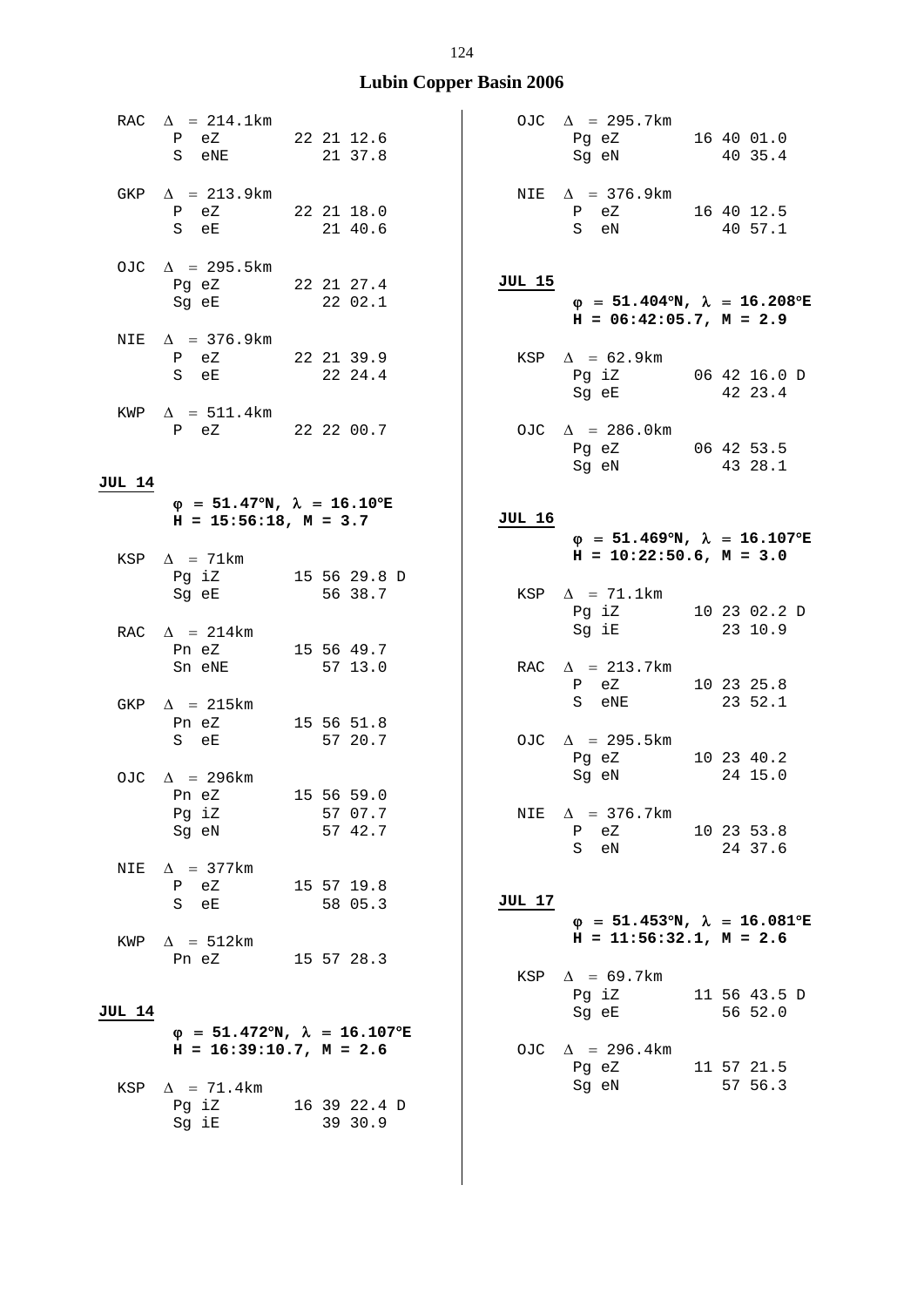| <b>JUL 17</b> |                                                                                                                                                          |            |         |  | <b>JUL 25</b> |                        |                                                                                        |  |                                  |  |
|---------------|----------------------------------------------------------------------------------------------------------------------------------------------------------|------------|---------|--|---------------|------------------------|----------------------------------------------------------------------------------------|--|----------------------------------|--|
|               | $\varphi$ = 51.475°N, $\lambda$ = 16.105°E<br>$H = 23:36:40.5$ , $M = 3.2$                                                                               |            |         |  |               |                        | $\varphi = 51.486^{\circ}N$ , $\lambda = 16.094^{\circ}E$<br>$H = 14:30:14.5, M = 2.7$ |  |                                  |  |
|               | KSP $\Delta$ = 71.7km<br>Pg iZ 23 36 52.3 D<br>Sg eE 37 00.9                                                                                             |            |         |  |               | KSP $\Delta$ = 73.1km  | Pg iZ 14 30 26.5 D<br>Sg eE 30 35.5                                                    |  |                                  |  |
|               | RAC $\Delta$ = 214.3km<br>P eZ 23 37 15.6<br>37 40.1<br>S eNE                                                                                            |            |         |  |               |                        | OJC $\Delta$ = 297.2km<br>Pg eZ 14 31 04.3<br>Sg eN 31 39.4                            |  |                                  |  |
|               | GKP $\Delta$ = 214.6km<br>P eZ 23 37 17.4<br>S eE 37 43.6                                                                                                |            |         |  | <b>JUL 26</b> |                        | $\varphi$ = 51.448°N, $\lambda$ = 16.175°E<br>$H = 03:57:26.8$ , $M = 2.8$             |  |                                  |  |
|               | OJC $\Delta$ = 296.0km<br>Pn eZ 23 37 21.5<br>Pg eZ 37 30.7<br>Sn eE 37 52.2<br>Sg eN                                                                    | 38 05.5    |         |  |               | KSP $\Delta$ = 68.0km  | Pg iZ 03 57 37.9 D<br>Sg eE 57 46.1                                                    |  |                                  |  |
|               | NIE $\Delta$ = 377.2km<br>P eZ 23 37 43.6<br>S eN                                                                                                        | 38 28.1    |         |  |               |                        | OJC $\Delta$ = 290.3km<br>Pg eZ 03 58 15.0<br>Sg eE                                    |  | 58 49.2                          |  |
|               | $KWP \quad \Delta = 512.0 \text{km}$<br>Pn eZ 23 37 48.8                                                                                                 |            |         |  |               | S eN                   | NIE $\Delta$ = 371.5km<br>P eZ 03 58 30.5                                              |  | 59 13.8                          |  |
|               |                                                                                                                                                          |            |         |  |               |                        |                                                                                        |  |                                  |  |
| <b>JUL 22</b> |                                                                                                                                                          |            |         |  | JUL 28        |                        |                                                                                        |  |                                  |  |
|               | $\varphi$ = 51.449°N, $\lambda$ = 16.174°E<br>$H = 09:38:02.9$ , $M = 2.7$                                                                               |            |         |  |               |                        | $\varphi$ = 51.490°N, $\lambda$ = 16.055°E<br>$H = 15:43:56.3, M = 3.5$                |  |                                  |  |
|               | KSP $\Delta = 68.1$ km<br>Pg eZ 09 38 14.1<br>Sg eE                                                                                                      |            | 38 22.2 |  |               | KSP $\Delta$ = 74.1km  | Pg iZ 15 44 08.4 D<br>Sg iE 44 17.6                                                    |  |                                  |  |
| OJC.          | $\Delta$ = 290.4km<br>Pg eZ 09 38 51.1<br>Sq eE and the state of the state of the state of the state of the state of the state of the state of the state |            | 39 25.6 |  | RAC           | Pn eZ                  | $\Delta$ = 217.9km<br>Pg eZ<br>Sq eNE                                                  |  | 15 44 27.9<br>44 31.8<br>44 57.4 |  |
| <b>JUL 22</b> | $\varphi$ = 51.539°N, $\lambda$ = 16.019°E<br>$H = 12:55:03.7$ , $M = 2.5$                                                                               |            |         |  | GKP           | Pn eZ<br>Pg eZ<br>S eE | $\Delta$ = 214.3 km                                                                    |  | 15 44 29.7<br>44 33.0<br>44 56.9 |  |
| KSP           | $\Delta$ = 80.0km<br>Pg iZ<br>Sg eE                                                                                                                      | 12 55 16.8 | 55 26.5 |  | OJC.          | Pn eZ<br>Pg eZ         | $\Delta$ = 299.8km                                                                     |  | 15 44 37.5<br>44 46.1            |  |
| OJC.          | $\Delta$ = 304.5km<br>12 55 54.3<br>Pg eZ<br>Sg eE                                                                                                       |            | 56 30.5 |  | NIE           | Sn eE<br>Sg eE         | $\Delta$ = 381.0 km                                                                    |  | 45 08.7<br>45 21.3               |  |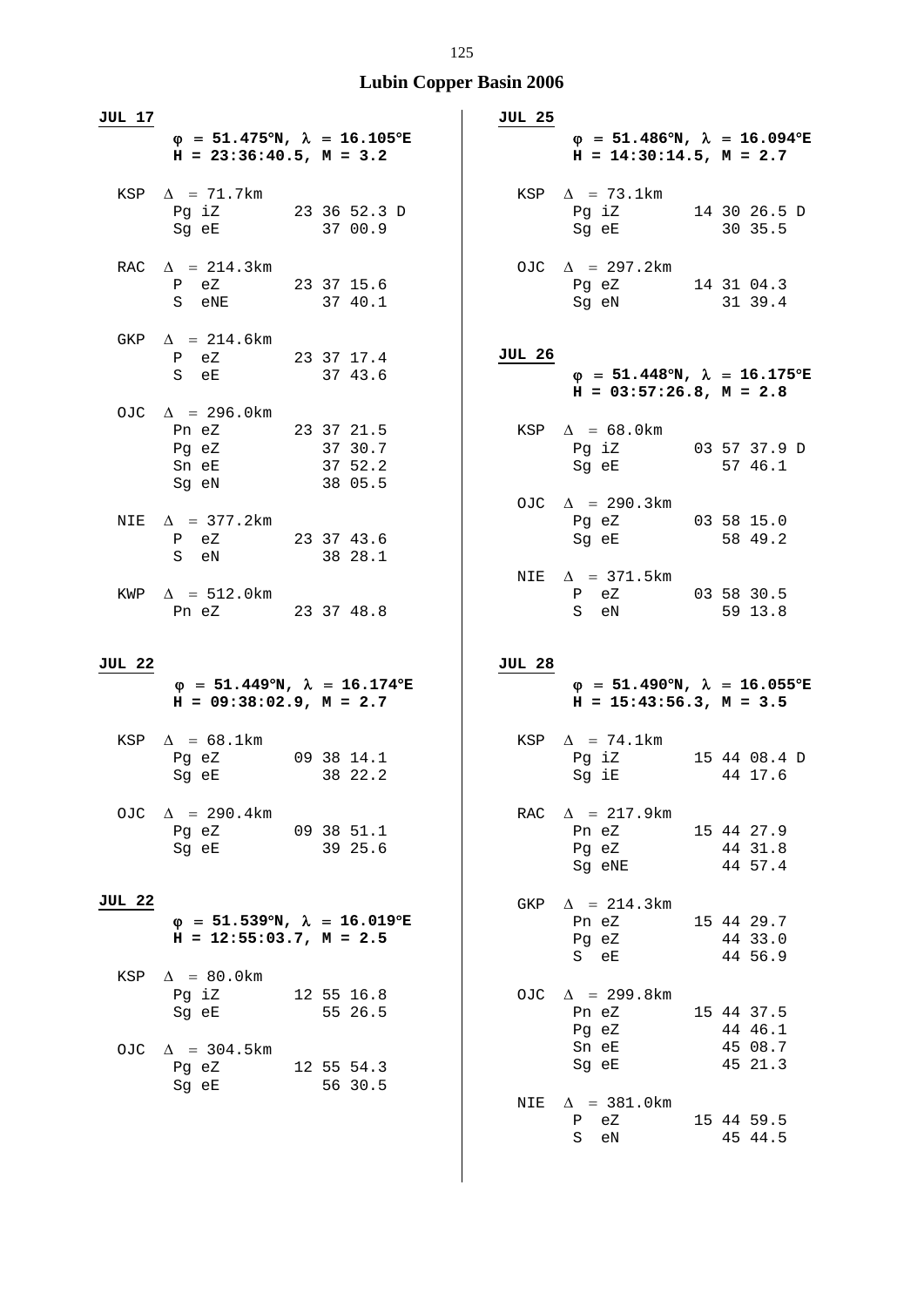|               | KWP $\Delta$ = 515.8km                                                                                            |                    |  | AUG 1            |                                                                                                                                           |  |                                  |
|---------------|-------------------------------------------------------------------------------------------------------------------|--------------------|--|------------------|-------------------------------------------------------------------------------------------------------------------------------------------|--|----------------------------------|
|               | Pn eZ 15 45 05.2<br>eZ 45 23.7                                                                                    |                    |  |                  | $\varphi = 51.504^{\circ}N$ , $\lambda = 16.089^{\circ}E$<br>$H = 15:50:13.1, M = 3.3$                                                    |  |                                  |
| JUL 29        | $\varphi$ = 51.478°N, $\lambda$ = 16.105°E<br>$H = 07:33:12.4$ , $M = 3.2$                                        |                    |  |                  | KSP $\Delta$ = 75.1km<br>Pg iZ 15 50 25.4 D<br>Sg eE                                                                                      |  | 50 34.4                          |
|               | KSP $\Delta$ = 72.1km<br>Pg eZ 07 33 24.2<br>Sg eE 33 33.0                                                        |                    |  |                  | RAC $\Delta$ = 217.4km<br>P eZ 15 50 49.2<br>S eNE                                                                                        |  | 51 15.4                          |
|               | RAC $\Delta$ = 214.5km<br>P eZ 07 33 47.9<br>S eNE 34 13.7                                                        |                    |  |                  | GKP $\Delta$ = 212.0km<br>P eZ 15 50 53.8<br>S eE                                                                                         |  | 51 18.8                          |
| GKP           | $\Delta$ = 214.3km<br>Pn eZ 07 33 45.9<br>Pg eZ 33 49.1<br>S eE 34 14.9                                           |                    |  |                  | OJC $\Delta$ = 298.4km<br>Pn eZ 15 50 52.9<br>Pg eZ 51 02.7<br>Sg eN 51 37.1                                                              |  |                                  |
|               | OJC $\Delta$ = 296.1km<br>Pn eZ 07 33 52.9<br>Pg eZ 34 02.2<br>Sn eE<br>Sg eN                                     | 34 24.0<br>34 37.2 |  | AUG <sub>2</sub> | NIE $\Delta$ = 380.0km<br>Pn eZ 15 51 06.4<br>eZ 51 16.3<br>S eN 52 01.5                                                                  |  |                                  |
| NIE           | $\Delta$ = 377.4km<br>P eZ 07 34 16.3<br>35 01.5<br>S eN                                                          |                    |  |                  | $\varphi = 51.448^{\circ}N$ , $\lambda = 16.175^{\circ}E$<br>$H = 21:33:51.6$ , $M = 3.1$<br>KSP $\Delta = 68.0$ km<br>Pg iZ 21 34 02.8 D |  |                                  |
| <b>JUL 29</b> |                                                                                                                   |                    |  |                  | Sq eE                                                                                                                                     |  | 34 11.1                          |
|               | $\varphi$ = 51.516°N, $\lambda$ = 16.115°E<br>$H = 15:37:06.2$ , $M = 3.1$<br>$KSP \quad \Delta = 76.1 \text{km}$ |                    |  |                  | RAC $\Delta$ = 208.7km<br>P eZ<br>S eNE                                                                                                   |  | 21 34 26.8<br>34 52.0            |
|               | Pg iZ 15 37 18.7 D<br>Sg eE 37 27.7                                                                               |                    |  |                  | GKP $\Delta$ = 215.8km                                                                                                                    |  |                                  |
|               |                                                                                                                   |                    |  |                  | 21 34 25.3<br>Pn eZ<br>Pg eZ                                                                                                              |  | 34 32.4                          |
| RAC           | $\Delta$ = 217.1km<br>P eZ<br>15 37 42.4<br>S eNE 38 07.9                                                         |                    |  | OJC.             | S eE<br>$\Delta$ = 290.2km                                                                                                                |  | 34 53.5                          |
| GKP           | $\Delta$ = 210.1km<br>15 37 46.6<br>P eZ<br>S eE                                                                  | 38 11.5            |  |                  | Pn eZ<br>Pg eZ<br>Sq eE                                                                                                                   |  | 21 34 32.2<br>34 40.0<br>35 14.2 |
| OJC           | $\Delta$ = 297.4km<br>Pg eZ 15 37 56.2<br>Sg eE                                                                   | 38 30.9            |  | NIE              | $\Delta$ = 371.5km<br>P eZ<br>S eNE                                                                                                       |  | 21 34 53.6<br>35 37.7            |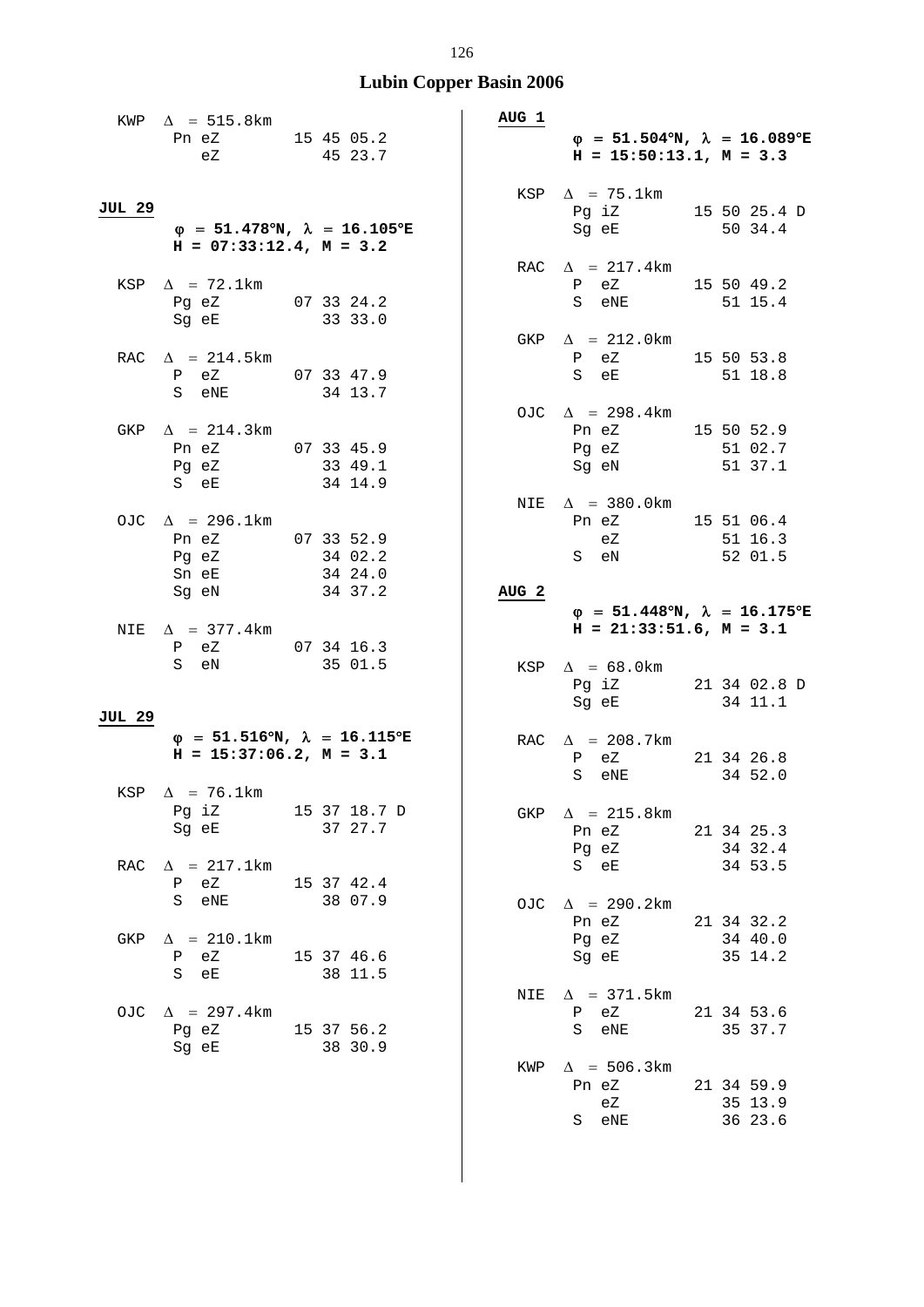| AUG 3            | $\varphi$ = 51.473°N, $\lambda$ = 16.140°E<br>$H = 03:44:43.2, M = 3.5$      |                       | AUG <sub>3</sub> | $\varphi = 51.445^{\circ}N$ , $\lambda = 16.132^{\circ}E$<br>$H = 18:30:21.3, M = 2.7$                                                        |  |
|------------------|------------------------------------------------------------------------------|-----------------------|------------------|-----------------------------------------------------------------------------------------------------------------------------------------------|--|
|                  | KSP $\Delta$ = 71.1km<br>Pg eZ 03 44 54.9<br>Sg eE 45 03.1                   |                       |                  | KSP $\Delta = 68.1$ km<br>Pg iZ 18 30 32.5 D<br>Sg eN 30 40.1                                                                                 |  |
|                  | GKP $\Delta$ = 214.0km<br>Pn eZ 03 45 17.0<br>Sg eE 45 46.2                  |                       |                  | RAC $\Delta$ = 210.6km<br>P eZ 18 30 57.6<br>S eNE 31 23.3                                                                                    |  |
|                  | RAC $\Delta$ = 212.4km<br>P eZ 03 45 19.2<br>S eNE                           | 45 44.7               |                  | OJC $\Delta$ = 292.8km<br>Pg eZ 18 31 09.3<br>Sg eE 31 44.3                                                                                   |  |
|                  | OJC $\Delta$ = 293.7km<br>Pn eZ 03 45 24.0<br>Pq eZ 45 33.1<br>Sg eE 46 07.5 |                       | AUG 4            | $\varphi$ = 51.443°N, $\lambda$ = 16.131°E<br>$H = 16:19:14.6$ , $M = 2.7$                                                                    |  |
|                  | NIE $\Delta$ = 375.1km<br>Pn eZ 03 45 36.7<br>eZ 45 46.5<br>S eE 46 31.0     |                       |                  | KSP $\Delta$ = 67.9km<br>Pg iZ 16 19 25.7 D<br>Sg eE 19 33.4                                                                                  |  |
|                  | KWP $\Delta$ = 509.6km<br>Pn eZ 03 45 52.6<br>eZ 46 11.9<br>S eNE 47 14.3    |                       |                  | OJC $\Delta$ = 292.7km<br>Pg eZ 16 20 02.5<br>Sg eE 20 37.6                                                                                   |  |
|                  |                                                                              |                       |                  |                                                                                                                                               |  |
|                  | SUW $\Delta$ = 554.3km<br>Pn eZ 03 45 57.8<br>eZ<br>S eNE 46 50.8            | 46 16.7               | AUG 5            | $\varphi$ = 51.534°N, $\lambda$ = 16.056°E<br>$H = 01:38:21.6$ , $M = 3.0$<br>KSP $\Delta$ = 78.9km<br>Pg iZ 01 38 34.5 D<br>38 43.8<br>Sg eE |  |
| AUG <sub>3</sub> | $\varphi$ = 51.536°N, $\lambda$ = 16.063°E<br>$H = 16:39:57.3, M = 2.9$      |                       |                  | RAC $\Delta$ = 221.4km<br>P eZ 01 38 58.3<br>S eNE 39 24.1                                                                                    |  |
|                  | KSP $\Delta$ = 79.0km<br>Pg eZ 16 40 10.2<br>Sg eE 40 19.4                   |                       | GKP              | $\Delta$ = 209.7km<br>01 39 00.3<br>P eZ<br>S eE 39 23.5                                                                                      |  |
| RAC              | $\Delta$ = 221.2km<br>P eZ<br>S eNE                                          | 16 40 34.7<br>41 00.1 |                  | OJC $\Delta$ = 302.0km<br>Pn eZ 01 39 03.1<br>Pg eZ<br>39 11.5                                                                                |  |
|                  | OJC $\Delta$ = 301.7km<br>Pn eZ 16 40 38.8<br>Pg eZ<br>Sg eZN 41 23.7        | 40 47.7               |                  | Sg eE 39 47.2<br>NIE $\Delta$ = 383.9km<br>01 39 25.8<br>P eZ<br>S eN<br>40 11.0                                                              |  |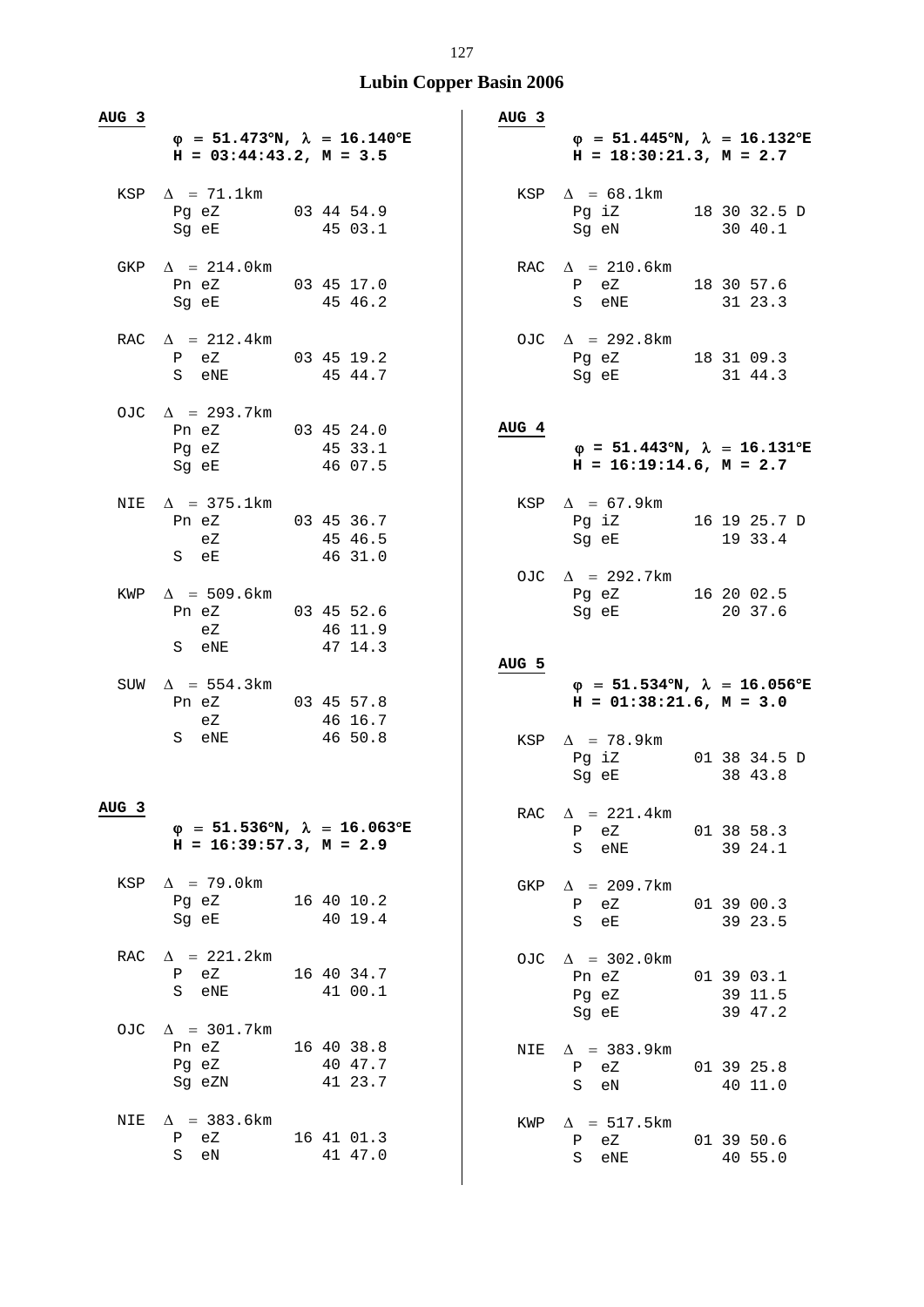| AUG 5         |                                                                                                                                                                                                                                        |                       |                   |                                                                                                                |                       |
|---------------|----------------------------------------------------------------------------------------------------------------------------------------------------------------------------------------------------------------------------------------|-----------------------|-------------------|----------------------------------------------------------------------------------------------------------------|-----------------------|
|               | $\varphi$ = 51.484°N, $\lambda$ = 16.094°E<br>$H = 15:40:33.1, M = 2.6$                                                                                                                                                                |                       |                   | KWP $\Delta$ = 513.4km                                                                                         |                       |
|               |                                                                                                                                                                                                                                        |                       |                   | Pn eZ 17 46 17.4<br>eZ                                                                                         | 46 32.2               |
|               | KSP $\Delta$ = 72.9km                                                                                                                                                                                                                  |                       |                   | S eE                                                                                                           | 47 44.7               |
|               | Pg iZ $15\ 40\ 45.0\ D$                                                                                                                                                                                                                |                       |                   |                                                                                                                |                       |
|               | Sg eE                                                                                                                                                                                                                                  | 40 53.7               | <b>AUG 18</b>     |                                                                                                                |                       |
|               | RAC $\Delta$ = 215.5km                                                                                                                                                                                                                 |                       |                   | $\varphi$ = 51.474°N, $\lambda$ = 16.138°E                                                                     |                       |
|               | P eZ 15 41 09.1                                                                                                                                                                                                                        |                       |                   | $H = 23:09:16.2, M = 2.7$                                                                                      |                       |
|               | S eNE 41 36.6                                                                                                                                                                                                                          |                       |                   | KSP $\Delta$ = 71.2km                                                                                          |                       |
|               | OJC $\Delta$ = 297.1km                                                                                                                                                                                                                 |                       |                   | Pg iZ 23 09 27.9 D                                                                                             |                       |
|               | Pg eZ 15 41 22.8                                                                                                                                                                                                                       |                       |                   | Sg eE 09 35.4                                                                                                  |                       |
|               | Sg eE 41 58.1                                                                                                                                                                                                                          |                       |                   |                                                                                                                |                       |
|               |                                                                                                                                                                                                                                        |                       |                   | RAC $\Delta$ = 212.6km<br>P eZ 23 09 50.9                                                                      |                       |
| <b>AUG 12</b> |                                                                                                                                                                                                                                        |                       |                   | S eNE 10 17.3                                                                                                  |                       |
|               | $\varphi$ = 51.535°N, $\lambda$ = 16.063°E                                                                                                                                                                                             |                       |                   |                                                                                                                |                       |
|               | $H = 04:26:30.4$ , $M = 2.6$                                                                                                                                                                                                           |                       |                   | OJC $\Delta$ = 293.9km                                                                                         |                       |
|               | KSP $\Delta$ = 78.9km                                                                                                                                                                                                                  |                       |                   | Pg eZ 23 10 05.0<br>Sg eE 10 40.5                                                                              |                       |
|               | Pg eZ 04 26 43.3                                                                                                                                                                                                                       |                       |                   |                                                                                                                |                       |
|               | Sg eE 26 52.7                                                                                                                                                                                                                          |                       |                   | NIE $\Delta$ = 375.3km                                                                                         |                       |
|               |                                                                                                                                                                                                                                        |                       |                   | P eZ 23 10 18.8                                                                                                |                       |
|               | OJC $\Delta$ = 301.6km                                                                                                                                                                                                                 |                       |                   | S eNE                                                                                                          | 11 04.3               |
|               | Pg eZ 04 27 21.3<br>Sg eE                                                                                                                                                                                                              | 27 57.0               |                   |                                                                                                                |                       |
|               |                                                                                                                                                                                                                                        |                       | AUG 22            |                                                                                                                |                       |
|               |                                                                                                                                                                                                                                        |                       |                   |                                                                                                                |                       |
|               |                                                                                                                                                                                                                                        |                       |                   | $\varphi$ = 51.47°N, $\lambda$ = 16.10°E                                                                       |                       |
| AUG 18        |                                                                                                                                                                                                                                        |                       |                   | $H = 16:05:17$ , $M = 2.6$                                                                                     |                       |
|               | $\varphi = 51.492^{\circ}N$ , $\lambda = 16.094^{\circ}E$<br>$H = 17:45:08.3, M = 3.5$                                                                                                                                                 |                       |                   | KSP $\Delta$ = 71km                                                                                            |                       |
|               |                                                                                                                                                                                                                                        |                       |                   | Pg iZ 16 05 28.5 D                                                                                             |                       |
|               | KSP $\Delta$ = 73.7km                                                                                                                                                                                                                  |                       |                   | Sg eE and the state of the state of the state of the state of the state of the state of the state of the state | 05 37.2               |
|               | Pg iZ 17 45 20.4 D<br>Sg eE 45 29.3                                                                                                                                                                                                    |                       |                   |                                                                                                                |                       |
|               |                                                                                                                                                                                                                                        |                       |                   |                                                                                                                |                       |
| RAC           | $\Delta$ = 216.2km                                                                                                                                                                                                                     |                       | AUG <sub>24</sub> |                                                                                                                |                       |
|               | P eZ<br>S eNE and the set of the set of the set of the set of the set of the set of the set of the set of the set of the set of the set of the set of the set of the set of the set of the set of the set of the set of the set of the | 17 45 44.4<br>46 09.8 |                   | $\varphi$ = 51.515°N, $\lambda$ = 16.109°E<br>$H = 05:17:29.5$ , $M = 2.5$                                     |                       |
|               |                                                                                                                                                                                                                                        |                       |                   |                                                                                                                |                       |
| GKP           | $\Delta$ = 213.1km                                                                                                                                                                                                                     |                       | KSP               | $\Delta$ = 76.1km                                                                                              |                       |
|               | P eZ                                                                                                                                                                                                                                   | 17 45 49.2            |                   | Pg eZ<br>Sg eE                                                                                                 | 05 17 42.0<br>17 51.2 |
|               | S eE<br>Sg eE                                                                                                                                                                                                                          | 46 10.4<br>46 13.6    |                   |                                                                                                                |                       |
|               |                                                                                                                                                                                                                                        |                       |                   | OJC $\Delta$ = 297.8km                                                                                         |                       |
|               | OJC $\Delta$ = 297.5km                                                                                                                                                                                                                 |                       |                   | Pg eZ                                                                                                          | 05 18 19.7            |
|               | Pn eZ<br>Pg eZ                                                                                                                                                                                                                         | 17 45 49.6<br>45 57.7 |                   | Sg eN                                                                                                          | 18 54.3               |
|               | Sg eE                                                                                                                                                                                                                                  | 46 33.4               |                   |                                                                                                                |                       |
|               |                                                                                                                                                                                                                                        |                       | <b>AUG 25</b>     |                                                                                                                |                       |
| NIE           | $\Delta$ = 379.0 km<br>Pn eZ                                                                                                                                                                                                           |                       |                   | $\varphi = 51.448^{\circ}N$ , $\lambda = 16.191^{\circ}E$<br>$H = 18:27:28.4$ , $M = 2.7$                      |                       |
|               | еZ                                                                                                                                                                                                                                     | 17 46 01.7<br>46 11.6 |                   |                                                                                                                |                       |
|               | S eE                                                                                                                                                                                                                                   | 46 56.0               | KSP               | $\Delta$ = 67.9km                                                                                              |                       |
|               |                                                                                                                                                                                                                                        |                       |                   | Pg eZ<br>Sg eE                                                                                                 | 18 27 39.5<br>27 47.8 |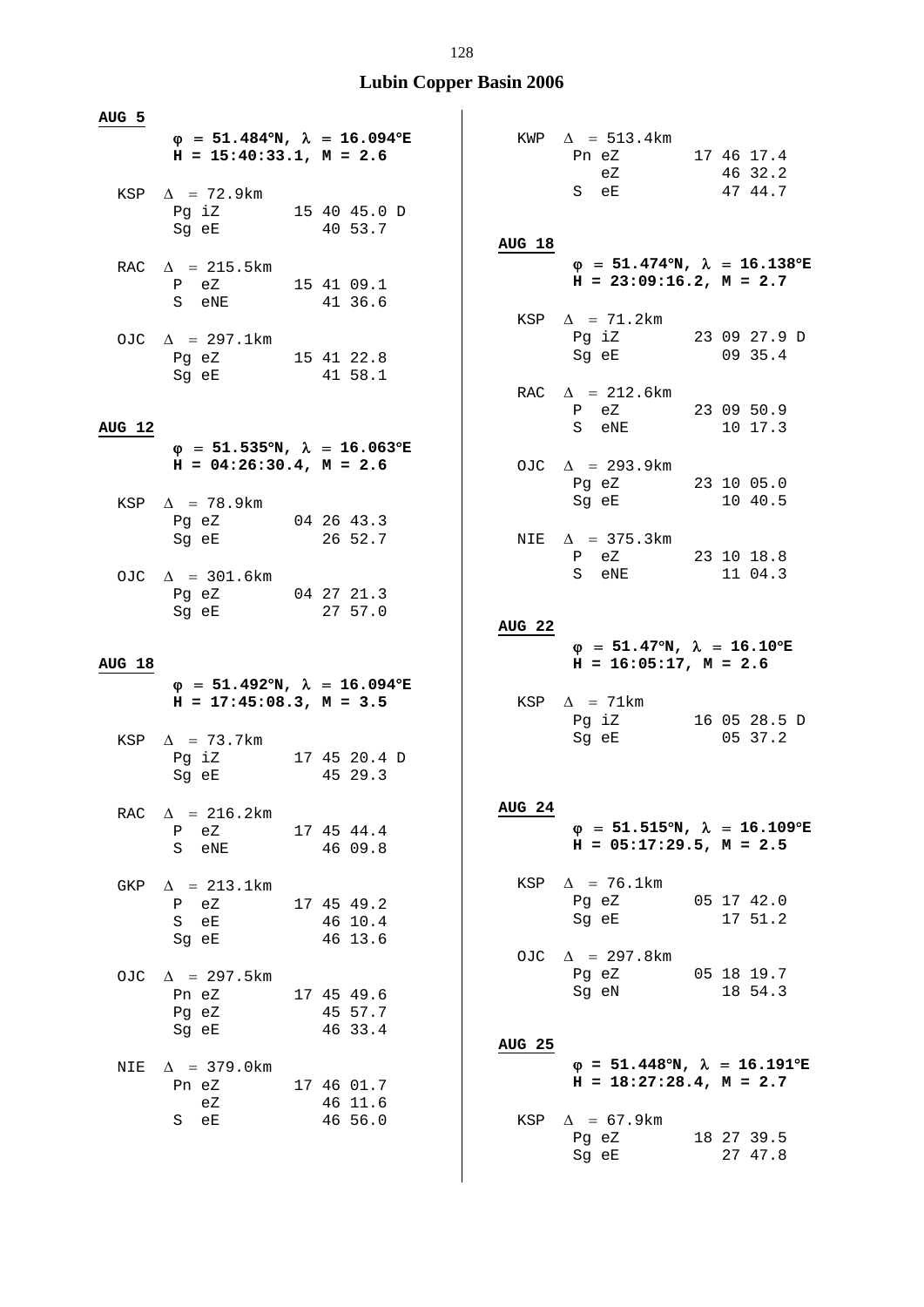OJC  $\Delta = 289.3 \text{km}$ Pg eZ 18 28 16.3 Sg eN 28 51.3 **AUG 26**  $\varphi = 51.502^{\circ}N$ ,  $\lambda = 16.089^{\circ}E$  **H = 16:14:33.4, M = 3.4**  KSP  $\Lambda$  = 74.9km Pg iZ 16 14 45.7 D Sg eE 14 54.5 RAC  $\Delta$  = 217.2km Pn eZ 16 15 05.4<br>eZ 15 08.9  $15 \t08.9$ <br> $15 \t34.5$ S eNE  $GKP \quad \Delta = 212.2 \text{km}$  Pn eZ 16 15 06.7 Pg eZ 15 12.2<br>S eE 15 35.8  $S$  eE OJC  $\Delta$  = 298.3km Pn eZ 16 15 14.4<br>Pq eZ 15 22.8  $15 \ \ 22.8$ Sg eN  $15\,57.4$ NIE  $\Delta$  = 379.9km Pn eZ 16 15 26.5<br>eZ 15 35.4 eZ<br>S eE  $16 19.1$  $KWP \quad \Delta = 514.1 \text{km}$ Pn eZ 16 15 42.4 eZ 15 57.4 S eNE 17 03.1 **AUG 30**  $\phi = 51.485^{\circ}N$ ,  $\lambda = 16.094^{\circ}E$  **H = 16:04:53.2, M = 2.5**  KSP  $\Delta$  = 73.0km Pg iZ 16 05 05.2 D Sg eE 05 13.9 OJC  $\Delta$  = 297.2km Pg eZ 16 05 42.9 Sg eE 06 18.4  **AUG 31**  $\phi = 51.480^{\circ}N$ ,  $\lambda = 16.121^{\circ}E$  **H = 11:44:23.9, M = 3.5**  KSP  $\Delta$  = 72.1km Pg eZ 11 44 35.7 GKP  $\Delta$  = 213.7km Pn eZ 11 44 57.5 Pg eZ 45 05.1 S eE 45 27.1 RAC  $\Delta$  = 213.9km P eZ 11 44 59.9<br>S eNE 45 25.1 S eNE 45 25.1 OJC  $\Lambda$  = 295.2km Pn eZ 11 45 05.1<br>Pq eZ 45 13.6 Pg eZ 45 13.6 Sg eN 45 48.9 NIE  $\Delta$  = 376.6km P eZ 11 45 27.8<br>S eNE 46 12.1 46 12.1 KWP  $\Delta$  = 511.1km P eZ 11 45 47.6<br>S eNE 46 54.2  $46 \t54.2$ **SEP 1**  $\phi = 51.485^{\circ}N$ ,  $\lambda = 16.095^{\circ}E$  $H = 06:41:10.8$ ,  $M = 2.7$ KSP  $\Delta$  = 73.0km Pg iZ 06 41 22.8 D Sg eE 41 31.5 OJC  $\Delta$  = 297.1km Pg eZ 06 42 00.6 Sg eN 42 36.7 NIE  $\Delta$  = 378.4km P eZ 06 42 13.9 S eE 42 59.3 **SEP 1**  $\phi = 51.540^{\circ}N$ ,  $\lambda = 16.059^{\circ}E$  **H = 14:04:24.4, M = 2.6**  KSP  $\Delta$  = 79.5km Pg eZ 14 04 37.4 Sg eE 04 46.8 OJC  $\Delta = 302.1$ km Pg eZ 14 05 14.9 Sg eNZ 05 50.8  **SEP 1**  $\phi = 51.480^{\circ}N$ ,  $\lambda = 16.116^{\circ}E$  $H = 17:42:57.5$ ,  $M = 2.5$ KSP  $\Delta$  = 72.1km Pg iZ 17 43 09.3 D

Sg eE 43 17.8

Sg eE 44 44.4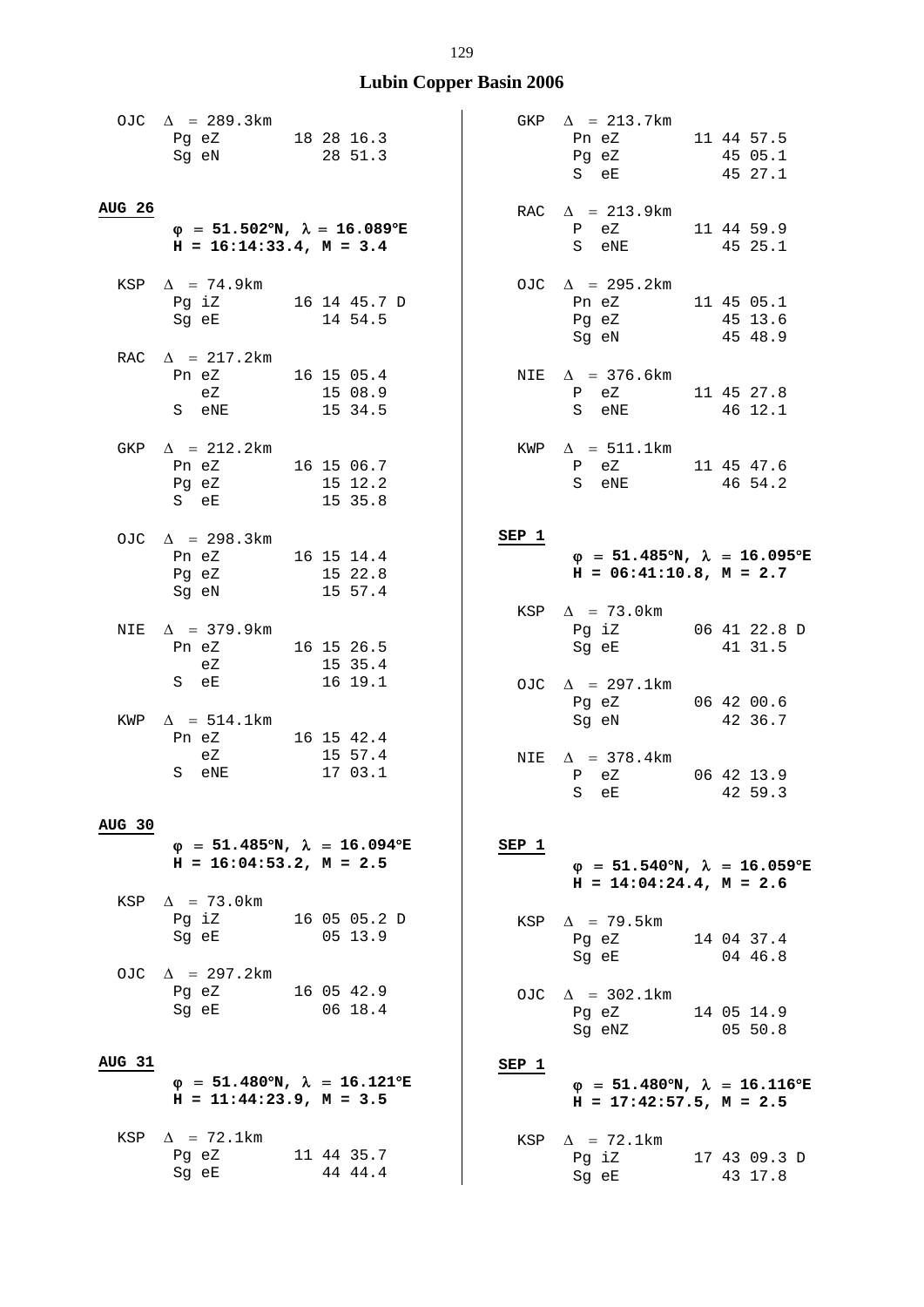|       | OJC $\Delta$ = 295.5km<br>Pg eZ 17 43 45.9<br>Sg eN 44 20.5   |                                                                      | OJC $\Delta$ = 288.9km<br>Pg eZ 11 21 49.7<br>Sg eE 22 24.1                                                                                                                              |
|-------|---------------------------------------------------------------|----------------------------------------------------------------------|------------------------------------------------------------------------------------------------------------------------------------------------------------------------------------------|
| SEP 4 |                                                               |                                                                      |                                                                                                                                                                                          |
|       | $H = 16:11:26.1, M = 2.7$                                     | $\varphi$ = 51.487°N, $\lambda$ = 16.095°E                           | SEP 11<br>$\varphi$ = 51.442°N, $\lambda$ = 16.130°E<br>$H = 08:25:24.9, M = 3.0$                                                                                                        |
|       | KSP $\Delta$ = 73.2km<br>Pg iZ 16 11 38.1 D<br>Sg eE 11 47.4  |                                                                      | KSP $\Delta$ = 67.8km<br>Pg iZ 08 25 36.0 D<br>Sg eE 25 43.8                                                                                                                             |
|       | OJC $\Delta$ = 297.2km<br>Pg eZ 16 12 16.4<br>Sg eN 12 52.1   |                                                                      | OJC $\Delta$ = 292.8km<br>Pg eZ 08 26 13.7<br>Sg eN 26 48.4                                                                                                                              |
| SEP 5 | $H = 16:31:01.4$ , $M = 2.6$                                  | $\varphi$ = 51.445°N, $\lambda$ = 16.173°E                           | NIE $\Delta$ = 373.7km<br>P eZ 08 26 28.6<br>S eN 27 13.6                                                                                                                                |
|       | KSP $\Delta$ = 67.7km<br>Pg iZ 16 31 12.5 D<br>Sg eE 31 20.2  |                                                                      | SEP 11<br>$\varphi = 51.515^{\circ}N$ , $\lambda = 16.113^{\circ}E$<br>$H = 09:43:10.0, M = 3.2$                                                                                         |
|       | OJC $\Delta$ = 290.2km<br>Pg eZ 16 31 50.3<br>Sg eN           | 32 24.7                                                              | KSP $\Delta$ = 76.0km<br>Pg iZ 09 43 22.5 D<br>43 32.0<br>Sg eE                                                                                                                          |
| SEP 7 | $H = 03:43:42.3$ , $M = 2.8$                                  | $\varphi$ = 51.444 <sup>o</sup> N, $\lambda$ = 16.121 <sup>o</sup> E | RAC $\Delta$ = 217.1km<br>P eZ 09 43 44.2<br>S eNE 44 10.7                                                                                                                               |
|       | KSP $\Delta = 68.1$ km<br>Pg iZ 03 43 53.5 D<br>Sg eN 44 00.8 |                                                                      | OJC $\Delta$ = 297.5km<br>Pn eZ 09 43 50.9<br>Pg eZ 43 59.4<br>Sg eE and the state of the state of the state of the state of the state of the state of the state of the state<br>44 34.5 |
| RAC   | $\Delta$ = 211.0km<br>P eZ<br>S eNE 44 41.5                   | 03 44 17.3                                                           | $\Delta$ = 379.4km<br>NIE<br>P eZ<br>$09$ 44 13.5<br>S eE 44 57.1                                                                                                                        |
|       | OJC $\Delta$ = 293.4km<br>Pn eZ<br>Pg eZ<br>Sg eN             | 03 44 23.5<br>44 32.2<br>45 06.5                                     | KWP $\Delta$ = 513.1km<br>P eZ 09 44 33.9                                                                                                                                                |
| NIE   | $\Delta$ = 374.3km<br>P eZ 03 44 40.7<br>S eE                 | 45 25.8                                                              | SEP 12<br>$\varphi$ = 51.443°N, $\lambda$ = 16.129°E<br>$H = 21:18:01.7$ , $M = 3.4$                                                                                                     |
| SEP 8 | $H = 11:21:00.2, M = 2.5$                                     | $\varphi = 51.444^{\circ}N$ , $\lambda = 16.193^{\circ}E$            | $\Delta$ = 67.9km<br>KSP<br>$Pg$ iZ<br>21 18 12.8 D<br>Sg iE<br>18 20.6                                                                                                                  |
| KSP   | $\Delta$ = 67.4 km<br>Pg eZ 11 21 11.2<br>Sg eE               | 21 18.8                                                              | RAC $\Delta$ = 210.6km<br>21 18 33.4<br>Pn eZ<br>eZ<br>18 36.8<br>19 02.2<br>S eNE                                                                                                       |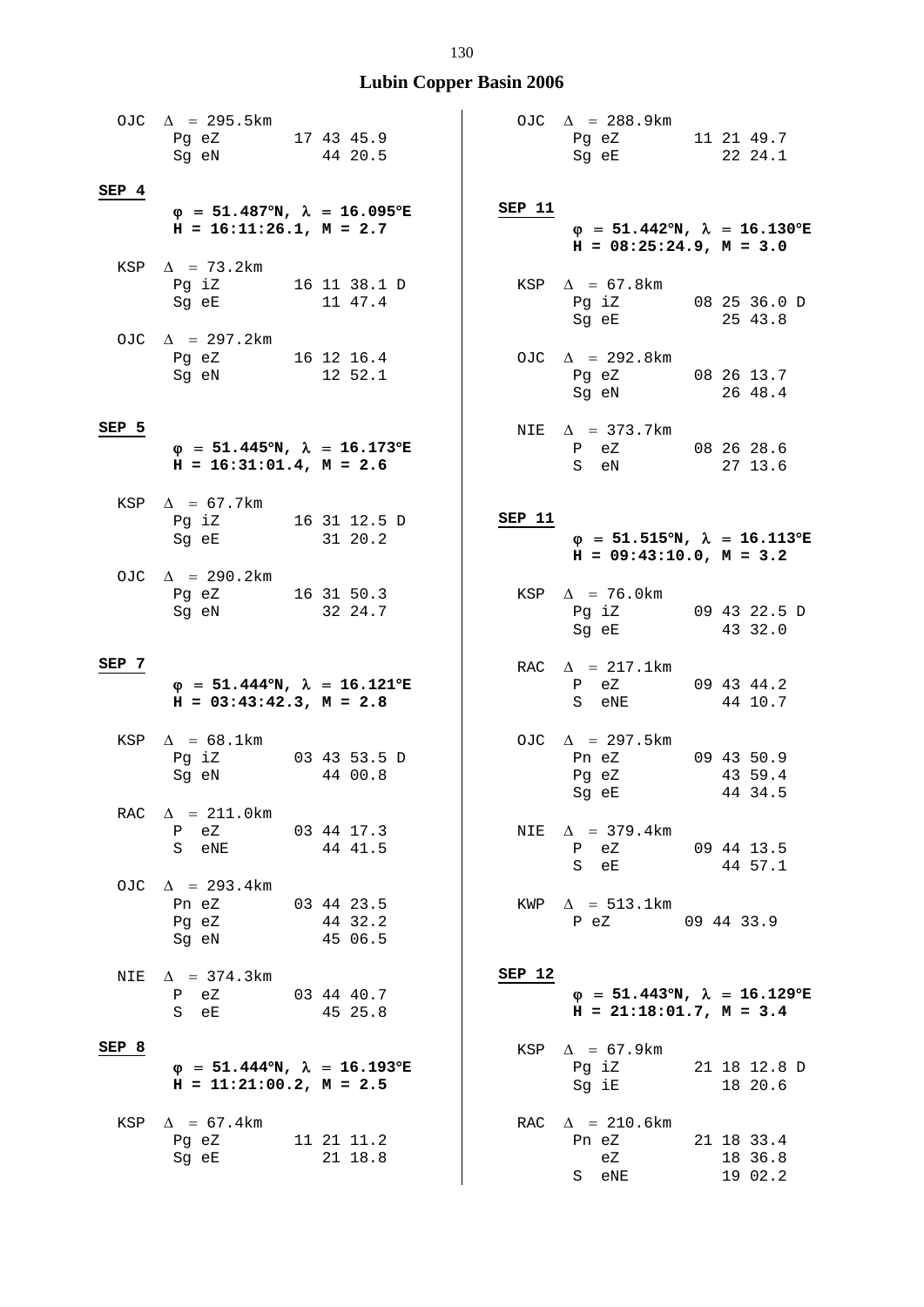|        | GKP $\Delta$ = 217.4km<br>Pn eZ<br>S eE                                 | 21 18 35.7<br>19 06.4            |
|--------|-------------------------------------------------------------------------|----------------------------------|
|        | OJC $\Delta$ = 292.9km<br>Pn eZ<br>Pg iZ<br>Sg eN                       | 21 18 42.3<br>18 50.6<br>19 25.0 |
|        | NIE $\Delta$ = 373.8km<br>Pn eZ<br>eZ<br>S eN                           | 21 18 54.2<br>19 04.2<br>19 49.1 |
|        | KWP $\Delta$ = 509.1km<br>Pn eZ<br>eZ<br>S eNE                          | 21 19 10.4<br>19 24.6<br>20 32.7 |
|        | SUW $\Delta$ = 556.8km<br>Pn eZ                                         | 21 19 16.4                       |
| SEP 13 |                                                                         |                                  |
|        | $\varphi$ = 51.516°N, $\lambda$ = 16.116°E<br>$H = 04:16:33.0, M = 3.1$ |                                  |
|        | KSP $\Delta$ = 76.1km<br>Pg iZ<br>Sg iE                                 | 04 16 45.5 D<br>16 54.5          |
|        | RAC $\Delta$ = 217.0km<br>Pn eZ<br>eZ<br>S eNE                          | 04 17 04.6<br>17 08.3<br>17 34.9 |
|        | OJC $\Delta$ = 297.4km<br>Pg eZ<br>Sg eE                                | 04 17 23.0<br>17 57.8            |
| NIE    | $\Delta$ = 379.3 km<br>P eZ<br>S<br>eN                                  | 04 17 35.1<br>18 19.4            |
| SEP 14 | $\Phi = 51.456^{\circ}N$ , $\lambda = 16.102^{\circ}E$                  |                                  |
|        | $H = 09:03:49.0, M = 2.9$                                               |                                  |
| KSP    | $\Delta$ = 69.7km<br>Pg iZ<br>Sg eE                                     | 09 04 00.4 D<br>04 08.8          |
| OJC.   |                                                                         |                                  |
|        | $\Delta$ = 295.2km<br>Pq eZ<br>Sg eN                                    | 09 04 38.7<br>05 13.5            |

| SEP 25 | $\varphi = 51.537^{\circ}N$ , $\lambda = 16.061^{\circ}E$<br>$H = 16:00:46.7$ , $M = 3.4$ |  |                                  |
|--------|-------------------------------------------------------------------------------------------|--|----------------------------------|
| KSP    | $\Delta$ = 79.1km<br>Pg iZ<br>Sg iE                                                       |  | 16 00 59.7 D<br>01 09.2          |
|        | RAC $\Delta$ = 221.4km<br>Pn eZ<br>eZ<br>S eNE                                            |  | 16 01 19.4<br>01 23.2<br>01 49.4 |
|        | GKP $\Delta$ = 209.3km<br>P eZ<br>S eE                                                    |  | 16 01 25.7<br>01 48.5            |
|        | OJC $\Delta$ = 301.8km<br>Pn eZ<br>Pg eZ<br>Sg eE                                         |  | 16 01 28.2<br>01 36.2<br>02 12.5 |
|        | NIE $\Delta$ = 383.8km<br>P eZ<br>S eE                                                    |  | 16 01 50.8<br>02 36.8            |
|        | KWP $\Delta$ = 517.3km<br>Pn eZ<br>Sg eNE                                                 |  | 16 02 11.3<br>03 24.3            |
| SEP 25 |                                                                                           |  |                                  |
|        | $\varphi$ = 51.450°N, $\lambda$ = 16.175°E<br>$H = 16:44:59.3, M = 3.2$                   |  |                                  |
| KSP    | $\Delta = 68.2 \text{km}$<br>Pq iZ<br>Sg eE                                               |  | 16 45 10.5 D<br>45 18.4          |
|        | RAC $\Delta$ = 208.9km<br>P eZ<br>S<br>eNE                                                |  | 16 45 35.9<br>46 01.4            |

# GKP  $\Delta$  = 215.6km P eZ 16 45 42.1 Sn eE 46 04.6 OJC  $\Delta$  = 290.3km Pg eZ 16 45 48.6 Sg eE 46 23.1 NIE  $\Delta$  = 371.6km

 P eZ 16 46 03.4 S eN 46 48.0 KWP  $\Delta = 506.4$ km P eZ 16 46 23.8 S eNE 47 33.2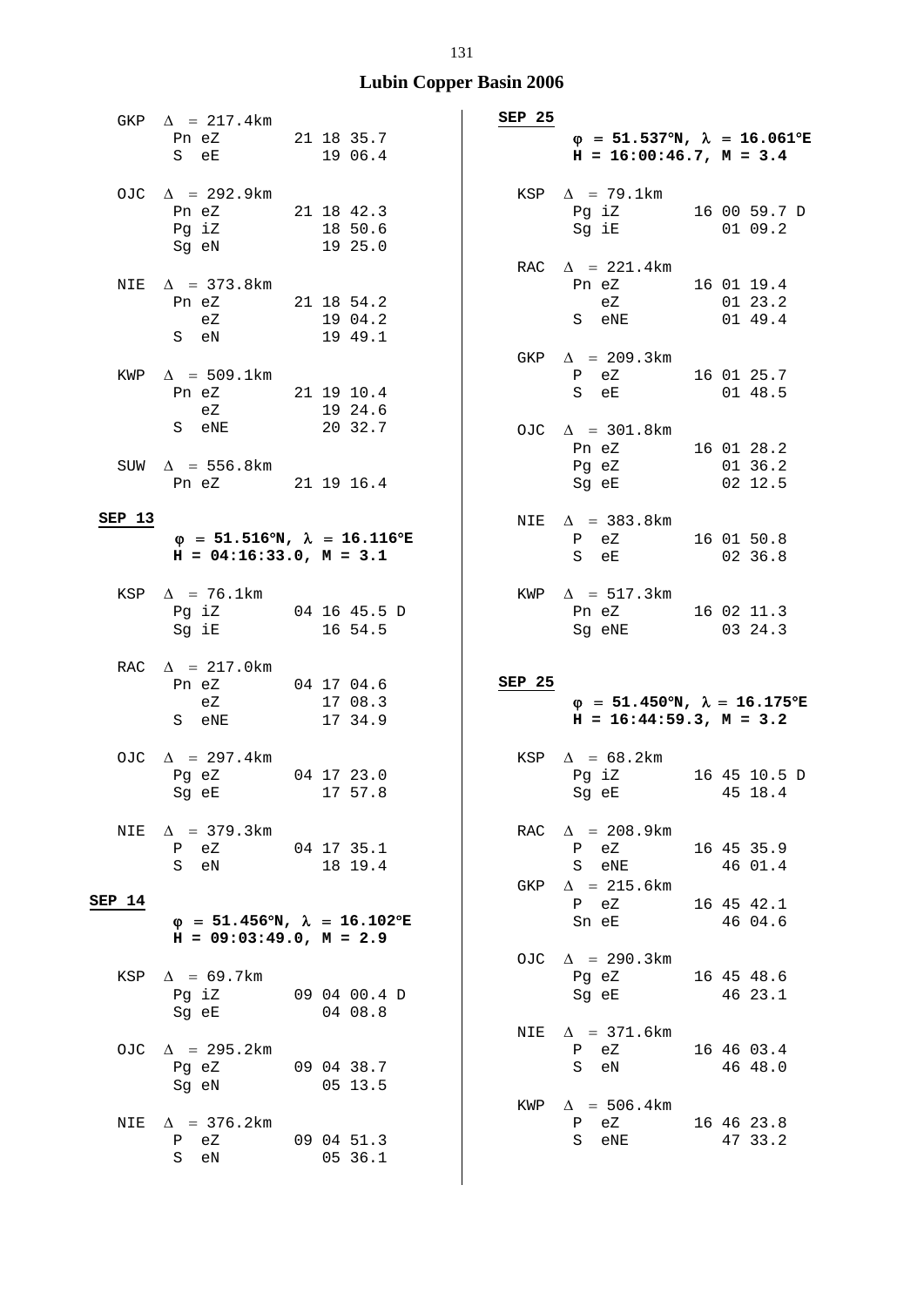| SEP 25 |                                                                                                                                                                      |  |                         | OCT 3 |                                                                                                                           |                         |
|--------|----------------------------------------------------------------------------------------------------------------------------------------------------------------------|--|-------------------------|-------|---------------------------------------------------------------------------------------------------------------------------|-------------------------|
|        | $\varphi = 51.446^{\circ}N$ , $\lambda = 16.172^{\circ}E$<br>$H = 17:01:02.5$ , $M = 2.5$                                                                            |  |                         |       | $\varphi$ = 51.539°N, $\lambda$ = 16.020°E<br>$H = 02:28:22.5$ , $M = 2.6$                                                |                         |
|        | KSP $\Delta$ = 67.8km<br>Pg iz $170113.6 D$<br>Sg eE                                                                                                                 |  | 0121.3                  |       | KSP $\Delta = 80.0$ km<br>Pg iZ 02 28 35.6 D<br>Sg eE                                                                     | 28 45.3                 |
|        | OJC $\Delta$ = 290.3km<br>Pg eZ 17 01 50.6<br>Sg eN                                                                                                                  |  | 02 25.3                 |       | GKP $\Delta$ = 210.2km<br>P eZ 02 29 03.3                                                                                 |                         |
| SEP 25 | $\varphi$ = 51.537°N, $\lambda$ = 16.058°E<br>$H = 17:15:04.1, M = 2.7$                                                                                              |  |                         |       | OJC $\Delta$ = 304.5km<br>Pn eZ 02 29 04.4<br>Pg eZ<br>Sg eEN 29 49.1                                                     | 29 13.2                 |
|        | KSP $\Delta$ = 79.2km<br>Pg iZ 17 15 17.1 D<br>Sg iE 15 26.6                                                                                                         |  |                         |       | NIE $\Delta$ = 386.2km<br>P eZ 02 29 26.8<br>S eE 30 11.8                                                                 |                         |
|        | OJC $\Delta = 302.0 \text{km}$<br>Pg eZ 17 15 54.8<br>Sg eE and the state of the state of the state of the state of the state of the state of the state of the state |  | 16 30.5                 | OCT 3 | $\varphi$ = 51.447°N, $\lambda$ = 16.164°E<br>$H = 06:26:08.5, M = 2.7$                                                   |                         |
| SEP 27 |                                                                                                                                                                      |  |                         |       | KSP $\Delta = 68.0 \text{km}$<br>Pg iZ 06 26 19.6 D<br>Sg eE 26 27.6                                                      |                         |
|        | $\varphi$ = 51.451°N, $\lambda$ = 16.173°E<br>$H = 23:09:56.2$ , $M = 2.6$<br>KSP $\Delta$ = 68.4km                                                                  |  |                         |       | OJC $\Delta$ = 290.9km<br>Pg eZ 06 26 57.4<br>Sg eN                                                                       | 27 31.6                 |
|        | Pg eZ 23 10 07.4<br>Sg eE                                                                                                                                            |  | 10 15.6                 | OCT 3 | $\varphi$ = 51.487°N, $\lambda$ = 16.099°E                                                                                |                         |
|        | OJC $\Delta$ = 290.5km<br>Pg eZ 23 10 44.9<br>Sg eN and the state of the state of the state of the state of the state of the state of the state of the state         |  | 11 19.3                 |       | $H = 16:08:35.0, M = 2.7$<br>KSP $\Delta$ = 73.1km                                                                        |                         |
| SEP 28 |                                                                                                                                                                      |  |                         |       | Pg eZ 16 08 47.0<br>Sg eE                                                                                                 | 08 55.7                 |
|        | $\varphi = 51.44^{\circ}N$ , $\lambda = 16.13^{\circ}E$<br>$H = 19:38:49$ , $M = 2.7$                                                                                |  |                         |       | OJC $\Delta$ = 296.9km<br>Pg eZ                                                                                           | 16 09 25.1              |
|        | KSP $\Delta$ = 68km<br>Pg iZ<br>Sg eE                                                                                                                                |  | 19 39 00.5 D<br>39 07.9 | NIE   | Sq eE and the state of the state of the state of the state of the state of the state of the state o<br>$\Delta$ = 378.4km | 10 00.1                 |
|        | OJC $\Delta$ = 293km<br>Pn eZ<br>Pg eZ                                                                                                                               |  | 19 39 31.5<br>39 38.4   |       | Ρ<br>eZ<br>S eE                                                                                                           | 16 09 38.1<br>10 22.5   |
| NIE    | Sg eE<br>$\Delta$ = 373 km<br>P eZ                                                                                                                                   |  | 40 12.3<br>19 39 50.3   | OCT 7 | $\varphi$ = 51.503°N, $\lambda$ = 16.091°E<br>$H = 15:41:28.2, M = 2.6$                                                   |                         |
|        | S eE                                                                                                                                                                 |  | 40 34.4                 | KSP   | $\Delta$ = 75.0km<br>$Pg$ i $Z$<br>Sg eE                                                                                  | 15 41 40.5 D<br>41 49.6 |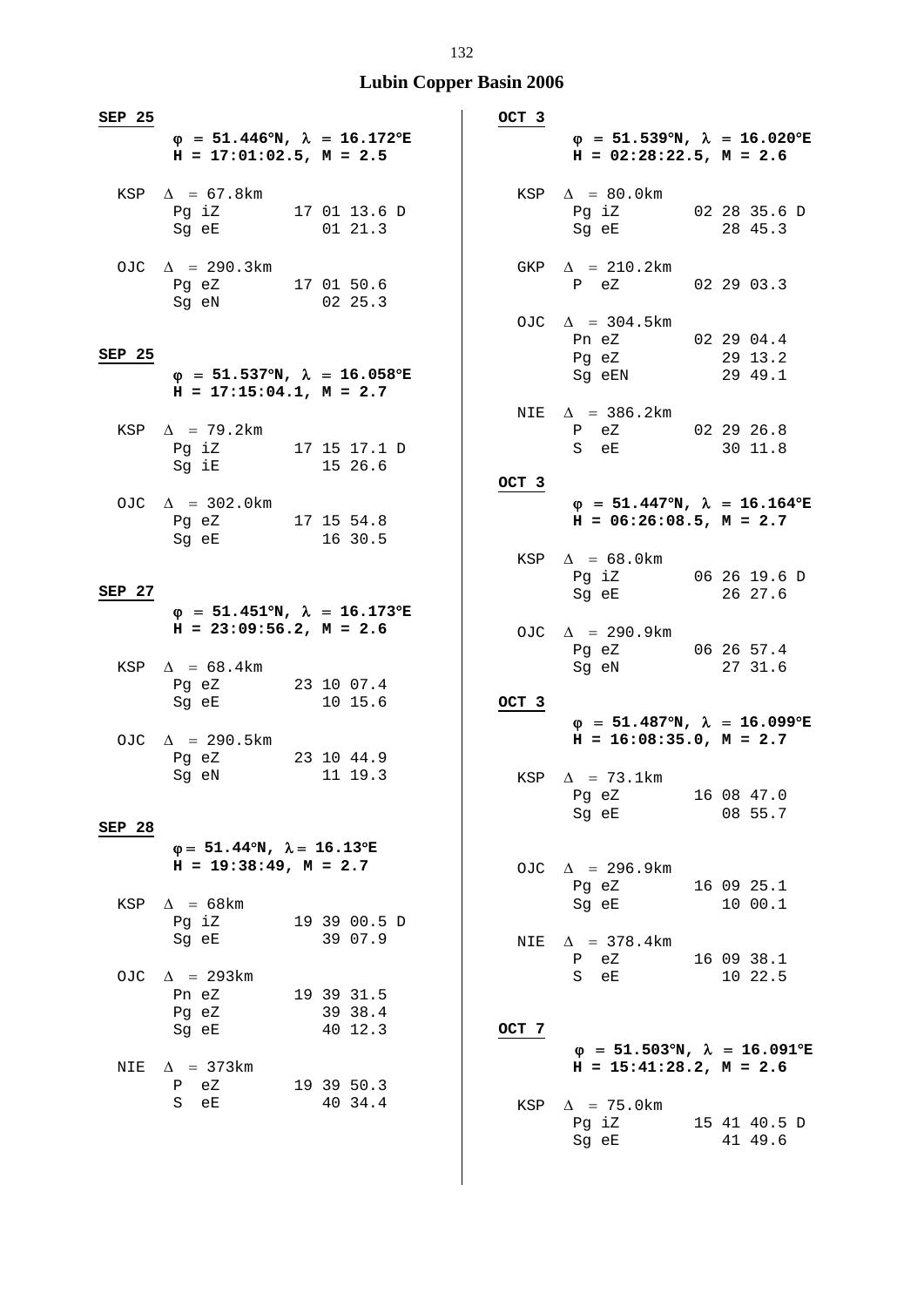|       |                                                             |                                                           | OCT 10 |                                                                                           |         |
|-------|-------------------------------------------------------------|-----------------------------------------------------------|--------|-------------------------------------------------------------------------------------------|---------|
|       | OJC $\Delta$ = 298.2km<br>Pg eZ 15 42 17.8<br>Sg eN 42 52.1 |                                                           |        | $\varphi = 51.491^{\circ}N$ , $\lambda = 16.087^{\circ}E$<br>$H = 03:47:32.6$ , $M = 3.0$ |         |
| NIE   | $\Delta$ = 379.9km<br>P eZ 15 42 31.8<br>S eE               | 43 17.6                                                   |        | KSP $\Delta$ = 73.7km<br>Pg iZ 03 47 44.7 D<br>Sg eE                                      | 47 53.6 |
| OCT 8 |                                                             |                                                           |        | RAC $\Delta$ = 216.4km<br>P eZ 03 48 08.6<br>S eNE                                        | 48 34.4 |
|       | $H = 02:52:41.1, M = 2.7$                                   | $\varphi$ = 51.516°N, $\lambda$ = 16.109°E                |        | OJC $\Delta$ = 297.9km<br>Pg eZ 03 48 22.3                                                |         |
|       | KSP $\Delta$ = 76.2km<br>Pg eZ 02 52 53.6<br>Sg eE 53 02.8  |                                                           |        | Sg eN<br>NIE $\Delta$ = 379.3km                                                           | 48 57.4 |
|       | RAC $\Delta$ = 217.4km<br>P eZ 02 53 16.9                   |                                                           |        | P eZ 03 48 35.9<br>S eN 49 22.1                                                           |         |
|       | S eNE 53 42.9<br>OJC $\Delta$ = 297.8km                     |                                                           | KWP    | $\Delta$ = 513.8km<br>P eZ 03 48 56.7<br>S eNE 50 09.4                                    |         |
|       | Pg eZ 02 53 30.4<br>Sg eN 54 05.9                           |                                                           | OCT 11 | $\varphi$ = 51.469°N, $\lambda$ = 16.106°E                                                |         |
|       | NIE $\Delta$ = 379.7km<br>P eZ 02 53 45.3<br>S eE           | 54 30.8                                                   |        | $H = 08:28:33.4$ , $M = 2.5$<br>KSP $\Delta$ = 71.1km<br>Pg iZ 08 28 45.1 D               |         |
| OCT 8 |                                                             |                                                           |        | Sg iE 28 53.6                                                                             |         |
|       | $H = 14:51:18.7, M = 3.0$                                   | $\varphi = 51.450^{\circ}N$ , $\lambda = 16.176^{\circ}E$ | OCT 12 | $\varphi = 51.582^{\circ}N$ , $\lambda = 15.994^{\circ}E$<br>$H = 04:28:37.0, M = 3.0$    |         |
|       | KSP $\Delta$ = 68.2km<br>Sg eE 51 37.8                      | Pg iZ 14 51 29.9 C                                        |        | KSP $\Delta$ = 85.1km<br>Pg eZ 04 28 50.9<br>Sg eE                                        | 29 01.1 |
| RAC   | $\Delta$ = 208.8km<br>P eZ 14 51 53.5<br>S eNE 52 18.1      |                                                           | GKP    | $\Delta$ = 206.5km<br>P eZ 04 29 15.4<br>S eE 29 38.0                                     |         |
| GKP   | $\Delta$ = 215.6km<br>P eZ<br>S eE 52 26.0                  | 14 51 56.2                                                |        | OJC $\Delta$ = 308.3km<br>Pn eZ 04 29 20.3                                                |         |
| OJC.  | $\Delta$ = 290.3km<br>Pg eZ 14 52 07.0<br>Sg eE 52 41.0     |                                                           |        | Pg eZ 29 28.5<br>Sn eN 29 51.5<br>Sg eN 30 04.3                                           |         |
| NIE   | $\Delta$ = 371.6km<br>P eZ 14 52 22.5<br>S eN 53 05.6       |                                                           |        | NIE $\Delta$ = 390.5km<br>P eZ 04 29 41.8<br>S eE 30 27.6                                 |         |
|       |                                                             |                                                           |        | KWP $\Delta$ = 523.5km<br>P eZ 04 30 02.3<br>S eNE 31 16.4                                |         |
|       |                                                             |                                                           |        |                                                                                           |         |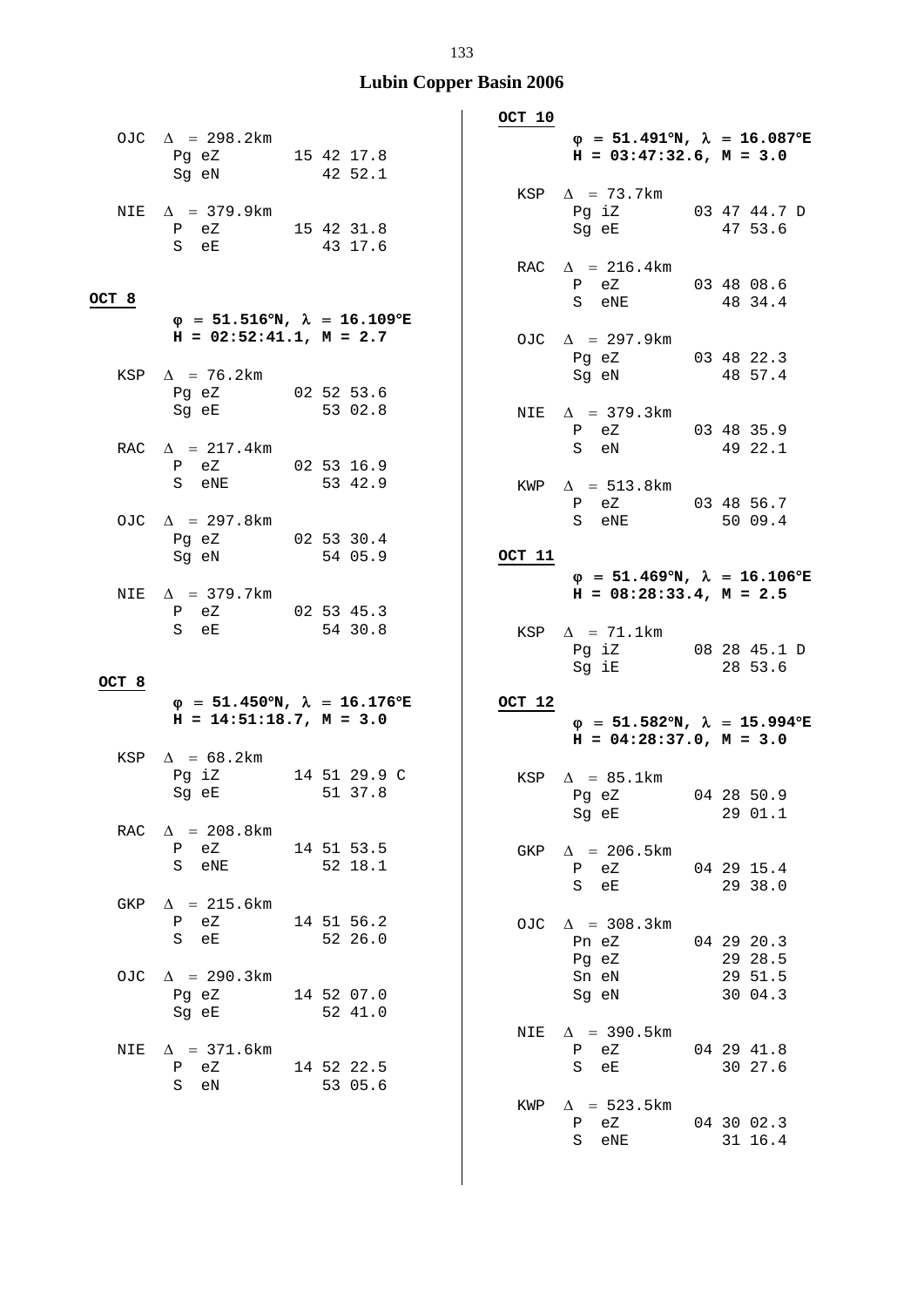| OCT 12 |                                                                                       |                                            | OCT 16 |                                                                                                                                                                                             |
|--------|---------------------------------------------------------------------------------------|--------------------------------------------|--------|---------------------------------------------------------------------------------------------------------------------------------------------------------------------------------------------|
|        | $\varphi = 51.47^{\circ}N$ , $\lambda = 16.11^{\circ}E$<br>$H = 15:55:51, M = 2.9$    |                                            |        | $\varphi$ = 51.536°N, $\lambda$ = 16.032°E<br>$H = 21:38:11.9$ , $M = 2.4$                                                                                                                  |
|        | KSP $\Delta$ = 71km<br>Pg iZ<br>Sg eE                                                 | 15 56 03.2<br>56 11.7                      |        | KSP $\Delta$ = 79.4km<br>Pg eZ 21 38 24.9<br>38 34.3<br>Sg eE                                                                                                                               |
|        | OJC $\Delta$ = 295km<br>Pn eZ 15 56 34.0<br>Pg eZ<br>Sg eE                            | 56 42.1<br>57 16.9                         |        | OJC $\Delta$ = 303.6km<br>Pg eZ 21 39 04.2<br>39 39.0<br>Sq eE                                                                                                                              |
|        | NIE $\Delta$ = 377km<br>P eZ 15 56 54.5<br>S eE                                       | 57 40.5                                    | OCT 18 | $\varphi$ = 51.514°N, $\lambda$ = 16.110°E<br>$H = 15:42:56.7$ , $M = 2.5$                                                                                                                  |
| OCT 13 | $\varphi = 51.47^{\circ}N$ , $\lambda = 16.11^{\circ}E$<br>$H = 15:55:22$ , $M = 3.0$ |                                            |        | KSP $\Delta$ = 75.9km<br>Pg eZ 15 43 09.1<br>Sg eE 43 18.5                                                                                                                                  |
|        | KSP $\Delta$ = 71km<br>Pg eZ 15 55 33.6<br>Sq eE 55 42.2                              |                                            |        | OJC $\Delta$ = 297.6km<br>Pg eZ 15 43 46.8<br>44 21.7<br>Sg eN and the state of the state of the state of the state of the state of the state of the state of the state                     |
|        | OJC $\Delta$ = 295km<br>Pg eZ<br>Sg eN                                                | 15 56 11.2<br>56 46.5                      | OCT 23 | $\varphi = 51.54^{\circ}N$ , $\lambda = 16.03^{\circ}E$<br>$H = 08:23:48$ , $M = 2.7$                                                                                                       |
| NIE    | $\Delta$ = 377km<br>P eZ<br>S eE                                                      | 15 56 24.9<br>57 09.2                      |        | KSP $\Delta$ = 80km<br>Pg eZ<br>08 24 01.5<br>24 10.9<br>Sg eE                                                                                                                              |
| OCT 14 | $H = 07:41:08.0, M = 3.6$                                                             | $\varphi$ = 51.457°N, $\lambda$ = 16.100°E |        | OJC $\Delta$ = 304km<br>08 24 39.3<br>Pg eZ<br>Sg eN<br>25 14.9                                                                                                                             |
|        | $KSP \quad \Delta = 69.9 \text{km}$<br>Sg eE 41 27.2                                  | Pg iZ 07 41 19.4 D                         | OCT 26 | $\varphi = 51.451^{\circ}N$ , $\lambda = 16.175^{\circ}E$<br>$H = 03:46:33.6$ , $M = 2.5$                                                                                                   |
| RAC    | $\Delta$ = 213.1km<br>P eZ 07 41 43.5<br>S eNE 42 08.5                                |                                            |        | KSP $\Delta = 68.3 \text{km}$<br>Pg iZ 03 46 44.8 C<br>Sg eE<br>46 53.1<br>OJC $\Delta$ = 290.4km                                                                                           |
| GKP    | $\Delta$ = 216.6km<br>Pn eZ 07 41 42.0<br>S eNE                                       | 42 11.8                                    | OCT 29 | Pg eZ 03 47 22.0<br>Sg eN 47 56.4                                                                                                                                                           |
| OJC.   | $\Delta$ = 295.4 km<br>Pn eZ<br>Pg eZ<br>Sn eE                                        | 07 41 48.9<br>41 57.8<br>42 19.6           |        | $\varphi$ = 51.456°N, $\lambda$ = 16.081°E<br>$H = 21:12:56.2, M = 2.6$<br>KSP $\Delta$ = 70.0km<br>Pg iZ 21 13 07.7 D                                                                      |
| NIE    | Sg eE<br>$\Delta$ = 376.3km<br>P eZ 07 42 10.7<br>S eE                                | 42 33.0<br>42 54.4                         |        | Sg eE and the state of the state of the state of the state of the state of the state of the state of the state<br>13 16.2<br>OJC $\Delta$ = 296.5km<br>Pg eZ 21 13 44.6<br>Sg eN<br>14 20.5 |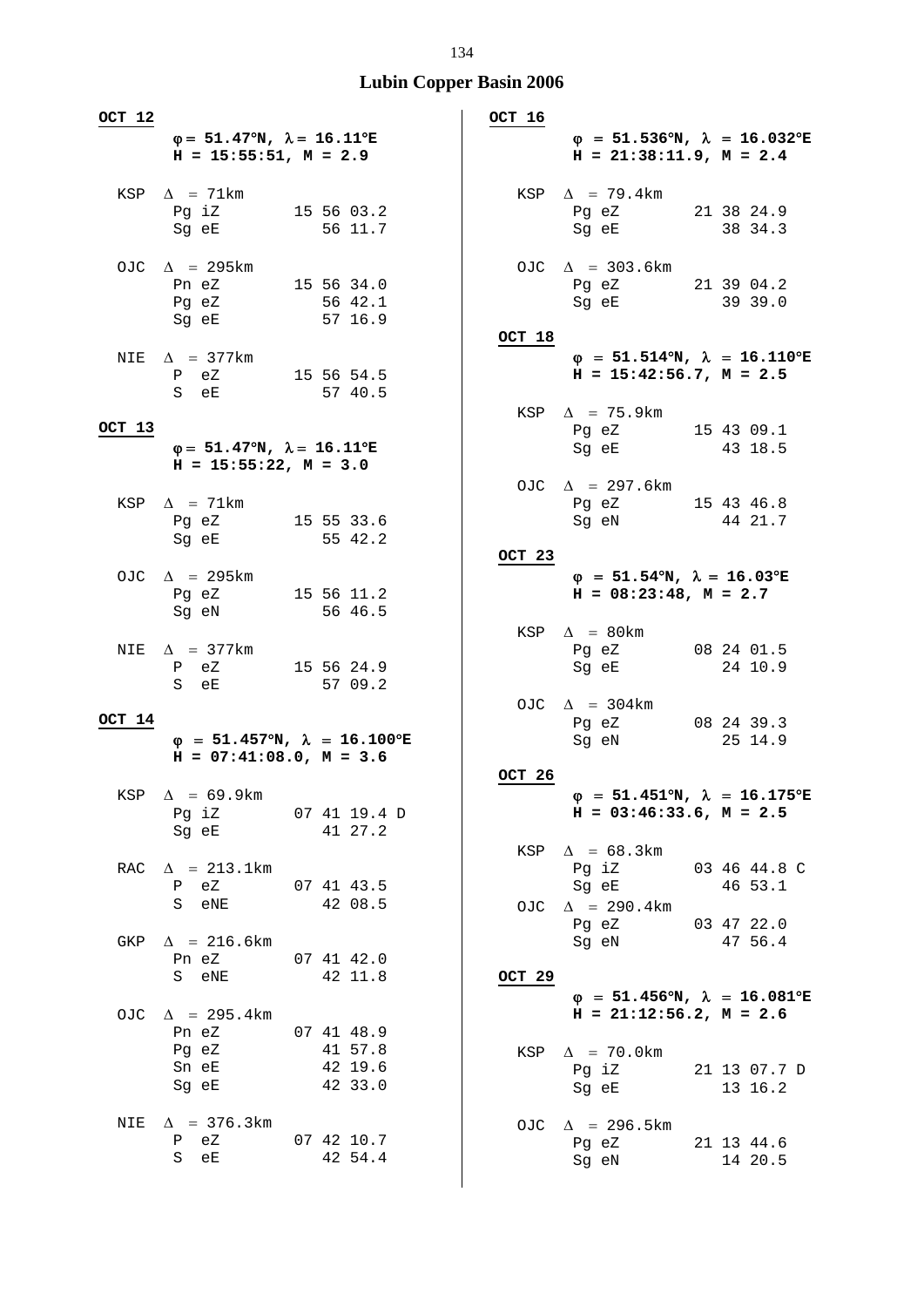| OCT 31           |                                                                                       |                                                           | NIE   | $\Delta$ = 377.4 km                                                                                                                                           |                         |
|------------------|---------------------------------------------------------------------------------------|-----------------------------------------------------------|-------|---------------------------------------------------------------------------------------------------------------------------------------------------------------|-------------------------|
|                  | $H = 03:09:40.8$ , $M = 3.3$                                                          | $\varphi$ = 51.445°N, $\lambda$ = 16.173°E                |       | P eZ 07 38 13.6<br>S eE                                                                                                                                       | 38 58.5                 |
|                  | KSP $\Delta$ = 67.7km<br>Pg iZ 03 09 51.9 D<br>Sg eE                                  | 10 00.0                                                   | NOV 4 | $\varphi$ = 51.527°N, $\lambda$ = 16.073°E<br>$H = 12:58:05.5$ , $M = 2.9$                                                                                    |                         |
|                  | RAC $\Delta$ = 208.6km<br>Pn eZ 03 10 11.8<br>P eZ<br>S eNE                           | 10 15.5<br>10 38.3                                        |       | KSP $\Delta$ = 77.9km<br>Pg iZ 12 58 18.3 D<br>Sg eE and the state of the state of the state of the state of the state of the state of the state of the state | 58 27.5                 |
|                  | GKP $\Delta$ = 216.2km<br>Pn eZ 03 10 14.1<br>S eNE                                   | 10 45.3                                                   |       | RAC $\Delta$ = 220.0km<br>P eZ<br>S eNE                                                                                                                       | 12 58 42.3<br>59 07.6   |
|                  | OJC $\Delta$ = 290.2km<br>Pn eZ 03 10 20.9<br>Pg eZ<br>Sg eN                          | 10 29.6<br>11 04.4                                        |       | OJC $\Delta$ = 300.6km<br>Pg eZ 12 58 55.9<br>Sg eN                                                                                                           | 59 31.1                 |
|                  | NIE $\Delta$ = 371.4km<br>P eZ 03 10 44.5<br>S eN                                     | 11 27.8                                                   |       | NIE $\Delta$ = 382.4km<br>$P$ eZ<br>S eE                                                                                                                      | 12 59 09.5<br>59 53.9   |
|                  | KWP $\Delta$ = 506.3km<br>Pn eZ 03 10 49.2<br>Sn eNE                                  | 11 48.9                                                   | NOV 4 | $\varphi = 51.47^{\circ}N$ , $\lambda = 16.09^{\circ}E$<br>$H = 17:09:31, M = 2.8$                                                                            |                         |
| NOV 1            | $\varphi = 51.40^{\circ}N$ , $\lambda = 16.18^{\circ}E$<br>$H = 12:32:09$ , $M = 2.7$ |                                                           |       | KSP $\Delta$ = 71km<br>Pg iZ 17 09 43.0 D<br>Sg eE                                                                                                            | 09 51.9                 |
|                  | KSP $\Delta$ = 63km<br>Pg iZ 12 32 19.2 D<br>Sg eE                                    | 32 26.5                                                   |       | RAC $\Delta$ = 215km<br>P eZ<br>S<br>eNE                                                                                                                      | 17 10 06.9<br>10 31.3   |
| OJC.             | $\Delta$ = 288km<br>Pg eZ<br>Sq eE                                                    | 12 32 57.4<br>33 32.2                                     | NOV 4 | $\varphi$ = 51.485°N, $\lambda$ = 16.101°E<br>$H = 17:10:02.9$ , $M = 2.8$                                                                                    |                         |
| NOV <sub>3</sub> | $H = 07:37:11.0, M = 3.1$                                                             | $\varphi = 51.457^{\circ}N$ , $\lambda = 16.082^{\circ}E$ | KSP   | $\Delta$ = 72.9km<br>Pg eZ<br>Sg eE                                                                                                                           | 17 10 14.8<br>10 23.6   |
|                  | KSP $\Delta$ = 70.1km<br>Sg eE                                                        | Pg iZ 07 37 22.5 D<br>37 30.2                             |       | OJC $\Delta$ = 296.7km<br>Pg eZ<br>Sq eE                                                                                                                      | 17 10 52.4<br>11 27.8   |
| RAC              | $\Delta$ = 214.0km<br>P eZ<br>S eNE                                                   | 07 37 46.8<br>38 10.3                                     | NOV 6 | $\varphi$ = 51.527°N, $\lambda$ = 16.077°E<br>$H = 18:32:41.9$ , $M = 2.9$                                                                                    |                         |
|                  | OJC $\Delta$ = 296.5km<br>Pn eZ<br>Pg eZ<br>Sg eN                                     | 07 37 52.0<br>38 00.6<br>38 35.4                          | KSP   | $\Delta$ = 77.8 km<br>Pg iZ<br>Sg eE                                                                                                                          | 18 32 54.7 D<br>33 03.7 |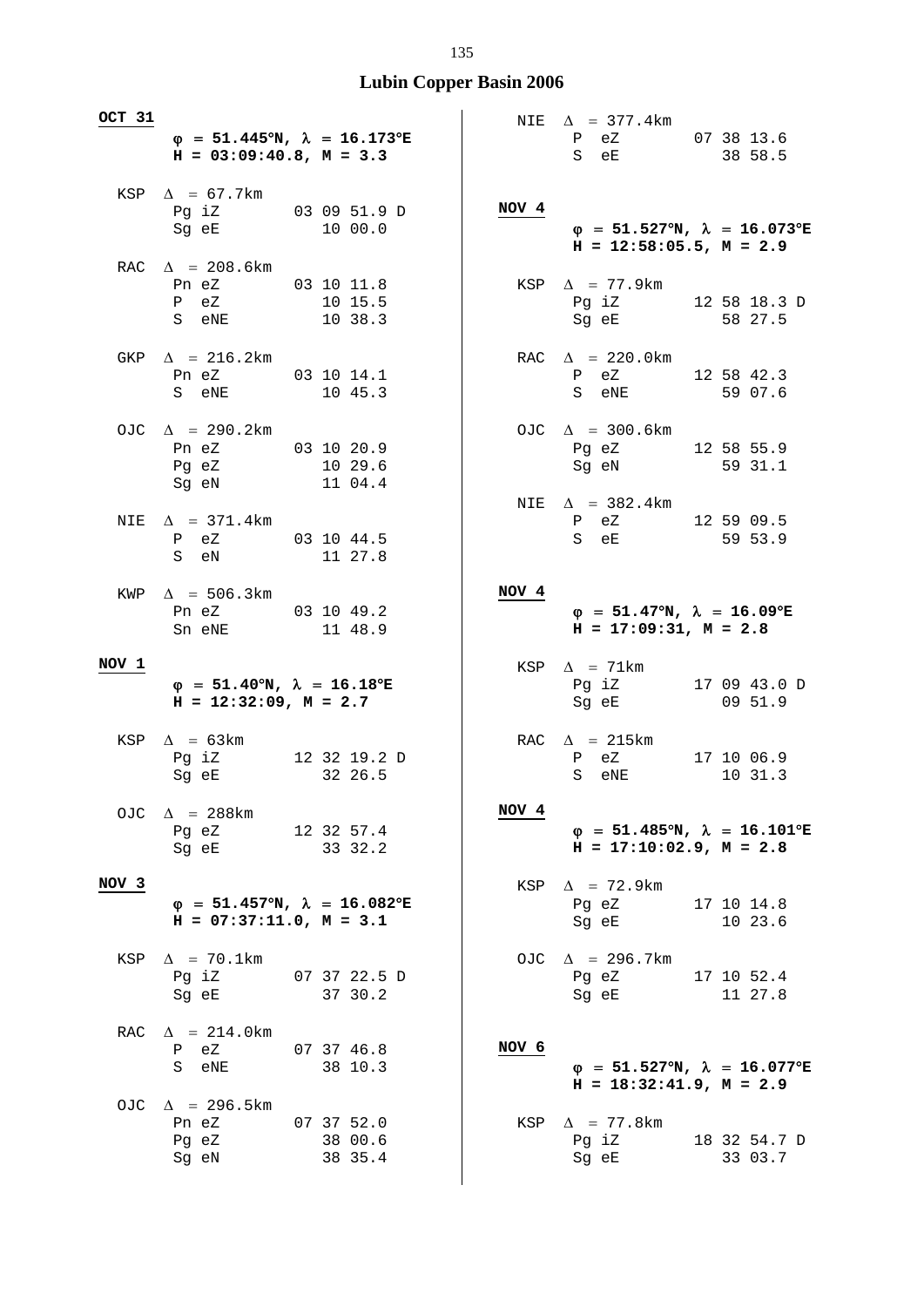|        | RAC $\Delta$ = 219.8km<br>P eZ 18 33 17.8<br>S eNE 33 44.4             |                                                                            | NOV 18        | $\varphi = 51.539^{\circ}N$ , $\lambda = 16.021^{\circ}E$<br>$H = 00:08:40.7$ , $M = 2.6$                                                                           |                         |
|--------|------------------------------------------------------------------------|----------------------------------------------------------------------------|---------------|---------------------------------------------------------------------------------------------------------------------------------------------------------------------|-------------------------|
|        | OJC $\Delta$ = 300.4km<br>Pg eZ 18 33 31.7<br>Sg eN                    | 34 07.3                                                                    |               | KSP $\Delta$ = 80.0km<br>Pg eZ 00 08 53.8<br>Sg eE                                                                                                                  | 09 03.6                 |
| NIE    | $\Delta$ = 382.2km<br>$P$ eZ 18 33 45.6<br>S eE                        | 34 30.3                                                                    |               | OJC $\Delta$ = 304.4km<br>Pg eZ 00 09 31.8<br>Sg eE                                                                                                                 | 10 07.4                 |
| NOV 8  | $\varphi$ = 51.48°N, $\lambda$ = 16.04°E<br>$H = 16:51:58$ , $M = 2.6$ |                                                                            |               | NIE $\Delta$ = 386.1km<br>P eZ 00 09 45.0<br>S eE                                                                                                                   | 10 30.5                 |
|        | KSP $\Delta$ = 73km<br>Pg iZ 16 52 10.0 D<br>Sg eE 52 18.6             |                                                                            | NOV 19        | $\varphi = 51.460^{\circ}N$ , $\lambda = 16.082^{\circ}E$<br>$H = 06:45:29.6$ , $M = 2.8$                                                                           |                         |
|        | OJC $\Delta$ = 300km<br>Pg eZ 16 52 49.3<br>Sg eN 53 24.3              |                                                                            |               | KSP $\Delta$ = 70.4km<br>Pg eZ 06 45 41.1<br>Sg eE 45 49.6                                                                                                          |                         |
| NOV 10 | $H = 09:40:37.6$ , $M = 2.5$                                           | $\varphi$ = 51.456°N, $\lambda$ = 16.080°E                                 |               | RAC $\Delta$ = 214.2km<br>P eZ 06 46 05.0<br>S eNE 46 30.2                                                                                                          |                         |
|        | KSP $\Delta$ = 70.0km<br>Pg eZ 09 40 49.1<br>Sq eE                     | 40 57.7                                                                    |               | OJC $\Delta$ = 296.7km<br>Pg eZ<br>Sg eN                                                                                                                            | 06 46 18.1<br>46 54.0   |
| NOV 14 |                                                                        | $\varphi$ = 51.478°N, $\lambda$ = 16.104°E<br>$H = 02:06:17.9$ , $M = 2.4$ |               | NIE $\Delta$ = 377.6km<br>$P$ eZ<br>S<br>eE                                                                                                                         | 06 46 31.7<br>47 16.4   |
| KSP    | $\Delta$ = 72.1km<br>Pg iZ 02 06 29.7 D<br>Sg eE 06 37.9               |                                                                            | <b>NOV 20</b> | $\varphi$ = 51.448°N, $\lambda$ = 16.191°E<br>$H = 15:00:33.3, M = 2.6$                                                                                             |                         |
|        | OJC $\Delta$ = 296.2km<br>Pg eZ 02 07 08.1<br>Sg eN                    | 07 43.7                                                                    |               | KSP $\Delta = 67.9 \text{km}$<br>Pg eZ 15 00 44.4<br>Sg eE and the state of the state of the state of the state of the state of the state of the state of the state | 00 52.6                 |
| NOV 14 | $H = 05:01:27.1, M = 2.7$                                              | $\varphi$ = 51.444 <sup>o</sup> N, $\lambda$ = 16.173 <sup>o</sup> E       |               | OJC $\Delta$ = 289.3km<br>Pg eZ 15 01 22.5<br>Sg eNE                                                                                                                | 01 57.6                 |
| KSP    | $\Delta$ = 67.6km<br>Sg eE                                             | Pg iZ 05 01 38.2 D<br>0146.4                                               | NOV 22        | $\varphi$ = 51.488°N, $\lambda$ = 16.088°E<br>$H = 17:11:00.1, M = 2.5$                                                                                             |                         |
|        | OJC $\Delta$ = 290.2km<br>Pg eZ<br>Sg eN                               | 05 02 14.3<br>02 49.3                                                      |               | KSP $\Delta$ = 73.4km<br>Pg iZ<br>Sg eE                                                                                                                             | 17 11 12.1 D<br>11 20.8 |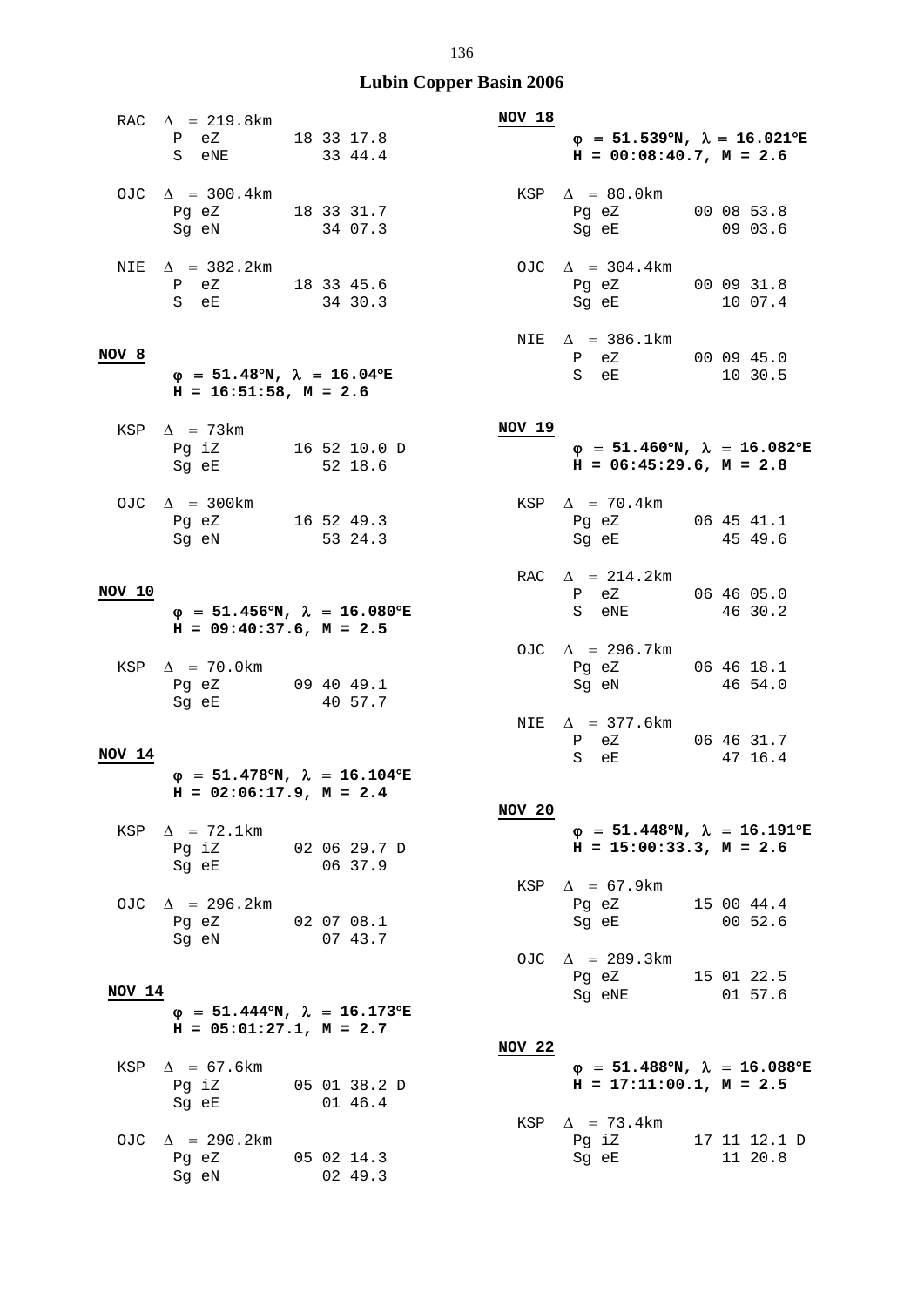|        | OJC $\Delta$ = 297.7km<br>Pg eZ 17 11 49.8<br>Sg eN 12 25.0                                                                                            |                                                           | DEC 1<br>$\varphi = 51.443^{\circ}N$ , $\lambda = 16.187^{\circ}E$<br>$H = 23:03:06.4$ , $M = 2.6$<br>KSP $\Delta$ = 67.4km |
|--------|--------------------------------------------------------------------------------------------------------------------------------------------------------|-----------------------------------------------------------|-----------------------------------------------------------------------------------------------------------------------------|
| NOV 24 | $\varphi = 51.46^{\circ}N$ , $\lambda = 16.08^{\circ}E$                                                                                                |                                                           | Pg iZ 23 03 17.4 D<br>03 25.3<br>Sg eE                                                                                      |
|        | $H = 01:56:43$ , $M = 2.8$<br>RAC $\Delta$ = 214km                                                                                                     |                                                           | OJC $\Delta$ = 289.3km<br>Pg eZ 23 03 53.4<br>Sg eE 04 28.4                                                                 |
|        | P eZ 01 57 16.6<br>S eNE                                                                                                                               | 57 40.8                                                   | NIE $\Delta$ = 370.5km<br>P eZ 23 04 08.3                                                                                   |
|        | OJC $\Delta$ = 297km<br>Pn eZ 01 57 22.6<br>Pg eZ 57 30.0<br>Sg eN 58 06.0                                                                             |                                                           | S eN<br>04 53.0<br>DEC <sub>2</sub><br>$\varphi$ = 51.516°N, $\lambda$ = 16.115°E<br>$H = 13:32:26.6, M = 3.1$              |
|        | NIE $\Delta$ = 378 km<br>P eZ 01 57 44.1<br>S eN 58 29.3                                                                                               |                                                           | KSP $\Delta$ = 76.1km<br>Pg iZ 13 32 39.1 D<br>Sg eE 32 48.6                                                                |
| NOV 30 | $H = 11:12:34.3, M = 3.0$                                                                                                                              | $\varphi$ = 51.552°N, $\lambda$ = 16.101°E                | RAC $\Delta$ = 217.1km<br>P eZ 13 33 02.8<br>S eNE 33 29.2                                                                  |
|        | KSP $\Delta = 80.2$ km<br>Pg iZ 11 12 47.5 D<br>Sg eE                                                                                                  | 12 56.9                                                   | GKP $\Delta$ = 210.1km<br>eZ 13 33 05.7<br>$\mathbf{P}$<br>S eE 33 28.8                                                     |
| GKP    | RAC $\Delta$ = 220.7km<br>P eZ 11 13 11.4<br>S eNE<br>$\Delta$ = 206.7km                                                                               | 13 36.3                                                   | OJC $\Delta$ = 297.4km<br>Pg eZ 13 33 16.7<br>33 52.2<br>Sg eN                                                              |
|        | P eZ<br>S eNE 13 35.2                                                                                                                                  | 11 13 12.8                                                | NIE $\Delta$ = 379.4km<br>P eZ 13 33 29.3<br>34 13.8<br>S eE                                                                |
| OJC    | $\Delta$ = 300.2km<br>Pg eZ 11 13 24.0<br>Sg eEN                                                                                                       | 13 59.8                                                   | $\Delta$ = 513.0km<br>KWP<br>P eZ 13 33 50.1<br>S eNE<br>35 00.0                                                            |
| NIE    | $\Delta$ = 382.5km<br>P eZ 11 13 37.7<br>S eE and the state of the state of the state of the state of the state of the state of the state of the state | 14 22.5                                                   | DEC 6<br>$\varphi$ = 51.445°N, $\lambda$ = 16.168°E<br>$H = 07:18:33.7, M = 2.9$                                            |
| DEC 1  | $H = 19:19:59.1, M = 2.6$                                                                                                                              | $\varphi = 51.451^{\circ}N$ , $\lambda = 16.174^{\circ}E$ | $\Delta$ = 67.7km<br>KSP<br>Pg iZ 07 18 44.8 D<br>Sg eE 18 52.1                                                             |
| KSP    | $\Delta$ = 68.3km<br>Pg eZ 19 20 10.3<br>Sg eE                                                                                                         | 20 18.8                                                   | $\Delta$ = 290.5km<br>OJC<br>07 19 22.4<br>Pg eZ<br>Sg eN<br>19 57.5                                                        |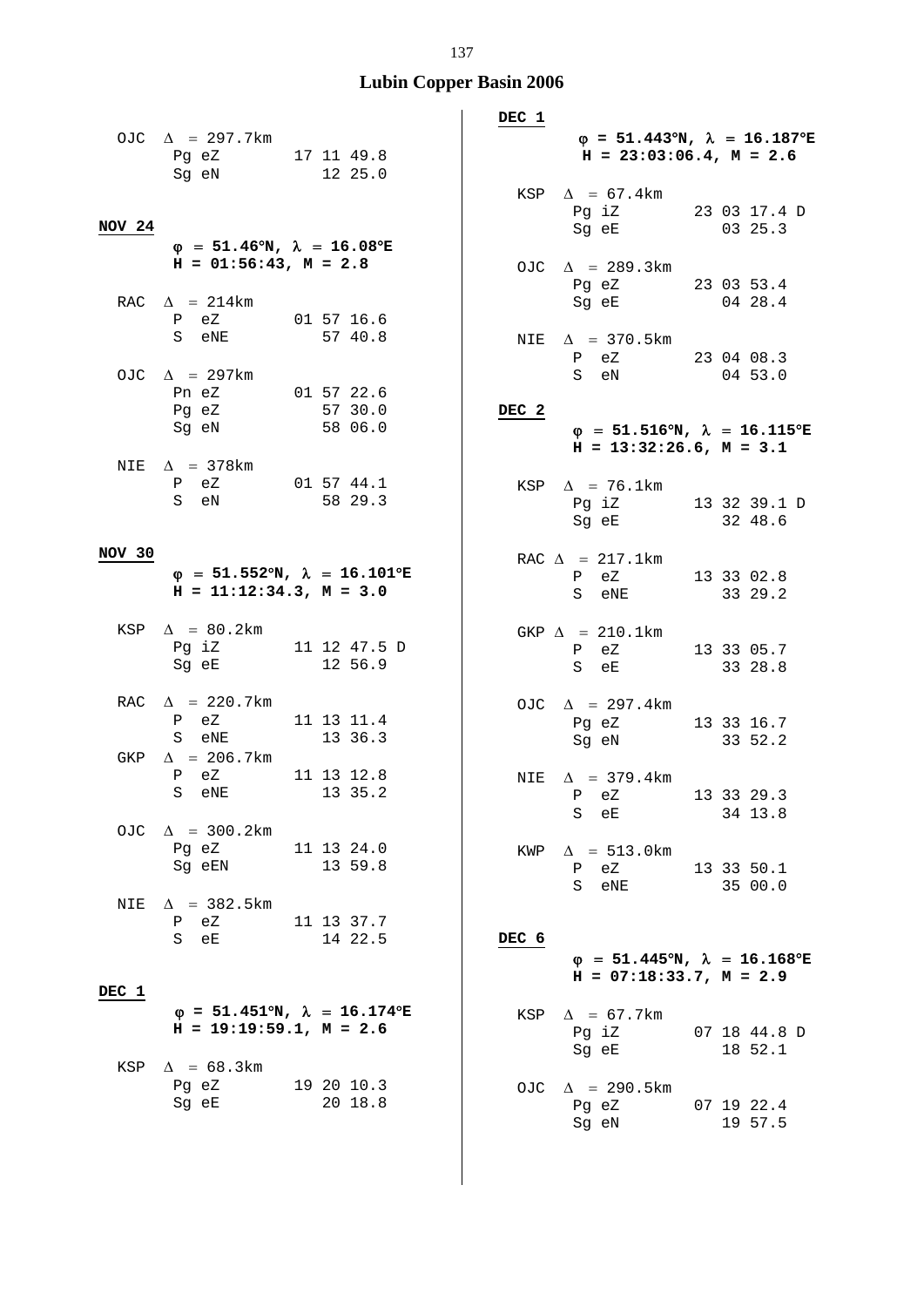$\mathsf{l}$ 

| NIE    | $\Delta$ = 371.7km<br>P eZ<br>S eN                                                     | 07 19 37.7<br>20 21.8            |        | OJC $\Delta$ = 297.5km<br>Pg eZ 16 45 31.2<br>Sg eE                                                                                                         |  | 46 05.7                          |
|--------|----------------------------------------------------------------------------------------|----------------------------------|--------|-------------------------------------------------------------------------------------------------------------------------------------------------------------|--|----------------------------------|
| DEC 9  | $\varphi$ = 51.473°N, $\lambda$ = 16.139°E<br>$H = 20:11:11.5$ , $M = 3.3$             |                                  |        | NIE $\Delta$ = 379.4km<br>P eZ 16 45 44.2<br>S eE                                                                                                           |  | 46 30.2                          |
| KSP    | $\Delta$ = 71.1km<br>Pg iZ 20 11 23.2 D<br>Sg eE                                       | 11 30.7                          | DEC 14 | $\varphi = 51.501^{\circ}N$ , $\lambda = 16.032$<br>$H = 12:21:24.2, M = 2.6$                                                                               |  |                                  |
|        | RAC $\Delta$ = 212.5km<br>Pn eZ<br>eZ<br>S eEN 12 11.6                                 | 20 11 43.2<br>11 46.4            |        | KSP $\Delta$ = 75.7km<br>Pg eZ 12 21 36.6<br>Sg eE and the state of the state of the state of the state of the state of the state of the state of the state |  | 21 45.6                          |
| GKP    | $\Delta$ = 214.0km<br>Pn eZ 20 11 45.1<br>eZ 11 52.6<br>Sg eE 12 15.2                  |                                  | DEC 15 | $\varphi$ = 51.477°N, $\lambda$ = 16.105<br>$H = 16:47:17.9$ , $M = 2.5$                                                                                    |  |                                  |
|        | OJC $\Delta$ = 293.7km<br>Pn eZ 20 11 52.0<br>Pg eZ<br>Sn eN<br>Sg eE                  | 12 00.4<br>12 24.3<br>12 35.7    |        | KSP $\Delta$ = 72.0km<br>Pg eZ 16 47 29.7<br>Sg eE                                                                                                          |  | 47 38.0                          |
| NIE    | $\Delta$ = 375.2km<br>Pn eZ 20 12 04.4<br>eZ                                           | 12 14.2                          | DEC 15 | $\varphi = 51.54^{\circ}N$ , $\lambda = 16.06^{\circ}E$<br>$H = 16:48:00, M = 3.3$                                                                          |  |                                  |
|        | S eN<br>KWP $\Delta$ = 509.7km<br>Pn eZ 20 12 20.1                                     | 12 59.0                          |        | KSP $\Delta$ = 79km<br>Pg iZ<br>Sg eE                                                                                                                       |  | 16 48 13.2<br>48 22.7            |
|        | eZ<br>S eNE<br>SUW $\Delta$ = 554.3km                                                  | 12 35.2<br>13 45.4               |        | RAC $\Delta$ = 222km<br>P eZ<br>S eNE                                                                                                                       |  | 16 48 37.2<br>49 02.1            |
|        | Pn eZ<br>eZ<br>S eNE                                                                   | 20 12 25.9<br>12 51.0<br>13 46.9 | GKP    | $\Delta$ = 209km<br>$P$ eZ<br>S eNE                                                                                                                         |  | 16 48 39.3<br>49 01.6            |
| DEC 12 | $\varphi = 51.514^{\circ}N$ , $\lambda = 16.112^{\circ}E$<br>$H = 16:44:40.9, M = 3.2$ |                                  |        | OJC $\Delta$ = 302km<br>Pn eZ<br>Pg eZ<br>Sn eE                                                                                                             |  | 16 48 43.1<br>48 50.9<br>49 12.8 |
|        | KSP $\Delta$ = 75.9km<br>Pq iZ<br>Sg eE                                                | 16 44 53.4 D<br>45 02.4          |        | Sg eE<br>NIE $\Delta$ = 384km<br>P eZ                                                                                                                       |  | 49 25.9<br>16 49 04.4            |
| RAC    | $\Delta$ = 217.1km<br>P eZ<br>Sg eNE                                                   | 16 45 17.0<br>45 41.7            |        | S eE<br>KWP $\Delta$ = 517km<br>$P$ eZ                                                                                                                      |  | 49 50.4<br>16 49 24.9            |
| GKP    | $\Delta$ = 210.4km<br>Pg eZ<br>eNE<br>S                                                | 16 45 19.6<br>45 49.0            |        |                                                                                                                                                             |  |                                  |

|               | OJC $\Delta$ = 297.5km<br>Pg eZ<br>Sg eE                                                  | 16 45 31.2<br>46 05.7   |
|---------------|-------------------------------------------------------------------------------------------|-------------------------|
|               | NIE $\Delta$ = 379.4km<br>P eZ<br>-<br>S eE                                               | 16 45 44.2<br>46 30.2   |
| <b>DEC 14</b> | $\varphi = 51.501^{\circ}N$ , $\lambda = 16.032^{\circ}E$<br>$H = 12:21:24.2, M = 2.6$    |                         |
|               | KSP $\Delta$ = 75.7km<br>Pg eZ<br>Sg eE                                                   | 12 21 36.6<br>21 45.6   |
| DEC 15        | $\varphi = 51.477^{\circ}N$ , $\lambda = 16.105^{\circ}E$<br>$H = 16:47:17.9$ , $M = 2.5$ |                         |
|               | KSP $\Delta$ = 72.0km<br>Pg eZ<br>Sg eE                                                   | 16 47 29.7<br>47 38.0   |
| DEC 15        | $\varphi = 51.54^{\circ}N$ , $\lambda = 16.06^{\circ}E$<br>$H = 16:48:00, M = 3.3$        |                         |
|               | KSP $\Delta$ = 79km<br>Pg iZ<br>Sg eE                                                     | 16 48 13.2 D<br>48 22.7 |
|               | RAC $\Delta$ = 222km<br>P eZ<br>S eNE<br>$\Delta$ = 209km                                 | 16 48 37.2<br>49 02.1   |
| GKP           | P eZ<br>S eNE                                                                             | 16 48 39.3<br>49 01.6   |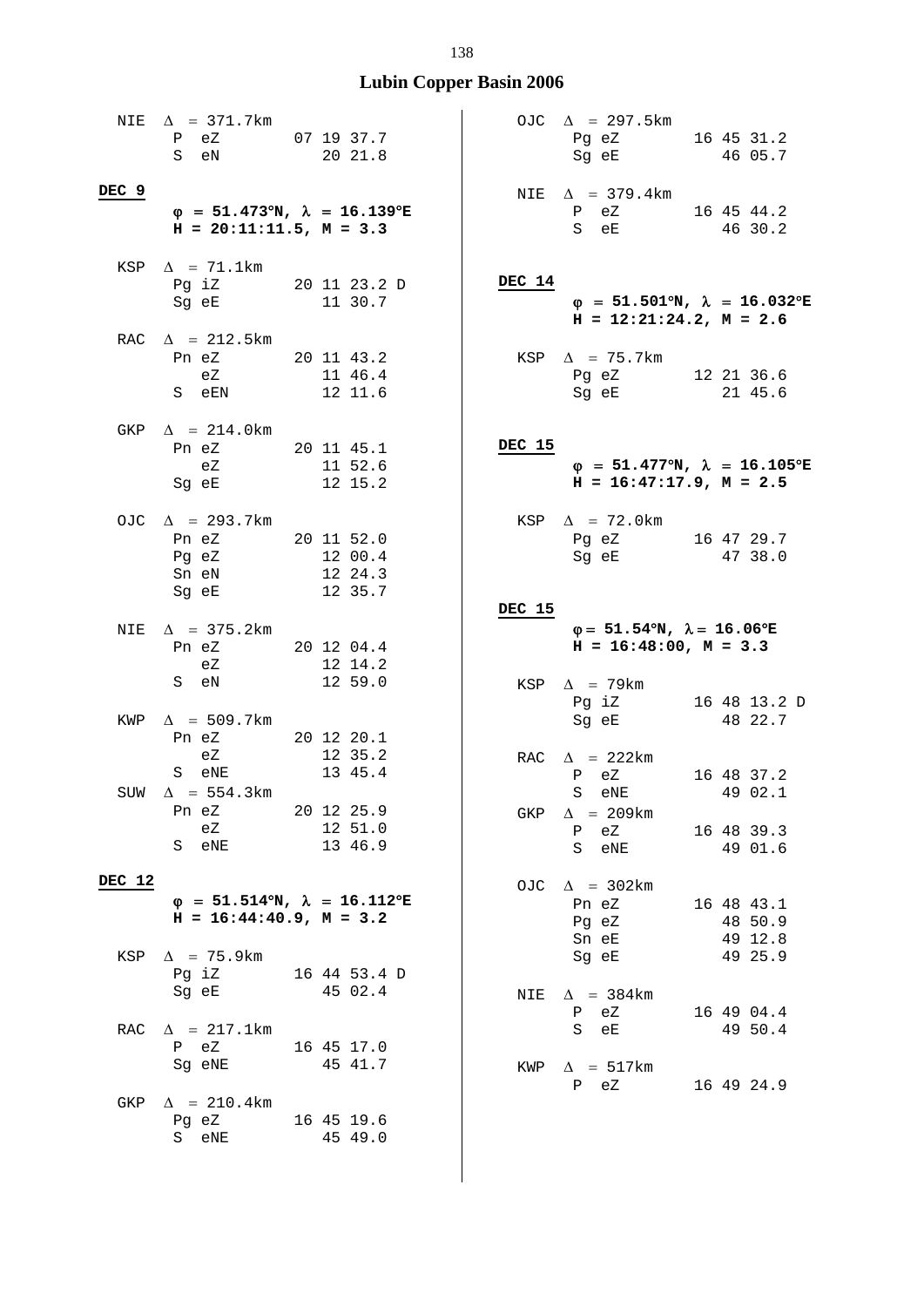| DEC 16 | $H = 04:54:44.9, M = 2.7$                                                             | $\varphi$ = 51.510°N, $\lambda$ = 16.059°E | DEC 20        | $\varphi = 51.467^{\circ}N$ , $\lambda = 16.139^{\circ}E$<br>$H = 05:18:20.4$ , $M = 2.6$ |                                                                            |
|--------|---------------------------------------------------------------------------------------|--------------------------------------------|---------------|-------------------------------------------------------------------------------------------|----------------------------------------------------------------------------|
|        | KSP $\Delta$ = 76.2km<br>Pg iZ 04 54 57.4 D<br>Sg eE                                  | 55 05.9                                    |               | KSP $\Delta$ = 70.5km<br>Pg eZ 05 18 32.0<br>Sg eE                                        | 18 40.5                                                                    |
|        | OJC $\Delta$ = 300.6km<br>Pg eZ 04 55 34.9<br>Sg eN                                   | $56\ 10.5$                                 |               | OJC $\Delta$ = 293.5km<br>Pn eZ 05 19 01.1<br>Pq eZ<br>Sg eNZ 19 45.2                     | 19 10.2                                                                    |
| NIE    | $\Delta$ = 382.1km<br>P eZ 04 55 48.5<br>S eN                                         | 56 31.6                                    | DEC 22        |                                                                                           | $\varphi$ = 51.537°N, $\lambda$ = 16.031°E                                 |
| DEC 16 |                                                                                       |                                            |               | $H = 04:52:30.6$ , $M = 2.8$                                                              |                                                                            |
|        | $H = 05:00:50.7$ , $M = 2.6$                                                          | $\varphi$ = 51.501°N, $\lambda$ = 16.088°E |               | KSP $\Delta$ = 79.6km<br>Pg iZ 04 52 43.6 D                                               |                                                                            |
|        | KSP $\Delta$ = 74.8km<br>Pg iZ 05 01 03.0 D<br>Sg eE 01 11.9                          |                                            |               | Sg iE 52 53.1<br>GKP $\Delta$ = 210.1km                                                   |                                                                            |
|        | OJC $\Delta$ = 298.3km<br>Pg eZ 05 01 41.1                                            |                                            |               | Pg eZ 04 53 09.4<br>S eE 53 32.4                                                          |                                                                            |
| NIE    | Sg eN 02 16.7<br>$\Delta$ = 379.9km<br>P eZ 05 01 53.0<br>S eE 02 37.8                |                                            |               | OJC $\Delta$ = 303.7km<br>Pg eZ 04 53 22.1<br>Sg eN                                       | 53 57.0                                                                    |
|        |                                                                                       |                                            |               | NIE $\Delta$ = 385.5km                                                                    |                                                                            |
| DEC 20 | $\varphi = 51.47^{\circ}N$ , $\lambda = 16.14^{\circ}E$<br>$H = 05:03:40$ , $M = 2.7$ |                                            |               | P eZ 04 53 34.7<br>S eE                                                                   | 54 19.6                                                                    |
|        | KSP $\Delta$ = 71km<br>Pg iZ<br>Sg eE 03 59.3                                         | 05 03 51.8 D                               | <b>DEC 29</b> |                                                                                           | $\varphi$ = 51.450°N, $\lambda$ = 16.177°E<br>$H = 04:39:41.9$ , $M = 2.7$ |
| GKP    | $\Delta$ = 214km<br>P eZ 05 04 21.4                                                   |                                            |               | KSP $\Delta$ = 68.2km<br>Pg eZ 04 39 53.1<br>Sg eE 40 01.3                                |                                                                            |
|        | OJC $\Delta$ = 293km<br>Pg eZ 05 04 29.3<br>Sg eE                                     | 05 04.2                                    |               | OJC $\Delta$ = 290.2km<br>Pg eZ 04 40 30.4<br>Sg eN 41 05.3                               |                                                                            |
| KWP    | $\Delta$ = 509km<br>P eZ<br>S eNE                                                     | 05 05 03.6<br>06 22.5                      |               |                                                                                           |                                                                            |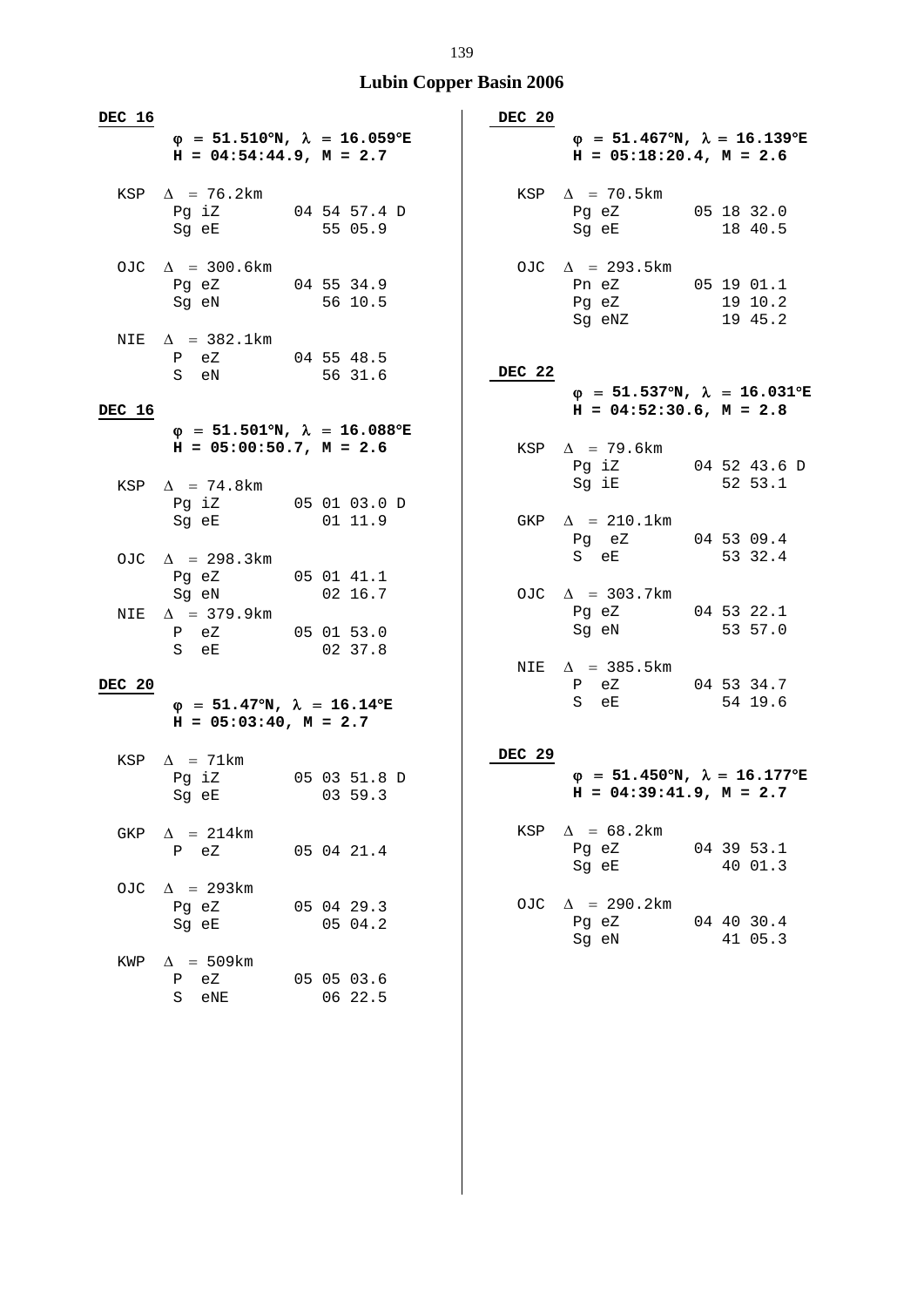| <b>JUN 25</b> |                                                                      |                  |  |  |                                  |  |  |
|---------------|----------------------------------------------------------------------|------------------|--|--|----------------------------------|--|--|
|               | $\varphi = 49.26^{\circ}$ N±0.061, $\lambda = 20.01^{\circ}$ E±0.087 |                  |  |  |                                  |  |  |
|               | $H = 01:12:26.1\pm0.73$ , $M = 3.2$ (NIE)                            |                  |  |  |                                  |  |  |
|               | $h = 5 \pm 2.6km,$                                                   |                  |  |  |                                  |  |  |
|               |                                                                      |                  |  |  |                                  |  |  |
|               | NIE $\Delta = 28.3 \text{km}$                                        | Pq eZ<br>Sg eEZ  |  |  | 01 12 31.2 d<br>12 35.9          |  |  |
|               | OJC $\Delta = 108.1 \text{km}$                                       | Pq eZ<br>Sq eNE  |  |  | 01 12 46.1<br>13 01.2            |  |  |
|               | RAC $\Delta = 160.3 \text{km}$                                       | Pq eZ<br>Sg eNE  |  |  | 01 12 55.8<br>13 17.3            |  |  |
|               | KWP $\Delta = 200.4 \text{ km}$                                      | Pn eZ<br>SmS eNE |  |  | 01 12 59.5<br>13 25.6            |  |  |
|               | $KSP \quad \Delta = 319.9 \text{ km}$<br>(PmPPmP) eZ<br>$(SmS)$ eZ   | (Pn) eZ          |  |  | 01 13 17.3<br>13 22.6<br>13 58.6 |  |  |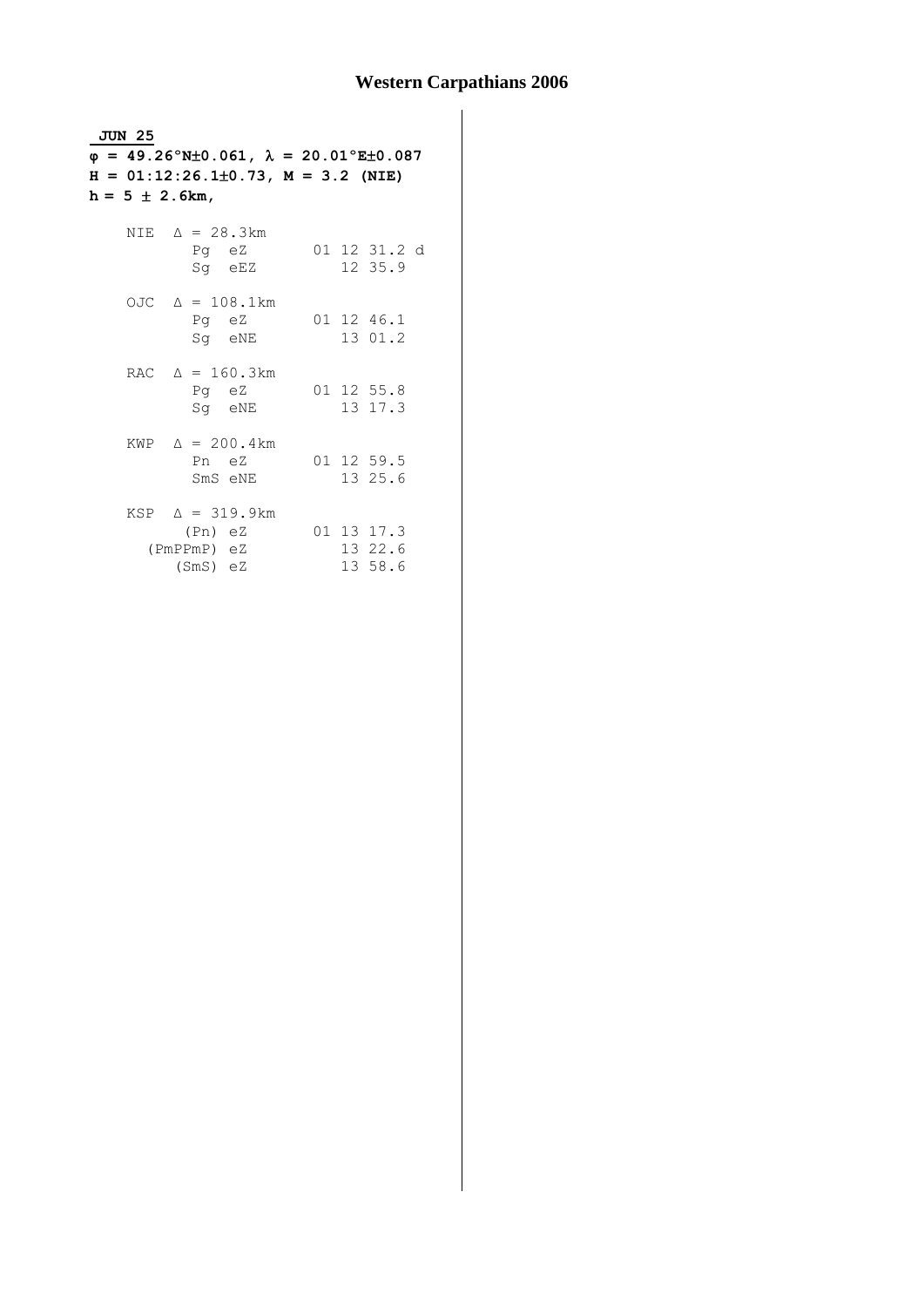## **Polish Local Seismic Network: Warsaw Data Analysis Center** − **SUW, KWP, WAR, GKP, KSP Activity Report 2006**

Paweł WIEJACZ

Institute of Geophysics, Polish Academy of Sciences ul. Księcia Janusza 64, 01-452 Warszawa, Poland e-mail: pwiejacz@igf.edu.pl

#### **1. Introduction**

The Activity Report of 2006 is the first annual report after it has been decided to discontinue publishing the complete Polish national seismological bulletin. The annual report is prepared and is made available in the internet on web pages of the Department of Seismology and Physics of the Earth's Interior, Institute of Geophysics, PAS. However, the web-available version has been simplified and is limited to the data centrally analyzed at the datacenter in Warsaw, namely **SUW**, **KWP**, **WAR**, **GKP** and **KSP**. Results of the analysis, all obtained on one computer system using the same set of programs can be easily parsed into the form of a report. Regarding **KSP**, the web available version covers only bigger of the local events. **KSP** is performing on-site detailed analysis of all data, including the weakest signals, and this local data is not included. **RAC** and **OJC** perform analysis of their own data on-site, the duties of **OJC** cover also the data analysis for **NIE**.

The web-available event and phase report bases on the earlier schemes, although it is limited to the data analyzed in Warsaw. As previously, the event locations are taken from U.S. National Earthquake Information Center's (NEIC) Preliminary Determination of Epicenters (PDEs). Some of the reported world events have not been noted in station bulletins but generally events of magnitude above 5.5 were noted at least on some of the stations while those of magnitude 6.0 or more should be noted on all except for eventual station outages, signal overlapping or occasional signal disruption due to any external cause.

#### **2. General Information**

The year 2006 lacked very spectacular seismic events and there have not been major earthquake catastrophes causing thousands of victims. There have been two big earth-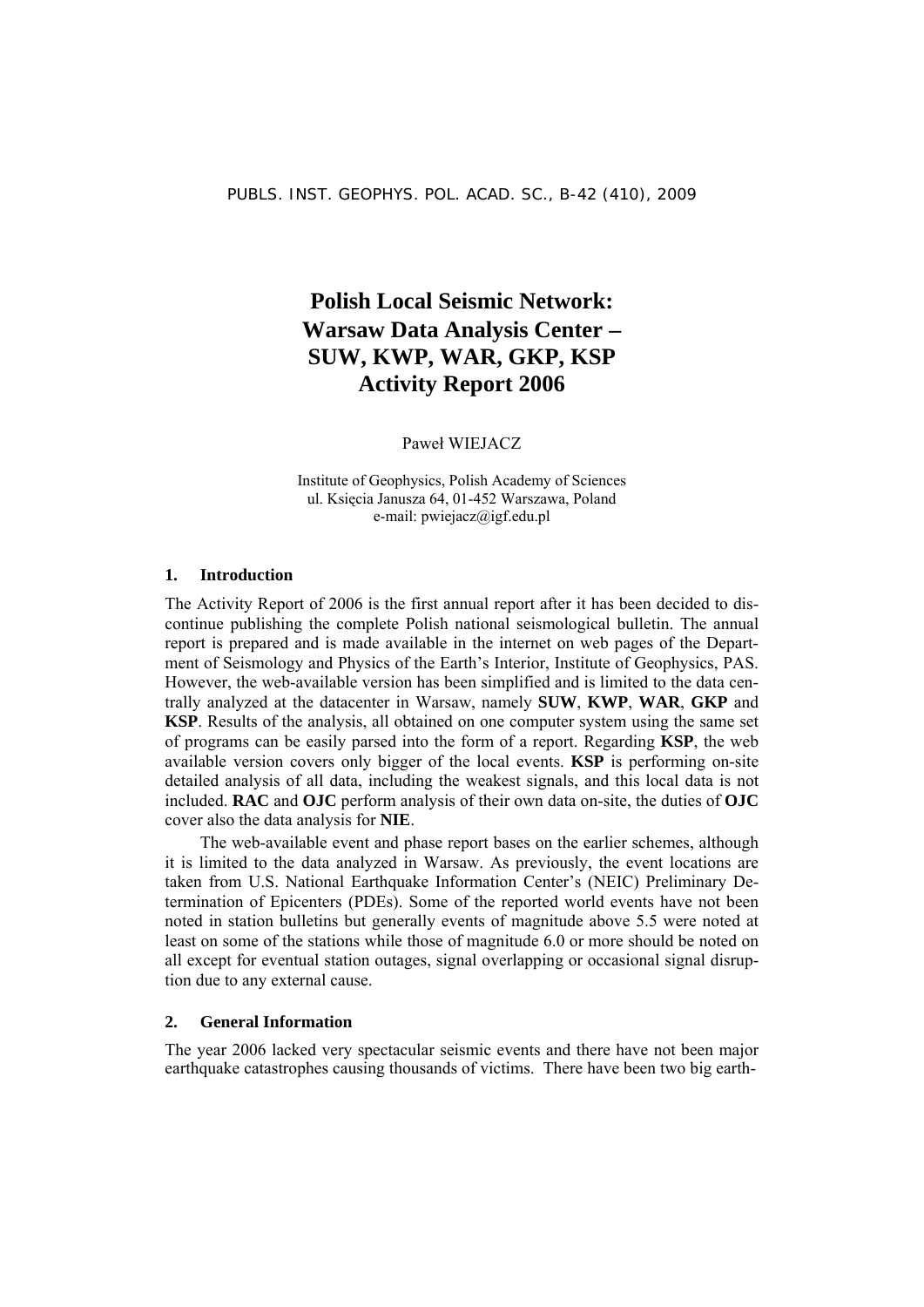quakes – magnitude 7.8 on May 3 and magnitude 8.0 on Nov. 15, but the first quake was out at sea near Tonga Islands while the second one was at sparsely populated Kuril Islands. The second quake has caused a tsunami but the wave did not reach devastating size. There have not been natural earthquakes in Poland, at least not of the size that could be felt.

On January 24, **SUW** station has recorded a signal accompanied by a single felt report from the town of Siemiatycze, about 180 km away. No other station in Poland has recorded the event. Attempt to query Byelorussian stations have not resulted in any response except of Byelorussian newspaper "Belarus Segodnya" that claimed (on Feb. 3, 2006) that Poland is accusing Byelorussia of performing an illegal blast, suggesting the blast could have been nuclear and suggesting that Poland blames Byelorussia of causing a construction catastrophe of the exhibition hall in Katowice.

On June 25, a small earthquake (Mw = 3.2 measured at **NIE**) has taken place in the Tatra Mountains. There have not been any felt reports, partly because apparently the hypocenter was shallow and in an area with no population except for three mountain chalets and a forestry. Most importantly – the quake happened at 3:12 AM local time and there is no information of the event having been felt.

On November 23, a magnitude 4.8 earthquake has taken place in the Ukrainian Zakarpatska Oblast, near the town of Berehove, less than 100 km of the Polish border. Inquiry in the southeastern region of Poland has not brought any information on the quake having been felt.

There have been a number of seismic events induced by mining, of which the Lubin event of May 21 was the largest. The National Earthquake Information Center (NEIC) of U.S. Geological Survey has assigned it mb  $=$  4.8. This seems artificially elevated as the Mw magnitudes obtained for this event at Polish stations were 4.1 at **KSP** and **RAC**, 3.9 at **OJC** and **NIE**. The Czech seismic network has reported this event with 4.1 magnitude, Slovak network has assigned it 4.4 value.

Over the whole year 2006, continuous data were transmitted into Warsaw over modem lines or internet from **SUW**, **KWP**, **WAR**, **GKP**, **KSP**, **OJC** and also short period data from **NIE**. **RAC** was incorporated into the common data transmission system with its short period channels only effective early December 2006. Data archival is carried out in Warsaw in an on-line form in respect to **SUW**, **KWP**, **WAR**, **GKP**, **KSP** and off-line in respect to other station data excluding **RAC**. **RAC** performs its data archival on site. The archived broadband data are made public available.

The broadband data are also made readily available by internet for other parties with whom the Institute of Geophysics, Polish Academy of Sciences, cooperates, namely the GeoForschungs-Zentrum Potsdam and ORFEUS-KNMI (The Netherlands). Since these institutions have agreements with the Euro-Mediterranean Seismological Centre (EMSC) and the National Earthquake Information Service of the U.S. Geological Survey for sharing their databases, the data have been used by these institutions to provide preliminary determination of earthquake parameters of seismic events from the whole world. Apart from the international centers, several national data centers, namely of Germany, Czech Republic, Austria and Slovakia have also started retrieving PLSN data, offering data from their national networks in return.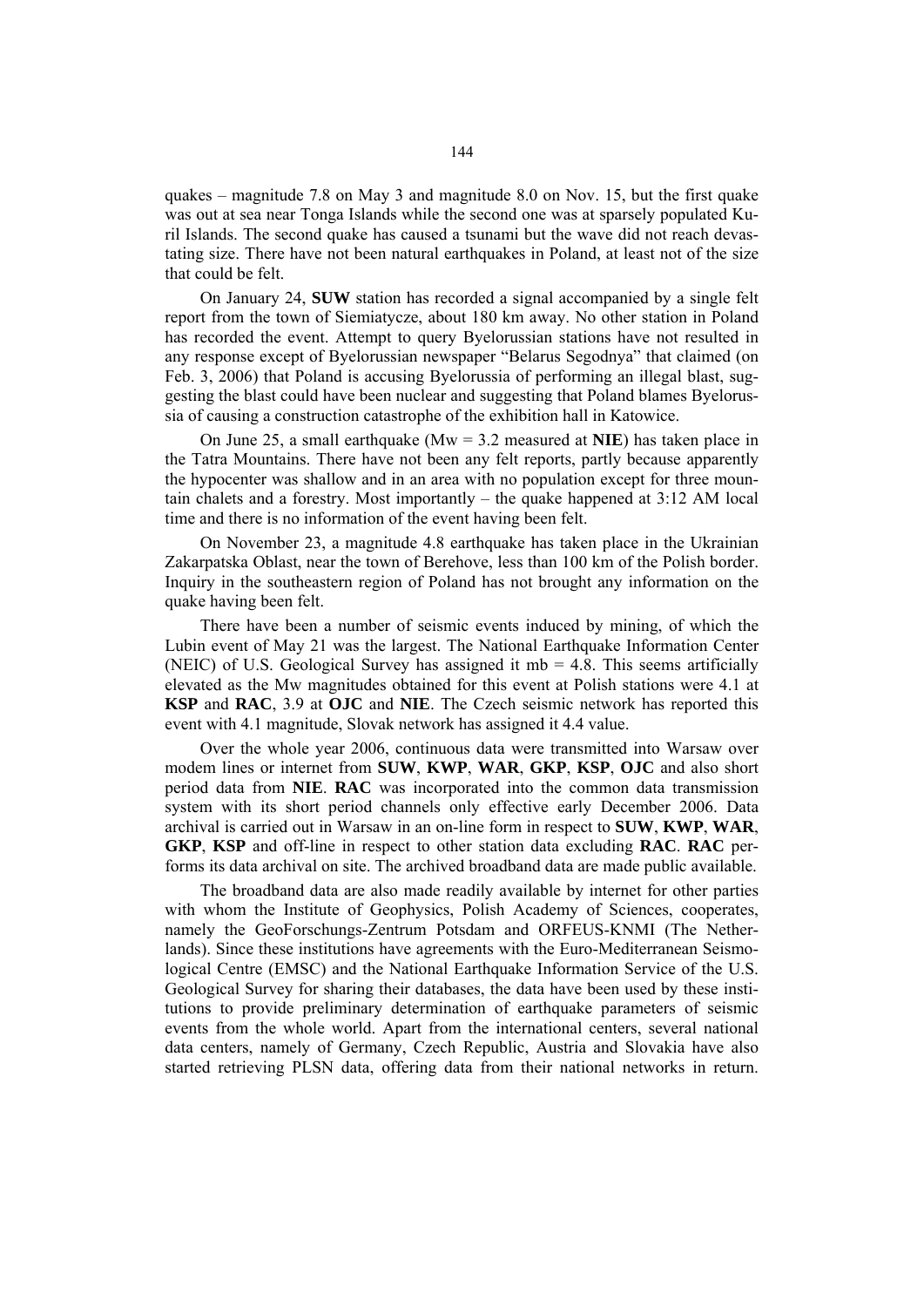PLSN has arranged receiving on-line data from 14 foreign stations: 5 in Slovakia, 4 in Czech Republic, 2 in Germany and 1 in Hungary, Estonia and Denmark, thus opening capabilities for ready location and elaboration of regional earthquakes.

Considerable effort in 2006 was devoted to repairs. **GKP** was brought back to normal functioning in February while **KSP** has undergone cabling exchange in November-December. **SUW** and **KWP** have obtained their real-time data transmission links by means of GPRS (over mobile phone network Plus-GSM). The GPRS transmission has proven fairly reliable, however there occur outages of the system and formerly used station dialup by modem was to be kept up as a backup method, especially in case of **KWP** where the outages are more frequent. In December **SUW** has experienced breakdown of its Seiscomp communication module that resulted in the lack of data transmission for a week.

The incorporation into the Polish Seismological Network of **HSP** seismic station at Hornsund polar base, Svalbard, was announced in the previous report of 2005. However, this incorporation has not proceeded past the formal stage. As of practice, routine operations of the station has not been changed, the station data arrives in its own specific format and with several months delay just as it used to when the station belonged to the Polar Department of Institute of Geophysics PAS. The reason for this is that the changes are undesirable when a totally new broadband station deployment is planned for **HSP**. The new deployment will change the station's routine still another way.

Quality-control daily 24-hour seismograms are produced at the Institute site in Warsaw. Most of these daily plots exist only virtually, i.e. on computer − as the files are bulky while they may be regenerated anytime from digital data.

Institute of Geophysics, Polish Academy of Sciences, is a member of the European-Mediterranean Seismological Centre (EMSC). Thus, the Polish Seismological Network has become a part of the VEBSN initiative, standing for Virtual European Broadband Seismological Network, maintained by joint effort of EMSC and ORFEUS members and coordinated by ORFEUS and EMSC datacenters. Within VEBSN initiative ready earthquake alerts are being produced for all events above 5.5 magnitude worldwide and above magnitude 4.5 within Europe.

Institute of Geophysics is also a member of the International Seismological Centre (ISC) that takes care of preparation of the final seismological bulletin. Cooperation with the ISC has also resulted in the ISC offering temporary position (2005-2008) to Przemysław Kowalski of the Institute of Geophysics PAS. As all Polish seismic stations report to the ISC, full bulletin information including observations at all Polish seismic stations is available from the International Seismological Centre at Thatcham, U.K. (ISC), *http://www.isc.ac.uk*.

#### **3. Station Locations and Instrumentation**

In 2006 there have been no new developments and the Polish Seismological Network of the Institute of Geophysics, Polish Academy of Sciences, has not changed in respect to the year 2005. The network consisted of eight sites, six of them broadband,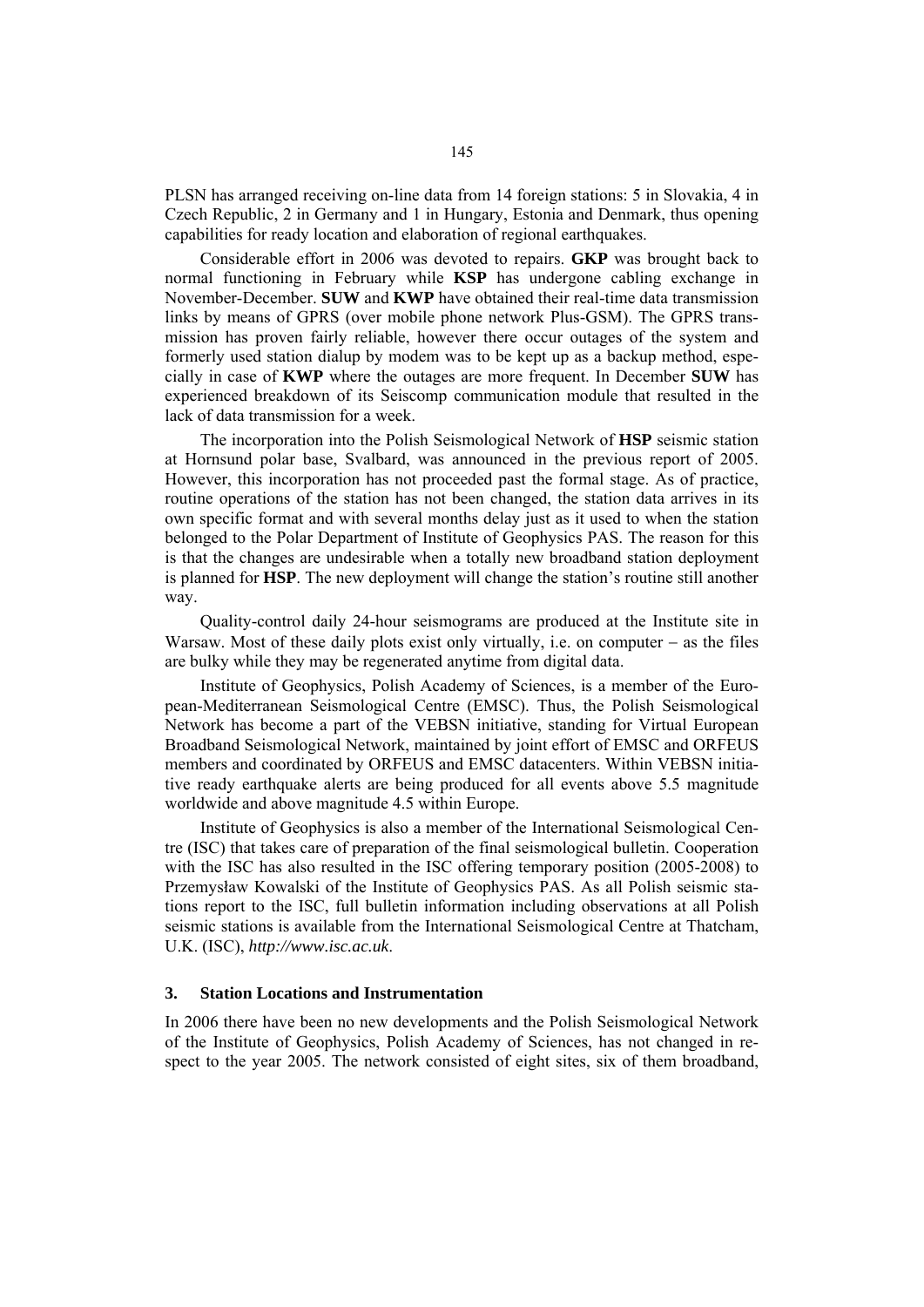one long-and-short period, and the short period site at **NIE**. The station data are shown in the table below. The broadband data is recorded continuously at 20 Hz at all the stations running broadband, unless mentioned otherwise. The MK-6 stations and Quanterras have 24 bit AD converters, the MK-5 have 16 bit converters and MK-2 have 12 bit with 4 bits automatic gain ranging. Short period digital recording is always run in trigger mode, at 80 Hz sampling rate at SUW and KWP, at 100 Hz at other stations. Timing is based on GPS receivers in case of **SUW** and **KWP**. Other stations synchronize the time with DCF radio signal. All timing synchronization is performed automatically by computer systems.

| Code:                | Name:                 | Lat $(N)$ | Lon(E)  | Elev(m) | BB sensor | Acq. sys.        | SP system         |
|----------------------|-----------------------|-----------|---------|---------|-----------|------------------|-------------------|
| <b>SUW</b>           | Suwałki               | 54.0125   | 23.1808 | 152     | $STS-2$   | <b>Ouanterra</b> | None $*$          |
| <b>KWP</b>           | Kalwaria<br>Pacławska | 49.6314   | 22.7075 | 448     | $STS-2$   | Quanterra        | None $*$          |
| WAR                  | Warszawa              | 52.2417   | 21.0236 | 110     | STS-2     | $MK-6$           | None              |
| <b>GKP</b>           | Górka<br>Klasztorna   | 53.2697   | 17.2367 | 115     | $STS-2$   | $MK-6$           | None**)           |
| <b>KSP</b>           | Książ                 | 50.8428   | 16.2931 | 353     | $STS-2$   | $MK-6$           | $GS-13$<br>$MK-2$ |
| <b>OJC</b>           | Ojców                 | 50.2195   | 19.7984 | 391     | $STS-2$   | $MK-6$           | $GS-13$<br>$MK-2$ |
| $RAC^{***}$          | Racibórz              | 50.0833   | 18.1942 | 209     |           |                  | $SM-3$<br>MK-5    |
| $\mathrm{NIE}^{***}$ | Niedzica              | 49.4189   | 20.3131 | 649     |           |                  | $SM-3$<br>$MK-6$  |

| Seismic stations in Poland belonging to the Institute of Geophysics, |
|----------------------------------------------------------------------|
| Polish Academy of Sciences                                           |

Table 1

 \*) 80 Hz stream triggered available in circular 48-hour buffer; not analyzed unless there is an event of special interest.

\*\*) 100 Hz data is retrieved from station daily and archived, analyzed only if local event is found on continuous 20 Hz data streams.

\*\*\*)Observatory runs also long period recording on KIRNOS-SKD instruments.

\*\*\*\*) Short period station.

#### **4. Digital Data Archives**

The archives of digital data of Polish broadband stations is kept in miniseed form of which it is possible to produce full SEED. Other formats are available by means of format converters such as *codeco* or *ms2sac* which are public-domain available in the internet. The method of distribution of the data changes, originally in 2006 it was an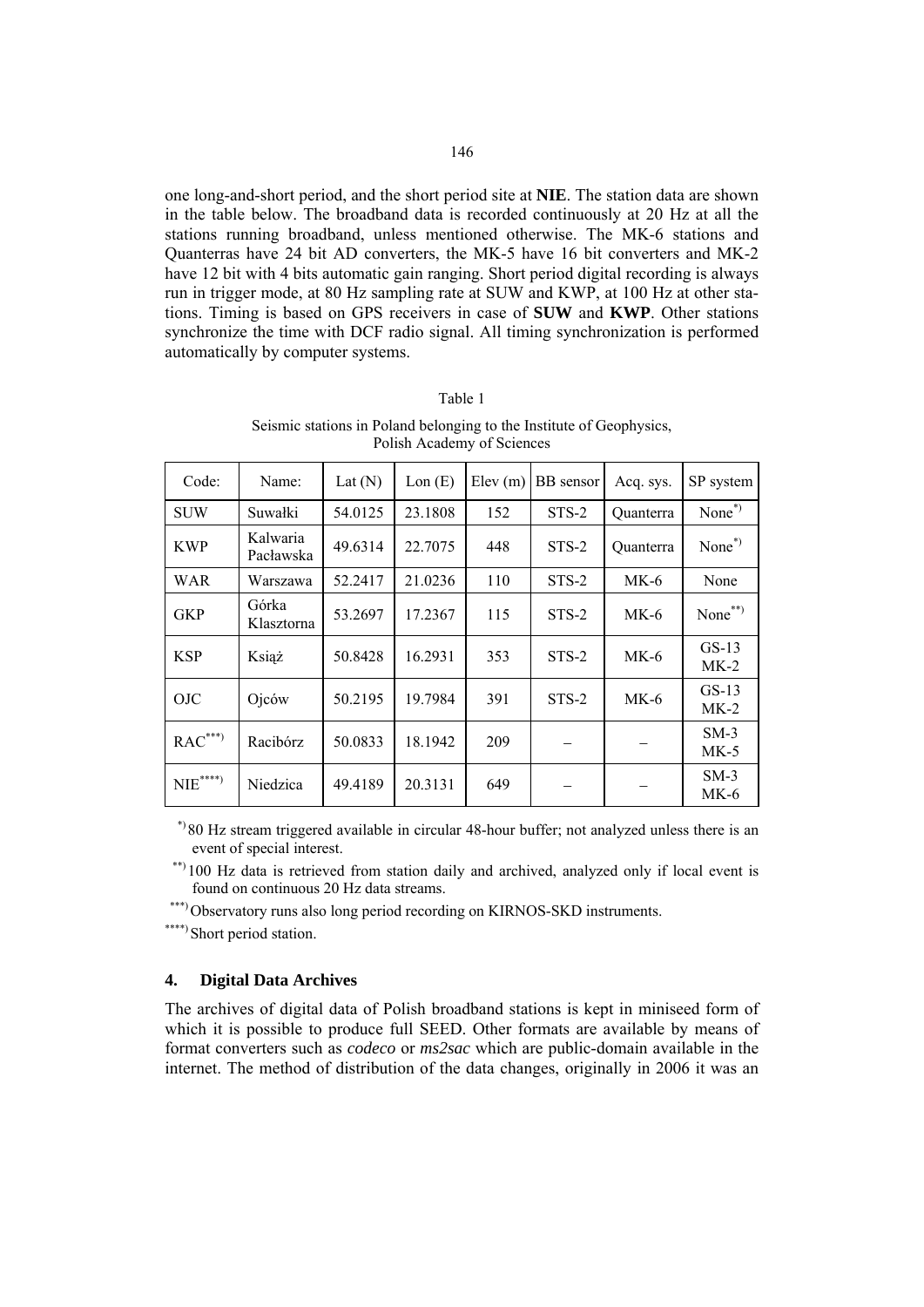autodrm service at *autodrm@igf.edu.pl*; since 2008 this has been replaced by a wwwdrm interface. Data from **RAC** are available by request to the observatory staff (email, telephone or letter). For other station data one is asked to inquire at the Department of Seismology and Physics of Interior of the Earth's, Institute of Geophysics, PAS, for the current method of data dissemination and limits on the data availability. **RAC** data is available exclusively in miniseed as the calibrations for this station have a format incompatible for conversion. **OJC** and **NIE** data may be also obtained from **OJC** observatory staff (em: *nlkozlak@cyf-kr.edu.pl*). The data volumes gathered in 2006 are given in Table 2.

| г<br>11 I |
|-----------|
|-----------|

| <b>Station</b> | Continuous data at 20 Hz    | Detected data at 100 Hz     |
|----------------|-----------------------------|-----------------------------|
| <b>SUW</b>     | $2.9$ GB                    | $0.4$ GB <sup>*)</sup>      |
| <b>KWP</b>     | $2.9$ GB                    | $1.1 \text{ GB}^{*}$        |
| WAR            | $4.2$ GB                    | $0^{**}$                    |
| <b>GKP</b>     | 3.8 GB                      | $3.1$ GB                    |
| <b>KSP</b>     | 3.4 GB                      | $1.4$ GB                    |
| <b>OJC</b>     | $1.2$ GB                    | $2.0$ GB                    |
| <b>NIE</b>     | $0^{***}$                   | $2.5$ GB                    |
| <b>RAC</b>     | $2.2$ GB <sup>*****</sup> ) | $0.2$ GB <sup>*****</sup> ) |
| total          | 20.6 GB                     | 10.7 GB                     |

Data volumes gathered from stations of Polish Seismological Network in 2006

\*)At 80 Hz sampling rate.

\*\*) Due to high urban noise detected data stream at WAR was turned off.

\*\*\*)Continuous short period data from NIE are of little value and were not archived.

\*\*\*\*\*) Available at RAC observatory.

\*\*\*\*\*) In *mss* (not *mseed*) format; available at RAC observatory.

We endorse using the Seismic Wave Interpretation Programme (*SWIP*) of dr. Jan Wiszniowski (e-mail: jwisz@igf.edu.pl) available for free download from ftp://ftp.igf.edu.pl/pub/inni/jwisz (non-commercial license). The program is capable of reading data in various formats including the old *mss* data and exporting it to ASCII and a few other formats. *SWIP* works in a Windows environment. It is known to work on computers with minimum configuration of MS-Windows-98, 128 MB RAM and 300 MHz clock but the modern versions of the program are tested only on MS-Windows-XP, not less than 256 MB RAM and 700 MHz clock. SWIP uses about 10 MB for its executables and configuration files.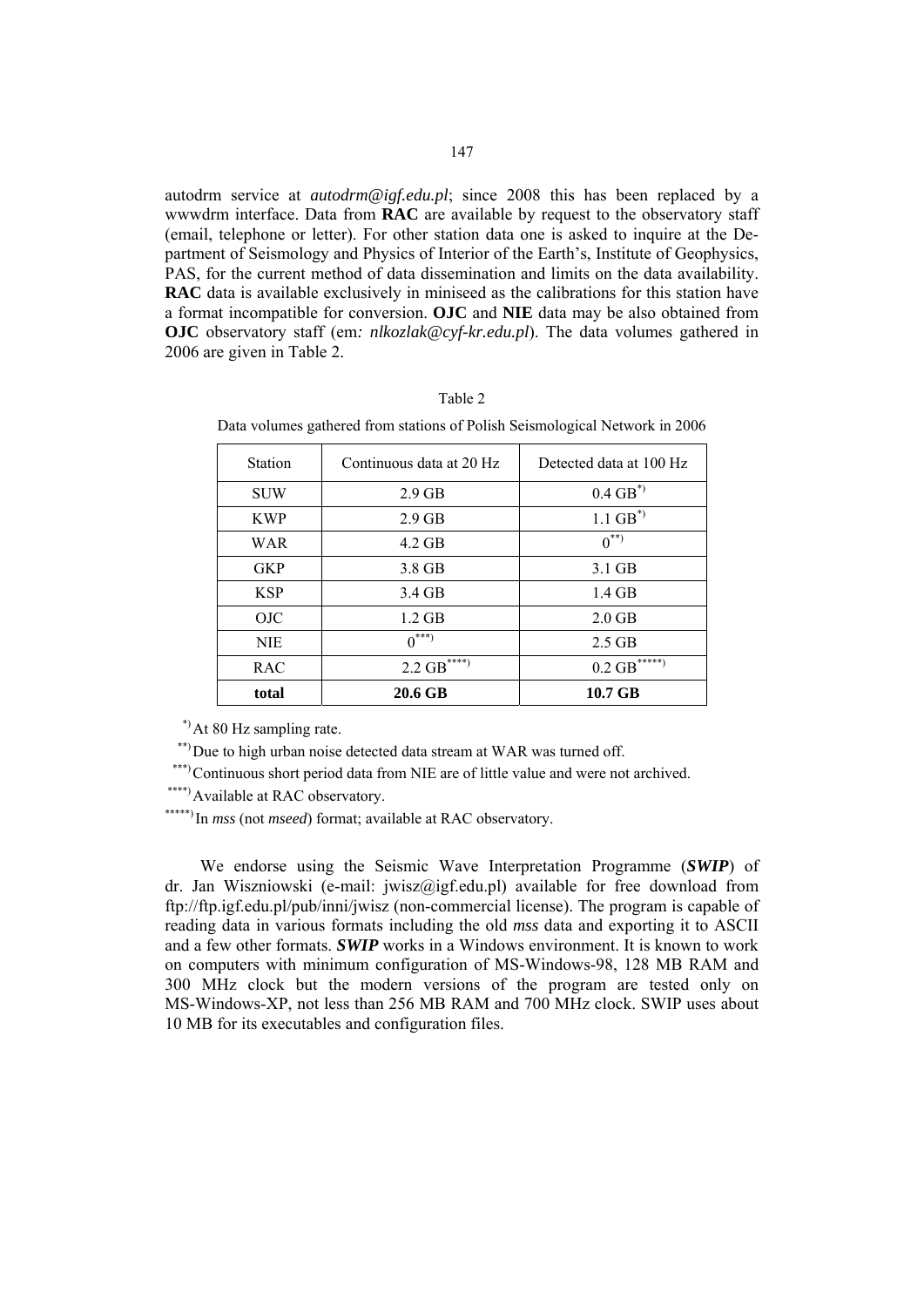